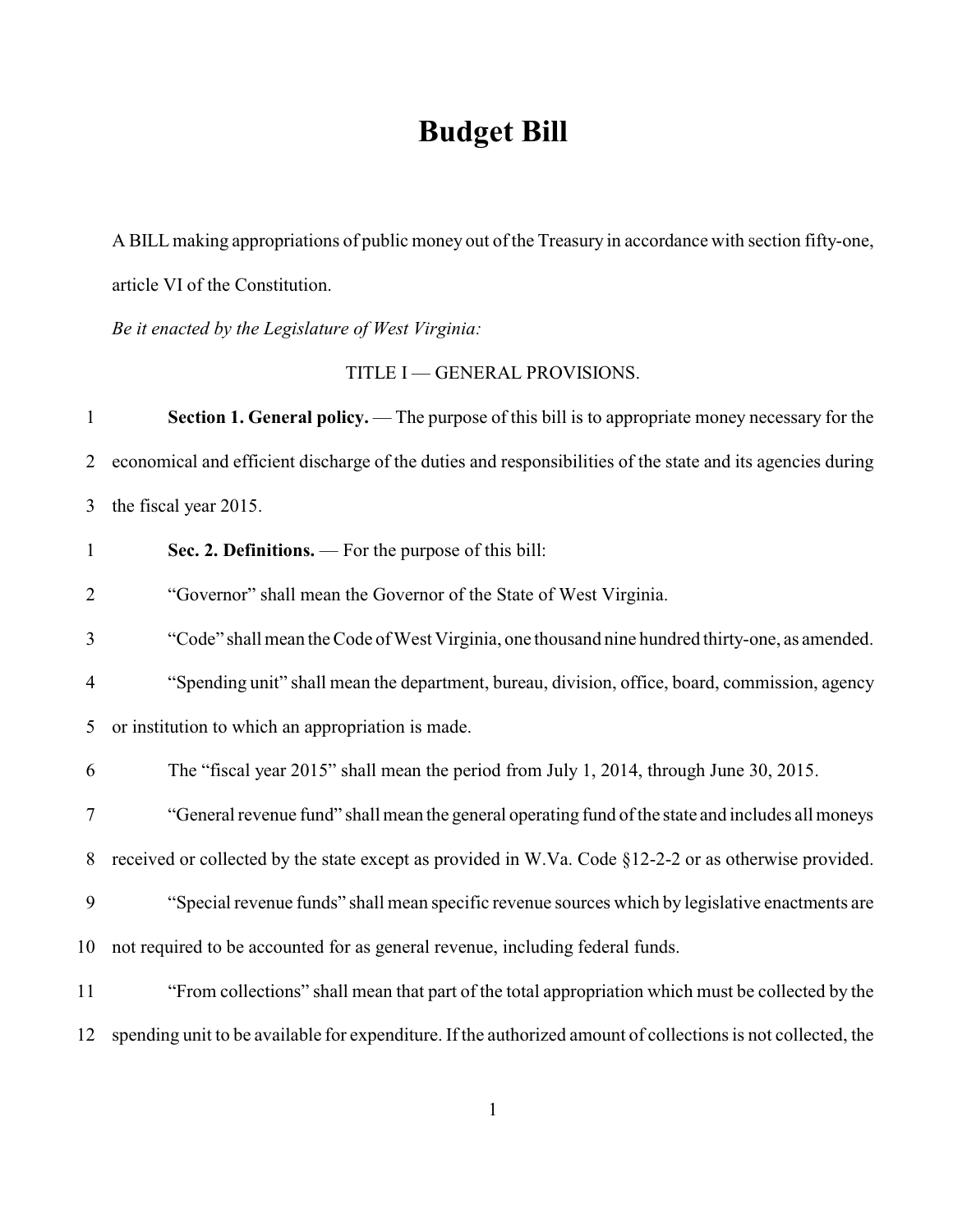total appropriation for the spending unit shall be reduced automatically by the amount of the deficiency in the collections. If the amount collected exceeds the amount designated "from collections," the excess shall be set aside in a special surplus fund and may be expended for the purpose of the spending unit as provided by Article 2, Chapter 11B of the Code.

### **Sec. 3. Classification of appropriations.** — An appropriation for:

 "Personal services" shall mean salaries, wages and other compensation paid to full-time, part-time and temporary employees of the spending unit but shall not include fees or contractual payments paid to consultants or to independent contractors engaged by the spending unit. "Personal services" shall include "annual increment" for "eligible employees" and shall be disbursed only in accordance with Article 5, Chapter 5 of the Code.

 Unless otherwise specified, appropriations for "personal services" shall include salaries of heads of spending units.

 "Employee benefits" shall mean social security matching, workers' compensation, unemployment compensation, pension and retirement contributions, public employees insurance matching, personnel fees or any other benefit normally paid by the employer as a direct cost of employment. Should the appropriation be insufficient to cover such costs, the remainder of such cost shall be paid by each spending unit from its "unclassified" appropriation, or its "current expenses" appropriation or other appropriate appropriation. Each spending unit is hereby authorized and required to make such payments in accordance with the provisions of Article 2, Chapter 11B of the Code.

 Each spending unit shall be responsible for all contributions, payments or other costs related to coverage and claims of its employees for unemployment compensation and workers compensation. Such expenditures shall be considered an employee benefit.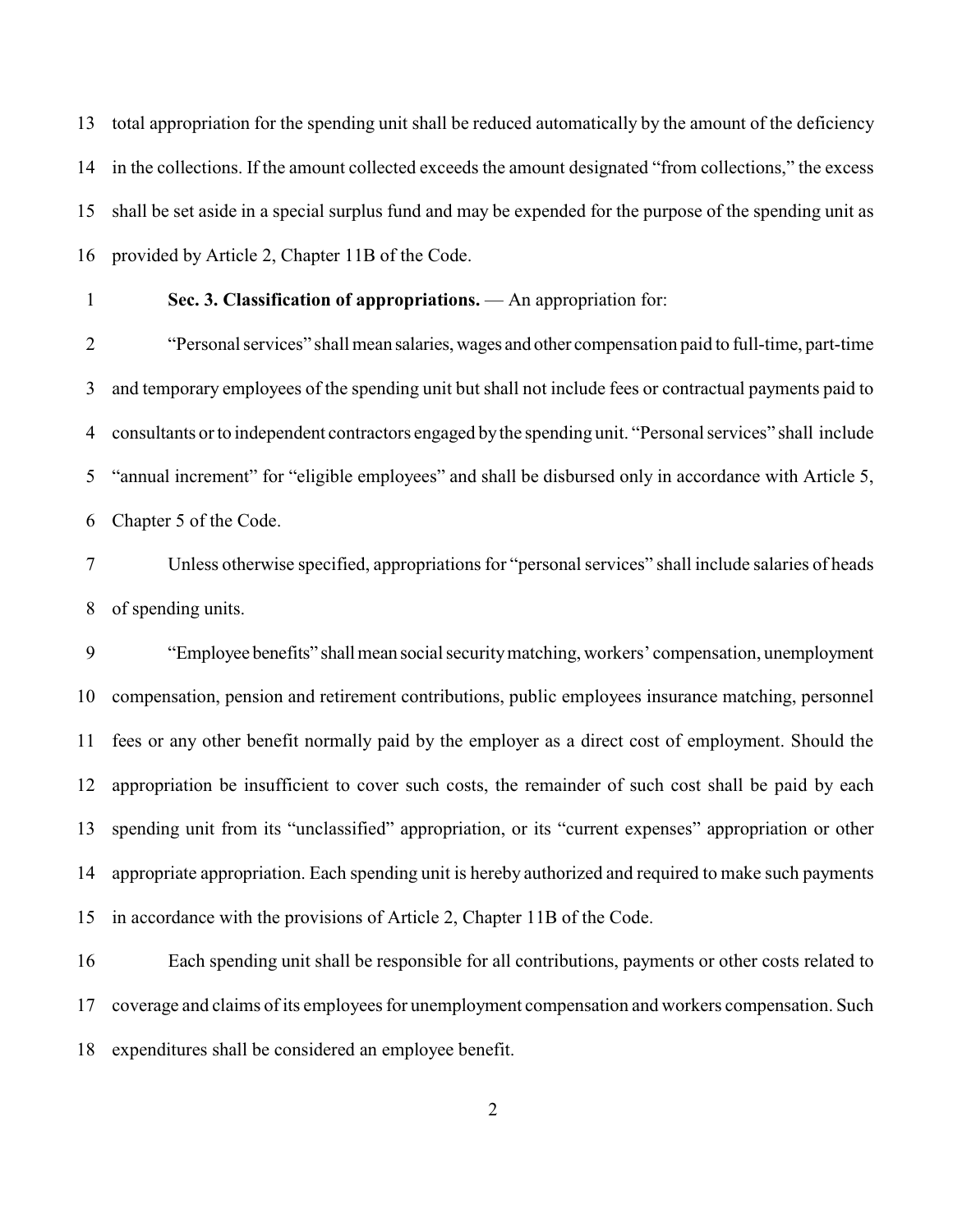"BRIM Premiums" shall mean the amount charged as consideration for insurance protection and includes the present value of projected losses and administrative expenses. Premiums are assessed for coverages, as defined in the applicable policies, for claims arising from, inter alia, general liability, wrongful acts, property, professional liability and automobile exposures.

 Should the appropriation for "BRIM Premium" be insufficient to cover such cost, the remainder of such costs shall be transferred by each spending unit from its "personal services and employee benefits" appropriation, its "unclassified" appropriation, its "current expenses" appropriation or any other appropriate appropriation to "BRIM Premium" for payment to the Board of Risk and Insurance Management. Each spending unit is hereby authorized and required to make such payments. If there is no appropriation for "BRIM Premium" such costs shall be paid by each spending unit from its "current expenses" appropriation or "unclassified" appropriation or other appropriate appropriation.

 West Virginia Council for Community and Technical College Education and Higher Education Policy Commission entities operating with special revenue funds and/or federal funds shall pay their proportionate share of the Board of Risk and Insurance Management total insurance premium cost for their respective institutions.

 "Current expenses" shall mean operating costs other than personal services and shall not include equipment, repairs and alterations, buildings or lands. Each spending unit shall be responsible for and charged monthly for all postage meter service and shall reimburse the appropriate revolving fund monthly for all such amounts. Such expenditures shall be considered a current expense.

 "Equipment" shall mean equipment items which have an appreciable and calculable period of usefulness in excess of one year.

"Repairs and alterations" shall mean routine maintenance and repairs to structures and minor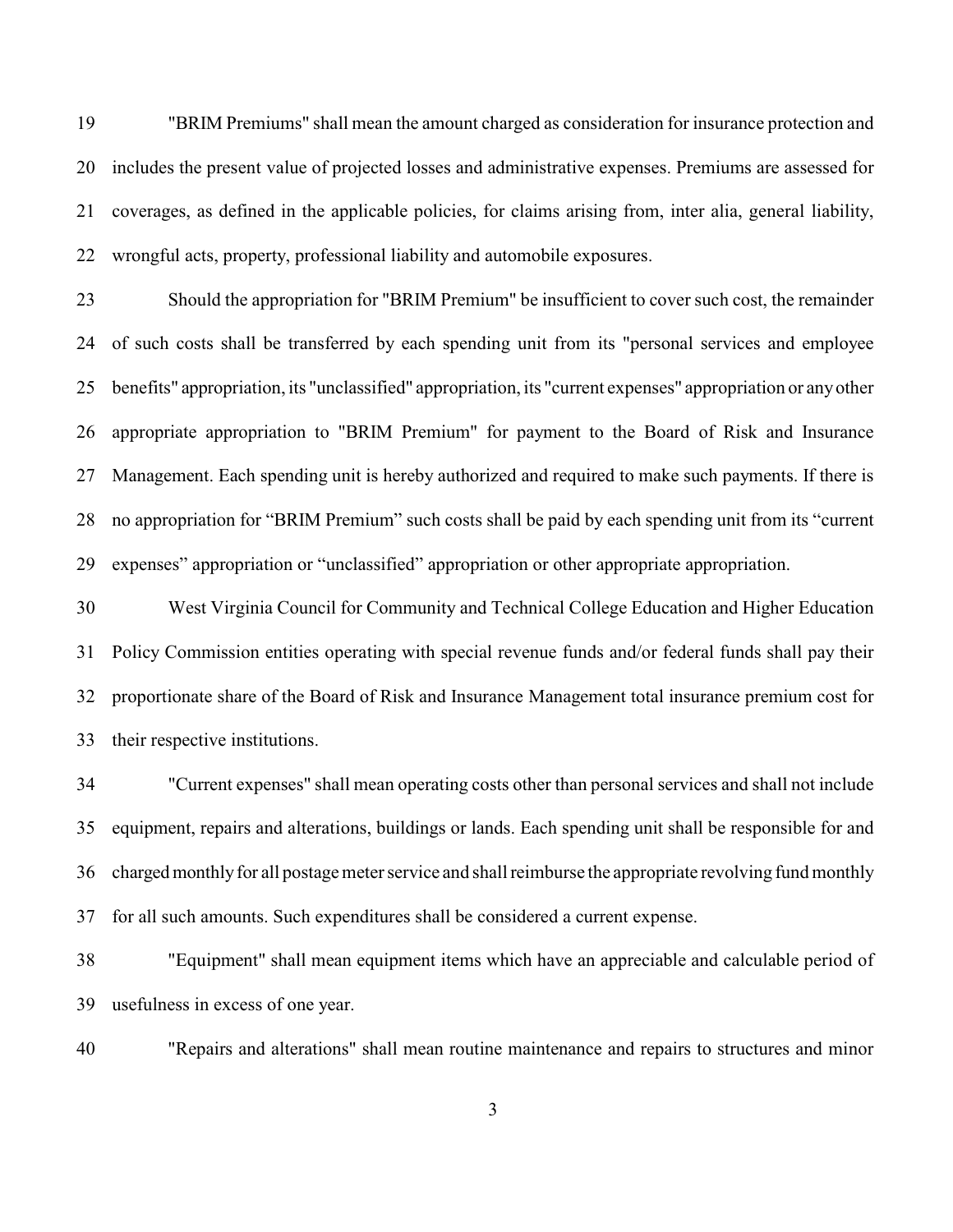improvements to property which do not increase the capital assets.

 "Buildings" shall include new construction and major alteration of existing structures and the improvement of lands and shall include shelter, support, storage, protection or the improvement of a natural condition.

"Lands" shall mean the purchase of real property or interest in real property.

 "Capital outlay" shall mean and include buildings, lands or buildings and lands, with such category or item of appropriation to remain in effect as provided by W.Va. Code §12-3-12.

 From appropriations made to the spending units of state government, upon approval of the governor there may be transferred to a special account an amount sufficient to match federal funds under any federal act.

 Appropriations classified in any of the above categories shall be expended only for the purposes as defined above and only for the spending units herein designated: *Provided,* That the secretary of each department shall have the authority to transfer within the department those general revenue funds appropriated to the various agencies of the department: *Provided, however,* That no more than five percent of the general revenue funds appropriated to any one agency or board may be transferred to other agencies or boards within the department: and no funds may be transferred to a "personal services and employee benefits" appropriation unless the source funds are also wholly from a "personal services and employee benefits" line, or unless the source funds are from another appropriation that has exclusively funded employment expenses for at least twelve consecutive months prior to the time of transfer and the position(s) supported by the transferred funds are also permanently transferred to the receiving agency or board within the department: *Provided further,* That the secretary of each department and the director, commissioner, executive secretary, superintendent, chairman or any other agency head not governed by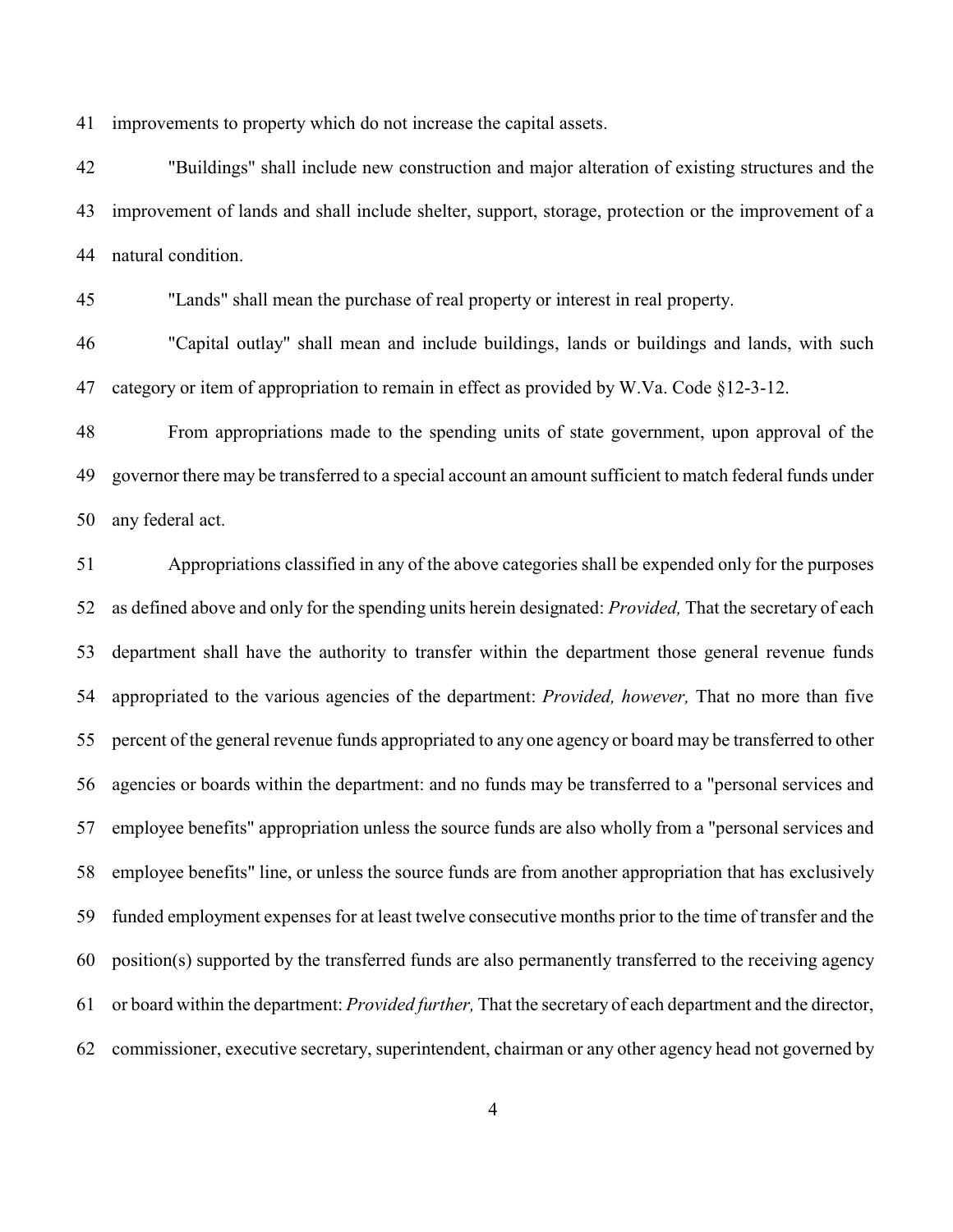a departmental secretary as established by Chapter 5F of the Code shall have the authority to transfer funds appropriated to "personal services and employee benefits," "current expenses," "repairs and alterations," "equipment," "other assets," "land," and "buildings" to other appropriations within the same account and no funds from other appropriations shall be transferred to the "personal services and employee benefits" or the "unclassified" appropriation: *And provided further,* That no authority exists hereunder to transfer funds into appropriations to which no funds are legislatively appropriated: *And provided further,* That if the Legislature by subsequent enactment consolidates agencies, boards or functions, the secretary or other appropriate agency head may transfer the funds formerly appropriated to such agency, board or function in order to implement such consolidation. No funds may be transferred from a Special Revenue Account, dedicated account, capital expenditure account or any other account or fund specifically exempted by the Legislature from transfer, except that the use of the appropriations from the State Road Fund for the office of the Secretary of the Department of Transportation is not a use other than the purpose for which such funds were dedicated and is permitted.

 Appropriations otherwise classified shall be expended only where the distribution of expenditures for different purposes cannot well be determined in advance or it is necessary or desirable to permit the spending unit the freedom to spend an appropriation for more than one of the above classifications.

 **Sec. 4. Method of expenditure.**— Moneyappropriated by this bill, unless otherwise specifically directed, shall be appropriated and expended according to the provisions of Article 3, Chapter 12 of the Code or according to any law detailing a procedure specifically limiting that article.

1 **Sec. 5. Maximum expenditures.** — No authority or requirement of law shall be interpreted as requiring or permitting an expenditure in excess of the appropriations set out in this bill.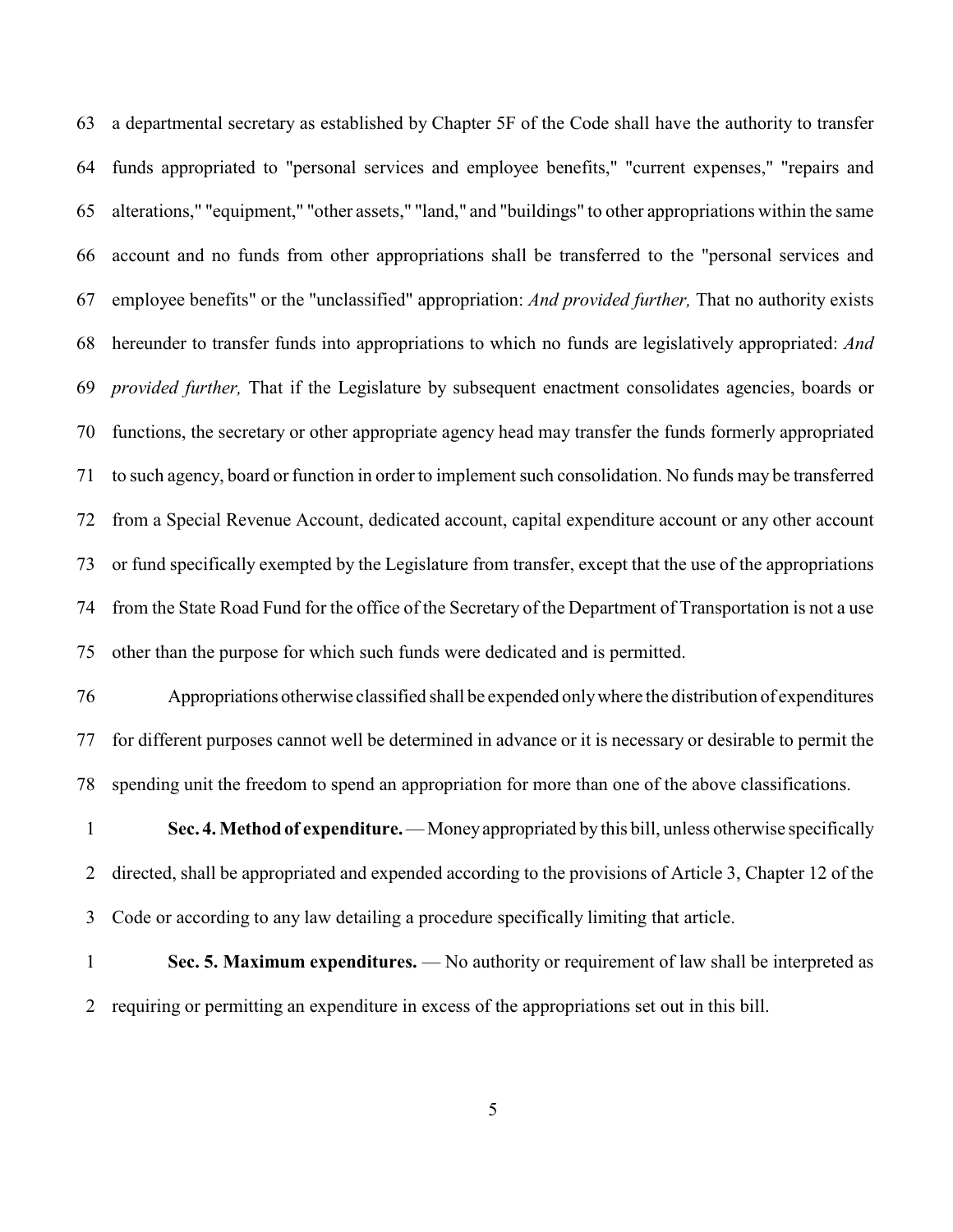#### TITLE II — APPROPRIATIONS.

#### ORDER OF SECTIONS

- SECTION 1. Appropriations from general revenue.
- SECTION 2. Appropriations from state road fund.
- SECTION 3. Appropriations from other funds.
- SECTION 4. Appropriations from lottery net profits.
- SECTION 5. Appropriations from state excess lottery revenue.
- SECTION 6. Appropriations of federal funds.
- SECTION 7. Appropriations from federal block grants.
- SECTION 8. Awards for claims against the state.
- SECTION 9. Appropriations from general revenue surplus accrued.
- SECTION 10. Special revenue appropriations.
- SECTION 11. State improvement fund appropriations.
- SECTION 12. Specific funds and collection accounts.
- SECTION 13. Appropriations for refunding erroneous payment.
- SECTION 14. Sinking fund deficiencies.
- SECTION 15. Appropriations for local governments.
- SECTION 16. Total appropriations.
- SECTION 17. General school fund.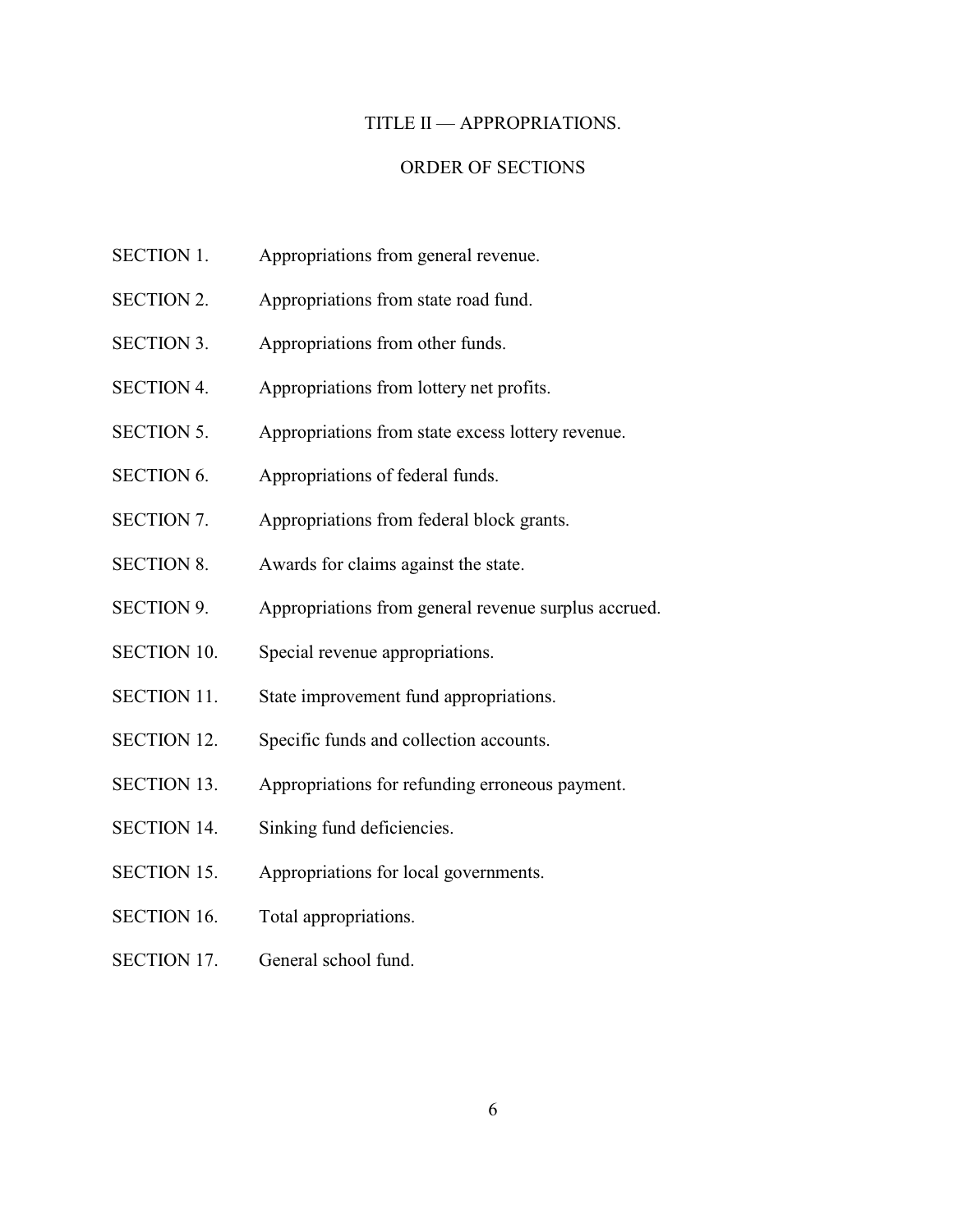**Section 1. Appropriations from general revenue.** — From the State Fund, General Revenue,

there are hereby appropriated conditionally upon the fulfillment of the provisions set forth in Article 2,

Chapter 11B the following amounts, as itemized, for expenditure during the fiscal year 2015.

### **LEGISLATIVE**

### *1 - Senate*

# Fund 0165 FY 2015 Org 2100

|    |                                            | Appropriation | General<br>Revenue<br>Fund |
|----|--------------------------------------------|---------------|----------------------------|
| 1  |                                            | 00300         | $\mathbb{S}$<br>1,010,000  |
| 2  | Compensation and Per Diem of               |               |                            |
| 3  |                                            | 00500         | 3,208,620                  |
| 4  |                                            | 01000         | 802,712                    |
| 5  | Current Expenses and Contingent Fund $(R)$ | 02100         | 526,392                    |
| 6  |                                            | 06400         | 50,000                     |
| 7  |                                            | 10100         | 20,000                     |
| 8  |                                            | 10200         | 60,000                     |
| 9  |                                            | 10300         | 125,000                    |
| 10 |                                            | 39900         | 620,000                    |
| 11 |                                            | 91300         | <u>29,482</u>              |
| 12 |                                            |               | \$<br>6,452,206            |
|    |                                            |               |                            |

 The appropriations for the Senate for the fiscal year 2014 are to remain in full force and effect and are hereby reappropriated to June 30, 2015. Any balances so reappropriated may be transferred and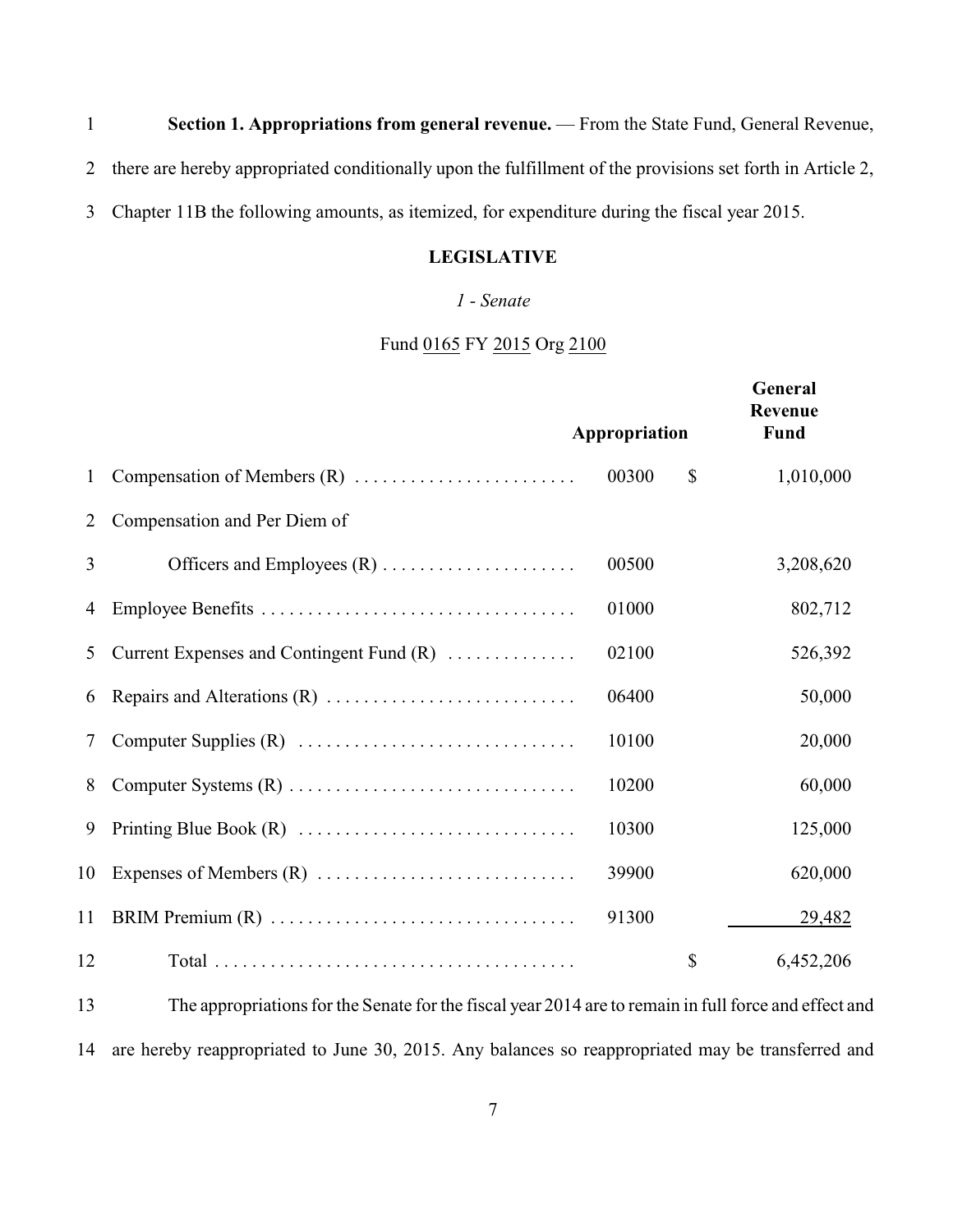credited to the fiscal year 2014 accounts.

 Upon the written request of the Clerk of the Senate, the auditor shall transfer amounts between items of the total appropriation in order to protect or increase the efficiency of the service.

 The Clerk of the Senate, with the approval of the President, is authorized to draw his or her requisitions upon the auditor, payable out of the Current Expenses and Contingent Fund of the Senate, for any bills for supplies and services that may have been incurred by the Senate and not included in the appropriation bill, for supplies and services incurred in preparation for the opening, the conduct of the business and after adjournment of any regular or extraordinary session, and for the necessary operation of the Senate offices, the requisitions for which are to be accompanied by bills to be filed with the auditor.

 The Clerk of the Senate, with the approval of the President, or the President of the Senate shall have authority to employ such staff personnel during any session of the Legislature as shall be needed in addition to staff personnel authorized by the Senate resolution adopted during any such session. The Clerk of the Senate, with the approval of the President, or the President of the Senate shall have authority to employ such staff personnel between sessions of the Legislature as shall be needed, the compensation of all staff personnel during and between sessions of the Legislature, notwithstanding any such Senate resolution, to be fixed by the President of the Senate. The Clerk is hereby authorized to draw his or her requisitions upon the auditor for the payment of all such staff personnel for such services, payable out of the appropriation for Compensation and Per Diem of Officers and Employees or Current Expenses and Contingent Fund of the Senate.

 For duties imposed by law and by the Senate, the Clerk of the Senate shall be paid a monthly salary as provided by the Senate resolution, unless increased between sessions under the authority of the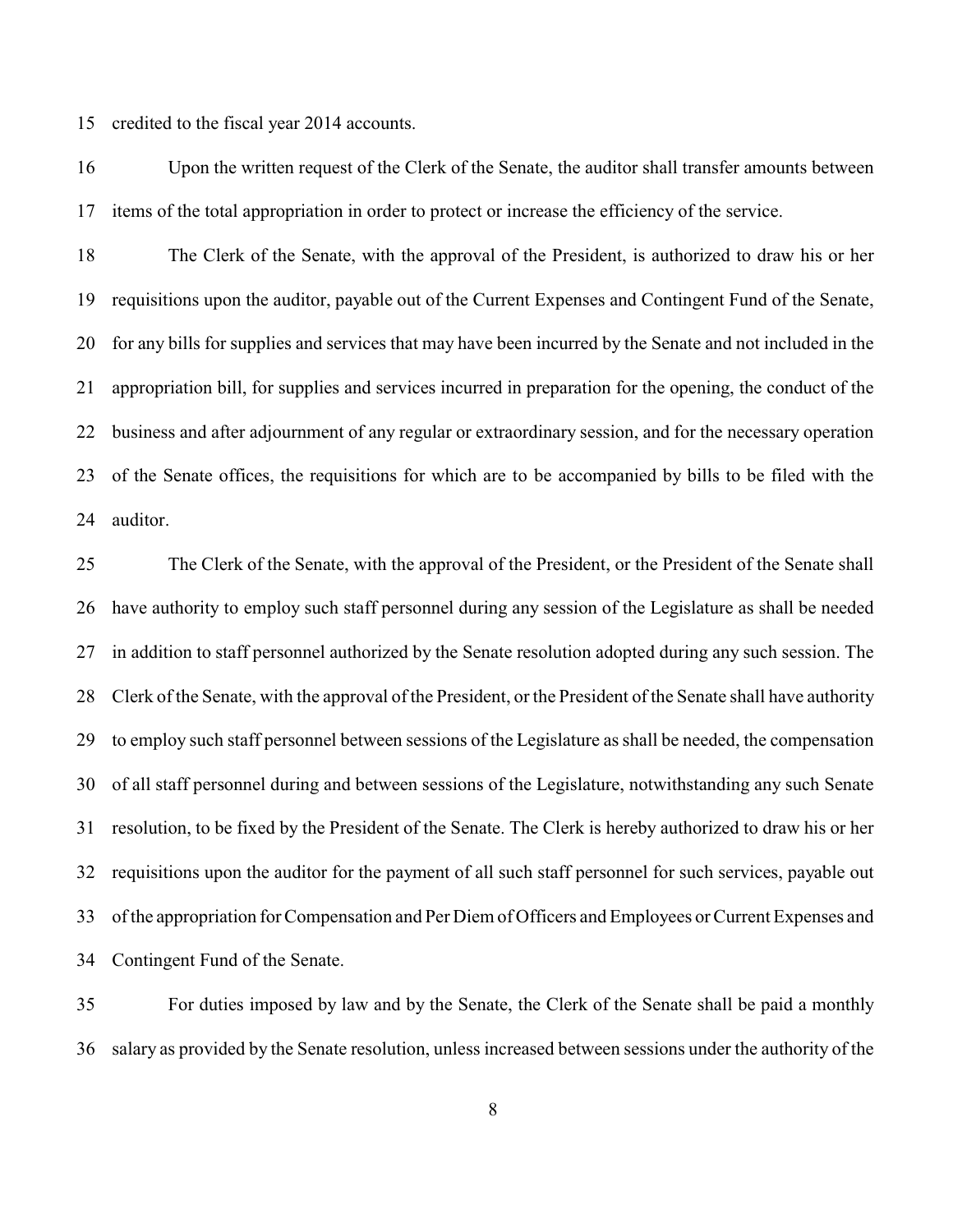President, payable out of the appropriation for Compensation and Per Diem of Officers and Employees or Current Expenses and Contingent Fund of the Senate.

 The distribution of the blue book shall be by the office of the Clerk of the Senate and shall include 75 copies for each member of the Legislature and two copies for each classified and approved high school and junior high or middle school and one copy for each elementary school within the state.

#### *2 - House of Delegates*

### Fund 0170 FY 2015 Org 2200

| $\mathbf{1}$ |                                              | 00300 | $\mathbb{S}$ | 3,000,000 |
|--------------|----------------------------------------------|-------|--------------|-----------|
| 2            | Compensation and Per Diem of                 |       |              |           |
| 3            |                                              | 00500 |              | 575,000   |
|              | 4 Current Expenses and Contingent Fund $(R)$ | 02100 |              | 4,429,031 |
| 5            |                                              | 39900 |              | 1,350,000 |
|              |                                              | 91300 |              | 50,000    |
| 7            |                                              |       | \$           | 9,404,031 |

 The appropriations for the House of Delegates for the fiscal year 2014 are to remain in full force and effect and are hereby reappropriated to June 30, 2015. Any balances so reappropriated may be transferred and credited to the fiscal year 2014 accounts.

 Upon the written request of the Clerk of the House of Delegates, the auditor shall transfer amounts between items of the total appropriation in order to protect or increase the efficiency of the service.

 The Clerk of the House of Delegates, with the approval of the Speaker, is authorized to draw his or her requisitions upon the auditor, payable out of the Current Expenses and Contingent Fund of the House of Delegates, for any bills for supplies and services that may have been incurred by the House of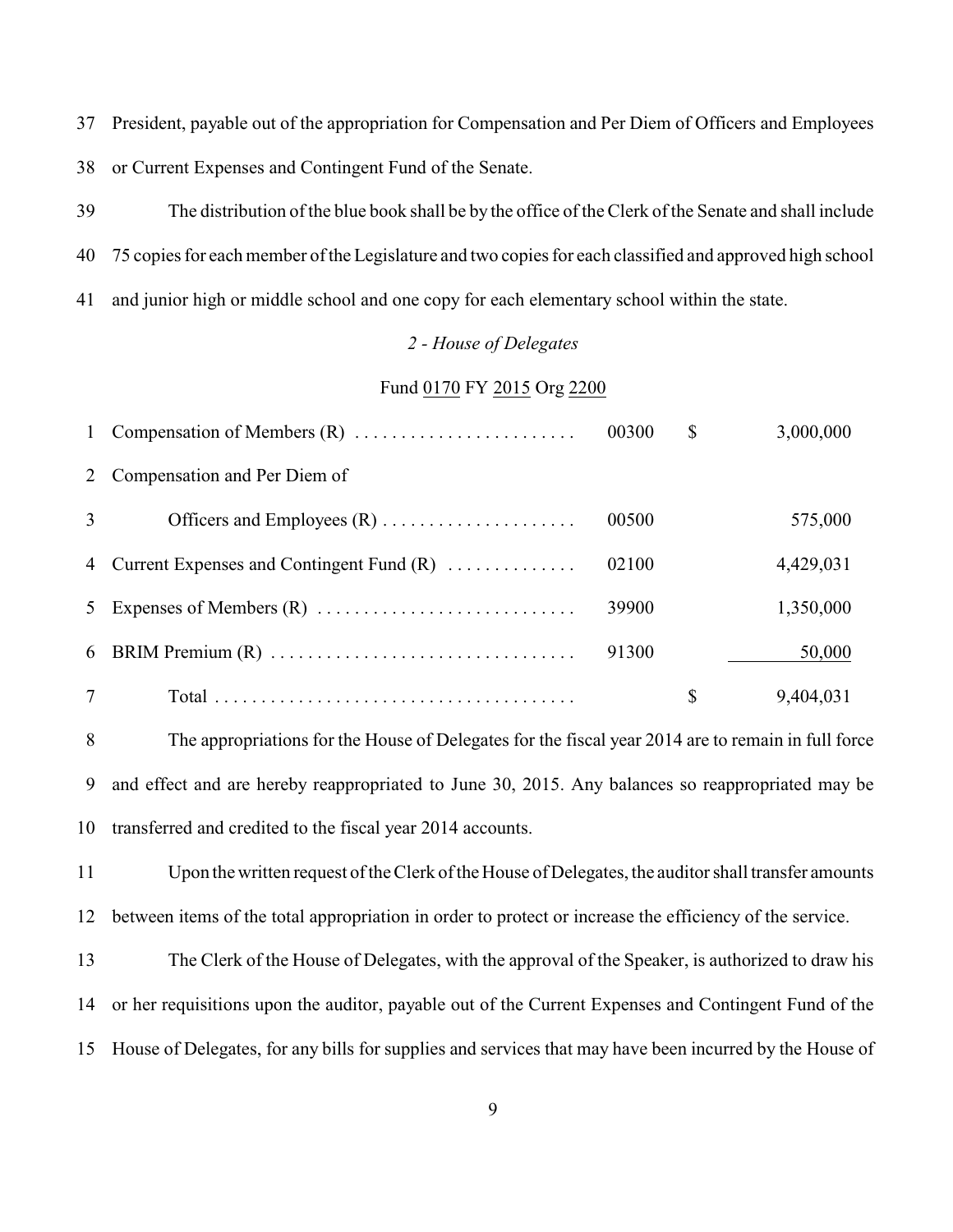Delegates and not included in the appropriation bill, for bills for services and supplies incurred in preparation for the opening of the session and after adjournment, and for the necessary operation of the House of Delegates' offices, the requisitions for which are to be accompanied by bills to be filed with the auditor.

 The Speaker of the House of Delegates, upon approval of the House committee on rules, shall have authority to employ such staff personnel during and between sessions of the Legislature as shall be needed, in addition to personnel designated in the House resolution, and the compensation of all personnel shall be as fixed in such House resolution for the session, or fixed by the Speaker, with the approval of the House committee on rules, during and between sessions of the Legislature, notwithstanding such House resolution. The Clerk of the House of Delegates is hereby authorized to draw requisitions upon the auditor for such services, payable out of the appropriation for the Compensation and Per Diem of Officers and Employees or Current Expenses and Contingent Fund of the House of Delegates.

 For duties imposed by law and by the House of Delegates, including salary allowed by law as keeper of the rolls, the Clerk of the House of Delegates shall be paid a monthly salary as provided in the House resolution, unless increased between sessions under the authority of the Speaker, with the approval of the House committee on rules, and payable out of the appropriation for Compensation and Per Diem of Officers and Employees or Current Expenses and Contingent Fund of the House of Delegates.

### *3 - Joint Expenses*

#### (WV Code Chapter 4)

#### Fund 0175 FY 2015 Org 2300

Joint Committee on Government and Finance (R) . . . . . . . . . 10400 \$ 6,758,015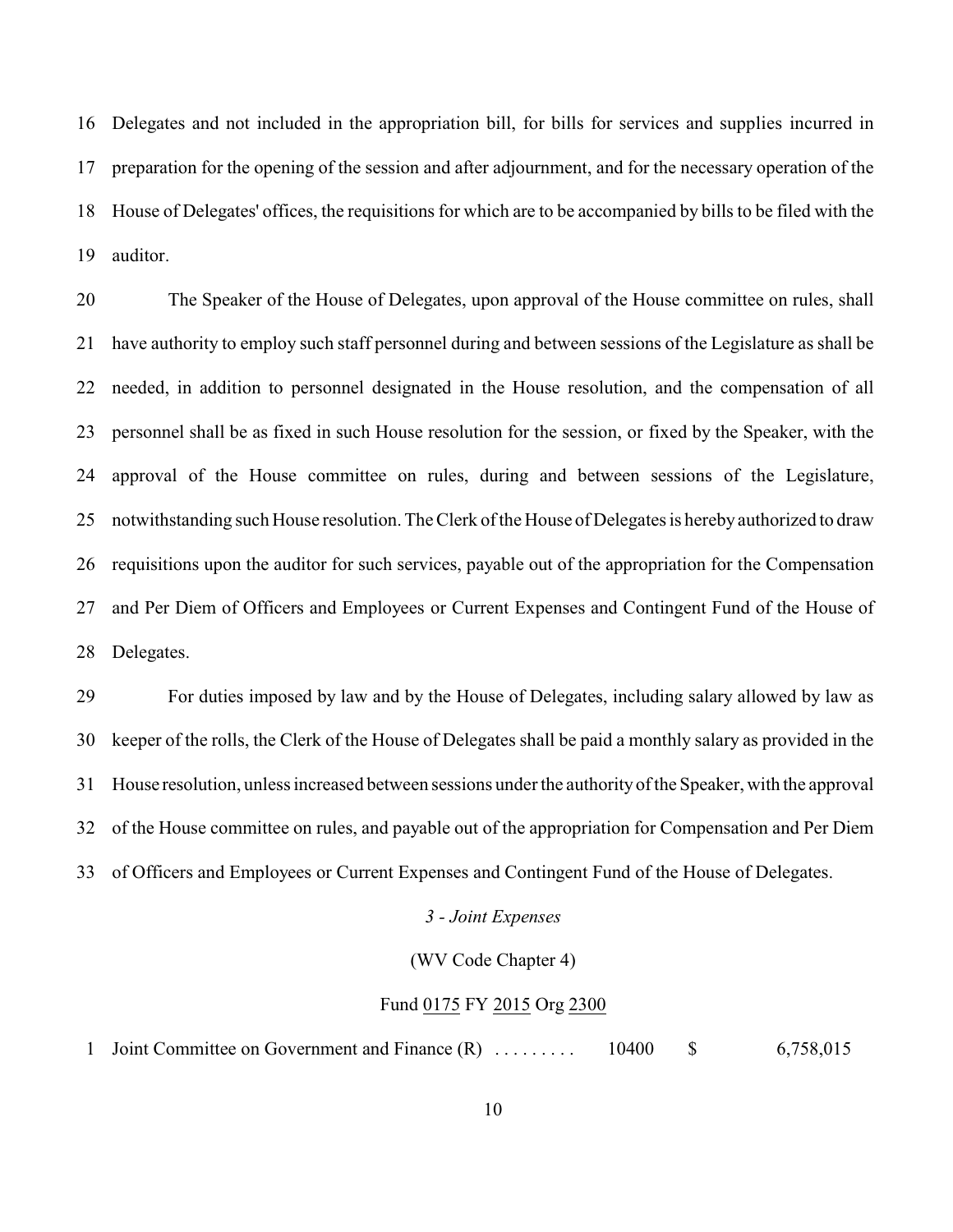|   |                                                | 10500 |              | 760,000   |
|---|------------------------------------------------|-------|--------------|-----------|
|   | 3 Legislative Rule-Making Review Committee (R) | 10600 |              | 147,250   |
|   |                                                |       |              | 902,500   |
|   |                                                |       |              | 27,692    |
| 6 |                                                |       | <sup>8</sup> | 8,595,457 |

 The appropriations for the joint expenses for the fiscal year 2014 are to remain in full force and effect and are hereby reappropriated to June 30, 2015. Any balances reappropriated may be transferred and credited to the fiscal year 2014 accounts.

 Upon the written request of the Clerk of the Senate, with the approval of the President of the Senate, and the Clerk of the House of Delegates, with the approval of the Speaker of the House of Delegates, and a copy to the Legislative Auditor, the auditor shall transfer amounts between items of the total appropriation in order to protect or increase the efficiency of the service.

14 The appropriation for the Tax Reduction and Federal Funding Increased Compliance (TRAFFIC) (fund 0175, appropriation 64200) is intended for possible general state tax reductions or the offsetting of any reductions in federal funding for state programs.

### **JUDICIAL**

*4 - Supreme Court –*

### *General Judicial*

### Fund 0180 FY 2015 Org 2400

|  |       | 98,955,687 |
|--|-------|------------|
|  | 09000 | 2,682,072  |
|  |       | 21,090,110 |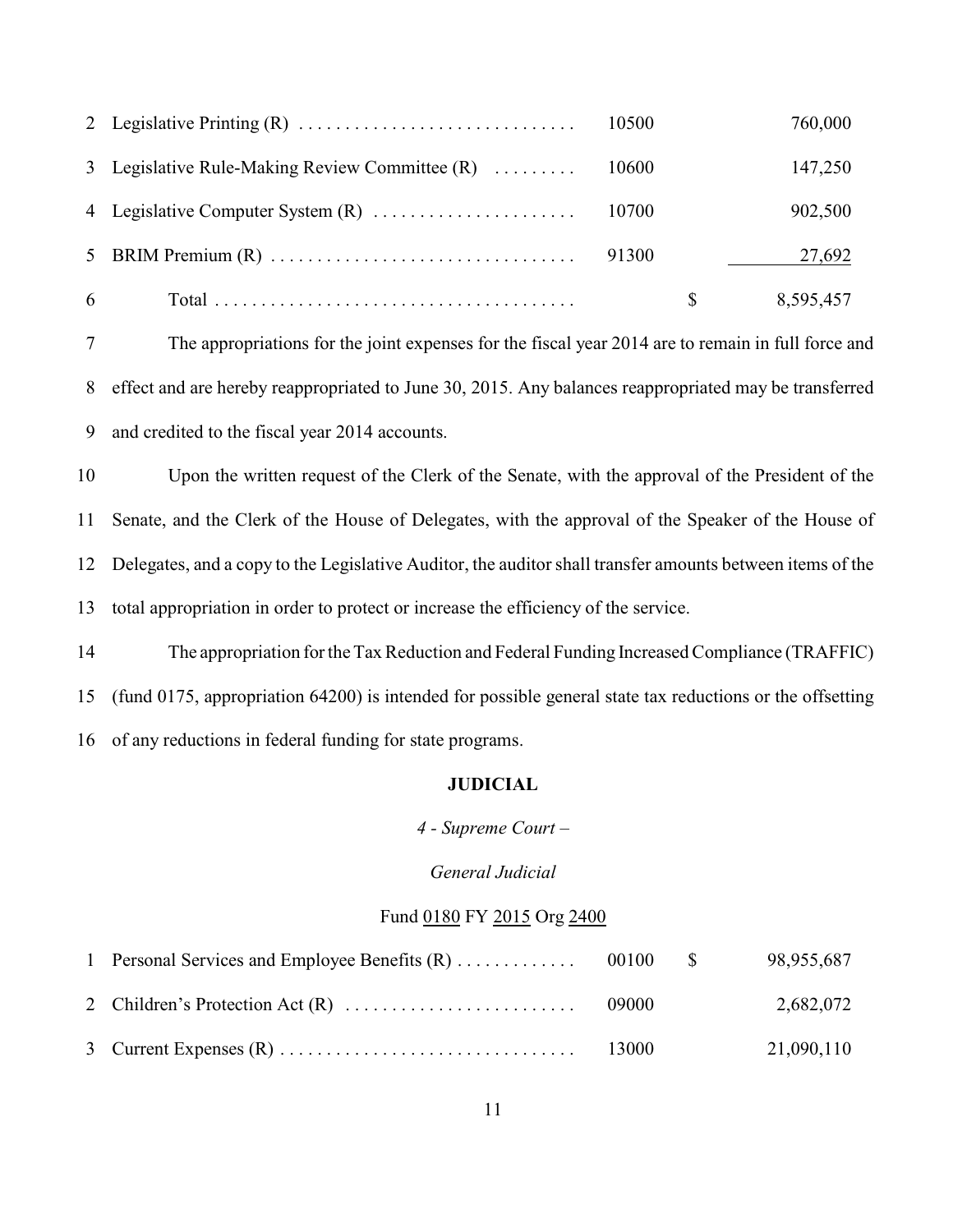| $\overline{4}$ | 06400 | 715,000           |
|----------------|-------|-------------------|
| 5              | 07000 | 3,100,000         |
| 6              | 11000 | 2,456,000         |
|                | 25800 | 750,000           |
| 8              | 69000 | 1,750,000         |
| 9              | 91300 | 314,124           |
| 10             |       | \$<br>131,812,993 |

 The appropriations to the Supreme Court of Appeals for the fiscal years 2013 and 2014 are to remain in full force and effect and are hereby reappropriated to June 30, 2015. Any balances so reappropriated may be transferred and credited to the fiscal year 2014 accounts.

 This fund shall be administered by the Administrative Director of the Supreme Court of Appeals, who shall draw requisitions for warrants in payment in the form of payrolls, making deductions there from as required by law for taxes and other items.

 The appropriation for the Judges' Retirement System (appropriation 11000) is to be transferred to the Consolidated Public Retirement Board, in accordance with the law relating thereto, upon requisition of the Administrative Director of the Supreme Court of Appeals.

#### **EXECUTIVE**

### *5 - Governor's Office*

### (WV Code Chapter 5)

#### Fund 0101 FY 2015 Org 0100

|  |       | 3,416,000 |
|--|-------|-----------|
|  | 13000 | 545,858   |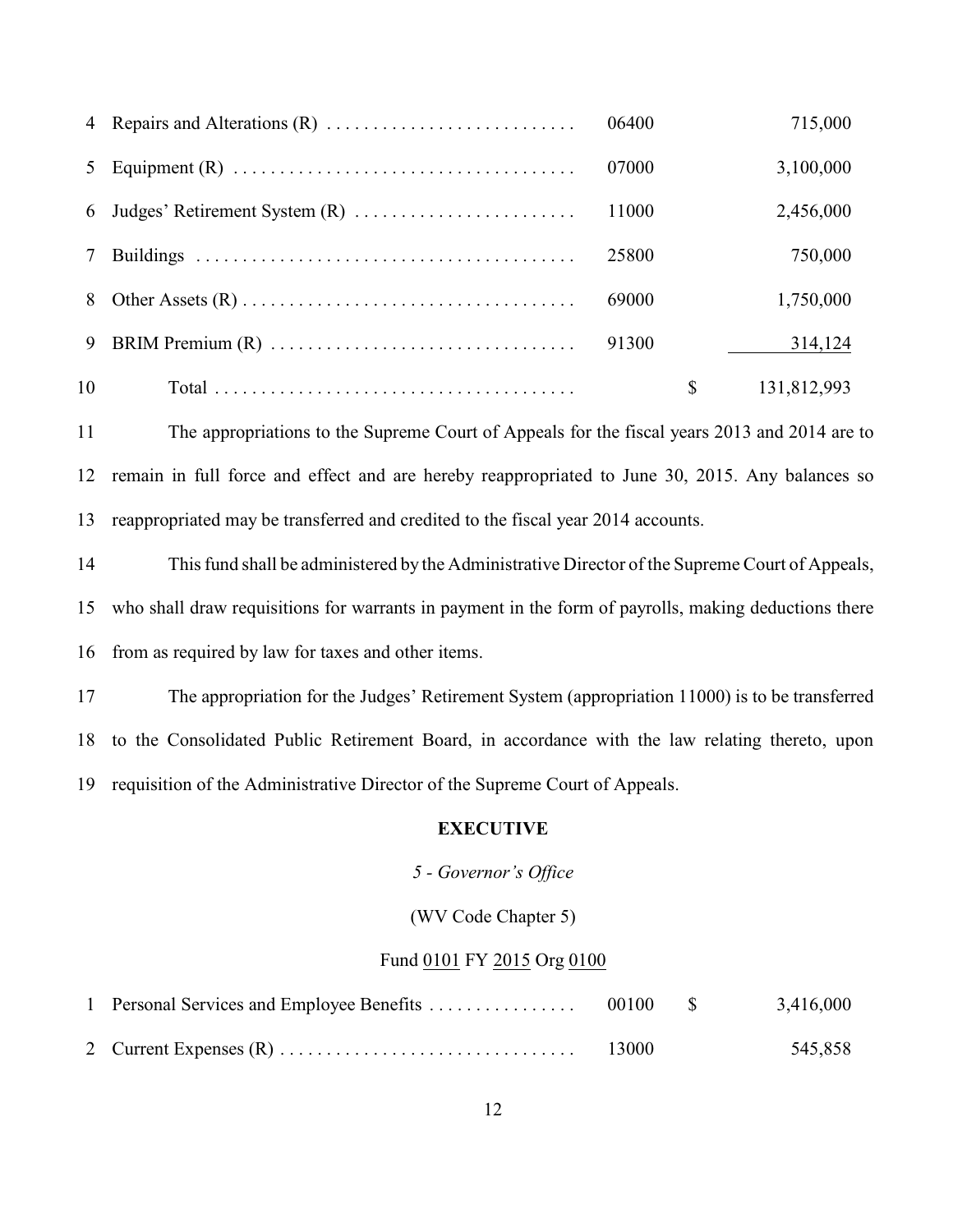|   |                                                | 06400 | 2,000           |
|---|------------------------------------------------|-------|-----------------|
| 4 |                                                | 11600 | 250,651         |
| 5 | National Governors Association                 | 12300 | 60,700          |
|   | 6 Herbert Henderson Office of Minority Affairs | 13400 | 156,726         |
|   | Southern Governors' Association                | 31400 | 40,000          |
| 8 |                                                | 91300 | 151,851         |
| 9 |                                                |       | \$<br>4,623,786 |

 Any unexpended balances remaining in the appropriations for Unclassified (fund 0101, appropriation 09900), GO HELP (fund 0101, appropriation 11600), Current Expenses (fund 0101, appropriation 13000), and JOBS Fund (fund 0101, appropriation 66500) at the close of the fiscal year 2014 are hereby reappropriated for expenditure during the fiscal year 2015.

Included in the above appropriation to Personal Services and Employee Benefits (fund 0101,

appropriation 00100), is \$150,000 for the Salary of the Governor.

The above appropriation for Herbert Henderson Office of Minority Affairs (fund 0101,

appropriation 13400) shall be transferred to the Minority Affairs Fund (fund 1058).

*6 - Governor's Office –*

*Custodial Fund*

(WV Code Chapter 5)

### Fund 0102 FY 2015 Org 0100

|  |       | 369,370 |
|--|-------|---------|
|  |       | 214,166 |
|  | 06400 | 5,000   |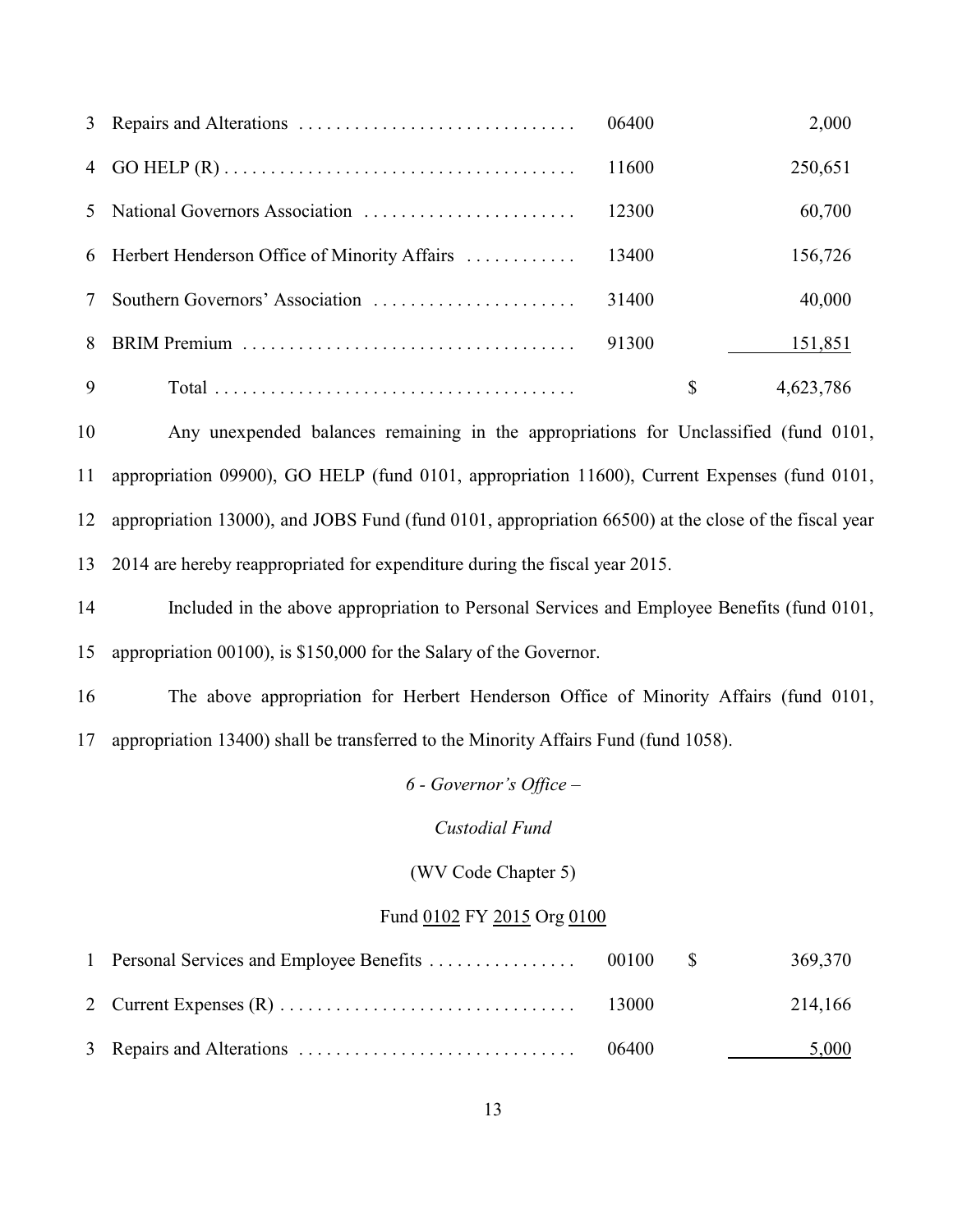| $\blacksquare$<br>Total<br>z |  | - റ റ |
|------------------------------|--|-------|
|------------------------------|--|-------|

 Any unexpended balance remaining in the appropriation for Current Expenses (fund 0102, appropriation 13000) at the close of the fiscal year 2014 is hereby reappropriated for expenditure during the fiscal year 2015.

 Appropriations are to be used for current general expenses, including compensation of employees, household maintenance, cost of official functions and additional household expenses occasioned by such official functions.

> *7 - Governor's Office – Civil Contingent Fund* (WV Code Chapter 5) Fund 0105 FY 2015 Org 0100

 Any unexpended balances remaining in the appropriations for Business and Economic Development Stimulus *–* Surplus (fund 0105, appropriation 08400), Civil Contingent Fund *–* Total (fund 0105, appropriation 11400), 2012 Natural Disasters – Surplus (fund 0105, appropriation 13500), Civil Contingent Fund *–* Total *–* Surplus (fund 0105, appropriation 23800), Civil Contingent Fund *–* Surplus (fund 0105, appropriation 26300), Business and Economic Development Stimulus (fund 0105, appropriation 58600), Civil Contingent Fund (fund 0105, appropriation 61400), and Natural Disasters – Surplus (fund 0105, appropriation 76400) at the close of the fiscal year 2014 are hereby reappropriated for expenditure during the fiscal year 2015.

 From this fund there may be expended, at the discretion of the Governor, an amount not to exceed \$1,000 as West Virginia's contribution to the interstate oil compact commission.

The above fund is intended to provide contingency funding for accidental, unanticipated,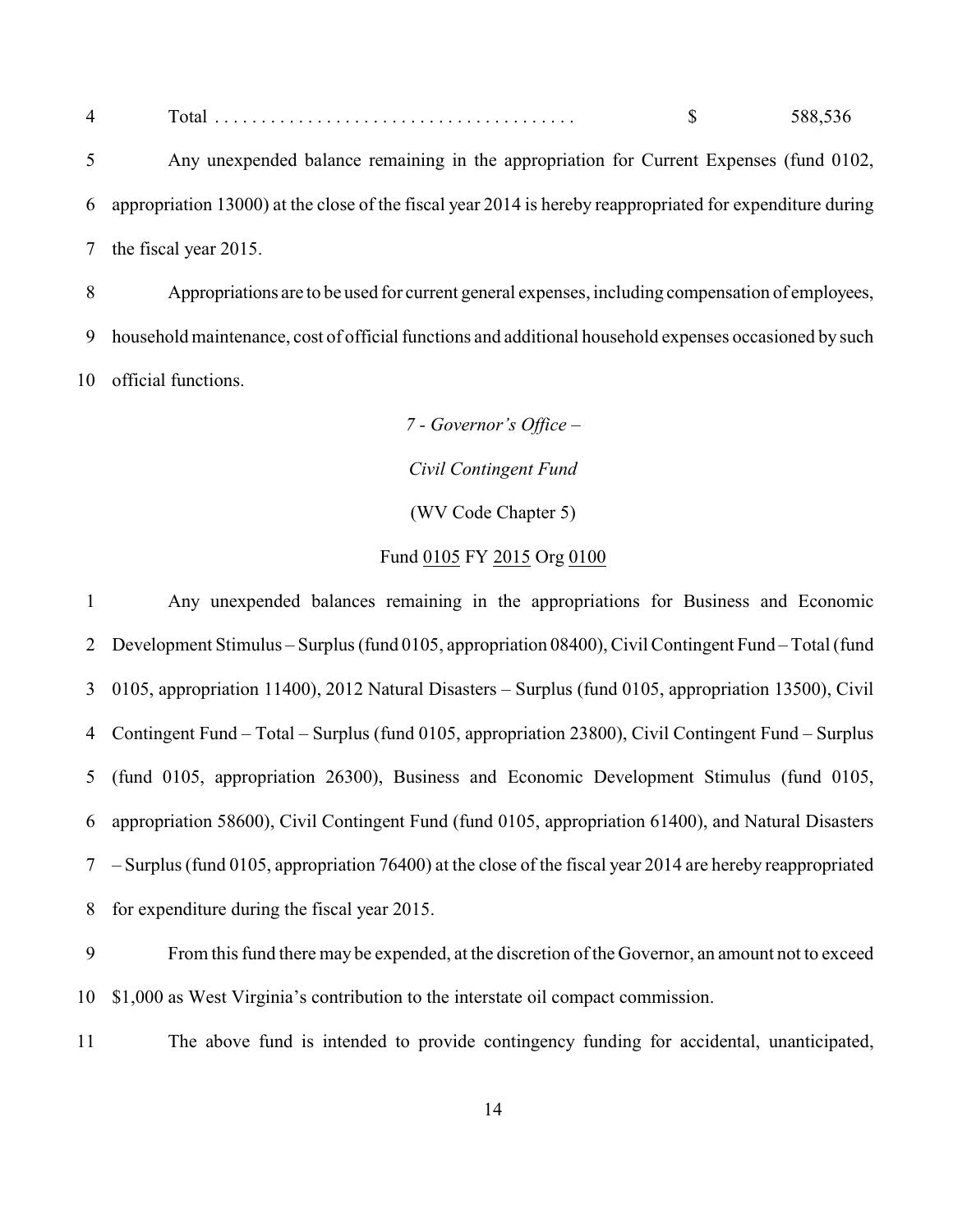emergency or unplanned events which may occur during the fiscal year and is not to be expended for the

normal day-to-day operations of the governor's office.

# *8 - Auditor's Office –*

### *General Administration*

### (WV Code Chapter 12)

### Fund 0116 FY 2015 Org 1200

|   |                                                        |       | \$ | 3,245,598 |
|---|--------------------------------------------------------|-------|----|-----------|
|   | 2 Enterprise Resource Planning System Planning Project | 08700 |    | 1,250,000 |
|   |                                                        | 13000 |    | 10,622    |
|   |                                                        | 91300 |    | 10,451    |
| 5 |                                                        |       | S  | 4,516,671 |

Any unexpended balances remaining in the appropriations for Unclassified *–* Surplus (fund 0116,

appropriation 09700), and Current Expenses (fund 0116, appropriation 13000) at the close of the fiscal

year 2014 are hereby reappropriated for expenditure during the fiscal year 2015.

 Included in the above appropriation to Personal Services and Employee Benefits (fund 0116, appropriation 00100), is \$95,000 for the Salary of the Auditor.

The above appropriation to Enterprise Resource Planning System Planning Project (appropriation

08700) shall be transferred to the Enterprise Resource Planning System Fund (fund 9080).

#### *9 - Treasurer's Office*

(WV Code Chapter 12)

#### Fund 0126 FY 2015 Org 1300

Personal Services and Employee Benefits . . . . . . . . . . . . . . . . 00100 \$ 2,708,085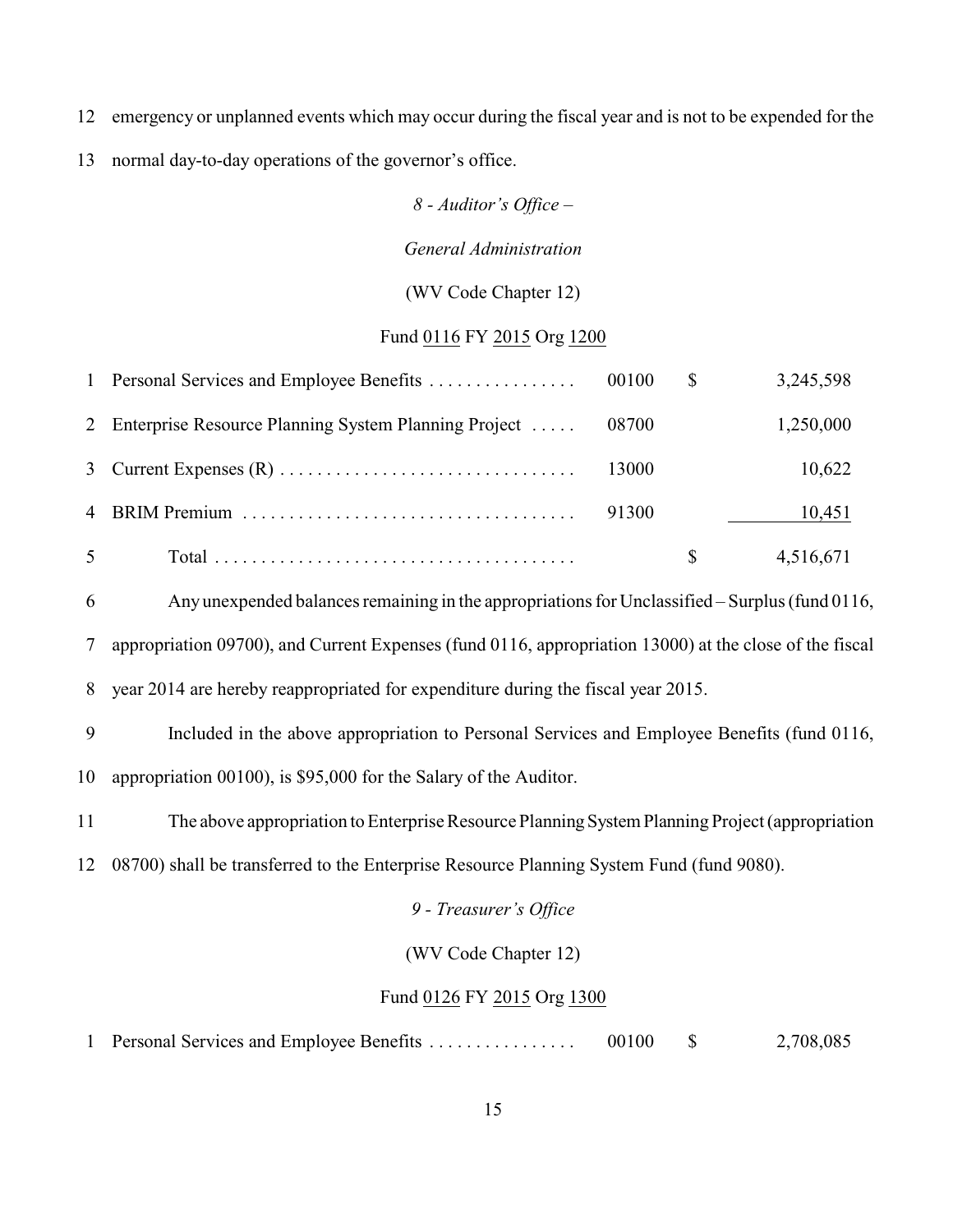|        | 09900 | 34,050    |
|--------|-------|-----------|
| 3      | 13000 | 386,062   |
| 4      | 11800 | 162,878   |
|        | 69000 | 10,000    |
| 6      | 69200 | 73,207    |
| $\tau$ | 91300 | 30,809    |
| 8      | \$    | 3,405,091 |

 Any unexpended balances remaining in the appropriations for Current Expenses (fund 0126, appropriation 13000) and Tuition Trust Fund (fund 0126, appropriation 69200) at the close of the fiscal year 2014 are hereby reappropriated for expenditure during the fiscal year 2015.

Included in the above appropriation to Personal Services and Employee Benefits (fund 0126,

appropriation 00100), is \$95,000 for the Salary of the Treasurer.

*10 - Department of Agriculture*

(WV Code Chapter 19)

# Fund 0131 FY 2015 Org 1400

|   | 1 Personal Services and Employee Benefits | 00100 | $\mathbb{S}$ | 6,172,623 |
|---|-------------------------------------------|-------|--------------|-----------|
|   |                                           | 03900 |              | 185,846   |
| 3 |                                           | 05500 |              | 104,500   |
|   |                                           | 09900 |              | 67,969    |
|   |                                           | 13000 |              | 264,826   |
|   |                                           | 06400 |              | 30,000    |
| 7 |                                           | 07000 |              | 23,402    |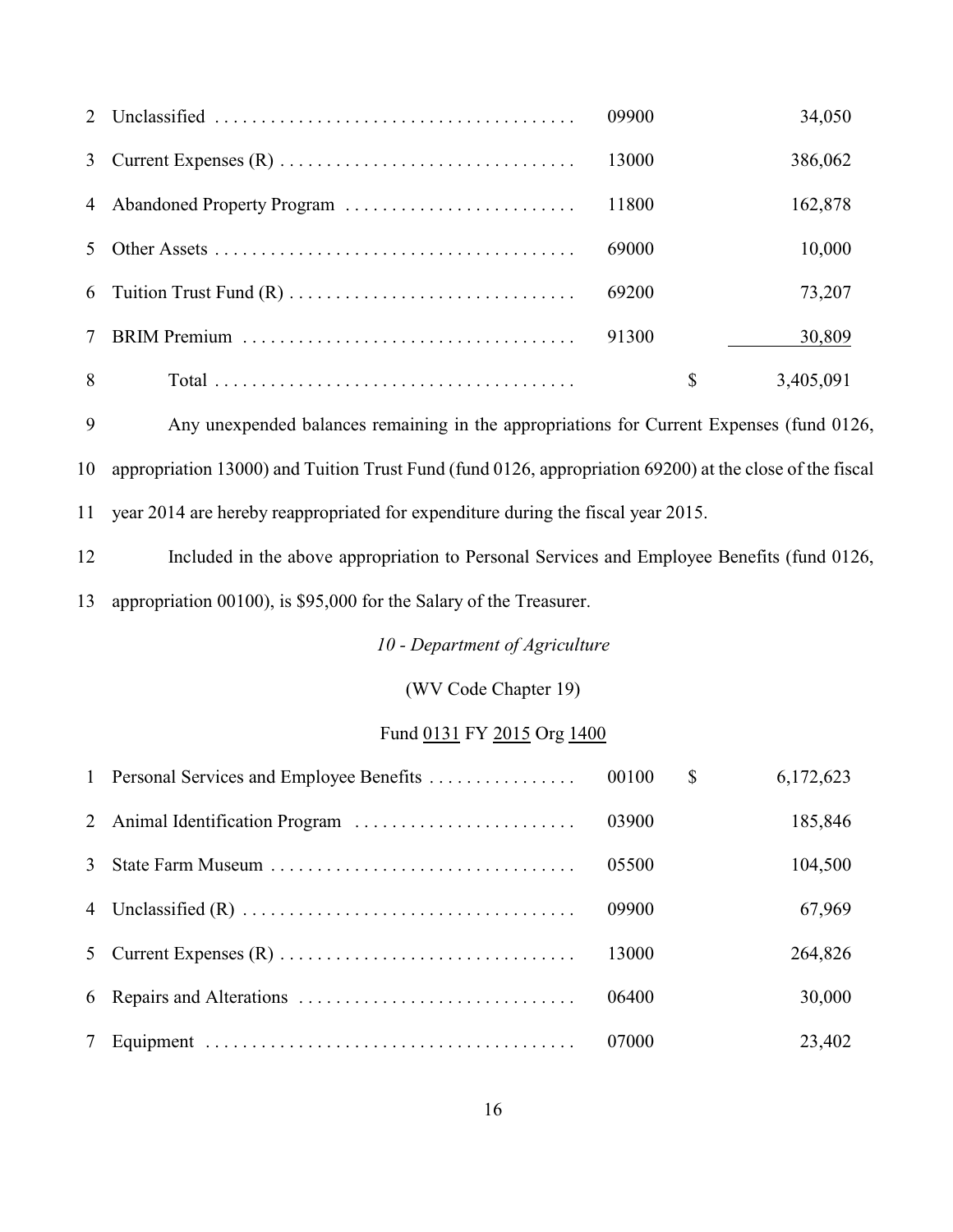| 8  | Gypsy Moth Program (R)                            | 11900 | 1,183,090        |
|----|---------------------------------------------------|-------|------------------|
| 9  | Huntington Farmers Market                         | 12800 | 43,866           |
| 10 |                                                   | 13700 | 537,116          |
| 11 |                                                   | 36300 | 50,000           |
| 12 |                                                   | 47000 | 57,000           |
| 13 | Logan Farmers Market                              | 50100 | 46,948           |
| 14 |                                                   | 69100 | 77,994           |
| 15 |                                                   | 78500 | 117,928          |
| 16 | Moorefield Agriculture Center (R)                 | 78600 | 1,137,851        |
| 17 | Chesapeake Bay Watershed                          | 83000 | 127,462          |
| 18 | Livestock Care Standards Board                    | 84300 | 15,000           |
| 19 |                                                   | 91300 | 120,202          |
| 20 |                                                   | 94200 | 82,417           |
| 21 |                                                   | 96900 | 115,000          |
| 22 | Senior's Farmers' Market Nutrition Coupon Program | 97000 | 62,173           |
| 23 |                                                   |       | \$<br>10,623,213 |

 Any unexpended balances remaining in the appropriations for Unclassified *–* Surplus (fund 0131, appropriation 09700), Unclassified (fund 0131, appropriation 09900), Gypsy Moth Program (fund 0131, appropriation 11900), Current Expenses (fund 0131, appropriation 13000), Black Fly Control (fund 0131, appropriation 13700), Predator Control (fund 0131, appropriation 47000), Capital Outlay, Repairs and Equipment – Surplus (fund 0131, appropriation 67700), Capital Outlay and Maintenance (fund 0131, 29 appropriation 75500), Microbiology Program (fund 0131, appropriation 78500), Moorefield Agriculture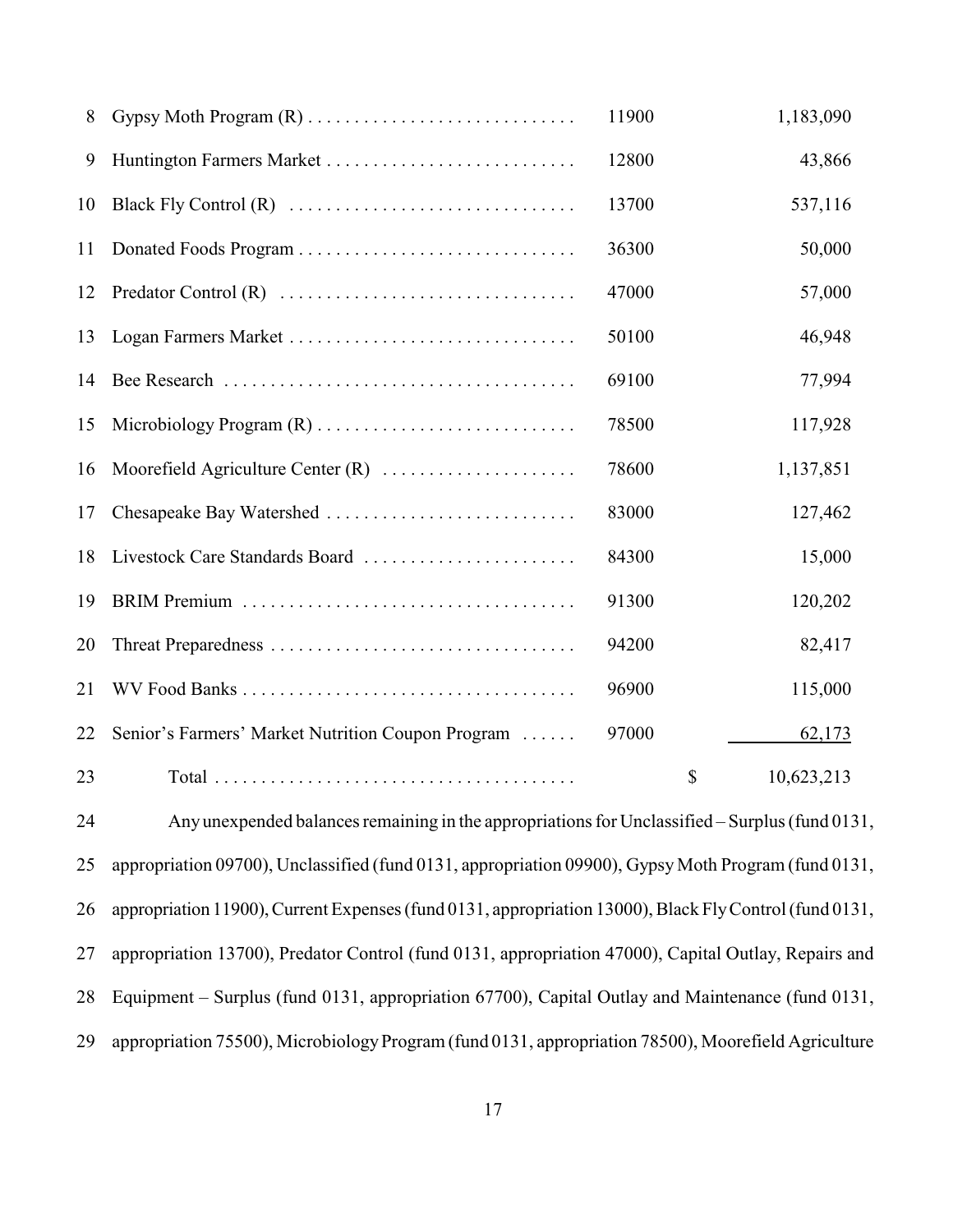Center (fund 0131, appropriation 78600), and Agricultural Disaster and Mitigation Needs *–* Surplus (fund 0131, appropriation 85000) at the close of the fiscal year 2014 are hereby reappropriated for expenditure during the fiscal year 2015.

 Included in the above appropriation to Personal Services and Employee Benefits (fund 0131, appropriation 00100), is \$95,000 for the Salary of the Commissioner.

 A portion of the Unclassified or Current Expenses appropriation may be transferred to a special revenue fund for the purpose of matching federal funds for marketing and development activities.

From the above appropriation for WV Food Banks (appropriation 96900), \$20,000 is for House

of Hope and the remainder of the appropriation shall be allocated to the Huntington Food Bank and the

Mountaineer Food Bank in Braxton County.

*11 - West Virginia Conservation Agency*

### (WV Code Chapter 19)

### Fund 0132 FY 2015 Org 1400

|        | 1 Personal Services and Employee Benefits | 00100 | $\mathbb{S}$ | 769,762   |
|--------|-------------------------------------------|-------|--------------|-----------|
|        |                                           | 09900 |              | 88,255    |
|        |                                           | 13000 |              | 329,080   |
|        |                                           | 06400 |              | 10,000    |
|        |                                           | 07000 |              | 10,000    |
|        |                                           | 12000 |              | 7,592,149 |
| $\tau$ |                                           | 91300 |              | 26,326    |
| 8      |                                           |       | $\mathbb{S}$ | 8,825,572 |

Any unexpended balances remaining in the appropriations for Unclassified (fund 0132,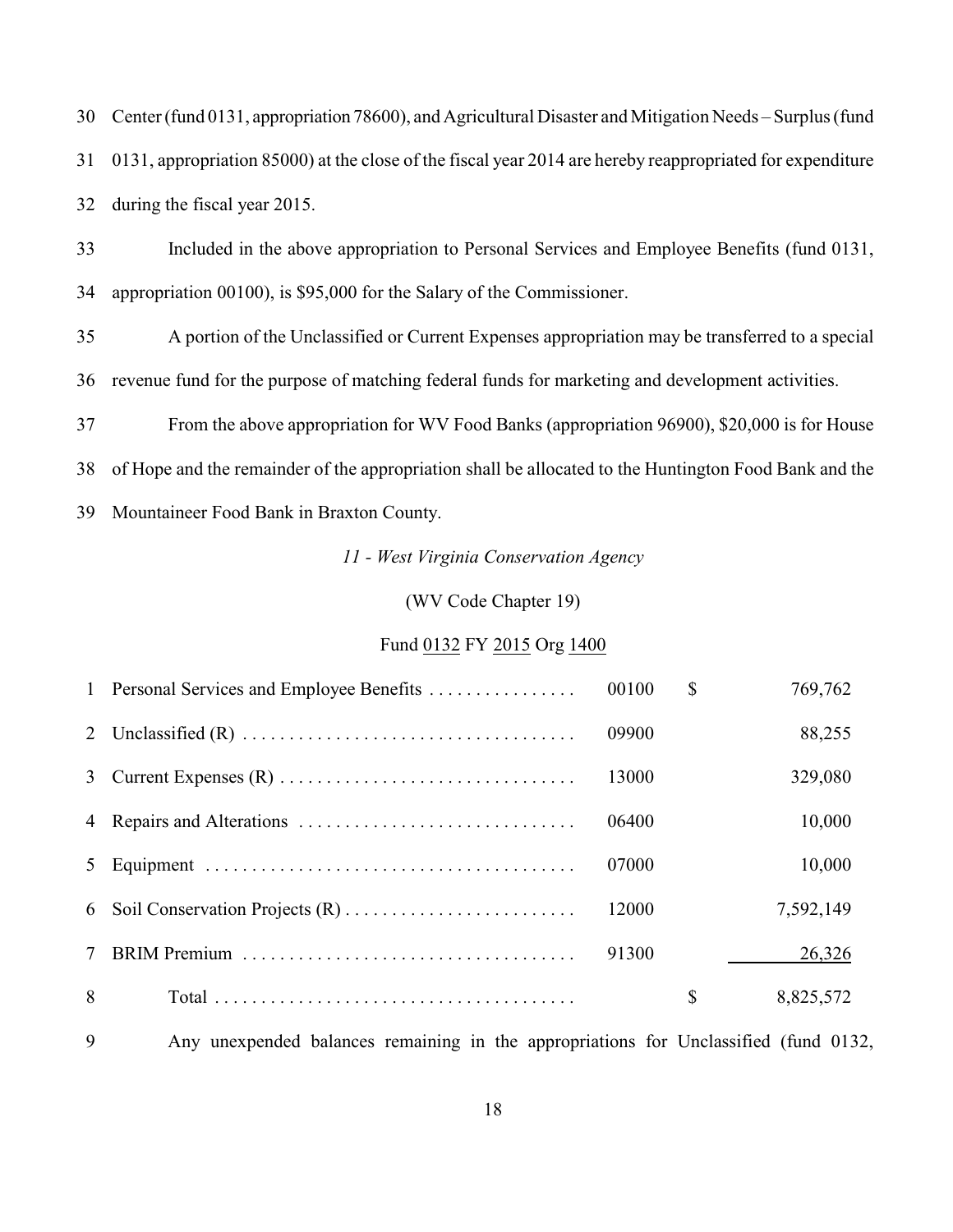10 appropriation 09900), Soil Conservation Projects (fund 0132, appropriation 12000), and Current

11 Expenses (fund 0132, appropriation 13000) at the close of the fiscal year 2014 are hereby reappropriated

12 for expenditure during the fiscal year 2015.

*12 - Department of Agriculture –*

*Meat Inspection*

(WV Code Chapter 19)

#### Fund 0135 FY 2015 Org 1400

|                |       | 625,968                 |
|----------------|-------|-------------------------|
|                | 09900 | 7,182                   |
|                |       | 96,344                  |
| $\overline{4}$ |       | 729.494<br>$\mathbb{S}$ |

5 Any part or all of this appropriation may be transferred to a special revenue fund for the purpose

6 of matching federal funds for the above-named program.

*13 - Department of Agriculture –*

#### *Agricultural Awards*

#### (WV Code Chapter 19)

### Fund 0136 FY 2015 Org 1400

| 1 Programs and Awards for 4-H Clubs and FFA/FHA  57700 \$ |  | 15,000                |
|-----------------------------------------------------------|--|-----------------------|
|                                                           |  | 39,250                |
| $\overline{3}$                                            |  | 54,250<br>$\mathbf S$ |

### *14 - Department of Agriculture –*

*West Virginia Agricultural Land Protection Authority*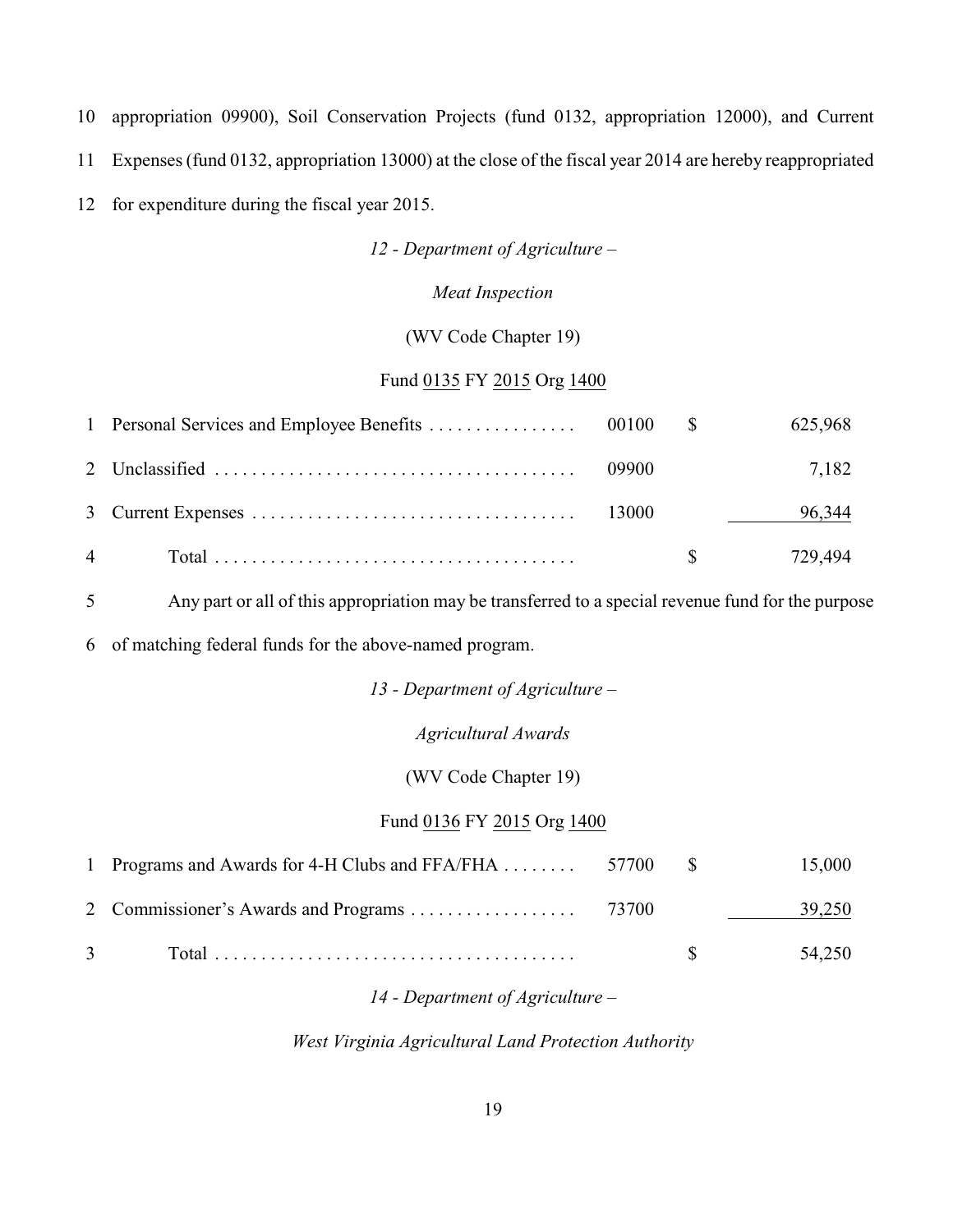#### (WV Code Chapter 8A)

#### Fund 0607 FY 2015 Org 1400

| 1            | Personal Services and Employee Benefits                                                 | 00100 | $\mathbb{S}$ | 102,969   |
|--------------|-----------------------------------------------------------------------------------------|-------|--------------|-----------|
| 2            |                                                                                         | 09900 |              | 950       |
| 3            |                                                                                         |       | \$           | 103,919   |
|              | 15 - Attorney General                                                                   |       |              |           |
|              | (WV Code Chapters 5, 14, 46A and 47)                                                    |       |              |           |
|              | Fund 0150 FY 2015 Org 1500                                                              |       |              |           |
| $\mathbf{1}$ | Personal Services and Employee Benefits (R)                                             | 00100 | \$           | 3,588,895 |
| 2            |                                                                                         | 09900 |              | 57,461    |
| 3            |                                                                                         | 13000 |              | 600,508   |
| 4            |                                                                                         | 06400 |              | 7,500     |
| 5            |                                                                                         | 07000 |              | 40,000    |
| 6            | Criminal Convictions and Habeas Corpus Appeals (R)                                      | 26000 |              | 1,202,374 |
| 7            | Better Government Bureau                                                                | 74000 |              | 328,110   |
| 8            |                                                                                         | 91300 |              | 67,646    |
| 9            |                                                                                         |       | $\mathbb{S}$ | 5,892,494 |
| 10           | Any unexpended balances remaining in the above appropriations for Personal Services and |       |              |           |

 Employee Benefits (fund 0150, appropriation 00100), Employee Benefits (fund 0150, appropriation 01000), Unclassified (fund 0150, appropriation 09900), Current Expenses (fund 0150, appropriation 13000), Criminal Convictions and Habeas Corpus Appeals (fund 0150, appropriation 26000), Agency Client Revolving Liquidity Pool (fund 0150, appropriation 36200), Equipment – Surplus (fund 0150,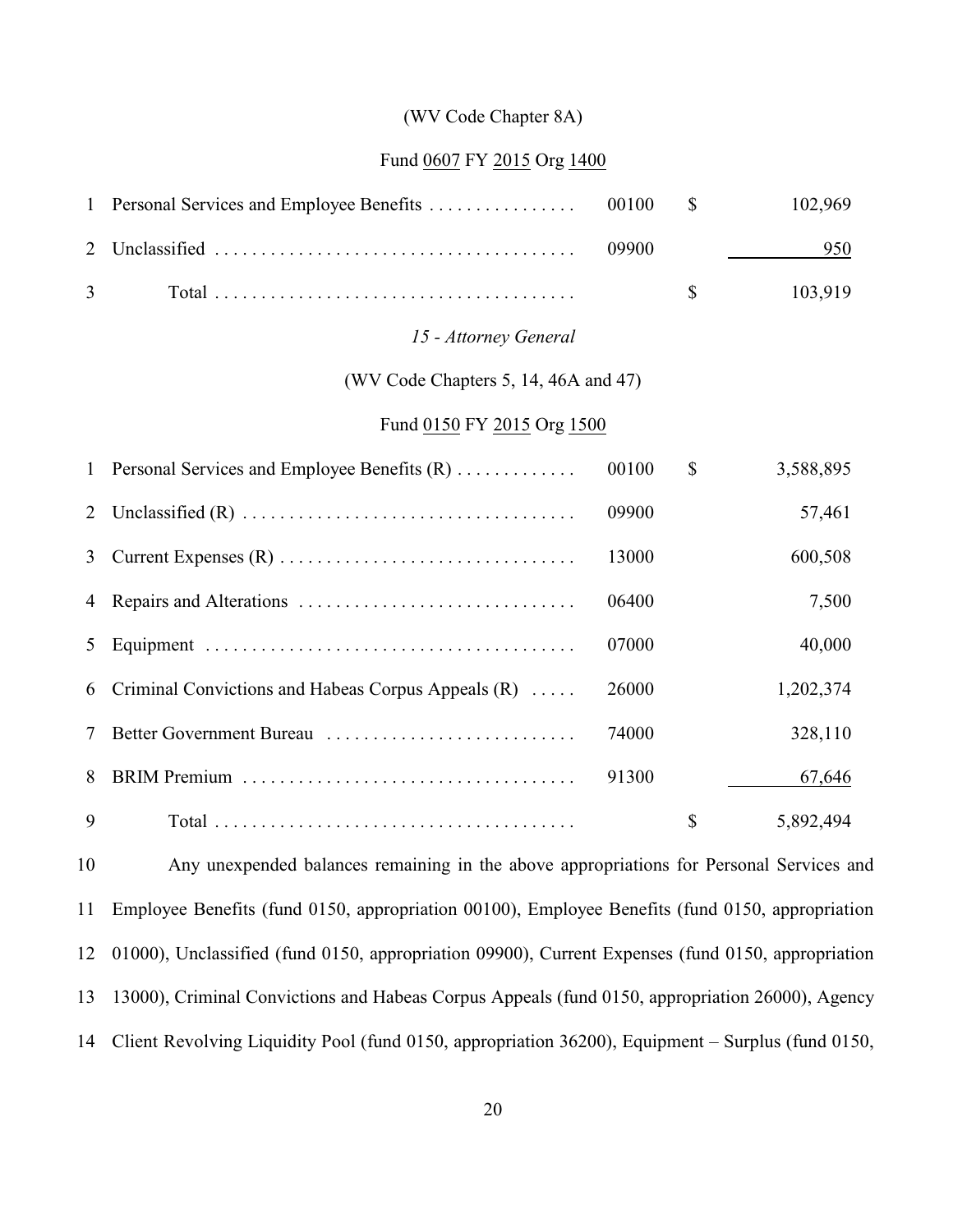appropriation 34100), Technology Improvements – Surplus (fund 0150, appropriation 72500), and Operating Expenses – Surplus (fund 0150, appropriation 77900) at the close of the fiscal year 2014 are hereby reappropriated for expenditure during the fiscal year 2015.

- Included in the above appropriation to Personal Services and Employee Benefits (fund 0150, appropriation 00100), is \$95,000 for the Salary of the Attorney General.
- When legal counsel or secretarial help is appointed by the attorney general for any state spending unit, this account shall be reimbursed from such spending units specifically appropriated account or from accounts appropriated by general language contained within this bill: *Provided,* That the spending unit shall reimburse at a rate and upon terms agreed to by the state spending unit and the attorney general: *Provided, however,* That if the spending unit and the attorney general are unable to agree on the amount and terms of the reimbursement, the spending unit and the attorney general shall submit their proposed reimbursement rates and terms to the Governor for final determination.

### *16 - Secretary of State*

### (WV Code Chapters 3, 5 and 59)

#### Fund 0155 FY 2015 Org 1600

|                |             | 120,926   |
|----------------|-------------|-----------|
|                |             | 11,217    |
|                |             | 981,395   |
|                |             | 16,000    |
| 5 <sup>5</sup> | $\mathbf S$ | 1,129,538 |

 Any unexpended balances remaining in the appropriations for Unclassified (fund 0155, appropriation 09900), Current Expenses (fund 0155, appropriation 13000), and Technology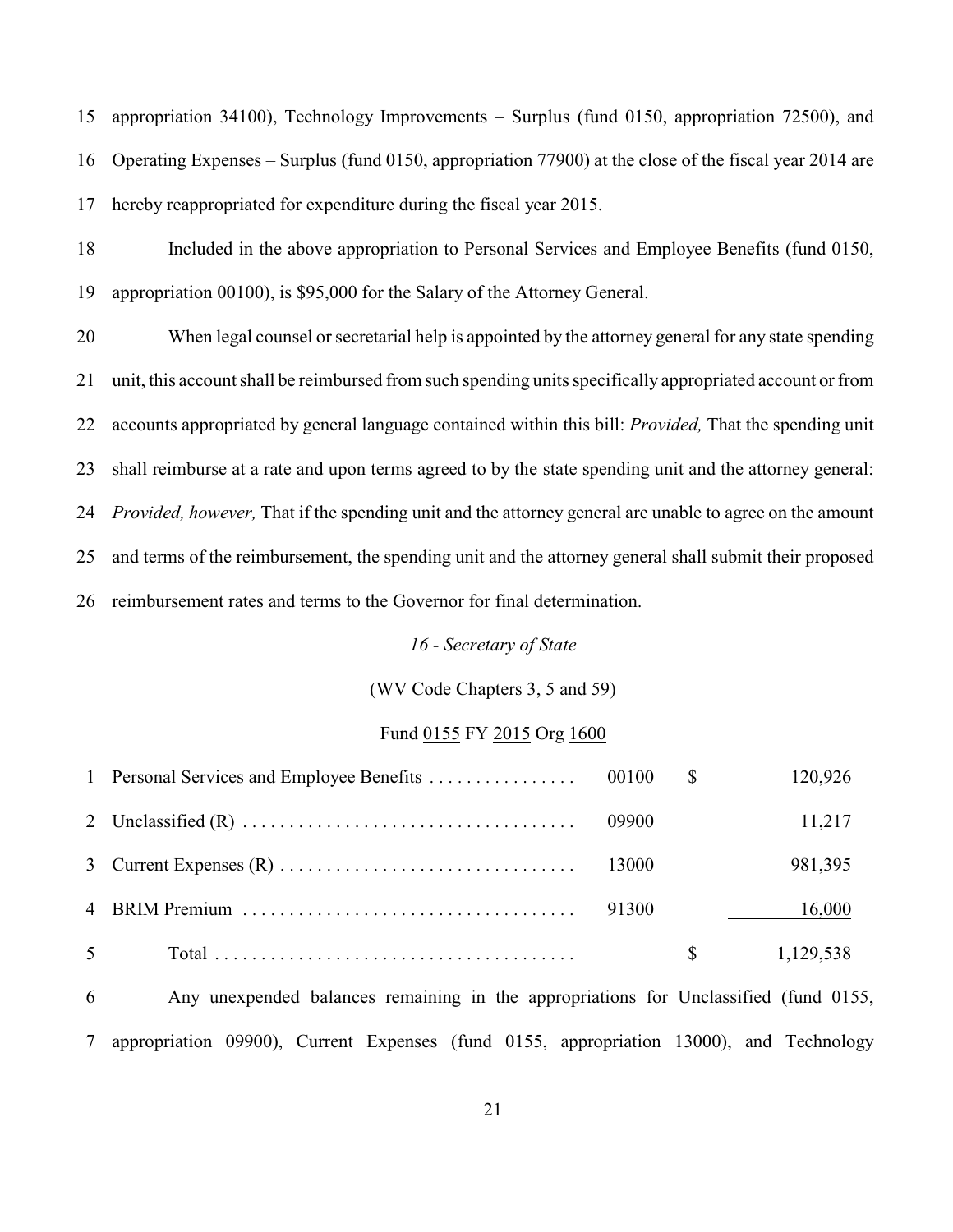- Improvements *–* Surplus (fund 0155, appropriation 72500) at the close of the fiscal year 2014 are hereby
- reappropriated for expenditure during the fiscal year 2015.
- Included in the above appropriation to Personal Services and Employee Benefits (fund 0155,
- appropriation 00100), is \$95,000 for the Salary of the Secretary of State.

*17 - State Election Commission*

(WV Code Chapter 3)

# Fund 0160 FY 2015 Org 1601

|                |       | 2,477                         |
|----------------|-------|-------------------------------|
|                | 09900 |                               |
|                |       | 5,782<br><u>and the state</u> |
| $\overline{4}$ |       | 8,342                         |

### **DEPARTMENT OF ADMINISTRATION**

*18 - Department of Administration –*

*Office of the Secretary*

(WV Code Chapter 5F)

### Fund 0186 FY 2015 Org 0201

|  |       | $\mathbb{S}$ | 586,359 |
|--|-------|--------------|---------|
|  | 09900 |              | 9,397   |
|  | 13000 |              | 94,350  |
|  | 06400 |              | 100     |
|  | 07000 |              | 5,000   |
|  |       |              | 210,546 |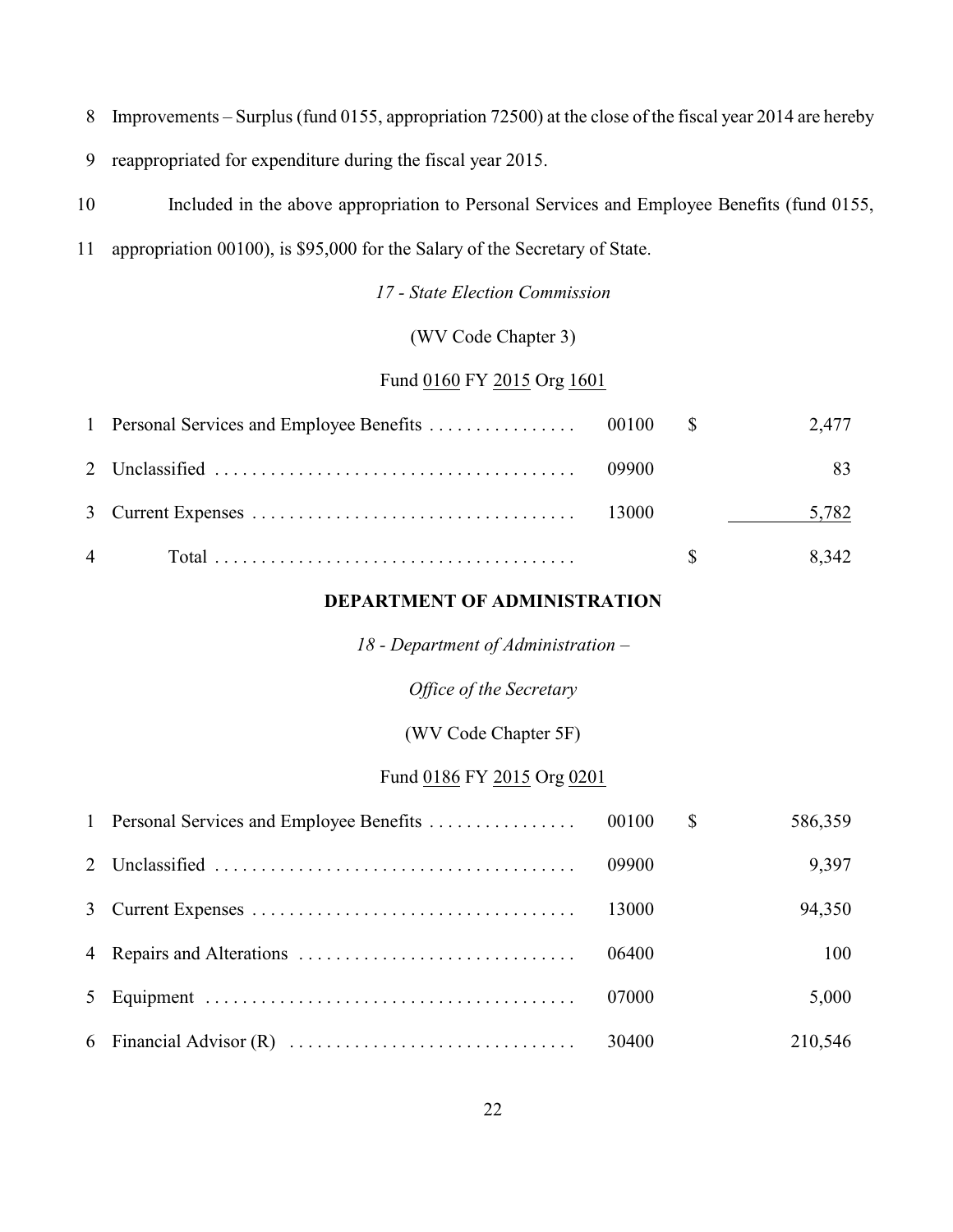|      | 51600 | 15,000,000 |
|------|-------|------------|
|      | 54000 | 4,000      |
| 9    | 69000 | 4,000      |
|      | 91300 | 4,000      |
| 11 — |       | 15,917,752 |

 Any unexpended balance remaining in the appropriation for Financial Advisor (fund 0186, appropriation 30400) at the close of the fiscal year 2014 is hereby reappropriated for expenditure during the fiscal year 2015.

 The appropriation for Lease Rental Payments (appropriation 51600) shall be disbursed as provided by W.Va. Code §31-15-6b.

*19 - Consolidated Public Retirement Board*

(WV Code Chapter 5)

#### Fund 0195 FY 2015 Org 0205

 The division of highways, division of motor vehicles, public service commission and other departments, bureaus, divisions, or commissions operating from special revenue funds and/or federal funds shall pay their proportionate share of the retirement costs for their respective divisions. When specific appropriations are not made, such payments may be made from the balances in the various special revenue funds in excess of specific appropriations.

*20 - Division of Finance*

(WV Code Chapter 5A)

#### Fund 0203 FY 2015 Org 0209

Personal Services and Employee Benefits . . . . . . . . . . . . . . . . 00100 \$ 119,556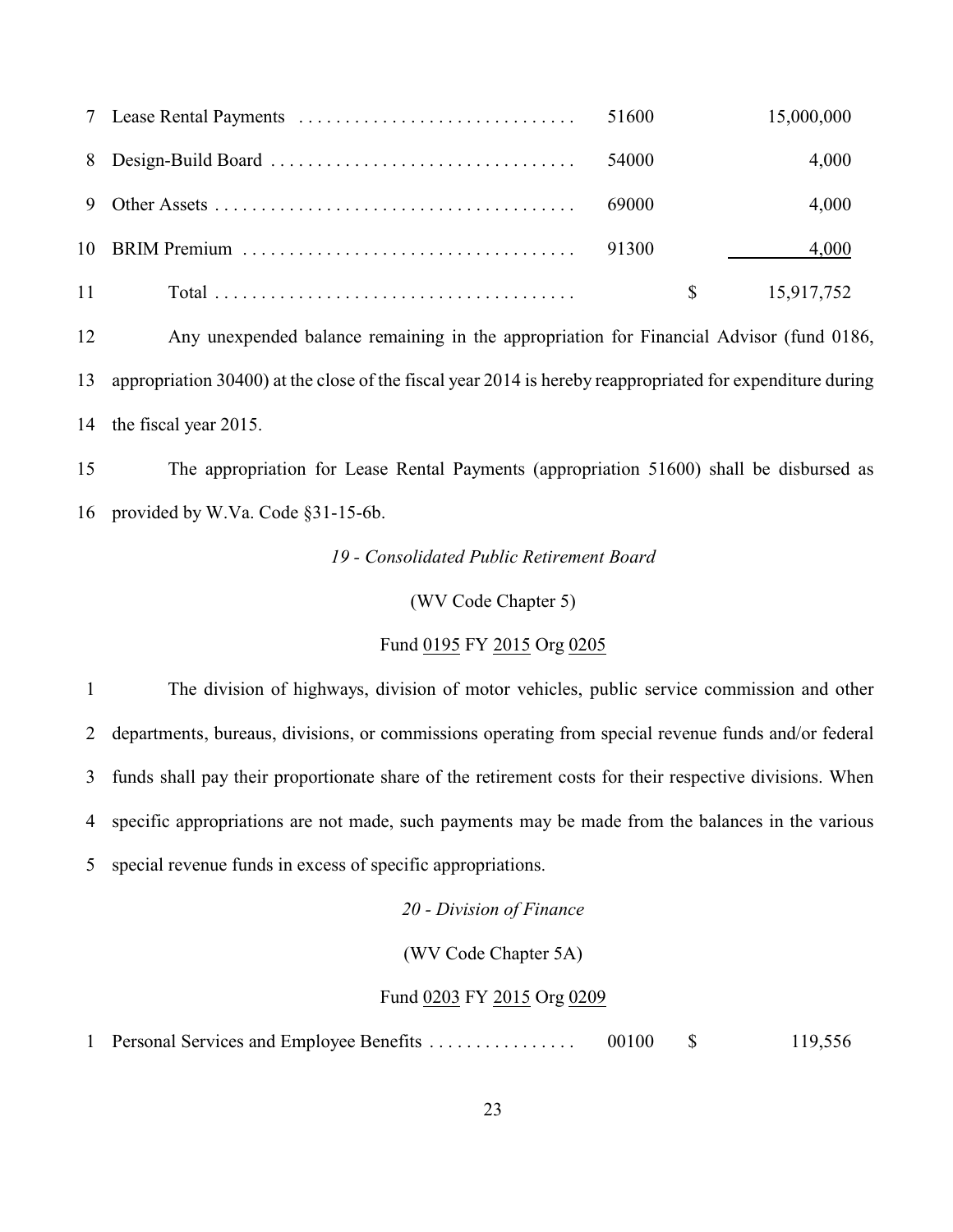|   | 09900 | 2,400   |
|---|-------|---------|
| 3 | 13000 | 114,462 |
|   | 06400 | 1,500   |
| 5 | 07000 | 1,000   |
|   | 12500 | 609,334 |
|   | 69000 | 2,000   |
| 8 | 91300 | 4,526   |
| 9 | S     | 854,778 |

 Any unexpended balance remaining in the appropriation for GAAP Project (fund 0203, appropriation 12500) at the close of the fiscal year 2014 is hereby reappropriated for expenditure during the fiscal year 2015.

# *21 - Division of General Services*

# (WV Code Chapter 5A)

# Fund 0230 FY 2015 Org 0211

|  |       | <sup>S</sup> | 2,649,774 |
|--|-------|--------------|-----------|
|  | 09900 |              | 20,000    |
|  | 13000 |              | 867,865   |
|  | 06400 |              | 10,000    |
|  | 07000 |              | 5,000     |
|  | 12600 |              | 14,000    |
|  | 25800 |              | 1,000     |

Preservation and Maintenance of Statues and Monuments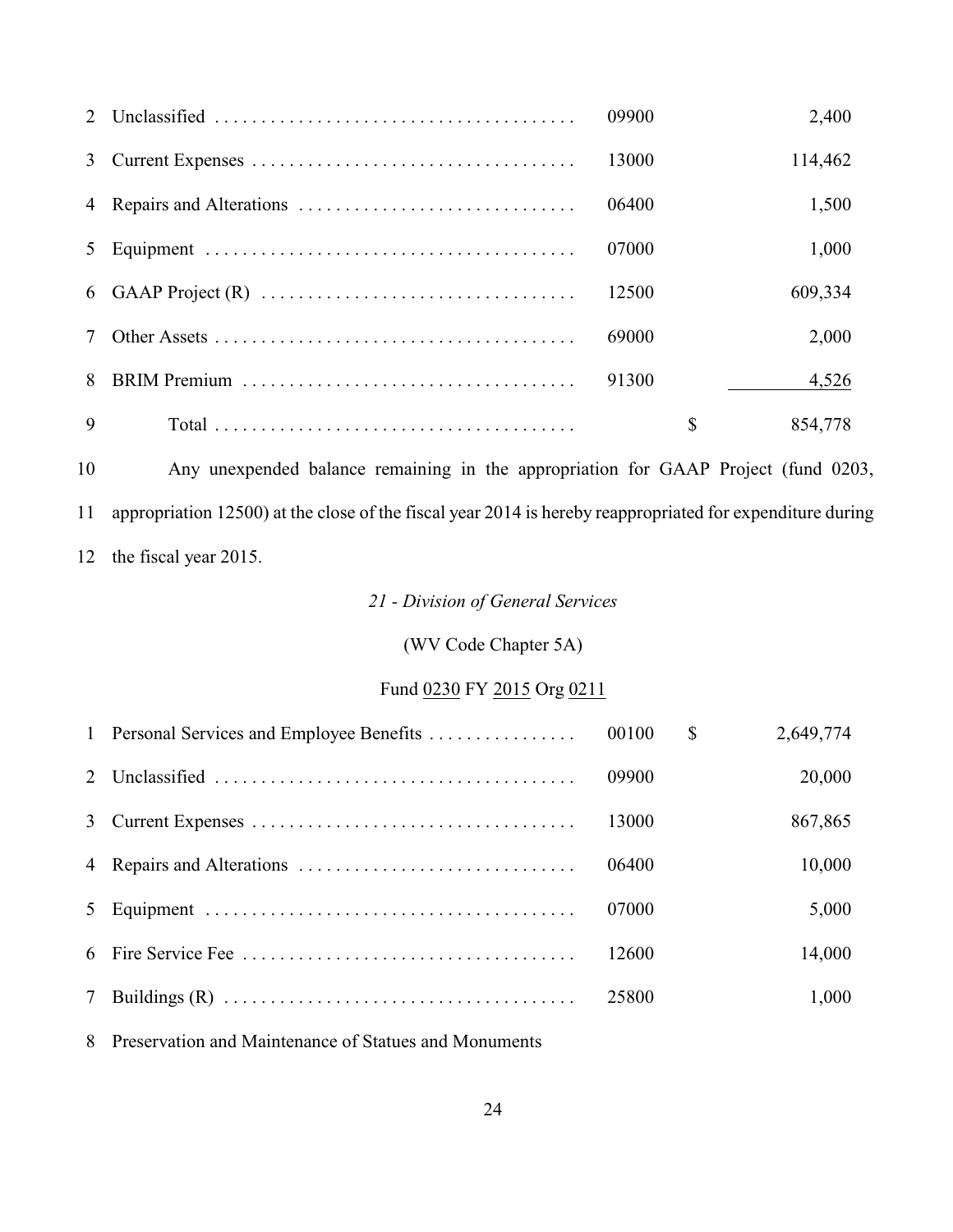| -9 | 37100 | 68,000    |
|----|-------|-----------|
|    | 58900 | 6,000,000 |
|    | 69000 | 1,000     |
|    | 73000 | 500       |
| 13 | 91300 | 112,481   |
| 14 |       | 9,749,620 |

 Any unexpended balances remaining in the above appropriations for Buildings (fund 0230, appropriation 25800) and Land (fund 0230, appropriation 73000) at the close of the fiscal year 2014 are hereby reappropriated for expenditure during the fiscal year 2015.

 From the above appropriation for Preservation and Maintenance of Statues and Monuments on Capitol Grounds (appropriation 37100), the Division shall consult the Division of Culture and History and Capitol Building Commission in all aspects of planning, assessment, maintenance and restoration.

*22 - Division of Purchasing*

(WV Code Chapter 5A)

#### Fund 0210 FY 2015 Org 0213

|  |       | $\mathbb{S}$ | 1,022,743 |
|--|-------|--------------|-----------|
|  | 09900 |              | 1,444     |
|  | 13000 |              | 74,970    |
|  | 06400 |              | 700       |
|  | 07000 |              | 1,000     |
|  | 69000 |              | 1,000     |
|  | 91300 |              | 6,167     |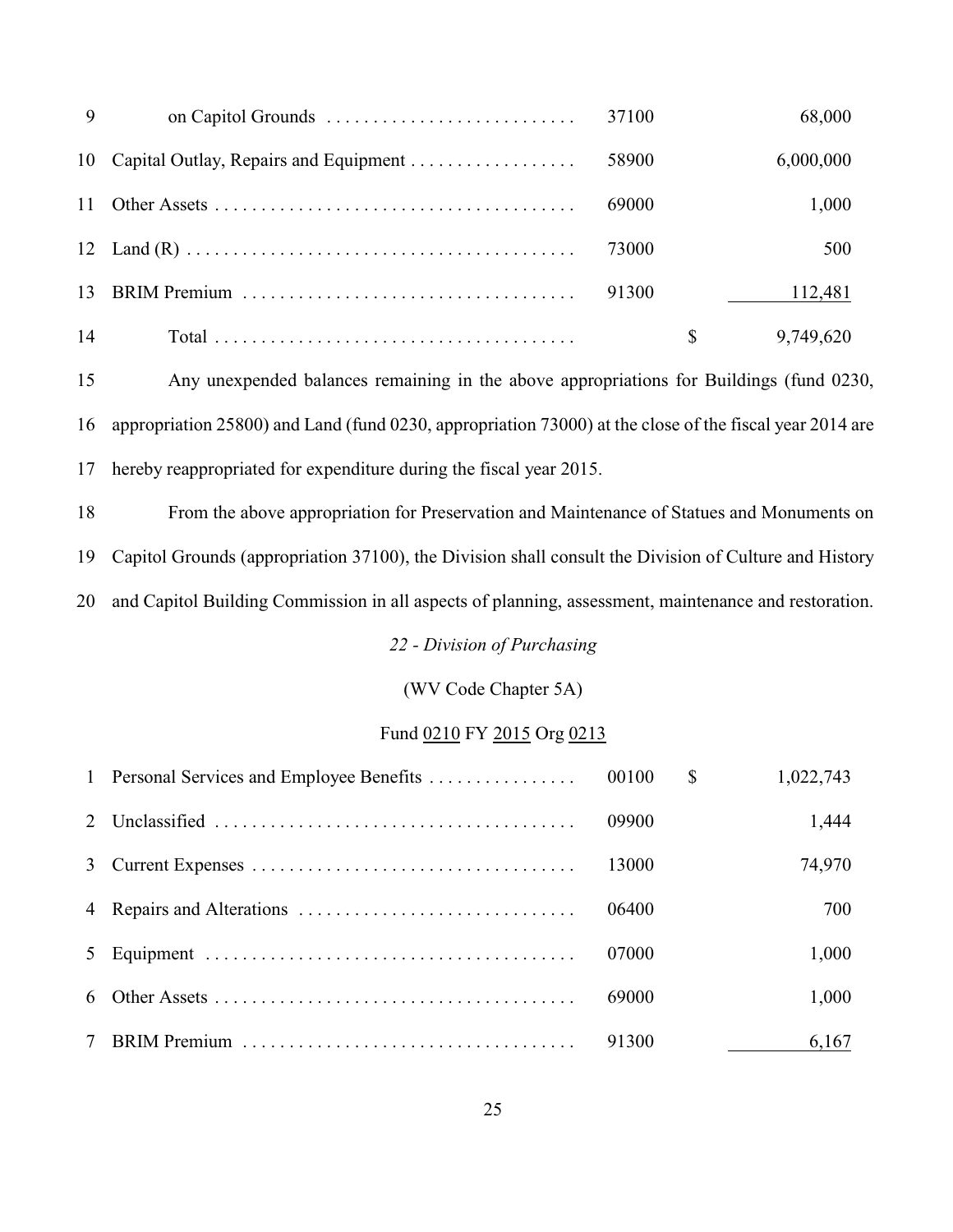|  | . רח סחי<br>$\mathbf{u}$ |
|--|--------------------------|
|  |                          |

- The division of highways shall reimburse Fund 2031 within the division of purchasing for all
- actual expenses incurred pursuant to the provisions of W.Va. Code §17-2A-13.

# *23 - Travel Management*

### (WV Code Chapter 5A)

# Fund 0615 FY 2015 Org 0215

|   | 1 Personal Services and Employee Benefits | 00100 | \$<br>929,418   |
|---|-------------------------------------------|-------|-----------------|
| 2 |                                           | 09900 | 15,885          |
| 3 |                                           | 13000 | 441,945         |
|   |                                           | 06400 | 200,000         |
|   |                                           | 07000 | 5,000           |
| 6 |                                           | 25800 | 100             |
|   |                                           | 69000 | 4,000           |
| 8 |                                           |       | \$<br>1,596,348 |

 Any unexpended balance remaining in the appropriation for Buildings (fund 0615, appropriation 25800) at the close of the fiscal year 2014 is hereby reappropriated for expenditure during the fiscal year 2015.

# *24 - Commission on Uniform State Laws*

### (WV Code Chapter 29)

### Fund 0214 FY 2015 Org 0217

|  |  | 465    |
|--|--|--------|
|  |  | 46,085 |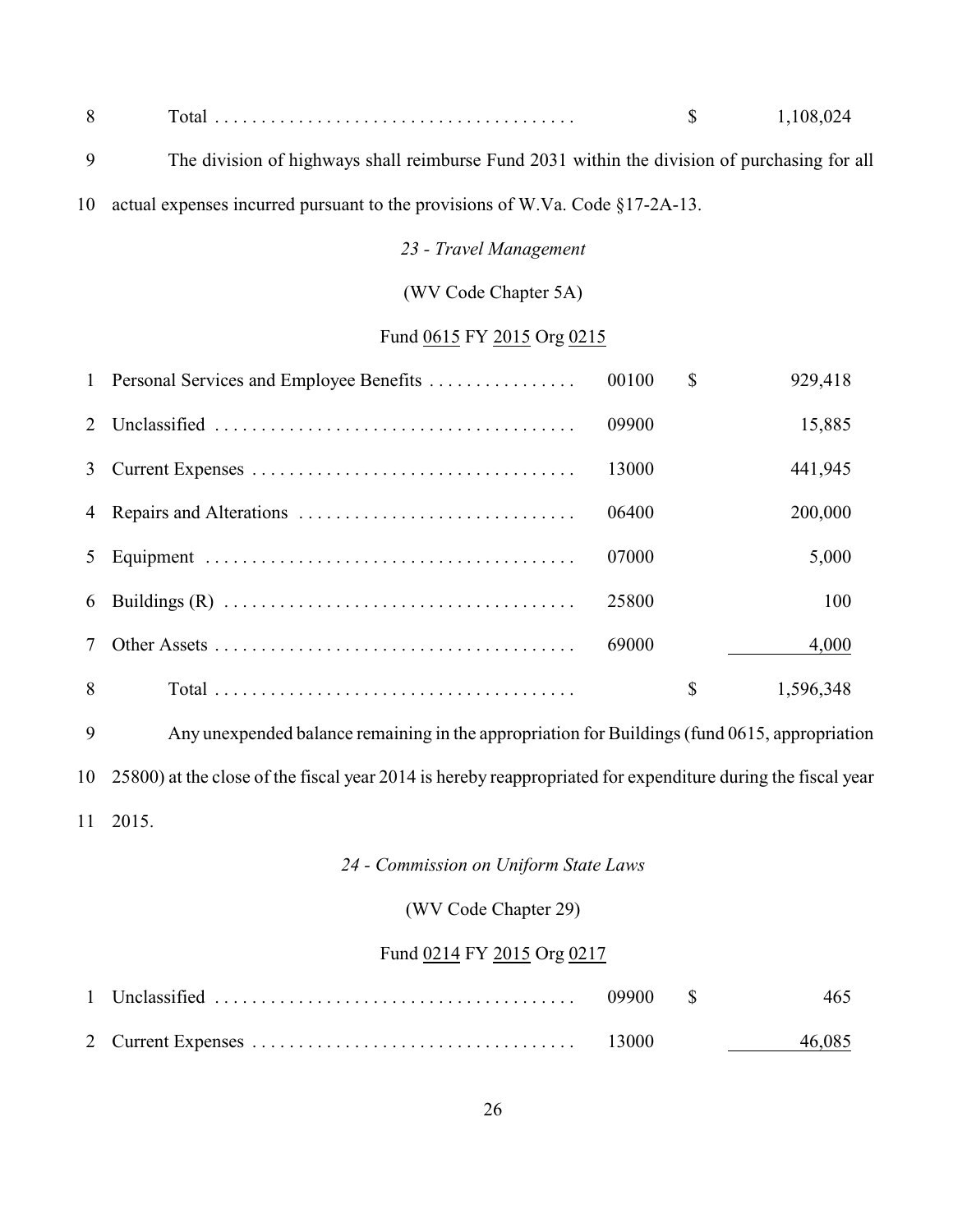| 3              |                                                                      |       | \$            | 46,550    |
|----------------|----------------------------------------------------------------------|-------|---------------|-----------|
| $\overline{4}$ | To pay expenses for members of the commission on uniform state laws. |       |               |           |
|                | 25 - West Virginia Public Employees Grievance Board                  |       |               |           |
|                | (WV Code Chapter 6C)                                                 |       |               |           |
|                | Fund 0220 FY 2015 Org 0219                                           |       |               |           |
|                | 1 Personal Services and Employee Benefits                            | 00100 | $\mathcal{S}$ | 921,756   |
| 2              |                                                                      | 09900 |               | 1,000     |
| 3              |                                                                      | 13000 |               | 166,959   |
|                |                                                                      | 06400 |               | 500       |
| 5              |                                                                      | 07000 |               | 500       |
| 6              |                                                                      | 69000 |               | 500       |
| $\tau$         |                                                                      | 91300 |               | 5,200     |
| 8              |                                                                      |       | \$            | 1,096,415 |

 Any unexpended balances remaining in the appropriations for Current Expenses (fund 0220, appropriation 13000), Buildings (fund 0220, appropriation 25800), and Land (fund 0220, appropriation 73000) at the close of the fiscal year 2014 are hereby reappropriated for expenditure during the fiscal year 2015.

### *26 - Ethics Commission*

# (WV Code Chapter 6B)

# Fund 0223 FY 2015 Org 0220

|  |       | 572,306 |
|--|-------|---------|
|  | 09900 | 4,500   |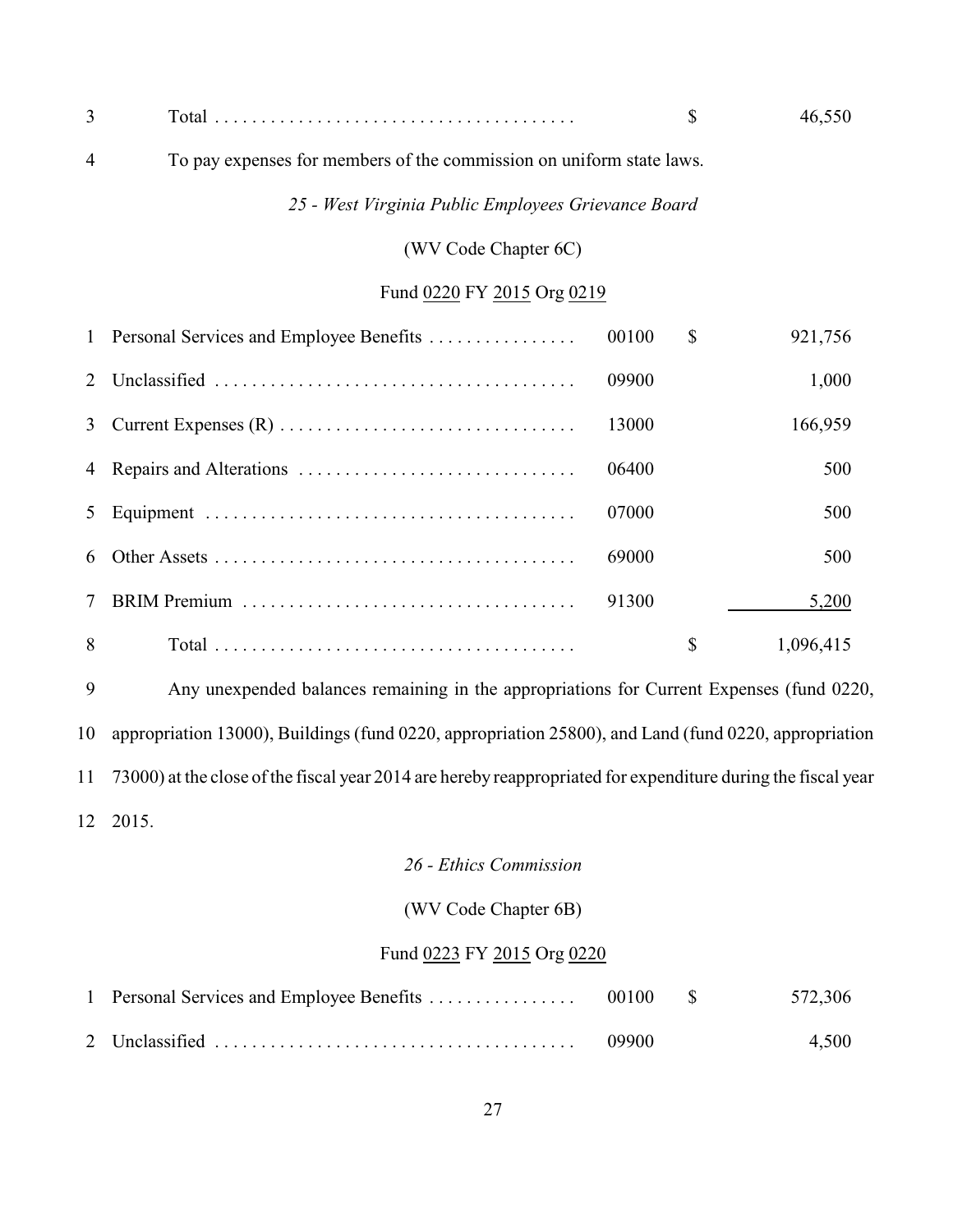|                      | 13000 |                                                             | 128,530 |
|----------------------|-------|-------------------------------------------------------------|---------|
|                      | 06400 |                                                             | 500     |
|                      | 69000 |                                                             | 100     |
|                      | 91300 |                                                             | 2,800   |
|                      |       | \$                                                          | 708,736 |
|                      |       |                                                             |         |
| (WV Code Chapter 29) |       |                                                             |         |
|                      |       |                                                             |         |
|                      |       | 27 - Public Defender Services<br>Fund 0226 FY 2015 Org 0221 |         |

|    | 00100 | $\mathcal{S}$ | 1,022,620  |
|----|-------|---------------|------------|
|    | 09900 |               | 317,137    |
|    | 35200 |               | 19,804,466 |
|    | 78800 |               | 10,723,115 |
|    | 91300 |               | 2,893      |
| -6 |       | S             | 31,870,231 |

 Any unexpended balance remaining in the above appropriation for Appointed Counsel Fees (fund 0226, appropriation 78800) at the close of the fiscal year 2014 is hereby reappropriated for expenditure during the fiscal year 2015.

 The director shall have the authority to transfer funds from the appropriation to Public Defender Corporations (fund 0226, appropriation 35200) to Appointed Counsel Fees (fund 0226, appropriation 78800).

# *28 - Committee for the Purchase of*

*Commodities and Services from the Handicapped*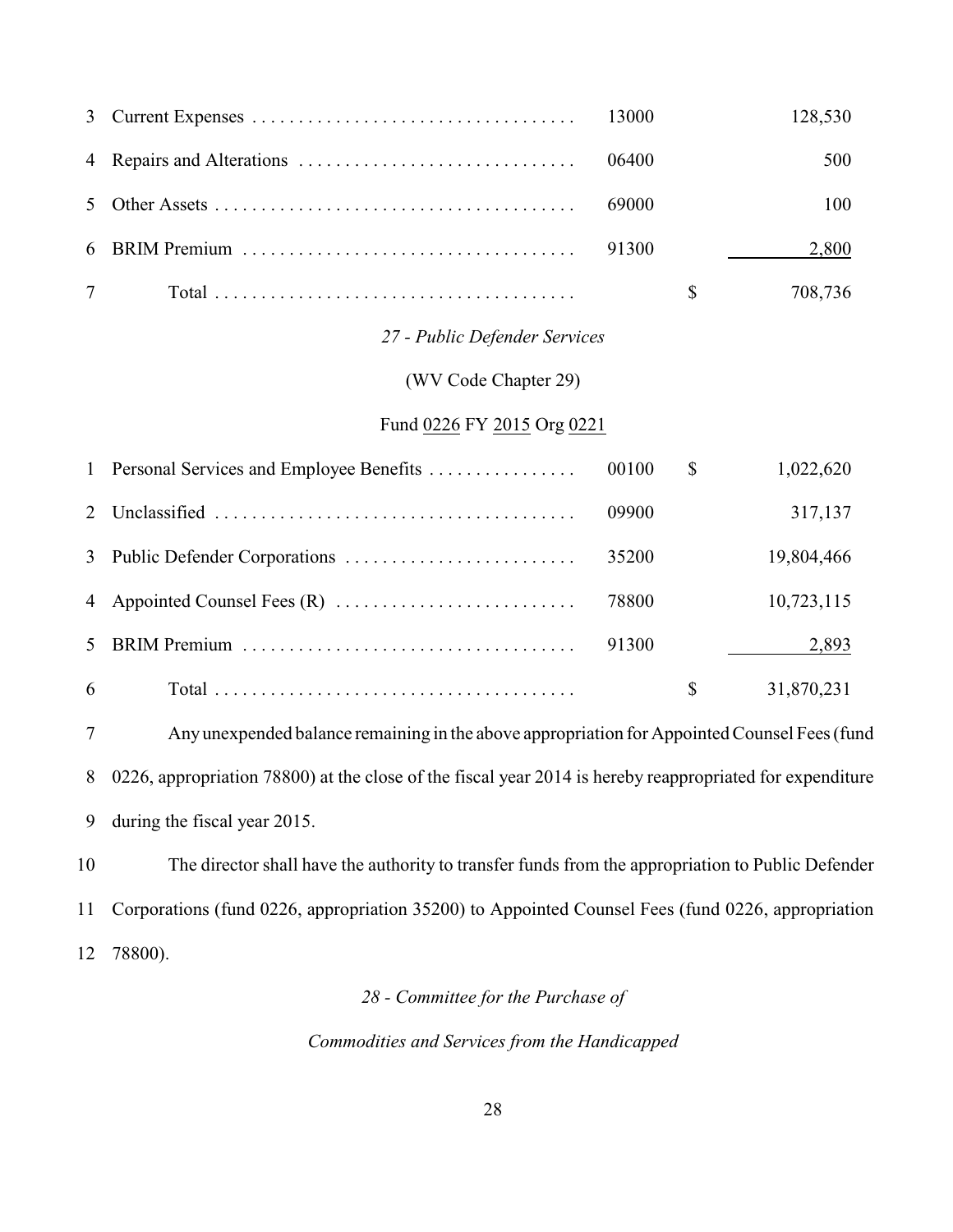#### (WV Code Chapter 5A)

#### Fund 0233 FY 2015 Org 0224

|               |  | 3,187                                    |
|---------------|--|------------------------------------------|
|               |  | 1,868                                    |
| $\mathcal{R}$ |  | 5.055<br>$\mathcal{R}$ and $\mathcal{R}$ |

### *29 - Public Employees Insurance Agency*

(WV Code Chapter 5)

#### Fund 0200 FY 2015 Org 0225

 The division of highways, division of motor vehicles, public service commission and other departments, bureaus, divisions, or commissions operating from special revenue funds and/or federal funds shall paytheir proportionate share of the public employees health insurance cost for their respective divisions.

# *30 - West Virginia Prosecuting Attorneys Institute*

### (WV Code Chapter 7)

#### Fund 0557 FY 2015 Org 0228

|  |  | 140,676             |
|--|--|---------------------|
|  |  | 101,075             |
|  |  | $\frac{1}{241.751}$ |

 Any unexpended balances remaining in the appropriations for Forensic Medical Examinations (fund 0557, appropriation 68300) and Federal Funds/Grant Match (fund 0557, appropriation 74900) at

the close of the fiscal year 2014 are hereby reappropriated for expenditure during the fiscal year 2015.

*31 - Children's Health Insurance Agency*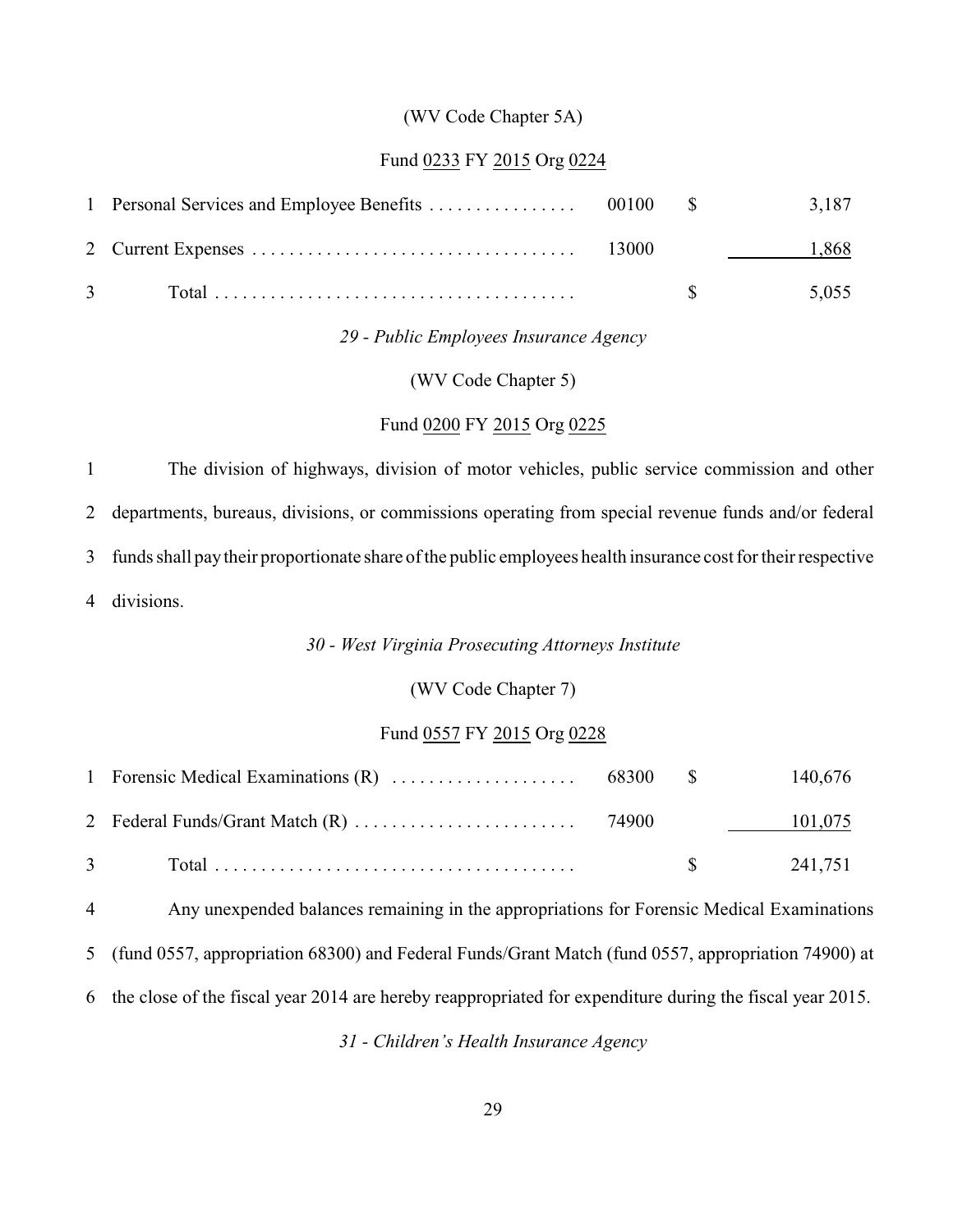# (WV Code Chapter 5)

# Fund 0588 FY 2015 Org 0230

| $\mathbf{1}$   | Personal Services and Employee Benefits                                                         | 00100 | $\mathcal{S}$ | 112,493   |
|----------------|-------------------------------------------------------------------------------------------------|-------|---------------|-----------|
| $\overline{2}$ |                                                                                                 | 13000 |               | 9,379,734 |
| 3              | Autism Spectrum Disorder Coverage                                                               | 85600 |               | 497,035   |
| 4              |                                                                                                 |       | $\mathbb{S}$  | 9,989,262 |
|                | 32 - Real Estate Division                                                                       |       |               |           |
|                | (WV Code Chapter 5A)                                                                            |       |               |           |
|                | Fund 0610 FY 2015 Org 0233                                                                      |       |               |           |
| $\mathbf{1}$   | Personal Services and Employee Benefits                                                         | 00100 | \$            | 790,757   |
| $\overline{2}$ |                                                                                                 | 09900 |               | 2,000     |
| 3              |                                                                                                 | 13000 |               | 198,763   |
| 4              |                                                                                                 | 06400 |               | 1,000     |
| 5              |                                                                                                 | 07000 |               | 5,000     |
| 6              |                                                                                                 | 69000 |               | 500       |
| $\tau$         |                                                                                                 | 91300 |               | 4,200     |
| 8              |                                                                                                 |       | $\mathcal{S}$ | 1,002,220 |
| 9              | Any unexpended balances remaining in the appropriations for Buildings (fund 0610, appropriation |       |               |           |

25800) and Land (fund 0610, appropriation 73000) at the close of the fiscal year 2014 are hereby

reappropriated for expenditure during the fiscal year 2015.

# **DEPARTMENT OF COMMERCE**

*33 - Division of Forestry*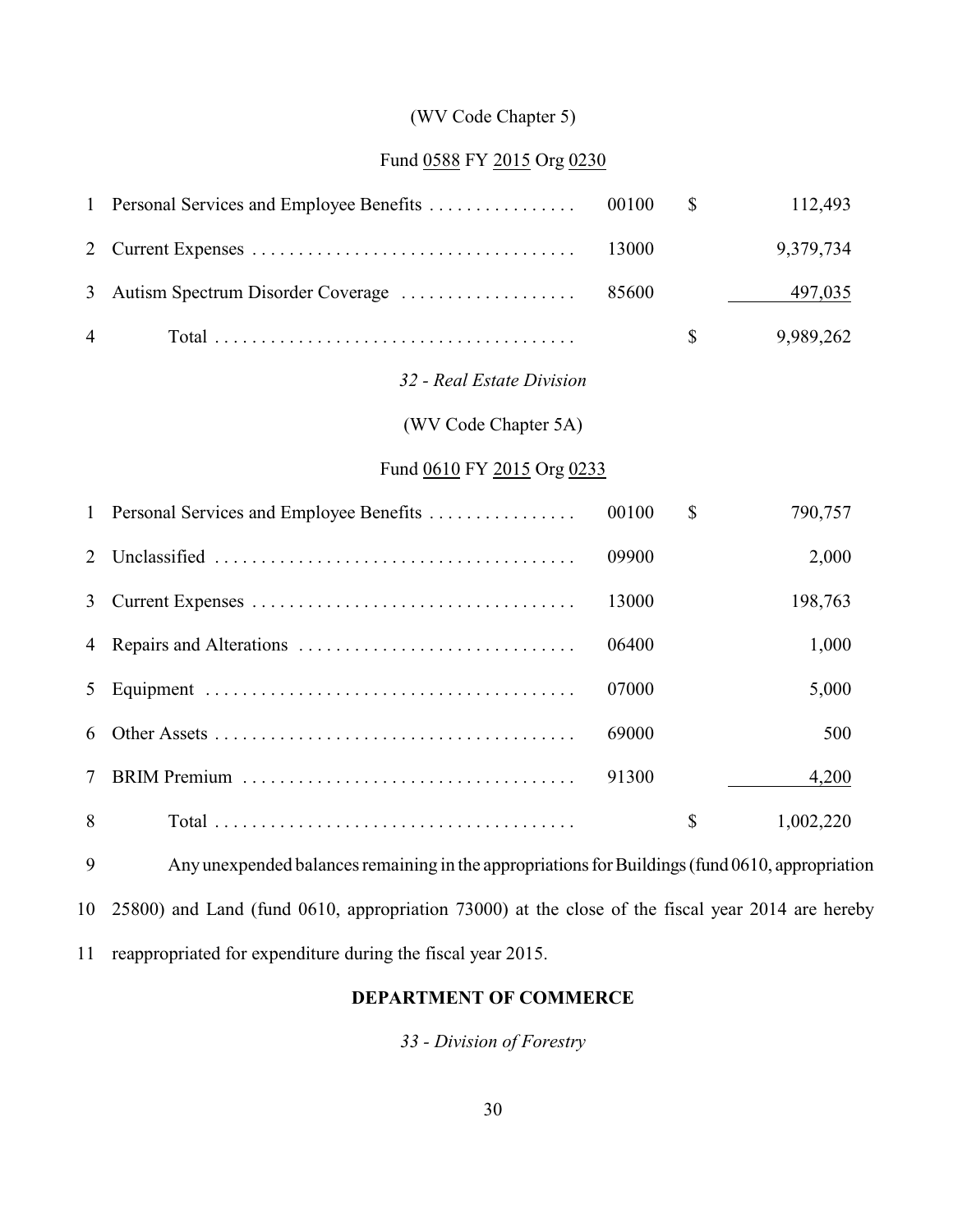# (WV Code Chapter 19)

# Fund 0250 FY 2015 Org 0305

|                | 1 Personal Services and Employee Benefits | 00100 | \$<br>3,950,423 |
|----------------|-------------------------------------------|-------|-----------------|
| 2 <sup>1</sup> |                                           | 09900 | 21,435          |
| 3              |                                           | 13000 | 1,213,953       |
|                |                                           | 06400 | 183,000         |
| $5 -$          |                                           | 07000 | 975,000         |
| 6              |                                           | 91300 | 85,000          |
|                |                                           |       | \$<br>6,428,811 |

 Any unexpended balance remaining in the appropriation for Equipment (fund 0250, appropriation 07000) at the close of the fiscal year 2014 is hereby reappropriated for expenditure during the fiscal year 2015.

 Out of the above appropriations a sum may be used to match federal funds for cooperative studies or other funds for similar purposes.

# *34 - Geological and Economic Survey*

# (WV Code Chapter 29)

# Fund 0253 FY 2015 Org 0306

|  |       | 1,656,792 |
|--|-------|-----------|
|  | 09900 | 30,720    |
|  | 13000 | 96,178    |
|  | 06400 | 10,000    |
|  |       | 100       |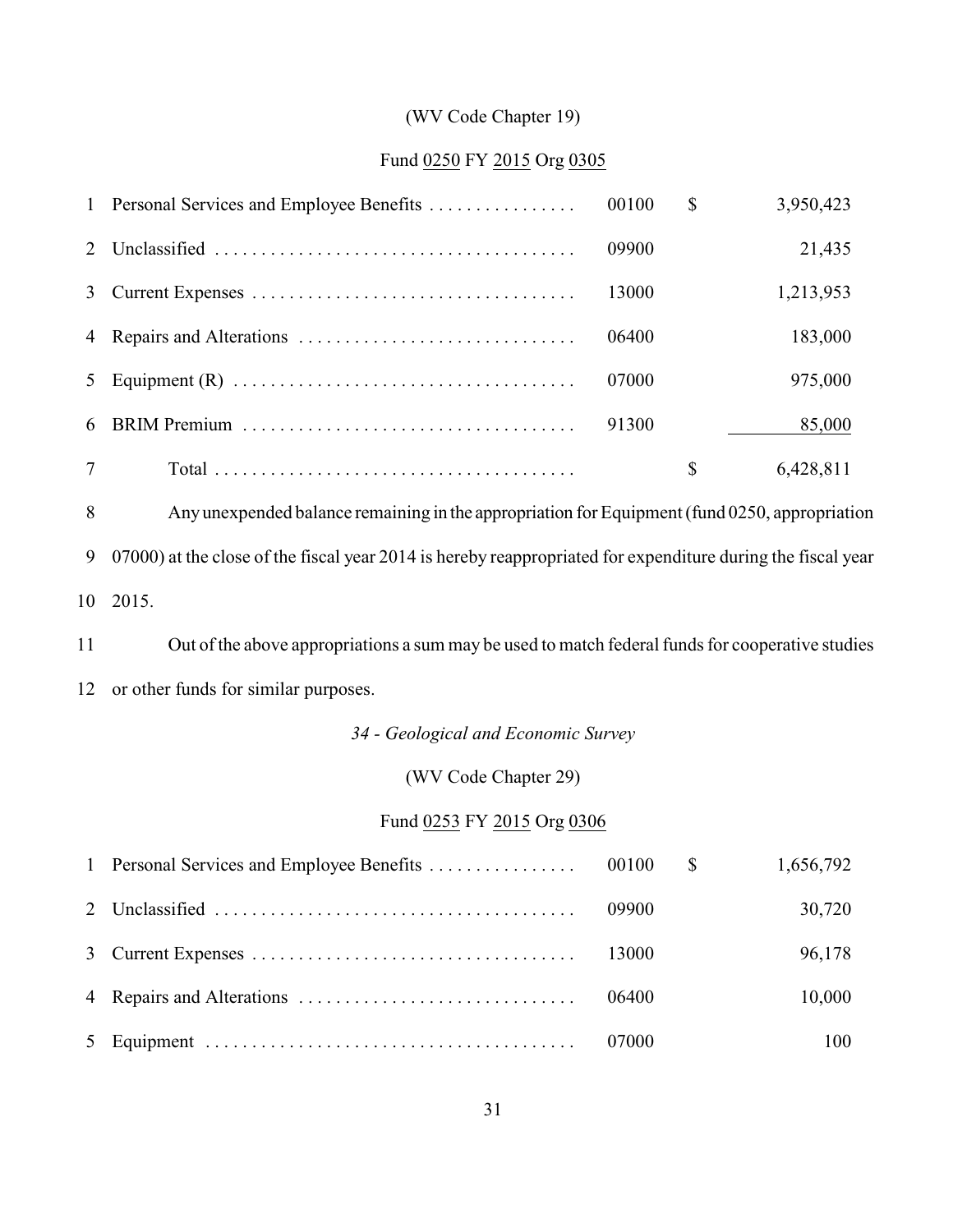|  |  | 1,262,177 |
|--|--|-----------|
|  |  | 100       |
|  |  | 16,000    |
|  |  | 3,072,067 |

Any unexpended balance remaining in the appropriation for Mineral Mapping System (fund 0253,

appropriation 20700) at the close of the fiscal year 2014 is hereby reappropriated for expenditure during

the fiscal year 2015.

 The above Unclassified and Current Expenses appropriations include funding to secure federal and other contracts and may be transferred to a special revolving fund (fund 3105) for the purpose of providing advance funding for such contracts.

*35 - West Virginia Development Office*

(WV Code Chapter 5B)

# Fund 0256 FY 2015 Org 0307

|                 | 1 Personal Services and Employee Benefits | 00100 | $\mathbb{S}$ | 4,616,383 |
|-----------------|-------------------------------------------|-------|--------------|-----------|
|                 | 2 ARC-WV Home of Your Own Alliance        | 04800 |              | 33,744    |
|                 |                                           | 09900 |              | 157,890   |
|                 |                                           | 13000 |              | 1,574,450 |
|                 |                                           | 06400 |              | 800       |
|                 |                                           | 07000 |              | 500       |
| $7\phantom{.0}$ | Southern WV Career Center                 | 07100 |              | 414,840   |
|                 |                                           | 07900 |              | 570,917   |
| 9               |                                           | 13100 |              | 517,781   |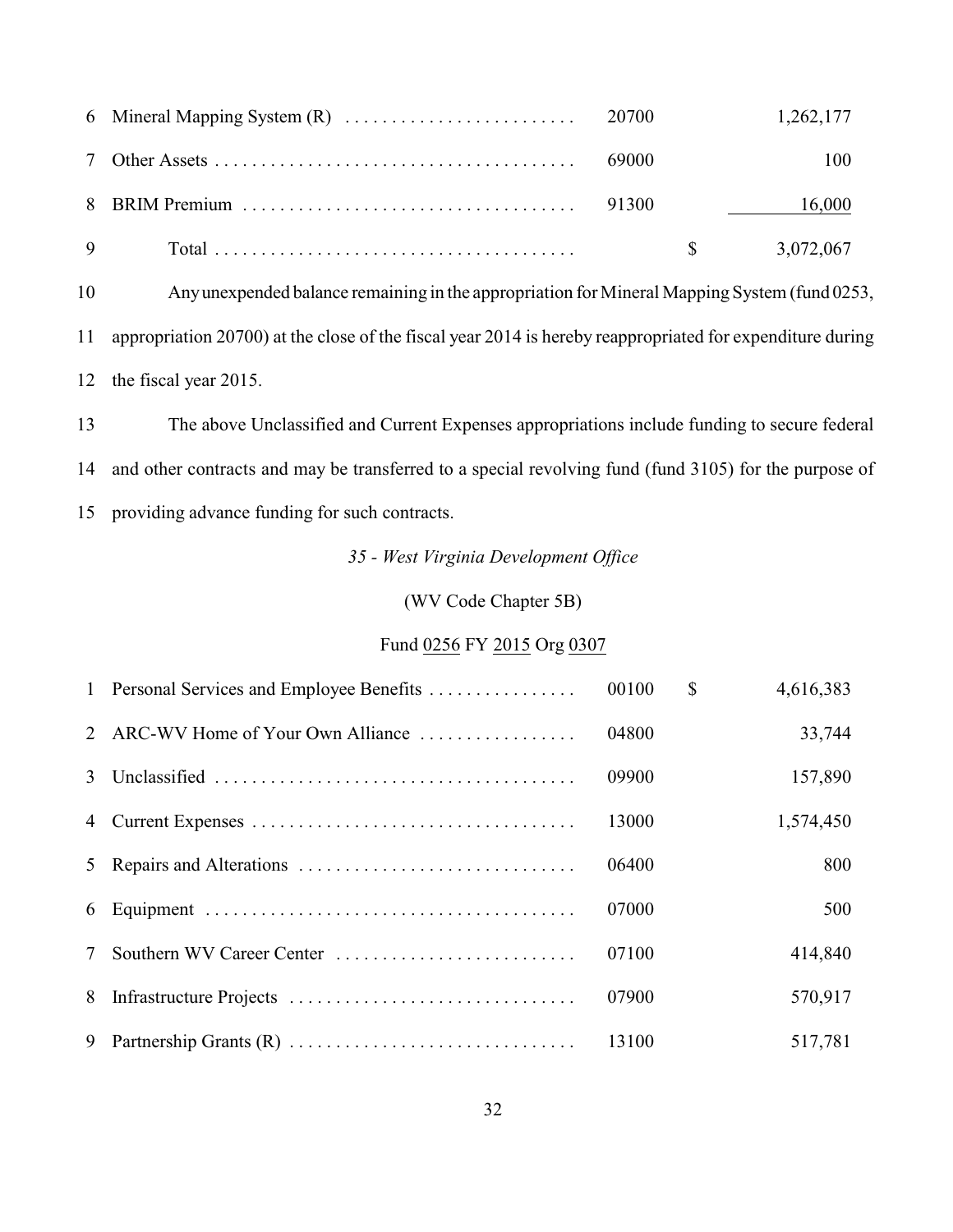|    | 10 Local Economic Development Partnerships (R)   | 13300 | 1,650,000 |
|----|--------------------------------------------------|-------|-----------|
| 11 |                                                  | 13600 | 152,585   |
| 12 |                                                  | 23100 | 149,134   |
| 13 | Guaranteed Work Force Grant (R)                  | 24200 | 1,053,123 |
| 14 | Robert C. Byrd Institute for Advanced/Flexible   |       |           |
| 15 | Manufacturing - Technology Outreach and Programs |       |           |
| 16 | for Environmental and Advanced Technologies      | 36700 | 438,504   |
| 17 |                                                  | 38900 | 59,546    |
| 18 |                                                  | 39000 | 40,099    |
| 19 | WV High Tech Consortium                          | 39100 | 198,906   |
| 20 | Regional Contracting Assistance Center           | 41800 | 208,215   |
| 21 |                                                  | 43100 | 732,078   |
| 22 | Charleston Farmers Market                        | 47600 | 84,360    |
| 23 |                                                  | 59300 | 529,867   |
| 24 | WV Manufacturing Extension Partnership           | 73100 | 121,478   |
| 25 |                                                  | 75400 | 97,014    |
| 26 |                                                  | 78400 | 371,184   |
| 27 |                                                  | 79400 | 173,701   |
| 28 | National Institute of Chemical Studies           | 80500 | 59,474    |
| 29 | Local Economic Development Assistance (R)        | 81900 | 1,850,000 |
| 30 |                                                  | 82400 | 46,296    |
| 31 | Mingo County Post Mine Land Use Projects         | 84100 | 231,250   |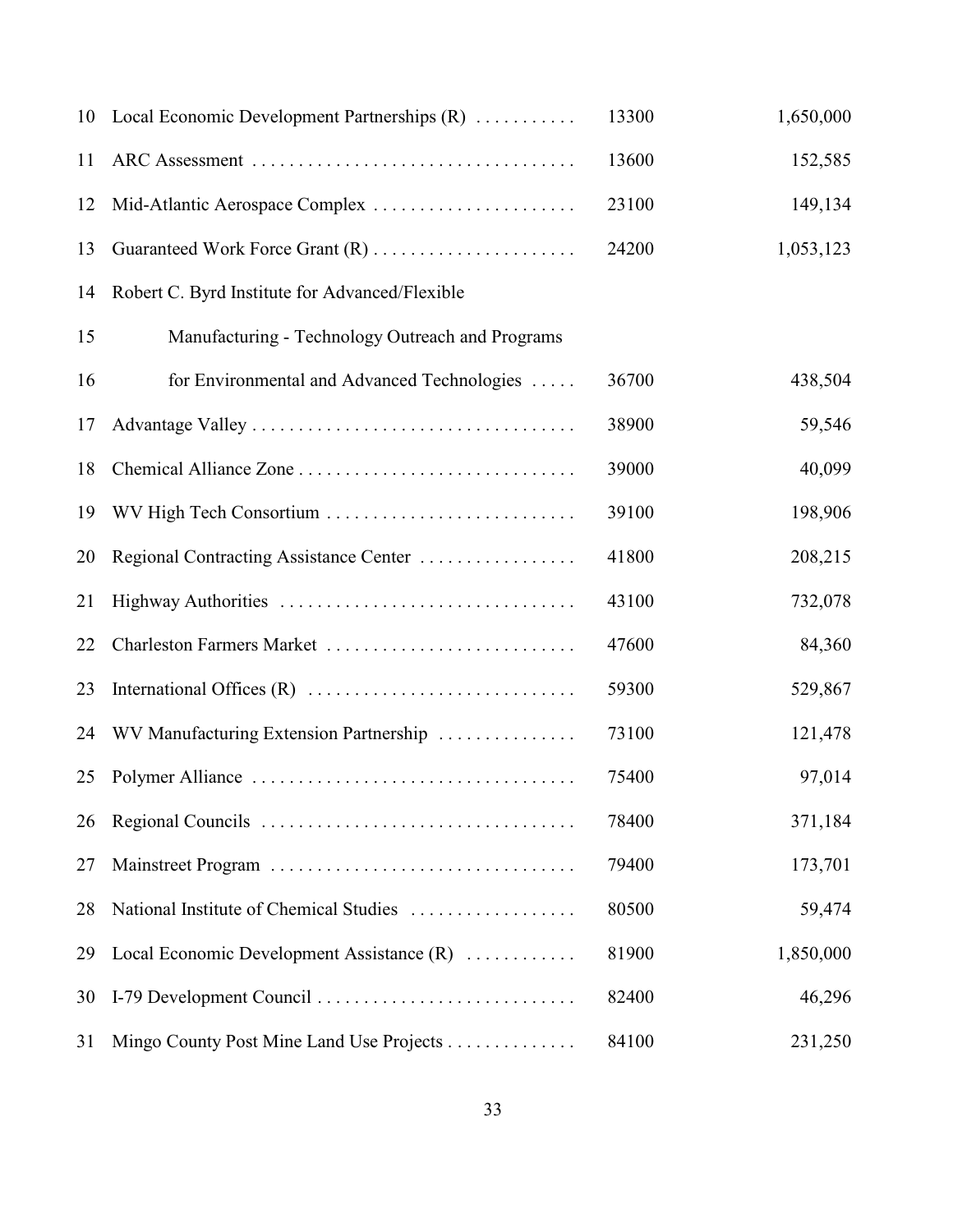|    |  |             | 26,096     |
|----|--|-------------|------------|
|    |  |             | 210,900    |
|    |  |             | 35,937     |
| 35 |  | $\mathbf S$ | 16,407,052 |

 Any unexpended balances remaining in the appropriations for Unclassified – Surplus (fund 0256, appropriation 09700), Partnership Grants (fund 0256, appropriation 13100), Local Economic Development Partnerships (fund 0256, appropriation 13300), Guaranteed Work Force Grant (fund 0256, appropriation 24200), Industrial Park Assistance (fund 0256, appropriation 48000), Small Business Development (fund 0256, appropriation 70300), Local Economic Development Assistance (fund 0256, appropriation 81900), and 4-H Camp Improvements (fund 0256, appropriation 94100) at the close of the fiscal year 2014 are hereby reappropriated for expenditure during the fiscal year 2015.

 The above appropriation to Local Economic Development Partnerships (appropriation 13300) shall be used by the West Virginia Development Office for the award of funding assistance to county and regional economic development corporations or authorities participating in the certified development community program developed under the provisions of W.Va. Code §5B-2-14. The West Virginia development office shall award the funding assistance through a matching grant program, based upon a formula whereby funding assistance may not exceed \$34,000 per county served by an economic development or redevelopment corporation or authority.

 From the above appropriation for Current Expenses (fund 0256, appropriation 13000) \$231,250 is for TechConnect and \$231,250 is for Tamarack Foundation.

 From the above appropriation for Highway Authorities (fund 0256, appropriation 43100), \$106,548 is for King Coal Highway Authority; \$106,548 is for Coal Field Expressway Authority;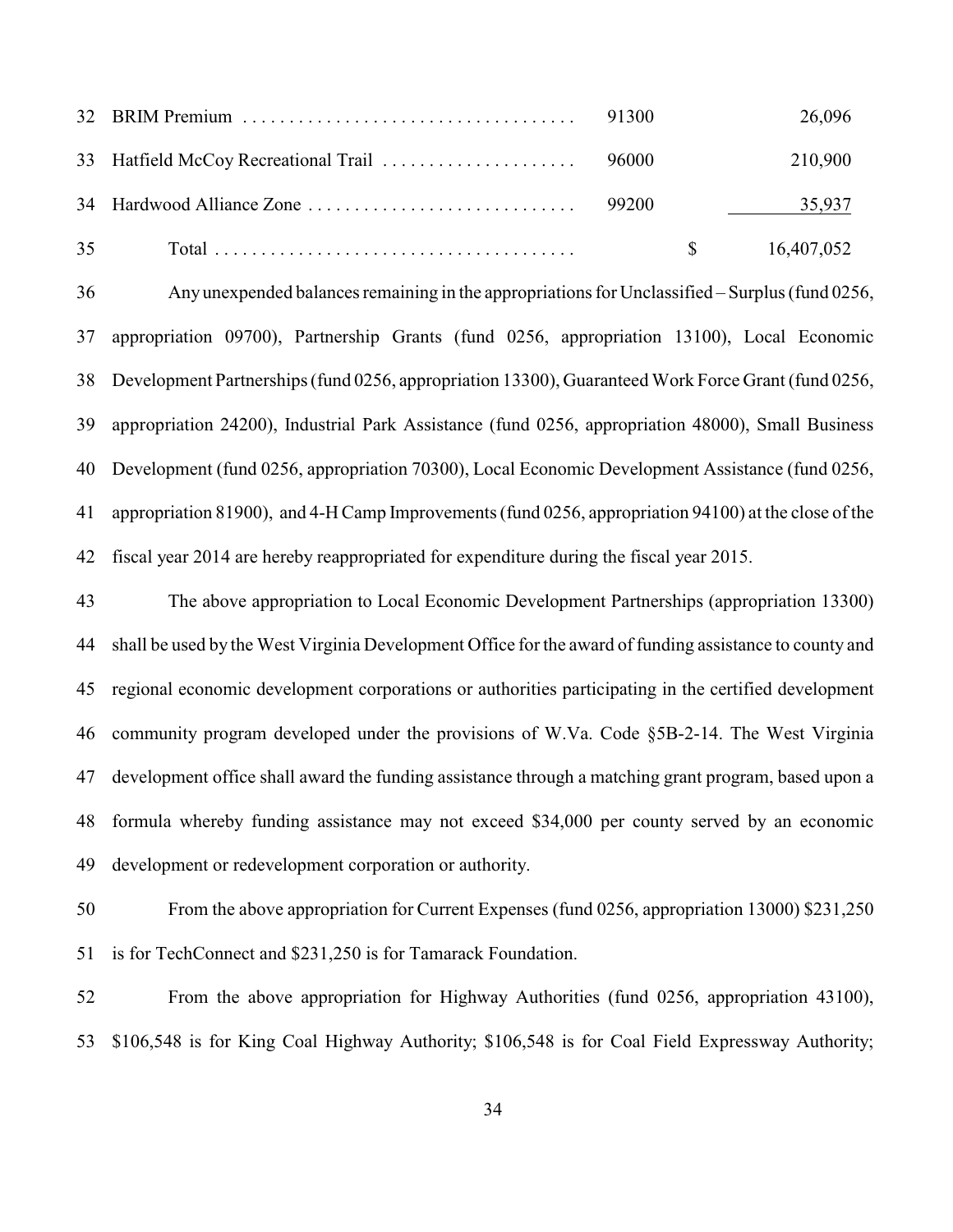\$85,239 is for Coal Heritage Highway Authority; \$85,239 is for Coal Heritage Area Authority; \$42,620

is for Little Kanawha River Parkway; \$76,715 is for Midland Trail Scenic Highway Association; \$48,585

is for Shawnee Parkway Authority; \$85,239 is for Corridor G Regional Development Authority; \$52,725

is for Corridor H Authority; and \$42,620 is for Route 2 I68 Highway Authority.

#### *36 - Division of Labor*

(WV Code Chapters 21 and 47)

# Fund 0260 FY 2015 Org 0308

|                |       | <sup>S</sup> | 2,324,132 |
|----------------|-------|--------------|-----------|
| 2 <sup>1</sup> | 09900 |              | 28,746    |
| 3              | 13000 |              | 564,685   |
|                | 06400 |              | 30,000    |
| 5 <sup>1</sup> | 07000 |              | 10,000    |
| 6              | 91300 |              | 22,752    |
|                |       | S            | 2,980,315 |

#### *37 - Division of Labor –*

#### *Occupational Safety and Health Fund*

(WV Code Chapter 21)

# Fund 0616 FY 2015 Org 0308

|  |       | 91,149 |
|--|-------|--------|
|  |       | 79,963 |
|  | 06400 | 500    |
|  | 07000 | 500    |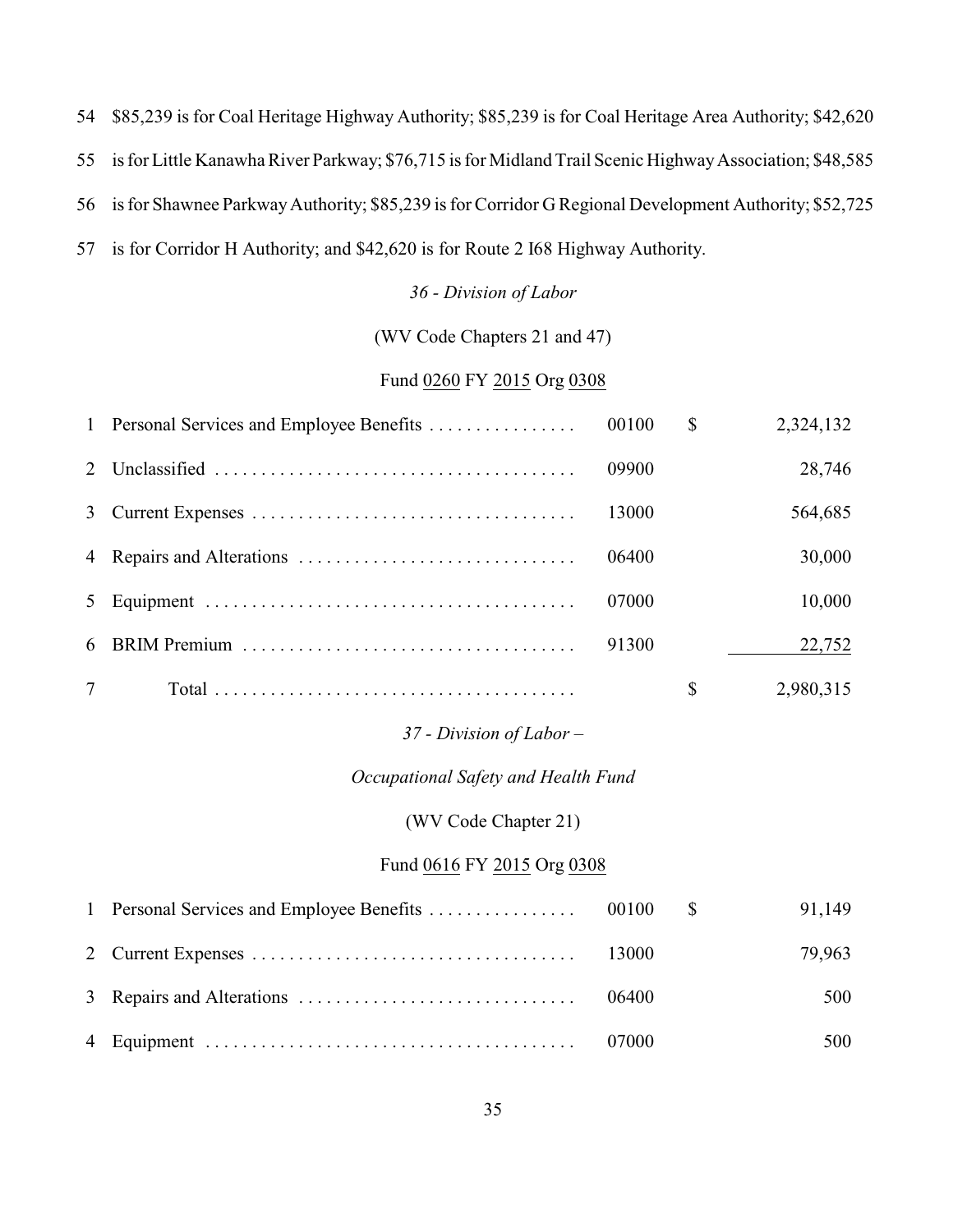| 5            |                                                                                                 | 91300 | 985              |
|--------------|-------------------------------------------------------------------------------------------------|-------|------------------|
| 6            |                                                                                                 |       | \$<br>173,097    |
|              | 38 - Division of Natural Resources                                                              |       |                  |
|              | (WV Code Chapter 20)                                                                            |       |                  |
|              | Fund 0265 FY 2015 Org 0310                                                                      |       |                  |
| $\mathbf{1}$ | Personal Services and Employee Benefits                                                         | 00100 | \$<br>15,930,227 |
| 2            |                                                                                                 | 09900 | 11,220           |
| 3            |                                                                                                 | 13000 | 57,416           |
| 4            |                                                                                                 | 06400 | 400              |
| 5            |                                                                                                 | 07000 | 500              |
| 6            |                                                                                                 | 25800 | 400              |
| 7            | Litter Control Conservation Officers                                                            | 56400 | 149,634          |
| 8            | Upper Mud River Flood Control                                                                   | 65400 | 168,904          |
| 9            |                                                                                                 | 69000 | 200              |
| 10           |                                                                                                 | 73000 | 400              |
| 11           |                                                                                                 | 80600 | 2,774,110        |
| 12           |                                                                                                 | 91300 | 293,374          |
| 13           |                                                                                                 |       | \$<br>19,386,785 |
| 14           | Any unexpended balances remaining in the appropriations for Buildings (fund 0265, appropriation |       |                  |
|              |                                                                                                 |       |                  |

 25800) and Land (fund 0265, appropriation 73000) at the close of the fiscal year 2014 are hereby reappropriated for expenditure during the fiscal year 2015.

Any revenue derived from mineral extraction at any state park shall be deposited in a special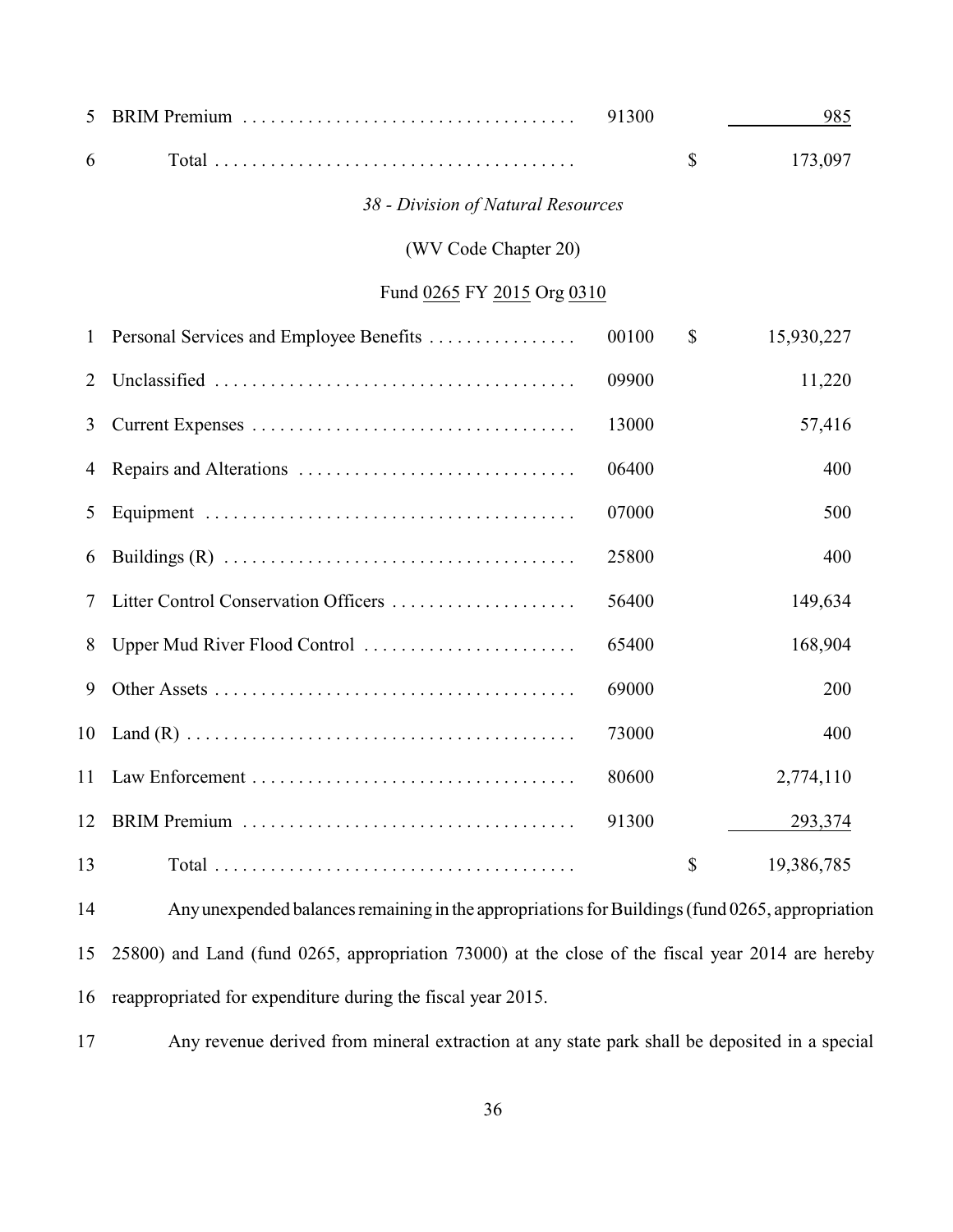- revenue account of the division of natural resources, first for bond debt payment purposes and with any
- remainder to be for park operation and improvement purposes.

*39 - Division of Miners' Health, Safety and Training*

## (WV Code Chapter 22)

## Fund 0277 FY 2015 Org 0314

|   |                                    |       | $\mathbb{S}$ | 10,544,078   |
|---|------------------------------------|-------|--------------|--------------|
|   |                                    | 09900 |              | 120,000      |
|   |                                    | 13000 |              | 1,870,667    |
|   | 4 Coal Dust and Rock Dust Sampling | 27000 |              | 574,333      |
|   |                                    | 91300 |              | 68,134       |
| 6 |                                    |       | \$           | 13, 177, 212 |

 Included in the above appropriation for Current Expenses (fund 0277, appropriation 13000) is \$500,000 for the Southern West Virginia Community and Technical College Mine Rescue and Rapid Response Team.

### *40 - Board of Coal Mine Health and Safety*

### (WV Code Chapter 22)

## Fund 0280 FY 2015 Org 0319

|  |  | 293,847 |
|--|--|---------|
|  |  | 4.270   |
|  |  | 131,594 |
|  |  | 429,711 |

## *41 - WorkForce West Virginia*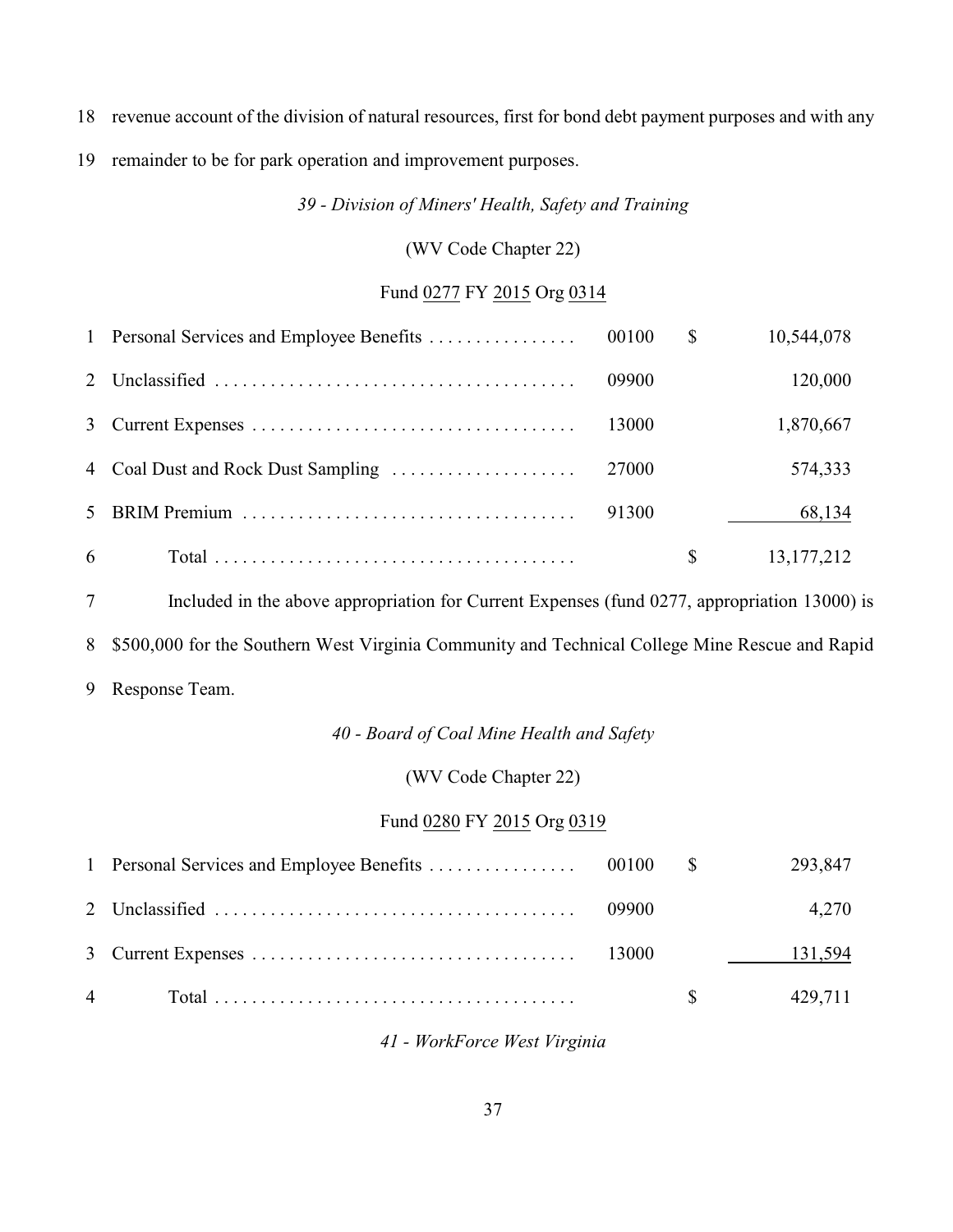# (WV Code Chapter 23)

# Fund 0572 FY 2015 Org 0323

| $\mathbf{1}$ | Personal Services and Employee Benefits | 00100 | \$ | 29,342  |  |  |
|--------------|-----------------------------------------|-------|----|---------|--|--|
| 2            |                                         | 09900 |    | 812     |  |  |
| 3            |                                         | 13000 |    | 51,132  |  |  |
| 4            |                                         |       | \$ | 81,286  |  |  |
|              | 42 - Department of Commerce -           |       |    |         |  |  |
|              | Office of the Secretary                 |       |    |         |  |  |
|              | (WV Code Chapter 19)                    |       |    |         |  |  |
|              | Fund 0606 FY 2015 Org 0327              |       |    |         |  |  |
| $\mathbf{1}$ | Personal Services and Employee Benefits | 00100 | \$ | 332,881 |  |  |
| 2            |                                         | 09900 |    | 3,500   |  |  |
| 3            |                                         | 13000 |    | 29,560  |  |  |
| 4            |                                         |       | \$ | 365,941 |  |  |
|              | 43 - Department of Commerce -           |       |    |         |  |  |
|              | Office of the Secretary $-$             |       |    |         |  |  |
|              | <b>Office of Economic Opportunity</b>   |       |    |         |  |  |
|              | Fund 0617 FY 2015 Org 0327              |       |    |         |  |  |
| $\mathbf{1}$ | Office of Economic Opportunity          | 03400 | \$ | 109,695 |  |  |
|              | 44 - Division of Energy                 |       |    |         |  |  |
|              | (WV Code Chapter 5H)                    |       |    |         |  |  |
|              | Fund 0612 FY 2015 Org 0328              |       |    |         |  |  |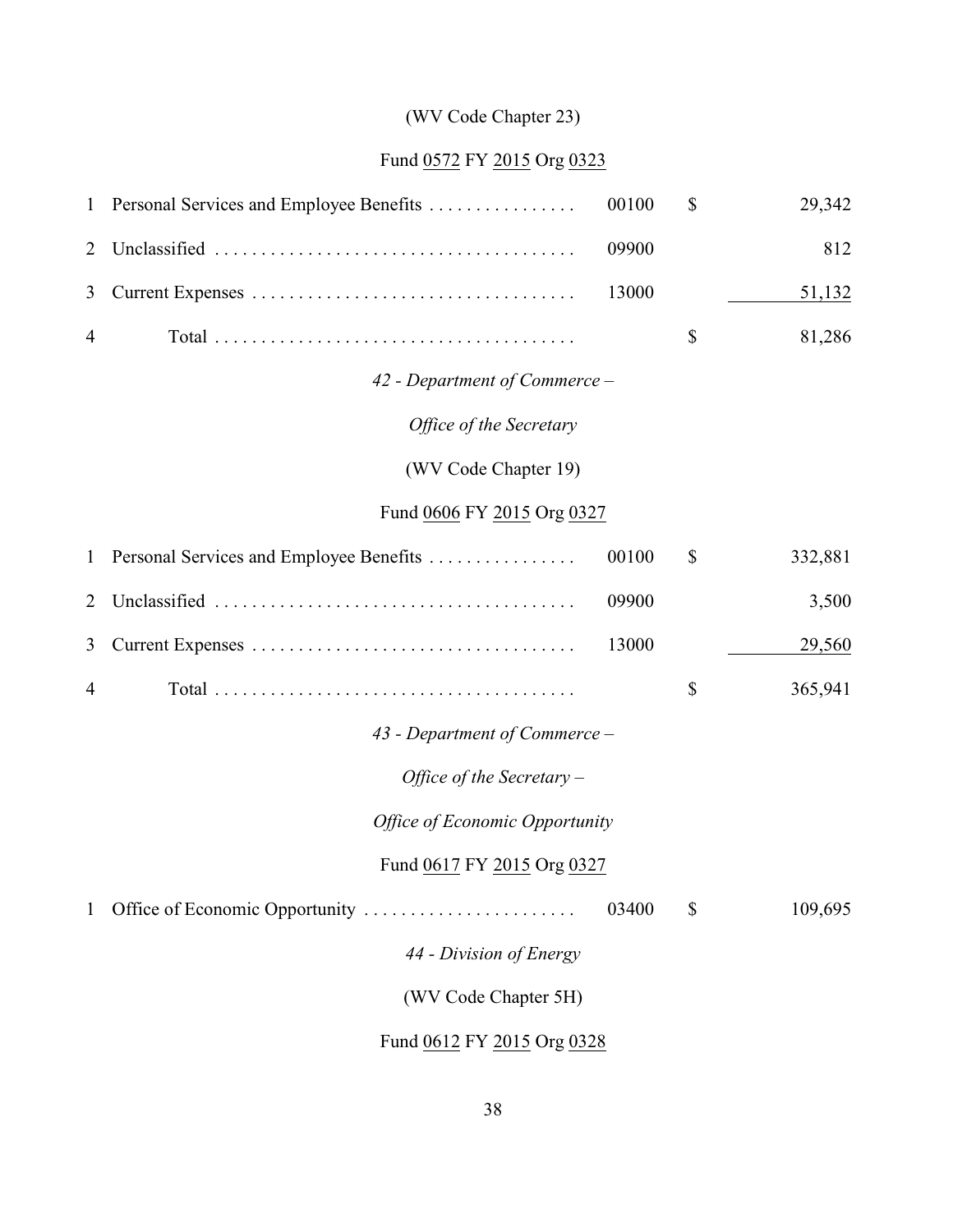|                |       |              | 229,843   |
|----------------|-------|--------------|-----------|
|                | 09900 |              | 16,490    |
|                | 13000 |              | 1,401,974 |
|                | 91300 |              | 3,297     |
| 5 <sup>5</sup> |       | $\mathbb{S}$ | 1,651,604 |

From the above appropriation for Current Expenses (fund 0612, appropriation 13000) \$593,375

is for West Virginia University and \$593,375 is for Southern West Virginia Community and Technical

College for the Mine Training and Energy Technologies Academy.

### **DEPARTMENT OF EDUCATION**

*45 - State Board of Education –*

*School Lunch Program*

(WV Code Chapters 18 and 18A)

## Fund 0303 FY 2015 Org 0402

|                |       |             | 366,411   |
|----------------|-------|-------------|-----------|
|                | 09900 |             | 24,950    |
|                |       |             | 2,118,150 |
| $\overline{4}$ |       | $\mathbf S$ | 2,509,511 |

*46 - State Board of Education –*

*State FFA-FHA Camp and Conference Center*

(WV Code Chapters 18 and 18A)

### Fund 0306 FY 2015 Org 0402

| 1 Personal Services and Employee Benefits | 00100 |  | 600,273 |
|-------------------------------------------|-------|--|---------|
|-------------------------------------------|-------|--|---------|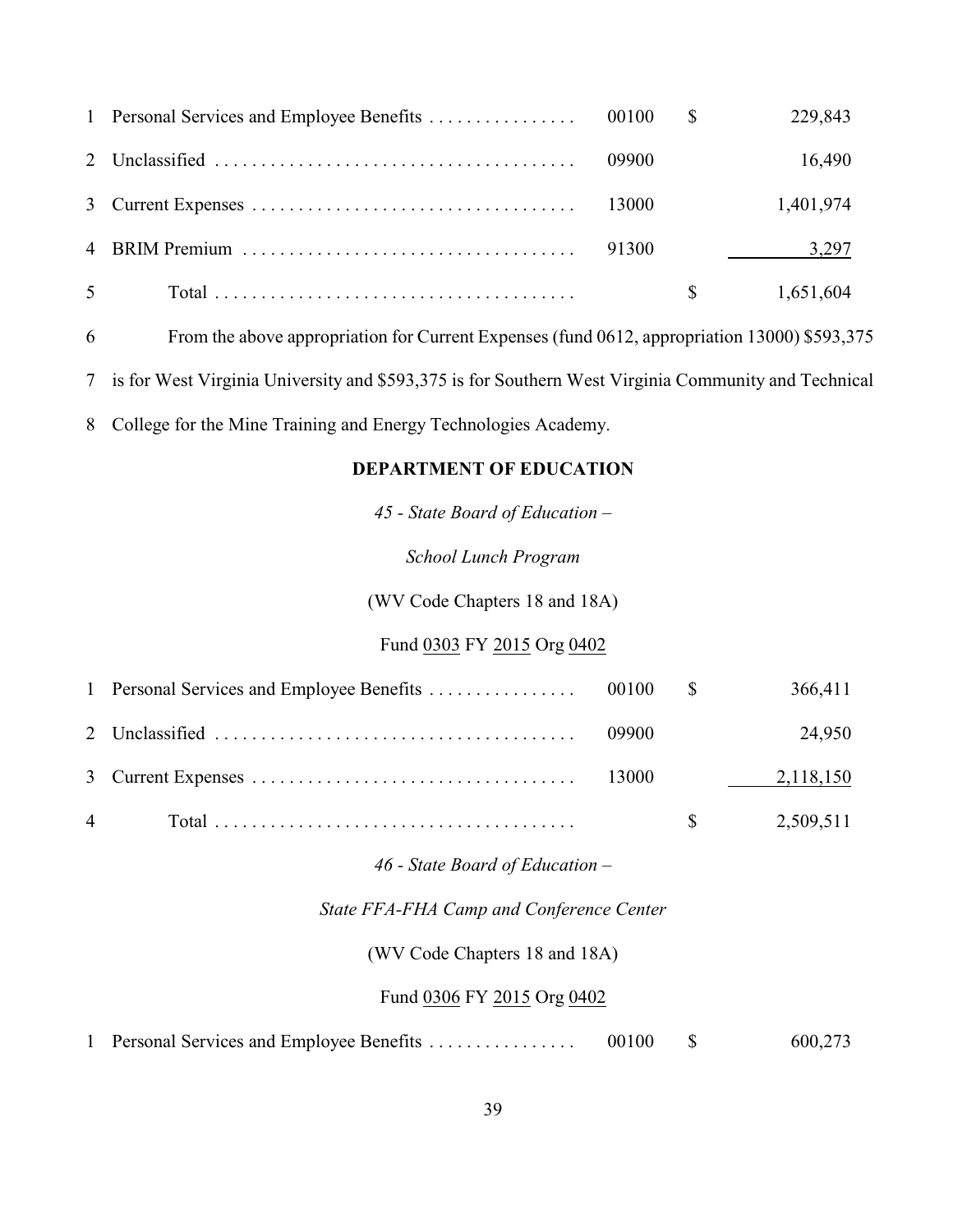| 2            |                                         | 13000 |              | 128,033   |
|--------------|-----------------------------------------|-------|--------------|-----------|
| 3            |                                         | 91300 |              | 21,694    |
| 4            |                                         |       | $\mathbb{S}$ | 750,000   |
|              | 47 - State Board of Education -         |       |              |           |
|              | <b>State Department of Education</b>    |       |              |           |
|              | (WV Code Chapters 18 and 18A)           |       |              |           |
|              | Fund 0313 FY 2015 Org 0402              |       |              |           |
| $\mathbf{1}$ | Personal Services and Employee Benefits | 00100 | \$           | 4,353,127 |
| 2            |                                         | 09900 |              | 300,000   |
| 3            |                                         | 13000 |              | 2,672,390 |
| 4            | Technology System Specialist            | 06200 |              | 2,000,000 |
| 5            |                                         | 06400 |              | 50,000    |
| 6            |                                         | 07000 |              | 5,000     |
| 7            |                                         | 14000 |              | 5,200,000 |
| 8            |                                         | 14300 |              | 5,046,093 |
| 9            |                                         | 15800 |              | 592,034   |
| 10           | National Teacher Certification (R)      | 16100 |              | 150,000   |
| 11           |                                         | 25800 |              | 1,000     |
| 12           | Allowance for County Transfers          | 26400 |              | 463,186   |
| 13           | Technology Repair and Modernization     | 29800 |              | 951,003   |
| 14           | HVAC Technicians                        | 35500 |              | 492,029   |
| 15           | Early Retirement Notification Incentive | 36600 |              | 300,000   |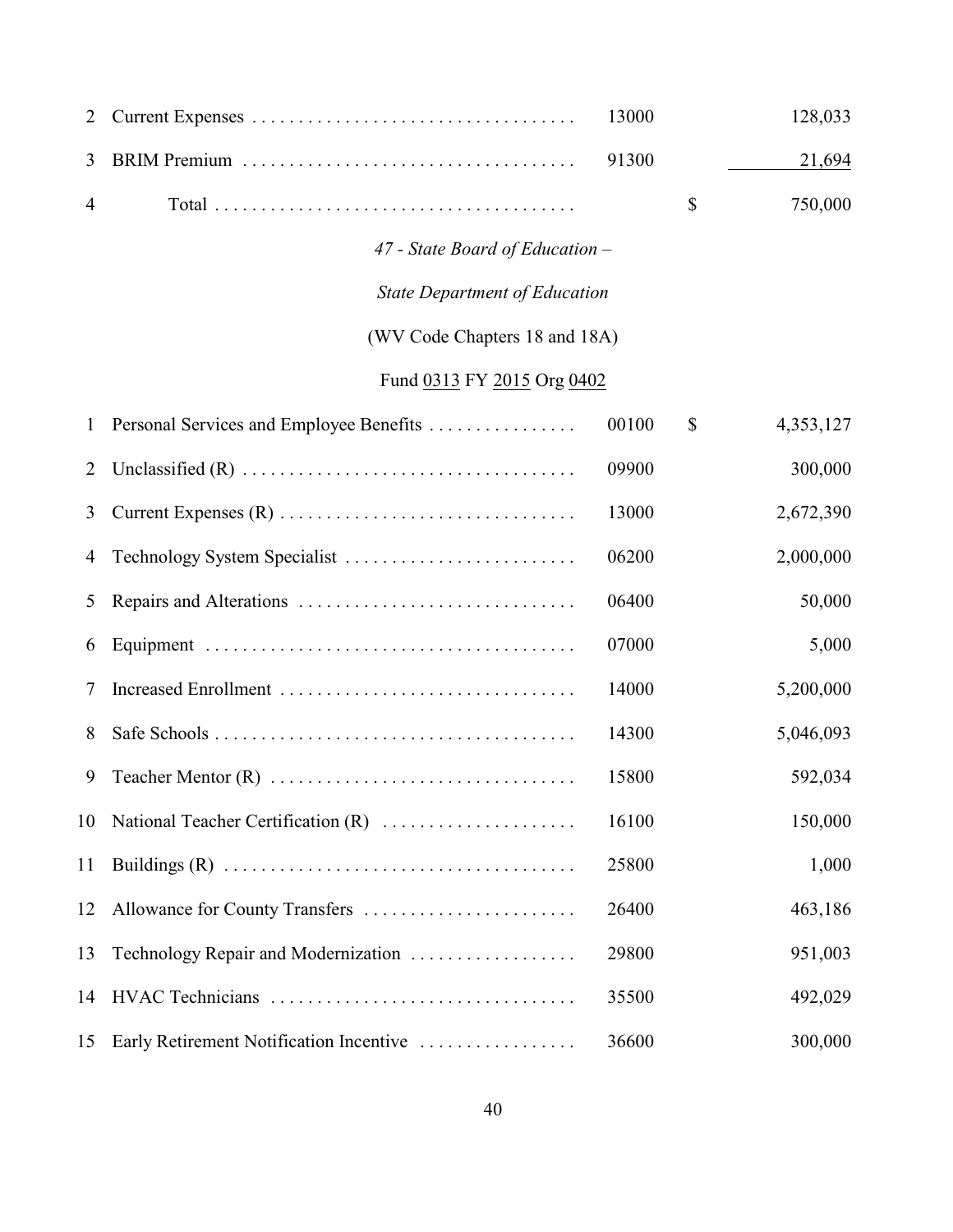| 16 |                                                                  | 36800 | 366,532   |
|----|------------------------------------------------------------------|-------|-----------|
| 17 | Assessment Programs                                              | 39600 | 2,339,588 |
| 18 |                                                                  | 50700 | 274,899   |
| 19 |                                                                  | 52800 | 100,000   |
| 20 | Teacher Reimbursement                                            | 57300 | 297,188   |
| 21 |                                                                  | 60000 | 319,005   |
| 22 | Hi-Y Youth in Government                                         | 61600 | 100,000   |
| 23 |                                                                  | 63400 | 1,500,000 |
| 24 |                                                                  | 63600 | 90,148    |
| 25 |                                                                  | 64000 | 45,453    |
| 26 |                                                                  | 64900 | 69,250    |
| 27 | State Board of Education Administrative Costs                    | 68400 | 364,242   |
| 28 |                                                                  | 69000 | 1,000     |
| 29 |                                                                  | 73000 | 1,000     |
| 30 | Local Solutions Dropout Prevention and Recovery                  | 78000 | 2,230,000 |
| 31 | Elementary/Middle Alternative Schools                            | 83300 | 900,000   |
| 32 | $21^{st}$ Century Innovation Zones                               | 87600 | 266,144   |
| 33 |                                                                  | 88600 | 2,062,598 |
| 34 |                                                                  | 90100 | 230,000   |
| 35 |                                                                  | 91300 | 285,686   |
| 36 | High Acuity Health Care Needs Program                            | 92000 | 925,000   |
| 37 | 21 <sup>st</sup> Century Assessment and Professional Development | 93100 | 4,497,822 |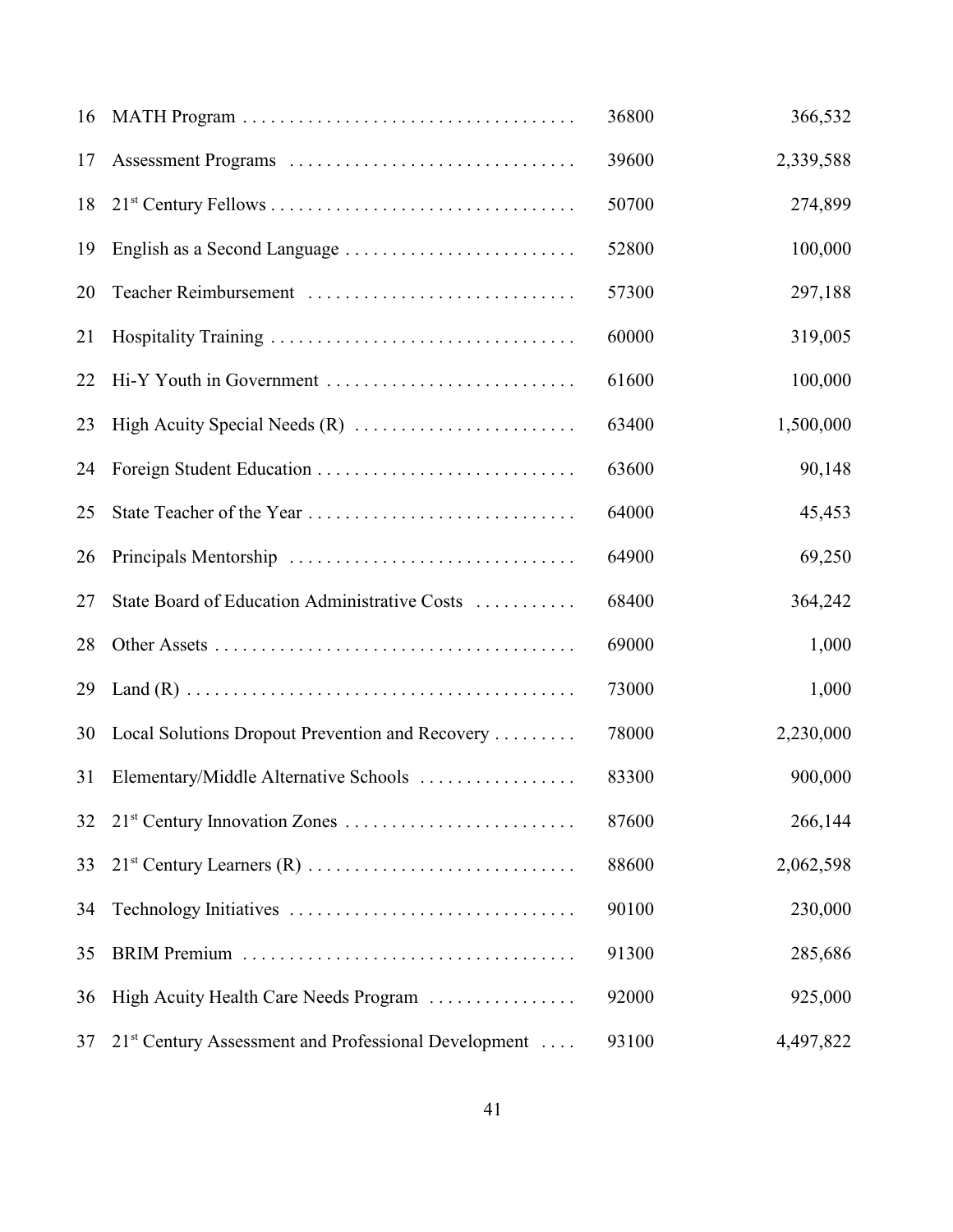|    |  |              | 13,875     |
|----|--|--------------|------------|
|    |  |              | 3,690,750  |
|    |  |              | 416,250    |
| 41 |  | $\mathbb{S}$ | 43,962,292 |

 The above appropriations include funding for the state board of education and their executive office.

 Any unexpended balances remaining in the appropriations for Unclassified (fund 0313, appropriation 09900), Current Expenses (fund 0313, appropriation 13000), Teacher Mentor (fund 0313, appropriation 15800), National Teacher Certification (fund 0313, appropriation 16100), Buildings (fund 0313, appropriation 25800), High Acuity Special Needs (fund 0313, appropriation 63400), Land (fund 48 0313, appropriation 73000), and 21<sup>st</sup> Century Learners (fund 0313, appropriation 88600) at the close of the fiscal year 2014 are hereby reappropriated for expenditure during the fiscal year 2015.

 The above appropriation for Technology System Specialists (appropriation 06200), shall first be used for the continuance of current pilot projects. The remaining balance, if any, may be used to expand the pilot project for additional counties.

 Included in the above appropriation for Current Expenses (appropriation 13000) is \$50,000 for the fourth year of a five year special community development school pilot program per W.Va. Code 18-3- 12.

 The above appropriation for Hospitality Training (appropriation 60000), shall be allocated only to entities that have a plan approved for funding by the Department of Education, at the funding level determined by the State Superintendent of Schools. Plans shall be submitted to the State Superintendent of Schools to be considered for funding.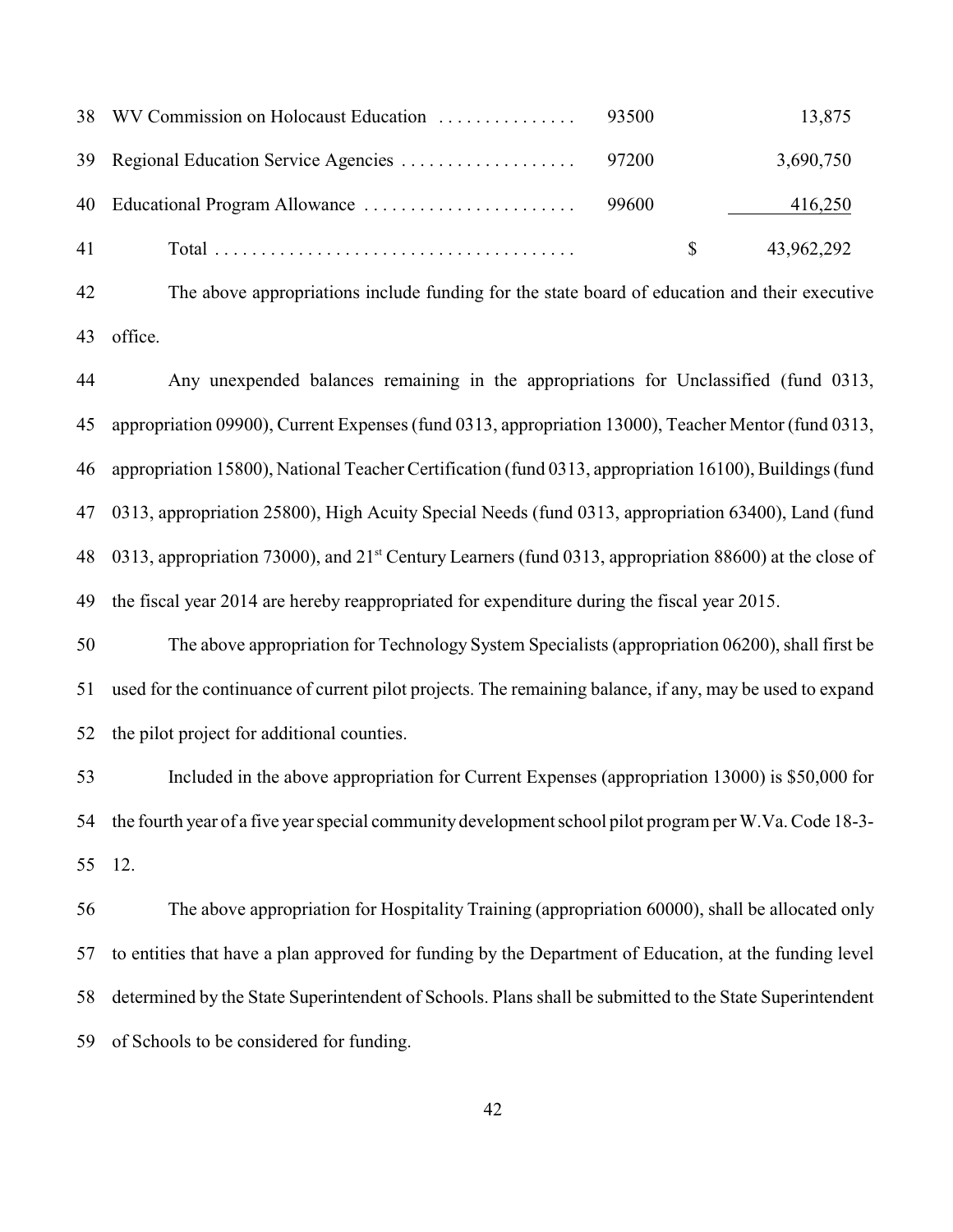The above appropriation for Local Solutions Dropout Prevention and Recovery (appropriation 78000) shall be transferred to the Local Solutions Dropout Prevention and Recovery Fund (fund 3949). From the above appropriation for Educational Program Allowance (appropriation 99600), \$100,000 shall be expended for Webster County Board of Education for Hacker Valley; \$150,000 for the Randolph County Board of Education for Pickens School; and \$100,000 shall be for the Preston County Board of Education for the Aurora School and \$66,250 is for Project Based Learning in STEM fields.

*48 - State Board of Education –*

*Aid for Exceptional Children*

(WV Code Chapters 18 and 18A)

### Fund 0314 FY 2015 Org 0402

|                | Special Education – Counties $\dots \dots \dots \dots \dots \dots \dots$ | 15900 | \$<br>7,271,757  |
|----------------|--------------------------------------------------------------------------|-------|------------------|
|                |                                                                          | 16000 | 3,707,066        |
|                | 3 Education of Juveniles Held in Predispositional                        |       |                  |
| $\overline{4}$ | Juvenile Detention Centers                                               | 30200 | 643,713          |
| 5 <sup>7</sup> | Education of Institutionalized Juveniles and Adults $(R)$                | 47200 | 17,422,284       |
| 6              |                                                                          |       | \$<br>29,044,820 |

 Any unexpended balance remaining in the appropriation for Education of Institutionalized Juveniles and Adults (fund 0314, appropriation 47200) at the close of the fiscal year 2014 is hereby reappropriated for expenditure during the fiscal year 2015.

 From the above appropriations, the superintendent shall have authority to expend funds for the costs of special education for those children residing in out-of-state placements.

*49 - State Board of Education –*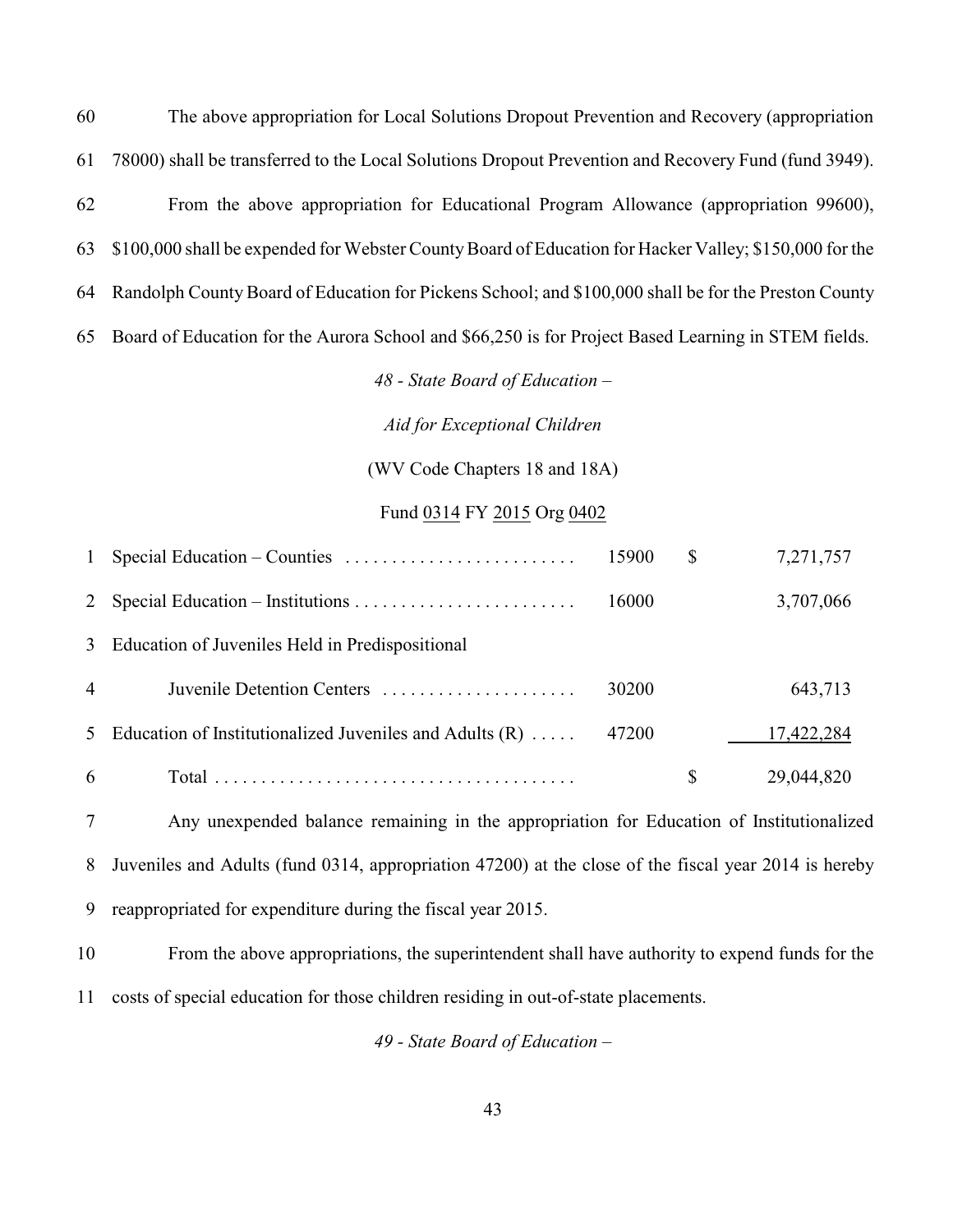### *State Aid to Schools*

## (WV Code Chapters 18 and 18A)

## Fund 0317 FY 2015 Org 0402

| 1              | Other Current Expenses                                                                                                      | 02200 | $\mathcal{S}$ | 153,002,888     |
|----------------|-----------------------------------------------------------------------------------------------------------------------------|-------|---------------|-----------------|
| 2              | Advanced Placement                                                                                                          | 05300 |               | 493,019         |
| 3              |                                                                                                                             | 15100 |               | 876,493,427     |
| $\overline{4}$ |                                                                                                                             | 15200 |               | 299,320,722     |
| 5              |                                                                                                                             | 15300 |               | 104,810,068     |
| 6              |                                                                                                                             | 15400 |               | 84,322,967      |
| 7              | Professional Student Support Services                                                                                       | 65500 |               | 38,670,975      |
| 8              |                                                                                                                             | 15600 |               | 49,217,117      |
| 9              | 21st Century Strategic Technology Learning Growth                                                                           | 93600 |               | 14,995,483      |
| 10             |                                                                                                                             |       |               | 1,621,326,666   |
| 11             |                                                                                                                             |       |               | (443, 503, 272) |
| 12             |                                                                                                                             |       |               | 1,177,823,394   |
| 13             |                                                                                                                             | 01200 |               | 225,160,105     |
| 14             | Teachers' Retirement System                                                                                                 | 01900 |               | 70,474,109      |
| 15             | School Building Authority                                                                                                   | 45300 |               | 23,312,770      |
| 16             | Retirement Systems - Unfunded Liability                                                                                     | 77500 |               | 358,346,000     |
| 17             |                                                                                                                             |       | \$            | 1,855,116,378   |
| 1 O            | $A_{11}$ = 1,1; $A_{11}$ = 1,000,000 is consequent to 1; $A_{11}$ = 1,7007 consequent to 0,701 cm 1,000,776,000 in $A_{11}$ |       |               |                 |

 An additional \$5,100,000 is appropriated in fund 7007, organization 0701 and \$9,776,000 in fund 3517, organization 0402 to Retirement Systems – Unfunded Liability (appropriation 77500).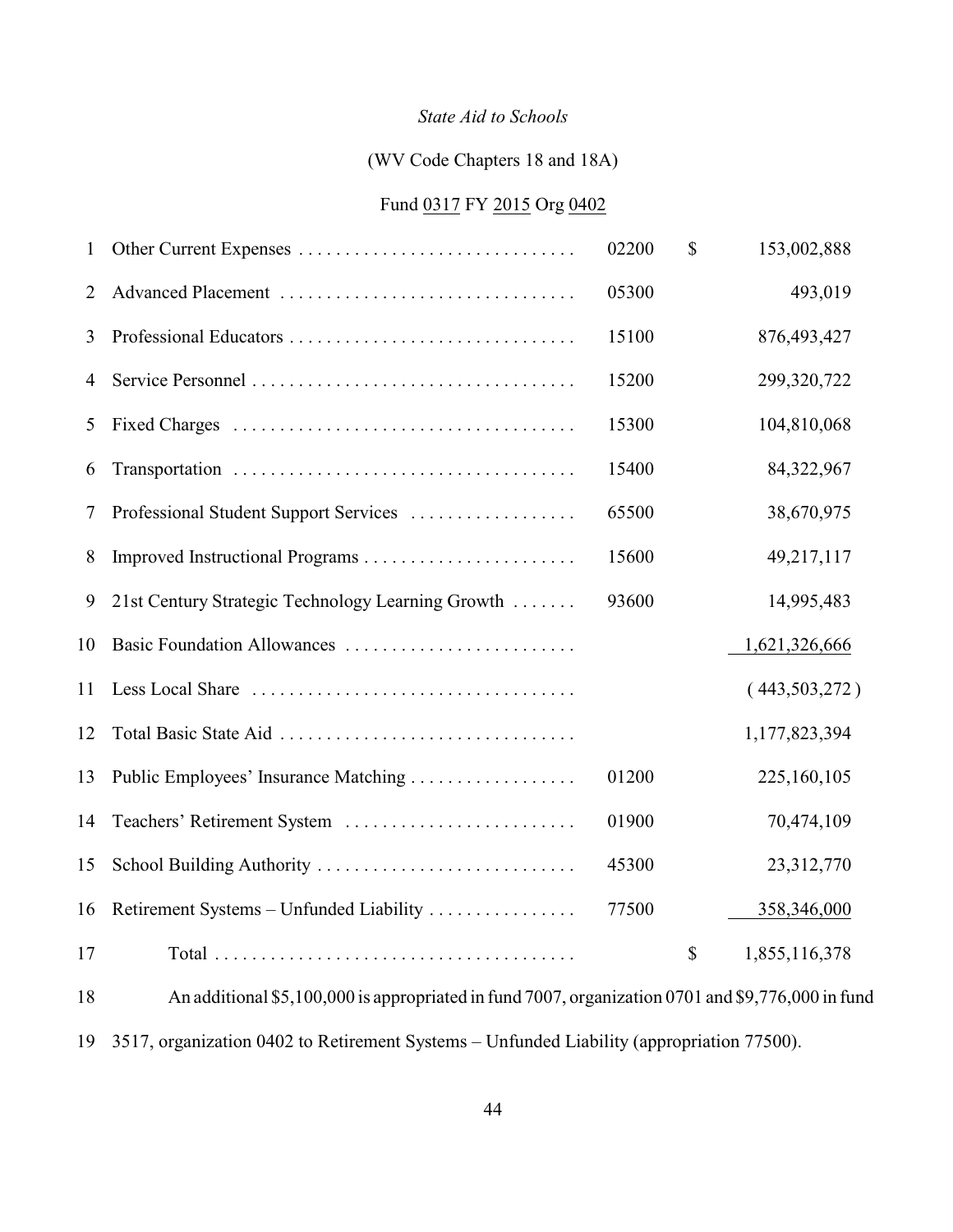## *50 - State Board of Education –*

### *Vocational Division*

(WV Code Chapters 18 and 18A)

# Fund 0390 FY 2015 Org 0402

| $\mathbf{1}$ | Personal Services and Employee Benefits       | 00100 | \$<br>1,464,099  |
|--------------|-----------------------------------------------|-------|------------------|
| 2            |                                               | 09900 | 280,000          |
| 3            |                                               | 13000 | 918,886          |
|              | 4 Wood Products – Forestry Vocational Program | 14600 | 63,265           |
| 5            | Albert Yanni Vocational Program               | 14700 | 131,951          |
| 6            |                                               | 14800 | 22,244,919       |
| 7            |                                               | 14900 | 4,449,549        |
| 8            |                                               | 30500 | 884,313          |
| 9            | High School Equivalency Diploma Testing       | 72600 | 1,065,638        |
| 10           |                                               | 83900 | 11,496           |
| 11           |                                               | 84000 | 265,294          |
| 12           |                                               |       | \$<br>31,779,410 |

 Any unexpended balance remaining in the appropriation for GED Testing (fund 0390, appropriation 33900) at the close of the fiscal year 2014 is hereby reappropriated for expenditure during the fiscal year 2015.

# *51 - State Board of Education –*

*Division of Education Performance Audits*

(WV Code Chapters 18 and 18A)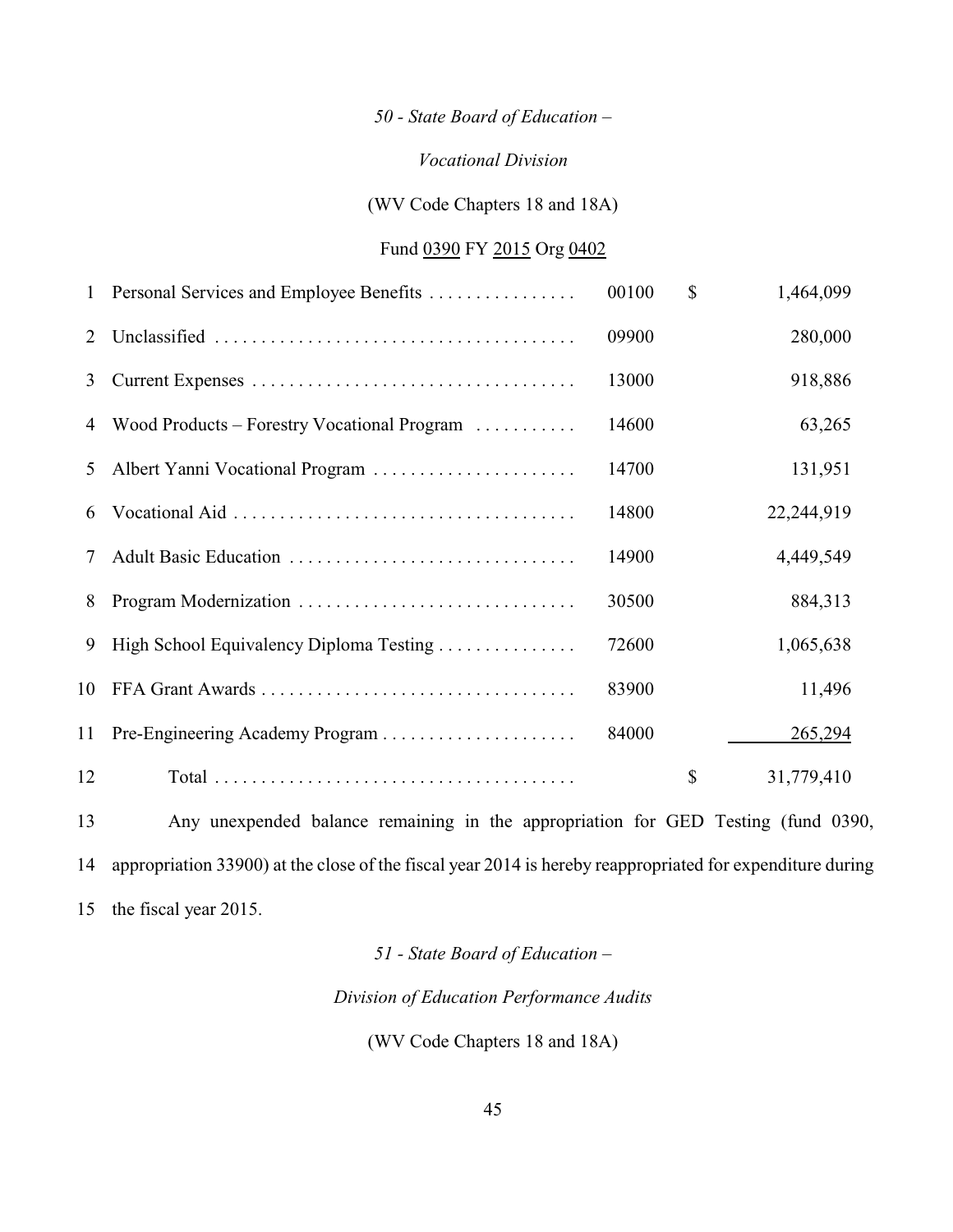# Fund 0573 FY 2015 Org 0402

|  |       | <sup>\$</sup> | 553,590   |
|--|-------|---------------|-----------|
|  | 09900 |               | 7,000     |
|  | 13000 |               | 942,099   |
|  | 06400 |               | 1,000     |
|  | 07000 |               | 1,000     |
|  | 69000 |               | 1,000     |
|  |       |               | 1,505,689 |

*52 - State Board of Education –*

# *West Virginia Schools for the Deaf and the Blind*

(WV Code Chapters 18 and 18A)

# Fund 0320 FY 2015 Org 0403

|                | 1 Personal Services and Employee Benefits | 00100 | $\mathbb{S}$ | 11,421,199 |
|----------------|-------------------------------------------|-------|--------------|------------|
| 2 <sub>1</sub> |                                           | 09900 |              | 107,329    |
| 3              |                                           | 13000 |              | 1,373,380  |
| 4              |                                           | 06400 |              | 75,000     |
| 5              |                                           | 07000 |              | 35,000     |
| 6              |                                           | 25800 |              | 25,000     |
|                |                                           | 69000 |              | 25,000     |
| 8              |                                           | 75500 |              | 62,500     |
| 9              |                                           | 91300 |              | 68,628     |
| 10             |                                           |       | \$           | 13,193,036 |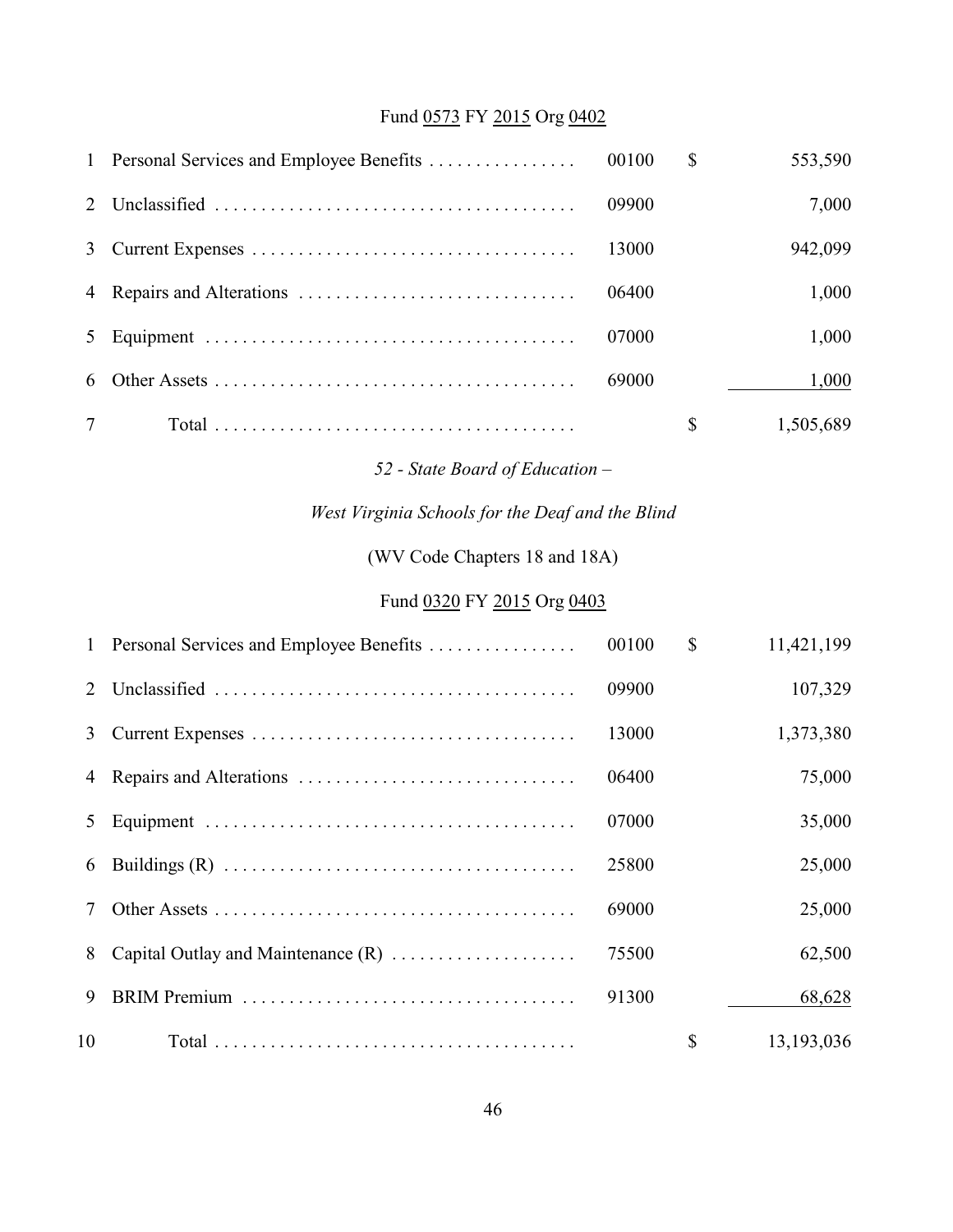Any unexpended balances remaining in the appropriations for Buildings (fund 0320, appropriation 25800) and Capital Outlay and Maintenance (fund 0320, appropriation 75500) at the close of the fiscal year 2014 are hereby reappropriated for expenditure during the fiscal year 2015.

## **DEPARTMENT OF EDUCATION AND THE ARTS**

*53 - Department of Education and the Arts –*

*Office of the Secretary*

(WV Code Chapter 5F)

#### Fund 0294 FY 2015 Org 0431

| $\mathbf{1}$ | Personal Services and Employee Benefits            | 00100 | $\mathbb{S}$  | 877,066   |
|--------------|----------------------------------------------------|-------|---------------|-----------|
| 2            |                                                    | 09900 |               | 35,000    |
| 3            |                                                    | 13000 |               | 27,818    |
| 4            | Center for Professional Development $(R)$          | 11500 |               | 2,351,357 |
| 5            |                                                    | 13200 |               | 246,500   |
| 6            | WV Humanities Council                              | 16800 |               | 450,000   |
| 7            | Benedum Professional Development Collaborative (R) | 42700 |               | 805,895   |
| 8            |                                                    | 47800 |               | 600,780   |
| 9            |                                                    | 86100 |               | 470,000   |
| 10           |                                                    | 91300 |               | 4,509     |
| 11           |                                                    | 96600 |               | 25,000    |
| 12           |                                                    |       | $\mathcal{S}$ | 5,893,925 |
|              |                                                    |       |               |           |

 Any unexpended balances remaining in the appropriations for Center for Professional Development (fund 0294, appropriation 11500), Benedum Professional Development Collaborative (fund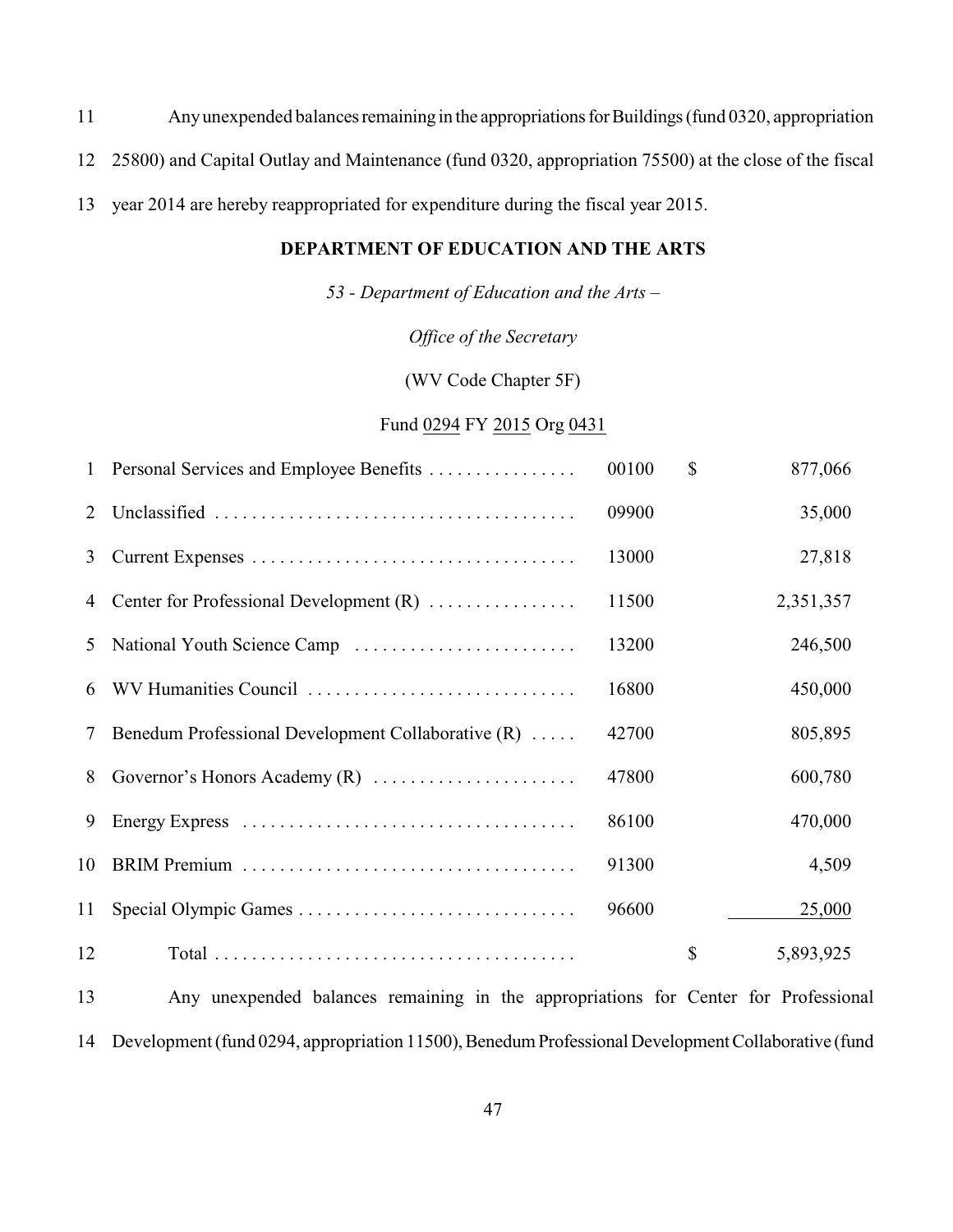0294, appropriation 42700), Governor's Honors Academy (fund 0294, appropriation 47800), and

Educational Enhancements *–* Surplus (fund 0294, appropriation 92700) at the close of the fiscal year

2014 are hereby reappropriated for expenditure during the fiscal year 2015.

*54 - Division of Culture and History*

(WV Code Chapter 29)

### Fund 0293 FY 2015 Org 0432

| 1  | Personal Services and Employee Benefits                                                          | 00100 | $\mathcal{S}$ | 3,939,681     |
|----|--------------------------------------------------------------------------------------------------|-------|---------------|---------------|
| 2  |                                                                                                  | 09900 |               | 44,177        |
| 3  |                                                                                                  | 13000 |               | 810,103       |
| 4  |                                                                                                  | 06400 |               | 1,000         |
| 5  |                                                                                                  | 07000 |               | $\mathbf{1}$  |
| 6  |                                                                                                  | 25800 |               | $\mathbf{1}$  |
| 7  |                                                                                                  | 69000 |               | $\mathbf{1}$  |
|    | 8 Land (R) $\dots \dots \dots \dots \dots \dots \dots \dots \dots \dots \dots \dots \dots \dots$ | 73000 |               | 1             |
| 9  |                                                                                                  | 73200 |               | 236,298       |
| 10 | Capital Outlay and Maintenance $(R)$                                                             | 75500 |               | 20,000        |
| 11 |                                                                                                  | 84400 |               | 64,855        |
| 12 |                                                                                                  | 91300 |               | <u>33,677</u> |
| 13 |                                                                                                  |       | \$            | 5,149,795     |

 Any unexpended balances remaining in the appropriations for Unclassified (fund 0293, appropriation 09900), Buildings (fund 0293, appropriation 25800), Capital Outlay, Repairs and Equipment (fund 0293, appropriation 58900), Capital Improvements – Surplus (fund 0293, appropriation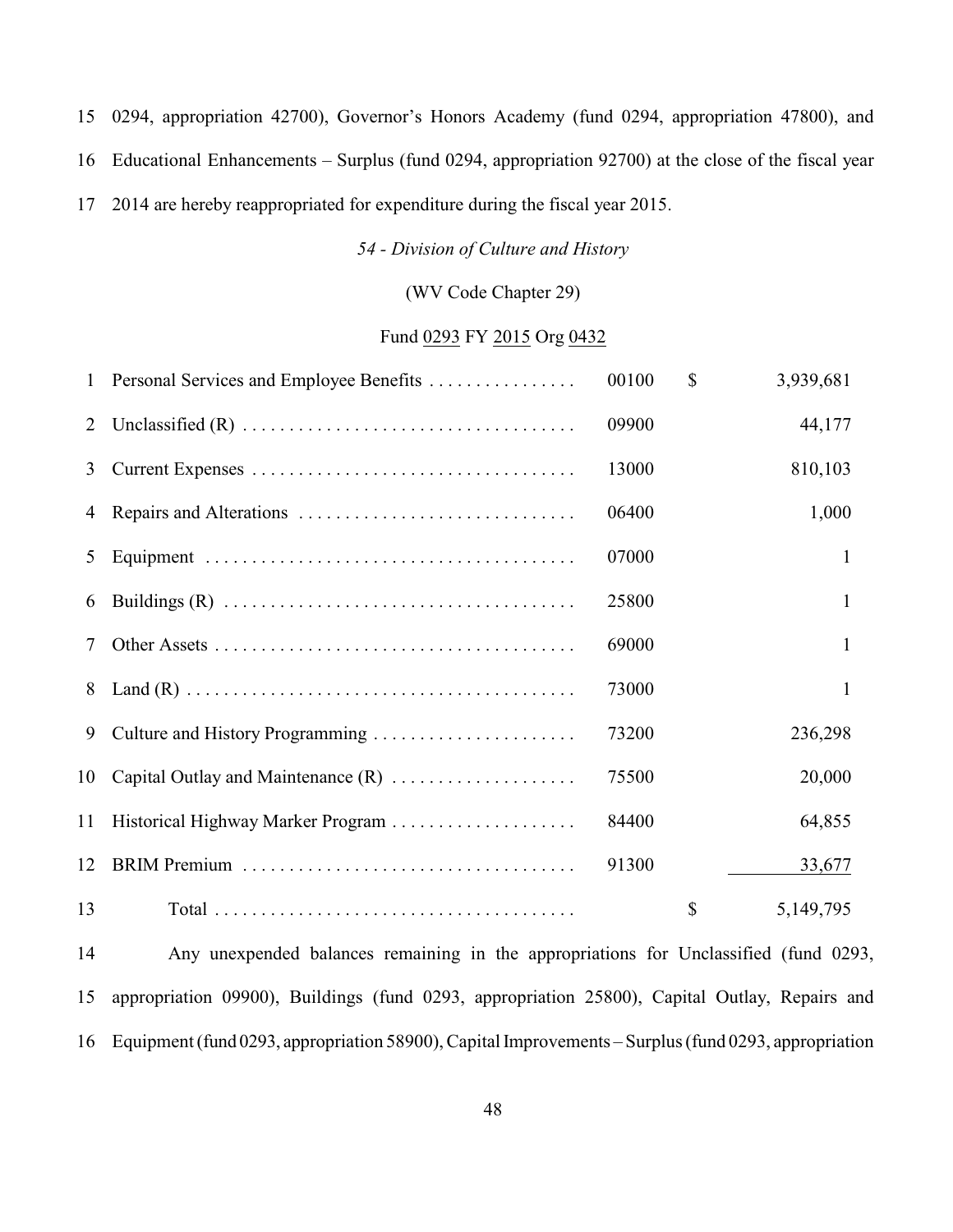66100), Capital Outlay, Repairs and Equipment *–* Surplus (fund 0293, appropriation 67700), Land (fund 0293, appropriation 73000), and Capital Outlay and Maintenance (fund 0293, appropriation 75500) at the close of the fiscal year 2014 are hereby reappropriated for expenditure during the fiscal year 2015. The Current Expense appropriation includes funding for the arts funds, department programming funds, grants, fairs and festivals and Camp Washington Carver and shall be expended only upon authorization of the division of culture and history and in accordance with the provisions of Chapter 5A, Article 3, and Chapter 12 of the Code.

### *55 - Library Commission*

### (WV Code Chapter 10)

### Fund 0296 FY 2015 Org 0433

|              | 1 Personal Services and Employee Benefits | 00100 | $\mathbb{S}$  | 1,384,278 |
|--------------|-------------------------------------------|-------|---------------|-----------|
|              |                                           | 13000 |               | 171,140   |
|              |                                           | 06400 |               | 6,500     |
|              | 4 Services to Blind & Handicapped         | 18100 |               | 161,722   |
| 5            |                                           | 91300 |               | 15,177    |
| 6            |                                           |       | $\mathbb{S}$  | 1,738,817 |
|              | 56 - Educational Broadcasting Authority   |       |               |           |
|              | (WV Code Chapter 10)                      |       |               |           |
|              | Fund 0300 FY 2015 Org 0439                |       |               |           |
| $\mathbf{1}$ | Personal Services and Employee Benefits   | 00100 | $\mathcal{S}$ | 3,883,335 |
| 2            |                                           | 13000 |               | 627,173   |

Mountain Stage .................................... 24900 300,000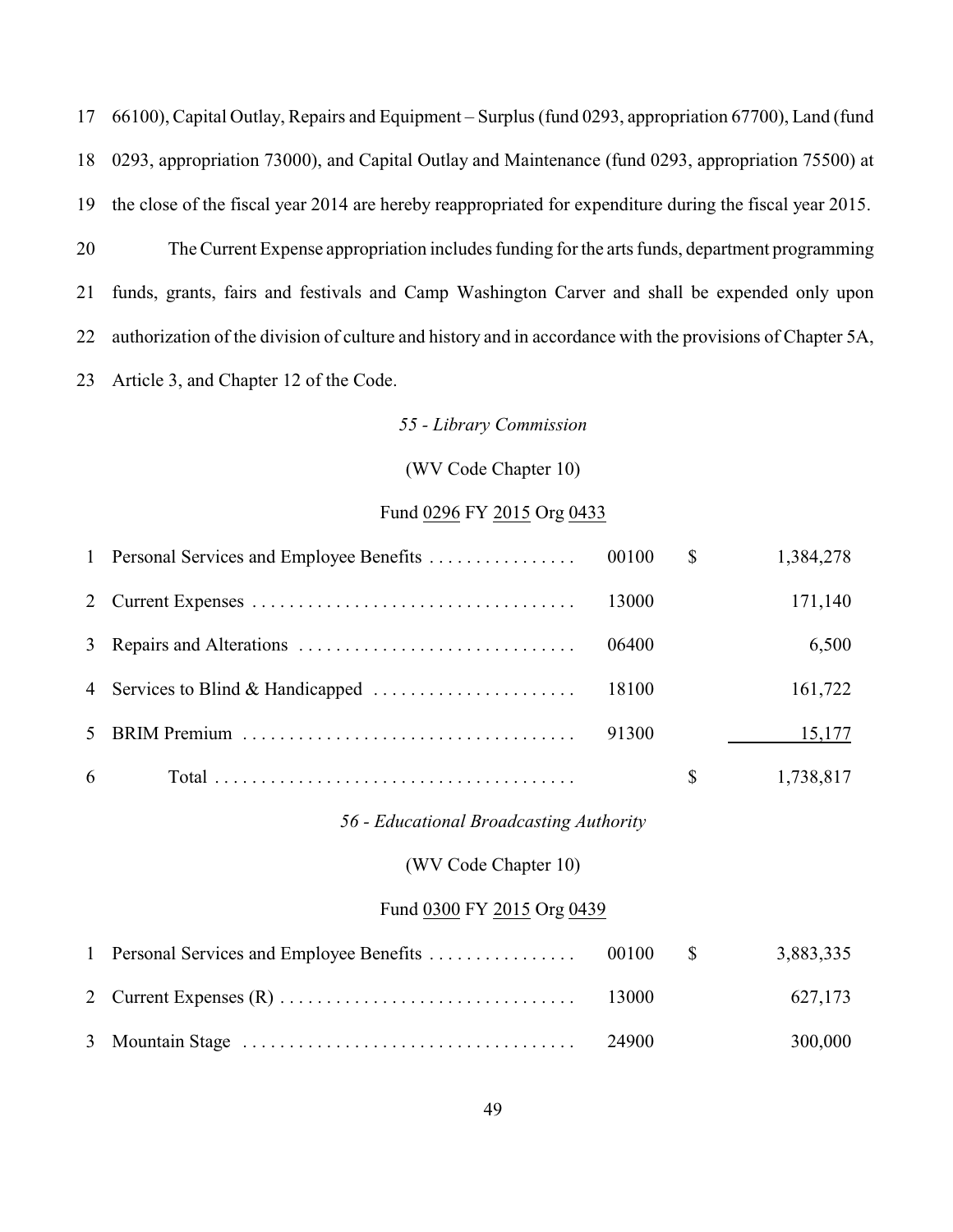|  |  | 50,000           |
|--|--|------------------|
|  |  | 41,929           |
|  |  | $\$\,$ 4,902,437 |

Any unexpended balances remaining in the appropriations for Current Expenses (fund 0300,

appropriation 13000) and Capital Outlay and Maintenance (fund 0300, appropriation 75500) at the close

of the fiscal year 2014 are hereby reappropriated for expenditure during the fiscal year 2015.

From the above appropriation for Current Expenses (fund 0300, appropriation 13000) \$45,000

is for the WV Music Hall of Fame and \$100,000 for Healthy Choices Children Television Program in

conjunction with WVSOM.

*57 - State Board of Rehabilitation –*

*Division of Rehabilitation Services*

(WV Code Chapter 18)

# Fund 0310 FY 2015 Org 0932

|                 | 1 Personal Services and Employee Benefits | 00100 | $\mathbb{S}$ | 10,597,682 |
|-----------------|-------------------------------------------|-------|--------------|------------|
|                 |                                           | 00900 |              | 359,810    |
| 3               |                                           | 13000 |              | 545,202    |
|                 |                                           | 16300 |              | 2,116,149  |
| 5               | Supported Employment Extended Services    | 20600 |              | 100,000    |
|                 | 6 Ron Yost Personal Assistance Fund       | 40700 |              | 388,698    |
| $7\phantom{.0}$ | Employment Attendant Care Program         | 59800 |              | 156,065    |
| 8               |                                           | 91300 |              | 67,033     |
| 9               |                                           |       | $\mathbb{S}$ | 14,330,639 |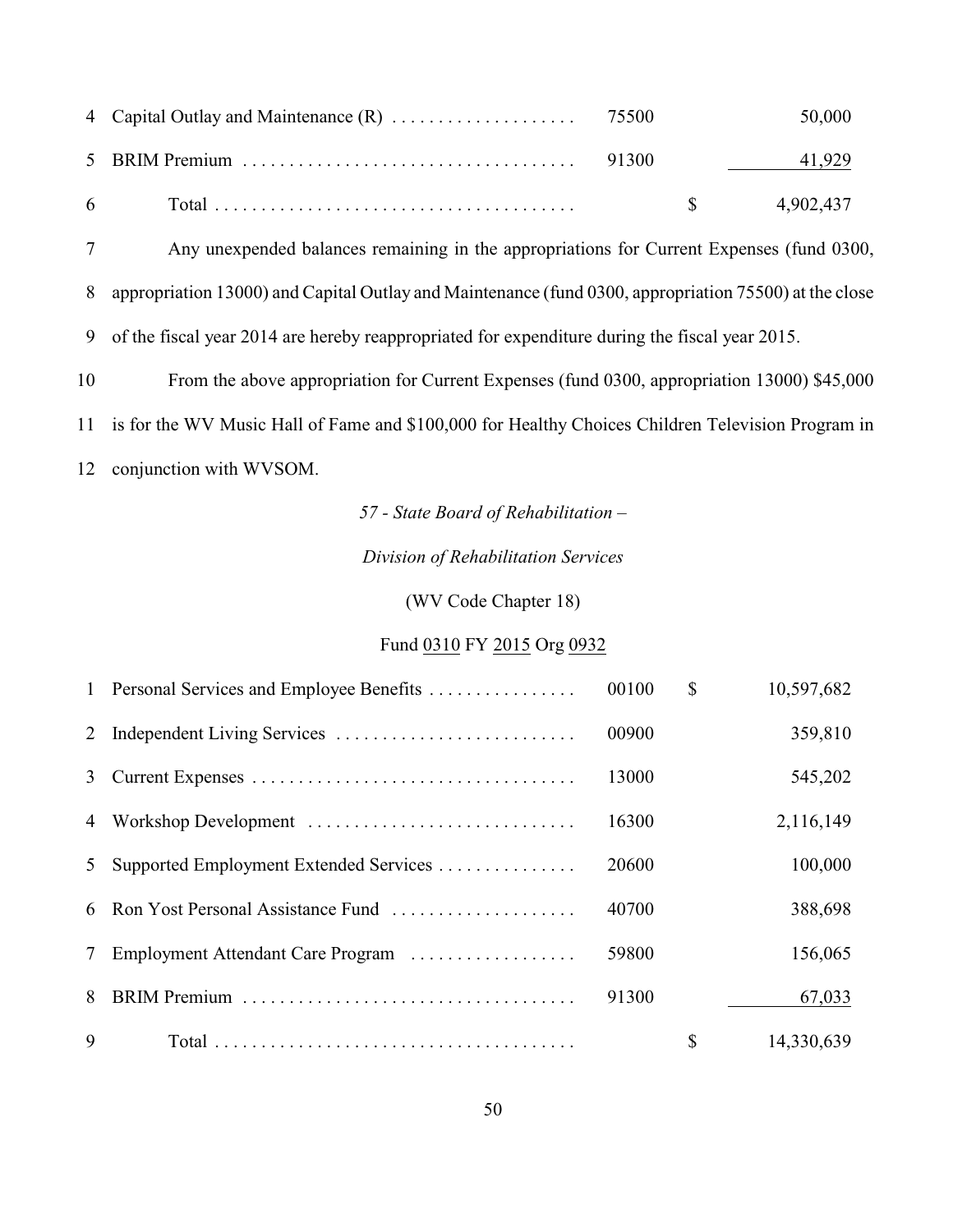From the above appropriation for Workshop Development (appropriation 16300), funds shall be used exclusively with the private non-profit community rehabilitation program organizations known as work centers or sheltered workshops. The appropriation shall also be used to continue the support of the program, services, and individuals with disabilities currently in place at those organizations.

## **DEPARTMENT OF ENVIRONMENTAL PROTECTION**

*58 - Environmental Quality Board*

(WV Code Chapter 20)

Fund 0270 FY 2015 Org 0311

|                |       | \$ | 92,396  |
|----------------|-------|----|---------|
|                | 13000 |    | 30,691  |
|                | 06400 |    | 100     |
|                | 07000 |    | 717     |
| 5 <sup>7</sup> | 69000 |    | 600     |
|                | 91300 |    | 684     |
|                |       | S  | 125,188 |

*59 - Division of Environmental Protection*

(WV Code Chapter 22)

## Fund 0273 FY 2015 Org 0313

|                                                    |       | 4,395,867 |
|----------------------------------------------------|-------|-----------|
| 2 Water Resources Protection and Management  06800 |       | 586,101   |
|                                                    | 13000 | 319,988   |
|                                                    | 06400 | 13,150    |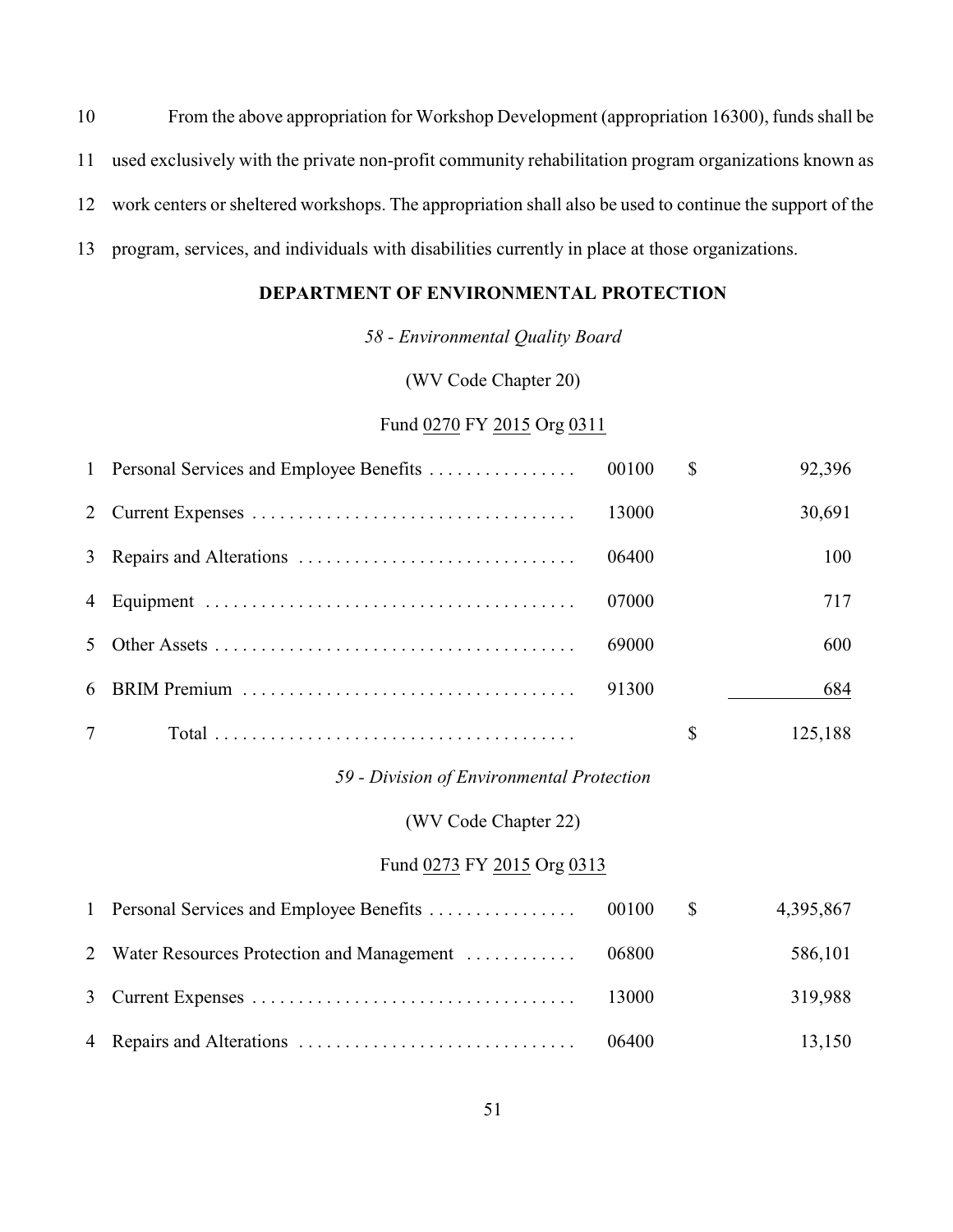| 5      |                                                       | 07000 | 11,100          |
|--------|-------------------------------------------------------|-------|-----------------|
| 6      |                                                       | 60700 | 219,268         |
| $\tau$ | West Virginia Stream Partners Program                 | 63700 | 77,396          |
| 8      |                                                       | 65600 | 227,388         |
| 9      |                                                       | 69000 | 13,683          |
|        |                                                       | 77600 | 148,485         |
|        | 11 Office of Water Resources Non-Enforcement Activity | 85500 | 948,152         |
| 12     |                                                       | 91300 | 56,802          |
| 13     |                                                       |       | \$<br>7,017,380 |

 A portion of the appropriation for Current Expenses (fund 0273, appropriation 13000) and Dam Safety (fund 0273, appropriation 60700) may be transferred to the special revenue fund Dam Safety Rehabilitation Revolving Fund (fund 3025) for the state deficient dams rehabilitation assistance program.

*60 - Air Quality Board*

(WV Code Chapter 16)

# Fund 0550 FY 2015 Org 0325

|  |       | \$<br>74,670 |
|--|-------|--------------|
|  | 13000 | 10,746       |
|  | 06400 | 50           |
|  | 07000 | 579          |
|  | 69000 | 200          |
|  | 91300 | 2,013        |
|  |       | \$<br>88,258 |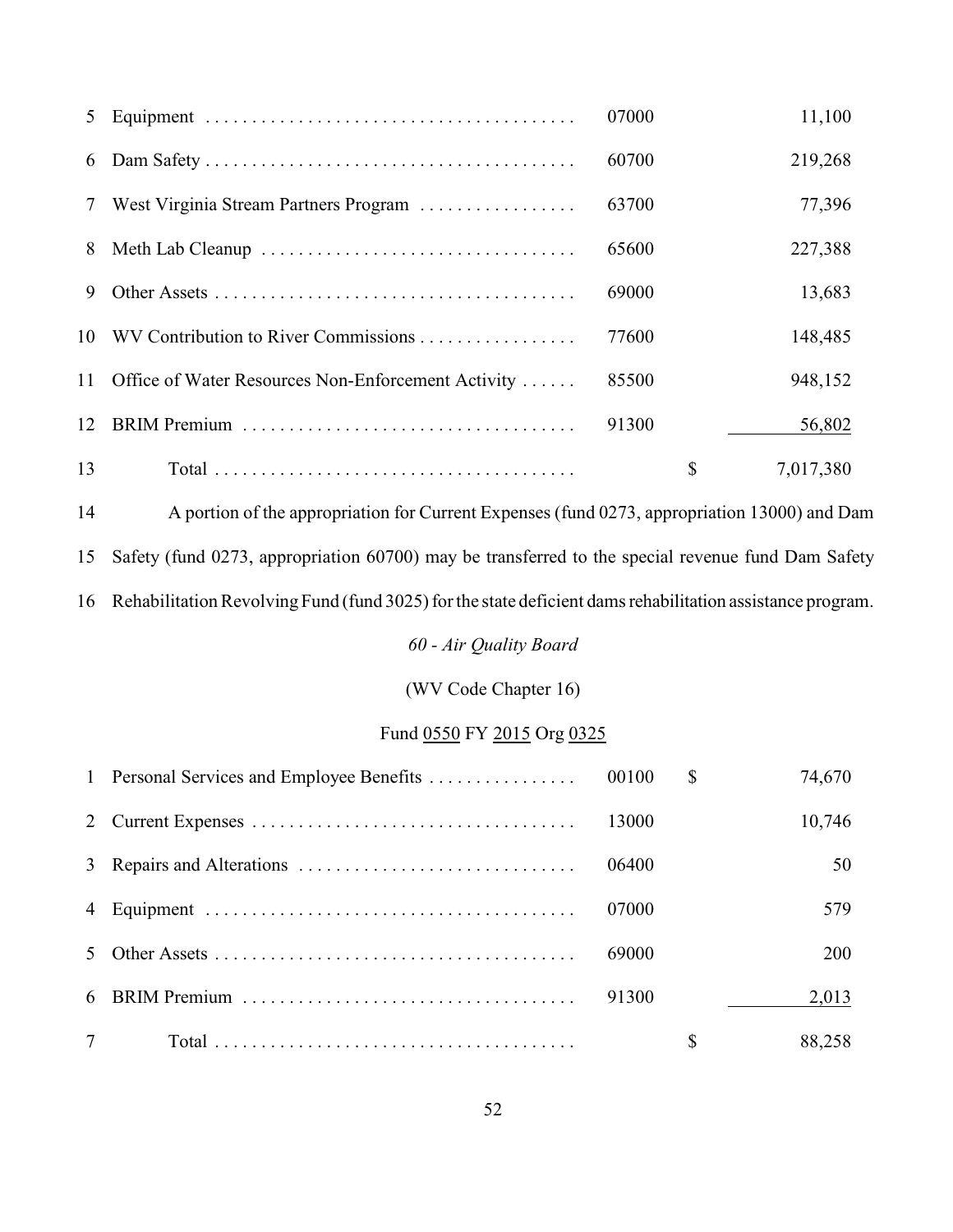### **DEPARTMENT OF HEALTH AND HUMAN RESOURCES**

*61 - Department of Health and Human Resources –*

*Office of the Secretary*

(WV Code Chapter 5F)

# Fund 0400 FY 2015 Org 0501

|   | 1 Personal Services and Employee Benefits     | 00100 | S  | 187,015 |
|---|-----------------------------------------------|-------|----|---------|
|   |                                               | 09900 |    | 5,880   |
|   |                                               | 13000 |    | 22,116  |
|   |                                               | 19100 |    | 156,028 |
|   | 5 Commission for the Deaf and Hard of Hearing | 70400 |    | 217,019 |
| 6 |                                               |       | \$ | 588,058 |

 Any unexpended balance remaining in the appropriation for the Women's Commission (fund 0400, appropriation 19100) at the close of the fiscal year 2014 is hereby reappropriated for expenditure during the fiscal year 2015.

### *62 - Division of Health –*

### *Central Office*

(WV Code Chapter 16)

## Fund 0407 FY 2015 Org 0506

|  |  | 5,488,315 |
|--|--|-----------|
|  |  | 750,319   |
|  |  | 4,381,898 |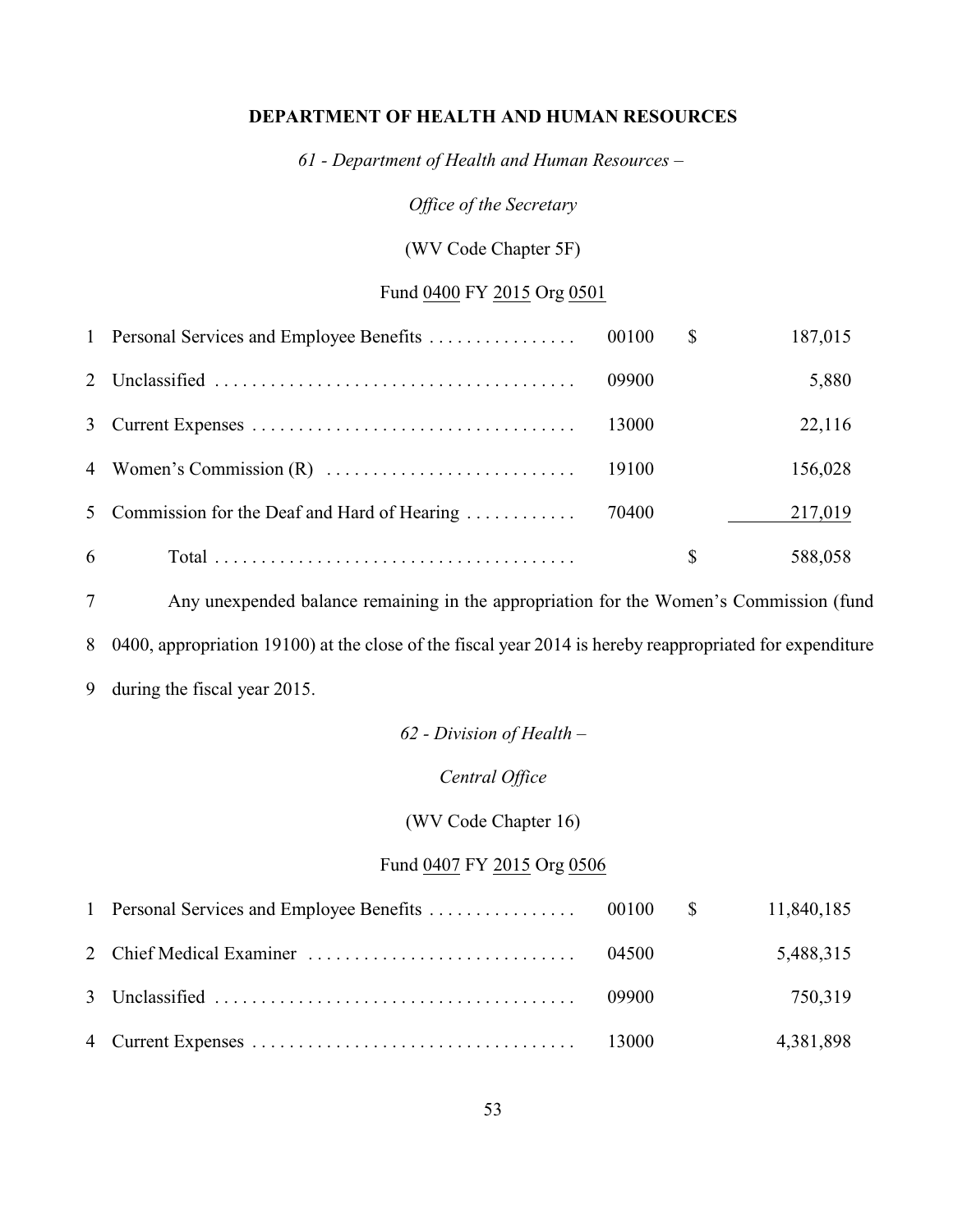| 5  | State Aid for Local and Basic Public Health Services | 18400 | 16,650,040 |
|----|------------------------------------------------------|-------|------------|
| 6  | Safe Drinking Water Program                          | 18700 | 453,570    |
| 7  |                                                      | 21000 | 38,609     |
| 8  |                                                      | 22300 | 2,844,884  |
| 9  |                                                      | 22500 | 198,335    |
| 10 |                                                      | 37500 | 427,500    |
| 11 | State EMS Technical Assistance                       | 37900 | 1,350,995  |
| 12 | Statewide EMS Program Support (R)                    | 38300 | 961,580    |
| 13 |                                                      | 46700 | 170,885    |
| 14 |                                                      | 54500 | 420,198    |
| 15 | Pediatric Dental Services                            | 55000 | 51,888     |
| 16 |                                                      | 55100 | 333,815    |
| 17 | Tuberculosis Control                                 | 55300 | 368,833    |
| 18 | Maternal and Child Health Clinics, Clinicians        |       |            |
| 19 |                                                      | 57500 | 6,281,162  |
| 20 | Epidemiology Support                                 | 62600 | 1,504,806  |
| 21 |                                                      | 62800 | 8,869,314  |
| 22 |                                                      | 72700 | 4,064,219  |
| 23 | Capital Outlay and Maintenance (R)                   | 75500 | 100,000    |
| 24 |                                                      | 77800 | 146,282    |
| 25 | Emergency Response Entities – Special Projects $(R)$ | 82200 | 100,000    |
| 26 | Maternal Mortality Review                            | 83400 | 47,068     |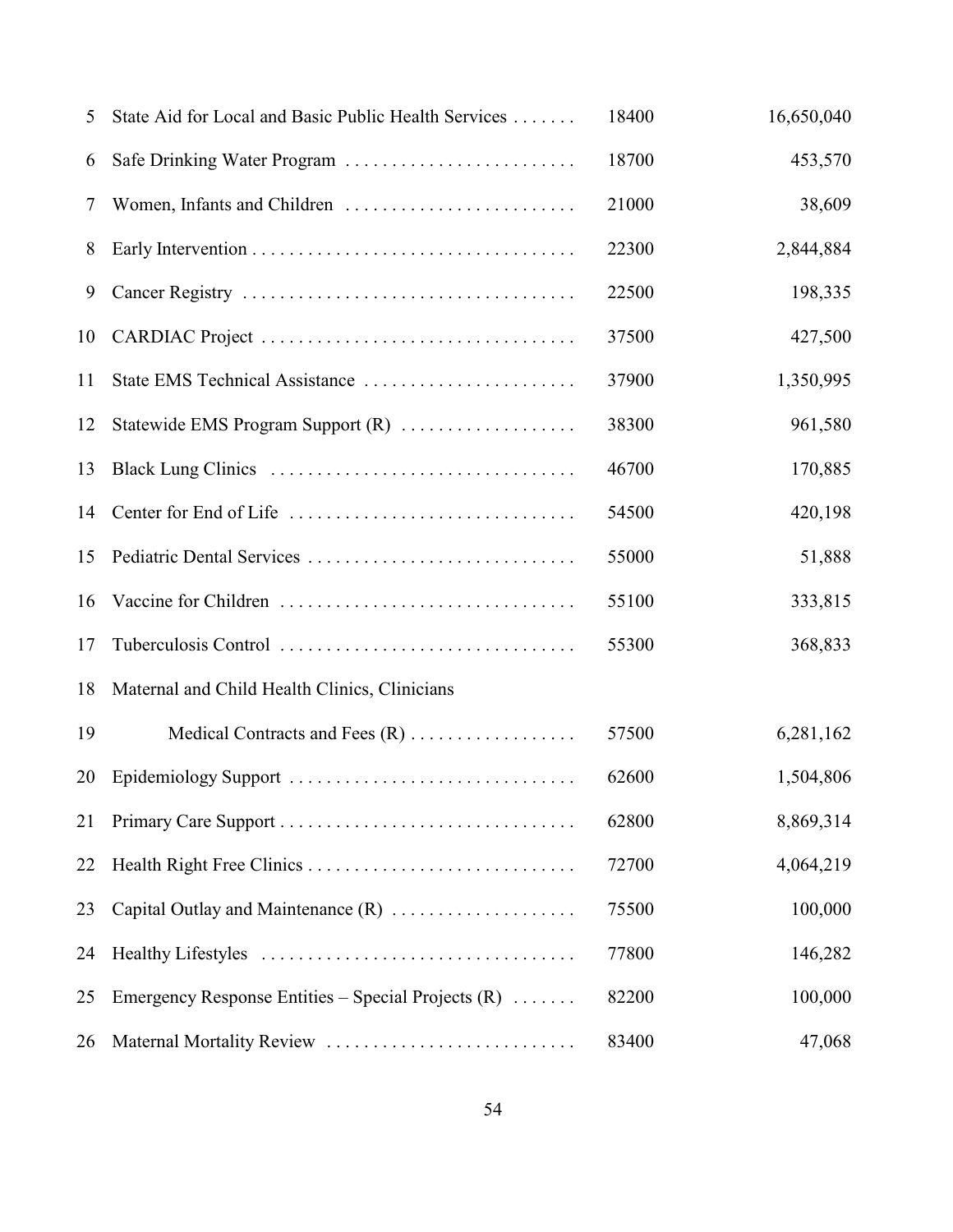| 27 | Osteoporosis and Arthritis Prevention  | 84900 | 158,918    |
|----|----------------------------------------|-------|------------|
| 28 | Diabetes Education and Prevention      | 87300 | 97,125     |
| 29 |                                        | 90600 | 4,871,887  |
| 30 |                                        | 91300 | 211,214    |
| 31 | State Trauma and Emergency Care System | 91800 | 1,848,077  |
| 32 |                                        |       | 75,031,921 |

 Any unexpended balances remaining in the appropriations for Unclassified *–* Surplus (fund 0407, appropriation 09700), Statewide EMS Program Support (fund 0407, appropriation 38300), Maternal and Child Health Clinics, Clinicians and Medical Contracts and Fees (fund 0407, appropriation 57500), Capital Outlay and Maintenance (fund 0407, appropriation 75500), Emergency Response Entities – Special Projects (fund 0407, appropriation 82200), Assistance to Primary Health Care Centers Community Health Foundation (fund 0407, appropriation 84500), and Tobacco Education Program (fund 0407, appropriation 90600) at the close of the fiscal year 2013 are hereby reappropriated for expenditure during the fiscal year 2015, except for fund 0407, appropriation 57500, FY 2009, FY 2010, and FY 2011 and fund 0407, appropriation 38300, FY 2010 and FY 2012 which will expire on June 30, 2014.

 From the above appropriation for Current Expenses (appropriation 13000), an amount not less than \$100,000 is for the West Virginia Cancer Coalition; \$50,000 shall be expended for the West Virginia Aids Coalition; \$100,000 is for Adolescent Immunization Education; \$73,065 is for informal dispute resolution relating to nursing home administrative appeals; and \$50,000 is for Hospital Hospitality House of Huntington.

 From the above appropriation for Maternal and Child Health Clinics, Clinicians and Medical Contracts and Fees (fund 0407, appropriation 57500) \$400,000 shall be transferred to the Breast and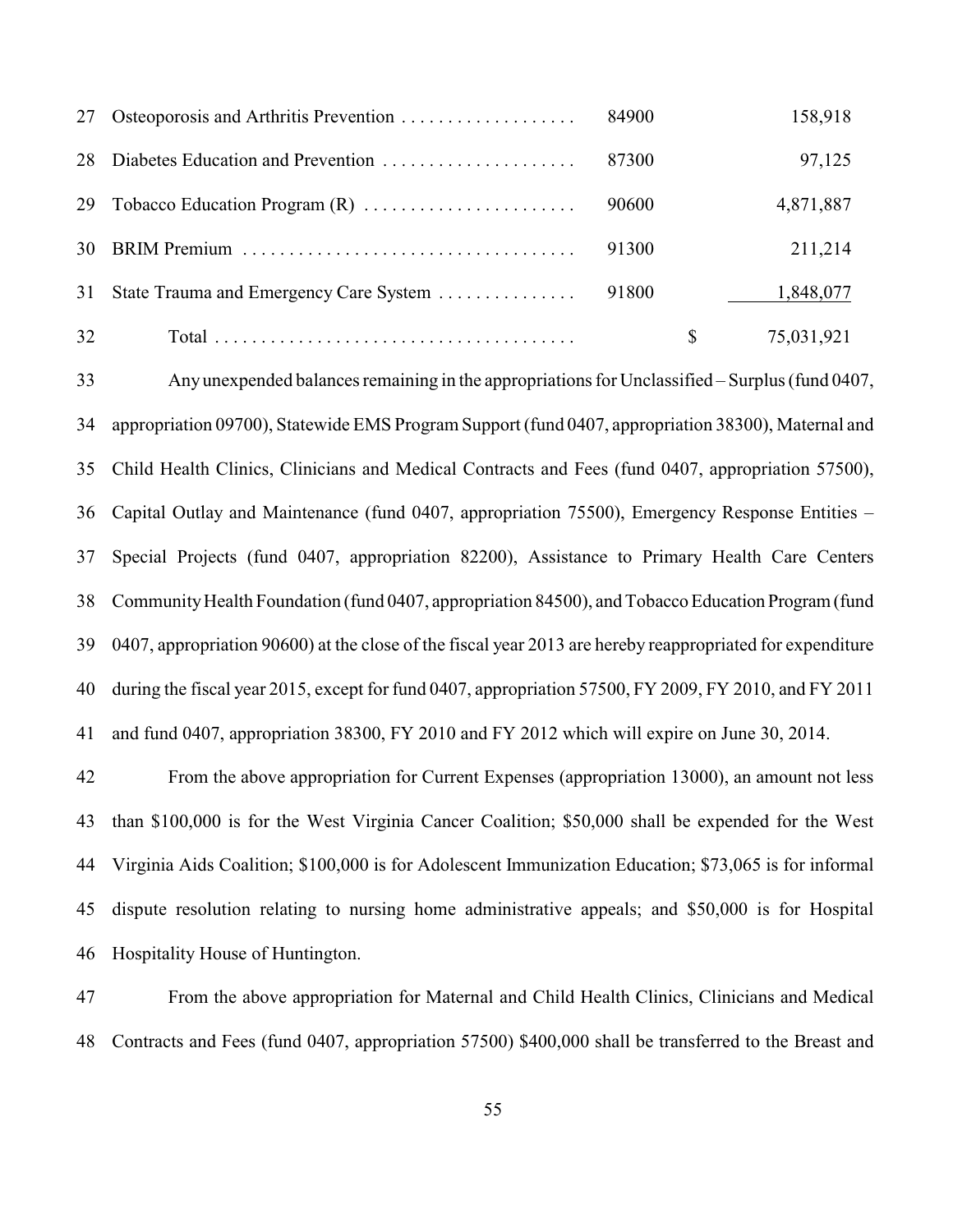Cervical Cancer Diagnostic Treatment Fund (fund 5197) and \$11,000 is for the Marshall County Health

Department for dental services.

*63 - Consolidated Medical Services Fund*

## (WV Code Chapter 16)

### Fund 0525 FY 2015 Org 0506

|    | 1 Personal Services and Employee Benefits | 00100 | $\mathbb{S}$ | 1,572,871   |
|----|-------------------------------------------|-------|--------------|-------------|
| 2  |                                           | 13000 |              | 12,463      |
| 3  |                                           | 21900 |              | 75,181,543  |
| 4  |                                           | 22100 |              | 251,226     |
| 5  |                                           | 33500 |              | 103,596,607 |
| 6  | Substance Abuse Continuum of Care $(R)$   | 35400 |              | 5,000,000   |
| 7  |                                           | 75500 |              | 950,000     |
| 8  |                                           | 80400 |              | 165,996     |
| 9  |                                           | 91300 |              | 1,088,070   |
| 10 |                                           |       | \$           | 187,818,776 |

 Any unexpended balances remaining in the appropriations for Behavioral Health Program (fund 0525, appropriation 21900), Institutional Facilities Operations (fund 0525, appropriation 33500), Substance Abuse Continuum of Care (fund 0525, appropriation 35400); Capital Outlay (fund 0525, appropriation 51100), Behavioral Health Program – Surplus (fund 0525, appropriation 63100), Institutional Facilities Operations *–* Surplus (fund 0525, appropriation 63200), Capital Outlay, Repairs and Equipment – Surplus (fund 0525, appropriation 67700), Substance Abuse Continuum of Care – Surplus (fund 0525, appropriation 72200), and Capital Outlay and Maintenance (fund 0525, appropriation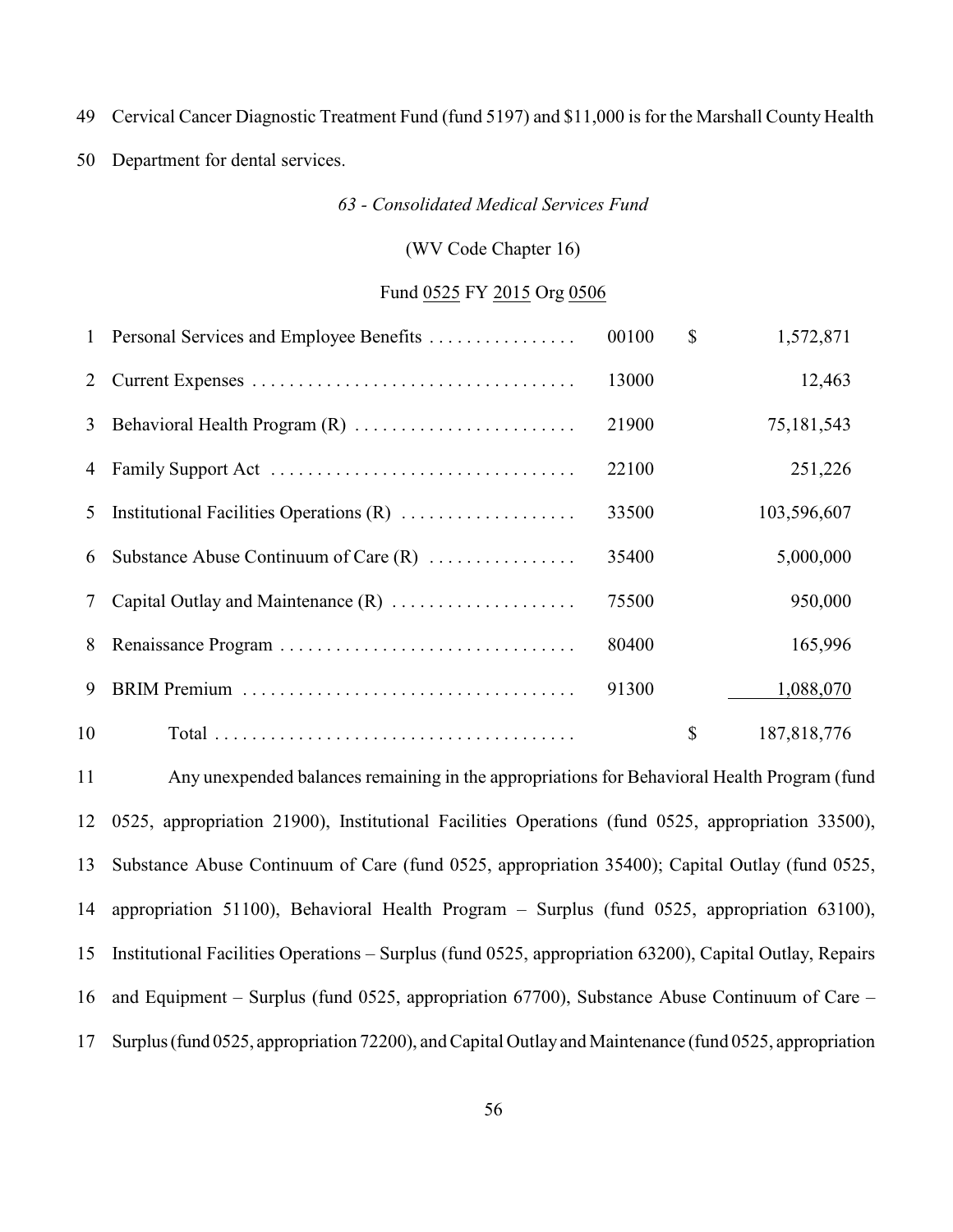75500) at the close of the fiscal year 2014 are hereby reappropriated for expenditure during the fiscal year 2015.

 Included in the above appropriation for Behavioral Health Program (fund 0525, appropriation 21900) is \$100,000 for the Four Angels Substance Abuse Treatment Project.

 From the above appropriation for Institutional Facilities Operations, together with available funds from the division of health *–* hospital services revenue account (fund 5156, appropriation 33500), on July 1, 2014, the sum of \$160,000 shall be transferred to the department of agriculture *–* land division *–* farm operating fund (1412) as advance payment for the purchase of food products; actual payments for such purchases shall not be required until such credits have been completely expended.

 From the above appropriation for Substance Abuse Continuum of Care (fund 0525, appropriation 35400), the funding will be consistent with the goal areas outlined in the Comprehensive Substance Abuse Strategic Action Plan.

 Additional funds have been appropriated in fund 5156, fiscal year 2015, organization 0506, and fund 5124, fiscal year 2015, organization 0506, for the operation of the institutional facilities. The secretary of the department of health and human resources is authorized to utilize up to ten percent of the funds from the Institutional Facilities Operations appropriation to facilitate cost effective and cost saving services at the community level.

*64 - Division of Health –*

*West Virginia Drinking Water Treatment*

(WV Code Chapter 16)

### Fund 0561 FY 2015 Org 0506

West Virginia Drinking Water Treatment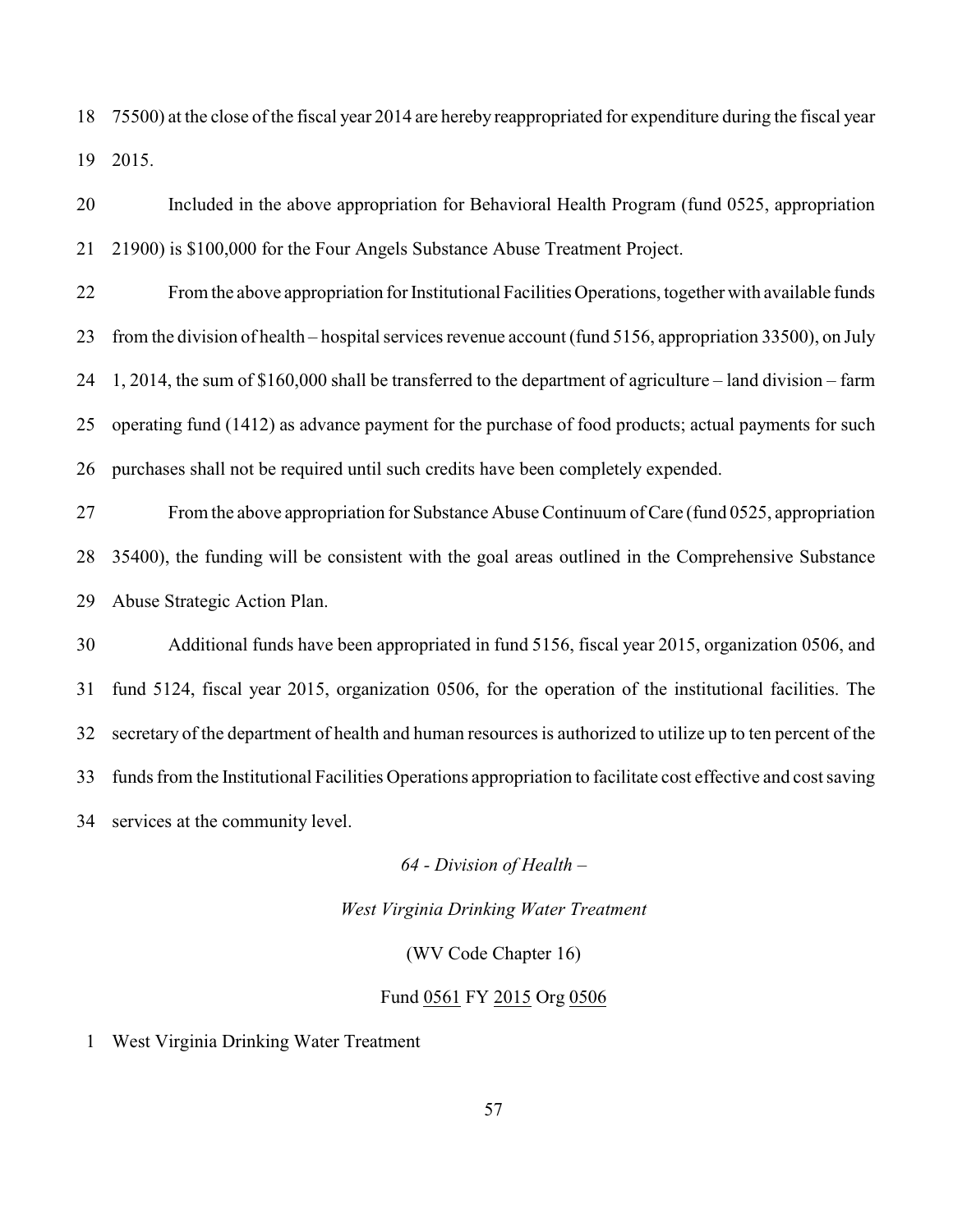| $\overline{2}$ | Revolving Fund – Transfer $\dots \dots \dots \dots \dots \dots \dots$ 68900                          |  | 647,500 |
|----------------|------------------------------------------------------------------------------------------------------|--|---------|
| $\mathfrak{Z}$ | The above appropriation for Drinking Water Treatment Revolving Fund – Transfer shall be              |  |         |
|                | 4 transferred to the West Virginia Drinking Water Treatment Revolving Fund or appropriate bank       |  |         |
|                | 5 depository and the Drinking Water Treatment Revolving – Administrative Expense Fund as provided by |  |         |
|                | 6 Chapter 16 of the Code.                                                                            |  |         |

# *65 - Human Rights Commission*

# (WV Code Chapter 5)

# Fund 0416 FY 2015 Org 0510

| $\mathbf{1}$                    | Personal Services and Employee Benefits               | 00100 | $\mathcal{S}$ | 1,013,643   |
|---------------------------------|-------------------------------------------------------|-------|---------------|-------------|
| 2                               |                                                       | 09900 |               | 4,024       |
| 3                               |                                                       | 13000 |               | 191,766     |
| 4                               |                                                       | 91300 |               | 9,311       |
| 5                               |                                                       |       | $\mathbb{S}$  | 1,218,744   |
|                                 | 66 - Division of Human Services                       |       |               |             |
| (WV Code Chapters 9, 48 and 49) |                                                       |       |               |             |
|                                 | Fund 0403 FY 2015 Org 0511                            |       |               |             |
| $\mathbf{1}$                    | Personal Services and Employee Benefits               | 00100 | $\mathcal{S}$ | 41,189,341  |
| 2                               |                                                       | 09900 |               | 5,688,944   |
| $\overline{3}$                  |                                                       | 13000 |               | 8,874,541   |
| 4                               |                                                       | 14400 |               | 11,225,922  |
| 5                               | Medical Services Contracts and Office of Managed Care | 18300 |               | 1,835,469   |
| 6                               |                                                       | 18900 |               | 376,293,139 |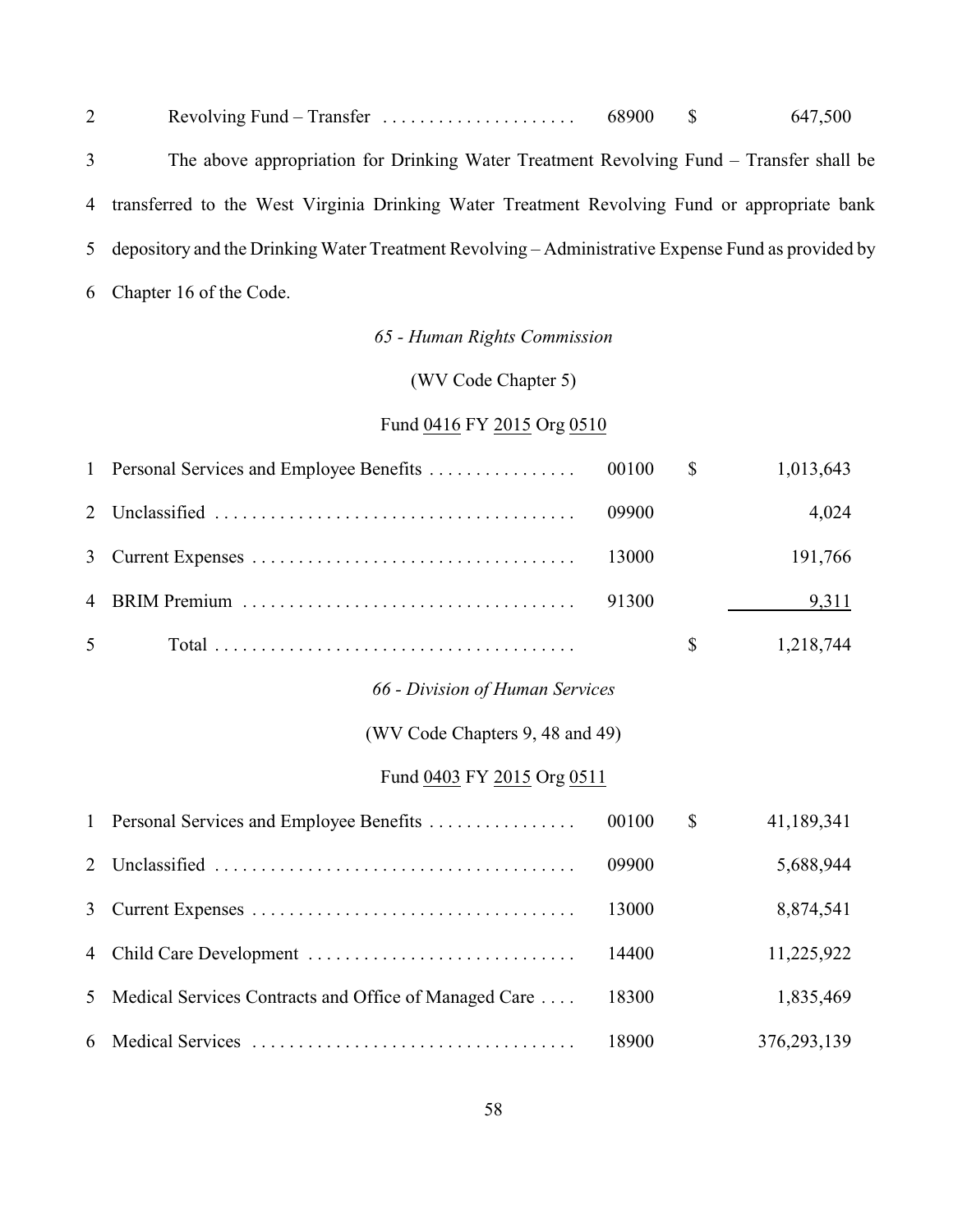| 7  |                                                | 19500 | 135, 345, 202 |
|----|------------------------------------------------|-------|---------------|
| 8  |                                                | 19600 | 1,565,000     |
| 9  | Family Resource Networks                       | 27400 | 1,612,000     |
| 10 | Domestic Violence Legal Services Fund          | 38400 | 370,000       |
| 11 | James "Tiger" Morton Catastrophic Illness Fund | 45500 | 101,472       |
| 12 |                                                | 46600 | 88,753,483    |
| 13 | Child Protective Services Case Workers         | 46800 | 21,463,945    |
| 14 | OSCAR and RAPIDS                               | 51500 | 5,106,815     |
| 15 | Title XIX Waiver for Seniors                   | 53300 | 13,593,620    |
| 16 | WV Teaching Hospitals Tertiary/Safety Net      | 54700 | 6,356,000     |
| 17 |                                                | 56600 | 310,948       |
| 18 | Child Welfare System                           | 60300 | 1,255,502     |
| 19 |                                                | 68800 | 750,000       |
| 20 | WV Works Separate State Program                | 69800 | 3,250,000     |
| 21 | Child Support Enforcement                      | 70500 | 6,251,654     |
| 22 |                                                | 70600 | 606,561       |
| 23 | Temporary Assistance for Needy Families/       |       |               |
| 24 | Maintenance of Effort                          | 70700 | 22,969,096    |
| 25 | Child Care Maintenance of Effort Match         | 70800 | 5,693,743     |
| 26 | Sexual Assault and Intervention and Prevention | 72300 | 125,000       |
| 27 | Child and Family Services                      | 73600 | 2,850,000     |
|    |                                                |       |               |

Grants for Licensed Domestic Violence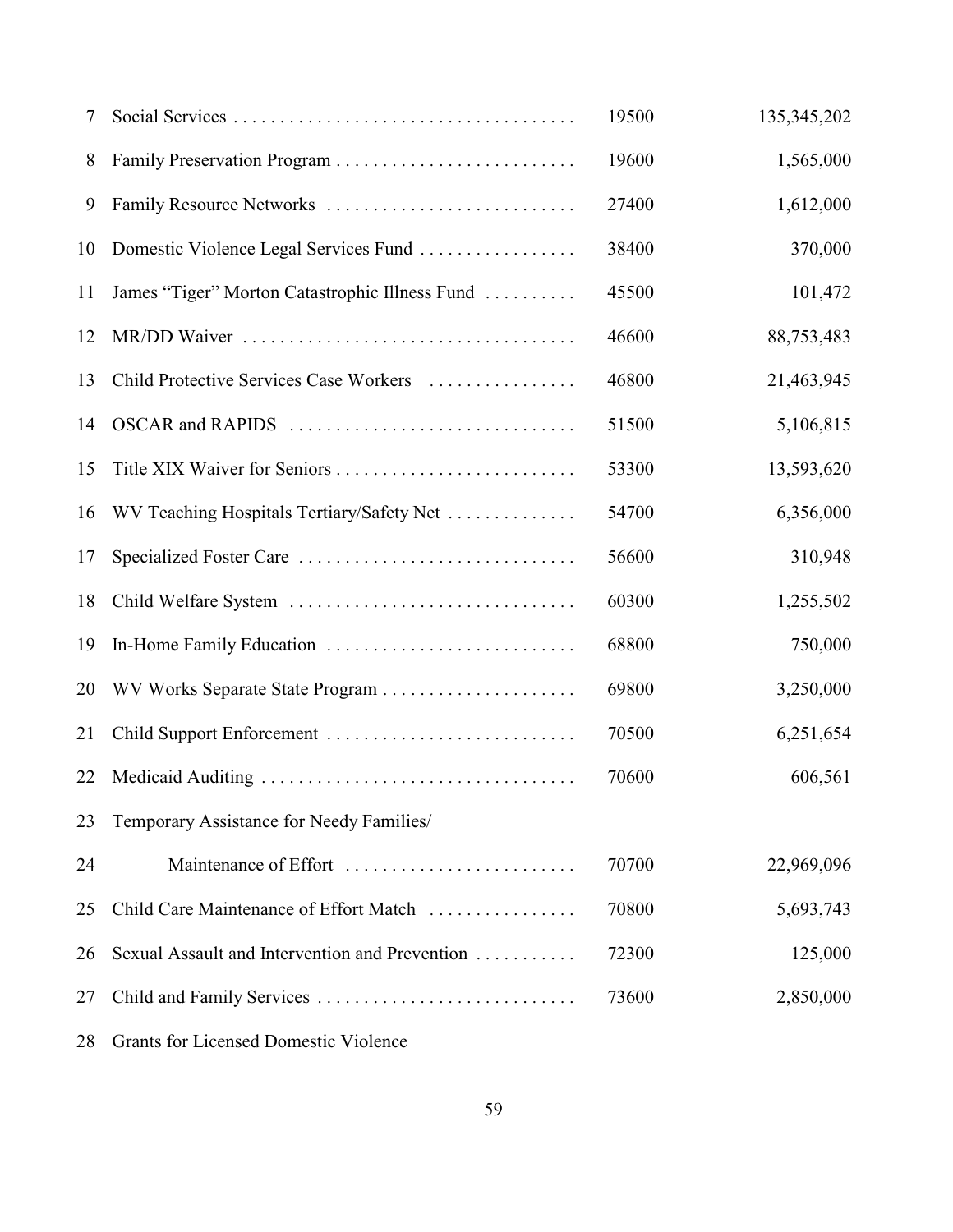| 29 | Programs and Statewide Prevention     | 75000 | 2,142,100         |
|----|---------------------------------------|-------|-------------------|
| 30 |                                       | 75500 | 11,875            |
| 31 | Medical Services Administrative Costs | 78900 | 35,624,432        |
| 32 |                                       | 83500 | 800,000           |
| 33 |                                       | 85100 | 2,050,000         |
| 34 |                                       | 91300 | 834,187           |
| 35 |                                       | 94000 | 2,596,000         |
| 36 | Children's Trust Fund – Transfer      | 95100 | 220,000           |
| 37 |                                       |       | \$<br>807,715,991 |

 Any unexpended balances remaining in the appropriations for Capital Outlay and Maintenance (fund 0403, appropriation 75500) and Indigent Burials (fund 0403, appropriation 85100) at the close of the fiscal year 2014 are hereby reappropriated for expenditure during the fiscal year 2015.

 Notwithstanding the provisions of Title I, section three of this bill, the secretary of the department of health and human resources shall have the authority to transfer funds within the above account: *Provided,* That no more than five percent of the funds appropriated to one appropriation may be transferred to other appropriations: *Provided, however,* That no funds from other appropriations shall be transferred to the personal services and employee benefits appropriation.

 The secretary shall have authority to expend funds for the educational costs of those children residing in out-of-state placements, excluding the costs of special education programs.

- Included in the above appropriation for Social Services (appropriation 19500) is funding for continuing education requirements relating to the practice of social work.
- The above appropriation for Domestic Violence Legal Services Fund (appropriation 38400) shall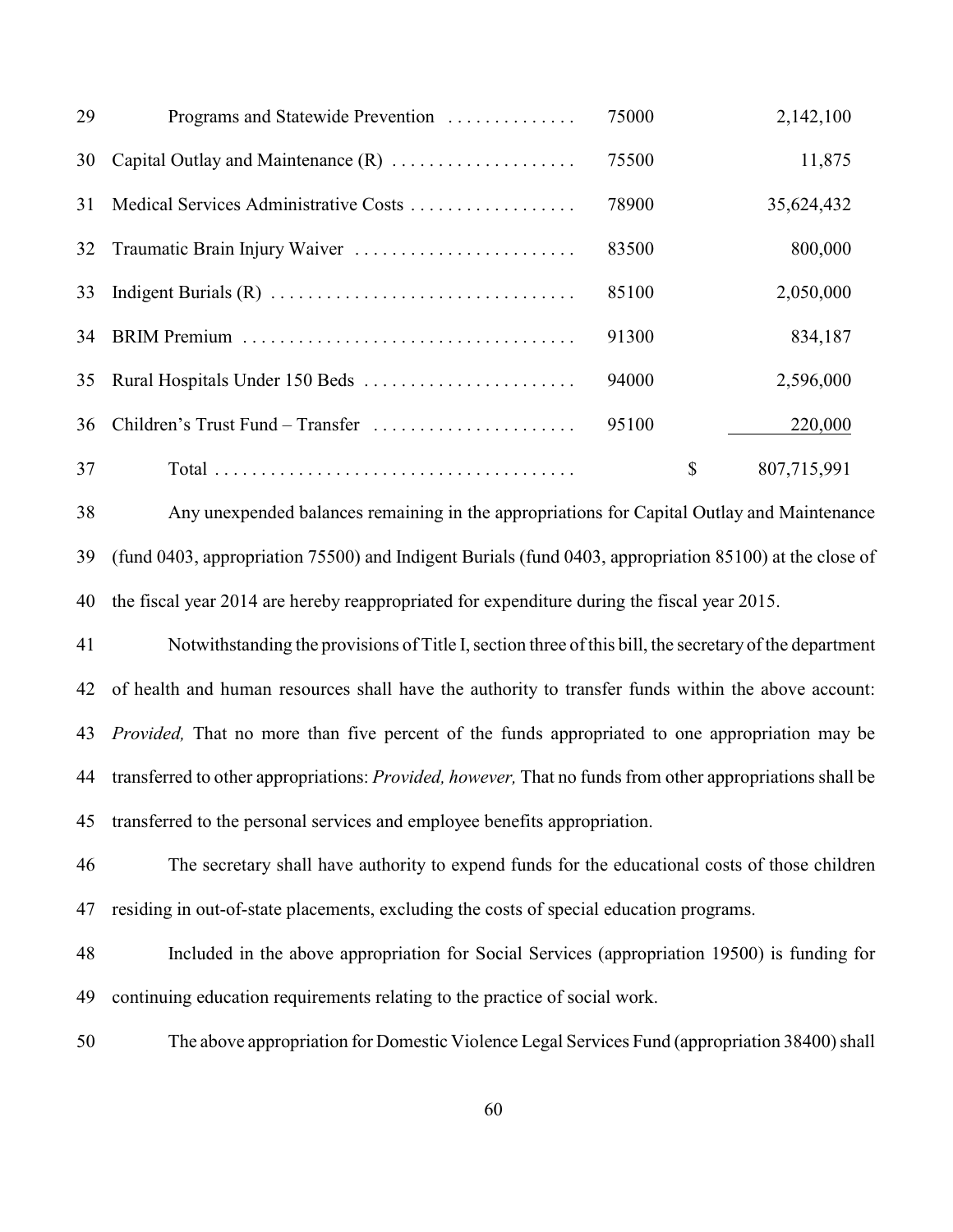be transferred to the Domestic Violence Legal Services Fund (fund 5455).

 The above appropriation for James "Tiger" Morton Catastrophic Illness Fund (appropriation 45500) shall be transferred to the James "Tiger" Morton Catastrophic Illness Fund (fund 5454) as provided by Article 5Q, Chapter 16 of the Code.

 The above appropriation for WV Works Separate State Program (appropriation 69800), shall be transferred to the WV Works Separate State College Program Fund (fund 5467), and the WV Works Separate State Two-Parent Program Fund (fund 5468) as determined by the secretary of the department of health and human resources.

 From the above appropriation for Child Support Enforcement (fund 0403, appropriation 70500) an amount not to exceed \$300,000 may be transferred to a local banking depository to be utilized to offset funds determined to be uncollectible.

 From the above appropriation for the Grants for Licensed Domestic Violence Programs and Statewide Prevention (appropriation 75000), 50% of the total shall be divided equally and distributed among the fourteen (14) licensed programs and the West Virginia Coalition Against Domestic Violence (WVCADV). The balance remaining in the appropriation for Grants for Licensed Domestic Violence 66 Programs and Statewide Prevention (appropriation 75000), shall be distributed according to the formula established by the Family Protection Services Board.

 The above appropriation for Children's Trust Fund *–* Transfer (appropriation 95100) shall be transferred to the Children's Fund (fund 5469, org 0511).

### **DEPARTMENT OF MILITARY AFFAIRS**

#### **AND PUBLIC SAFETY**

*67 - Department of Military Affairs and Public Safety –*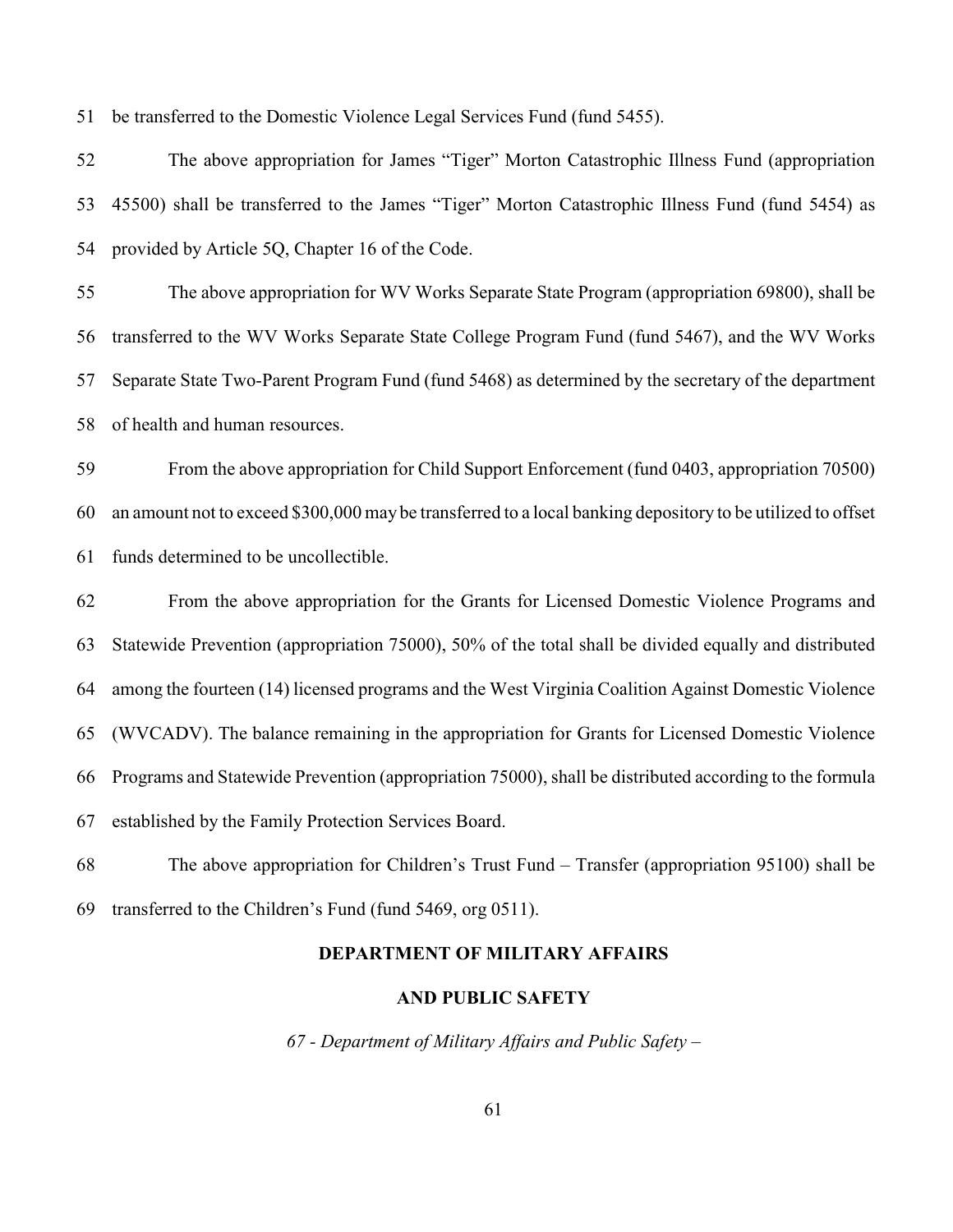#### *Office of the Secretary*

### (WV Code Chapter 5F)

### Fund 0430 FY 2015 Org 0601

| $\mathbf{1}$ | Personal Services and Employee Benefits             | 00100 | $\mathbb{S}$ | 708,026   |
|--------------|-----------------------------------------------------|-------|--------------|-----------|
| 2            |                                                     | 09900 |              | 19,401    |
| 3            |                                                     | 13000 |              | 113,292   |
| 4            |                                                     | 06400 |              | 9,900     |
| 5            |                                                     | 07000 |              | 3,300     |
| 6            |                                                     | 46900 |              | 536,080   |
| 7            |                                                     | 69000 |              | 4,015     |
| 8            |                                                     | 70000 |              | 25,000    |
| 9            |                                                     | 91300 |              | 9,404     |
|              | 10 WV Fire and EMS Survivor Benefit (R)             | 93900 |              | 100,000   |
| 11           | Homeland State Security Administrative Agency $(R)$ | 95300 |              | 534,822   |
| 12           |                                                     |       | \$           | 2,063,240 |

 Any unexpended balances remaining in the appropriations for Unclassified (fund 0430, appropriation 09900), Fusion Center (fund 0430, appropriation 46900), Substance Abuse Program – Surplus (fund 0430, appropriation 69600), Justice Reinvestment Training – Surplus (fund 0430, appropriation 69900), WV Fire and EMS Survivor Benefit (fund 0430, appropriation 93900), and Homeland State Security Administrative Agency (fund 0430, appropriation 95300) at the close of the fiscal year 2014 are hereby reappropriated for expenditure during the fiscal year 2015.

The above appropriation for Directed Transfer (appropriation 70000) shall be transferred to the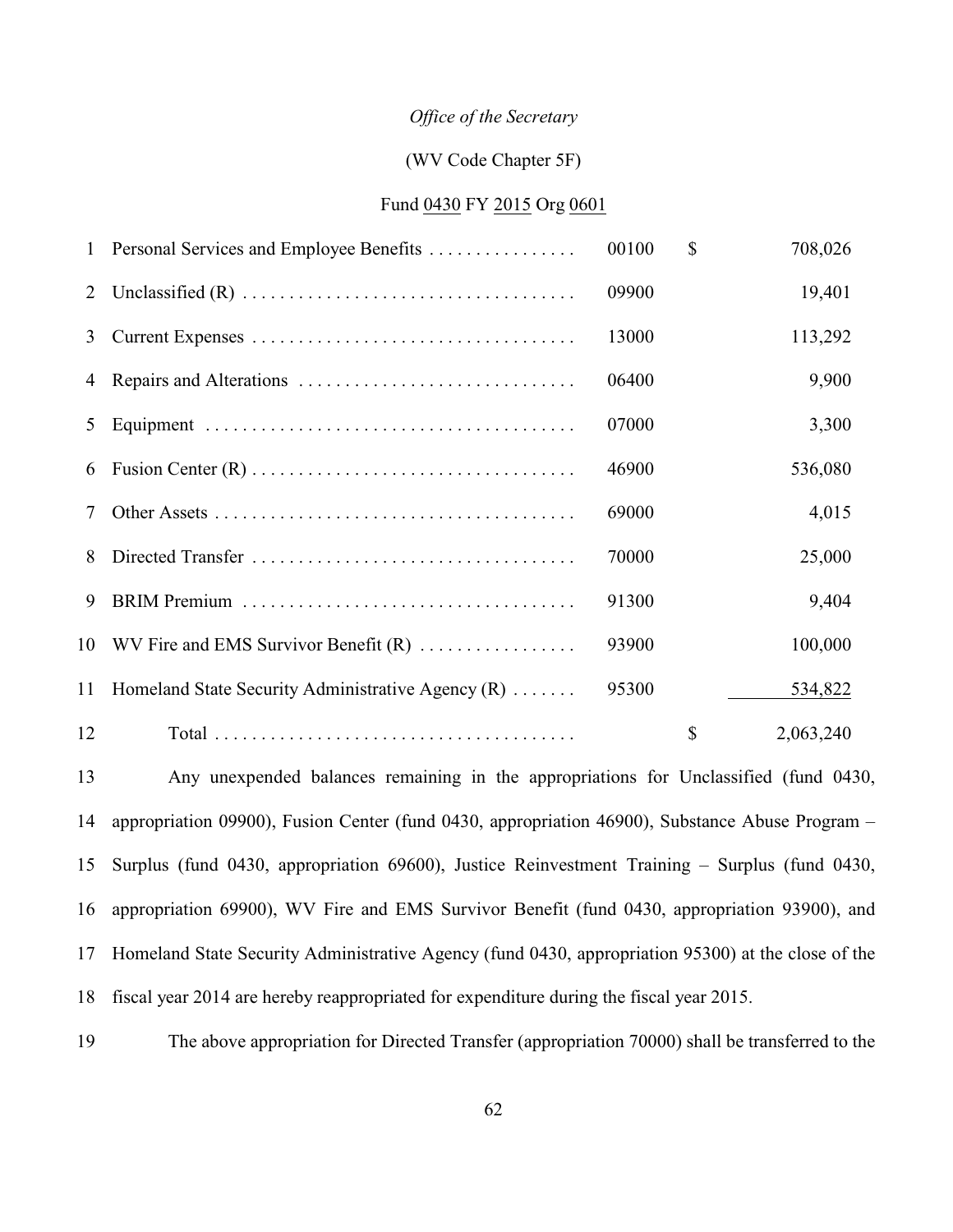#### Law-Enforcement, Safety and Emergency Worker Funeral Expense Payment Fund (fund 6003).

# *68 - Adjutant General –*

### *State Militia*

## (WV Code Chapter 15)

### Fund 0433 FY 2015 Org 0603

|                | 23200 | $\mathbb{S}$ | 4,500,000  |
|----------------|-------|--------------|------------|
|                |       |              | 1,460,000  |
|                | 74600 |              | 3,000,000  |
|                |       |              | 6,564,044  |
| 5 <sup>5</sup> |       | S.           | 15,524,044 |

 Any unexpended balances remaining in the appropriations for Unclassified (fund 0433, appropriation 09900) and Armory Capital Improvements *–* Surplus (fund 0433, appropriation 32500) at

the close of the fiscal year 2014 are hereby reappropriated for expenditure during the fiscal year 2015.

The adjutant general shall have the authority to transfer between appropriations.

 From the above appropriations an amount approved by the adjutant general and the secretary of military affairs and public safety may be transferred to the State Armory Board for operation and maintenance of National Guard Armories.

*69 - Adjutant General –*

## *Military Fund*

(WV Code Chapter 15)

#### Fund 0605 FY 2015 Org 0603

Personal Services and Employee Benefits . . . . . . . . . . . . . . . . 00100 \$ 100,000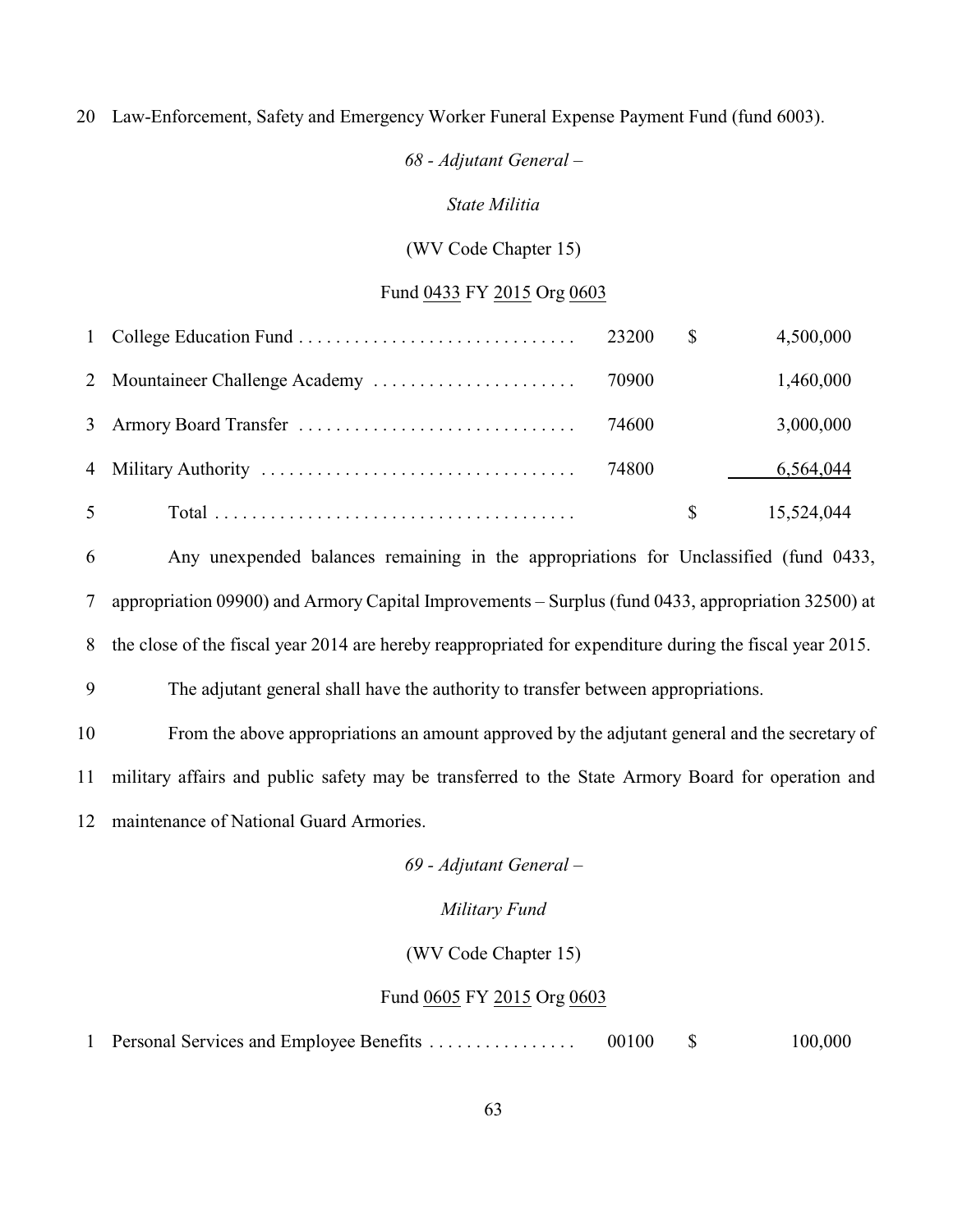| 2              |                                                                                                          | 13000 | 71,125          |
|----------------|----------------------------------------------------------------------------------------------------------|-------|-----------------|
| 3              |                                                                                                          |       | \$<br>171,125   |
|                | 70 - West Virginia Parole Board                                                                          |       |                 |
|                | (WV Code Chapter 62)                                                                                     |       |                 |
|                | Fund 0440 FY 2015 Org 0605                                                                               |       |                 |
| 1              | Personal Services and Employee Benefits                                                                  | 00100 | \$<br>382,566   |
| 2              |                                                                                                          | 13000 | 168,694         |
| 3              | Salaries of Members of West Virginia Parole Board                                                        | 22700 | 602,419         |
| 4              |                                                                                                          | 91300 | 4,712           |
| 5              |                                                                                                          |       | \$<br>1,158,391 |
| 6              | The above appropriation for Salaries of Members of West Virginia Parole Board (appropriation             |       |                 |
| 7              | 22700) includes funding for salary, annual increment (as provided for in W.Va. Code §5-5-1), and related |       |                 |
| 8              | employee benefits of board members.                                                                      |       |                 |
|                | 71 - Division of Homeland Security and                                                                   |       |                 |
|                | <b>Emergency Management</b>                                                                              |       |                 |
|                | (WV Code Chapter 15)                                                                                     |       |                 |
|                | Fund 0443 FY 2015 Org 0606                                                                               |       |                 |
| 1              | Personal Services and Employee Benefits                                                                  | 00100 | \$<br>546,349   |
| $\overline{2}$ |                                                                                                          | 09900 | 29,453          |
| 3              |                                                                                                          | 13000 | 143,315         |
| 4              |                                                                                                          | 06400 | 4,625           |
| 5              | Radiological Emergency Preparedness                                                                      | 55400 | 27,847          |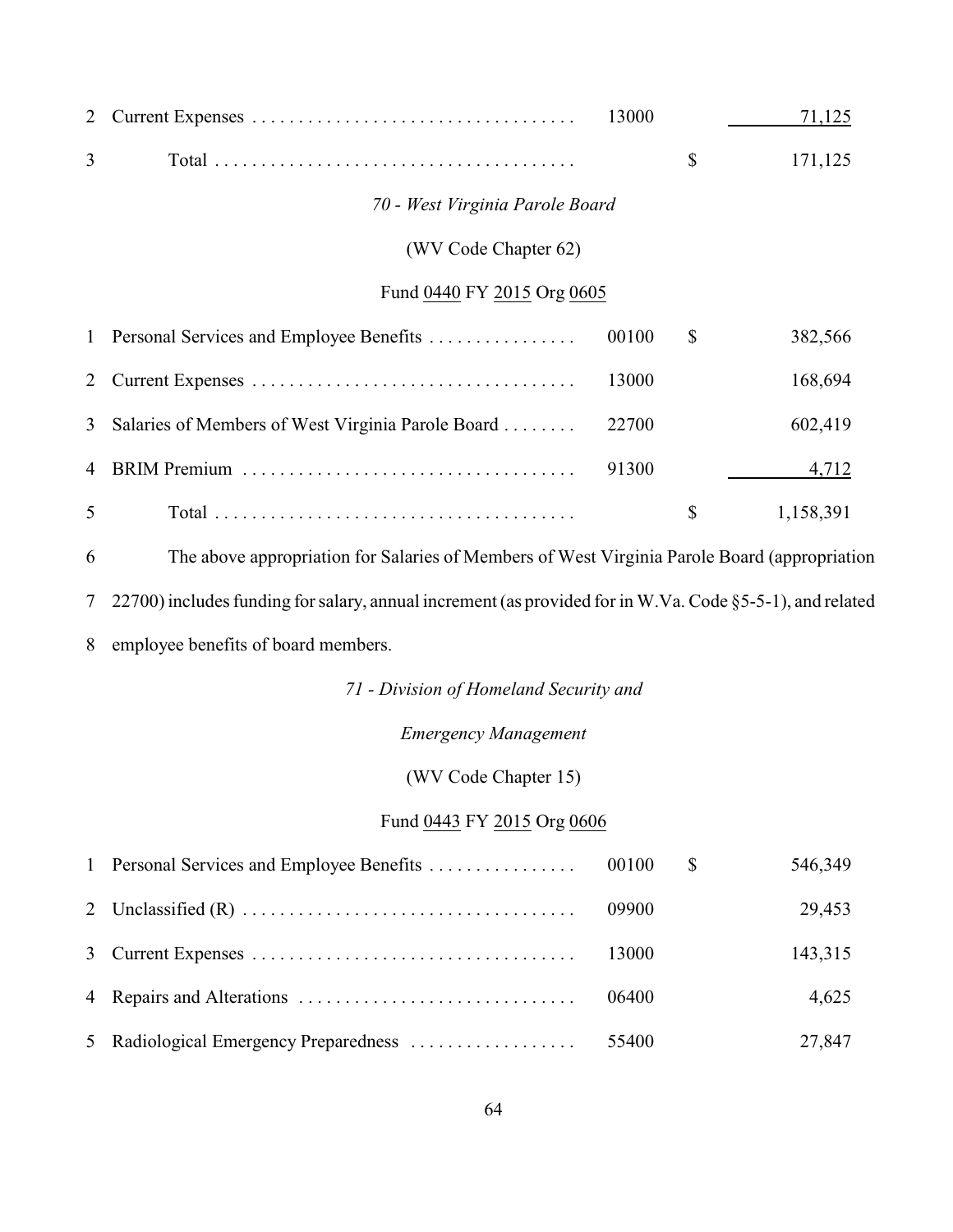|    |                                       | 74900 | 660,124         |
|----|---------------------------------------|-------|-----------------|
| 7  | Mine and Industrial Accident Rapid    |       |                 |
| 8  | Response Call Center                  | 78100 | 482,949         |
| 9  |                                       | 87700 | 507,224         |
|    |                                       | 91300 | 18,811          |
| 11 | WVU Charleston Poison Control Hotline | 94400 | 700,804         |
| 12 |                                       |       | \$<br>3,121,501 |

 Any unexpended balances remaining in the appropriations for Unclassified (fund 0443, appropriation 09900), Federal Funds/Grant Match (fund 0443, appropriation 74900), Early Warning Flood System (fund 0443, appropriation 87700), and Disaster Mitigation (fund 0443, appropriation 95200) at the close of the fiscal year 2014 are hereby reappropriated for expenditure during the fiscal year 2015.

## *72 - Division of Corrections –*

### *Central Office*

### (WV Code Chapters 25, 28, 49 and 62)

### Fund 0446 FY 2015 Org 0608

|                                |             | 612,463                          |
|--------------------------------|-------------|----------------------------------|
|                                |             | 1,800<br><u> 1999 - Jan Jawa</u> |
| $3 \left( \frac{1}{2} \right)$ | $\mathbf S$ | 614.263                          |

## *73 - Division of Corrections –*

## *Correctional Units*

# (WV Code Chapters 25, 28, 49 and 62)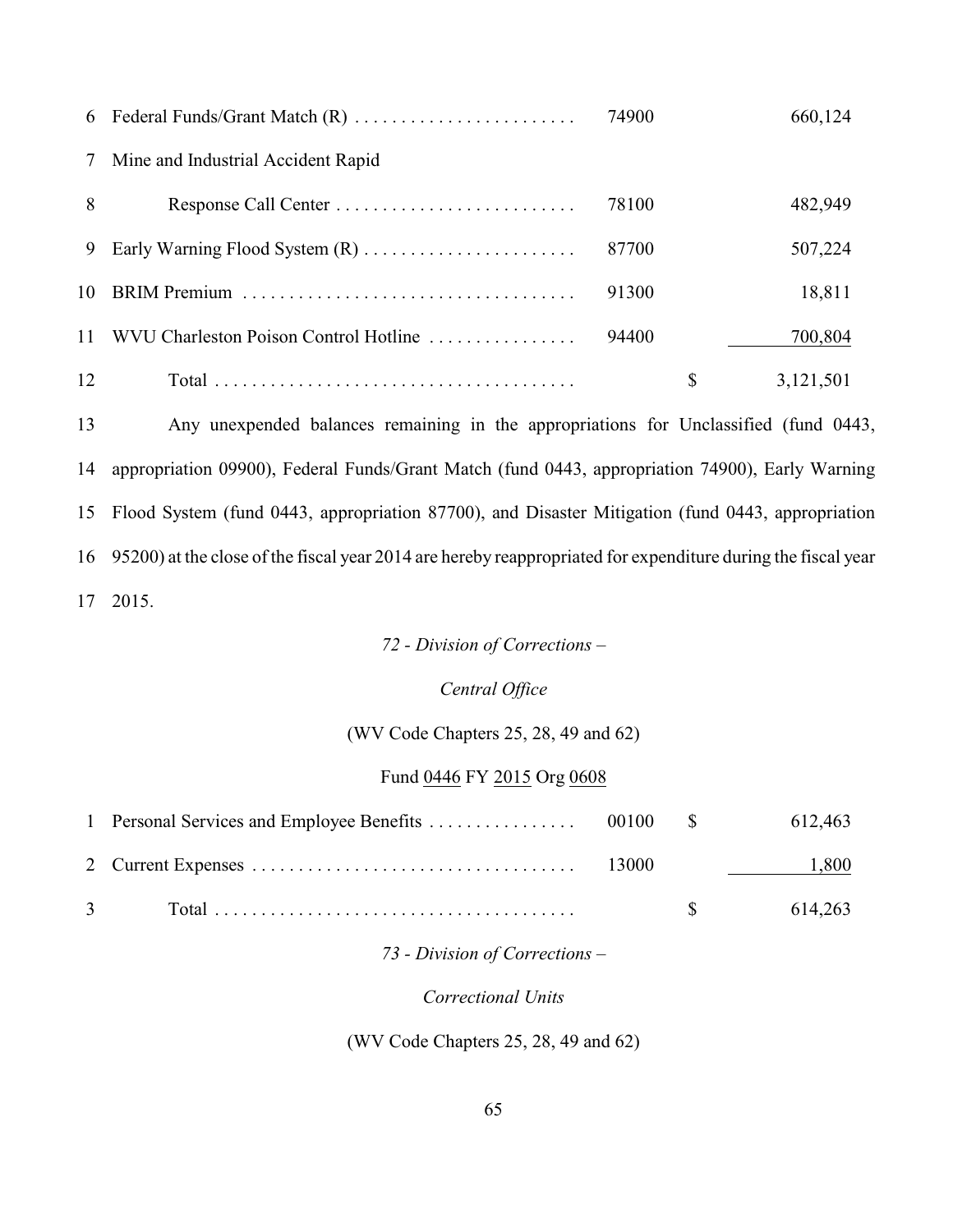# Fund 0450 FY 2015 Org 0608

| 1              |                                            | 01000 | \$<br>1,258,136 |
|----------------|--------------------------------------------|-------|-----------------|
| $\overline{2}$ |                                            | 09000 | 938,437         |
| 3              |                                            | 09900 | 1,290,870       |
| 4              |                                            | 13000 | 31,000,000      |
| 5              | Facilities Planning and Administration (R) | 38600 | 1,116,627       |
| 6              | Charleston Work Release Center             | 45600 | 1,497,066       |
| 7              |                                            | 49000 | 1,769,197       |
| 8              | Huntington Work Release Center             | 49500 | 966,776         |
| 9              |                                            | 50400 | 5,055,992       |
| 10             |                                            | 51400 | 22,101,659      |
| 11             |                                            | 53400 | 7,365,334       |
| 12             |                                            | 53500 | 21,226,064      |
| 13             | Pruntytown Correctional Center             | 54300 | 7,340,997       |
| 14             |                                            | 56900 | 1,402,129       |
| 15             | Martinsburg Correctional Center            | 66300 | 3,523,037       |
| 16             |                                            | 68600 | 5,002,855       |
| 17             |                                            | 68700 | 4,897,709       |
| 18             |                                            | 71600 | 157,098         |
| 19             | Capital Outlay and Maintenance (R)         | 75500 | 2,000,000       |
| 20             | Salem Correctional Center                  | 77400 | 12,502,189      |
| 21             | McDowell County Correctional Center        | 79000 | 1,949,983       |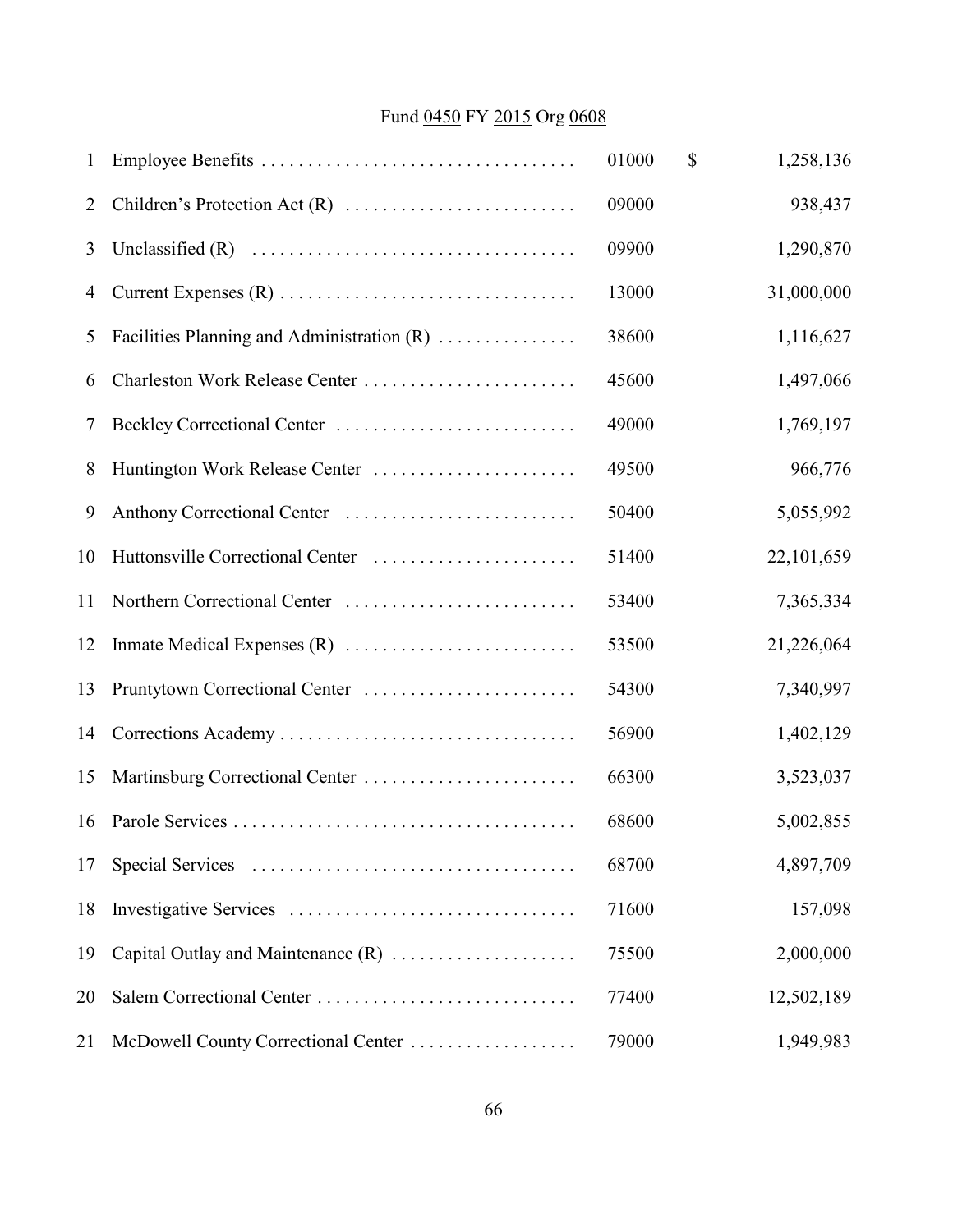| 22 | Stevens Correctional Center | 79100 |               | 6,474,500   |
|----|-----------------------------|-------|---------------|-------------|
| 23 |                             | 82800 |               | 2,463,802   |
| 24 |                             | 88100 |               | 13,399,661  |
| 25 | Denmar Correctional Center  | 88200 |               | 4,697,378   |
| 26 |                             | 88300 |               | 1,822,763   |
| 27 |                             | 88800 |               | 20,735,525  |
| 28 | Lakin Correctional Center   | 89600 |               | 9,184,404   |
| 29 |                             | 91300 |               | 829,190     |
| 30 |                             |       | $\mathcal{S}$ | 193,969,378 |

 Any unexpended balances remaining in the appropriations for Children's Protection Act (fund 0450, appropriation 09000), Unclassified *–* Surplus (fund 0450, appropriation 09700), Inmate Medical Expenses (fund 0450, appropriation 53500), Current Expenses (fund 0450, appropriation 13000), Facilities Planning and Administration (fund 0450, appropriation 38600), Payments for Voluntary Inmate Placement – Surplus (fund 0450, appropriation 59200), Capital Improvements *–* Surplus (fund 0450, appropriation 66100), Capital Outlay, Repairs and Equipment *–* Surplus (fund 0450, appropriation 67700), and Capital Outlay and Maintenance (fund 0450, appropriation 75500) at the close of the fiscal year 2014 are hereby reappropriated for expenditure during the fiscal year 2015.

 The commissioner of corrections shall have the authority to transfer between appropriations to the individual correctional units above and may transfer funds from the individual correctional units to Current Expenses (fund 0450, appropriation 13000) or Inmate Medical Expenses (fund 0450, appropriation 53500).

From the above appropriation to Unclassified, on July 1, 2014, the sum of \$300,000 shall be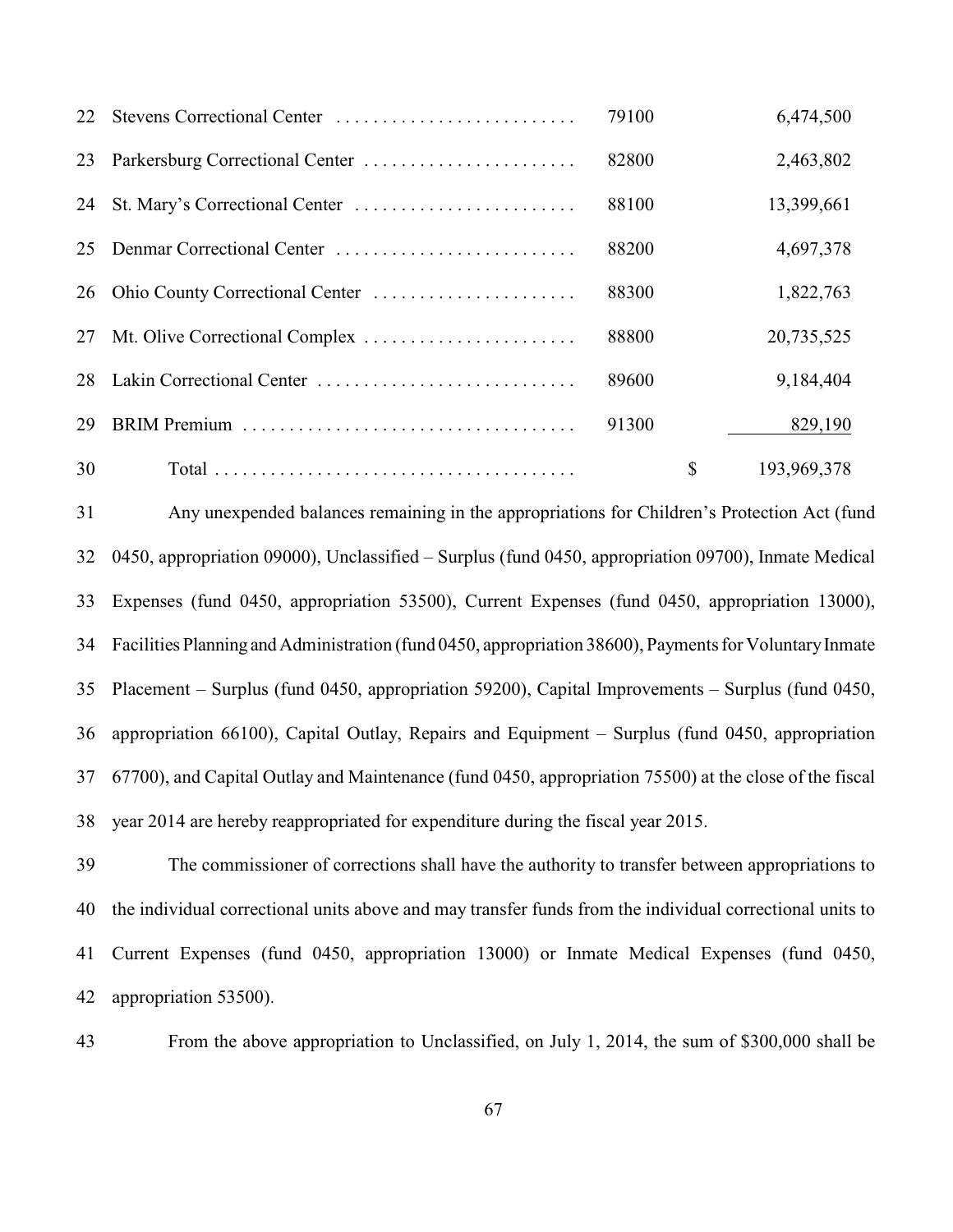transferred to the department of agriculture *–* land division *–* farm operating fund (1412) as advance 45 payment for the purchase of food products; actual payments for such purchases shall not be required until such credits have been completely expended.

 From the above appropriation to Current Expenses (fund 0450, appropriation 13000) payment shall be made to house Division of Corrections inmates in federal, county, and/or regional jails.

 Any realized savings from the Energy Savings Contract for Mt. Olive Correctional Complex, Huttonsville Correction Center, Pruntytown Correctional Center, or Denmar Correctional Center may be transferred from the listed individual correctional units to Facilities Planning and Administration (appropriation 38600).

## *74 - West Virginia State Police*

## (WV Code Chapter 15)

### Fund 0453 FY 2015 Org 0612

|               | 1 Personal Services and Employee Benefits | 00100 | $\mathbb{S}$ | 57,568,052 |
|---------------|-------------------------------------------|-------|--------------|------------|
| $\mathcal{L}$ | Children's Protection Act                 | 09000 |              | 935,819    |
| 3             |                                           | 13000 |              | 10,397,784 |
| 4             |                                           | 06400 |              | 450,523    |
| 5.            |                                           | 45100 |              | 1,000,000  |
| 6             |                                           | 55600 |              | 246,478    |
| 7             | Communications and Other Equipment $(R)$  | 55800 |              | 1,268,968  |
| 8             |                                           | 60500 |              | 4,653,846  |
| 9             |                                           | 74700 |              | 80,420     |
|               | 10 Capital Outlay and Maintenance (R)     | 75500 |              | 250,000    |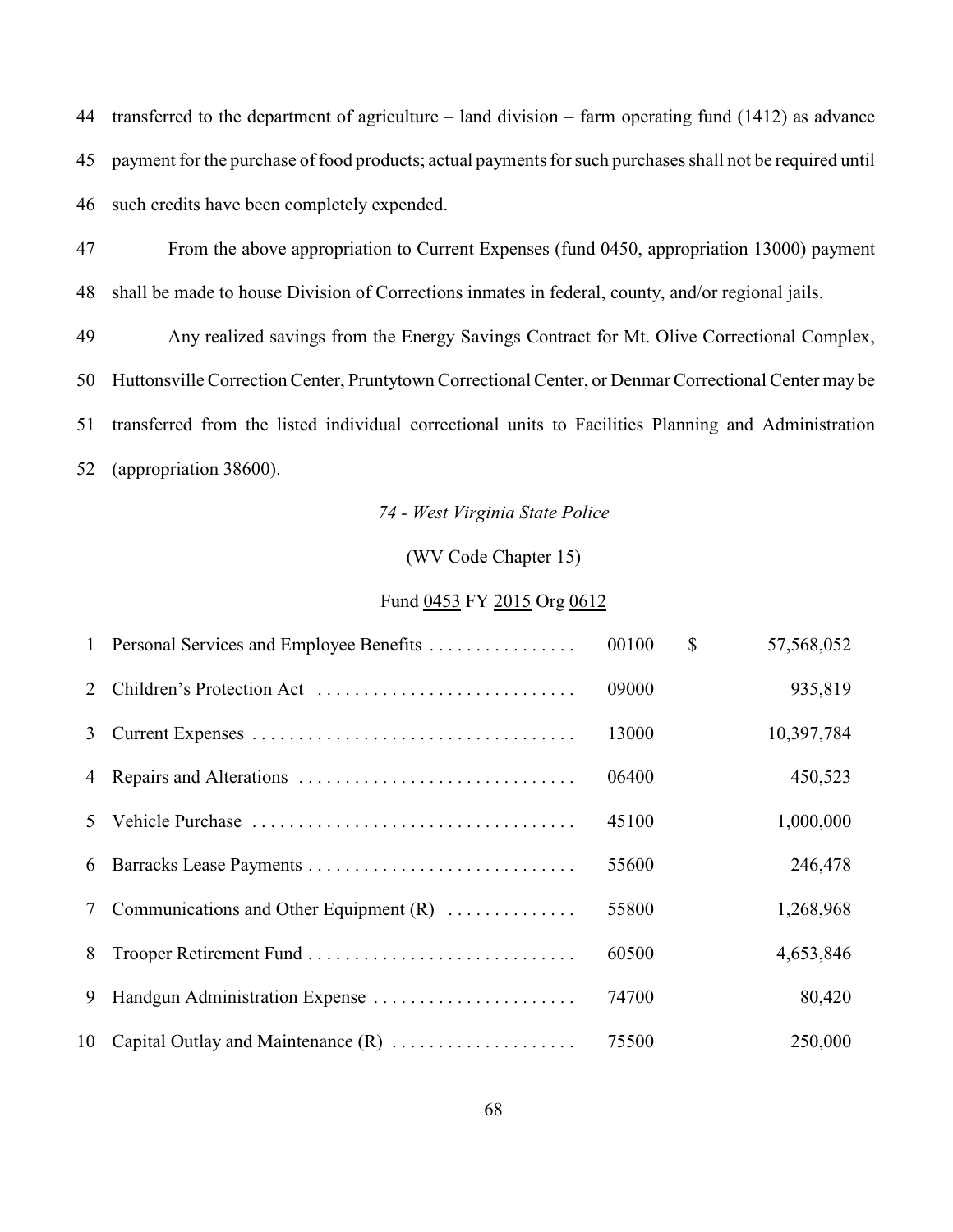|    |       | 23,063,000  |
|----|-------|-------------|
|    |       | 671,994     |
|    | 91300 | 4,946,608   |
| 14 |       | 105,533,492 |

 Any unexpended balances remaining in the appropriations for Communications and Other Equipment (fund 0453, appropriation 55800), Capital Outlay, Repairs and Equipment *–* Surplus (fund 0453, appropriation 67700), and Capital Outlay and Maintenance (fund 0453, appropriation 75500) at the close of the fiscal year 2014 are hereby reappropriated for expenditure during the fiscal year 2015.

From the above appropriation for Personal Services and Employee Benefits (appropriation 00100),

an amount not less than \$25,000 shall be expended to offset the costs associated with providing police

services for the West Virginia State Fair.

# *75 - Fire Commission*

## (WV Code Chapter 29)

## Fund 0436 FY 2015 Org 0619

|                                                 | 13000 | <sup>\$</sup> | 69,439    |
|-------------------------------------------------|-------|---------------|-----------|
| 76 - Division of Justice and Community Services |       |               |           |
| (WV Code Chapter 15)                            |       |               |           |
| Fund 0546 FY 2015 Org 0620                      |       |               |           |
| 1 Personal Services and Employee Benefits       | 00100 | S             | 546,686   |
|                                                 | 13000 |               | 132,696   |
|                                                 | 06400 |               | 1,804     |
|                                                 | 45800 |               | 1,390,558 |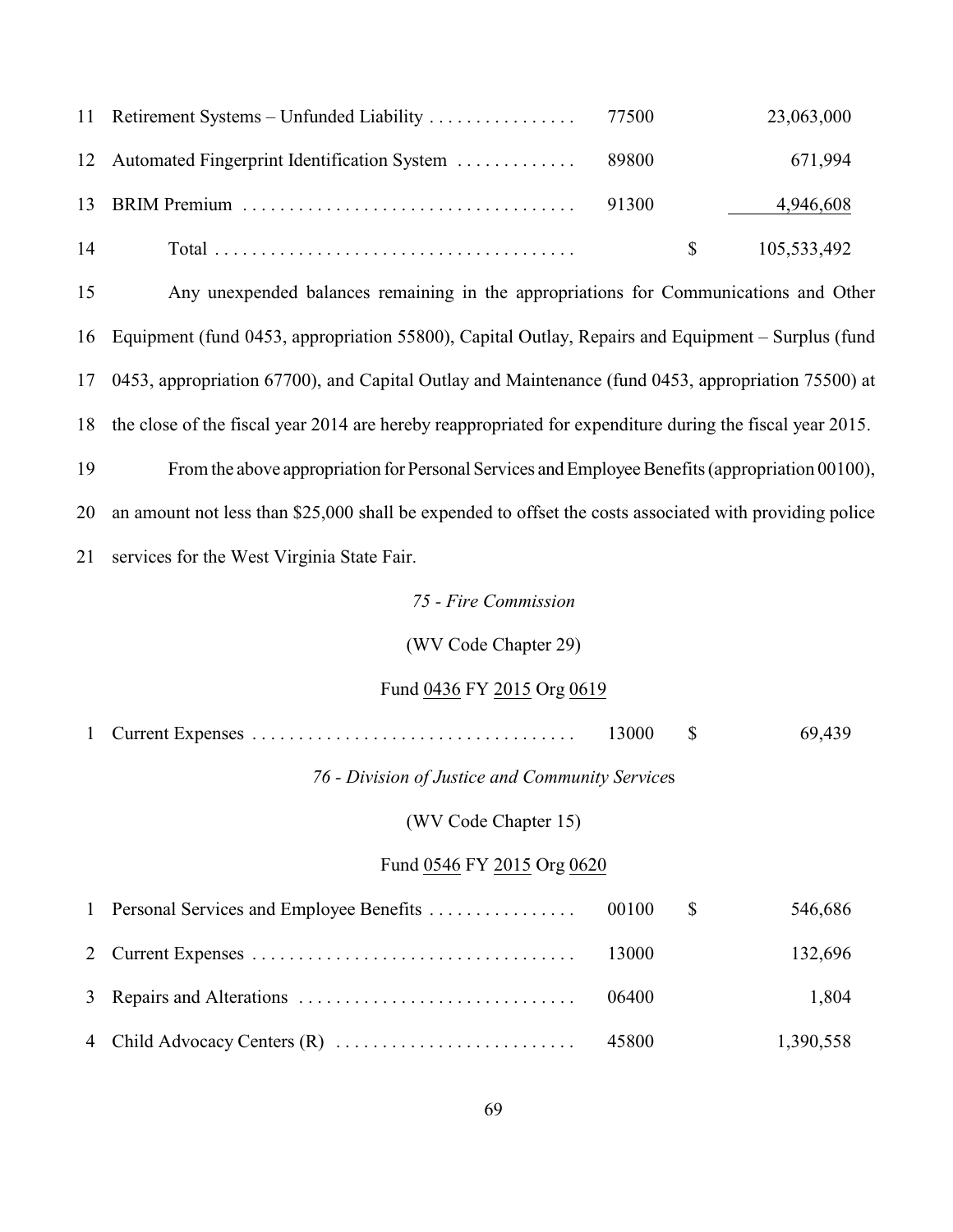|   | 56100 | 7,727,400  |
|---|-------|------------|
|   | 59700 | 46,774     |
|   | 83800 | 158,991    |
|   | 91300 | 1,421      |
| 9 |       | 10,006,330 |

 Any unexpended balances remaining in the appropriations for Buildings (fund 0546, appropriation 25800), Child Advocacy Centers (fund 0546, appropriation 45800), and Community Corrections (fund 0546, appropriation 56100) at the close of the fiscal year 2014 are hereby reappropriated for expenditure during the fiscal year 2015.

From the above appropriation for Child AdvocacyCenters (fund 0546, appropriation 45800), the

division may retain an amount not to exceed four percent of the appropriation for administrative purposes.

*77 - Division of Juvenile Services*

(WV Code Chapter 49)

## Fund 0570 FY 2015 Org 0621

|                 |                                                | 26100 | $\mathbb{S}$ | 1,845,902 |
|-----------------|------------------------------------------------|-------|--------------|-----------|
| 2               |                                                | 26200 |              | 4,374,172 |
|                 |                                                | 26700 |              | 1,990,132 |
|                 |                                                | 70100 |              | 2,186,103 |
|                 | 5 Capital Outlay and Maintenance $(R)$         | 75500 |              | 250,000   |
|                 |                                                | 79300 |              | 2,099,223 |
| $7\overline{ }$ |                                                | 91300 |              | 96,187    |
|                 | 8 Kenneth Honey Rubenstein Juvenile Center (R) | 98000 |              | 5,198,175 |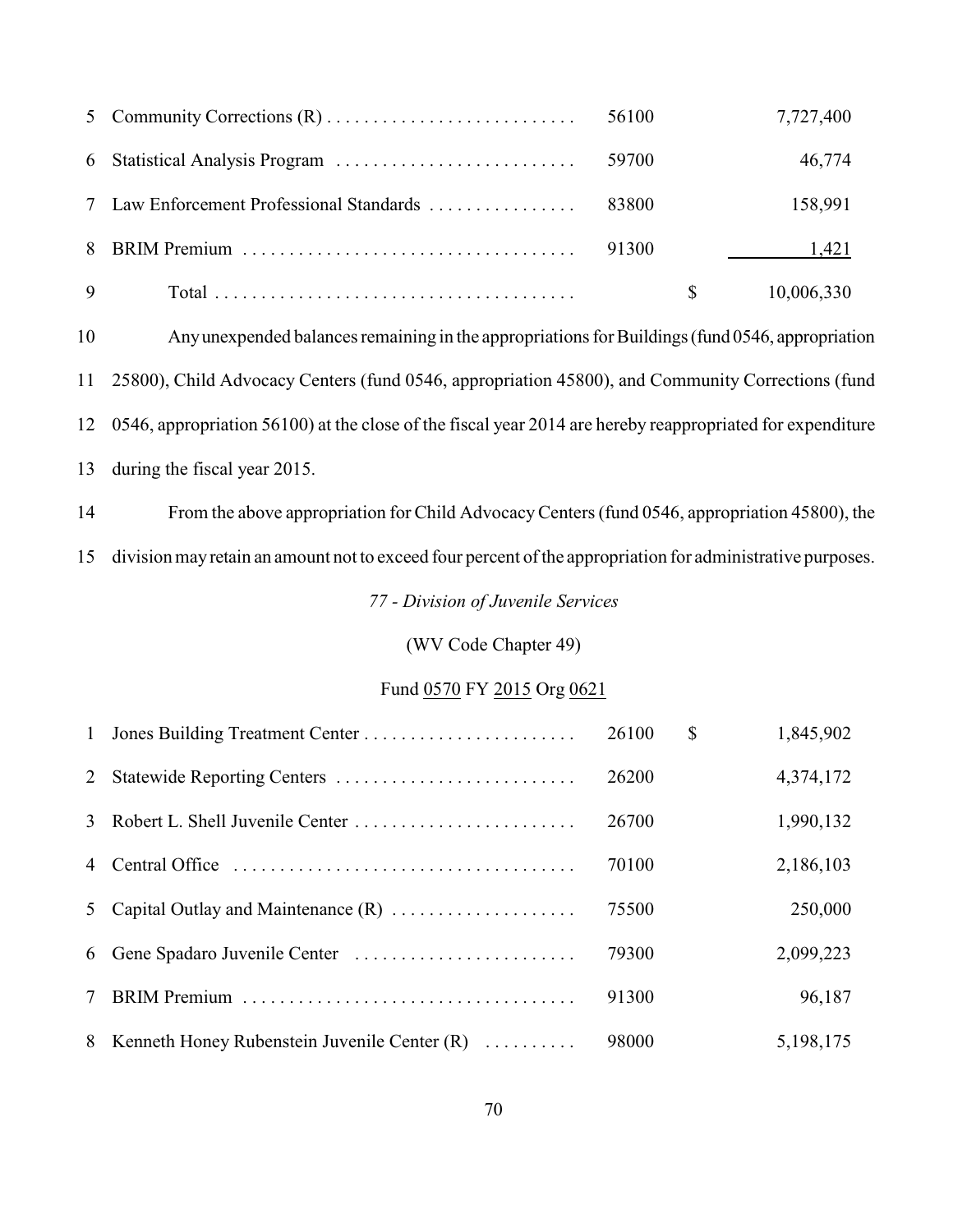| 9               |                                         | 98100 | 1,866,838        |
|-----------------|-----------------------------------------|-------|------------------|
|                 |                                         | 98200 | 1,376,302        |
|                 |                                         | 98300 | 1,962,459        |
| 12 <sup>1</sup> | Sam Perdue Juvenile Center              | 98400 | 1,970,400        |
| 13              |                                         | 98500 | 2,108,675        |
|                 | 14 Donald R. Kuhn Juvenile Center       | 98600 | 4,171,337        |
|                 | 15 J.M. "Chick" Buckbee Juvenile Center | 98700 | 2,018,106        |
| 16              |                                         |       | \$<br>33,514,011 |

 Any unexpended balances remaining in the appropriations for Capital Outlay and Maintenance (fund 0570, appropriation 75500) and Kenneth Honey Rubenstein Juvenile Center (fund 0570, appropriation 98000) at the close of the fiscal year 2014 are hereby reappropriated for expenditure during the fiscal year 2015.

 From the above appropriations, on July 1, 2014, the sum of \$50,000 shall be transferred to the department of agriculture *–* land division – farm operating fund (1412) as advance payment for the purchase of food products; actual payments for such purchases shall not be required until such credits have been completely expended.

 The director of juvenile services shall have the authority to transfer between appropriations to the individual juvenile centers above.

*78 - Division of Protective Services*

(WV Code Chapter 5F)

### Fund 0585 FY 2015 Org 0622

Personal Services and Employee Benefits . . . . . . . . . . . . . . . . 00100 \$ 2,034,137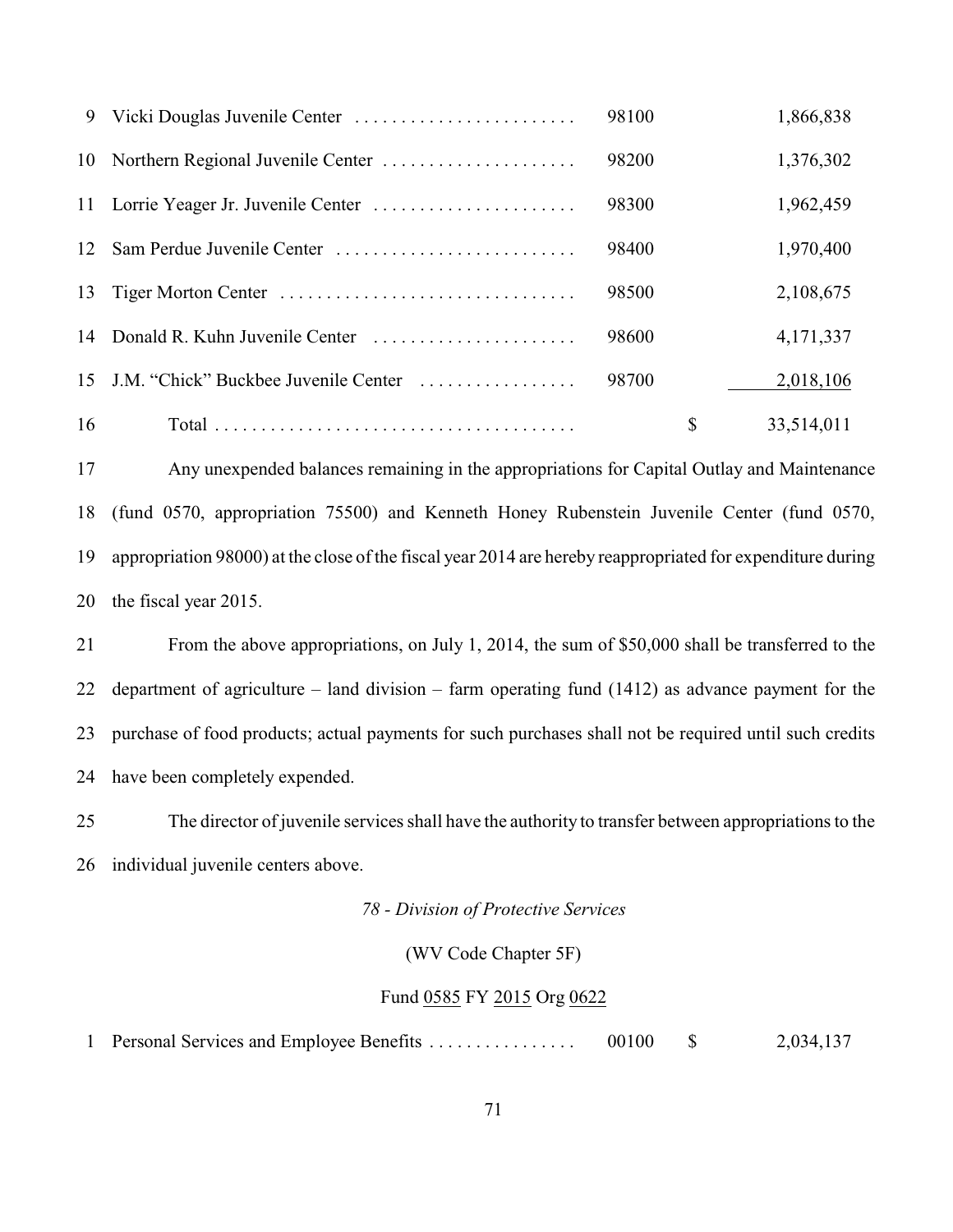|        | 09900 | 23,007          |
|--------|-------|-----------------|
|        | 13000 | 108,216         |
|        | 06400 | 8,500           |
|        | 07000 | 75,000          |
| 6      | 69000 | 72,825          |
| $\tau$ | 91300 | 9,969           |
| 8      |       | \$<br>2,331,654 |

Any unexpended balances remaining in the appropriations for Equipment (fund 0585,

appropriation 07000), and Unclassified (fund 0585, appropriation 09900) at the close of the fiscal year

2014 are hereby reappropriated for expenditure during the fiscal year 2015.

## **DEPARTMENT OF REVENUE**

*79 - Office of the Secretary*

# (WV Code Chapter 11)

## Fund 0465 FY 2015 Org 0701

|        | 1 Personal Services and Employee Benefits | 00100 | $\mathbb{S}$ | 576,563 |
|--------|-------------------------------------------|-------|--------------|---------|
|        |                                           | 09900 |              | 6,851   |
|        |                                           | 13000 |              | 92,000  |
|        |                                           | 06400 |              | 1,262   |
|        |                                           | 07000 |              | 8,000   |
| 6      |                                           | 69000 |              | 500     |
| $\tau$ |                                           |       | \$           | 685,176 |

Any unexpended balance remaining in the appropriation for Unclassified *–* Total (fund 0465,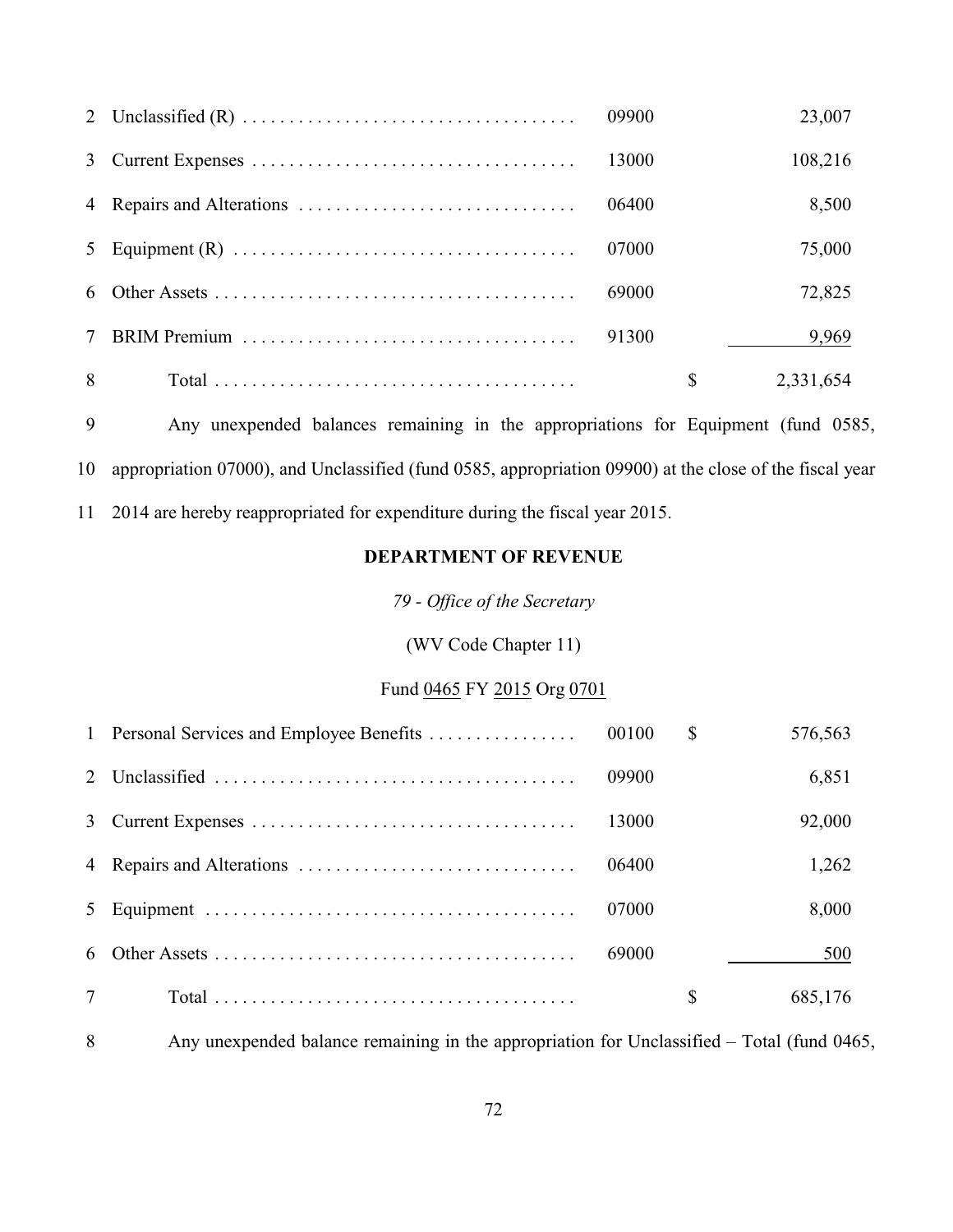appropriation 09600) at the close of the fiscal year 2014 is hereby reappropriated for expenditure during

the fiscal year 2015.

#### *80 - Tax Division*

#### (WV Code Chapter 11)

#### Fund 0470 FY 2015 Org 0702

|             | 1 Personal Services and Employee Benefits (R) | 00100 | $\mathcal{S}$ | 17,286,138 |
|-------------|-----------------------------------------------|-------|---------------|------------|
|             |                                               | 09900 |               | 236,680    |
| 3           |                                               | 13000 |               | 6,273,333  |
|             |                                               | 06400 |               | 10,000     |
| 5           |                                               | 07000 |               | 50,000     |
| 6           | Multi State Tax Commission                    | 65300 |               | 77,958     |
|             |                                               | 69000 |               | 10,000     |
| 8           |                                               | 91300 |               | 13,000     |
| $\mathbf Q$ |                                               |       | \$            | 23,957,109 |

 Any unexpended balances remaining in the appropriations for Personal Services and Employee Benefits (fund 0470, appropriation 00100), Employee Benefits (fund 0470, appropriation 01000), Unclassified (fund 0470, appropriation 09900), Current Expenses (fund 0470, appropriation 13000), and GIS Development Project (fund 0470, appropriation 56200) at the close of the fiscal year 2014 are hereby reappropriated for expenditure during the fiscal year 2015.

## *81 - State Budget Office*

(WV Code Chapter 11B)

#### Fund 0595 FY 2015 Org 0703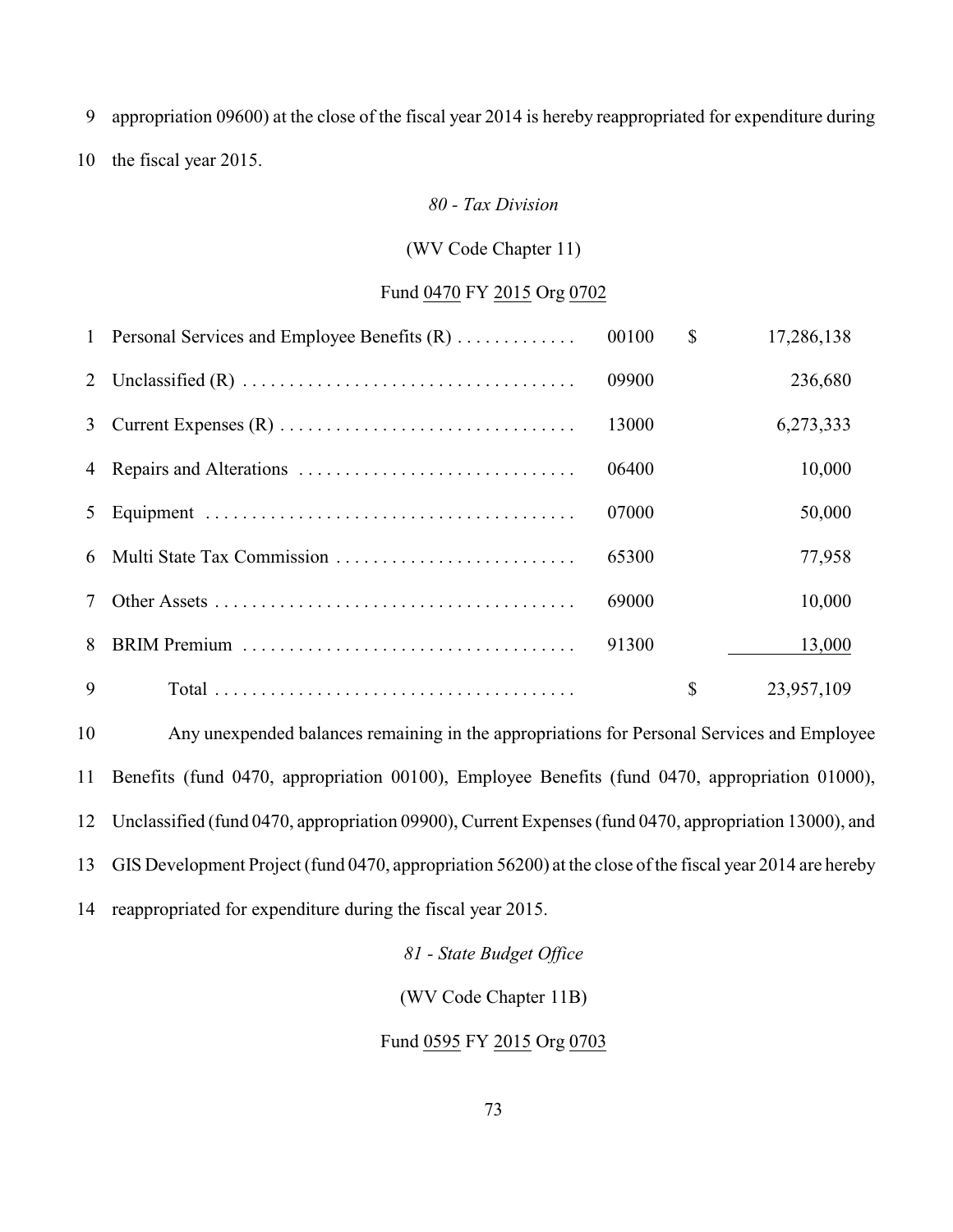|                |       |              | 688,096 |
|----------------|-------|--------------|---------|
|                |       |              | 7,443   |
|                |       |              | 53,771  |
|                | 91300 |              | 2,806   |
| 5 <sup>5</sup> |       | <sup>S</sup> | 752,116 |

 Any unexpended balance remaining in the appropriation for Unclassified (fund 0595, appropriation 09900) at the close of the fiscal year 2014 is hereby reappropriated for expenditure during the fiscal year 2015.

## *82 - West Virginia Office of Tax Appeals*

## (WV Code Chapter 11)

## Fund 0593 FY 2015 Org 0709

|   |       | S  | 470,109 |
|---|-------|----|---------|
|   | 13000 |    | 100,299 |
|   | 09900 |    | 5,797   |
|   | 69000 |    | 903     |
|   | 91300 |    | 2,618   |
| 6 |       | \$ | 579,726 |

 Any unexpended balance remaining in the appropriation for Unclassified (fund 0593, appropriation 09900) at the close of the fiscal year 2014 is hereby reappropriated for expenditure during the fiscal year 2015.

*83 - Division of Professional and Occupational Licenses –*

#### *State Athletic Commission*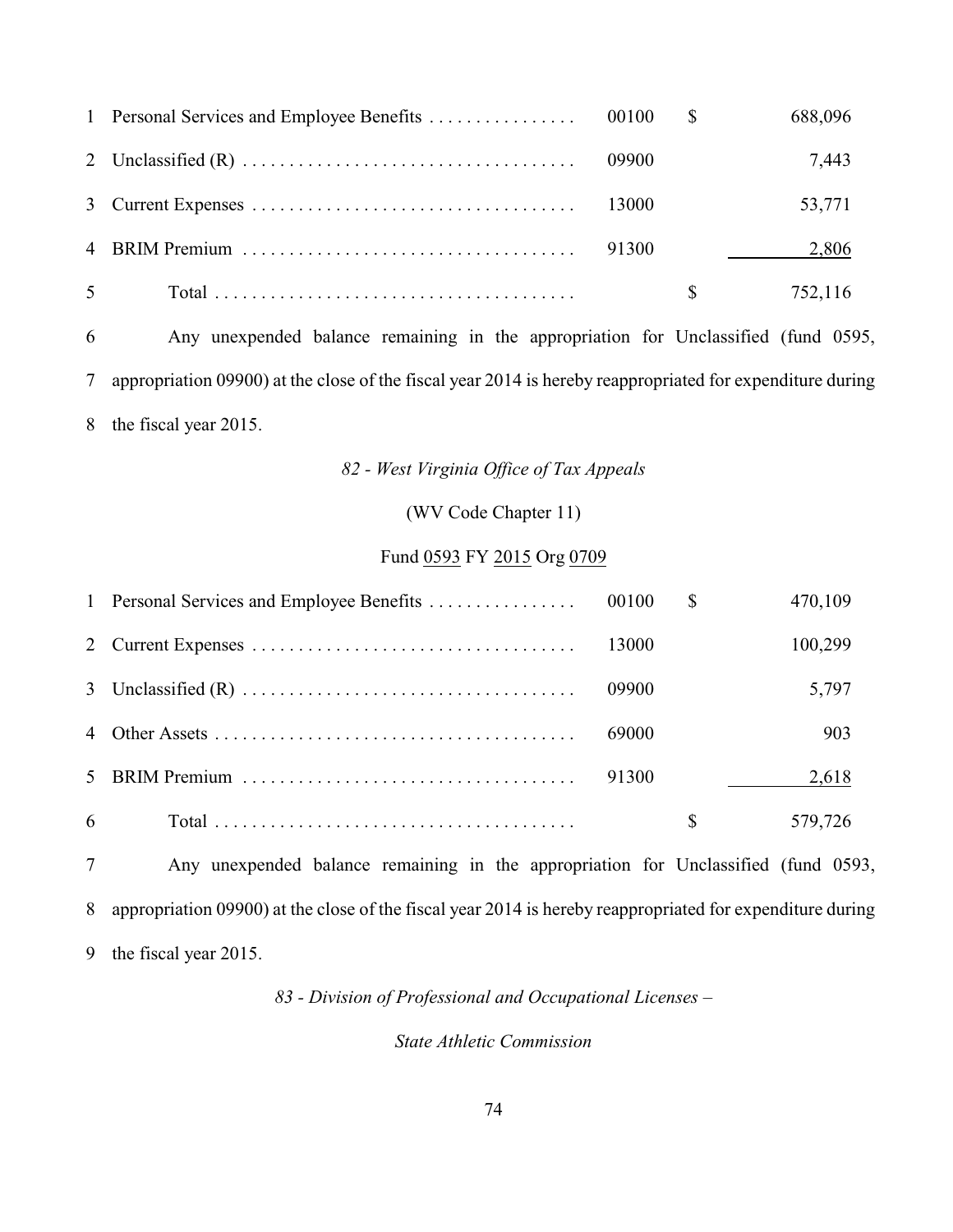## (WV Code Chapter 29)

#### Fund 0523 FY 2015 Org 0933

|  |  | 28,385               |
|--|--|----------------------|
|  |  | $\frac{1}{2}$ 47,958 |

## **DEPARTMENT OF TRANSPORTATION**

#### *84 - State Rail Authority*

## (WV Code Chapter 29)

## Fund 0506 FY 2014 Org 0804

|                |       | 353,303   |
|----------------|-------|-----------|
|                |       | 331,569   |
|                | 69000 | 1,353,906 |
|                | 91300 | 173,695   |
| 5 <sup>5</sup> |       | 2,212,473 |

 Any unexpended balances remaining in the appropriations for Unclassified (fund 0506, appropriation 09900) and Other Assets (fund 0506, appropriation 69000) at the close of the fiscal year

2014 are hereby reappropriated for expenditure during the fiscal year 2015.

*85 - Division of Public Transit*

## (WV Code Chapter 17)

## Fund 0510 FY 2015 Org 0805

|  |  | 1,744,949 |
|--|--|-----------|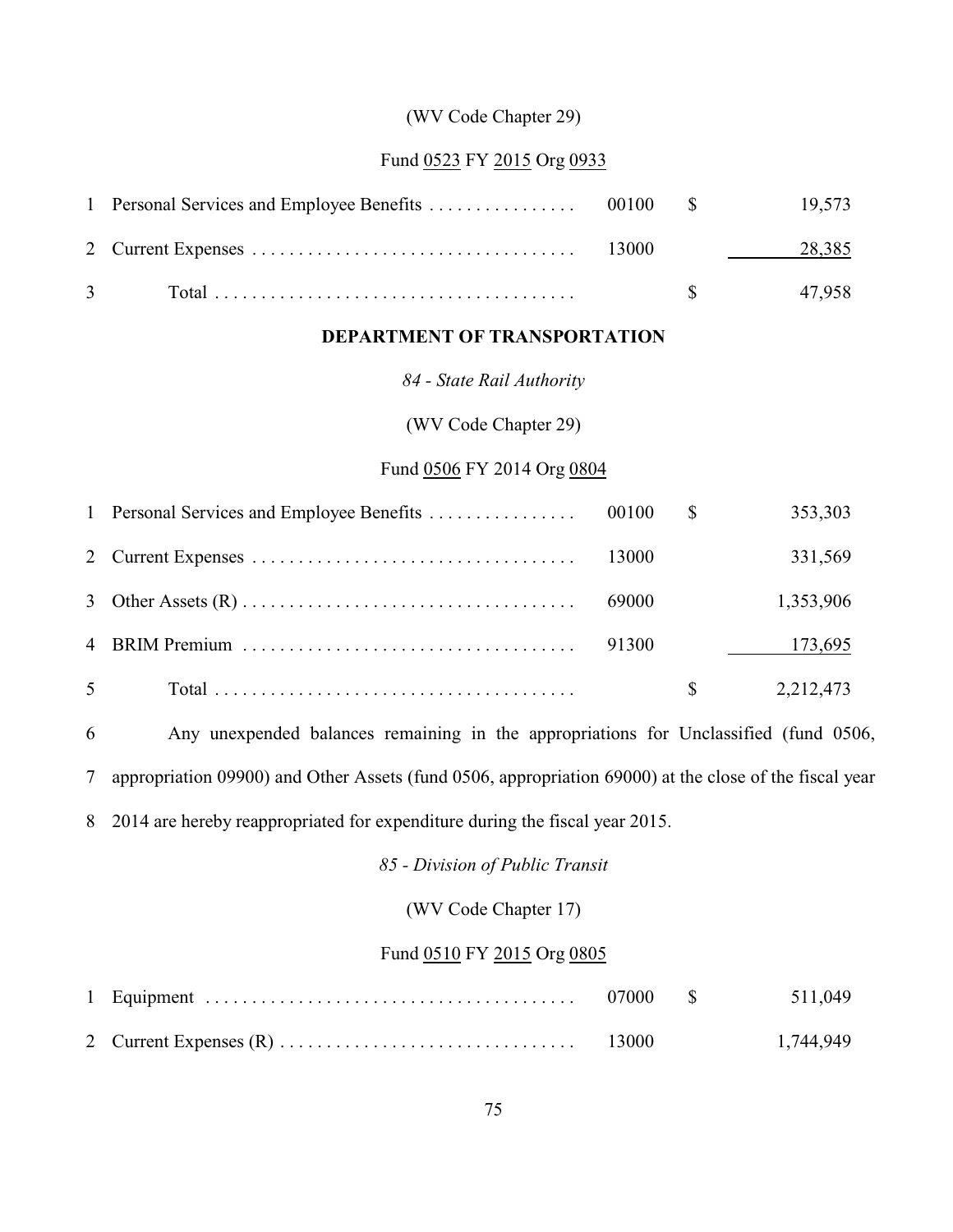| 3 Buildings (R) $\ldots$ $\ldots$ $\ldots$ $\ldots$ $\ldots$ $\ldots$ $\ldots$ $\ldots$ $\ldots$ $25800$ |  | 120,281                |
|----------------------------------------------------------------------------------------------------------|--|------------------------|
|                                                                                                          |  | 100,000                |
|                                                                                                          |  | $\frac{1}{2}$ ,476,279 |

 Any unexpended balances remaining in the appropriations for Unclassified *–* Total (fund 0510, appropriation 09600), Current Expenses (fund 0510, appropriation 13000), and Buildings (fund 0510, appropriation 25800) at the close of the fiscal year 2014 are hereby reappropriated for expenditure during the fiscal year 2015.

#### *86 - Public Port Authority*

#### (WV Code Chapter 17)

## Fund 0581 FY 2015 Org 0806

|                |       |              | 276,931 |
|----------------|-------|--------------|---------|
|                | 13000 |              | 73,539  |
|                | 06400 |              | 500     |
|                | 91300 |              | 2,500   |
| 5 <sup>5</sup> |       | <sup>S</sup> | 353,470 |

 Any unexpended balance remaining in the appropriation for Unclassified (fund 0581, appropriation 09900) at the close of the fiscal year 2014 is hereby reappropriated for expenditure during the fiscal year 2015.

#### *87 - Aeronautics Commission*

#### (WV Code Chapter 29)

#### Fund 0582 FY 2015 Org 0807

1 Personal Services and Employee Benefits . . . . . . . . . . . . . . . 00100 \$ 213,531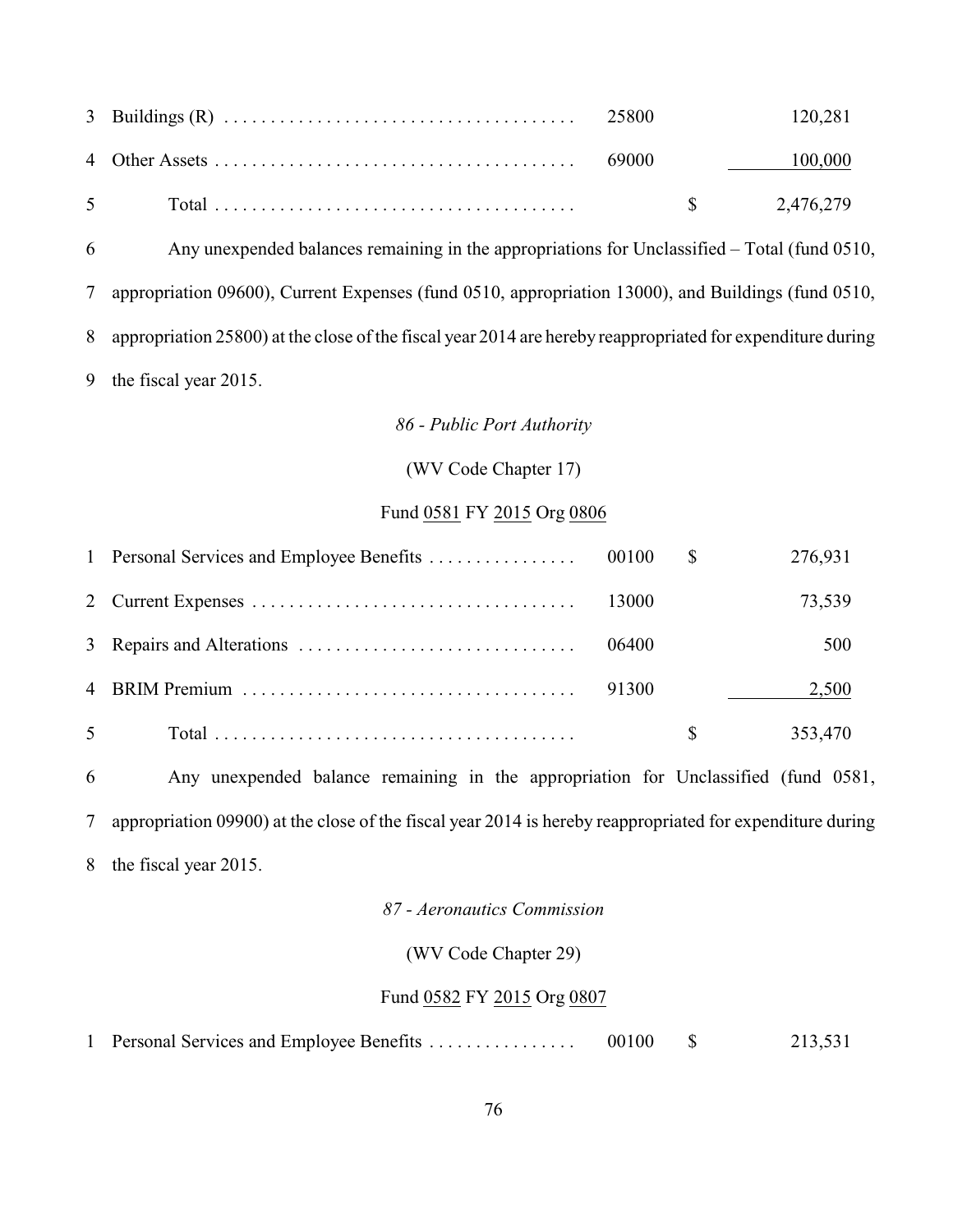|            |       |                                                                                                                                                                                                                                | 807,704   |
|------------|-------|--------------------------------------------------------------------------------------------------------------------------------------------------------------------------------------------------------------------------------|-----------|
|            | 06400 |                                                                                                                                                                                                                                | 100       |
|            |       |                                                                                                                                                                                                                                | 155,095   |
|            |       |                                                                                                                                                                                                                                | 3,045     |
| $6\degree$ |       | S and the set of the set of the set of the set of the set of the set of the set of the set of the set of the set of the set of the set of the set of the set of the set of the set of the set of the set of the set of the set | 1,179,475 |

 Any unexpended balance remaining in the appropriations for Unclassified (fund 0582, appropriation 09900) and Current Expenses (fund 0582, appropriation 13000) at the close of the fiscal year 2014 are hereby reappropriated for expenditure during the fiscal year 2015.

From the above appropriation for Current Expenses (appropriation 13000), the sum of \$120,000

shall be distributed equally to each of the twelve local Civil Air Patrol Squadrons.

## **DEPARTMENT OF VETERANS' ASSISTANCE**

*88 - Department of Veterans' Assistance*

## (WV Code Chapter 9A)

## Fund 0456 FY 2015 Org 0613

| 1 Personal Services and Employee Benefits | 00100 | \$<br>1,665,352 |
|-------------------------------------------|-------|-----------------|
|                                           | 09900 | 20,000          |
|                                           | 13000 | 225,507         |
|                                           | 06400 | 5,000           |
| 5 Veterans' Field Offices                 | 22800 | 168,345         |
|                                           | 28600 | 6,915,358       |
| 7 Veterans' Toll Free Assistance Line     | 32800 | 2,015           |
| 8 Veterans' Reeducation Assistance (R)    | 32900 | 29,502          |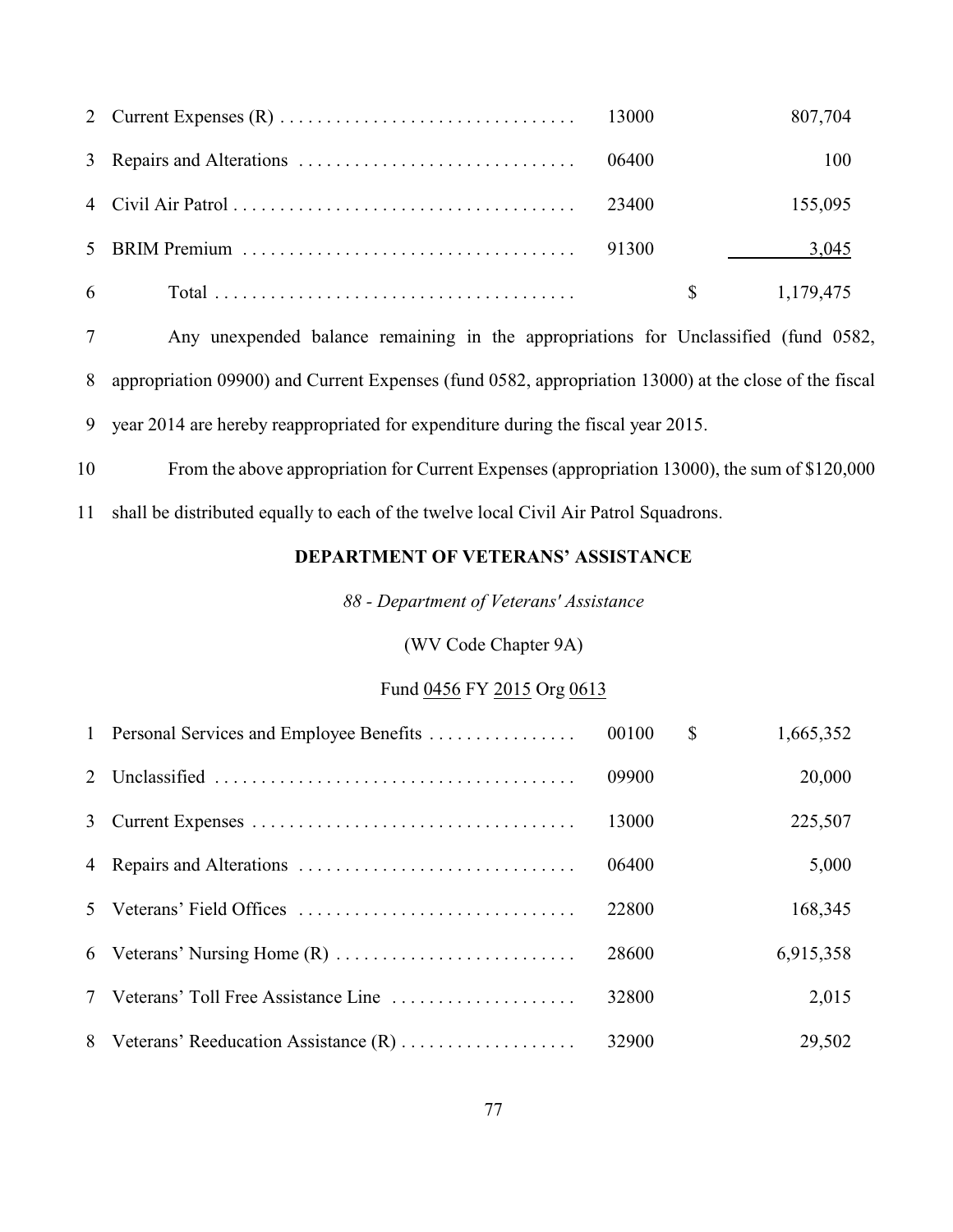| 9  |                            | 34200 | 50,000           |
|----|----------------------------|-------|------------------|
|    | 10 Veterans' Grave Markers | 47300 | 2,754            |
|    |                            | 48500 | 625,000          |
|    |                            | 61700 | 208,580          |
|    |                            | 69700 | 20,000           |
|    |                            | 80800 | 378,170          |
| 15 |                            | 91300 | 23,860           |
| 16 |                            |       | \$<br>10,339,443 |

 Any unexpended balances remaining in the appropriations for Veterans' Nursing Home (fund 0456, appropriation 28600), Veterans' Reeducation Assistance (fund 0456, appropriation 32900), Veterans' Grant Program (fund 0456, appropriation 34200), Veterans' Bonus – Surplus (fund 0456, appropriation 34400), Veterans' Bonus (fund 0456, appropriation 48300), and Educational Opportunities for Children of Deceased Veterans (fund 0456, appropriation 85400) at the close of the fiscal year 2014 are hereby reappropriated for expenditure during the fiscal year 2015.

*89 - Department of Veterans' Assistance –*

#### *Veterans' Home*

(WV Code Chapter 9A)

## Fund 0460 FY 2015 Org 0618

|  |  | 69,000                |
|--|--|-----------------------|
|  |  | $\frac{1,192,404}{2}$ |

#### **BUREAU OF SENIOR SERVICES**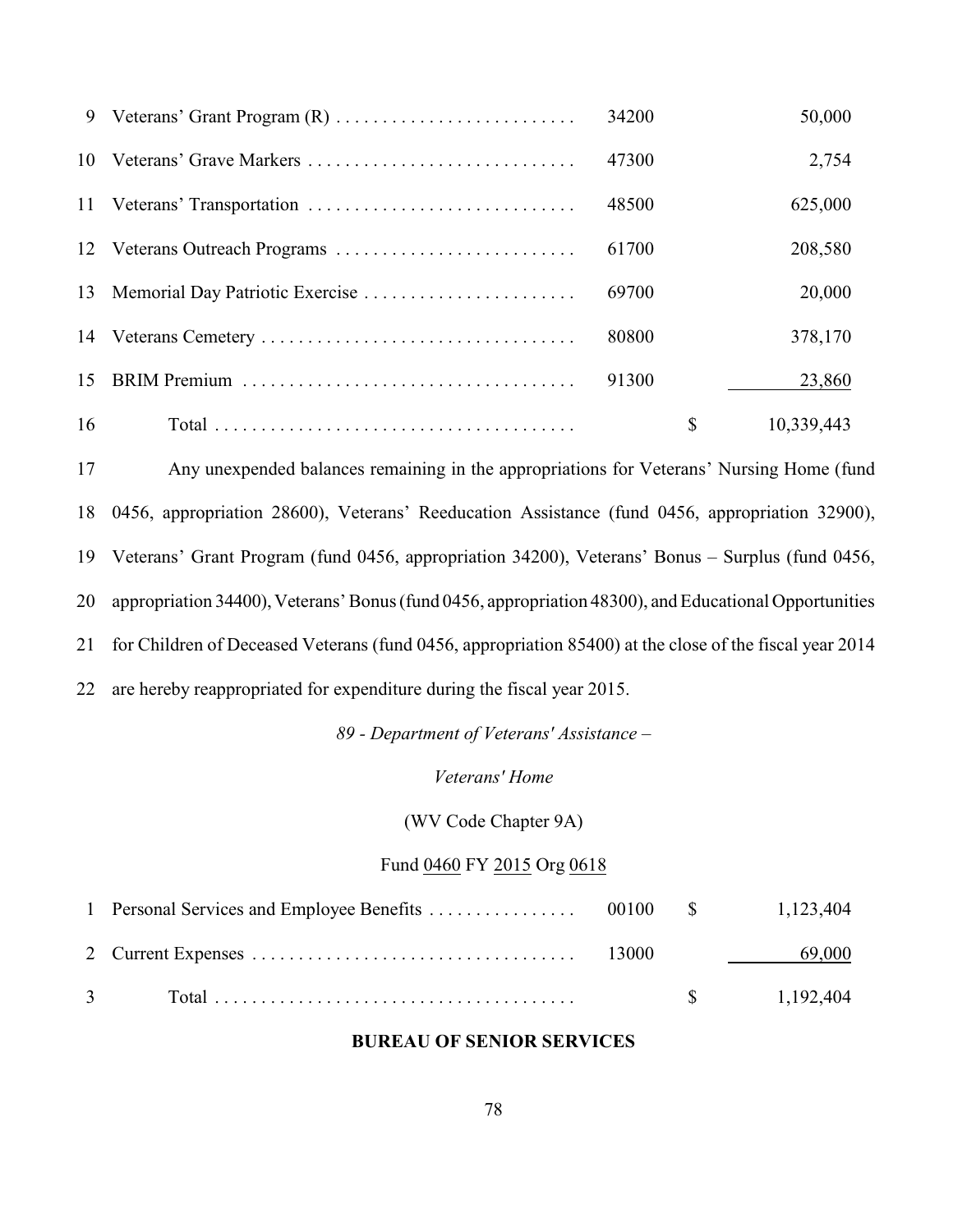#### *90 - Bureau of Senior Services*

#### (WV Code Chapter 29)

## Fund 0420 FY 2015 Org 0508

| Transfer to Division of Human Services for Health Care |  |
|--------------------------------------------------------|--|
|--------------------------------------------------------|--|

2 and Title XIX Waiver for Senior Citizens . . . . . . . . . . . 53900 \$ 14,457,690

3 The above appropriation for Transfer to Division of Human Services for Health Care and Title

4 XIX Waiver for Senior Citizens (appropriation 53900) along with the federal moneys generated thereby

- 5 shall be used for reimbursement for services provided under the program.
- 6 The above appropriation is in addition to funding provided in fund 5405 for this program.

## **WEST VIRGINIA COUNCIL FOR COMMUNITY**

## **AND TECHNICAL COLLEGE EDUCATION**

*91 - West Virginia Council for*

*Community and Technical College Education –*

*Control Account*

(WV Code Chapter 18B)

#### Fund 0596 FY 2015 Org 0420

1 West Virginia Council for Community

| $\overline{2}$ | and Technical Education $(R)$                     | 39200 | <sup>S</sup> | 773,248   |
|----------------|---------------------------------------------------|-------|--------------|-----------|
|                |                                                   | 78300 |              | 71,225    |
|                | 4 Community College Workforce Development $(R)$   | 87800 |              | 817,618   |
|                |                                                   | 88700 |              | 296,920   |
|                | 6 West Virginia Advance Workforce Development (R) | 89300 |              | 3,245,095 |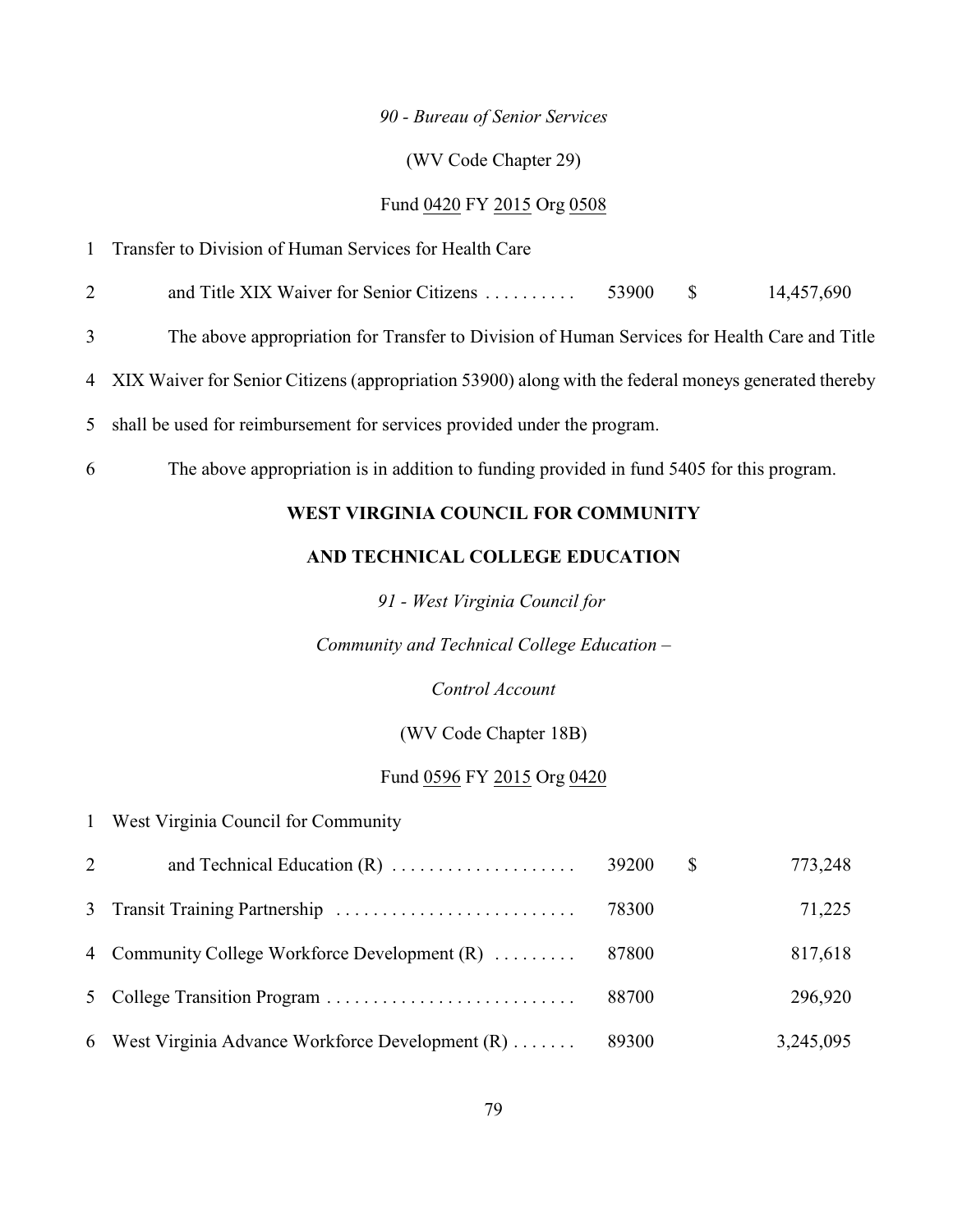| 7 Technical Program Development (R) | 89400 | 2,013,086 |
|-------------------------------------|-------|-----------|
| Total                               |       | 7.217.192 |

 Any unexpended balances remaining in the appropriations for Unclassified – Surplus (fund 0596, appropriation 09700), West Virginia Council for Community and Technical Education (fund 0596, appropriation 39200), Capital Improvements – Surplus (fund 0596, appropriation 66100), Community College Workforce Development (fund 0596, appropriation 87800), West Virginia Advance Workforce Development (fund 0596, appropriation 89300), and Technical Program Development (fund 0596, appropriation 89400) at the close of the fiscal year 2014 are hereby reappropriated for expenditure during the fiscal year 2015.

 From the above appropriation for the Community College Workforce Development (fund 0596, appropriation 87800), \$200,000 shall be expended on the Mine Training Program in Southern West Virginia.

*92 - Mountwest Community and Technical College*

(WV Code Chapter 18B)

#### Fund 0599 FY 2015 Org 0444

| $\mathbf{1}$ | Mountwest Community and Technical College      | 48700 | \$           | 5,731,087 |
|--------------|------------------------------------------------|-------|--------------|-----------|
|              | 93 - New River Community and Technical College |       |              |           |
|              | (WV Code Chapter 18B)                          |       |              |           |
|              | Fund 0600 FY 2015 Org 0445                     |       |              |           |
| $\mathbf{1}$ | New River Community and Technical College      | 35800 | $\mathbb{S}$ | 5,681,907 |
|              | 94 - Pierpont Community and Technical College  |       |              |           |
|              |                                                |       |              |           |

(WV Code Chapter 18B)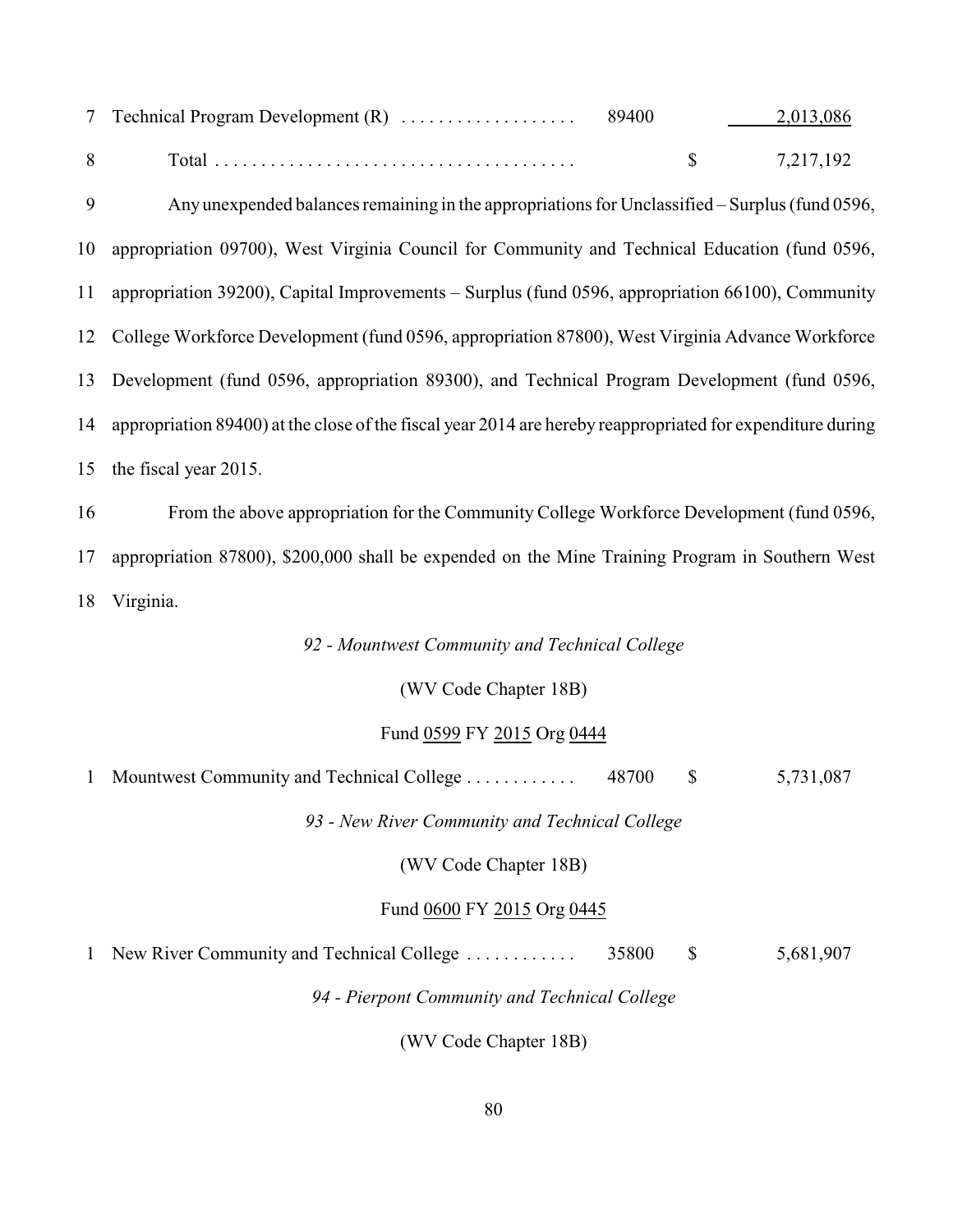|              | Fund 0597 FY 2015 Org 0446                                         |       |                           |           |
|--------------|--------------------------------------------------------------------|-------|---------------------------|-----------|
| $\mathbf{1}$ | Pierpont Community and Technical College                           | 93000 | $\boldsymbol{\mathsf{S}}$ | 7,584,426 |
|              | 95 - Blue Ridge Community and Technical College                    |       |                           |           |
|              | (WV Code Chapter 18B)                                              |       |                           |           |
|              | Fund 0601 FY 2015 Org 0447                                         |       |                           |           |
| $\mathbf{1}$ | Blue Ridge Community and Technical College                         | 88500 | \$                        | 4,640,378 |
|              | 96 - West Virginia University at Parkersburg                       |       |                           |           |
|              | (WV Code Chapter 18B)                                              |       |                           |           |
|              | Fund 0351 FY 2015 Org 0464                                         |       |                           |           |
| 1            | West Virginia University – Parkersburg $\dots\dots\dots\dots\dots$ | 47100 | \$                        | 9,858,752 |
|              | 97 - Southern West Virginia Community and Technical College        |       |                           |           |
|              | (WV Code Chapter 18B)                                              |       |                           |           |
|              | Fund 0380 FY 2015 Org 0487                                         |       |                           |           |
| $\mathbf{1}$ | Southern West Virginia Community and Technical College             | 44600 | $\boldsymbol{\mathsf{S}}$ | 8,321,687 |
|              | 98 - West Virginia Northern Community and Technical College        |       |                           |           |
|              | (WV Code Chapter 18B)                                              |       |                           |           |
|              | Fund 0383 FY 2015 Org 0489                                         |       |                           |           |
| 1            | West Virginia Northern Community and Technical College             | 44700 | \$                        | 7,125,451 |
|              | 99 - Eastern West Virginia Community and Technical College         |       |                           |           |
|              | (WV Code Chapter 18B)                                              |       |                           |           |
|              | Fund 0587 FY 2015 Org 0492                                         |       |                           |           |
|              | Eastern West Virginia Community and Technical College              | 41200 | \$                        | 1,895,244 |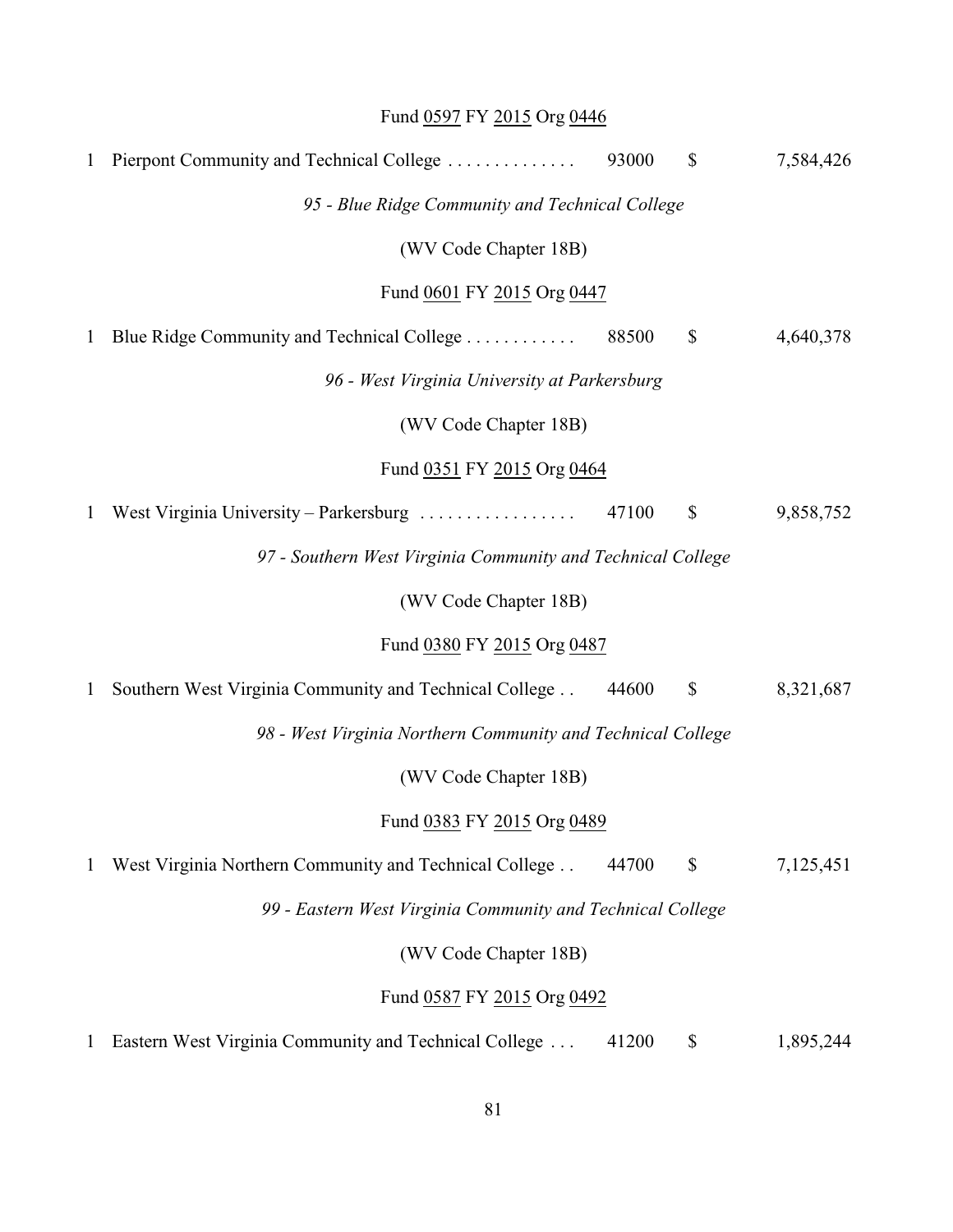## *100 - BridgeValley Community and Technical College*

(WV Code Chapter 18B)

## Fund 0618 FY 2015 Org 0493

#### **HIGHER EDUCATION POLICY COMMISSION**

*101 - Higher Education Policy Commission –*

*Administration –*

*Control Account*

(WV Code Chapter 18B)

#### Fund 0589 FY 2015 Org 0441

| $\mathbf{1}$ | Personal Services and Employee Benefits            | 00100 | $\mathcal{S}$ | 2,553,040  |
|--------------|----------------------------------------------------|-------|---------------|------------|
| 2            |                                                    | 13000 |               | 175,529    |
| 3            | Higher Education Grant Program                     | 16400 |               | 39,019,864 |
| 4            |                                                    | 16500 |               | 1,267,399  |
| 5            | Underwood-Smith Scholarship Program-Student Awards | 16700 |               | 192,500    |
| 6            | Facilities Planning and Administration (R)         | 38600 |               | 1,925,000  |
| $\tau$       |                                                    | 80000 |               | 18,500,000 |
| 8            | HEAPS Grant Program (R)                            | 86700 |               | 5,006,535  |
| 9            |                                                    | 91300 |               | 16,597     |
| 10           |                                                    |       | \$            | 68,656,464 |
|              |                                                    |       |               |            |

 Any unexpended balances remaining in the appropriations for Unclassified *–* Surplus (fund 0589, appropriation 09700), Tuition Contract Program (fund 0589, appropriation 16500), Facilities Planning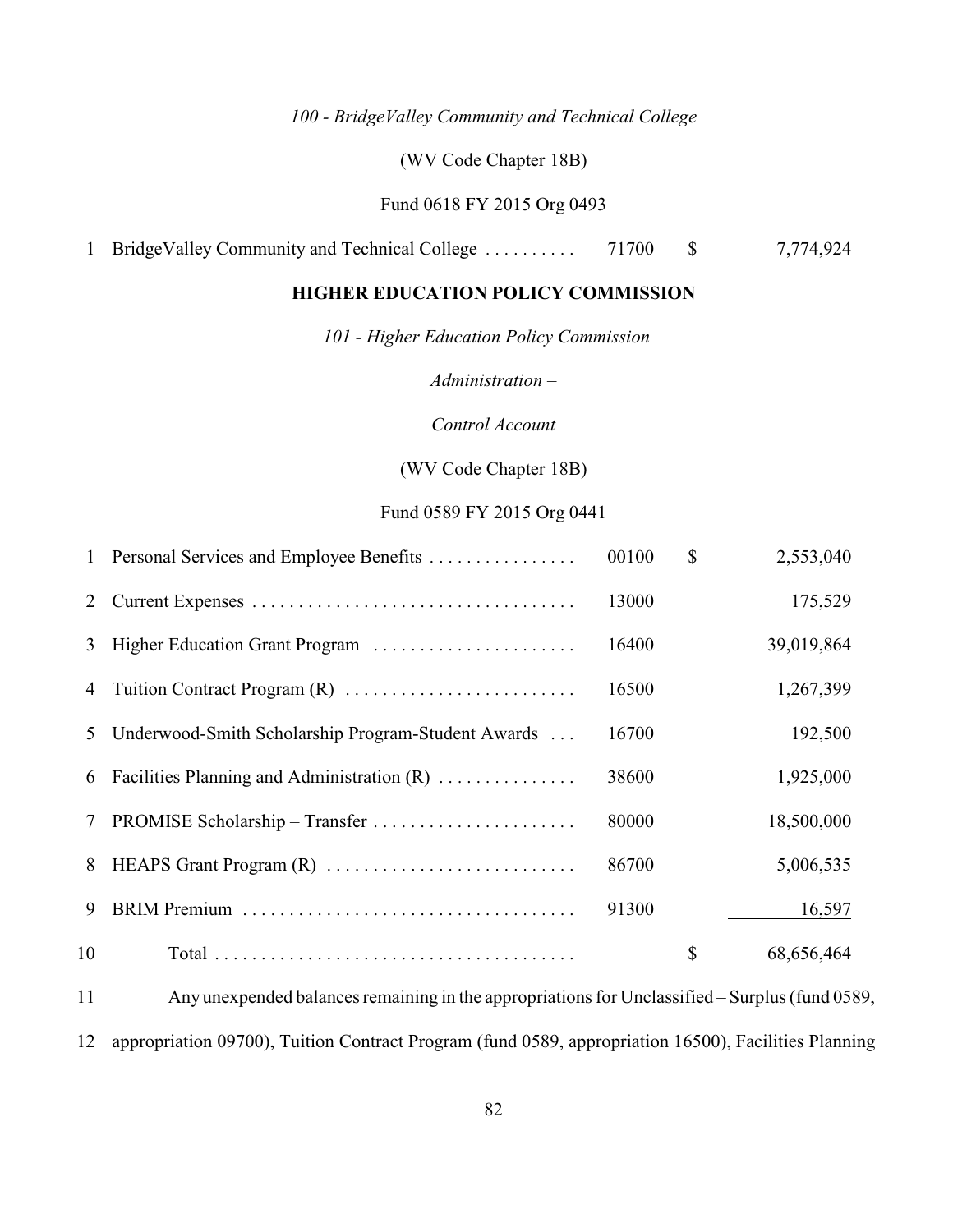and Administration (fund 0589, appropriation 38600), Capital Improvements *–* Surplus (fund 0589, appropriation 66100), Capital Outlay and Maintenance (fund 0589, appropriation 75500), and HEAPS Grant Program (fund 0589, appropriation 86700) at the close of the fiscal year 2014 are hereby reappropriated for expenditure during the fiscal year 2015.

 The above appropriation for Facilities Planning and Administration (appropriation 38600) is for operational expenses of the West Virginia Education, Research and Technology Park between construction and full occupancy.

 The above appropriation for Higher Education Grant Program (appropriation 16400) shall be transferred to the Higher Education Grant Fund (fund 4933, org 0441) established by W.Va. Code §18C-5-3.

 The above appropriation for Underwood-Smith Scholarship Program-Student Awards (appropriation 16700) shall be transferred to the Underwood-Smith Teacher Scholarship and Loan Assistance Fund (fund 4922, org 0441) established by W.Va. Code §18C-4-1.

 The above appropriation for PROMISE Scholarship *–* Transfer (appropriation 80000) shall be transferred to the PROMISE Scholarship Fund (fund 4296, org 0441) established by W.Va. Code §18C-7- 7.

*102 - Higher Education Policy Commission –*

*Administration –*

*West Virginia Network for Educational Telecomputing (WVNET)*

(WV Code Chapter 18B)

#### Fund 0551 FY 2015 Org 0495

WVNET .......................................... 16900 \$ 1,720,914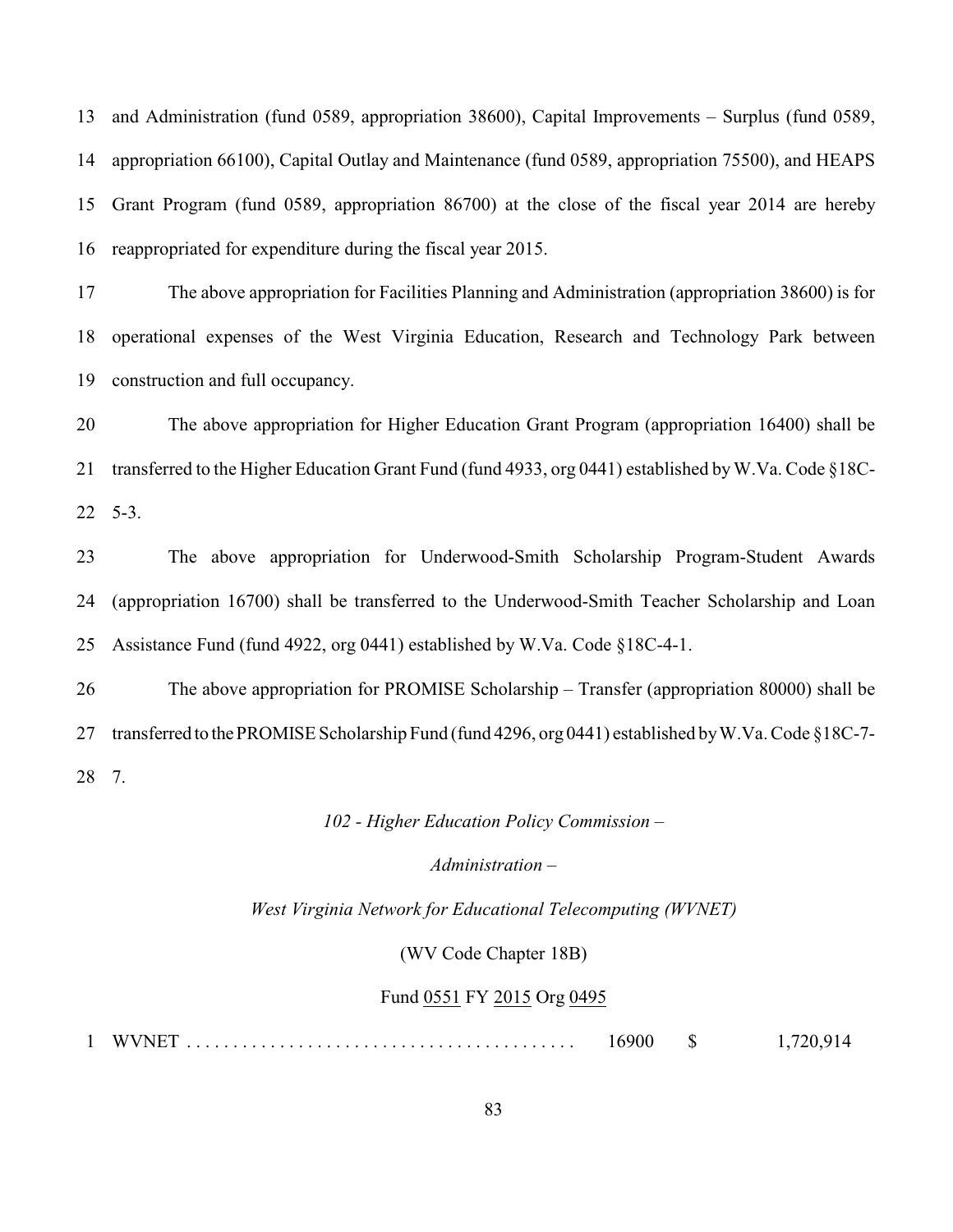*103 - West Virginia University –*

*School of Medicine*

*Medical School Fund*

(WV Code Chapter 18B)

#### Fund 0343 FY 2015 Org 0463

|   | 1 WVU School of Health Science – Eastern Division       | 05600 | S | 2,337,058  |
|---|---------------------------------------------------------|-------|---|------------|
|   | 2 WVU – School of Health Sciences                       | 17400 |   | 17,447,465 |
|   | 3 WVU – School of Health Sciences – Charleston Division | 17500 |   | 2,412,341  |
|   | 4 Rural Health Outreach Programs (R)                    | 37700 |   | 178,242    |
|   | 5 West Virginia University School of Medicine           |       |   |            |
| 6 | BRIM Subsidy                                            | 46000 |   | 1,227,032  |
| 7 |                                                         |       |   | 23,602,138 |

 Any unexpended balance remaining in the appropriations for Rural Health Outreach Programs (fund 0343, appropriation 37700), WVU School of Health Sciences – Surplus (fund 0343, appropriation 71300), and Educational Enhancements – Surplus (fund 0343, appropriation 92700) at the close of the fiscal year 2014 are hereby reappropriated for expenditure during the fiscal year 2015.

 Included in the appropriation for WVU *–* School of Health Sciences (appropriation 17400) is \$1,000,000 for Blanchette Rockefeller Project; \$1,000,000 for the School of Public Health (year 4 of 5); and \$943,080 is for Graduate Medical Education which may be transferred to the Department of Health and Human Resources' Medical Service Fund (fund 5084) for the purpose of matching federal or other funds to be used in support of graduate medical education, subject to approval of the vice-chancellor for health sciences and the secretary of the department of health and human resources. If approval is denied,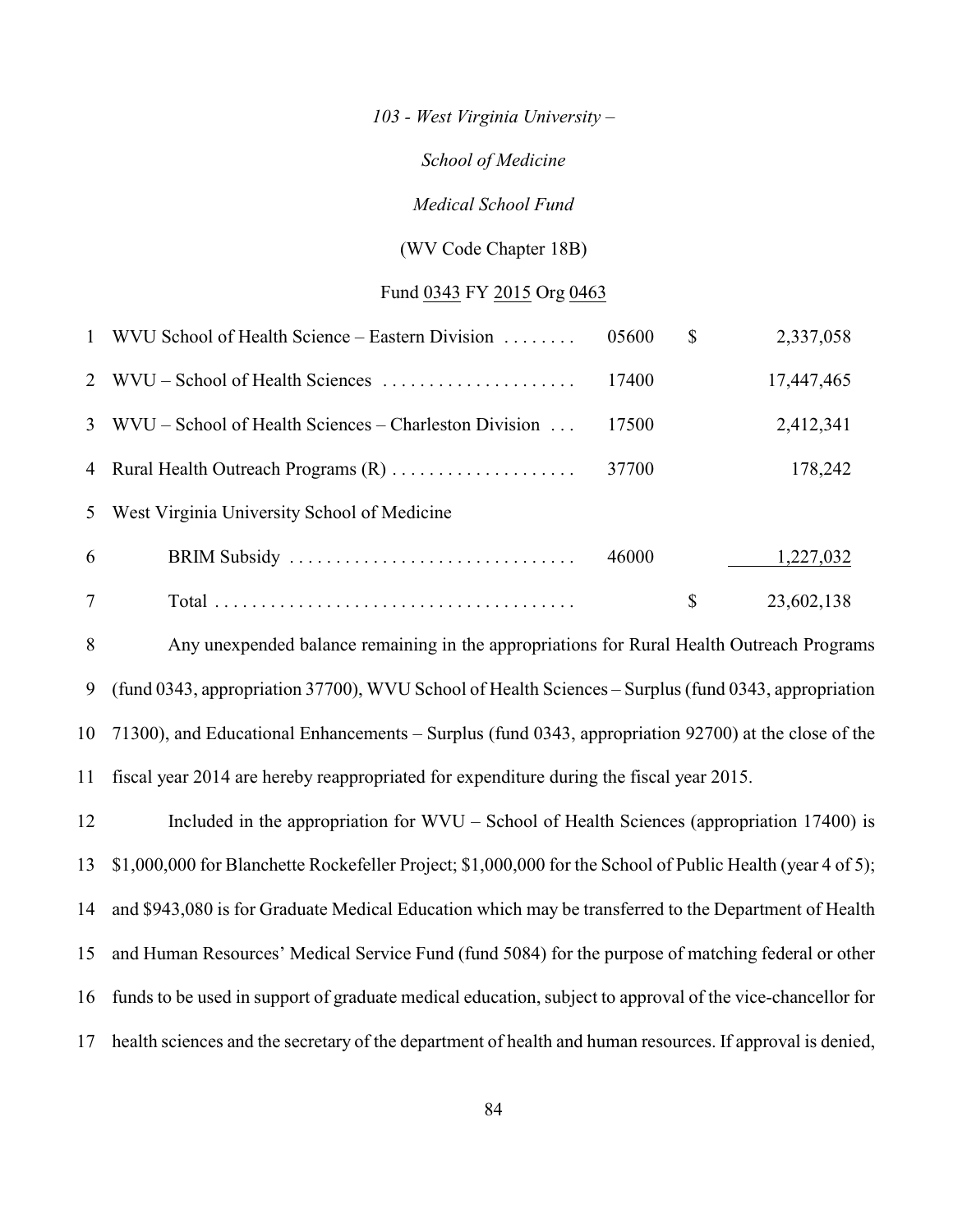the funds may be utilized by the respective institutions for expenditure on graduate medical education. Included in the above appropriation for WVU *–* School of Health Sciences *–* Charleston Division (appropriation 17500), an amount not less than \$5,000, is to be used for the West Virginia Academy of Family Physicians Doc of the Day Program.

 The above appropriation for Rural Health Outreach Programs (appropriation 37700) includes rural health activities and programs; rural residency development and education; and rural outreach activities. The above appropriation for BRIM subsidy (appropriation 46000) shall be paid to the Board of Risk and Insurance Management as a general revenue subsidy against the "Total Premium Billed" to the institution as part of the full cost of their malpractice insurance coverage.

*104 - West Virginia University –*

*General Administrative Fund*

(WV Code Chapter 18B)

#### Fund 0344 FY 2015 Org 0463

| 6 |                                                                  |       | S  | 116,040,483 |
|---|------------------------------------------------------------------|-------|----|-------------|
|   | 5 West Virginia University – Potomac State                       | 99400 |    | 4, 177, 993 |
|   | 4 State Priorities – Brownfield Professional Development $(R)$ . | 53100 |    | 353,287     |
|   | 3 West Virginia University Institute for Technology              | 47900 |    | 8,400,448   |
|   |                                                                  | 46100 |    | 308,886     |
|   |                                                                  | 45900 | \$ | 102,799,869 |

 Any unexpended balances remaining in the appropriations for Jackson's Mill (fund 0344, appropriation 46100), and State Priorities – Brownfield Professional Development (fund 0344, appropriation 53100) at the close of the fiscal year 2014 are hereby reappropriated for expenditure during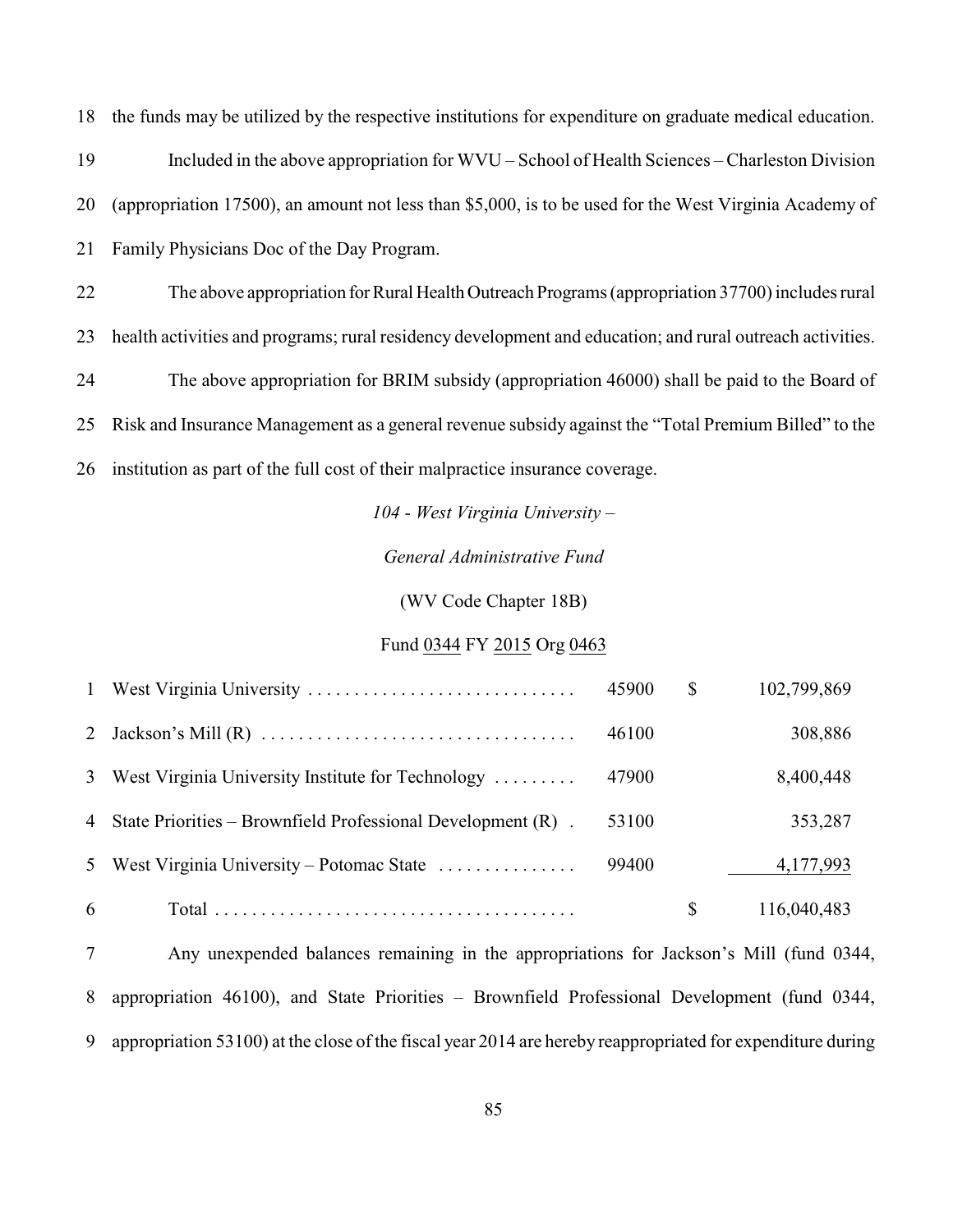the fiscal year 2015.

 Included in the above appropriation for West Virginia University (appropriation 45900) is \$34,500 for the Marshall and WVU Faculty and Course Development International Study Project; \$246,429 for the WVU Law School – Skills Program; \$300,000 for the WVU Coal and Energy Research Bureau to be expended in consultation with the Board of Coal Mine Health and Safety, the Mine Safety Technology Task Force, and the DEP Advisory Council; \$19,714 for the WVU College of Engineering and Mineral Resources – Diesel Training – Transfer; \$500,000 for the Mining Engineering Program; \$220,000 for the WVU Petroleum Engineering Program; \$82,500 for the WVU – Sheep Study; \$630,000 for the Davis College of Forestry Agriculture ad Consumer Sciences of which \$80,000 is for a Landscape Architect, \$112,500 is to be used for Morgantown Farms, \$112,500 is to be used for repairs at the Raymond Memorial Farm, \$112,500 is to be used for Reedsville Farm, and \$112,500 is to be used for Kerneysville Farm; \$200,000 for Reedsville Arena and Jackson's Mill Arena; \$100,000 for the WVU – Soil Testing Program; \$100,000 for a veterinarian; \$50,000 for the WVU Cancer Study; \$500,000 for the Center for Multiple Sclerosis Program; \$150,000 for the WV Alzheimer Disease Register; \$100,000 for the rifle team; and \$30,000 for the West Virginia University Extension Service to develop a cyber-bullying prevention program.

 Included in the above appropriation for Jackson's Mill (appropriation 46100) is \$150,000 for the Jackson's Mill Fire Academy.

 From the above appropriation for West Virginia University – Potomac State (appropriation 99400) is \$50,000 for maintenance, repairs, and equipment; \$75,000 for Potomac State Farms for maintenance, repairs, and equipment; and \$82,500 for the Potomac State Equine Program.

*105 - Marshall University –*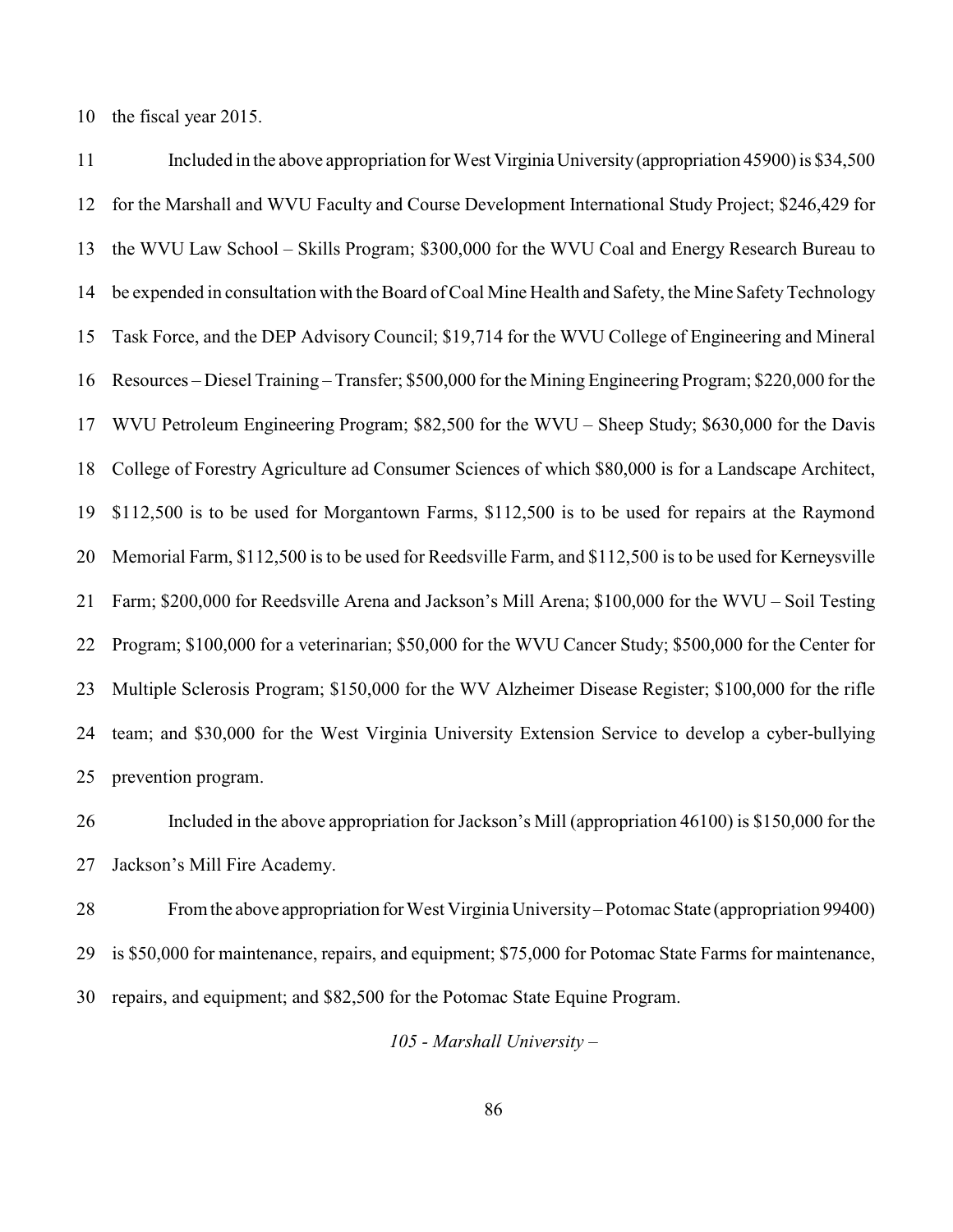#### *School of Medicine*

#### (WV Code Chapter 18B)

#### Fund 0347 FY 2015 Org 0471

| $\overline{4}$                                           |  | 14,483,505 |
|----------------------------------------------------------|--|------------|
| 3 Marshall University Medical School BRIM Subsidy  44900 |  | 889,979    |
|                                                          |  | 177,106    |
|                                                          |  | 13,416,420 |

 Any unexpended balance remaining in the appropriation for Rural Health Outreach Program (fund 0347, appropriation 37700) at the close of the fiscal year 2014 is hereby reappropriated for expenditure during the fiscal year 2015.

 Included in the above appropriation for Marshall Medical School (appropriation 17300), an amount not less than \$5,000 is to be used for the West Virginia Academy of Family Physicians Doc of the Day Program; \$417,351 is for the Marshall University Forensic Lab; \$275,061 is for the Marshall University Center for Rural Health; and \$295,477 is for Graduate Medical Education which may be transferred to the Department of Health and Human Resources' Medical Service Fund (fund 5084) for the purpose of matching federal or other funds to be used in support of graduate medical education, subject to approval of the vice-chancellor for health sciences and the secretary of the department of health and human resources. If approval is denied, the funds may be utilized by the institution for expenditure on graduate medical education.

 The above appropriation for Rural Health Outreach Programs (appropriation 37700) includes rural health activities and programs; rural residency development and education; and rural outreach activities. The above appropriation for BRIM subsidy (appropriation 44900) shall be paid to the Board of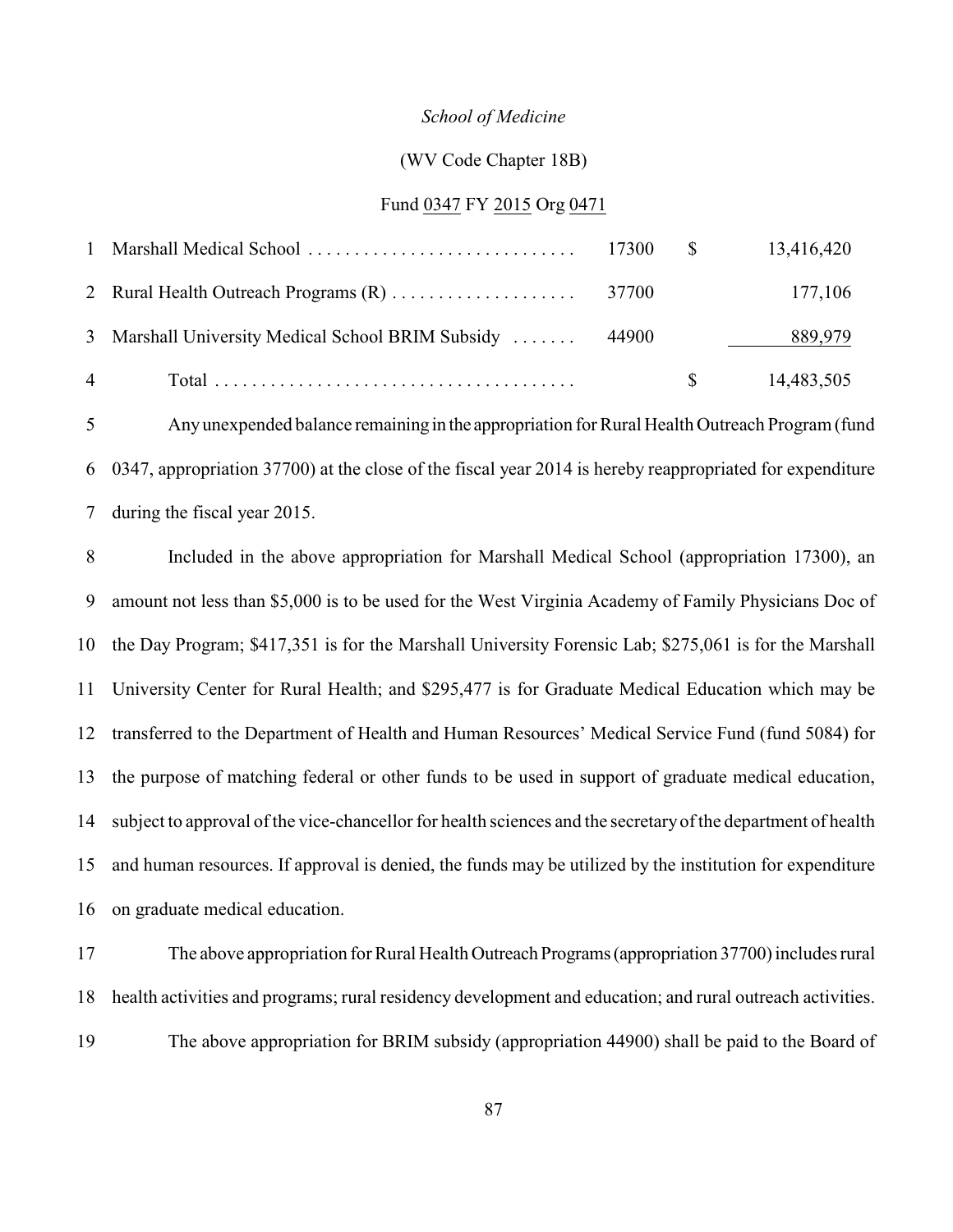- Risk and Insurance Management as a general revenue subsidy against the "Total Premium Billed" to the
- institution as part of the full cost of their malpractice insurance coverage.

*106 - Marshall University –*

#### *General Administration Fund*

#### (WV Code Chapter 18B)

#### Fund 0348 FY 2015 Org 0471

|                |                                                                  | 44800 | $\mathbb{S}$ | 48,150,638 |
|----------------|------------------------------------------------------------------|-------|--------------|------------|
|                |                                                                  | 51900 |              | 262,928    |
|                | 3 State Priorities – Brownfield Professional Development $(R)$ . | 53100 |              | 353,287    |
|                |                                                                  |       |              | 1,873,340  |
| 5 <sup>5</sup> |                                                                  |       | S            | 50,640,193 |

 Any unexpended balances remaining in the appropriations for Vista E-Learning (fund 0348, appropriation 51900), State Priorities – Brownfield Professional Development (fund 0348, appropriation 53100), and WV Autism Training Center (fund 0348, appropriation 93200) at the close of fiscal year 2014 are hereby reappropriated for expenditure during the fiscal year 2015.

Included in the above appropriation for Marshall University (appropriation 44800) is \$181,280

for the Marshall University – Southern WV CTC 2+2 Program and \$175,000 for the Luke Lee Listening

Language & Learning Lab.

#### *107 - West Virginia School of Osteopathic Medicine*

#### (WV Code Chapter 18B)

#### Fund 0336 FY 2015 Org 0476

West Virginia School of Osteopathic Medicine . . . . . . . . . . . 17200 \$ 7,058,218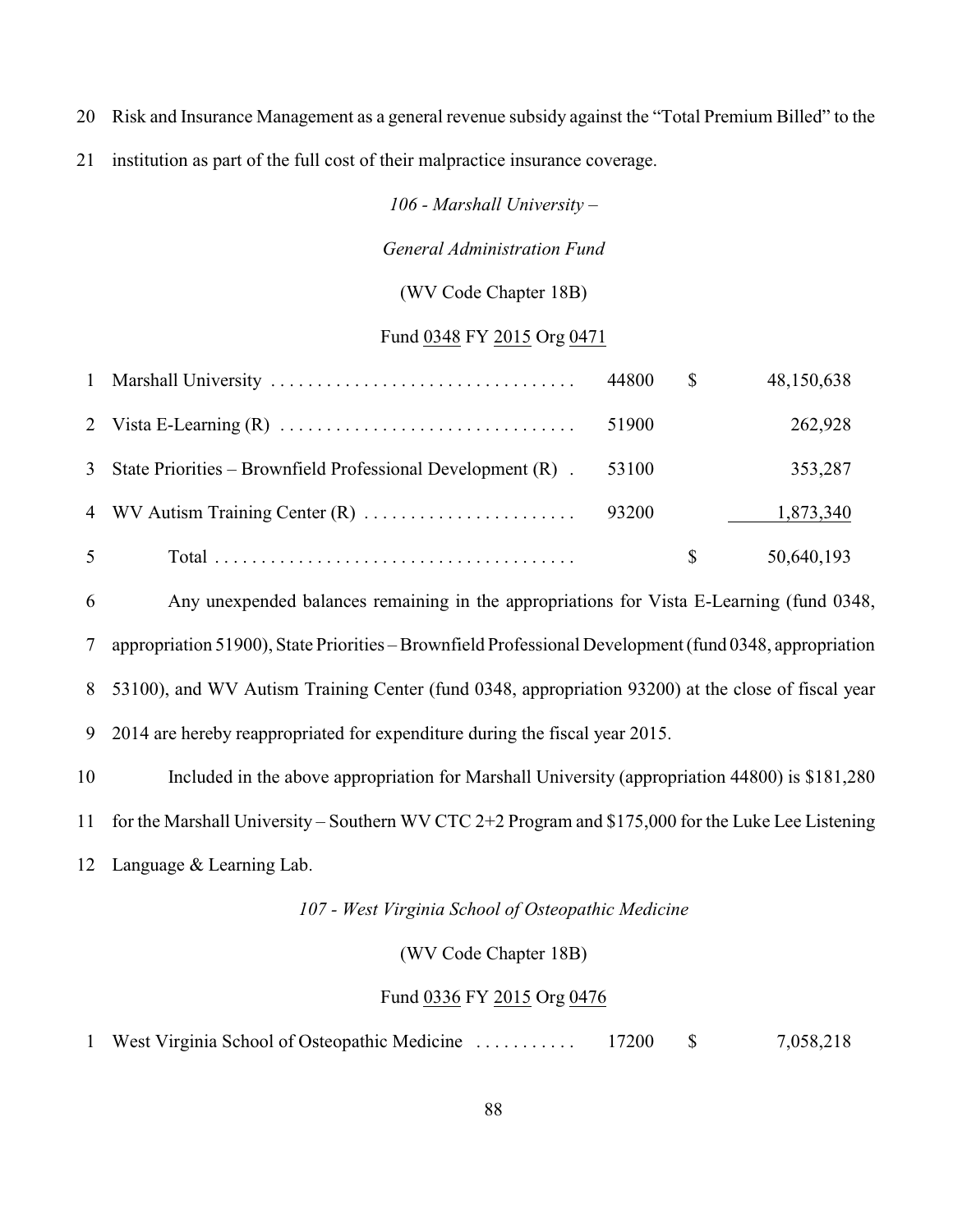|                | 2 Rural Health Outreach Programs (R)                | 37700 |   | 177,884   |
|----------------|-----------------------------------------------------|-------|---|-----------|
|                | 3 West Virginia School of Osteopathic Medicine      |       |   |           |
| $\overline{4}$ | BRIM Subsidy                                        | 40300 |   | 152,915   |
|                | 5 Rural Health Initiative – Medical Schools Support | 58100 |   | 424,662   |
| 6              |                                                     |       | S | 7,813,679 |

 Any unexpended balance remaining in the appropriation for Rural Health Outreach Programs (fund 0336, appropriation 37700) at the close of fiscal year 2014 is hereby reappropriated for expenditure during the fiscal year 2015.

 The above appropriation for Rural Health Outreach Programs (appropriation 37700) includes rural health activities and programs; rural residency development and education; and rural outreach activities. The above appropriation for BRIM subsidy (appropriation 40300) shall be paid to the Board of Risk and Insurance Management as a general revenue subsidy against the "Total Premium Billed" to the institution as part of the full cost of their malpractice insurance coverage.

*108 - Bluefield State College*

(WV Code Chapter 18B)

#### Fund 0354 FY 2015 Org 0482

| 1 |                            | 40800 | \$ | 5,856,558 |
|---|----------------------------|-------|----|-----------|
|   | 109 - Concord University   |       |    |           |
|   | (WV Code Chapter 18B)      |       |    |           |
|   | Fund 0357 FY 2015 Org 0483 |       |    |           |
|   |                            | 41000 | S  | 9,040,548 |

Included in the above appropriation for Concord University (appropriation 41000) is \$100,000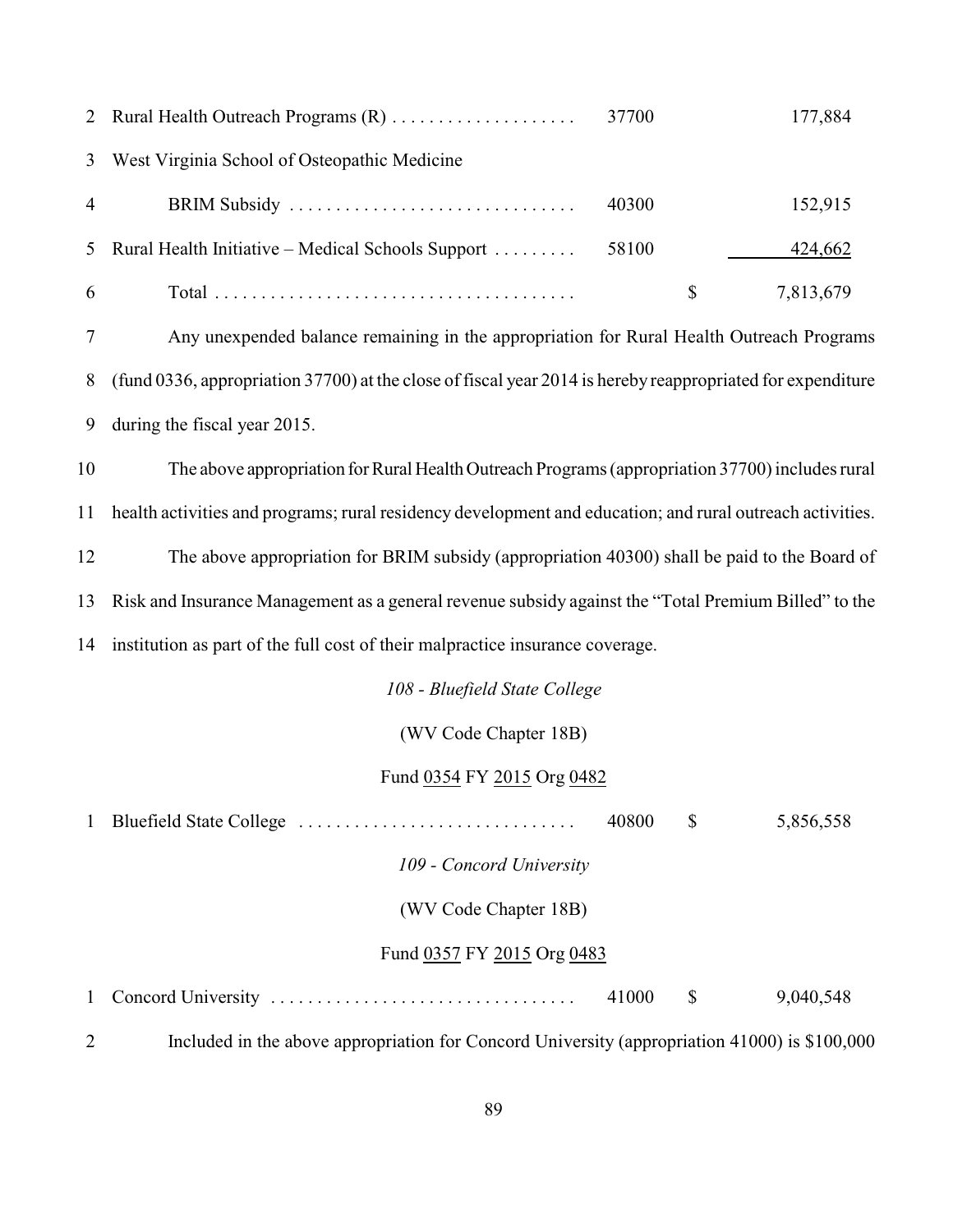3 for the Geographic Alliance.

|                | 110 - Fairmont State University                                                                    |
|----------------|----------------------------------------------------------------------------------------------------|
|                | (WV Code Chapter 18B)                                                                              |
|                | Fund 0360 FY 2015 Org 0484                                                                         |
| $\mathbf{1}$   | 15,842,394<br>41400<br>$\mathbb{S}$                                                                |
|                | 111 - Glenville State College                                                                      |
|                | (WV Code Chapter 18B)                                                                              |
|                | Fund 0363 FY 2015 Org 0485                                                                         |
| $\mathbf{1}$   | $\boldsymbol{\mathsf{S}}$<br>42800<br>6,318,177                                                    |
| $\overline{2}$ | Included in the above appropriation for Glenville State College (appropriation 42800) is \$300,000 |
| 3              | for a 20 county "Hidden Promise" consortium between the County School Systems and Glenville State  |
| 4              | College; and \$200,000 for courses offered in conjunction with the corrections academy.            |
|                | 112 - Shepherd University                                                                          |
|                | (WV Code Chapter 18B)                                                                              |
|                | Fund 0366 FY 2015 Org 0486                                                                         |
| $\mathbf{1}$   | 43200<br>$\boldsymbol{\mathsf{S}}$<br>9,941,104                                                    |
| $\overline{2}$ | Included in the above appropriation for Shepherd University (appropriation 43200) is \$100,000     |
| 3              | for the Gateway Program.                                                                           |
|                | 113 - West Liberty University                                                                      |
|                | (WV Code Chapter 18B)                                                                              |
|                | Fund 0370 FY 2015 Org 0488                                                                         |
| $\mathbf{1}$   | 43900<br>West Liberty University<br>\$<br>8,255,151                                                |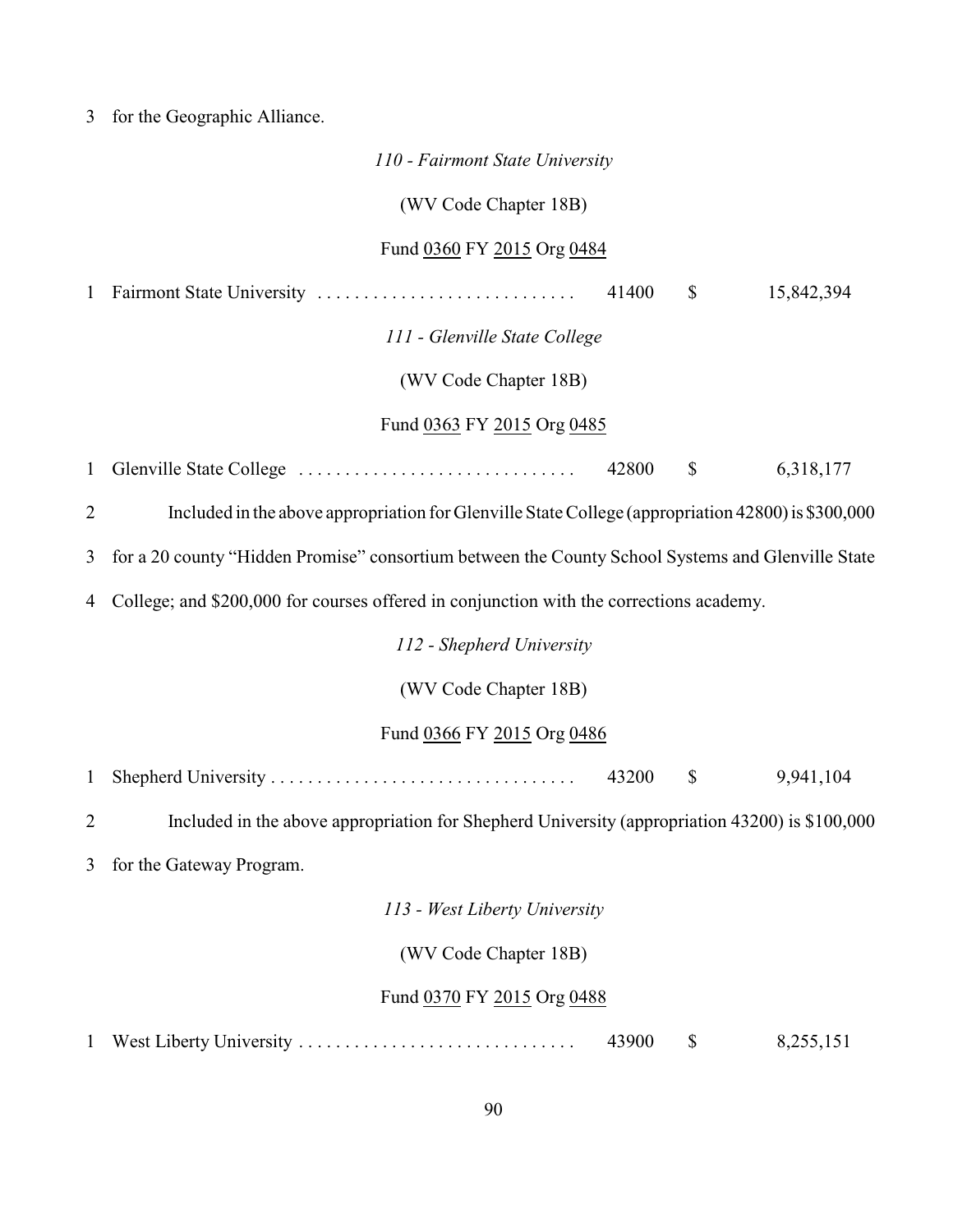## *114 - West Virginia State University*

## (WV Code Chapter 18B)

## Fund 0373 FY 2015 Org 0490

| $\overline{1}$ |                                                                | 44100 | <sup>S</sup> | 10,380,591       |
|----------------|----------------------------------------------------------------|-------|--------------|------------------|
| 2              | West Virginia State University Land Grant Match                | 95600 |              | 1,673,390        |
|                |                                                                |       |              | 12,053,981       |
|                | 4 Total TITLE II, Section 1 — General Revenue                  |       |              |                  |
| 5              | (Including claims against the state) $\dots \dots \dots \dots$ |       |              | $-4,271,251,000$ |
|                |                                                                |       |              |                  |

1 **Sec. 2. Appropriations from state road fund.** — From the state road fund there are hereby 2 appropriated conditionally upon the fulfillment of the provisions set forth in Article 2, Chapter 11B of

3 the Code the following amounts, as itemized, for expenditure during the fiscal year 2015.

## **DEPARTMENT OF TRANSPORTATION**

#### *115 - Division of Motor Vehicles*

(WV Code Chapters 17, 17A, 17B, 17C, 17D, 20 and 24A)

## Fund 9007 FY 2015 Org 0802

|   |                                           | Appropriation | <b>State</b><br>Road<br>Fund |
|---|-------------------------------------------|---------------|------------------------------|
|   | 1 Personal Services and Employee Benefits | 00100         | \$<br>23,278,949             |
|   |                                           | 13000         | 16,212,293                   |
|   |                                           | 06400         | 144,000                      |
|   |                                           | 07000         | 80,000                       |
| 5 |                                           | 25800         | 10,000                       |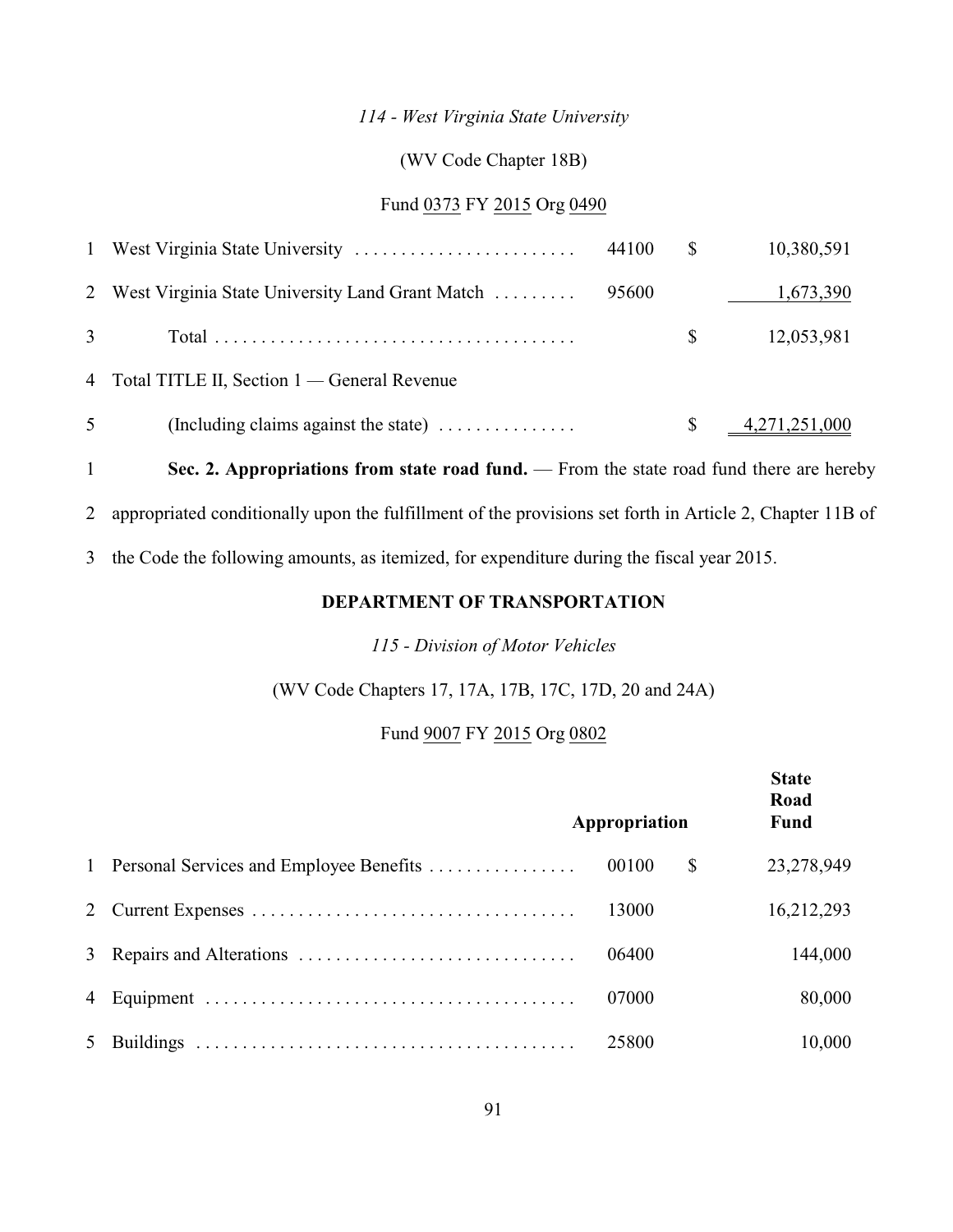| 6  |                                  | 69000 | 1,600,000           |
|----|----------------------------------|-------|---------------------|
| 7  |                                  | 91300 | 53,487              |
| 8  |                                  |       | \$<br>41,378,729    |
|    | 116 - Division of Highways       |       |                     |
|    | (WV Code Chapters 17 and 17C)    |       |                     |
|    | Fund 9017 FY 2015 Org 0803       |       |                     |
| 1  |                                  | 04000 | \$<br>37,000,000    |
| 2  |                                  | 23700 | 354,846,000         |
| 3  | Maintenance, Contract Paving and |       |                     |
| 4  | Secondary Road Maintenance       | 27200 | 71,000,000          |
| 5  |                                  | 27300 | 37,000,000          |
| 6  |                                  | 27500 | 4,000,000           |
| 7  | Equipment Revolving              | 27600 | 15,000,000          |
| 8  |                                  | 27700 | 51,481,000          |
| 9  |                                  | 27800 | 120,000,000         |
| 10 | Other Federal Aid Programs       | 27900 | 325,000,000         |
| 11 |                                  | 28000 | 80,000,000          |
| 12 |                                  | 28100 | 17,000,000          |
| 13 |                                  | 28200 | 1,734,000           |
| 14 | Federal Economic Stimulus        | 89100 | 1,000,000           |
| 15 |                                  |       | \$<br>1,115,061,000 |

The above appropriations are to be expended in accordance with the provisions of Chapters 17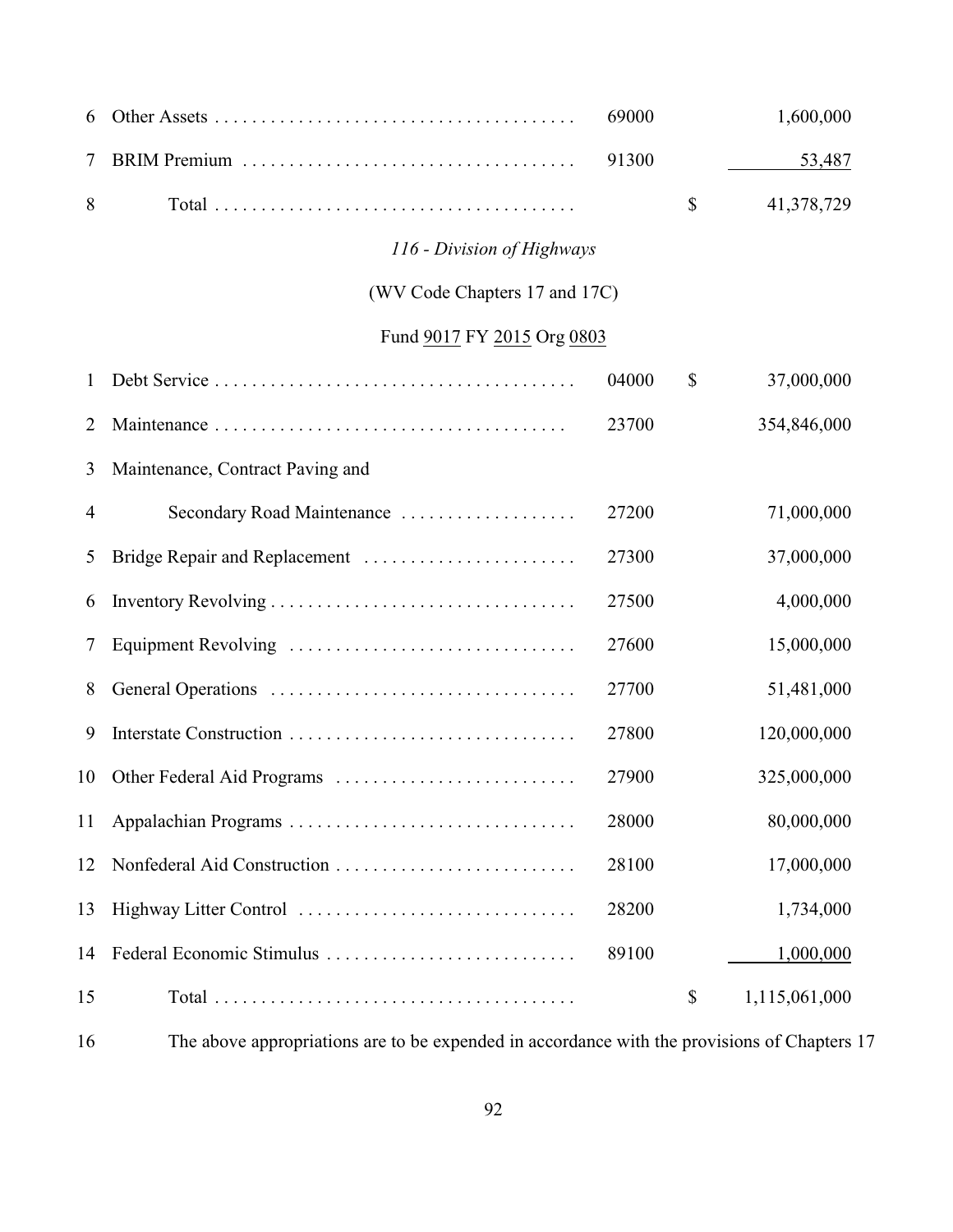and 17C of the code.

 The commissioner of highways shall have the authorityto operate revolving funds within the state road fund for the operation and purchase of various types of equipment used directly and indirectly in the construction and maintenance of roads and for the purchase of inventories and materials and supplies.

 There is hereby appropriated in addition to the above appropriations, sufficient money for the payment of claims, accrued or arising during this budgetaryperiod, to be paid in accordance with Sections 17 and 18, Article 2, Chapter 14 of the code.

 It is the intent of the Legislature to capture and match all federal funds available for expenditure on the Appalachian highway system at the earliest possible time. Therefore, should amounts in excess of those appropriated be required for the purposes of Appalachian programs, funds in excess of the amount appropriated may be made available upon recommendation of the commissioner and approval of the governor. Further, for the purpose of Appalachian programs, funds appropriated by appropriation may be transferred to other appropriations upon recommendation of the commissioner and approval of the governor.

#### *117 - Office of Administrative Hearings*

#### (WV Code Chapter 17C)

## Fund 9027 FY 2015 Org 0808

|  |       | 1,585,201 |
|--|-------|-----------|
|  | 13000 | 341,278   |
|  | 06400 | 10,000    |
|  | 07000 | 5,500     |
|  | 91300 | 10,000    |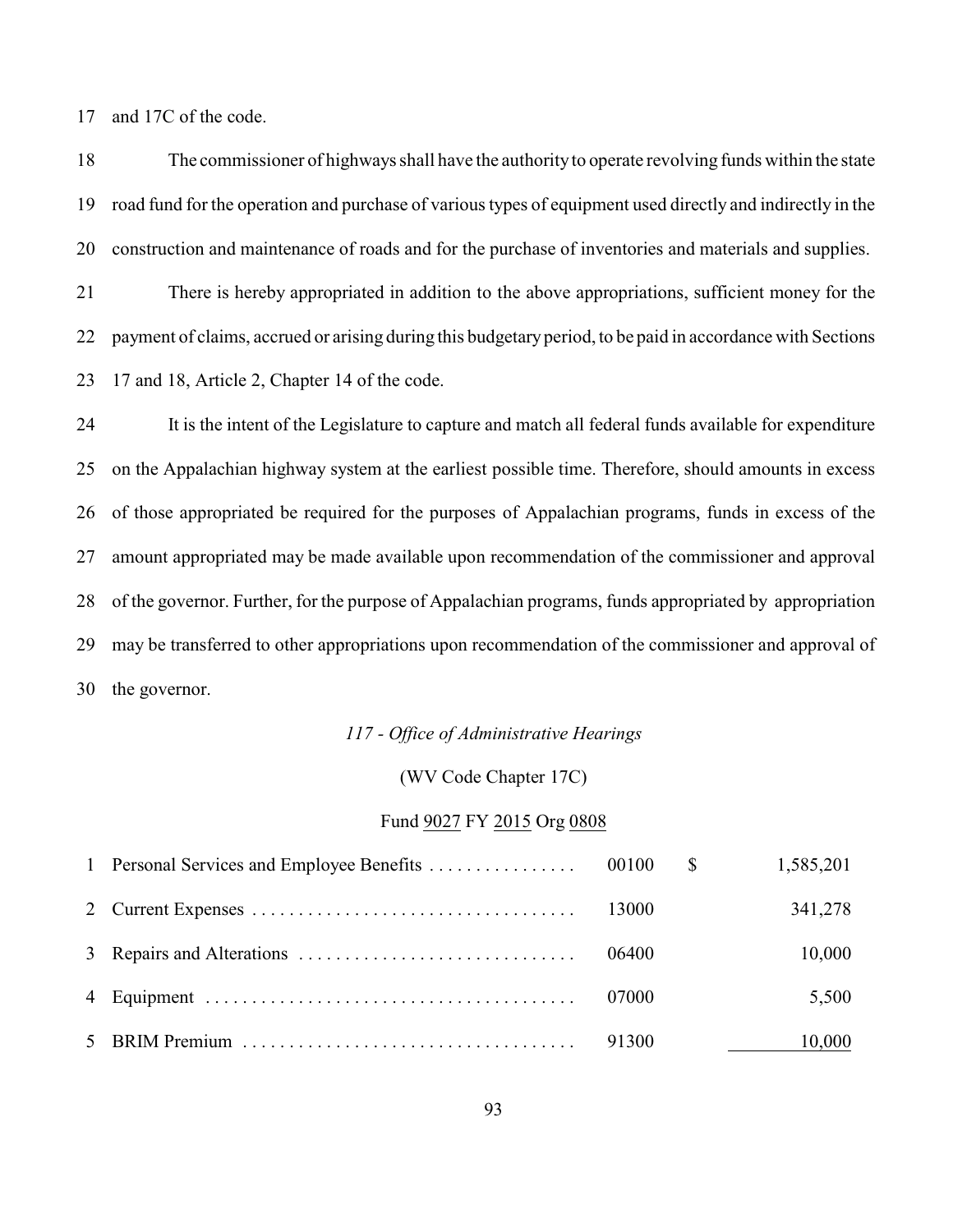| 6 |                                                                                         | 1,951,979                             |
|---|-----------------------------------------------------------------------------------------|---------------------------------------|
|   | 7 Total TITLE II, Section 2 — State Road Fund                                           |                                       |
|   | (Including claims against the state) $\dots \dots \dots \dots$<br>8                     | $\frac{1,159,391,708}{1,159,391,708}$ |
|   | Sec. 3. Appropriations from other funds. $-$ From the funds designated there are hereby |                                       |

2 appropriated conditionally upon the fulfillment of the provisions set forth in Article 2, Chapter 11B of

3 the Code the following amounts, as itemized, for expenditure during the fiscal year 2015.

#### **LEGISLATIVE**

*118 - Crime Victims Compensation Fund*

(WV Code Chapter 14)

## Fund 1731 FY 2015 Org 2300

|   |                                           | Appropriation |   | Other<br><b>Funds</b> |  |
|---|-------------------------------------------|---------------|---|-----------------------|--|
|   | 1 Personal Services and Employee Benefits | 00100         | S | 498,020               |  |
|   |                                           | 13000         |   | 133,903               |  |
|   |                                           | 06400         |   | 1,000                 |  |
|   | 4 Economic Loss Claim Payment Fund        | 33400         |   | 3,460,125             |  |
| 5 |                                           | 69000         |   | 3,700                 |  |
| 6 |                                           |               | S | 4,096,748             |  |

#### **JUDICIAL**

*119 - Supreme Court –*

*Family Court Fund*

(WV Code Chapter 51)

## Fund 1763 FY 2015 Org 2400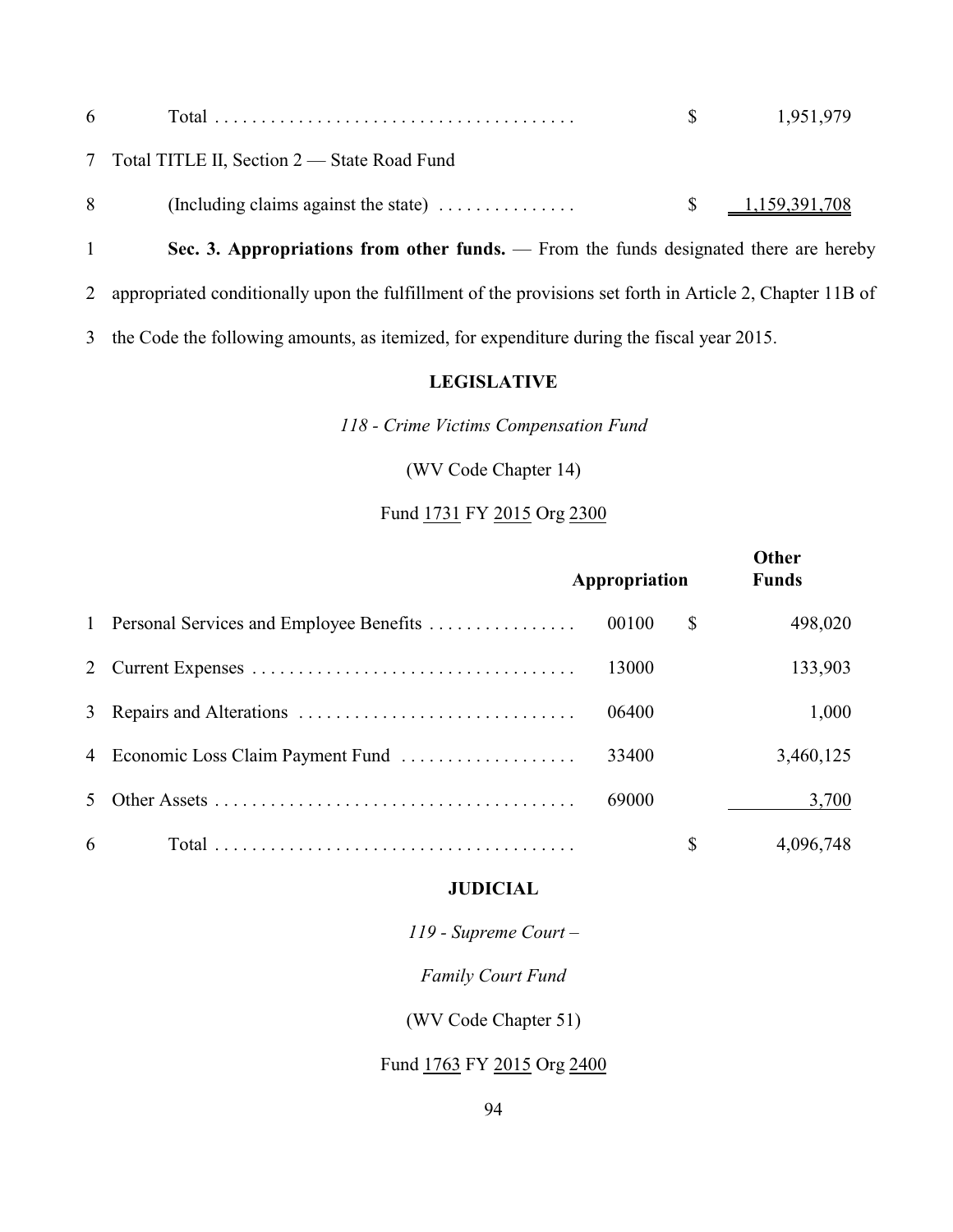|  | .3000 |  | 1.200.000 |
|--|-------|--|-----------|
|--|-------|--|-----------|

#### **EXECUTIVE**

*120 - Governor's Office*

#### *Minority Affairs Fund*

#### (WV Code Chapter 5)

## Fund 1058 FY 2015 Org 0100

|  |  | 512,126        |
|--|--|----------------|
|  |  | $\$\,$ 684,926 |

## *121 - Auditor's Office –*

#### *Land Operating Fund*

## (WV Code Chapters 11A, 12 and 36)

## Fund 1206 FY 2015 Org 1200

|   |       | S | 629,147   |
|---|-------|---|-----------|
|   | 09900 |   | 15,139    |
|   | 13000 |   | 440,291   |
|   | 06400 |   | 2,600     |
|   | 07000 |   | 426,741   |
| 6 |       |   | 1,513,918 |

 There is herebyappropriated from this fund, in addition to the above appropriations, the necessary amount for the expenditure of funds other than personal services and employee benefits to enable the division to pay the direct expenses relating to land sales as provided in Chapter 11A of the West Virginia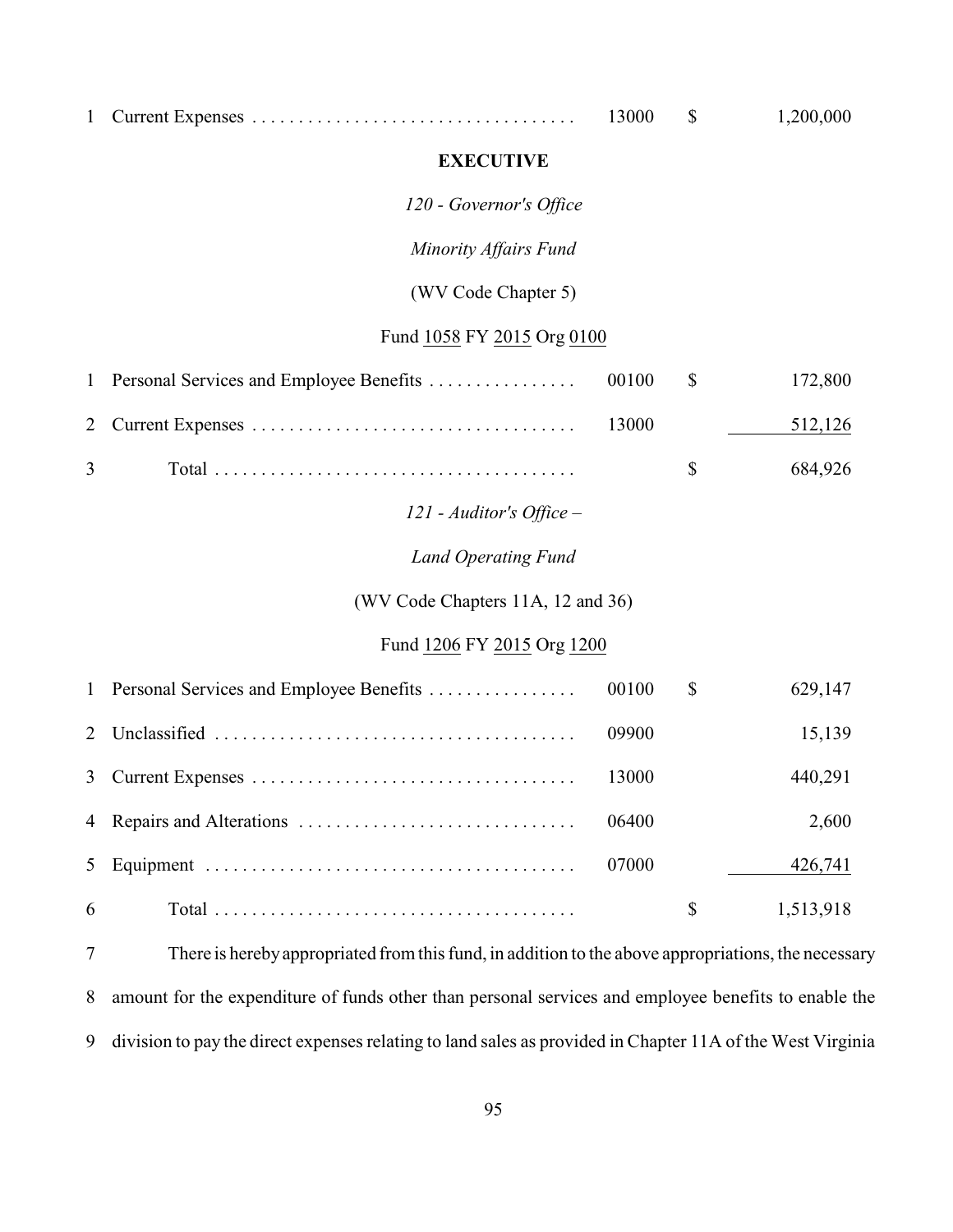Code.

 The total amount of these appropriations shall be paid from the special revenue fund out of fees and collections as provided by law.

## *122 - Auditor's Office –*

## *Local Government Purchasing Card Expenditure Fund*

(WV Code Chapter 6)

## Fund 1224 FY 2015 Org 1200

| $\mathbf{1}$   | Personal Services and Employee Benefits | 00100 | $\mathcal{S}$ | 308,087   |
|----------------|-----------------------------------------|-------|---------------|-----------|
| $\overline{2}$ |                                         | 13000 |               | 62,030    |
| 3              |                                         | 06400 |               | 6,000     |
| 4              |                                         | 07000 |               | 10,805    |
| 5              |                                         | 69000 |               | 50,000    |
| 6              |                                         |       | \$            | 436,922   |
|                | 123 - Auditor's Office $-$              |       |               |           |
|                | <b>Securities Regulation Fund</b>       |       |               |           |
|                | (WV Code Chapter 32)                    |       |               |           |
|                | Fund 1225 FY 2015 Org 1200              |       |               |           |
| $\mathbf{1}$   | Personal Services and Employee Benefits | 00100 | $\mathbb{S}$  | 1,882,510 |
| $\overline{2}$ |                                         | 09900 |               | 31,866    |
| 3              |                                         | 13000 |               | 838,830   |
| 4              |                                         | 06400 |               | 12,400    |
| 5              |                                         | 07000 |               | 19,700    |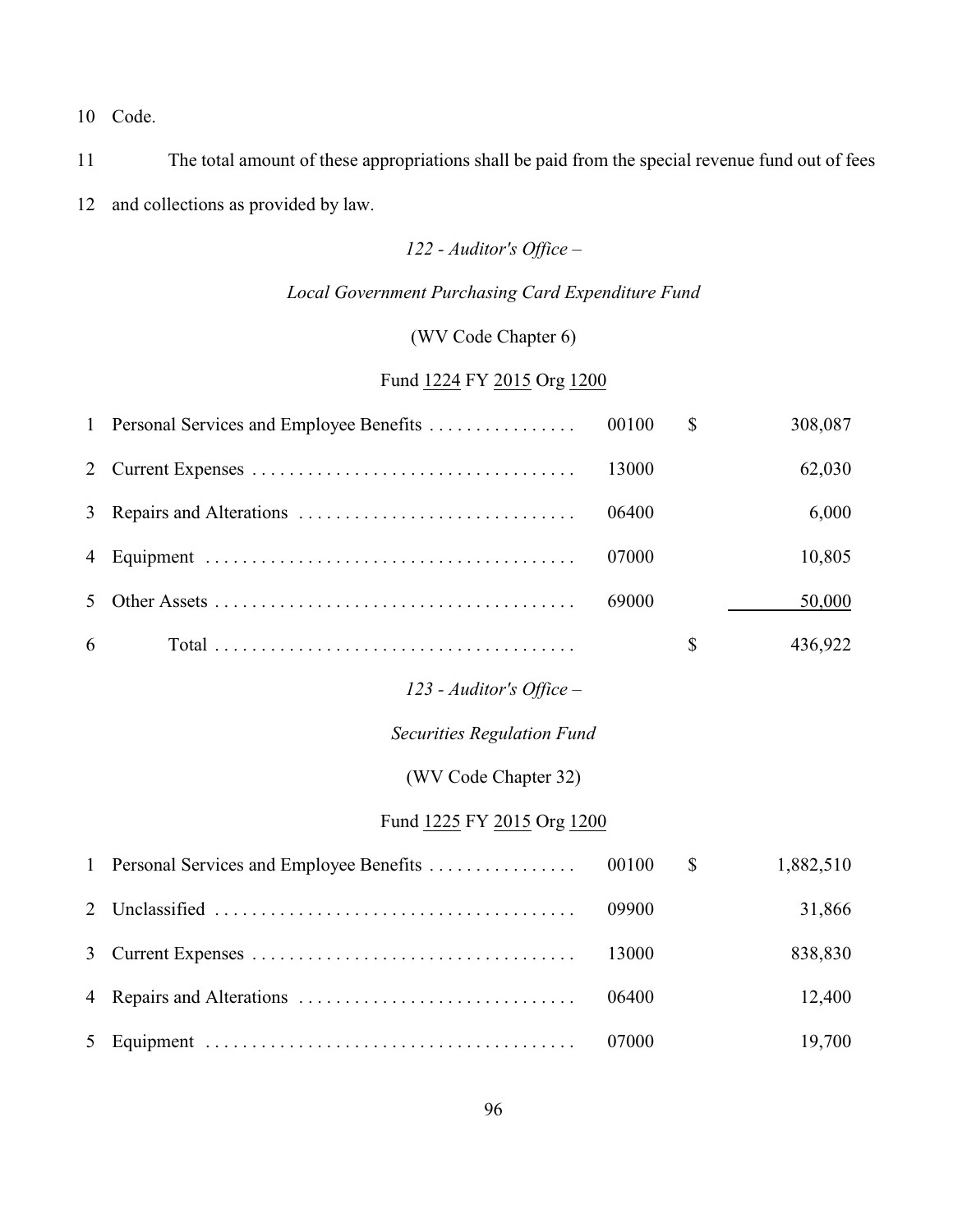|  |  | 673.326   |
|--|--|-----------|
|  |  | 3,458,632 |

*124 - Auditor's Office –*

*Technology Support and Acquisition Fund*

(WV Code Chapter 12)

## Fund 1233 FY 2015 Org 1200

|                                                                             |  | 100,000 |
|-----------------------------------------------------------------------------|--|---------|
| 3 Total $\dots \dots \dots \dots \dots \dots \dots \dots \dots \dots \dots$ |  | 400.000 |

Fifty percent of the deposits made into this fund shall be transferred to the Treasurer's Office *–*

Technology Support and Acquisition Fund (fund 1329, org 1300) for expenditure for the purposes

described in W.Va. Code §12-3-10c.

*125 - Auditor's Office –*

*Purchasing Card Administration Fund*

(WV Code Chapter 12)

#### Fund 1234 FY 2015 Org 1200

|   |       | $\mathbb{S}$ | 2,499,307 |
|---|-------|--------------|-----------|
|   | 13000 |              | 1,578,622 |
|   | 06400 |              | 5,500     |
|   | 07000 |              | 650,000   |
|   | 69000 |              | 308,886   |
| 6 |       | <sup>S</sup> | 5,042,315 |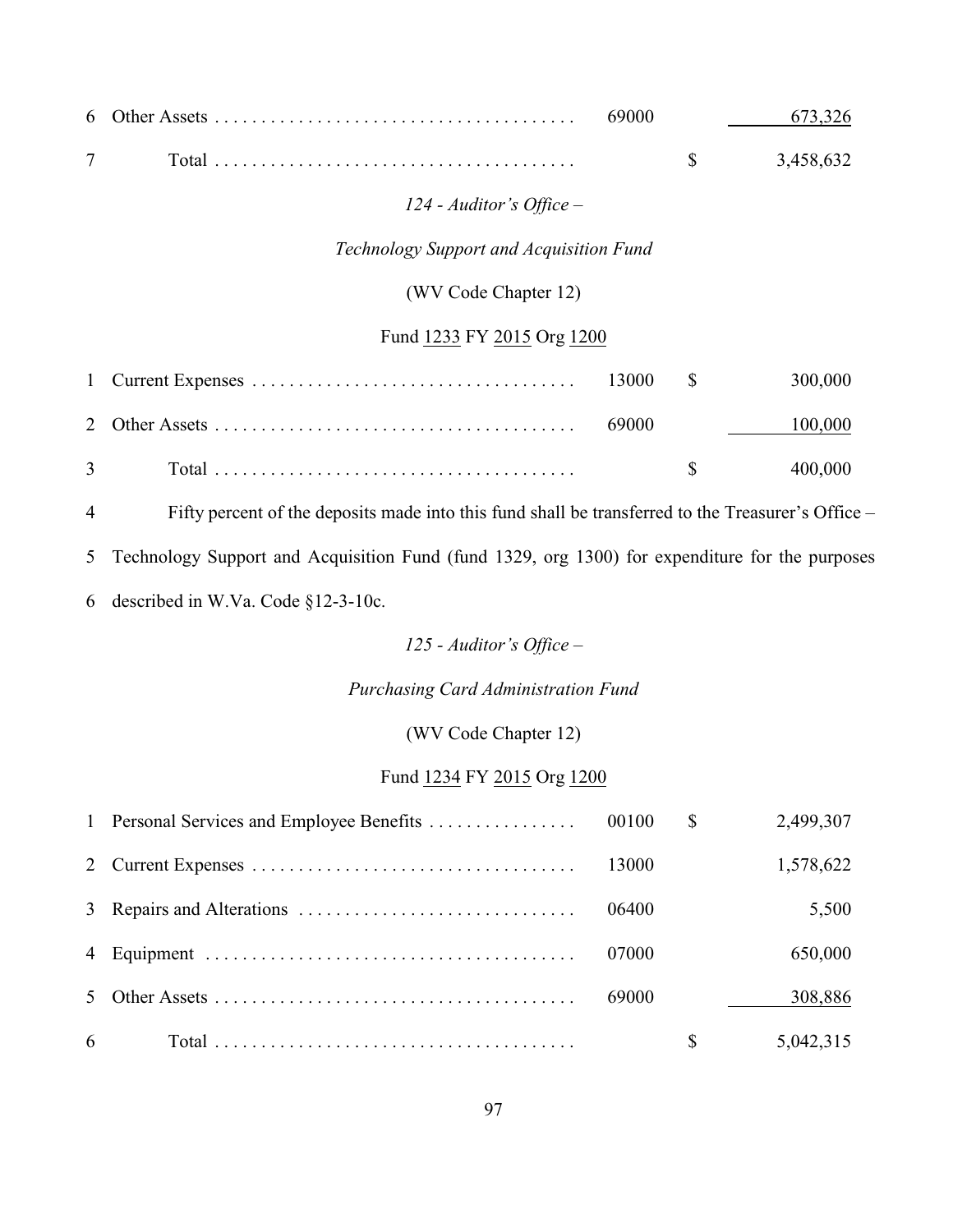7 There is hereby appropriated from this fund, in addition to the above appropriations, the amount 8 necessary to meet the transfer requirements to the Purchasing Improvement Fund (fund 2264) and the 9 Hatfield*-*McCoy Regional Recreation Authority per W.Va. Code §12-3-10d.

*126 - Auditor's Office –*

*Office of the Chief Inspector*

(WV Code Chapter 6)

## Fund 1235 FY 2015 Org 1200

|                |       |               | 3,405,512 |
|----------------|-------|---------------|-----------|
|                |       |               | 765,915   |
|                | 07000 |               | 50,000    |
| $\overline{4}$ |       | $\mathcal{S}$ | 4,221,427 |

### *127 - Auditor's Office –*

*Volunteer Fire Department Workers'*

*Compensation Premium Subsidy Fund*

(WV Code Chapters 12 and 33)

Fund 1239 FY 2015 Org 1200

1 Volunteer Fire Department

2 Workers' Compensation Subsidy . . . . . . . . . . . . . . . . 83200 \$ 4,000,000

*128 - Treasurer's Office –*

#### *College Prepaid Tuition and Savings Program*

*Administrative Account*

(WV Code Chapter 18)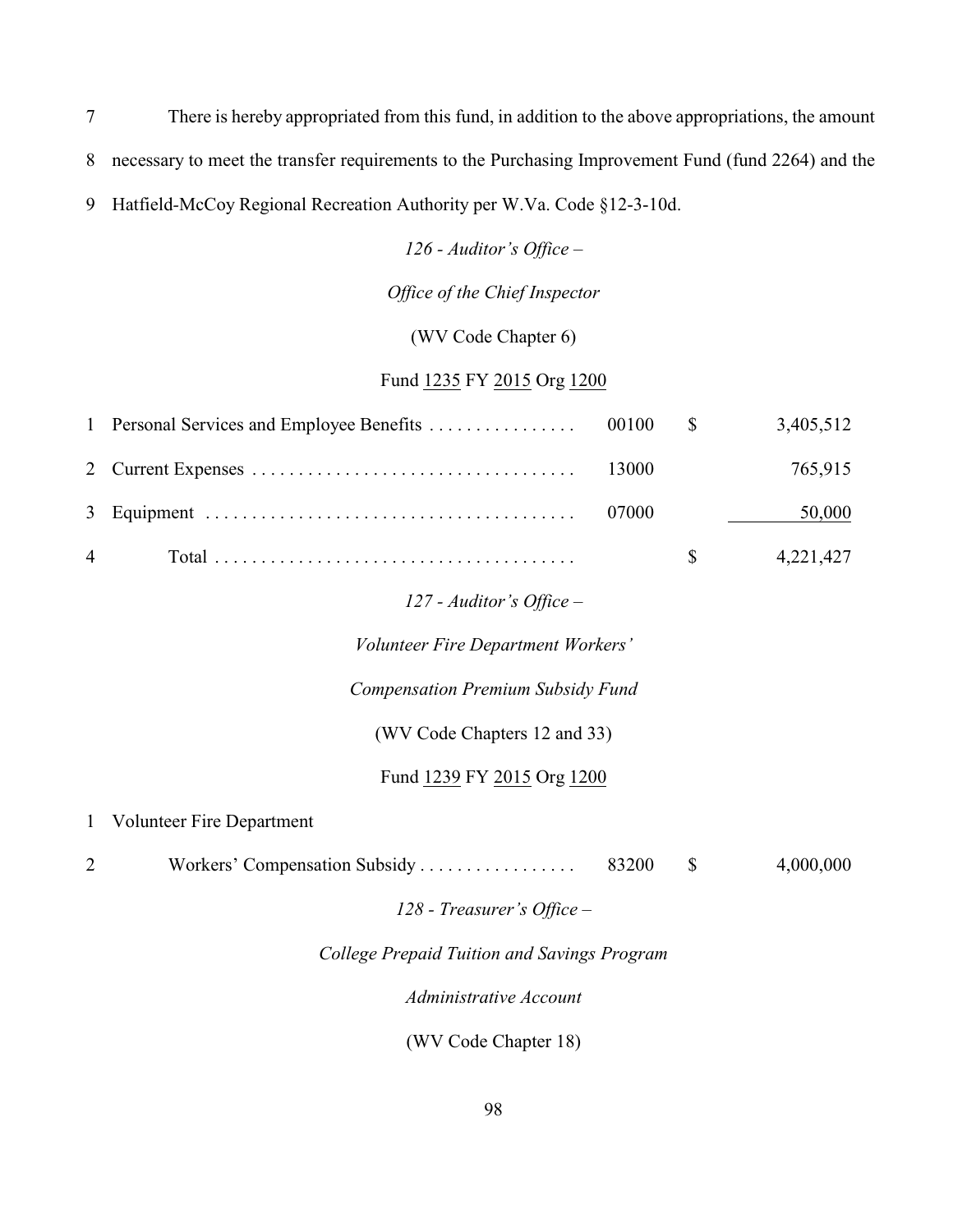# Fund 1301 FY 2015 Org 1300

| $\mathbf{1}$   | Personal Services and Employee Benefits | 00100 | \$<br>769,227   |
|----------------|-----------------------------------------|-------|-----------------|
| $\overline{2}$ |                                         | 09900 | 14,000          |
| 3              |                                         | 13000 | 625,404         |
| 4              |                                         |       | \$<br>1,408,631 |
|                | 129 - Treasurer's Office -              |       |                 |
|                | Technology Support and Acquisition Fund |       |                 |
|                | (WV Code Chapter 12)                    |       |                 |
|                | Fund 1329 FY 2015 Org 1300              |       |                 |
| $\mathbf{1}$   | Personal Services and Employee Benefits | 00100 | \$<br>183,074   |
| $\overline{2}$ |                                         | 09900 | 4,700           |
| 3              |                                         | 13000 | 228,875         |
| 4              |                                         | 69000 | 60,000          |
| 5              |                                         |       | \$<br>476,649   |
|                | 130 - Department of Agriculture $-$     |       |                 |
|                | <b>Agriculture Fees Fund</b>            |       |                 |
|                | (WV Code Chapter 19)                    |       |                 |
|                | Fund 1401 FY 2015 Org 1400              |       |                 |
| 1              | Personal Services and Employee Benefits | 00100 | \$<br>2,244,245 |
| $\overline{2}$ |                                         | 09900 | 37,425          |
| 3              |                                         | 13000 | 1,356,184       |
| 4              |                                         | 06400 | 58,500          |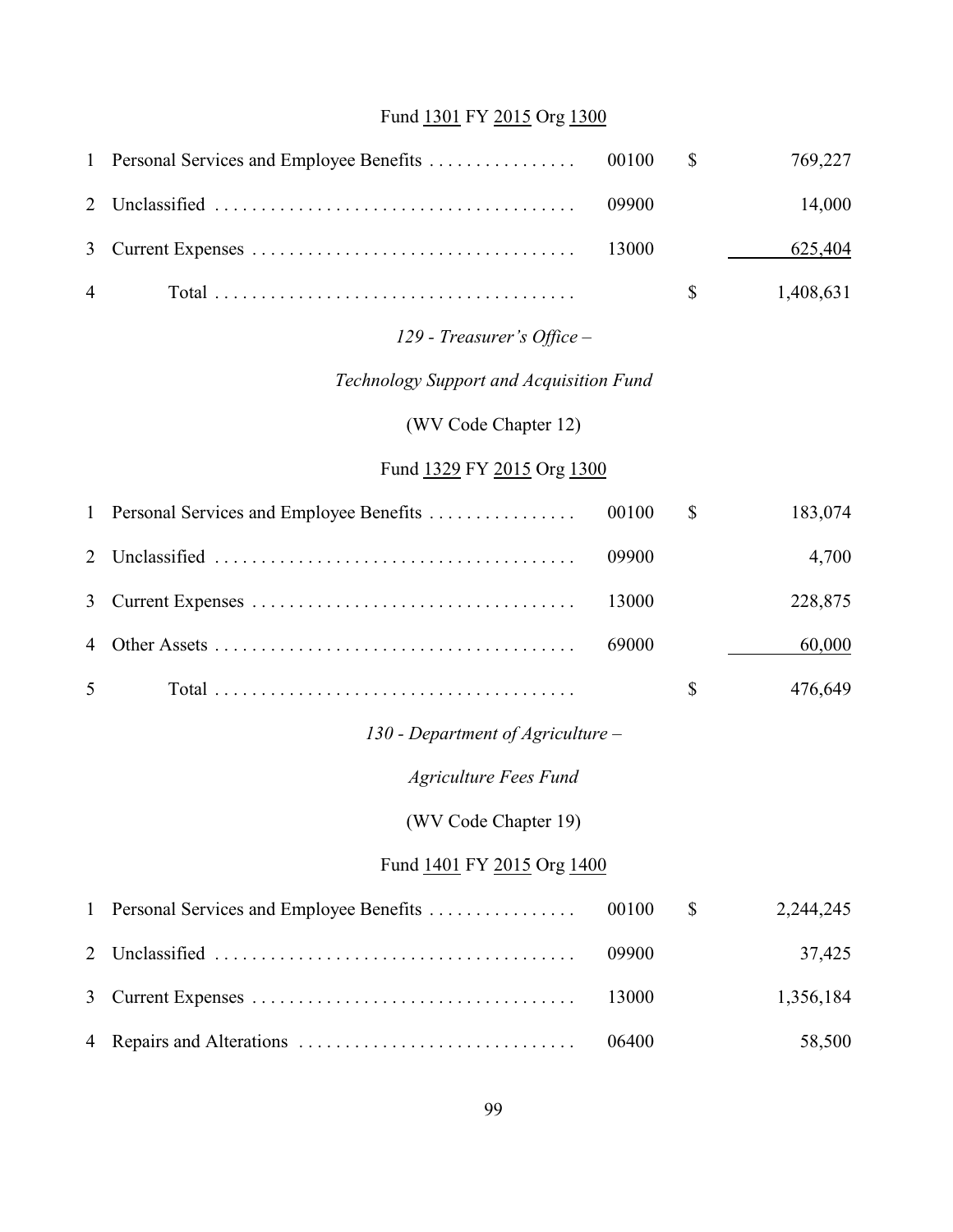| 5              |                                                                                             | 07000 |                           | 36,209    |
|----------------|---------------------------------------------------------------------------------------------|-------|---------------------------|-----------|
| 6              |                                                                                             | 69000 |                           | 10,000    |
| $\overline{7}$ |                                                                                             |       | $\mathcal{S}$             | 3,742,563 |
|                | 131 - Department of Agriculture –                                                           |       |                           |           |
|                | West Virginia Rural Rehabilitation Program                                                  |       |                           |           |
|                | (WV Code Chapter 19)                                                                        |       |                           |           |
|                | Fund 1408 FY 2015 Org 1400                                                                  |       |                           |           |
| 1              | Personal Services and Employee Benefits                                                     | 00100 | $\mathcal{S}$             | 73,807    |
| 2              |                                                                                             | 09900 |                           | 10,476    |
| 3              |                                                                                             | 13000 |                           | 963,404   |
| 4              |                                                                                             |       | $\boldsymbol{\mathsf{S}}$ | 1,047,687 |
|                | 132 - Department of Agriculture –                                                           |       |                           |           |
|                | General John McCausland Memorial Farm Fund                                                  |       |                           |           |
|                | (WV Code Chapter 19)                                                                        |       |                           |           |
|                | Fund 1409 FY 2015 Org 1400                                                                  |       |                           |           |
| 1              |                                                                                             | 09900 | \$                        | 2,100     |
| 2              |                                                                                             | 13000 |                           | 129,500   |
| 3              |                                                                                             | 06400 |                           | 47,400    |
| 4              |                                                                                             | 07000 |                           | 31,000    |
| 5              |                                                                                             |       | \$                        | 210,000   |
| 6              | The above appropriations shall be expended in accordance with Article 26, Chapter 19 of the |       |                           |           |
| 7              | Code.                                                                                       |       |                           |           |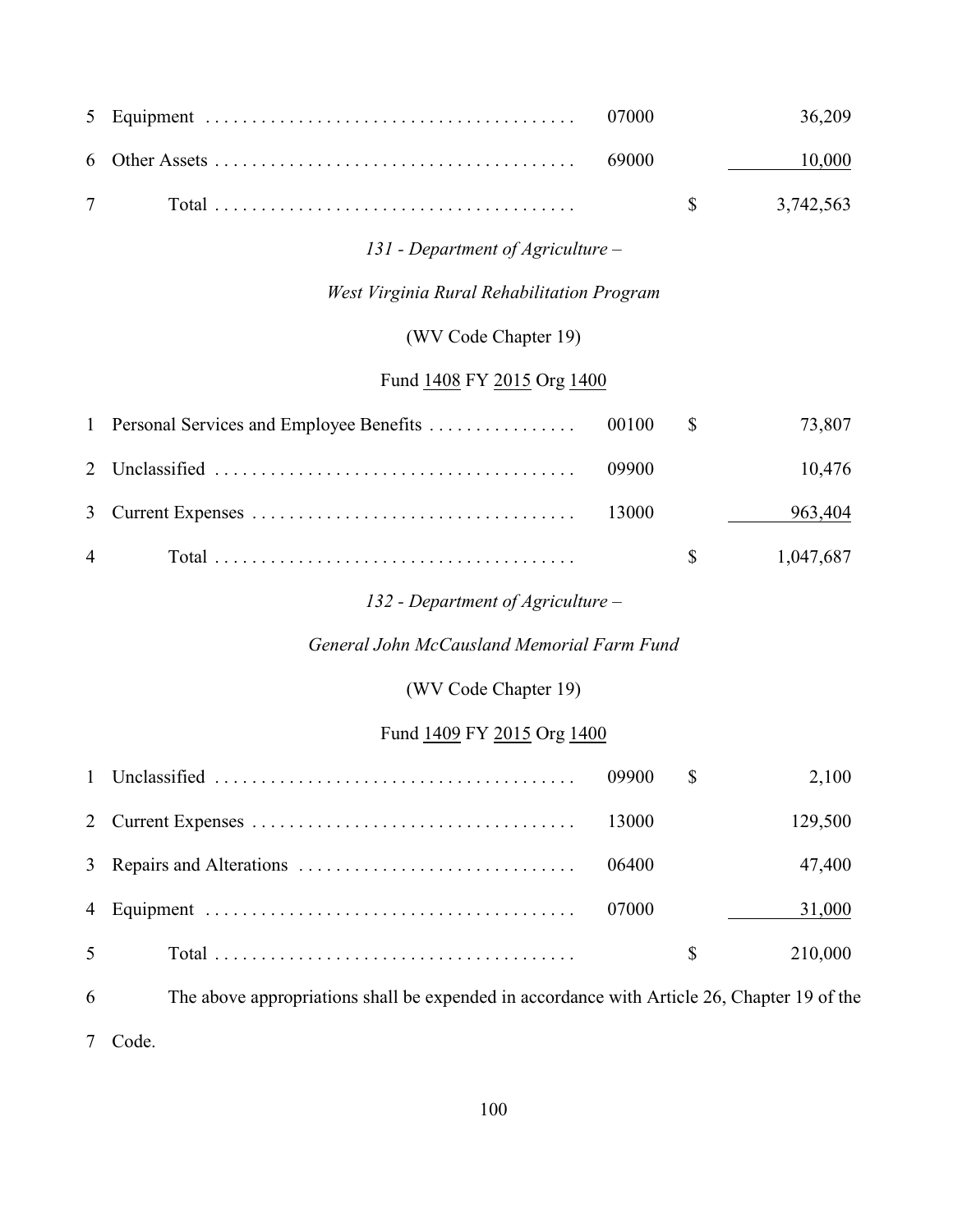## *133 - Department of Agriculture –*

## *Farm Operating Fund*

## (WV Code Chapter 19)

## Fund 1412 FY 2015 Org 1400

|  |       | \$<br>309,248   |
|--|-------|-----------------|
|  | 09900 | 15,173          |
|  | 13000 | 1,167,464       |
|  | 06400 | 238,722         |
|  | 07000 | 249,393         |
|  | 69000 | 20,000          |
|  |       | \$<br>2,000,000 |

## *134 - Department of Agriculture –*

## *Donated Food Fund*

## (WV Code Chapter 19)

## Fund 1446 FY 2015 Org 1400

|  |       | \$ | 958,864   |
|--|-------|----|-----------|
|  | 09900 |    | 45,807    |
|  | 13000 |    | 3,410,542 |
|  | 06400 |    | 128,500   |
|  | 07000 |    | 10,000    |
|  | 69000 |    | 27,000    |
|  |       | \$ | 4,580,713 |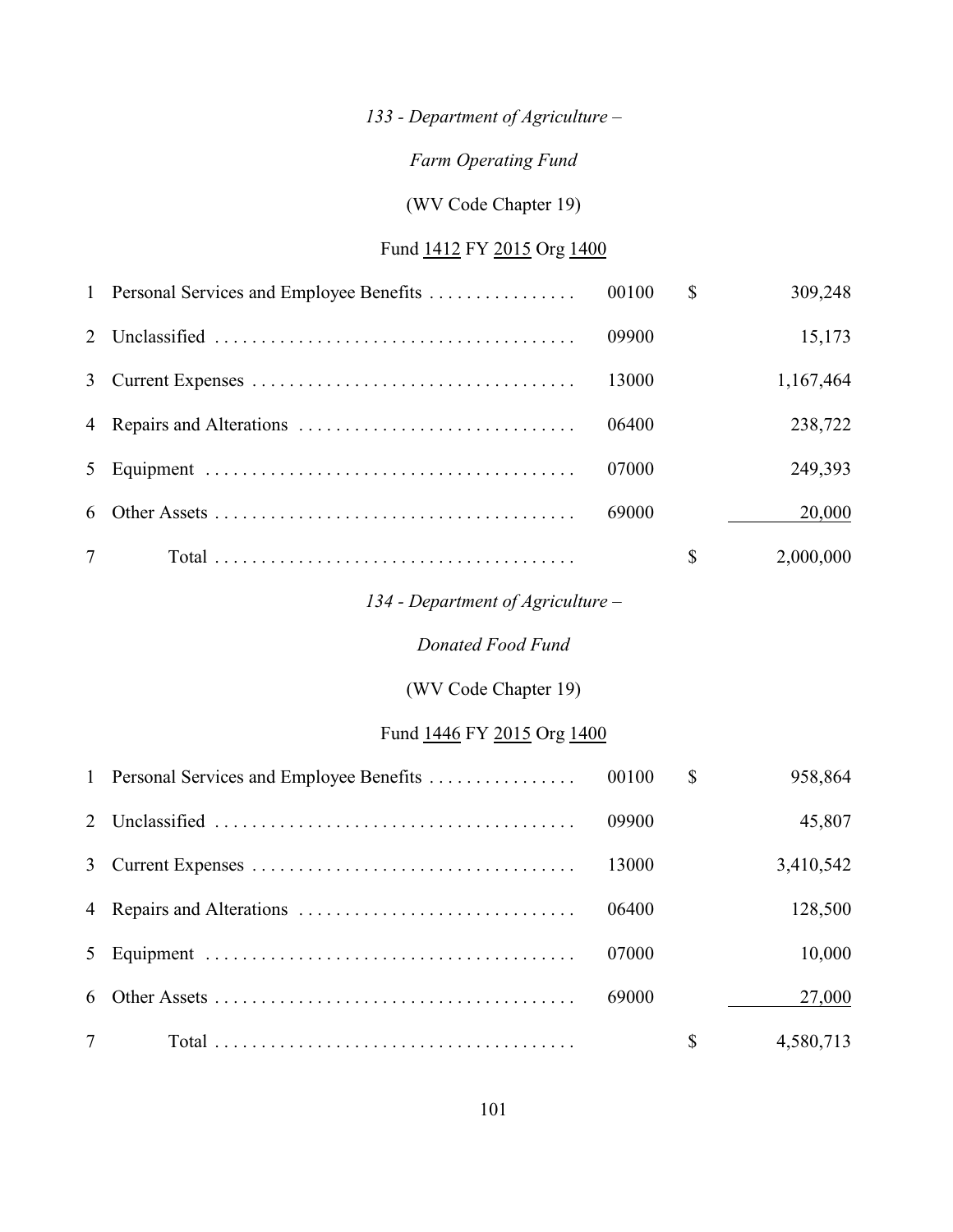|                | 135 - Department of Agriculture –           |       |                           |         |
|----------------|---------------------------------------------|-------|---------------------------|---------|
|                | <b>Integrated Predation Management Fund</b> |       |                           |         |
|                | (WV Code Chapter 7)                         |       |                           |         |
|                | Fund 1465 FY 2015 Org 1400                  |       |                           |         |
| $\mathbf{1}$   |                                             | 13000 | $\mathcal{S}$             | 25,000  |
|                | 136 - Department of Agriculture $-$         |       |                           |         |
|                | West Virginia Spay Neuter Assistance Fund   |       |                           |         |
|                | (WV Code Chapter 19)                        |       |                           |         |
|                | Fund 1481 FY 2015 Org 1400                  |       |                           |         |
| $\mathbf{1}$   |                                             | 13000 | \$                        | 100     |
|                | 137 - Attorney General -                    |       |                           |         |
|                | <b>Antitrust Enforcement Fund</b>           |       |                           |         |
|                | (WV Code Chapter 47)                        |       |                           |         |
|                | Fund 1507 FY 2015 Org 1500                  |       |                           |         |
| $\mathbf{1}$   | Personal Services and Employee Benefits     | 00100 | $\boldsymbol{\mathsf{S}}$ | 362,000 |
| 2              |                                             | 13000 |                           | 137,703 |
| 3              |                                             | 06400 |                           | 3,000   |
| $\overline{4}$ |                                             | 07000 |                           | 5,000   |
| 5              |                                             |       | $\boldsymbol{\mathsf{S}}$ | 507,703 |
|                |                                             |       |                           |         |

# *138 - Attorney General –*

# *Preneed Burial Contract Regulation Fund*

(WV Code Chapter 47)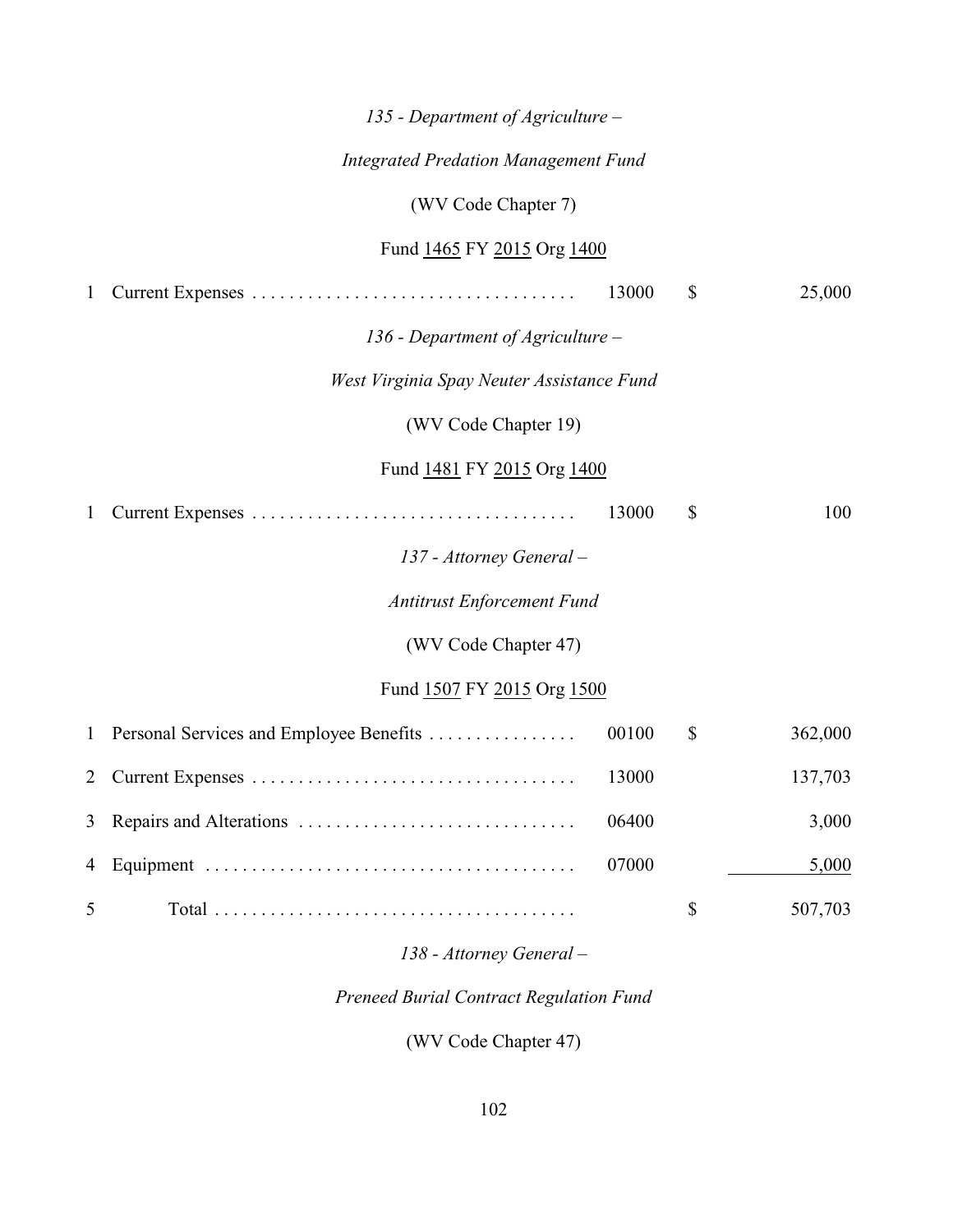## Fund 1513 FY 2015 Org 1500

| $\mathbf{1}$ | Personal Services and Employee Benefits | 00100 | \$<br>229,776 |
|--------------|-----------------------------------------|-------|---------------|
| 2            |                                         | 13000 | 29,065        |
| 3            |                                         | 06400 | 3,000         |
| 4            |                                         | 07000 | 5,000         |
| 5            |                                         |       | \$<br>266,841 |
|              | 139 - Attorney General –                |       |               |
|              | Preneed Funeral Guarantee Fund          |       |               |
|              | (WV Code Chapter 47)                    |       |               |
|              | Fund 1514 FY 2015 Org 1500              |       |               |
| 1            |                                         | 13000 | \$<br>901,135 |
|              | 140 - Secretary of State $-$            |       |               |
|              | Service Fees and Collection Account     |       |               |
|              | (WV Code Chapters 3, 5, and 59)         |       |               |
|              | Fund 1612 FY 2015 Org 1600              |       |               |
| $\mathbf{1}$ | Personal Services and Employee Benefits | 00100 | \$<br>791,051 |
| 2            |                                         | 09900 | 4,524         |
| 3            |                                         | 13000 | 8,036         |
| 4            |                                         |       | \$<br>803,611 |
|              | $141$ - Secretary of State -            |       |               |
|              | General Administrative Fees Account     |       |               |

(WV Code Chapters 3, 5 and 59)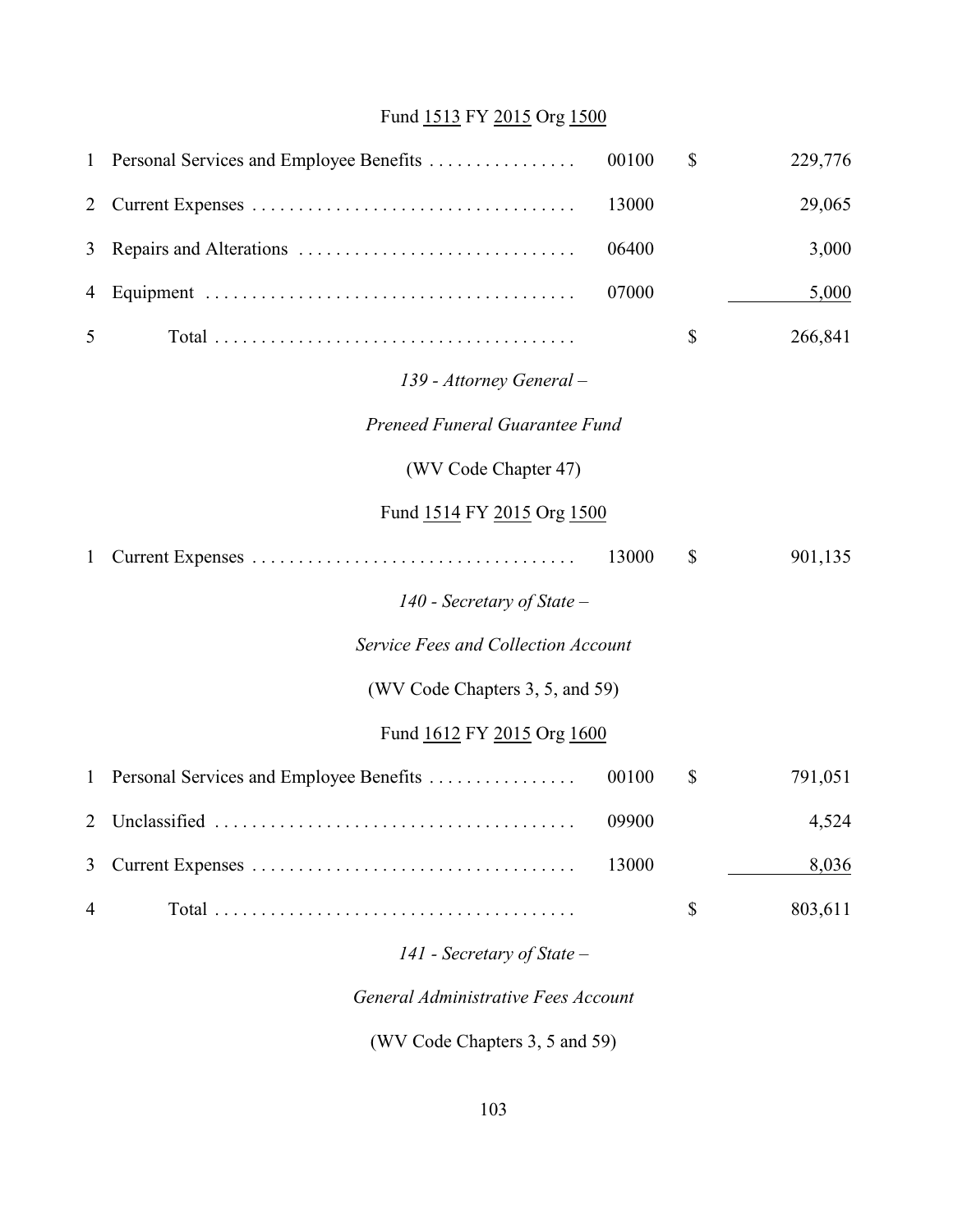### Fund 1617 FY 2015 Org 1600

|                |       | 2,351,104 |
|----------------|-------|-----------|
|                | 09900 | 16,324    |
|                | 13000 | 682,306   |
|                | 59900 | 750,000   |
| 5 <sup>5</sup> |       | 3,799,734 |

### **DEPARTMENT OF ADMINISTRATION**

*142 - Department of Administration –*

*Office of the Secretary –* 

*Tobacco Settlement Fund*

(WV Code Chapter 4)

#### Fund 2041 FY 2015 Org 0201

1 Tobacco Settlement Fund – Transfer . . . . . . . . . . . . . . . . . . . . 90200 \$ 3,501,170

2 The above appropriation for Tobacco Settlement Fund – Transfer (appropriation 90200) shall

3 be transferred to the Division of Health (fund 5124, org 0506) for expenditure.

*143 - Department of Administration –*

*Office of the Secretary*

*Employee Pension and Health Care Benefit Fund*

(WV Code Chapter 18)

#### Fund 2044 FY 2015 Org 0201

|  | 13000 |  | 32,000,000 |
|--|-------|--|------------|
|--|-------|--|------------|

2 The above appropriation for Current Expenses (fund 2044, appropriation 13000) shall be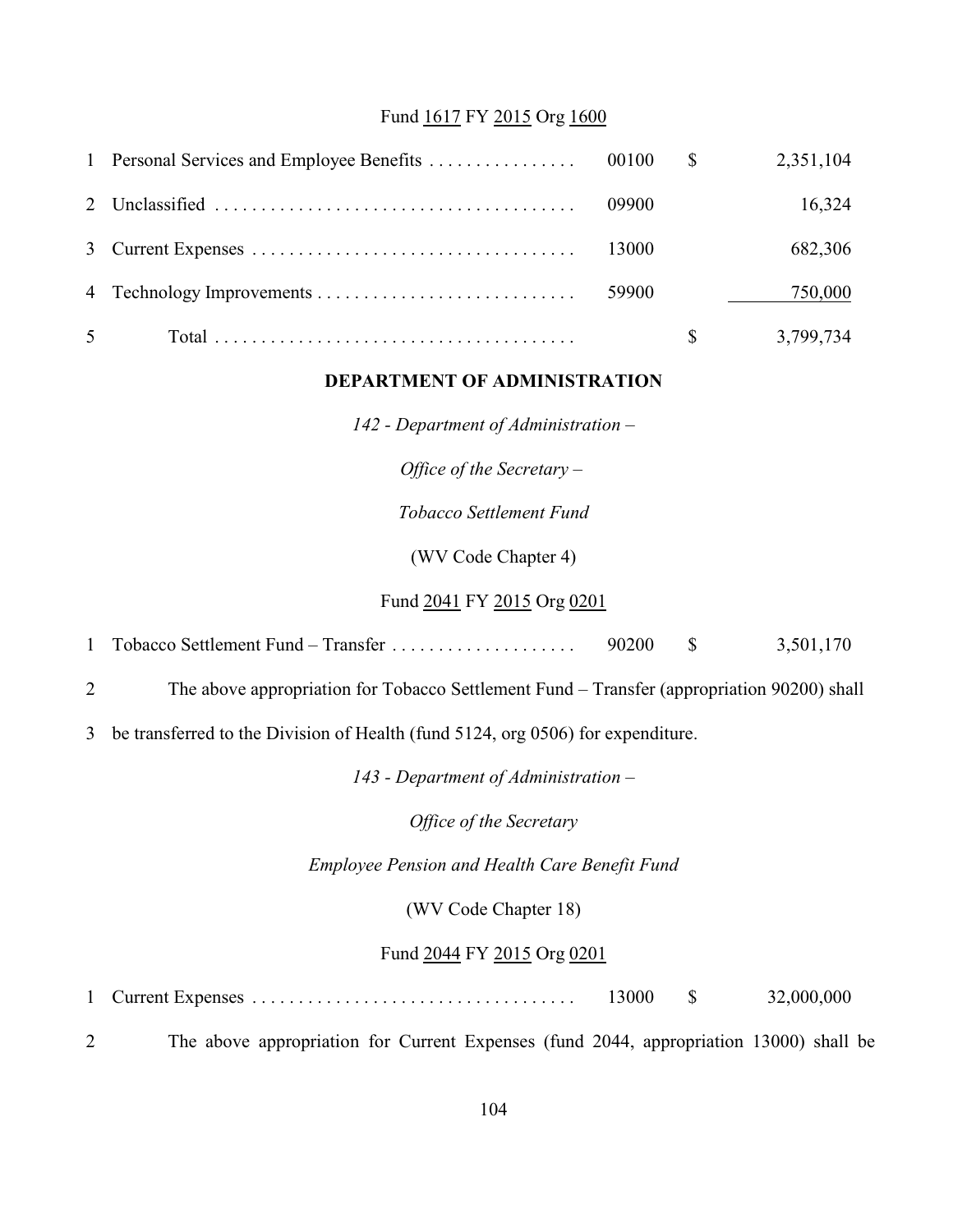transferred to the Consolidated Public Retirement Board *–* West Virginia Teachers' Retirement System

Employers Accumulation Fund (fund 2601).

*144 - Division of Information Services and Communications*

(WV Code Chapter 5A)

#### Fund 2220 FY 2015 Org 0210

|   | 1 Personal Services and Employee Benefits | 00100 | $\mathbb{S}$  | 23,378,322 |
|---|-------------------------------------------|-------|---------------|------------|
|   |                                           | 09900 |               | 382,354    |
|   |                                           | 13000 |               | 11,394,766 |
|   |                                           | 06400 |               | 1,000      |
| 5 |                                           | 07000 |               | 2,034,000  |
| 6 |                                           | 69000 |               | 1,045,000  |
| 7 |                                           |       | <sup>\$</sup> | 38,235,442 |

 The total amount of these appropriations shall be paid from a special revenue fund out of collections made by the division of information services and communications as provided by law.

 Each spending unit operating from the general revenue fund, from special revenue funds or receiving reimbursement for postage from the federal government shall be charged monthly for all postage meter service and shall reimburse the revolving fund monthly for all such amounts.

*145 - Division of Purchasing –*

#### *Vendor Fee Fund*

(WV Code Chapter 5A)

#### Fund 2263 FY 2015 Org 0213

Personal Services and Employee Benefits . . . . . . . . . . . . . . . . 00100 \$ 654,444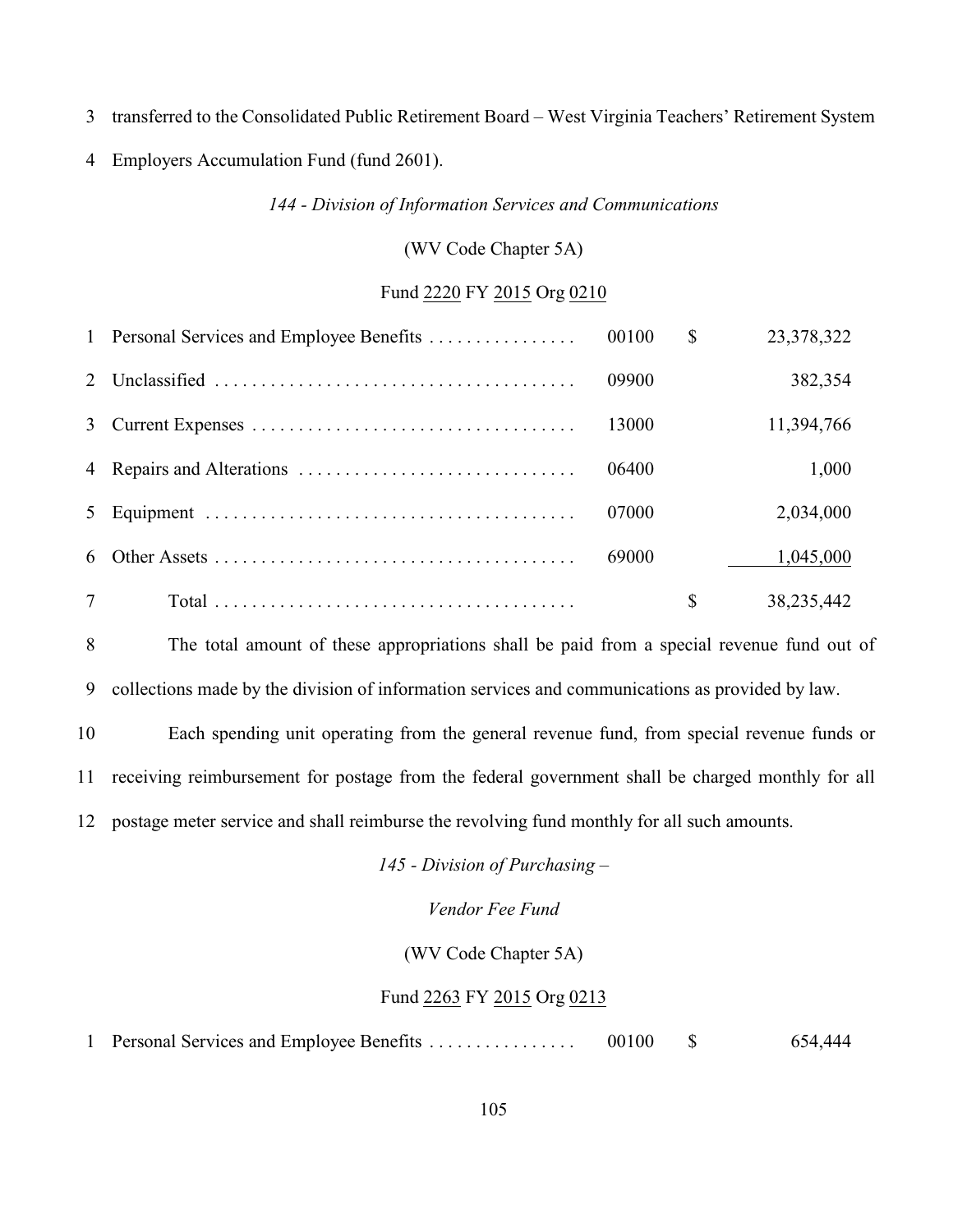| 2                    |                                         | 09900 |    | 2,382   |
|----------------------|-----------------------------------------|-------|----|---------|
| 3                    |                                         | 13000 |    | 238,879 |
| 4                    |                                         | 06400 |    | 5,000   |
| 5                    |                                         | 07000 |    | 2,500   |
| 6                    |                                         | 69000 |    | 2,500   |
| 7                    |                                         | 91300 |    | 810     |
| 8                    |                                         |       | \$ | 906,515 |
|                      | 146 - Division of Purchasing $-$        |       |    |         |
|                      | <b>Purchasing Improvement Fund</b>      |       |    |         |
| (WV Code Chapter 5A) |                                         |       |    |         |
|                      | Fund 2264 FY 2015 Org 0213              |       |    |         |
| $\mathbf{1}$         | Personal Services and Employee Benefits | 00100 | \$ | 400,649 |
| $\overline{2}$       |                                         | 09900 |    | 5,562   |
| 3                    |                                         | 13000 |    | 393,306 |
| 4                    |                                         | 06400 |    | 500     |
| 5                    |                                         | 07000 |    | 500     |
| 6                    |                                         | 69000 |    | 500     |
| 7                    |                                         | 91300 |    | 850     |
| 8                    |                                         |       | \$ | 801,867 |

## *147 - Travel Management*

# *Fleet Management Office Fund*

(WV Code Chapter 5A)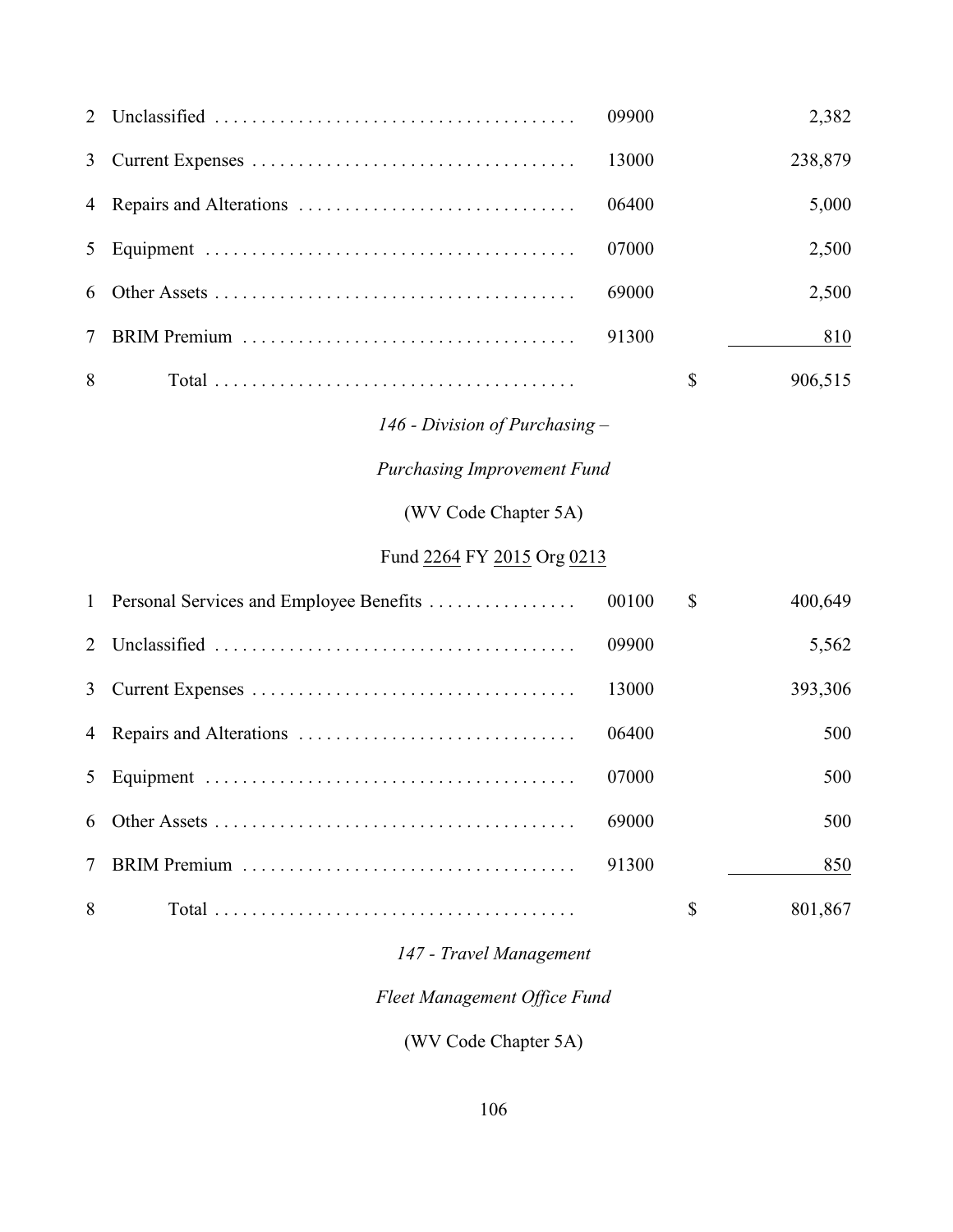# Fund 2301 FY 2015 Org 0215

| $\mathbf{1}$ | Personal Services and Employee Benefits | 00100 | \$           | 722,586   |
|--------------|-----------------------------------------|-------|--------------|-----------|
| 2            |                                         | 09900 |              | 4,000     |
| 3            |                                         | 13000 |              | 8,819,614 |
| 4            |                                         | 06400 |              | 12,000    |
| 5            |                                         | 07000 |              | 104,000   |
| 6            |                                         | 69000 |              | 9,000     |
| 7            |                                         |       | $\mathbb{S}$ | 9,671,200 |
|              | 148 - Travel Management                 |       |              |           |
|              | <b>Aviation Fund</b>                    |       |              |           |
|              | (WV Code Chapter 5A)                    |       |              |           |
|              | Fund 2302 FY 2015 Org 0215              |       |              |           |
| 1            |                                         | 09900 | \$           | 1,000     |
| 2            |                                         | 13000 |              | 149,000   |
| 3            |                                         | 06400 |              | 400,237   |
| 4            |                                         | 07000 |              | 1,000     |
| 5            |                                         | 69000 |              | 1,000     |
| 6            |                                         |       | \$           | 552,237   |
|              | 149 - Division of Personnel             |       |              |           |
|              | (WV Code Chapter 29)                    |       |              |           |
|              | Fund 2440 FY 2015 Org 0222              |       |              |           |
| $\mathbf{1}$ | Personal Services and Employee Benefits | 00100 | \$           | 3,942,590 |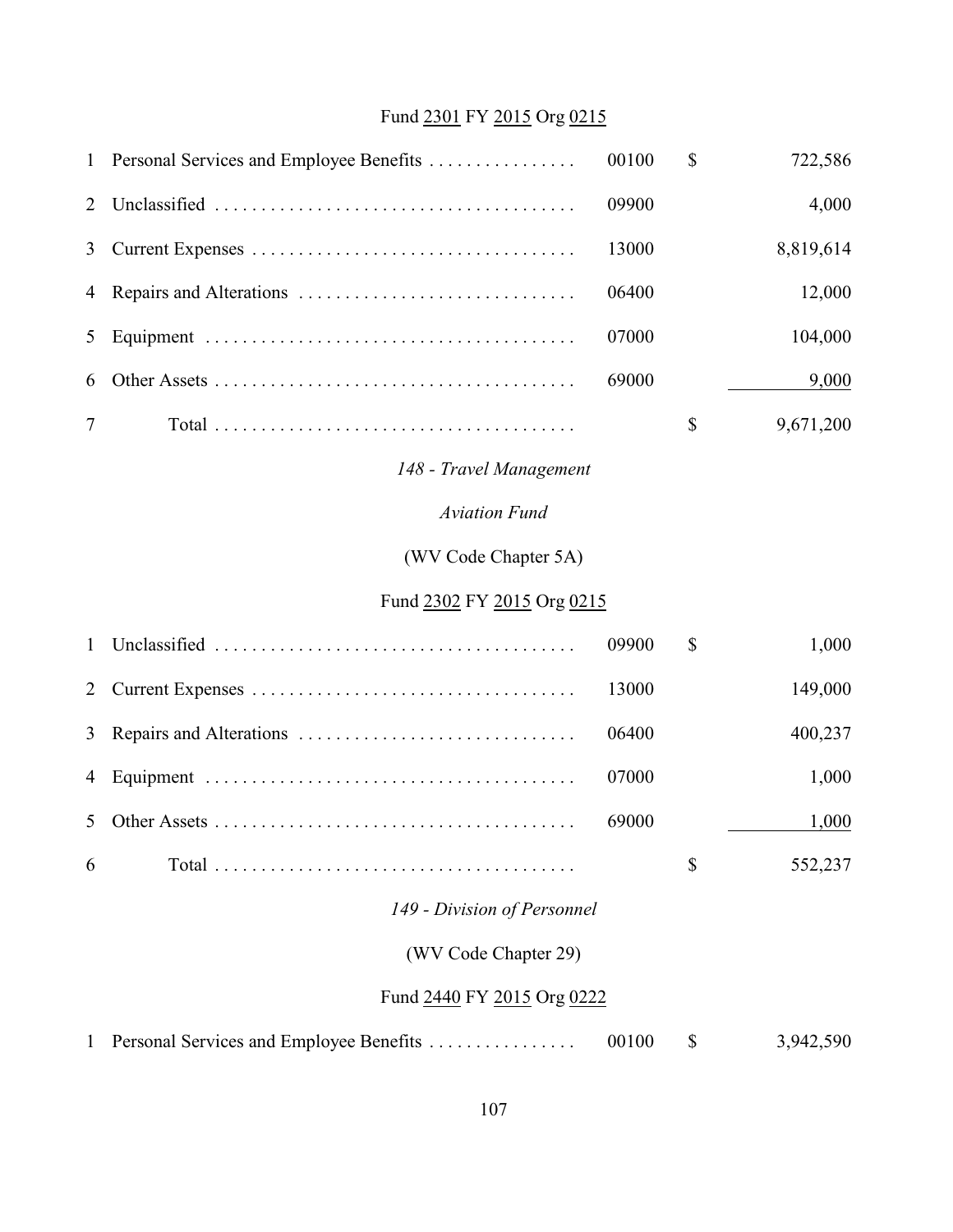|  | 09900 | 51,418          |
|--|-------|-----------------|
|  |       | 1,062,813       |
|  | 06400 | 5,000           |
|  | 07000 | 20,000          |
|  | 69000 | 60,000          |
|  |       | \$<br>5,141,821 |

The total amount of these appropriations shall be paid from a special revenue fund out of fees

collected by the division of personnel.

*150 - West Virginia Prosecuting Attorneys Institute*

(WV Code Chapter 7)

## Fund 2521 FY 2015 Org 0228

|  |       | $\mathbb{S}$ | 249,242 |
|--|-------|--------------|---------|
|  | 09900 |              | 5,524   |
|  | 13000 |              | 294,527 |
|  | 06400 |              | 600     |
|  | 07000 |              | 1,500   |
|  | 69000 |              | 1,000   |
|  |       |              | 552,393 |

## *151 - Office of Technology –*

## *Chief Technology Officer Administration Fund*

## (WV Code Chapter 5A)

## Fund 2531 FY 2015 Org 0231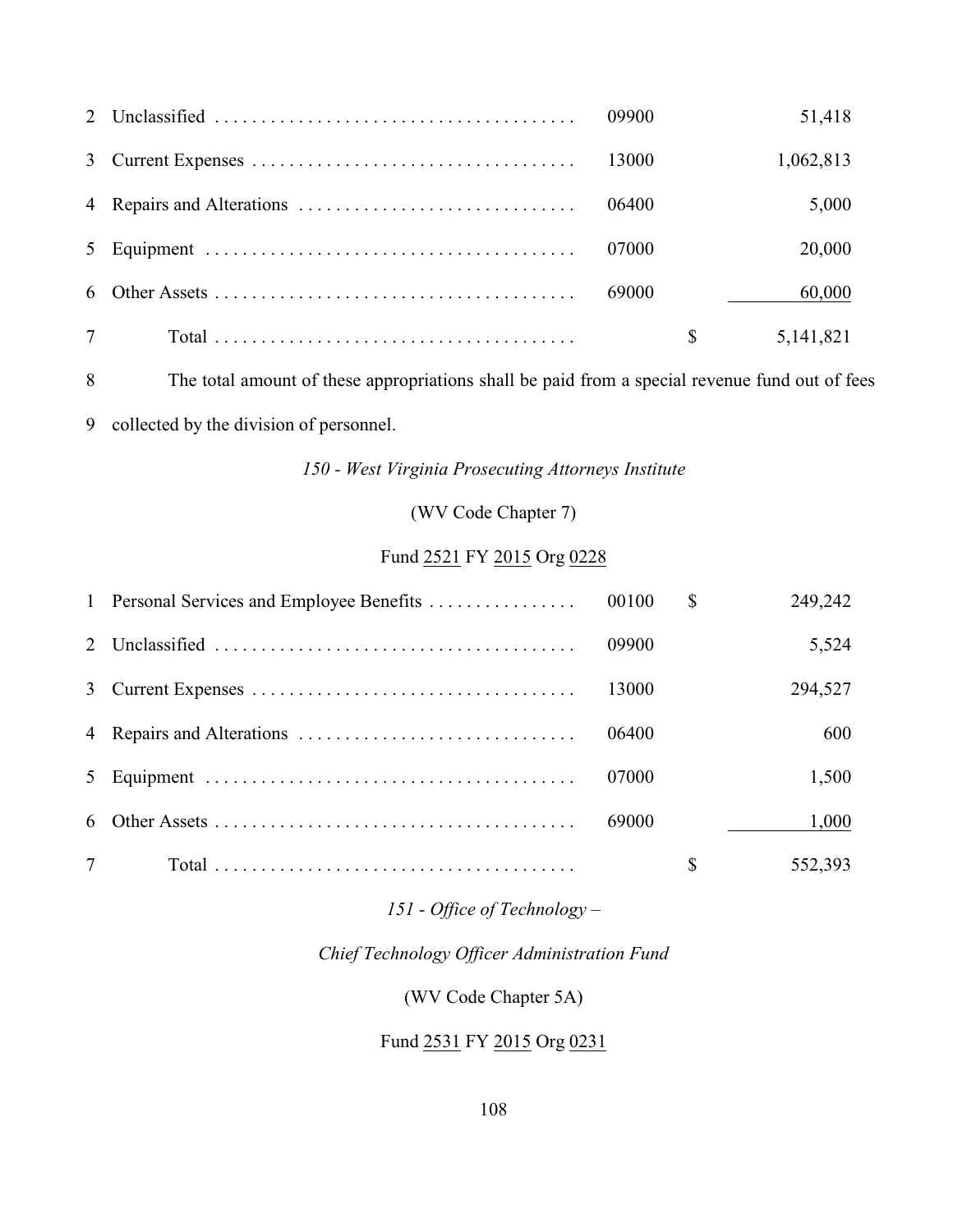|                |       | \$ | 399,911 |
|----------------|-------|----|---------|
|                | 09900 |    | 6,949   |
|                | 13000 |    | 227,116 |
|                | 06400 |    | 1,000   |
|                | 07000 |    | 50,000  |
| 6              | 69000 |    | 10,000  |
| $\overline{7}$ |       | S  | 694,976 |

From the above fund, the provisions of W.Va. Code §11B-2-18 shall not operate to permit

expenditures in excess of the funds authorized for expenditure herein.

### **DEPARTMENT OF COMMERCE**

*152 - Division of Forestry*

(WV Code Chapter 19)

## Fund 3081 FY 2015 Org 0305

|                |  | 1,261,530 |
|----------------|--|-----------|
|                |  | 172,000   |
|                |  | 8,000     |
| $\overline{4}$ |  | 1,441,530 |

#### *153 - Division of Forestry –*

*Timbering Operations Enforcement Fund*

(WV Code Chapter 19)

### Fund 3082 FY 2015 Org 0305

| 1 Personal Services and Employee Benefits | 00100 |  | 45,641 |
|-------------------------------------------|-------|--|--------|
|-------------------------------------------|-------|--|--------|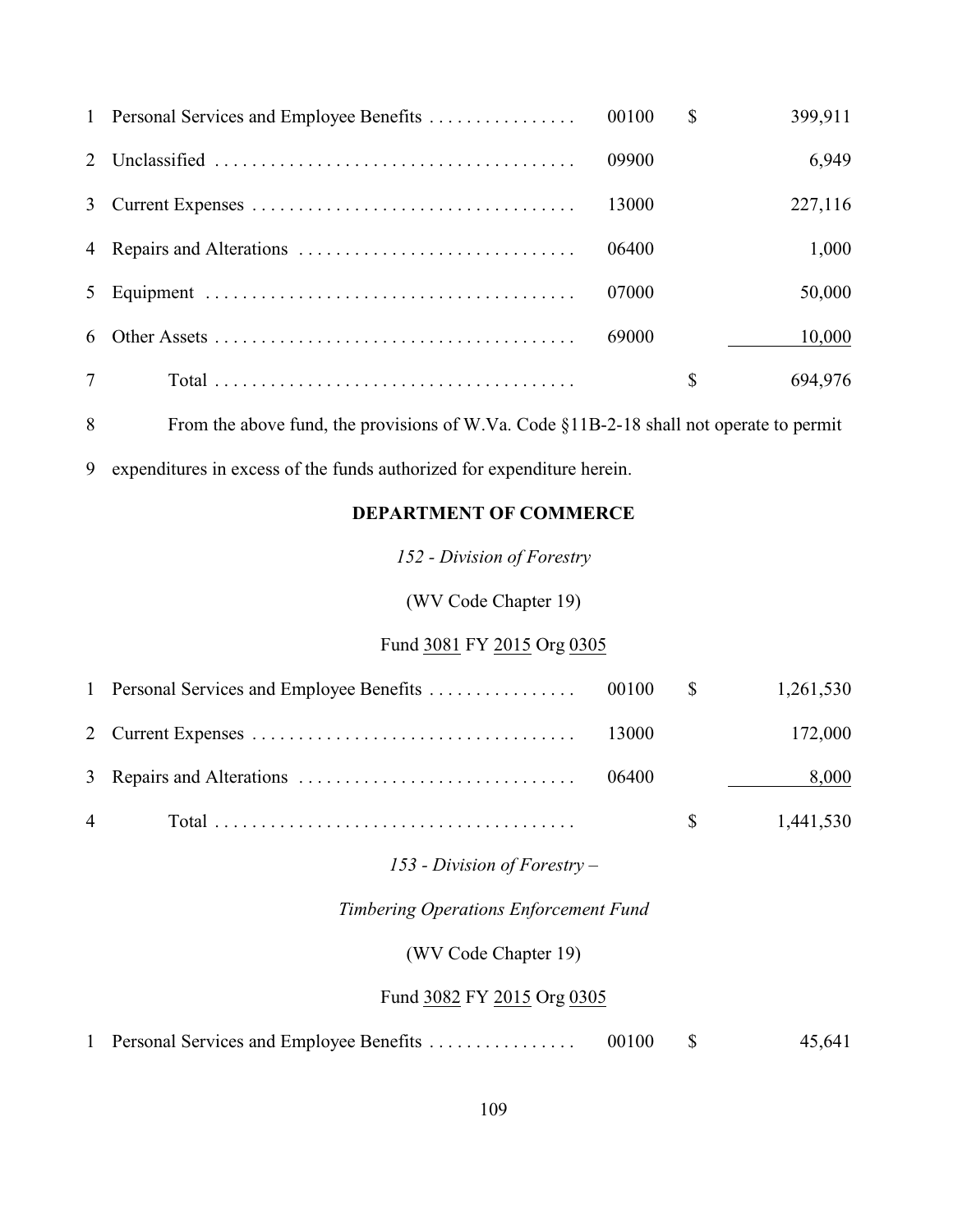| 2                          |                                         | 13000 |    | 87,036  |
|----------------------------|-----------------------------------------|-------|----|---------|
| 3                          |                                         | 06400 |    | 11,250  |
| $\overline{4}$             |                                         |       | \$ | 143,927 |
|                            | 154 - Geological and Economic Survey -  |       |    |         |
|                            | Geological and Analytical Services Fund |       |    |         |
|                            | (WV Code Chapter 29)                    |       |    |         |
| Fund 3100 FY 2015 Org 0306 |                                         |       |    |         |
| $\mathbf{1}$               | Personal Services and Employee Benefits | 00100 | \$ | 38,298  |
| 2                          |                                         | 09900 |    | 2,182   |
| 3                          |                                         | 13000 |    | 141,299 |
| 4                          |                                         | 06400 |    | 6,500   |
| 5                          |                                         | 07000 |    | 20,000  |
| 6                          |                                         | 69000 |    | 10,000  |
| $\tau$                     |                                         |       | \$ | 218,279 |

The above appropriations shall be used in accordance with W.Va. Code §29-2-4.

*155 - West Virginia Development Office –*

*Department of Commerce*

*Marketing and Communications Operating Fund*

(WV Code Chapter 5B)

### Fund 3002 FY 2015 Org 0307

|  |  | 30,000 |
|--|--|--------|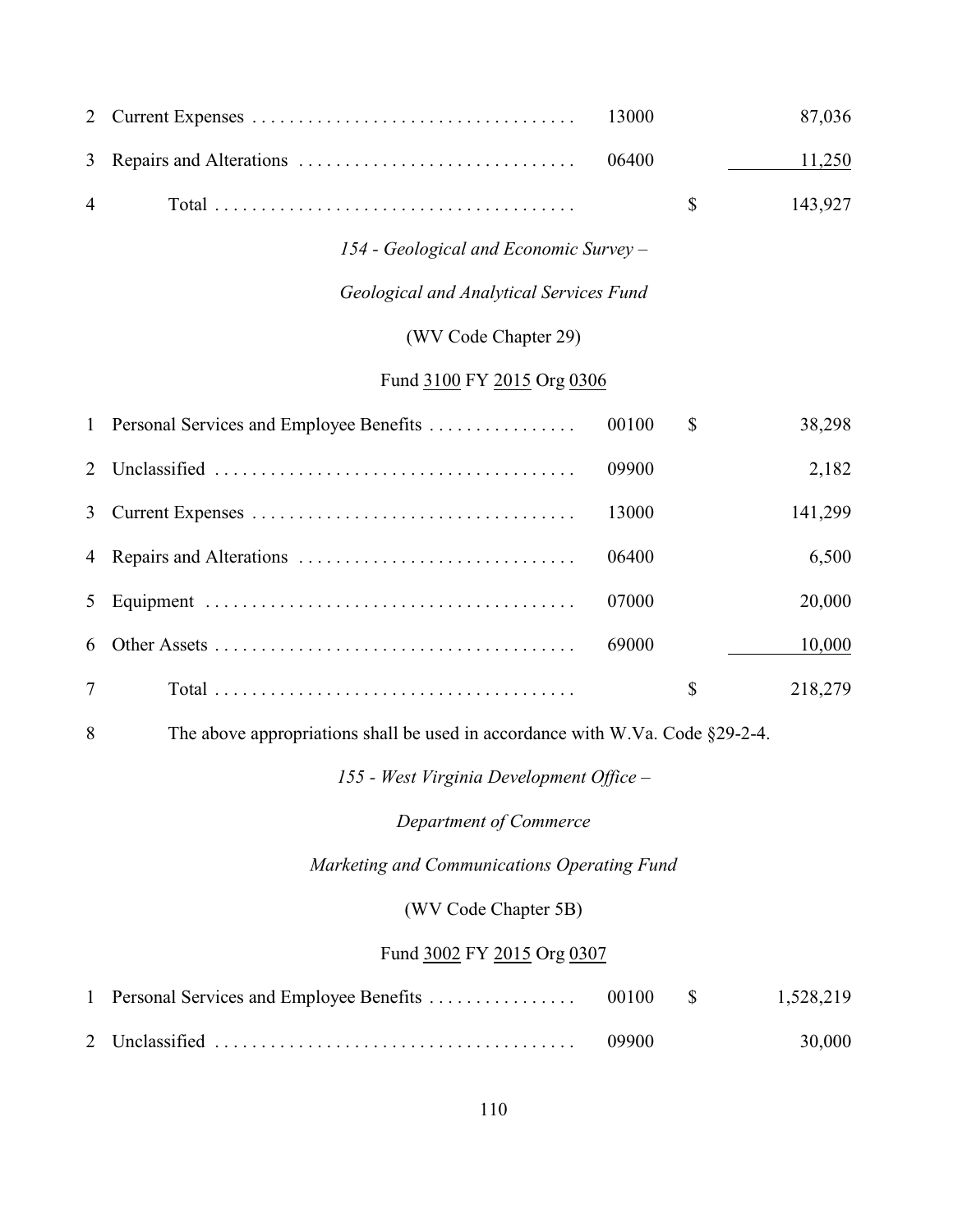| 3              |                                          | 13000 | 1,482,760       |
|----------------|------------------------------------------|-------|-----------------|
| 4              |                                          |       | \$<br>3,040,979 |
|                | 156 - West Virginia Development Office - |       |                 |
|                | <b>Broadband Deployment Fund</b>         |       |                 |
|                | (WV Code Chapter 31)                     |       |                 |
|                | Fund 3174 FY 2015 Org 0307               |       |                 |
| $\mathbf{1}$   |                                          | 13000 | \$<br>3,801,325 |
|                | 157 - Division of Labor -                |       |                 |
|                | <b>Contractor Licensing Board Fund</b>   |       |                 |
|                | (WV Code Chapter 21)                     |       |                 |
|                | Fund 3187 FY 2015 Org 0308               |       |                 |
| $\mathbf{1}$   | Personal Services and Employee Benefits  | 00100 | \$<br>1,519,374 |
| $\overline{2}$ |                                          | 09900 | 21,589          |
| 3              |                                          | 13000 | 597,995         |
| 4              |                                          | 06400 | 15,000          |
| 5              |                                          | 25800 | 5,000           |
| 6              |                                          |       | \$<br>2,158,958 |
|                | 158 - Division of Labor $-$              |       |                 |
|                | Elevator Safety Act                      |       |                 |
|                | (WV Code Chapter 21)                     |       |                 |
|                | Fund 3188 FY 2015 Org 0308               |       |                 |
| 1              | Personal Services and Employee Benefits  | 00100 | \$<br>176,772   |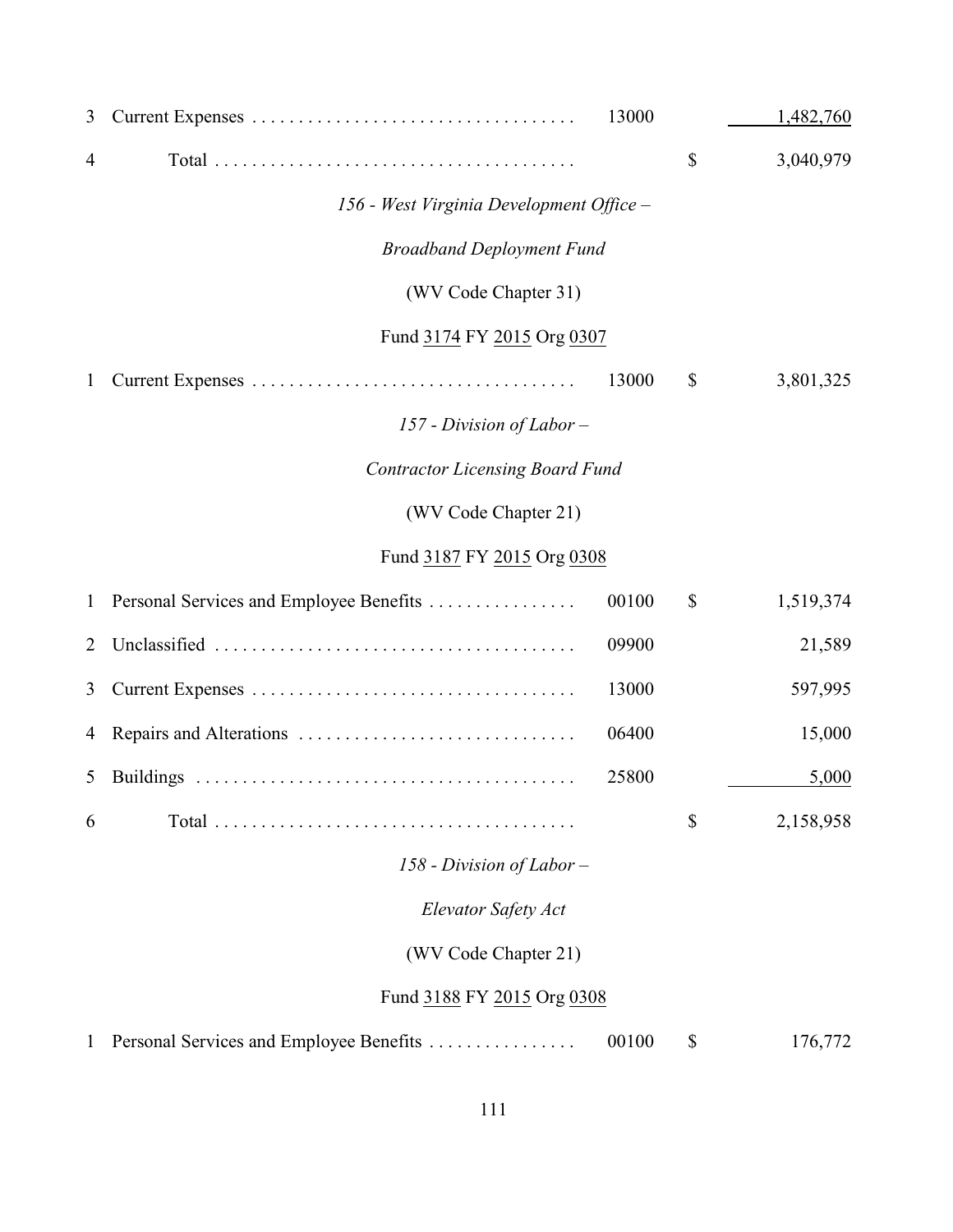|            | 2,261   |
|------------|---------|
|            | 44,112  |
|            | 2,000   |
|            | 1,000   |
| $6\degree$ | 226,145 |

# *159 - Division of Labor –*

# *Crane Operator Certification Fund*

### (WV Code Chapter 21)

#### Fund 3191 FY 2015 Org 0308

|                |       | <sup>S</sup> | 84,380  |
|----------------|-------|--------------|---------|
|                | 09900 |              | 1,380   |
|                | 13000 |              | 49,765  |
|                | 06400 |              | 1,500   |
| 5 <sup>5</sup> | 25800 |              | 1,000   |
| 6              |       |              | 138,025 |

### *160 - Division of Labor –*

*Amusement Rides and Amusement Attraction Safety Fund*

### (WV Code Chapter 21)

### Fund 3192 FY 2015 Org 0308

|  | 09900 | 1.281  |
|--|-------|--------|
|  |       | 44,520 |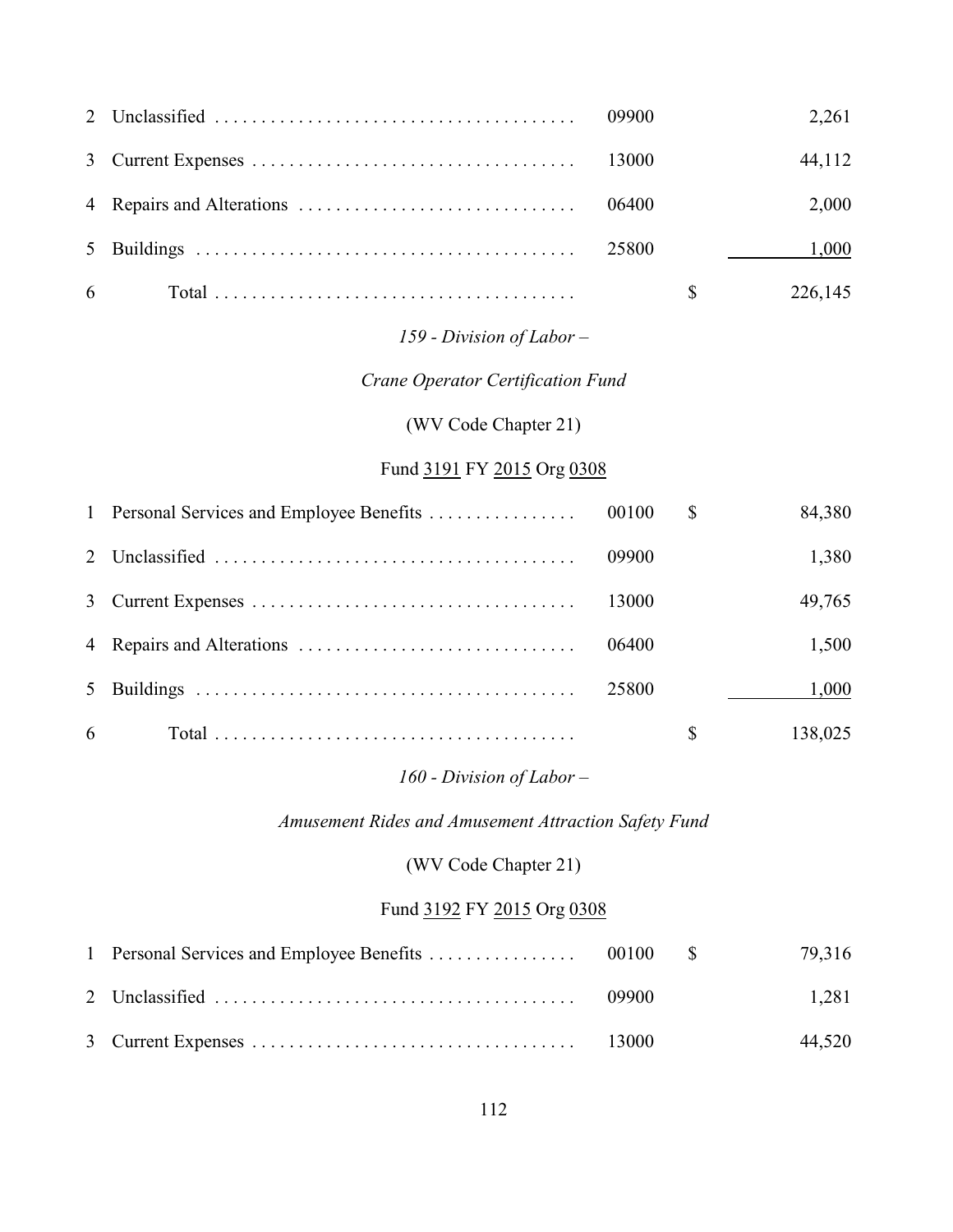|  |  | 2.000               |
|--|--|---------------------|
|  |  | 1,000               |
|  |  | $\frac{128.117}{ }$ |

# *161 - Division of Labor –*

# *State Manufactured Housing Administration Fund*

# (WV Code Chapter 21)

# Fund 3195 FY 2015 Org 0308

| $\mathbf{1}$   | Personal Services and Employee Benefits | 00100 | $\mathbb{S}$ | 133,768 |
|----------------|-----------------------------------------|-------|--------------|---------|
| 2              |                                         | 09900 |              | 1,847   |
| 3              |                                         | 13000 |              | 43,700  |
| 4              |                                         | 06400 |              | 1,000   |
| 5              |                                         | 25800 |              | 1,000   |
| 6              |                                         | 91300 |              | 3,404   |
| 7              |                                         |       | \$           | 184,719 |
|                | $162$ - Division of Labor -             |       |              |         |
|                | <b>Weights and Measures Fund</b>        |       |              |         |
|                | (WV Code Chapter 47)                    |       |              |         |
|                | Fund 3196 FY 2015 Org 0308              |       |              |         |
| $\mathbf{1}$   |                                         | 13000 | \$           | 48,000  |
| 2              |                                         | 06400 |              | 81,000  |
| 3              |                                         | 07000 |              | 76,000  |
| $\overline{4}$ |                                         |       | \$           | 205,000 |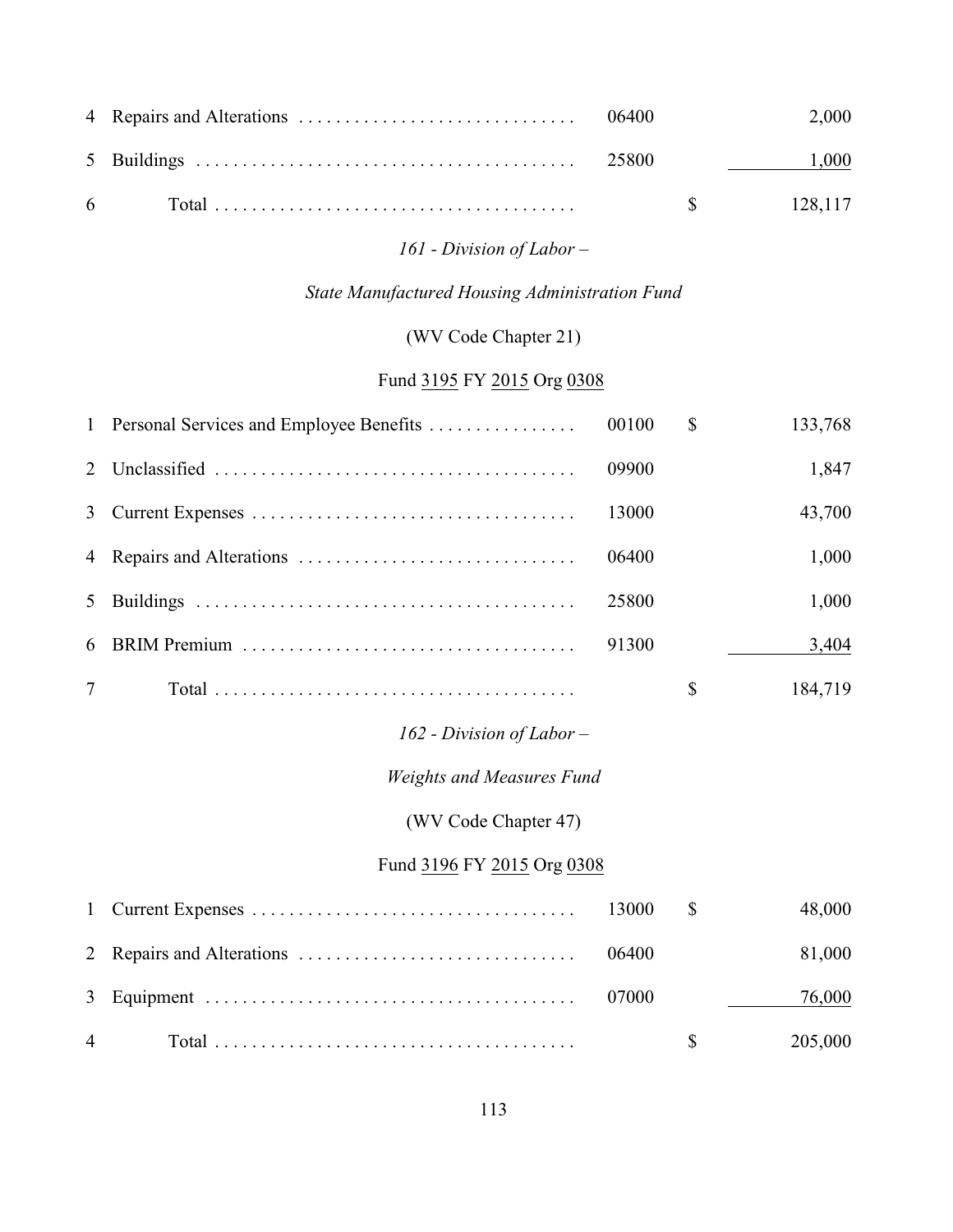#### *163 - Division of Natural Resources –*

#### *License Fund – Wildlife Resources*

#### (WV Code Chapter 20)

#### Fund 3200 FY 2015 Org 0310

|        |       | 6, 151, 895 |
|--------|-------|-------------|
|        |       | 1,537,974   |
|        |       | 1,538,261   |
|        | 80600 | 6,151,895   |
| $\sim$ |       | 15,380,025  |

6 The total amount of these appropriations shall be paid from a special revenue fund out of fees 7 collected by the division of natural resources.

8 Any unexpended balance remaining in the appropriation for Capital Improvements and Land

9 Purchase (fund 3200, appropriation 24800) at the close of the fiscal year 2014 is hereby reappropriated

10 for expenditure during the fiscal year 2015.

#### *164 - Division of Natural Resources –*

#### *Game, Fish and Aquatic Life Fund*

(WV Code Chapter 20)

#### Fund 3202 FY 2015 Org 0310

1 Current Expenses ................................... 13000 \$ 125,000

*165 - Division of Natural Resources –*

*Nongame Fund*

(WV Code Chapter 20)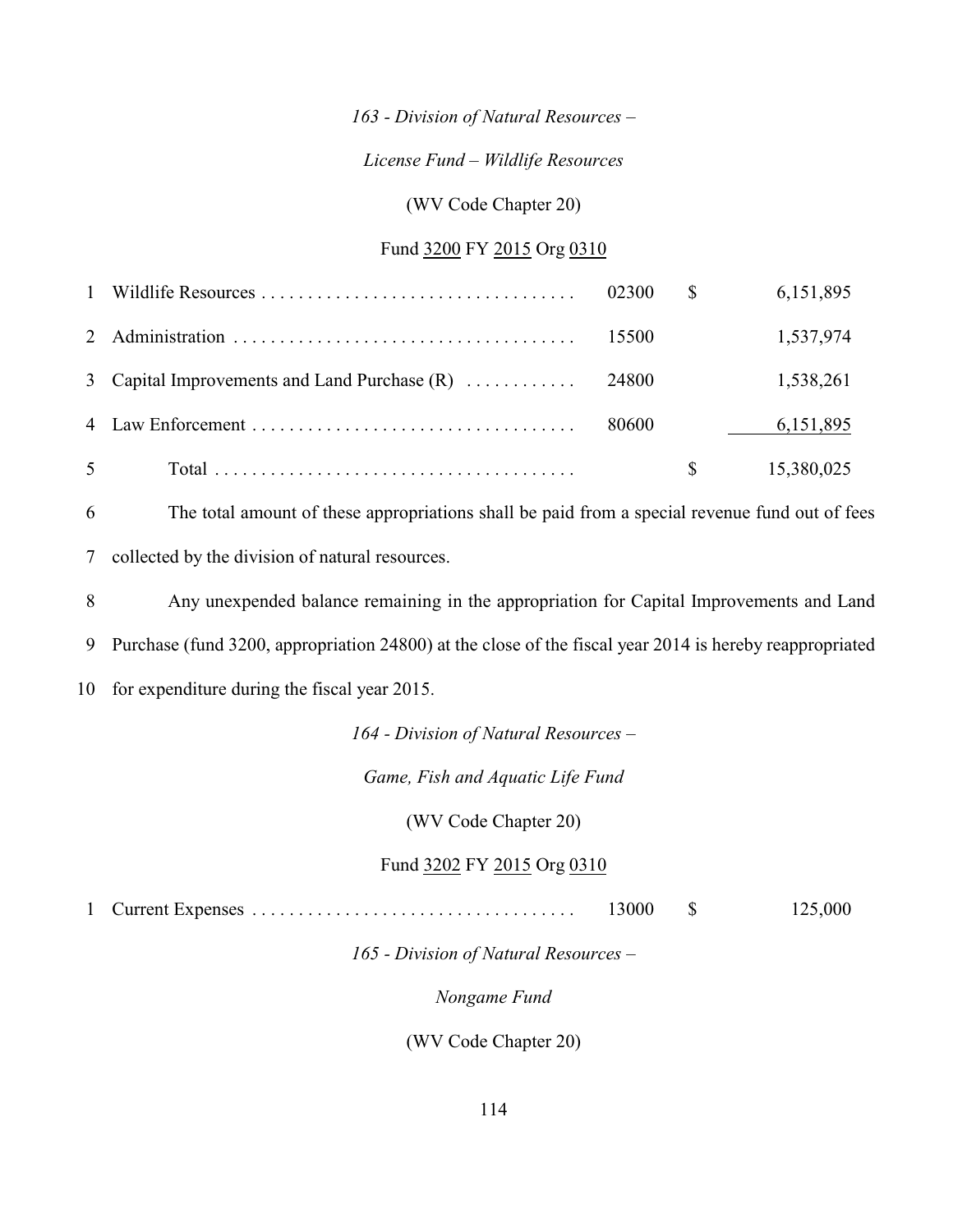# Fund 3203 FY 2015 Org 0310

| $\mathbf{1}$ | Personal Services and Employee Benefits | 00100 | \$ | 678,109   |  |  |
|--------------|-----------------------------------------|-------|----|-----------|--|--|
| 2            |                                         | 13000 |    | 201,930   |  |  |
| 3            |                                         | 07000 |    | 106,615   |  |  |
| 4            |                                         |       | \$ | 986,654   |  |  |
|              | 166 - Division of Natural Resources –   |       |    |           |  |  |
|              | Planning and Development Division       |       |    |           |  |  |
|              | (WV Code Chapter 20)                    |       |    |           |  |  |
|              | Fund 3205 FY 2015 Org 0310              |       |    |           |  |  |
| $\mathbf{1}$ | Personal Services and Employee Benefits | 00100 | \$ | 189,520   |  |  |
| 2            |                                         | 13000 |    | 157,864   |  |  |
| 3            |                                         | 06400 |    | 15,016    |  |  |
| 4            |                                         | 07000 |    | 8,300     |  |  |
| 5            |                                         | 25800 |    | 8,300     |  |  |
| 6            |                                         | 69000 |    | 1,000,000 |  |  |
| 7            | Land                                    | 73000 |    | 31,700    |  |  |
| 8            |                                         |       | \$ | 1,410,700 |  |  |
|              | 167 - Division of Natural Resources -   |       |    |           |  |  |
|              | Whitewater Study and Improvement Fund   |       |    |           |  |  |
|              | (WV Code Chapter 20)                    |       |    |           |  |  |
|              | Fund 3253 FY 2015 Org 0310              |       |    |           |  |  |
|              |                                         |       |    |           |  |  |

| 1 Personal Services and Employee Benefits | 00100 |  | 62,704 |
|-------------------------------------------|-------|--|--------|
|-------------------------------------------|-------|--|--------|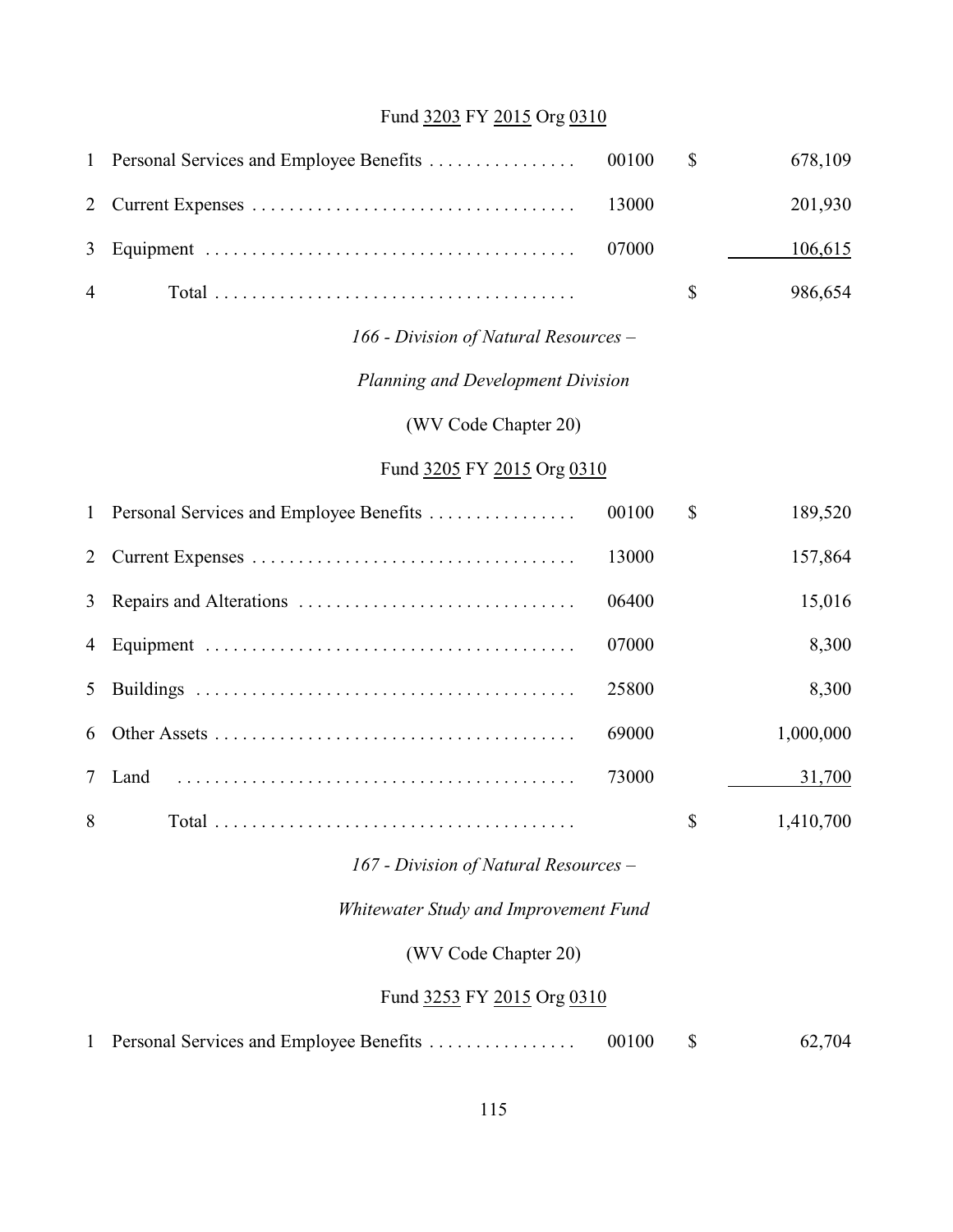|                |  | 64,778              |
|----------------|--|---------------------|
|                |  | 1.297               |
|                |  | 6,969               |
| 5 <sup>5</sup> |  | $\frac{135,748}{ }$ |

#### *168 - Division of Natural Resources –*

# *Whitewater Advertising and Promotion Fund*

# (WV Code Chapter 20)

# Fund 3256 FY 2015 Org 0310

|                |  | 200<br>09900 S         |
|----------------|--|------------------------|
|                |  | - 19.800 -             |
| $\overline{3}$ |  | 20.000<br>$\mathbb{S}$ |

# *169 - Division of Miners' Health, Safety and Training –*

## *Special Health, Safety and Training Fund*

(WV Code Chapter 22A)

# Fund 3355 FY 2015 Org 0314

|                 |        | 00100 | \$ | 471,606   |
|-----------------|--------|-------|----|-----------|
|                 |        | 02600 |    | 150,000   |
|                 |        | 09900 |    | 40,985    |
|                 |        | 13000 |    | 1,954,557 |
|                 |        | 25800 |    | 481,358   |
|                 | 6 Land | 73000 |    | 1,000,000 |
| $7\overline{ }$ |        |       | S  | 4,098,506 |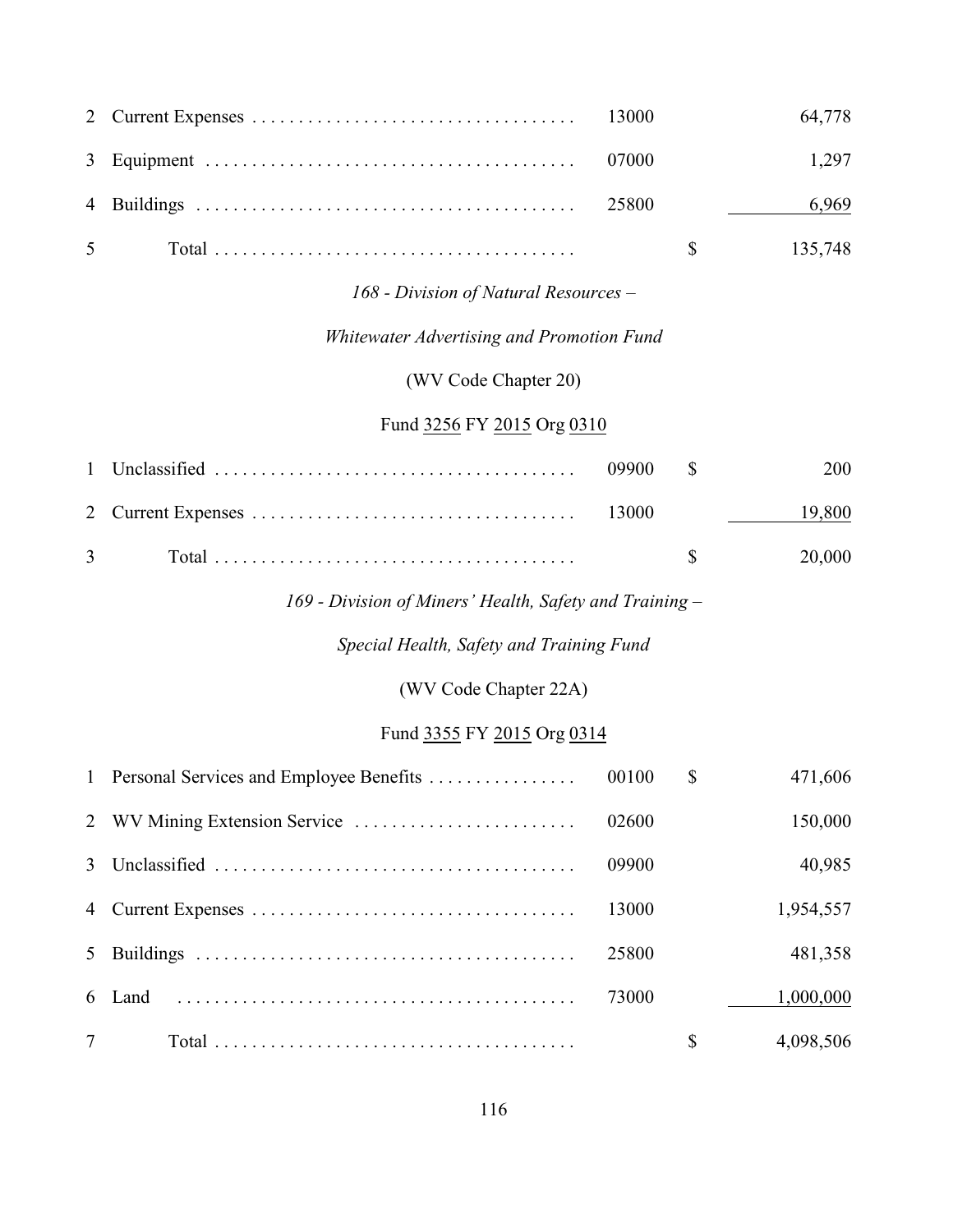*170 - Division of Energy –*

*Energy Assistance*

(WV Code Chapter 5B)

#### Fund 3010 FY 2015 Org 0328

1 Energy Assistance – Total ............................ 64700 \$ 172,000

### *171 - Division of Energy –*

#### *Office of Coal Field Community Development*

#### (WV Code Chapter 5B)

#### Fund 3011 FY 2015 Org 0328

|    |       | <sup>S</sup> | 430,724 |
|----|-------|--------------|---------|
|    | 09900 |              | 8,300   |
|    | 13000 |              | 394,191 |
|    | 06400 |              | 1,000   |
|    | 07000 |              | 4,000   |
| -6 |       | \$           | 838,215 |

#### **DEPARTMENT OF EDUCATION**

*172 - State Board of Education –*

*Strategic Staff Development*

(WV Code Chapter 18)

### Fund 3937 FY 2015 Org 0402

|  | 09900 | 1,000 |
|--|-------|-------|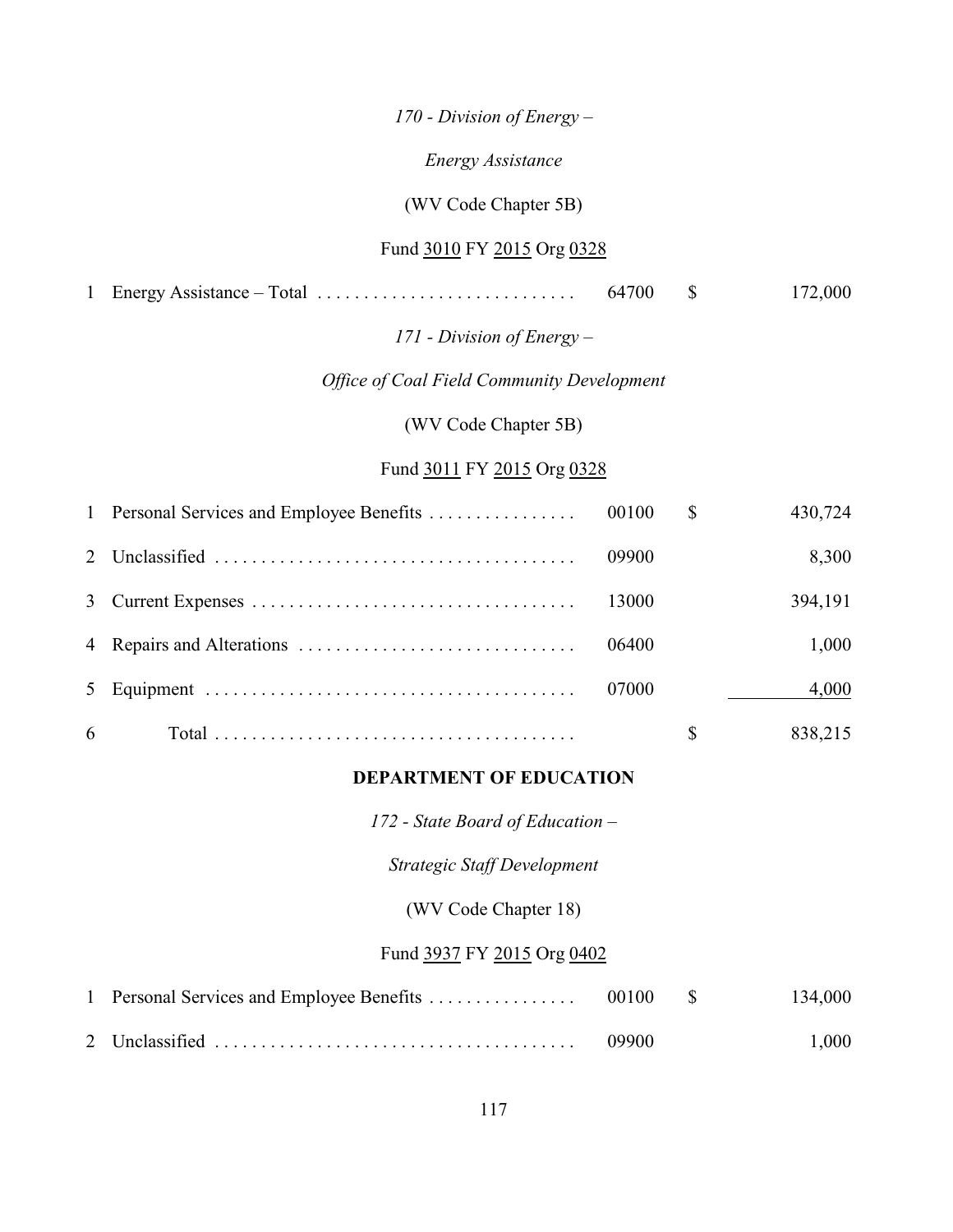| 3              |                                                                                                   | 13000 | 265,000         |
|----------------|---------------------------------------------------------------------------------------------------|-------|-----------------|
| $\overline{4}$ |                                                                                                   |       | \$<br>400,000   |
|                | 173 - School Building Authority                                                                   |       |                 |
|                | (WV Code Chapter 18)                                                                              |       |                 |
|                | Fund 3959 FY 2015 Org 0402                                                                        |       |                 |
|                | 1 Personal Services and Employee Benefits                                                         | 00100 | \$<br>1,086,552 |
| 2              |                                                                                                   | 13000 | 249,750         |
| $\mathfrak{Z}$ |                                                                                                   | 06400 | 7,500           |
| 4              |                                                                                                   | 07000 | 26,000          |
| 5              |                                                                                                   |       | \$<br>1,369,802 |
| 6              | The above appropriations are for the administrative expenses of the school building authority are |       |                 |

 The above appropriations are for the administrative expenses of the school building authority and shall be paid from the interest earnings on debt service reserve accounts maintained on behalf of said authority.

# *174 - State Board of Education –*

### *FFA-FHA Camp and Conference Center*

### (WV Code Chapter 18)

#### Fund 3960 FY 2015 Org 0402

|  |        | 1,169,194 |
|--|--------|-----------|
|  |        | 17,000    |
|  |        | 707,223   |
|  | -06400 | 57,500    |
|  |        | 1,000     |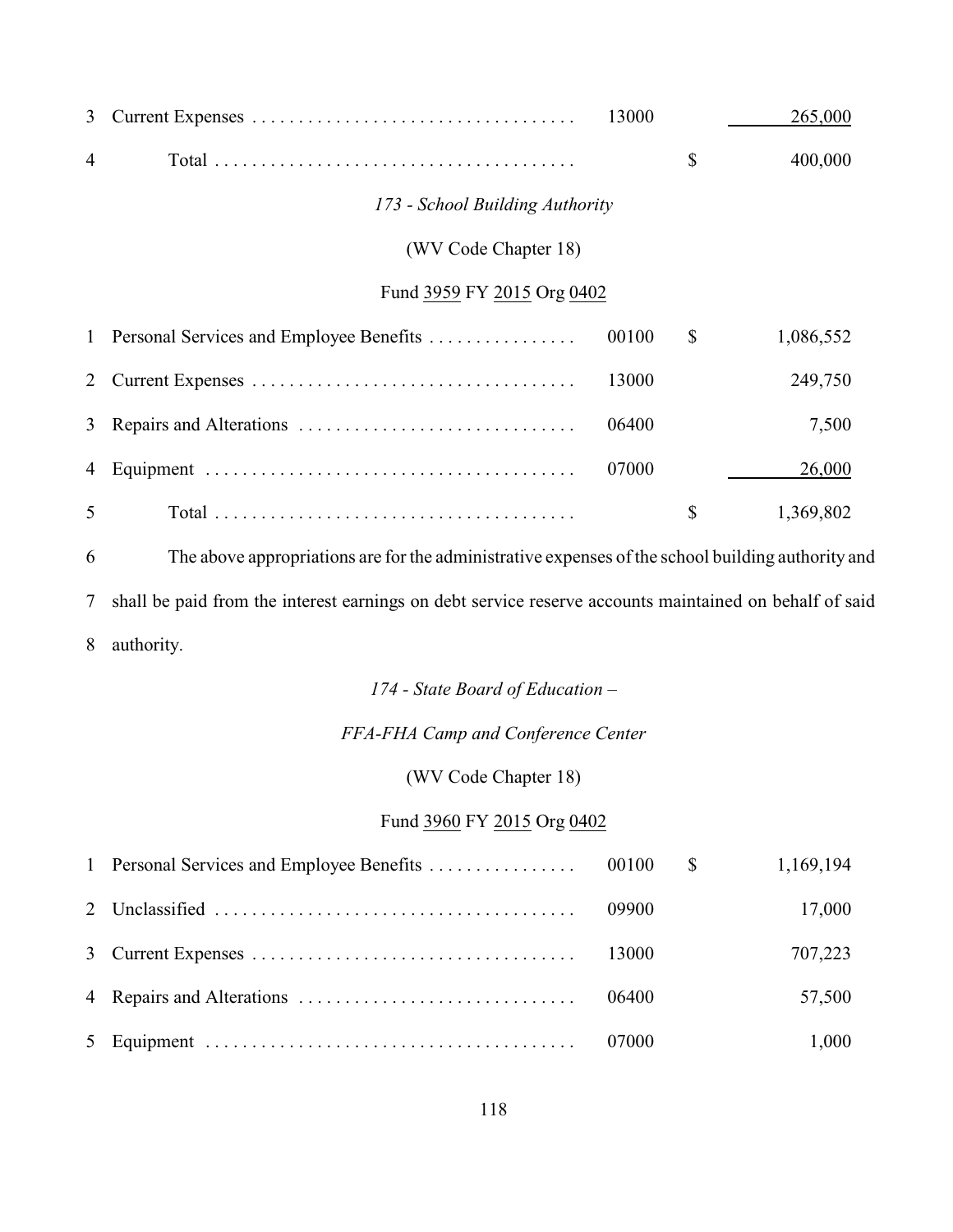|  |  | 1.000                 |
|--|--|-----------------------|
|  |  | 10,000                |
|  |  | 1,000                 |
|  |  | $\frac{1,963,917}{2}$ |

#### **DEPARTMENT OF EDUCATION AND THE ARTS**

*175 - Office of the Secretary –*

*Lottery Education Fund Interest Earnings –*

*Control Account*

(WV Code Chapter 29)

Fund 3508 FY 2015 Org 0431

1 Any unexpended balance remaining in the appropriation for Educational Enhancements (fund

2 3508, appropriation 69500) at the close of the fiscal year 2014 is hereby reappropriated for expenditure

3 during the fiscal year 2015.

*176 - Division of Culture and History –*

*Public Records and Preservation Revenue Account*

(WV Code Chapter 5A)

#### Fund 3542 FY 2015 Org 0432

|  |       | 211,083 |
|--|-------|---------|
|  |       | 862,241 |
|  | 07000 | 75,000  |
|  | 25800 | 1,000   |
|  |       | 52,328  |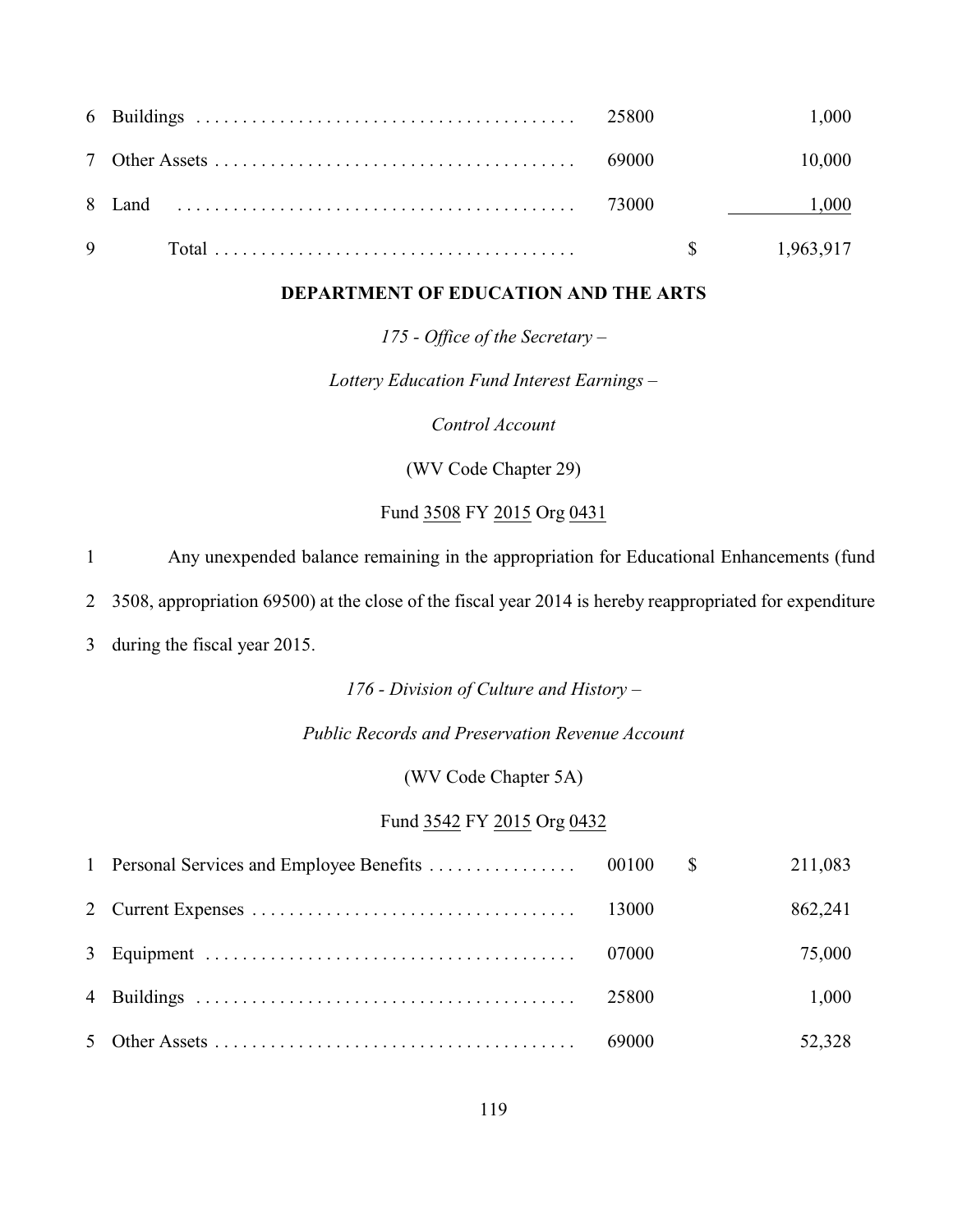| 6              | Land                                    | 73000 |               | 1,000     |
|----------------|-----------------------------------------|-------|---------------|-----------|
| $\overline{7}$ |                                         |       | $\mathbb{S}$  | 1,202,652 |
|                | 177 - State Board of Rehabilitation -   |       |               |           |
|                | Division of Rehabilitation Services -   |       |               |           |
|                | West Virginia Rehabilitation Center -   |       |               |           |
|                | Special Account                         |       |               |           |
|                | (WV Code Chapter 18)                    |       |               |           |
|                | Fund 8664 FY 2015 Org 0932              |       |               |           |
| $\mathbf{1}$   | Personal Services and Employee Benefits | 00100 | $\mathcal{S}$ | 119,738   |
| 2              |                                         | 13000 |               | 2,400,122 |
| 3              |                                         | 06400 |               | 85,500    |
| 4              |                                         | 25800 |               | 150,000   |
| 5              |                                         | 69000 |               | 150,000   |
| 6              |                                         |       | \$            | 2,905,360 |

### **DEPARTMENT OF ENVIRONMENTAL PROTECTION**

*178 - Solid Waste Management Board*

(WV Code Chapter 22C)

# Fund 3288 FY 2015 Org 0312

|  |  | 803,589   |
|--|--|-----------|
|  |  | 2,059,677 |
|  |  | 1,000     |
|  |  | 5,000     |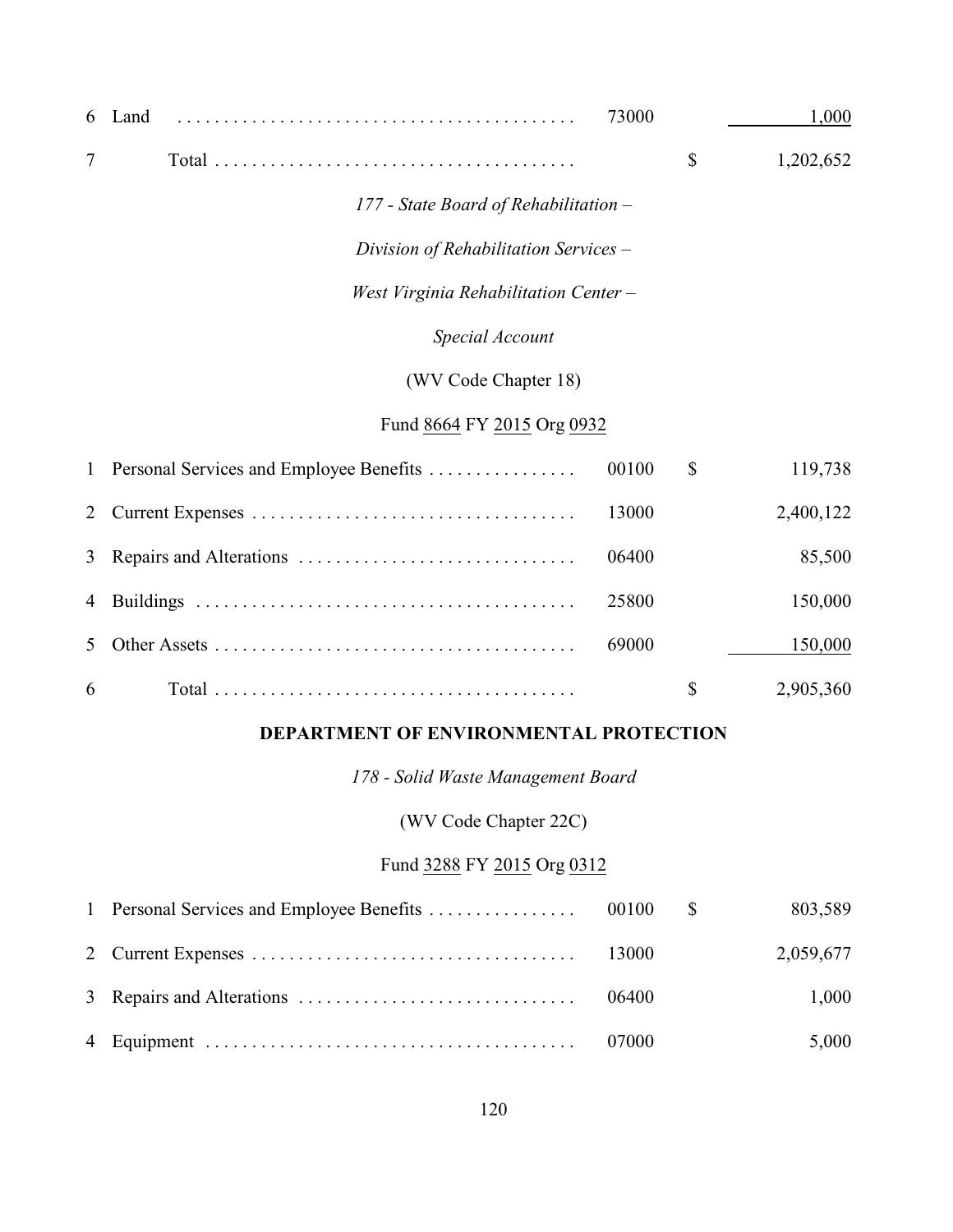| 5              |                                              | 69000 | 4,403           |
|----------------|----------------------------------------------|-------|-----------------|
| 6              |                                              |       | \$<br>2,873,669 |
|                | 179 - Division of Environmental Protection - |       |                 |
|                | Hazardous Waste Management Fund              |       |                 |
|                | (WV Code Chapter 22)                         |       |                 |
|                | Fund 3023 FY 2015 Org 0313                   |       |                 |
| $\mathbf{1}$   | Personal Services and Employee Benefits      | 00100 | \$<br>611,197   |
| $\overline{2}$ |                                              | 13000 | 88,733          |
| 3              |                                              | 06400 | 500             |
| 4              |                                              | 07000 | 3,000           |
| 5              |                                              | 69000 | 2,000           |
| 6              |                                              |       | \$<br>705,430   |
|                | 180 - Division of Environmental Protection – |       |                 |
|                | Air Pollution Education and Environment Fund |       |                 |
|                | (WV Code Chapter 22)                         |       |                 |
|                | Fund 3024 FY 2015 Org 0313                   |       |                 |
| $\mathbf{1}$   | Personal Services and Employee Benefits      | 00100 | \$<br>465,324   |
| $\overline{2}$ |                                              | 13000 | 1,251,510       |
| 3              |                                              | 06400 | 13,000          |
| 4              |                                              | 07000 | 53,105          |
| 5              |                                              | 69000 | 10,000          |
| 6              |                                              |       | \$<br>1,792,939 |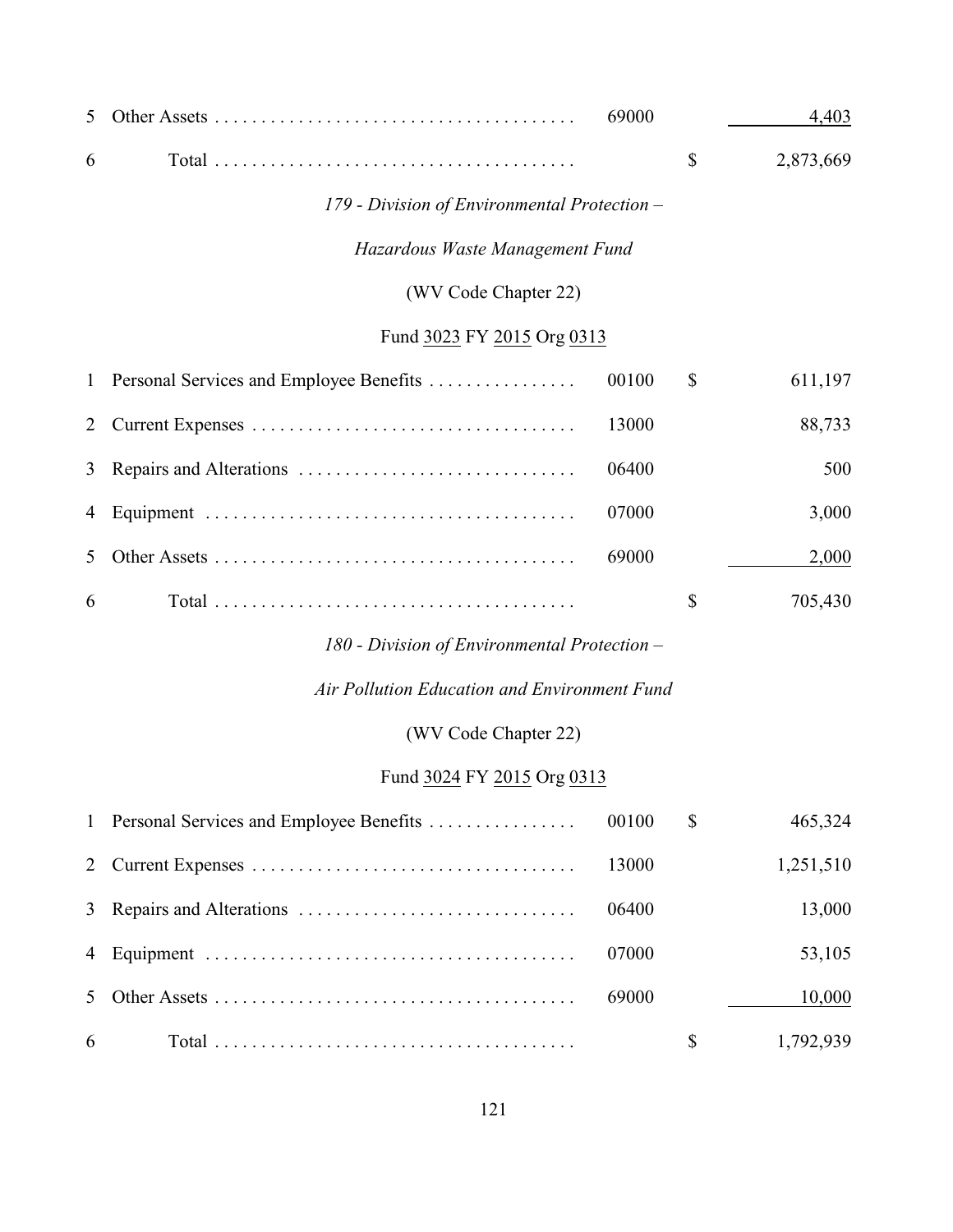#### *Special Reclamation Fund*

(WV Code Chapter 22)

#### Fund 3321 FY 2015 Org 0313

|   |       | $\mathbb{S}$ | 1,350,829  |
|---|-------|--------------|------------|
|   | 13000 |              | 16,402,506 |
|   | 06400 |              | 79,950     |
|   | 07000 |              | 130,192    |
|   | 69000 |              | 32,000     |
| 6 |       |              | 17,995,477 |

#### *182 - Division of Environmental Protection –*

#### *Oil and Gas Reclamation Fund*

#### (WV Code Chapter 22)

### Fund 3322 FY 2015 Org 0313

|                |  | 512,329               |
|----------------|--|-----------------------|
| $\overline{3}$ |  | $\frac{1}{2}$ 675.923 |

#### *183 - Division of Environmental Protection –*

#### *Oil and Gas Operating Permit and Processing Fund*

(WV Code Chapter 22)

#### Fund 3323 FY 2015 Org 0313

| 1 Personal Services and Employee Benefits | 00100 |  | 2,899,788 |
|-------------------------------------------|-------|--|-----------|
|-------------------------------------------|-------|--|-----------|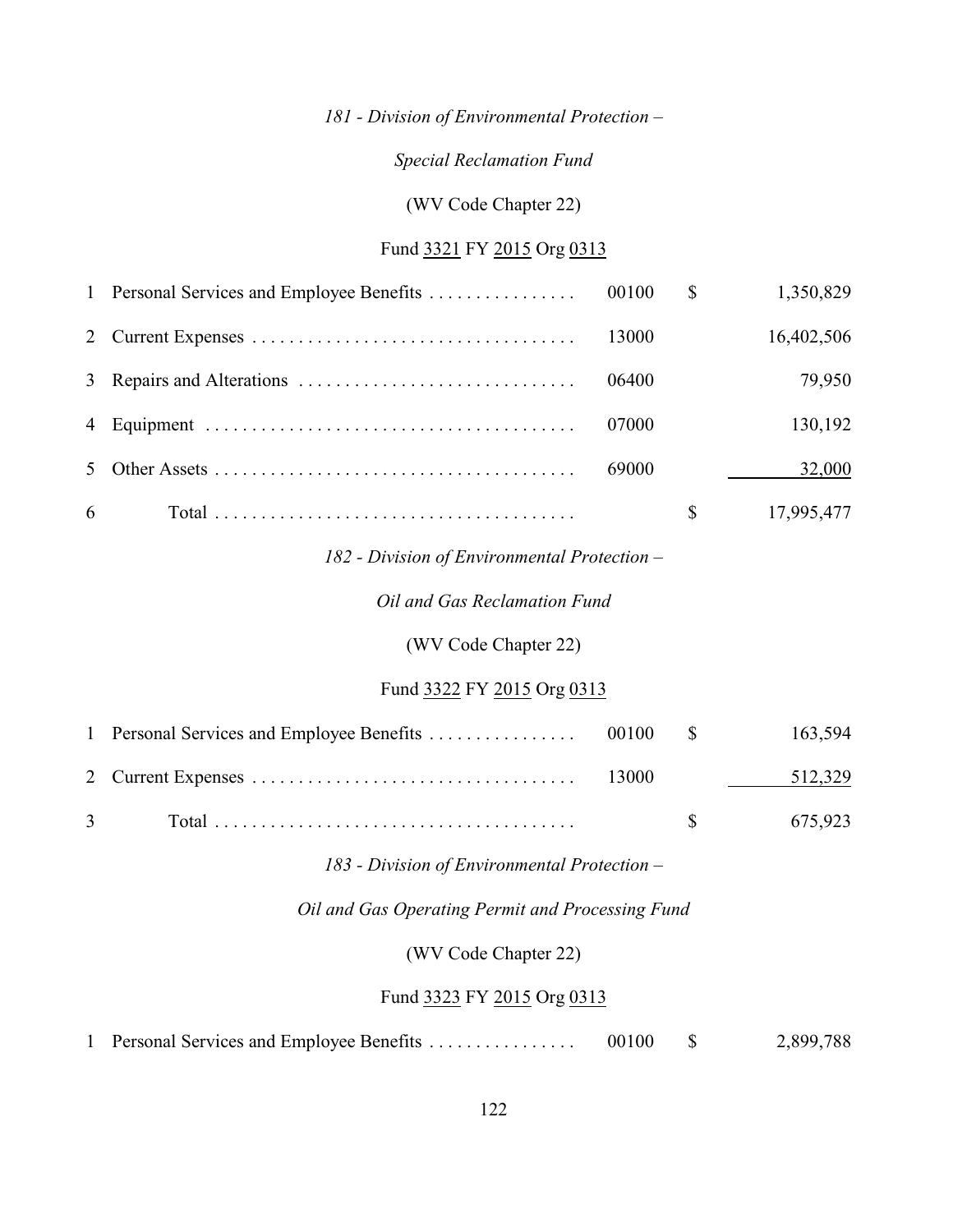|            |        | 1,414,609 |
|------------|--------|-----------|
|            |        | 15,600    |
|            |        | 8,000     |
|            | -69000 | 15,000    |
| $6\degree$ |        | 4,352,997 |

# *Mining and Reclamation Operations Fund*

(WV Code Chapter 22)

#### Fund 3324 FY 2015 Org 0313

|   |       | $\mathbb{S}$ | 4,635,449 |
|---|-------|--------------|-----------|
|   | 13000 |              | 2,407,012 |
|   | 06400 |              | 60,260    |
|   | 07000 |              | 85,134    |
|   | 69000 |              | 57,500    |
| 6 |       | \$           | 7,245,355 |

#### *185 - Division of Environmental Protection –*

*Underground Storage Tank*

*Administrative Fund*

# (WV Code Chapter 22)

### Fund 3325 FY 2015 Org 0313

|  |       | 441,543 |
|--|-------|---------|
|  | 13000 | 301,940 |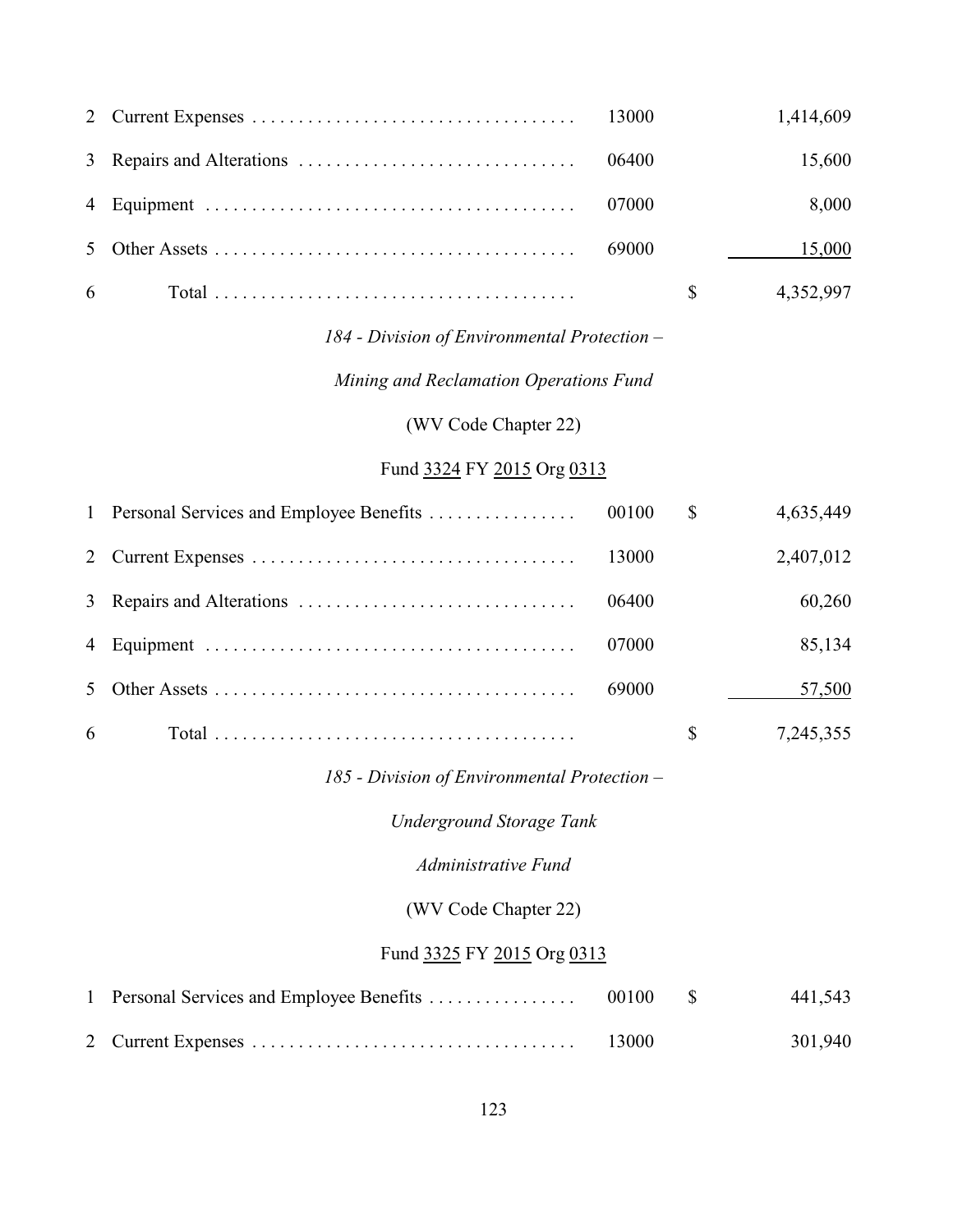|  |  | 5,350                 |
|--|--|-----------------------|
|  |  | 3,610                 |
|  |  | 3,500                 |
|  |  | $\frac{1}{2}$ 755,943 |

### *Hazardous Waste Emergency Response Fund*

(WV Code Chapter 22)

# Fund 3331 FY 2015 Org 0313

|    |       | <sup>\$</sup> | 643,319   |
|----|-------|---------------|-----------|
|    | 13000 |               | 433,002   |
|    | 06400 |               | 7,014     |
|    | 07000 |               | 9,000     |
|    | 69000 |               | 11,700    |
| -6 |       |               | 1,104,035 |

### *187 - Division of Environmental Protection –*

*Solid Waste Reclamation and*

*Environmental Response Fund*

(WV Code Chapter 22)

### Fund 3332 FY 2015 Org 0313

|  |         | 779,261   |
|--|---------|-----------|
|  | -13000- | 3,657,693 |
|  | 06400   | 10,150    |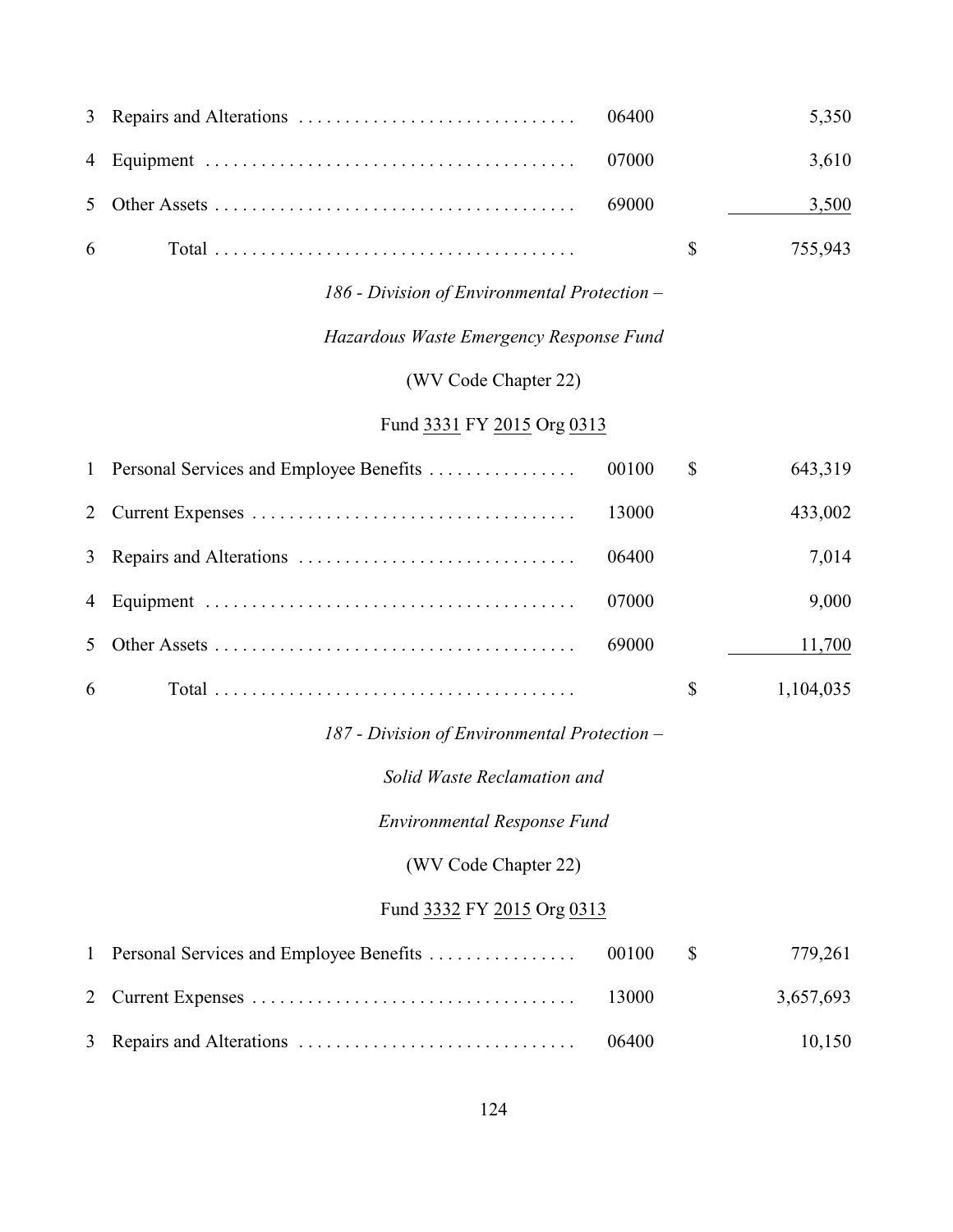| 4            |                                              | 07000 | 31,500          |
|--------------|----------------------------------------------|-------|-----------------|
| 5            |                                              | 69000 | 1,000           |
| 6            |                                              |       | \$<br>4,479,604 |
|              | 188 - Division of Environmental Protection – |       |                 |
|              | Solid Waste Enforcement Fund                 |       |                 |
|              | (WV Code Chapter 22)                         |       |                 |
|              | Fund 3333 FY 2015 Org 0313                   |       |                 |
| $\mathbf{1}$ | Personal Services and Employee Benefits      | 00100 | \$<br>2,893,948 |
| 2            |                                              | 13000 | 898,850         |
| 3            |                                              | 06400 | 31,930          |
| 4            |                                              | 07000 | 28,356          |
| 5            |                                              | 69000 | 25,554          |
| 6            |                                              |       | \$<br>3,878,638 |
|              | 189 - Division of Environmental Protection - |       |                 |
|              | <b>Air Pollution Control Fund</b>            |       |                 |
|              | (WV Code Chapter 22)                         |       |                 |
|              | Fund 3336 FY 2015 Org 0313                   |       |                 |
| $\mathbf{1}$ | Personal Services and Employee Benefits      | 00100 | \$<br>5,657,502 |
| 2            |                                              | 13000 | 1,561,334       |
| 3            |                                              | 06400 | 74,045          |
| 4            |                                              | 07000 | 106,927         |
| 5            |                                              | 69000 | 44,249          |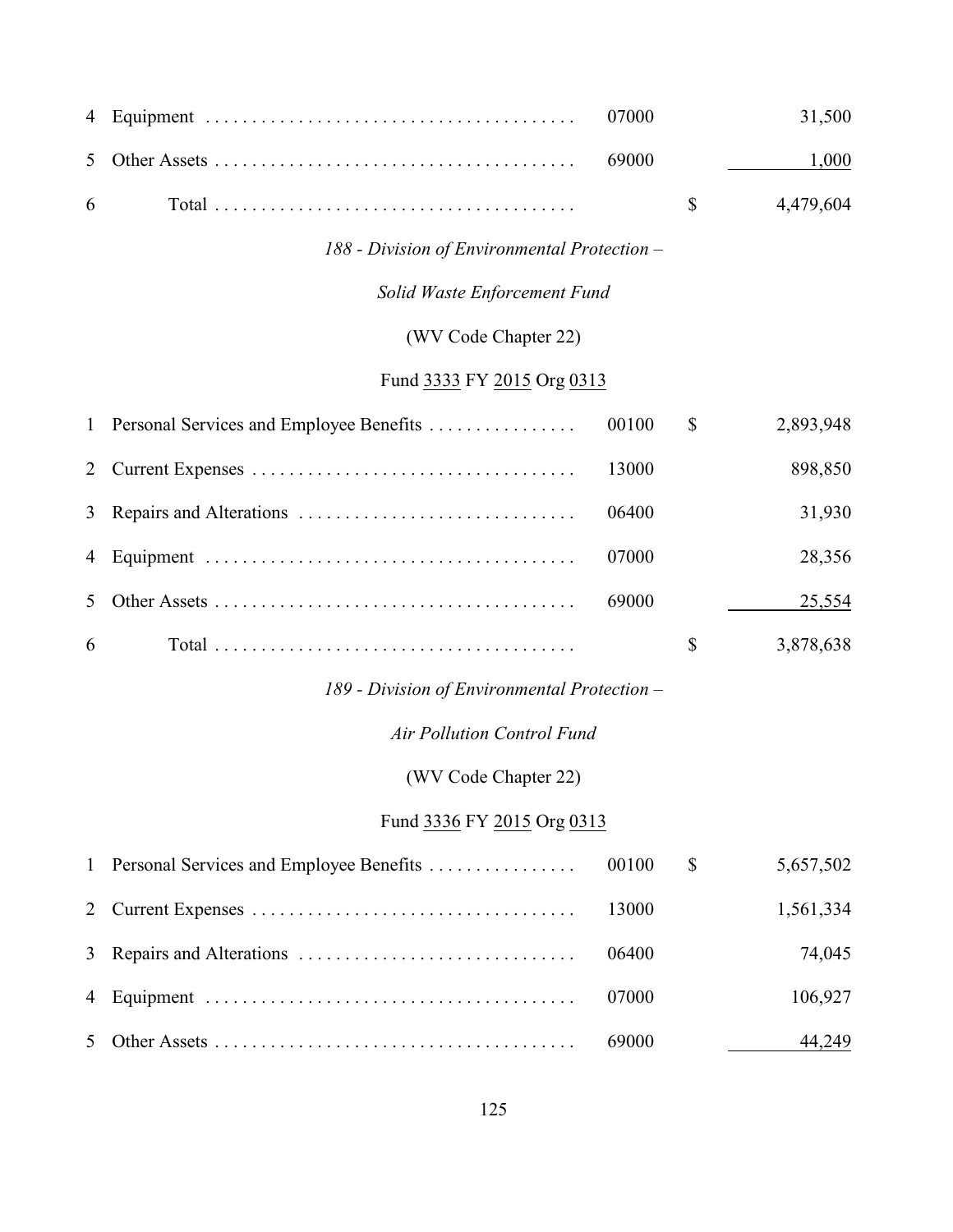| b | <u>т</u><br>Total |  | $\overline{a}$ |
|---|-------------------|--|----------------|
|---|-------------------|--|----------------|

#### *Environmental Laboratory*

#### *Certification Fund*

#### (WV Code Chapter 22)

# Fund 3340 FY 2015 Org 0313

|   |       | $\mathbb{S}$ | 268,164 |
|---|-------|--------------|---------|
|   | 13000 |              | 94,688  |
|   | 06400 |              | 1,000   |
|   | 07000 |              | 6,500   |
|   | 69000 |              | 4,000   |
| 6 |       | \$           | 374,352 |

### *191 - Division of Environmental Protection –*

#### *Stream Restoration Fund*

### (WV Code Chapter 22)

#### Fund 3349 FY 2015 Org 0313

|                |       | 11,294,705 |
|----------------|-------|------------|
|                |       | 2,500      |
|                | 07000 | 500        |
|                |       | 500        |
| 5 <sup>5</sup> |       | 11,298,205 |

*192 - Division of Environmental Protection –*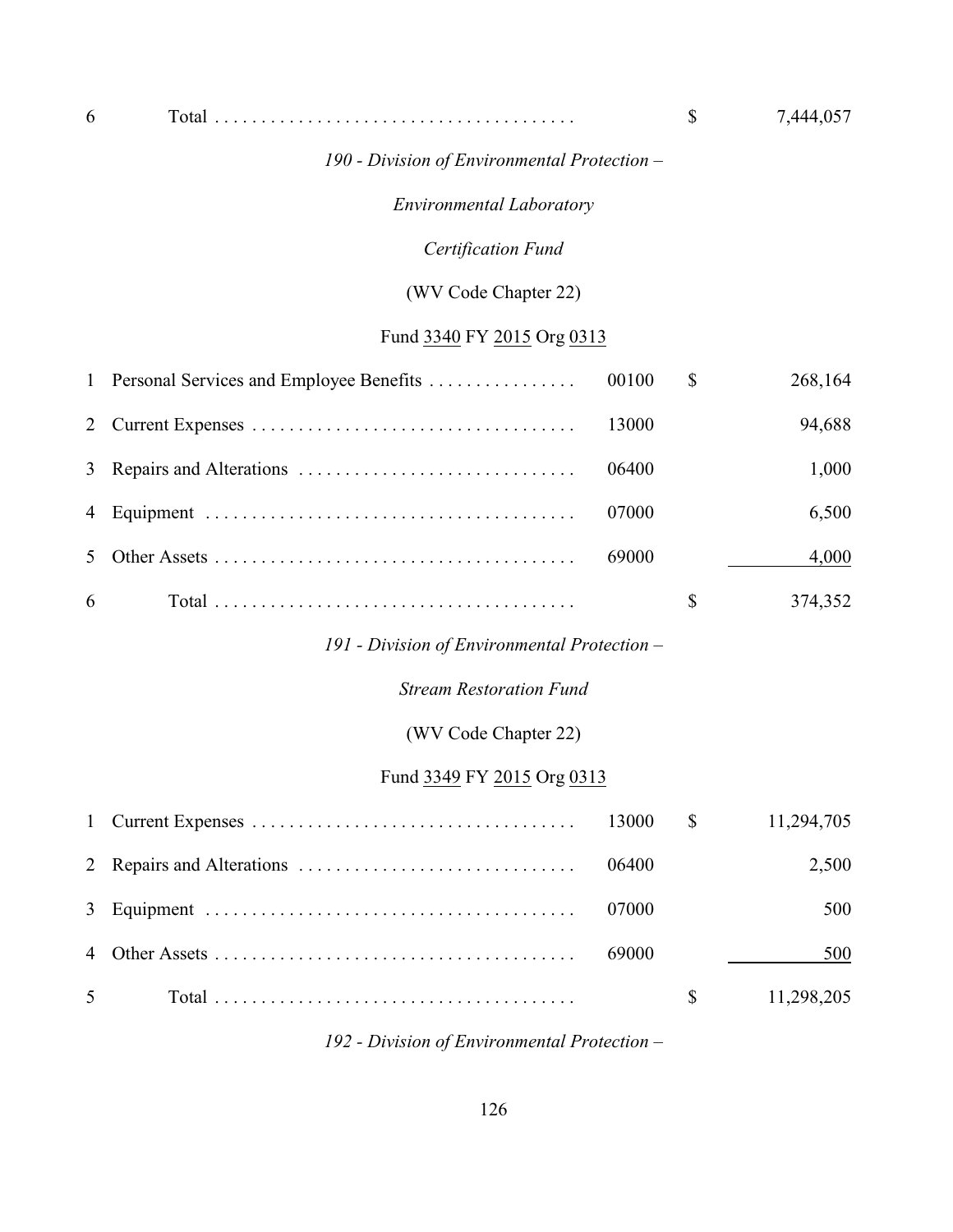# *Litter Control Fund*

# (WV Code Chapter 22)

# Fund 3486 FY 2015 Org 0313

|              |                                              | 13000 | \$<br>60,000    |
|--------------|----------------------------------------------|-------|-----------------|
|              | 193 - Division of Environmental Protection – |       |                 |
|              | Recycling Assistance Fund                    |       |                 |
|              | (WV Code Chapter 22)                         |       |                 |
|              | Fund 3487 FY 2015 Org 0313                   |       |                 |
| $\mathbf{1}$ | Personal Services and Employee Benefits      | 00100 | \$<br>544,553   |
| 2            |                                              | 13000 | 2,237,354       |
| 3            |                                              | 06400 | 800             |
| 4            |                                              | 07000 | 500             |
| 5            |                                              | 69000 | 2,500           |
| 6            |                                              |       | \$<br>2,785,707 |
|              | 194 - Division of Environmental Protection - |       |                 |
|              | Mountaintop Removal Fund                     |       |                 |
|              | (WV Code Chapter 22)                         |       |                 |
|              | Fund 3490 FY 2015 Org 0313                   |       |                 |
| $\mathbf{1}$ | Personal Services and Employee Benefits      | 00100 | \$<br>1,228,345 |
| 2            |                                              | 13000 | 649,909         |
| 3            |                                              | 06400 | 20,112          |
| 4            |                                              | 07000 | 23,725          |
|              |                                              |       |                 |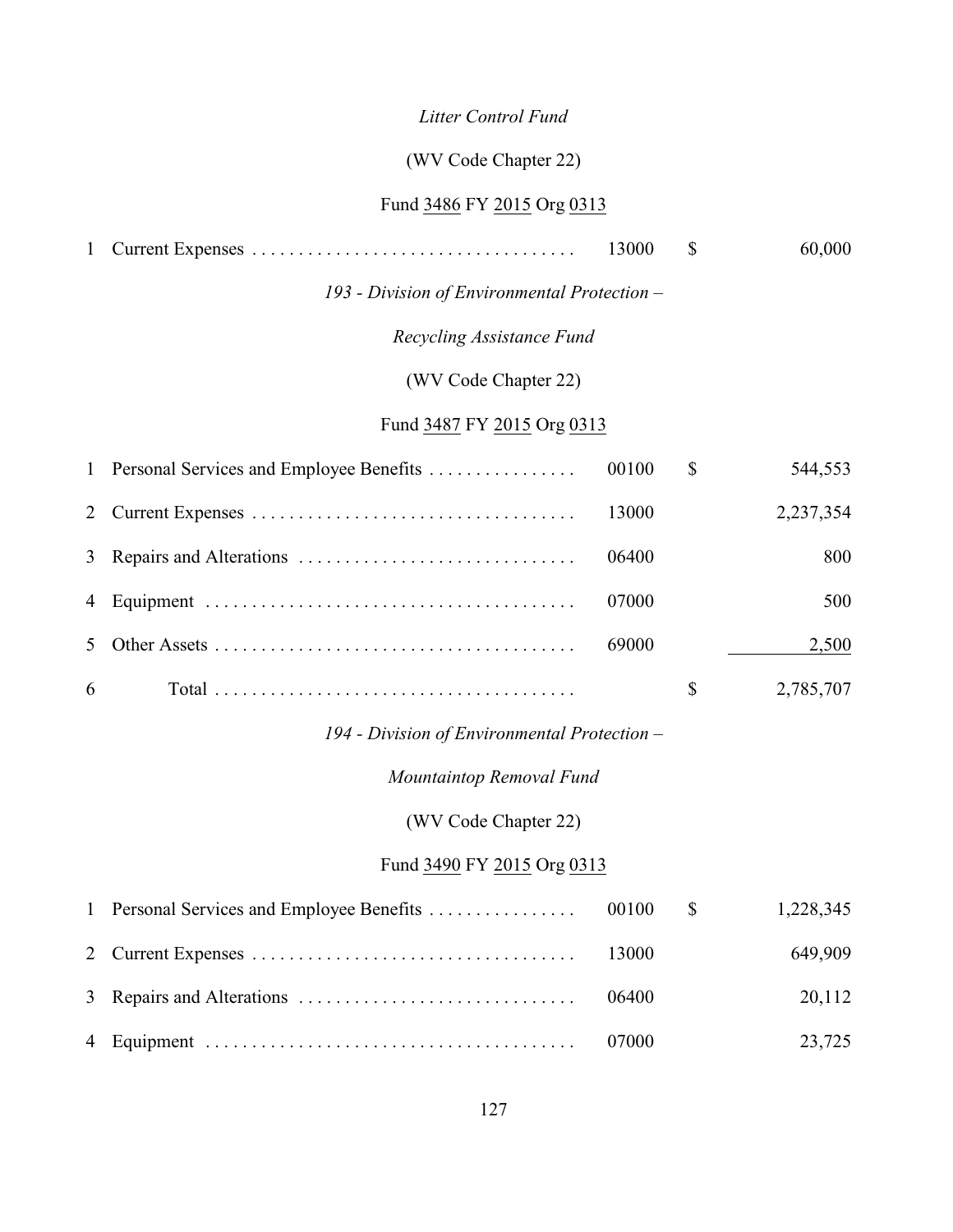| 5                          |                                             | 69000 |               | 15,500    |
|----------------------------|---------------------------------------------|-------|---------------|-----------|
| 6                          |                                             |       | \$            | 1,937,591 |
|                            | 195 - Oil and Gas Conservation Commission - |       |               |           |
|                            | Special Oil and Gas Conservation Fund       |       |               |           |
|                            | (WV Code Chapter 22C)                       |       |               |           |
| Fund 3371 FY 2015 Org 0315 |                                             |       |               |           |
| $\mathbf{1}$               | Personal Services and Employee Benefits     | 00100 | $\mathcal{S}$ | 157,224   |
| 2                          |                                             | 13000 |               | 61,225    |
| 3                          |                                             | 06400 |               | 1,000     |
| 4                          |                                             | 07000 |               | 9,481     |
| 5                          |                                             | 69000 |               | 1,500     |
| 6                          |                                             |       | \$            | 230,430   |

#### **DEPARTMENT OF HEALTH AND HUMAN RESOURCES**

*196 - Division of Health –*

*Tobacco Settlement Expenditure Fund*

(WV Code Chapter 4)

#### Fund 5124 FY 2015 Org 0506

Institutional Facilities Operations . . . . . . . . . . . . . . . . . . . . . . 33500 \$ 3,501,170

Additional funds have been appropriated in fund 0525, fiscal year 2015, organization 0506,

and fund 5156, fiscal year 2015, organization 0506, for the operation of the institutional facilities. The

- secretary of the department of health and human resources is authorized to utilize up to ten percent of
- the funds from the appropriation for Institutional Facilities Operations to facilitate cost effective and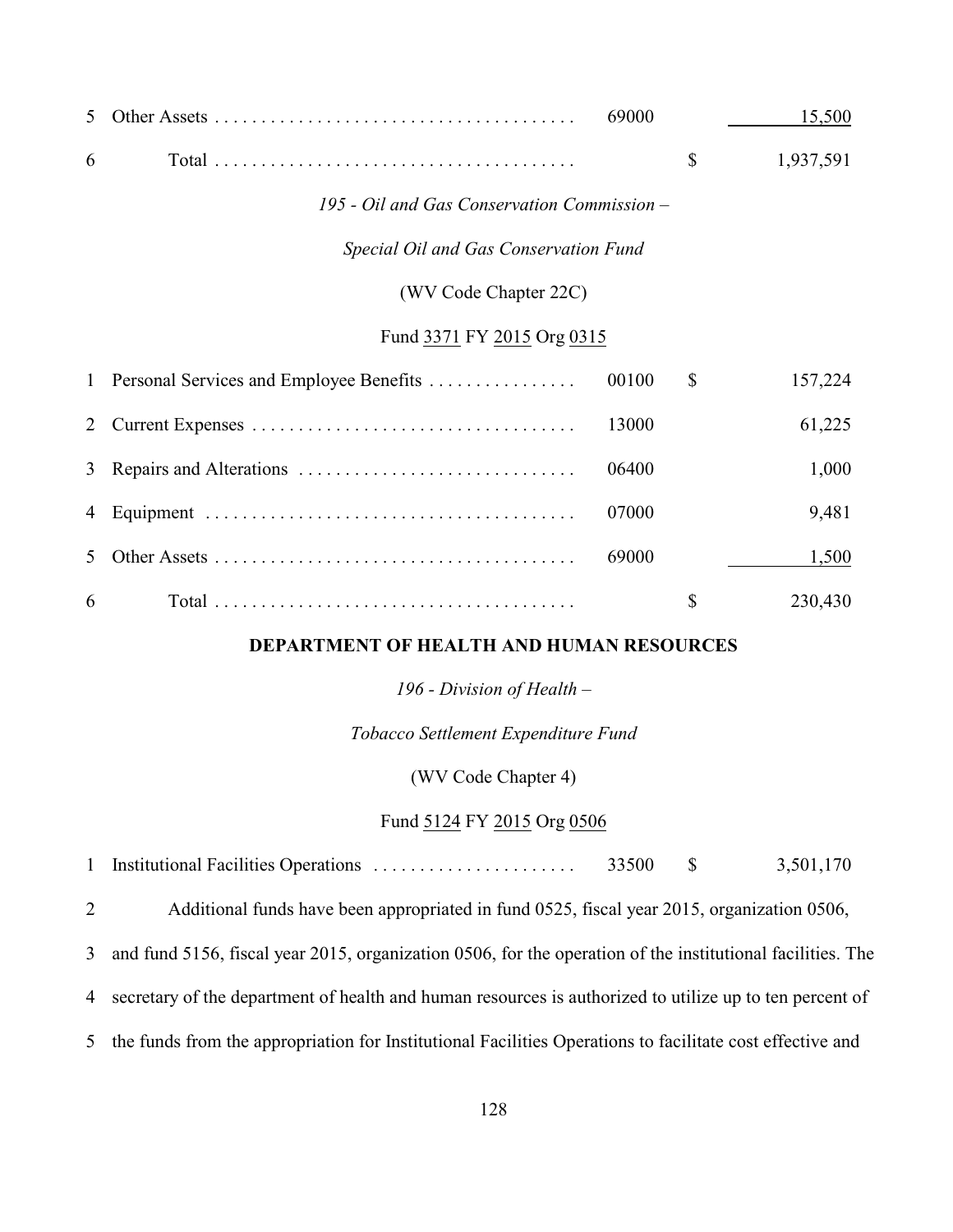6 cost saving services at the community level.

#### *197 - Division of Health –*

*The Vital Statistics Account*

#### (WV Code Chapter 16)

#### Fund 5144 FY 2015 Org 0506

| 441,834<br>69000  |  |       |              |         |
|-------------------|--|-------|--------------|---------|
| 30,000<br>07000   |  |       |              |         |
|                   |  |       |              |         |
|                   |  | 09900 |              |         |
| 15,500<br>185,954 |  |       | <sup>S</sup> | 876,771 |

#### *198 - Division of Health –*

#### *Hospital Services Revenue Account*

#### *Special Fund*

#### *Capital Improvement, Renovation and Operations*

#### (WV Code Chapter 16)

#### Fund 5156 FY 2015 Org 0506

| $3 \qquad \qquad \text{Total} \ldots \ldots \ldots \ldots \ldots \ldots \ldots \ldots \ldots \ldots$ |  | $\$\$$ 84,508,911 |
|------------------------------------------------------------------------------------------------------|--|-------------------|

4 The total amount of these appropriations shall be paid from the hospital services revenue account 5 special fund created by W.Va. Code §16-1-13, and shall be used for operating expenses and for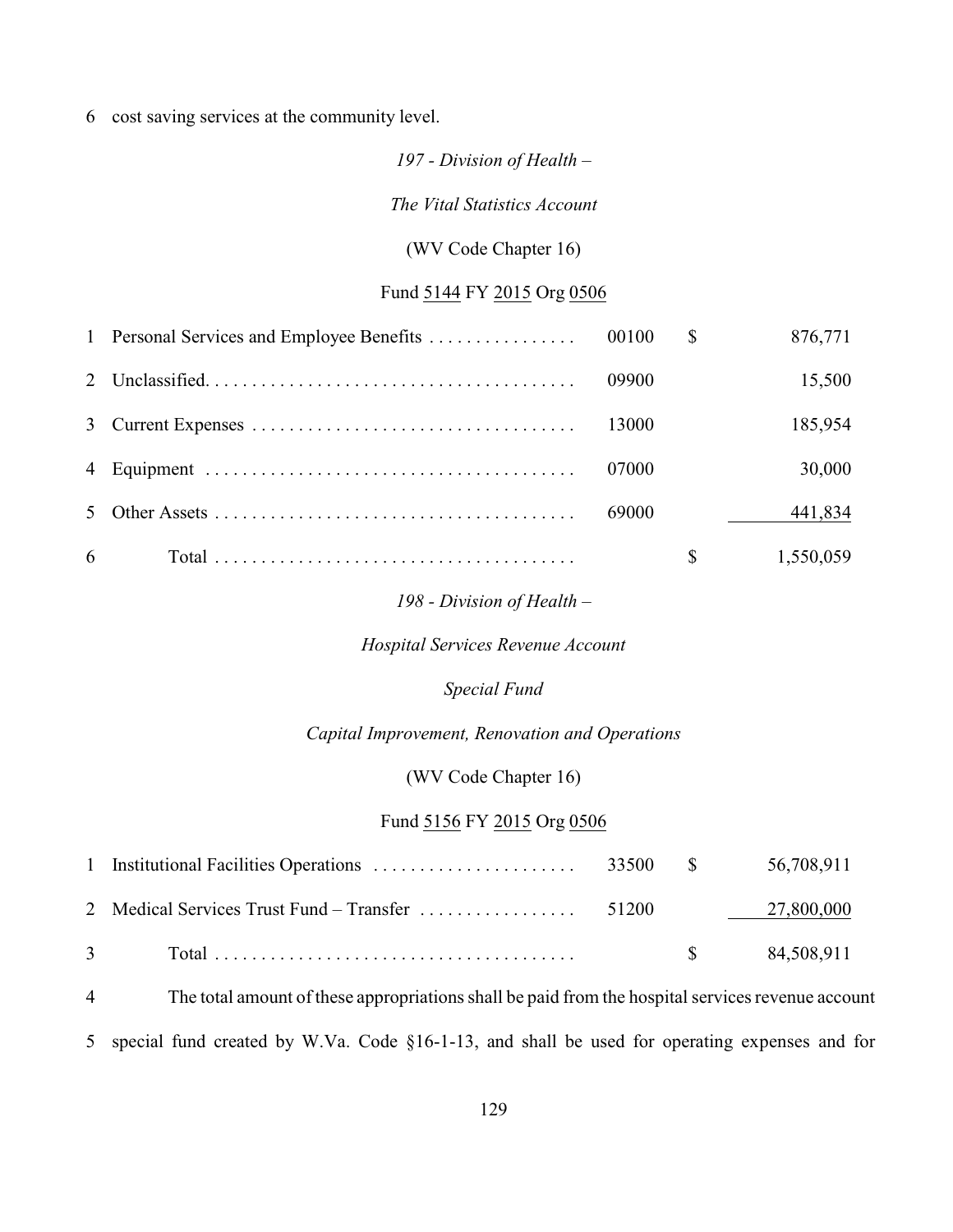improvements in connection with existing facilities.

 Additional funds have been appropriated in fund 0525, fiscal year 2015, organization 0506 and fund 5124, fiscal year 2015, organization 0506, for the operation of the institutional facilities. The secretary of the department of health and human resources is authorized to utilize up to ten percent of the funds from the appropriation for Institutional Facilities Operations to facilitate cost effective and cost saving services at the community level.

 Necessary funds from the above appropriation may be used for medical facilities operations, either in connection with this fund or in connection with the appropriation designated Institutional Facilities Operations in the consolidated medical service fund (fund 0525, organization 0506).

 From the above appropriation to Institutional Facilities Operations, together with available funds from the consolidated medical services fund (fund 0525, appropriation 33500) on July 1, 2014, the sum of \$160,000 shall be transferred to the department of agriculture – land division – farm operation fund (1412) as advance payment for the purchase of food products; actual payments for such purchases shall not be required until such credits have been completely expended.

#### *199 - Division of Health –*

#### *Laboratory Services Fund*

(WV Code Chapter 16)

#### Fund 5163 FY 2015 Org 0506

|  |       | 912,657 |
|--|-------|---------|
|  | 09900 | 18,114  |
|  |       | 850,133 |
|  | 07000 | 30,583  |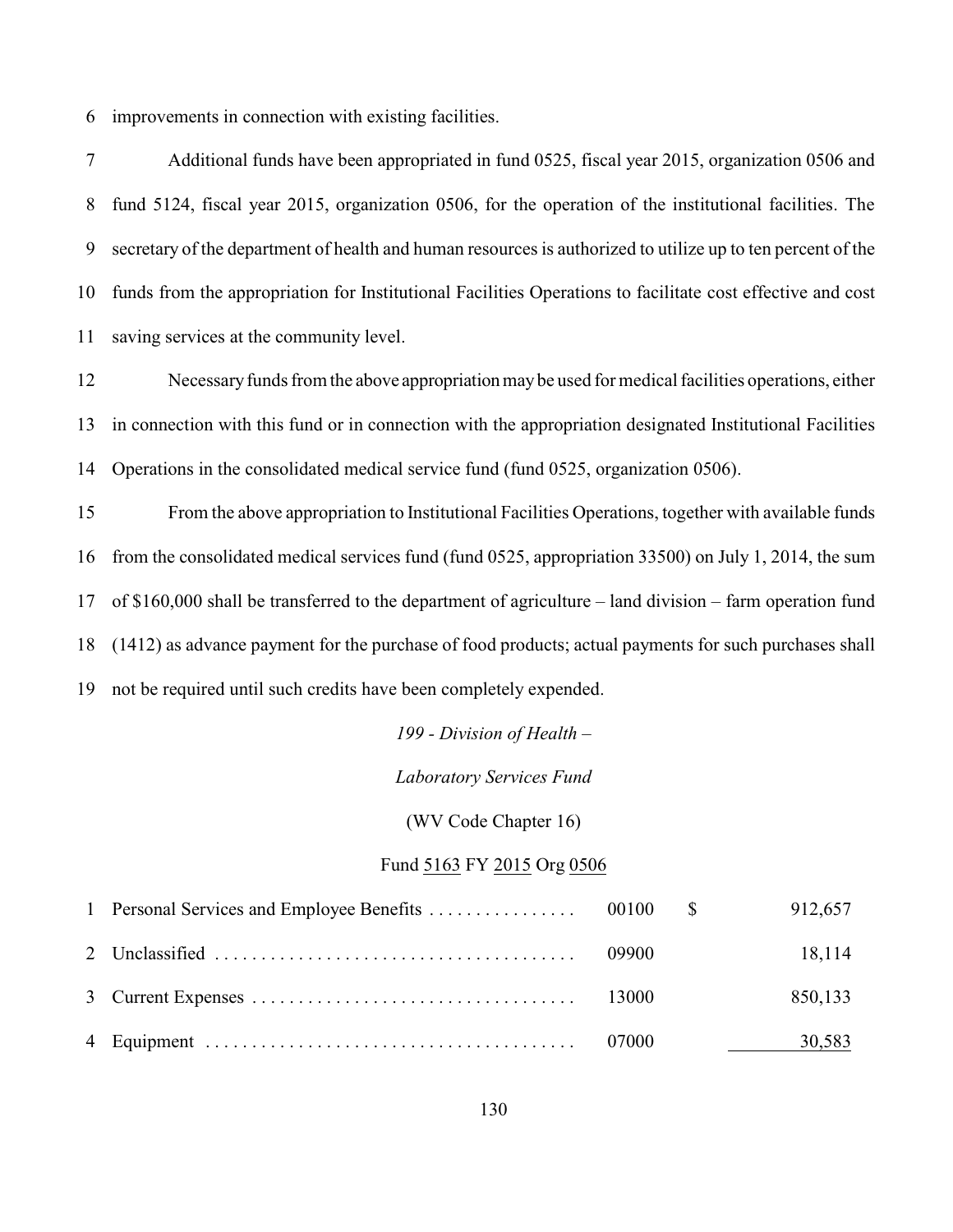| 5            |                                         |       | \$<br>1,811,487 |
|--------------|-----------------------------------------|-------|-----------------|
|              | 200 - Division of Health -              |       |                 |
|              | The Health Facility Licensing Account   |       |                 |
|              | (WV Code Chapter 16)                    |       |                 |
|              | Fund 5172 FY 2015 Org 0506              |       |                 |
| 1            | Personal Services and Employee Benefits | 00100 | \$<br>605,950   |
| 2            |                                         | 09900 | 7,113           |
| 3            |                                         | 13000 | 98,247          |
| 4            |                                         |       | \$<br>711,310   |
|              | $201$ - Division of Health –            |       |                 |
|              | Hepatitis B Vaccine                     |       |                 |
|              | (WV Code Chapter 16)                    |       |                 |
|              | Fund 5183 FY 2015 Org 0506              |       |                 |
| $\mathbf{1}$ | Personal Services and Employee Benefits | 00100 | \$<br>88,582    |
| 2            |                                         | 09900 | 18,477          |
| 3            |                                         | 13000 | 1,740,699       |
| 4            |                                         |       | \$<br>1,847,758 |
|              | $202$ - Division of Health –            |       |                 |
|              | <b>Lead Abatement Account</b>           |       |                 |
|              | (WV Code Chapter 16)                    |       |                 |
|              | Fund 5204 FY 2015 Org 0506              |       |                 |
| 1            | Personal Services and Employee Benefits | 00100 | \$<br>19,100    |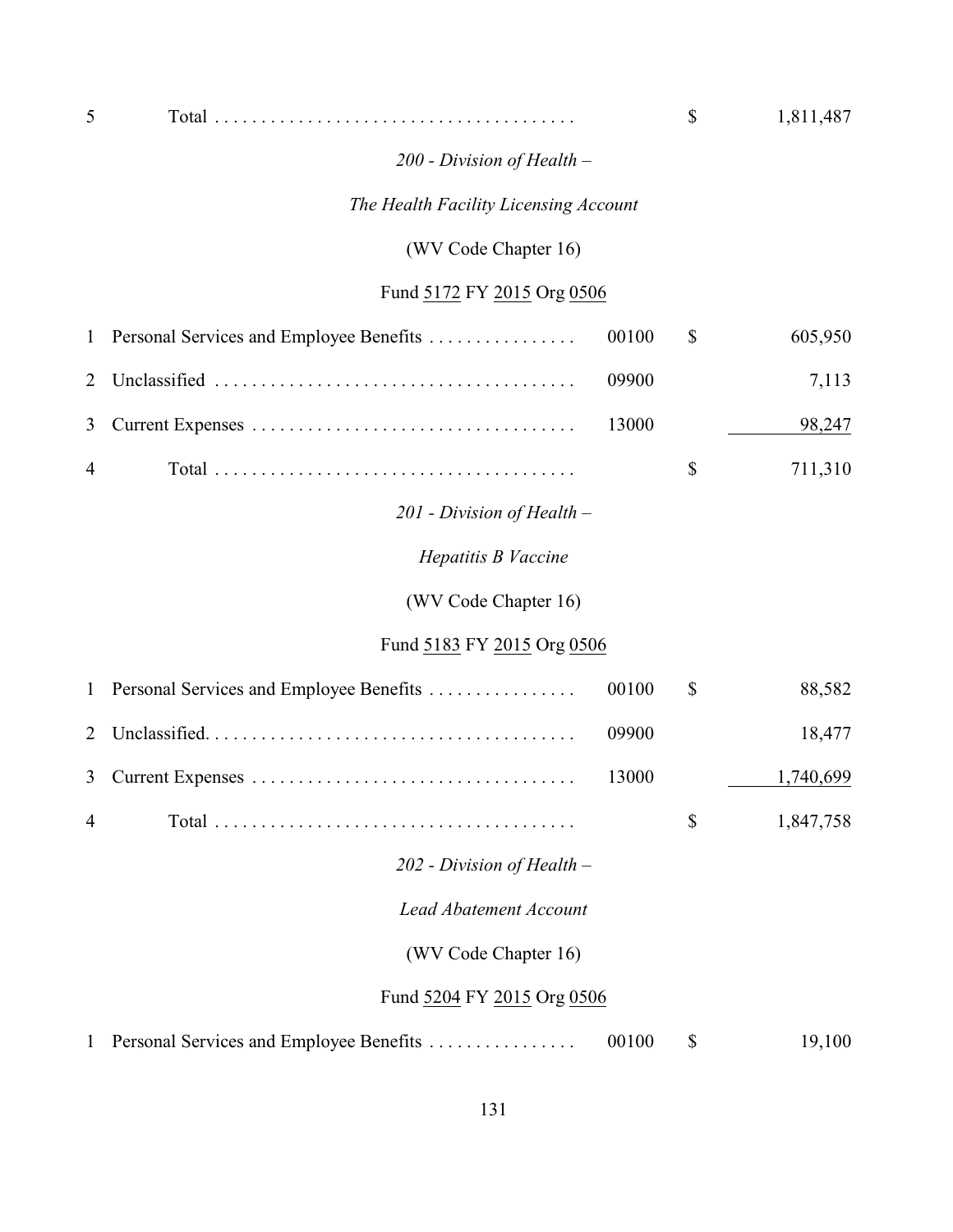| 2              |                                             | 09900 |              | 373        |
|----------------|---------------------------------------------|-------|--------------|------------|
| 3              |                                             | 13000 |              | 17,875     |
| 4              |                                             |       | \$           | 37,348     |
|                | 203 - Division of Health -                  |       |              |            |
|                | West Virginia Birth to Three Fund           |       |              |            |
|                | (WV Code Chapter 16)                        |       |              |            |
|                | Fund 5214 FY 2015 Org 0506                  |       |              |            |
| $\mathbf{1}$   | Personal Services and Employee Benefits     | 00100 | \$           | 707,545    |
| $\overline{2}$ |                                             | 09900 |              | 223,999    |
| 3              |                                             | 13000 |              | 21,468,438 |
| $\overline{4}$ |                                             |       | \$           | 22,399,982 |
|                | 204 - Division of Health -                  |       |              |            |
|                | Tobacco Control Special Fund                |       |              |            |
|                | (WV Code Chapter 16)                        |       |              |            |
|                | Fund 5218 FY 2015 Org 0506                  |       |              |            |
| $\mathbf{1}$   |                                             | 13000 | \$           | 7,579      |
|                | 205 - West Virginia Health Care Authority - |       |              |            |
|                | <b>Health Care Cost Review Fund</b>         |       |              |            |
|                | (WV Code Chapter 16)                        |       |              |            |
|                | Fund 5375 FY 2015 Org 0507                  |       |              |            |
| 1              | Personal Services and Employee Benefits     | 00100 | $\mathbb{S}$ | 3,033,821  |
| 2              |                                             | 02500 |              | 600,000    |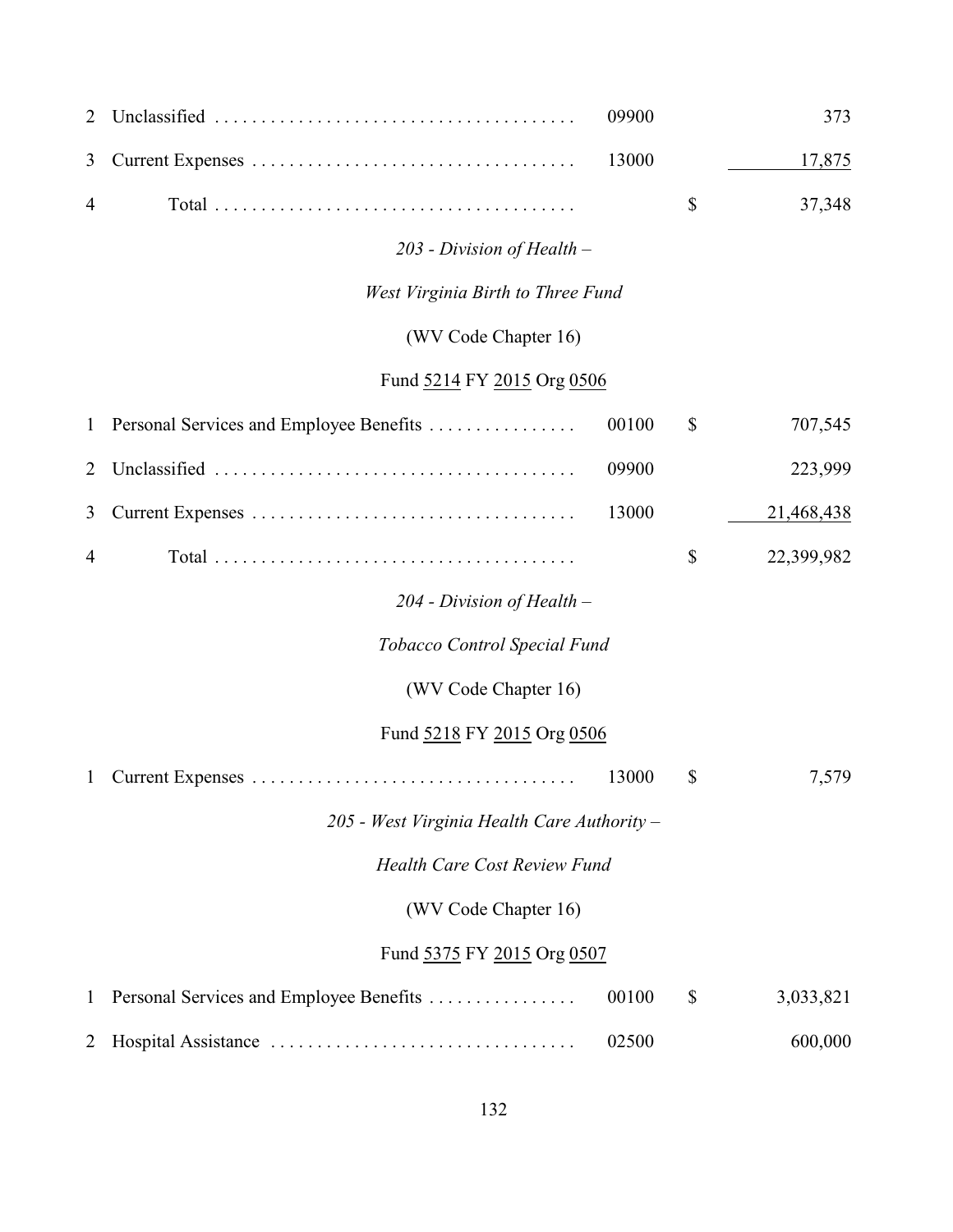| $\mathcal{E}$ | 09900 | 67,000          |
|---------------|-------|-----------------|
| 4             | 13000 | 2,837,945       |
| 5             | 06400 | 25,000          |
| 6             | 07000 | 50,000          |
|               | 25800 | 25,000          |
| 8             | 69000 | 100,000         |
| 9             |       | \$<br>6,738,766 |

The above appropriation is to be expended in accordance with and pursuant to the provisions of

W.Va. Code §16-29B and from the special revolving fund designated health care cost review fund.

The Health Care Authority is authorized to transfer up to \$1,500,000 from fund 5375 to the West

Virginia Health Information Network Account (fund 5380) as authorized per W.Va. Code §16-29G-4.

*206 - West Virginia Health Care Authority –*

*West Virginia Health Information Network Account*

(WV Code Chapter 16)

#### Fund 5380 FY 2015 Org 0507

|                |       | 729,000   |
|----------------|-------|-----------|
|                | 09900 | 20,000    |
|                | 13000 | 1,251,000 |
|                |       | 3,500,000 |
| 5 <sup>5</sup> |       | 5,500,000 |

*207 - West Virginia Health Care Authority –*

*Revolving Loan Fund*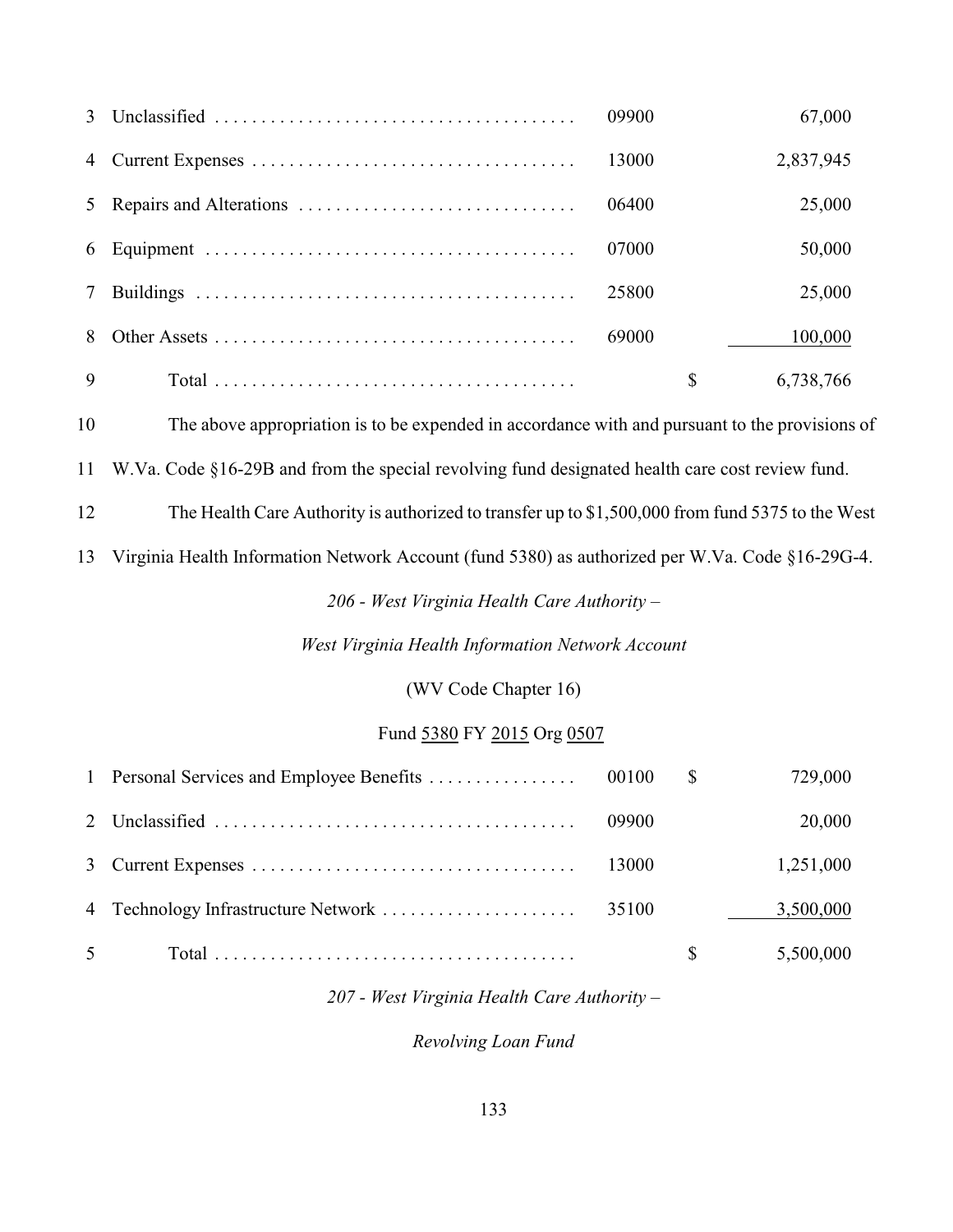#### (WV Code Chapter 16)

#### Fund 5382 FY 2015 Org 0507

| $\mathbf{1}$   |                                                                                             | 13000 | $\mathbb{S}$ | 2,000,000   |
|----------------|---------------------------------------------------------------------------------------------|-------|--------------|-------------|
|                | 208 - Division of Human Services –                                                          |       |              |             |
|                | Health Care Provider Tax -                                                                  |       |              |             |
|                | Medicaid State Share Fund                                                                   |       |              |             |
|                | (WV Code Chapter 11)                                                                        |       |              |             |
|                | Fund 5090 FY 2015 Org 0511                                                                  |       |              |             |
| 1              |                                                                                             | 18900 | \$           | 188,381,008 |
| 2              | Medical Services Administrative Costs                                                       | 78900 |              | 418,992     |
| $\overline{3}$ |                                                                                             |       | \$           | 188,800,000 |
| $\overline{4}$ | The above appropriation for Medical Services Administrative Costs (fund 5090, appropriation |       |              |             |

5 78900) shall be transferred to a special revenue account in the treasury for use by the department of health

6 and human resources for administrative purposes. The remainder of all moneys deposited in the fund shall

7 be transferred to the West Virginia medical services fund (fund 5084).

*209 - Division of Human Services –*

*Child Support Enforcement Fund*

(WV Code Chapter 48A)

### Fund 5094 FY 2015 Org 0511

|  |       | 24,809,509 |
|--|-------|------------|
|  | 09900 | 380,000    |
|  |       | 12,810,491 |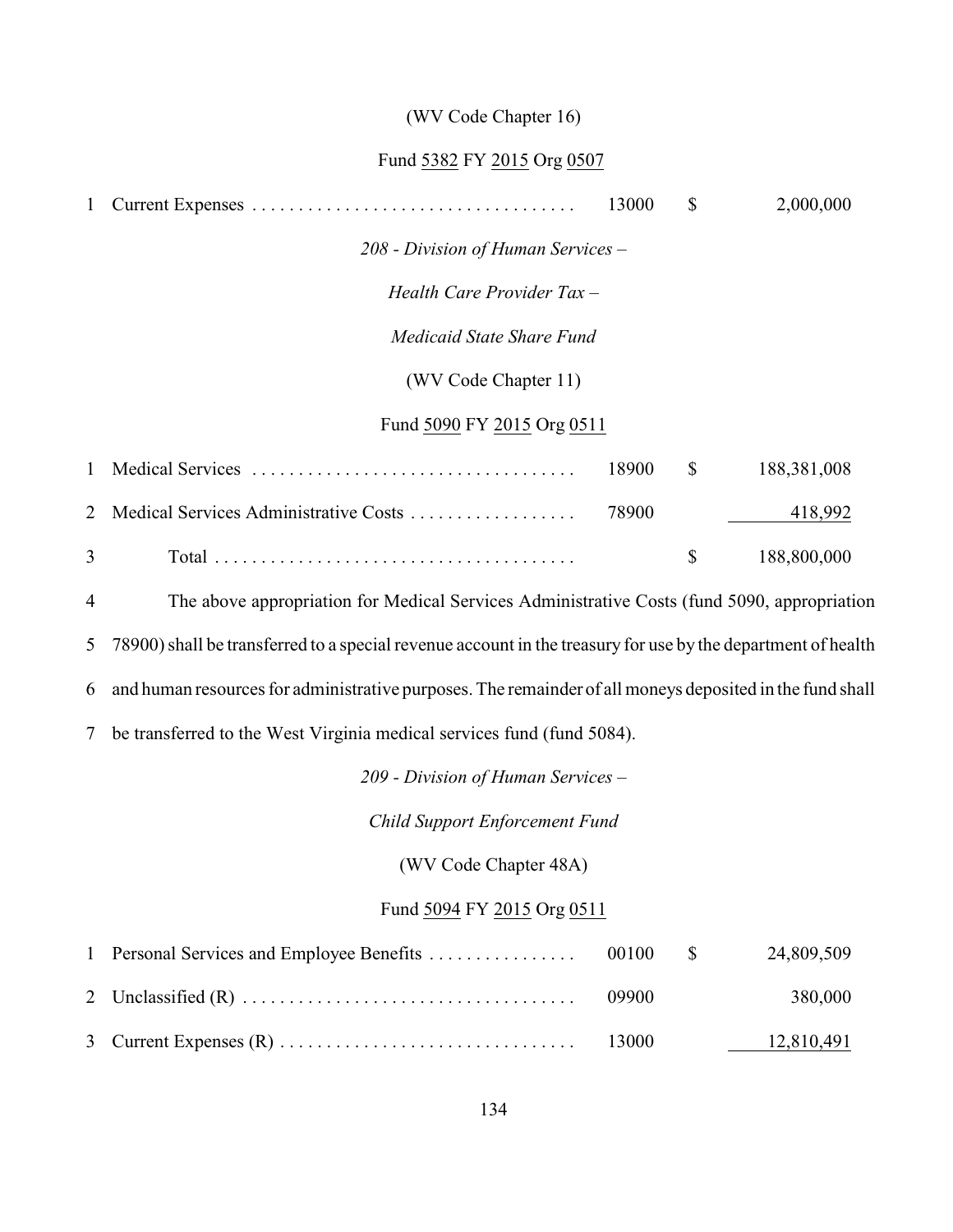|                                                                                      |  | 38,000,000 |  |
|--------------------------------------------------------------------------------------|--|------------|--|
| Any unexpended balances remaining in the appropriations for Unclassified (fund 5094, |  |            |  |

 appropriation 09900) and Current Expenses (fund 5094, appropriation 13000) at the close of the fiscal year 2014 are hereby reappropriated for expenditure during the fiscal year 2015.

*210 - Division of Human Services –*

*Medical Services Trust Fund*

(WV Code Chapter 9)

Fund 5185 FY 2015 Org 0511

|                                                                                                      |  | 548,723                 |
|------------------------------------------------------------------------------------------------------|--|-------------------------|
| $3 \qquad \qquad \text{Total} \ldots \ldots \ldots \ldots \ldots \ldots \ldots \ldots \ldots \ldots$ |  | $\frac{117,313,248}{5}$ |

 The above appropriation to Medical Services shall be used to provide state match of Medicaid expenditures as defined and authorized in subsection (c) of W.Va. Code §9-4A-2a. Expenditures from the fund are limited to the following: payment of backlogged billings, funding for services to future federally mandated population groups and payment of the required state match for medicaid disproportionate share payments. The remainder of all moneys deposited in the fund shall be transferred to the division of human services accounts.

*211 - Division of Human Services –*

*James "Tiger" Morton Catastrophic Illness Fund*

(WV Code Chapter 16)

#### Fund 5454 FY 2015 Org 0511

1 Personal Services and Employee Benefits . . . . . . . . . . . . . . . 00100 \$ 89,392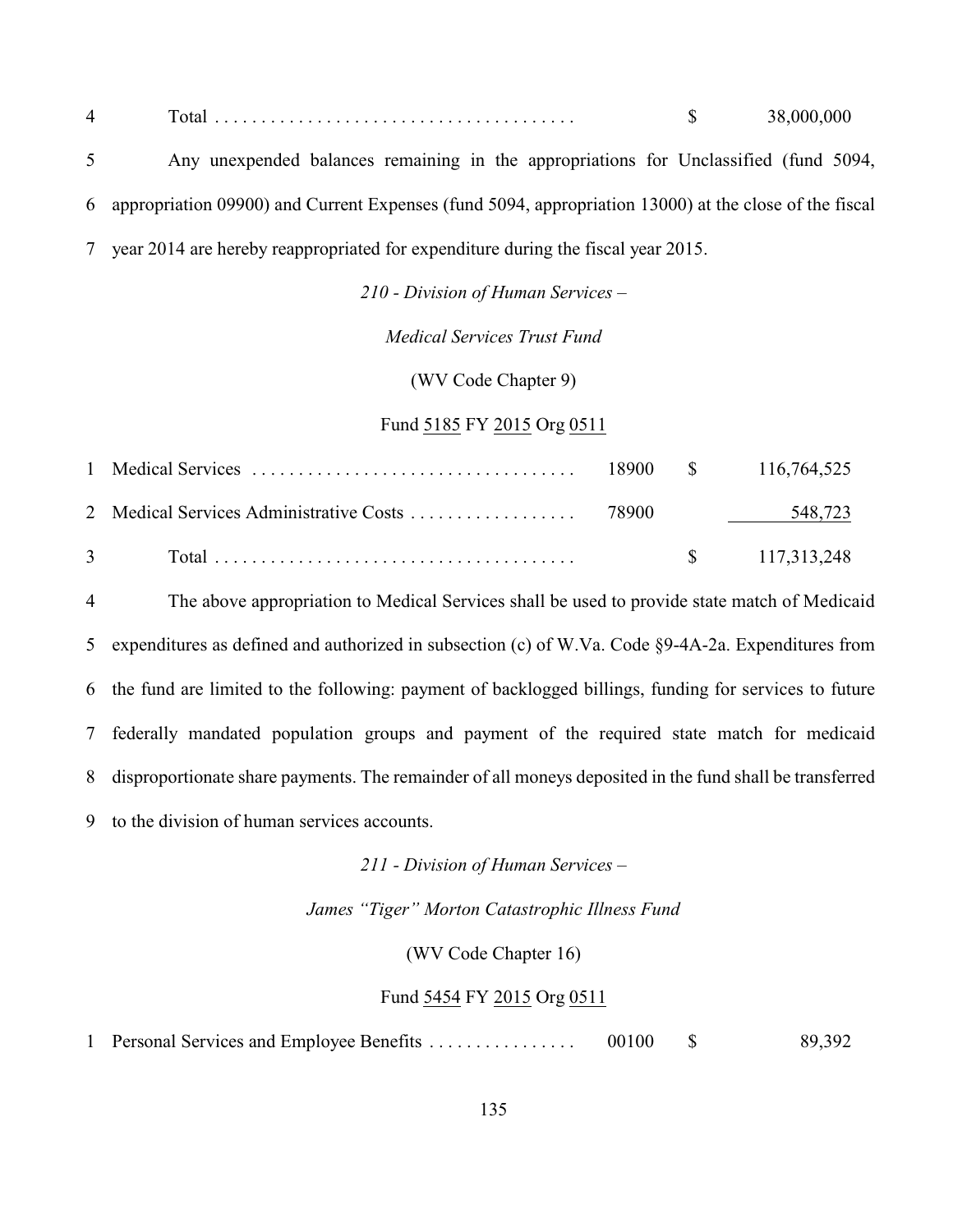| 2              |                                                            | 09900 | 16,031          |
|----------------|------------------------------------------------------------|-------|-----------------|
| 3              |                                                            | 13000 | 1,497,688       |
| $\overline{4}$ |                                                            |       | \$<br>1,603,111 |
|                | 212 - Division of Human Services -                         |       |                 |
|                | Domestic Violence Legal Services Fund                      |       |                 |
|                | (WV Code Chapter 48)                                       |       |                 |
|                | Fund 5455 FY 2015 Org 0511                                 |       |                 |
| 1              |                                                            | 13000 | \$<br>1,077,982 |
|                | 213 - Division of Human Services -                         |       |                 |
|                | West Virginia Works Separate State College Program Fund    |       |                 |
|                | (WV Code Chapter 9)                                        |       |                 |
|                | Fund 5467 FY 2015 Org 0511                                 |       |                 |
| 1              |                                                            | 13000 | \$<br>1,065,000 |
|                | 214 - Division of Human Services -                         |       |                 |
|                | West Virginia Works Separate State Two-Parent Program Fund |       |                 |
|                | (WV Code Chapter 9)                                        |       |                 |
|                | Fund 5468 FY 2015 Org 0511                                 |       |                 |
| 1              |                                                            | 13000 | \$<br>3,390,000 |
|                | 215 - Division of Human Services -                         |       |                 |
|                | Marriage Education Fund                                    |       |                 |
|                | (WV Code Chapter 9)                                        |       |                 |
|                | Fund 5490 FY 2015 Org 0511                                 |       |                 |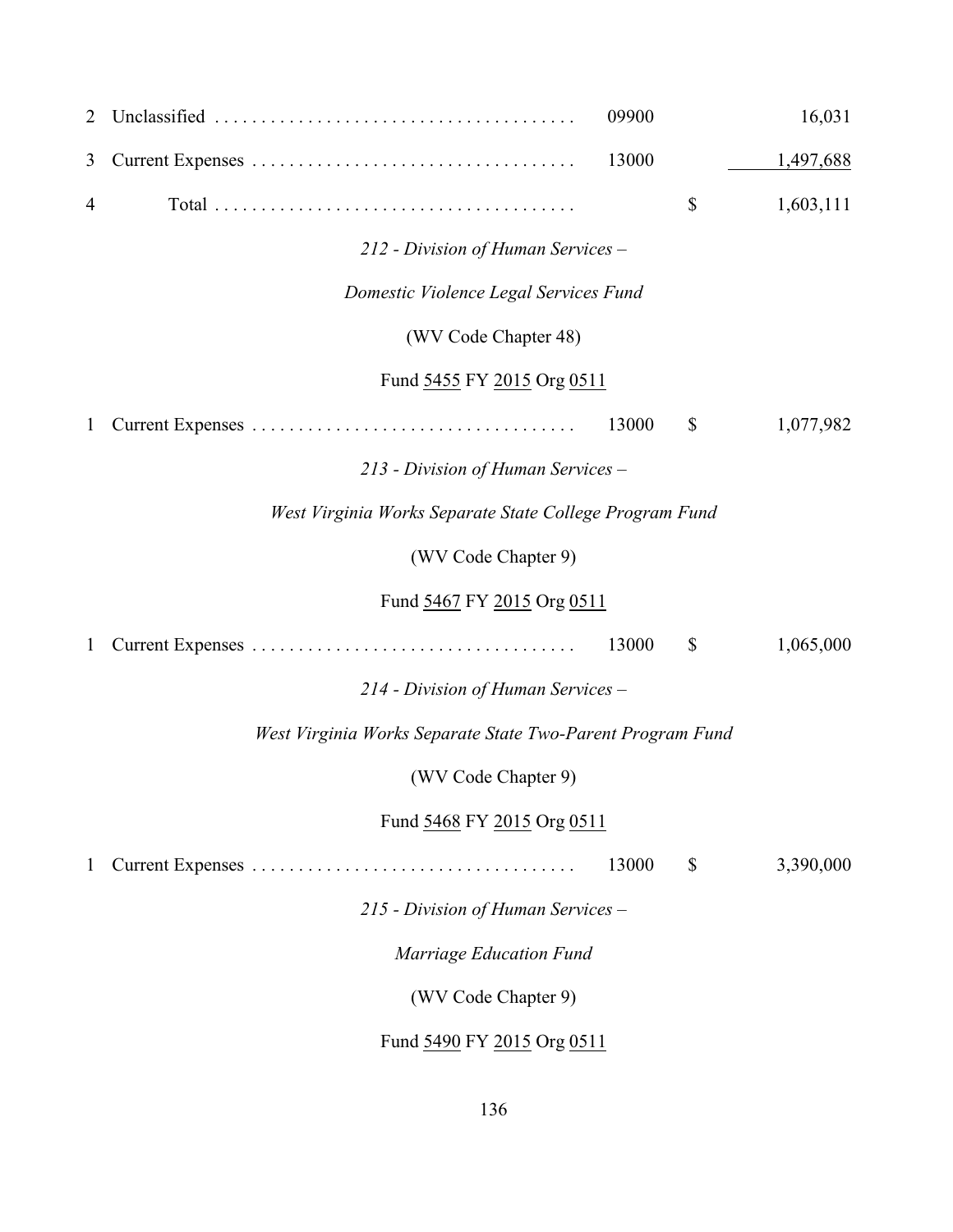| $\mathbf{1}$ | Personal Services and Employee Benefits                  | 00100 | \$<br>10,000    |
|--------------|----------------------------------------------------------|-------|-----------------|
| 2            |                                                          | 13000 | 25,000          |
| 3            |                                                          |       | \$<br>35,000    |
|              | DEPARTMENT OF MILITARY AFFAIRS AND PUBLIC SAFETY         |       |                 |
|              | 216 - Department of Military Affairs and Public Safety - |       |                 |
|              | Office of the Secretary $-$                              |       |                 |
|              | Law-Enforcement, Safety and Emergency Worker             |       |                 |
|              | <b>Funeral Expense Payment Fund</b>                      |       |                 |
|              | (WV Code Chapter 15)                                     |       |                 |
|              | Fund 6003 FY 2015 Org 0601                               |       |                 |
| $\mathbf{1}$ |                                                          | 13000 | \$<br>25,000    |
|              | 217 - State Armory Board -                               |       |                 |
|              | <b>General Armory Fund</b>                               |       |                 |
|              | (WV Code Chapter 15)                                     |       |                 |
|              | Fund 6057 FY 2015 Org 0603                               |       |                 |
| $\mathbf{1}$ | Personal Services and Employee Benefits                  | 00100 | \$<br>1,643,348 |
| 2            |                                                          | 13000 | 750,000         |
| 3            |                                                          | 06400 | 485,652         |
| 4            |                                                          | 07000 | 300,000         |
| 5            |                                                          | 25800 | 771,000         |
| 6            | Land                                                     | 73000 | 50,000          |
| 7            |                                                          |       | \$<br>4,000,000 |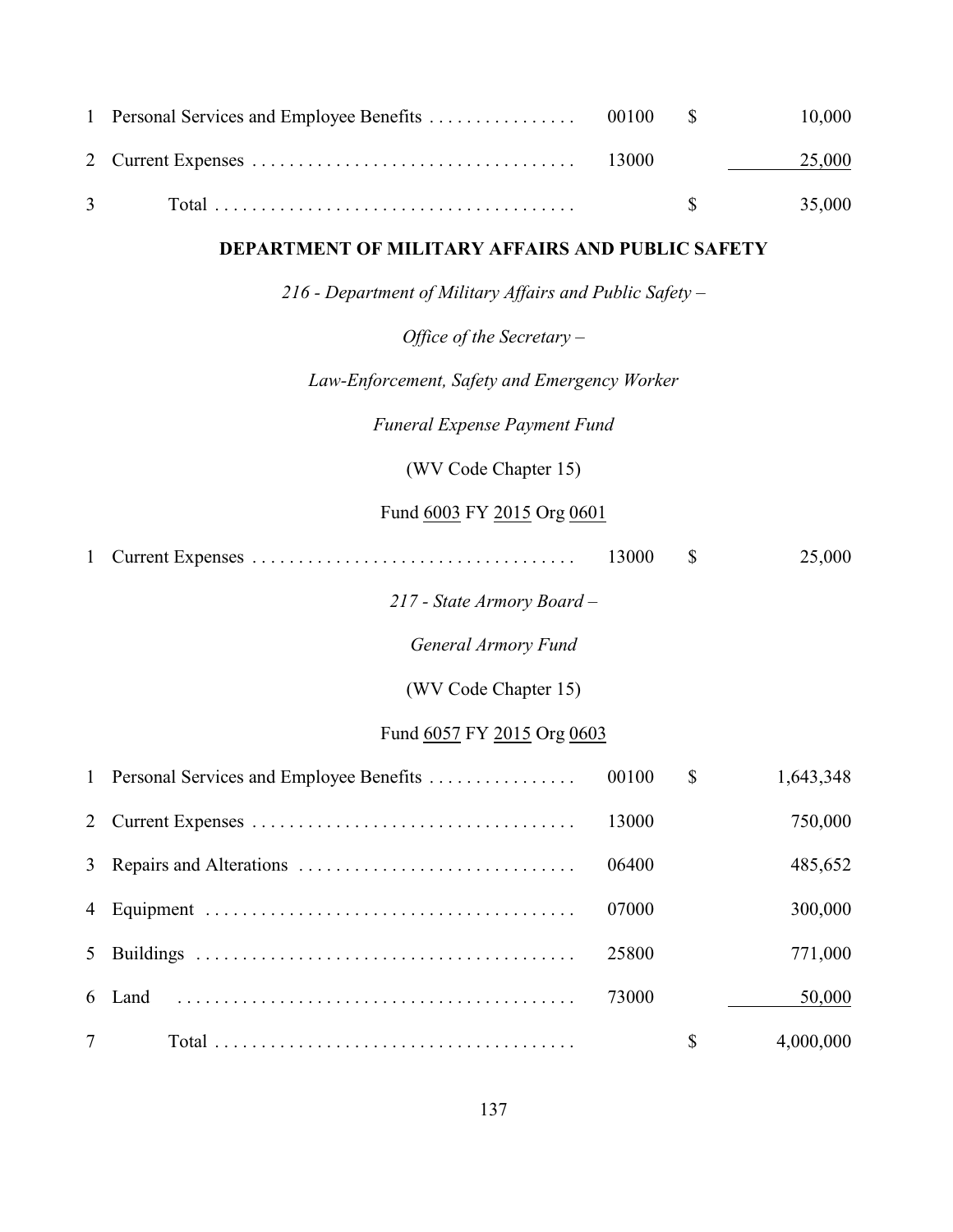From the above appropriations, the Adjutant General may receive and expend funds to

conduct operations and activities to include functions of the Military Authority. The Adjutant General

may transfer funds between appropriations, except no funds may be transferred to Personal Services

and Employee Benefits (fund 6057, appropriation 00100).

*218 - Division of Homeland Security and*

*Emergency Management –*

*West Virginia Interoperable Radio Project*

(WV Code Chapter 24)

Fund 6295 FY 2015 Org 0606

Current Expenses ................................... 13000 \$ 2,000,000

Any unexpended balance remaining in the appropriation for Unclassified *–* Total (fund 6295,

appropriation 09600) at the close of fiscal year 2014 is hereby reappropriated for expenditure during the

fiscal year 2015.

*219 - West Virginia Division of Corrections –*

*Parolee Supervision Fees*

(WV Code Chapter 62)

#### Fund 6362 FY 2015 Org 0608

|  |       | 513,793 |
|--|-------|---------|
|  |       | 9,804   |
|  |       | 408,480 |
|  | 07000 | 30,000  |
|  |       | 40,129  |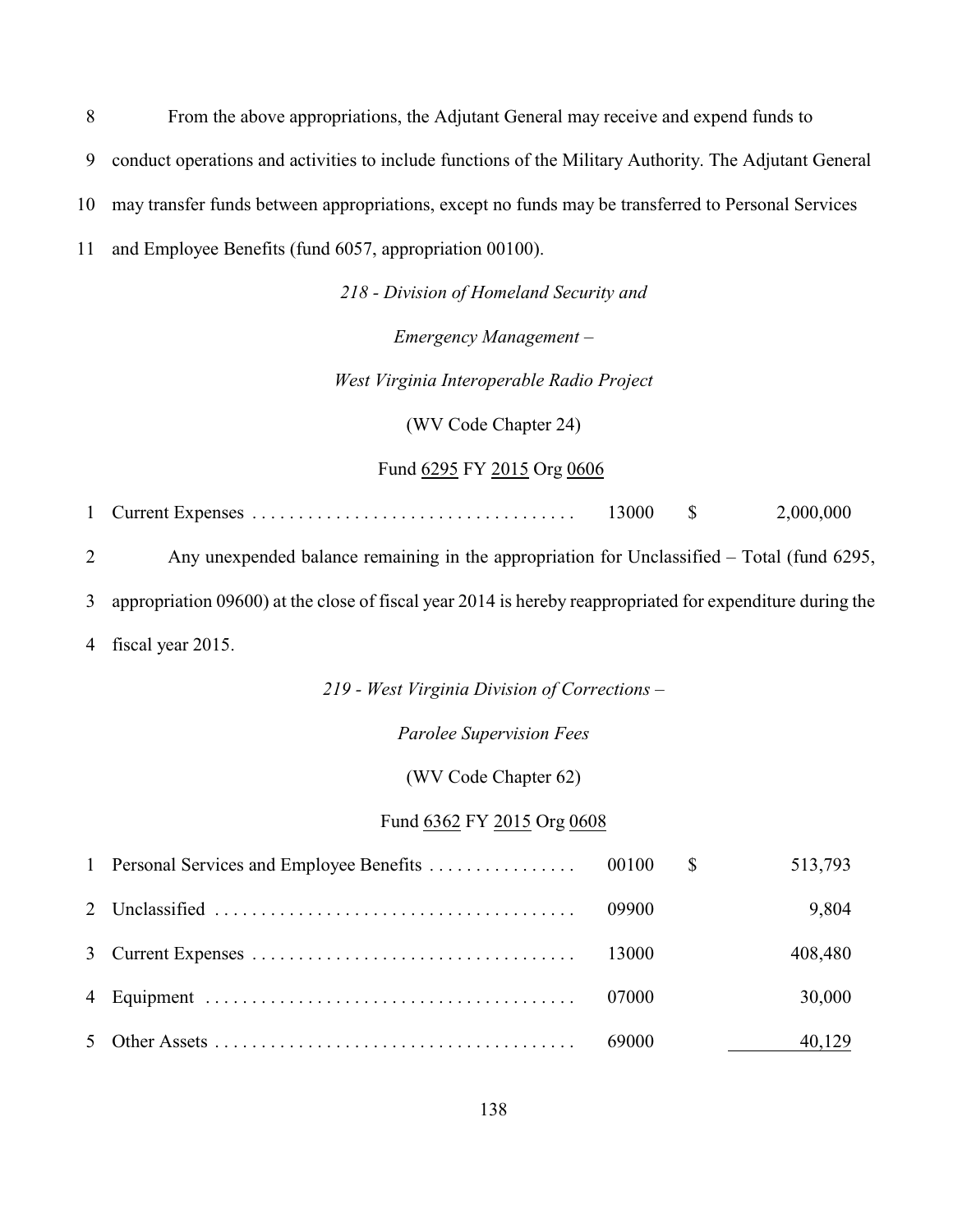| 6            |                                         |       | \$           | 1,002,206 |
|--------------|-----------------------------------------|-------|--------------|-----------|
|              | 220 - West Virginia State Police -      |       |              |           |
|              | Motor Vehicle Inspection Fund           |       |              |           |
|              | (WV Code Chapter 17C)                   |       |              |           |
|              | Fund 6501 FY 2015 Org 0612              |       |              |           |
| $\mathbf{1}$ | Personal Services and Employee Benefits | 00100 | $\mathbb{S}$ | 1,139,560 |
| 2            |                                         | 13000 |              | 260,688   |
| 3            |                                         | 06400 |              | 4,500     |
| 4            |                                         | 07000 |              | 170,000   |
| 5            |                                         | 25800 |              | 534,000   |
| 6            |                                         | 69000 |              | 5,000     |
| 7            |                                         | 91300 |              | 302,432   |
| 8            |                                         |       | \$           | 2,416,180 |

The total amount of these appropriations shall be paid from the special revenue fund out of

fees collected for inspection stickers as provided by law. Per W.Va. §17C-16-5(a) any balance

remaining in the fund on the last day of June of each fiscal year, not required for the administration

and enforcement of the provisions of this article, shall be transferred to the state road fund.

*221 - West Virginia State Police –*

*Drunk Driving Prevention Fund*

(WV Code Chapter 15)

#### Fund 6513 FY 2015 Org 0612

| 1 Current Expenses | 13000 |  | 1,327,000 |
|--------------------|-------|--|-----------|
|--------------------|-------|--|-----------|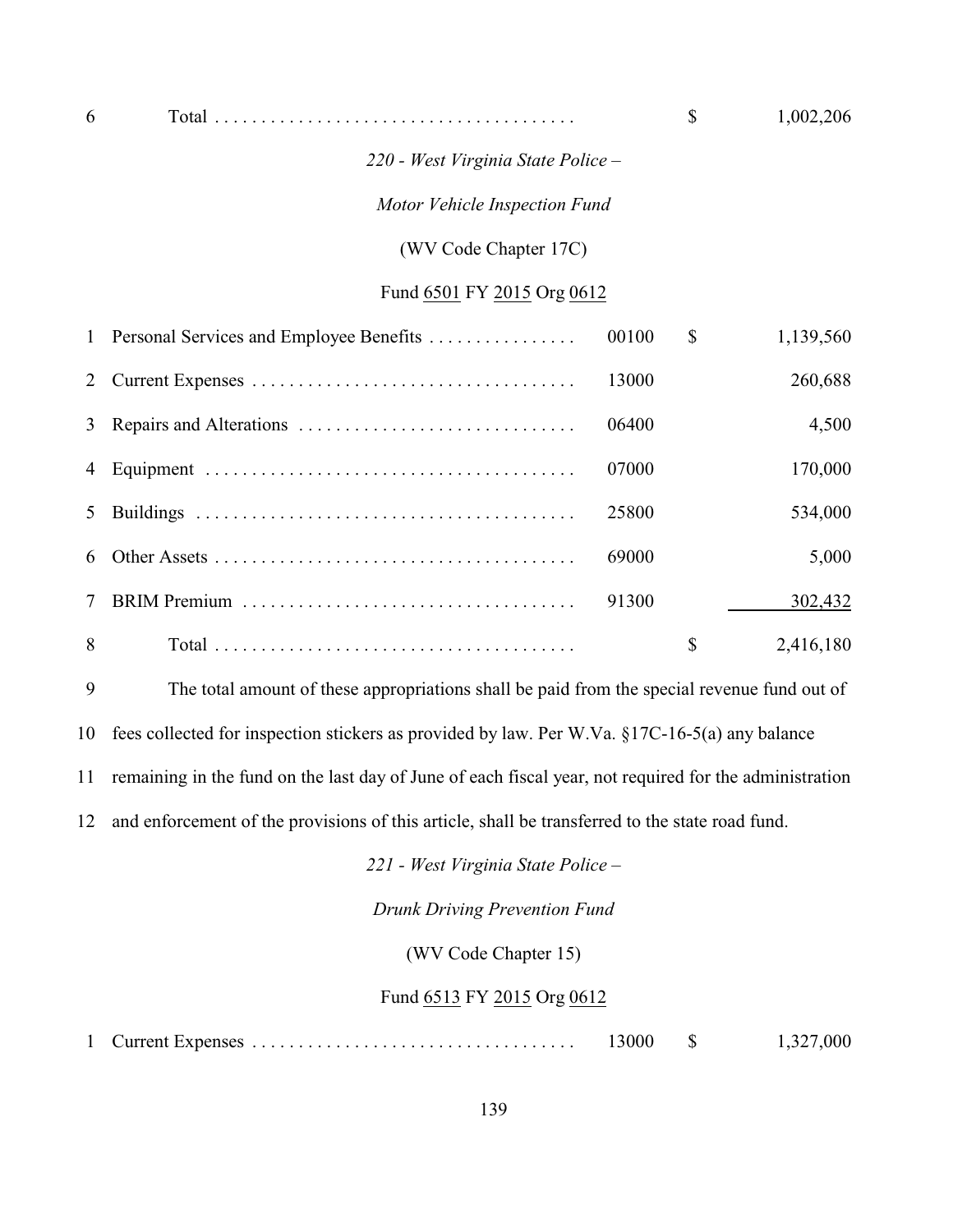|                |  | 3,491,895        |
|----------------|--|------------------|
|                |  |                  |
| $\overline{4}$ |  | $\$\,$ 4,973,347 |

 The total amount of these appropriations shall be paid from the special revenue fund out of receipts collected pursuant to W.Va. Code §11-15-9a and 16 and paid into a revolving fund account in the state treasury.

### *222 - West Virginia State Police –*

*Surplus Real Property Proceeds Fund*

(WV Code Chapter 15)

### Fund 6516 FY 2015 Org 0612

| $\mathbf{1}$   |                                    | 25800 | $\mathbb{S}$ | 443,980 |
|----------------|------------------------------------|-------|--------------|---------|
| 2              | Land                               | 73000 |              | 1,000   |
| 3              |                                    | 91300 |              | 77,222  |
| $\overline{4}$ |                                    |       | \$           | 522,202 |
|                | 223 - West Virginia State Police - |       |              |         |
|                | <b>Surplus Transfer Account</b>    |       |              |         |
|                | (WV Code Chapter 15)               |       |              |         |
|                | Fund 6519 FY 2015 Org 0612         |       |              |         |
| $\mathbf{1}$   |                                    | 13000 | $\mathbb{S}$ | 114,063 |
| 2              |                                    | 06400 |              | 10,000  |
| 3              |                                    | 07000 |              | 157,002 |
| $\overline{4}$ |                                    | 25800 |              | 40,000  |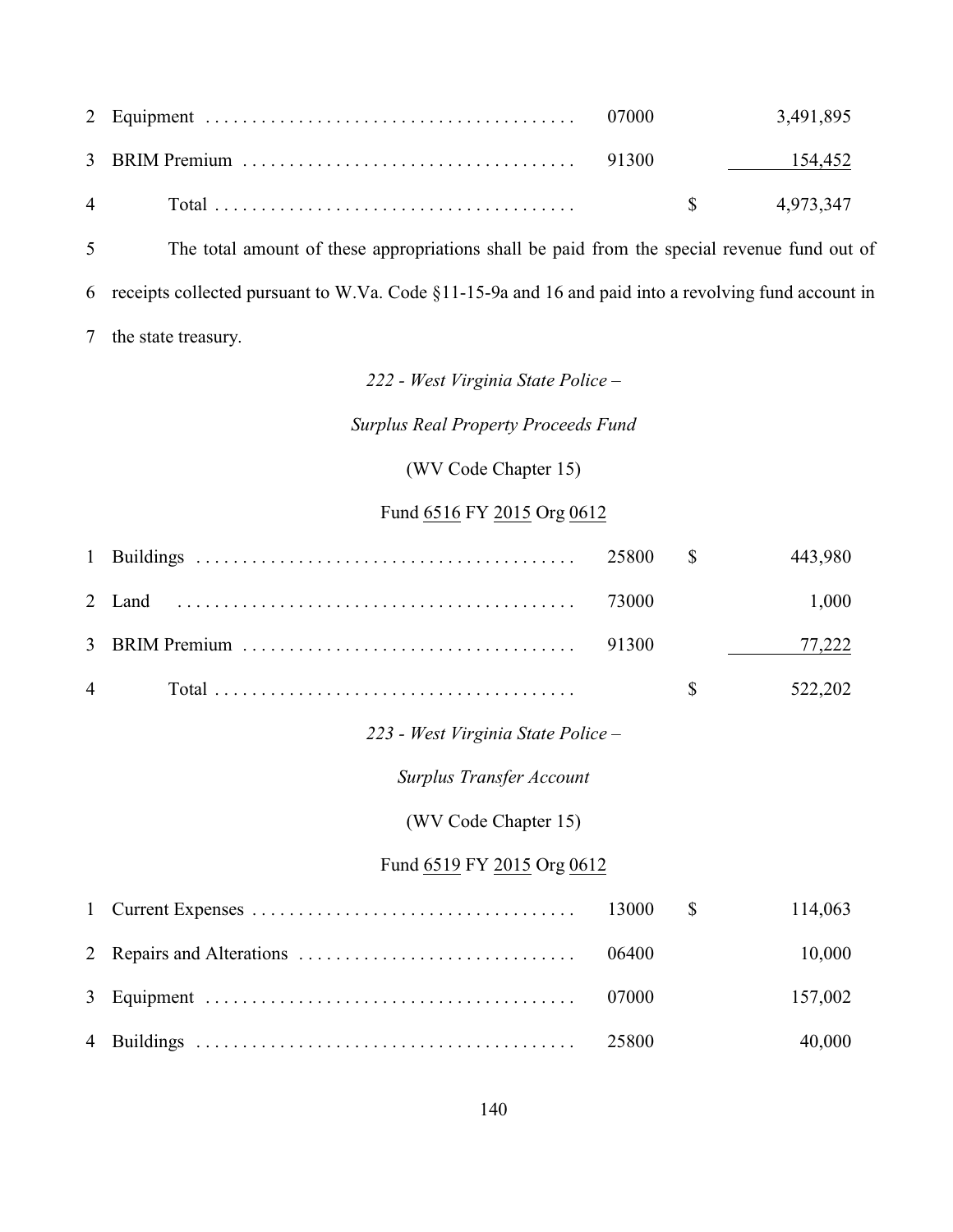| 5            |                                         | 69000 |               | 45,000  |
|--------------|-----------------------------------------|-------|---------------|---------|
| 6            |                                         |       | \$            | 366,065 |
|              | 224 - West Virginia State Police -      |       |               |         |
|              | Central Abuse Registry Fund             |       |               |         |
|              | (WV Code Chapter 15)                    |       |               |         |
|              | Fund 6527 FY 2015 Org 0612              |       |               |         |
| $\mathbf{1}$ | Personal Services and Employee Benefits | 00100 | \$            | 220,235 |
| 2            |                                         | 13000 |               | 34,662  |
| 3            |                                         | 06400 |               | 500     |
| 4            |                                         | 07000 |               | 500     |
| 5            |                                         | 69000 |               | 500     |
| 6            |                                         | 91300 |               | 18,524  |
| 7            |                                         |       | \$            | 274,921 |
|              | 225 - West Virginia State Police -      |       |               |         |
|              | <b>Bail Bond Enforcer Fund</b>          |       |               |         |
|              | (WV Code Chapter 15)                    |       |               |         |
|              | Fund 6532 FY 2015 Org 0612              |       |               |         |
| 1            |                                         | 13000 | $\mathcal{S}$ | 8,300   |
|              | 226 - West Virginia State Police -      |       |               |         |
|              | State Police Academy Post Exchange      |       |               |         |
|              | (WV Code Chapter 15)                    |       |               |         |
|              | Fund 6544 FY 2015 Org 0612              |       |               |         |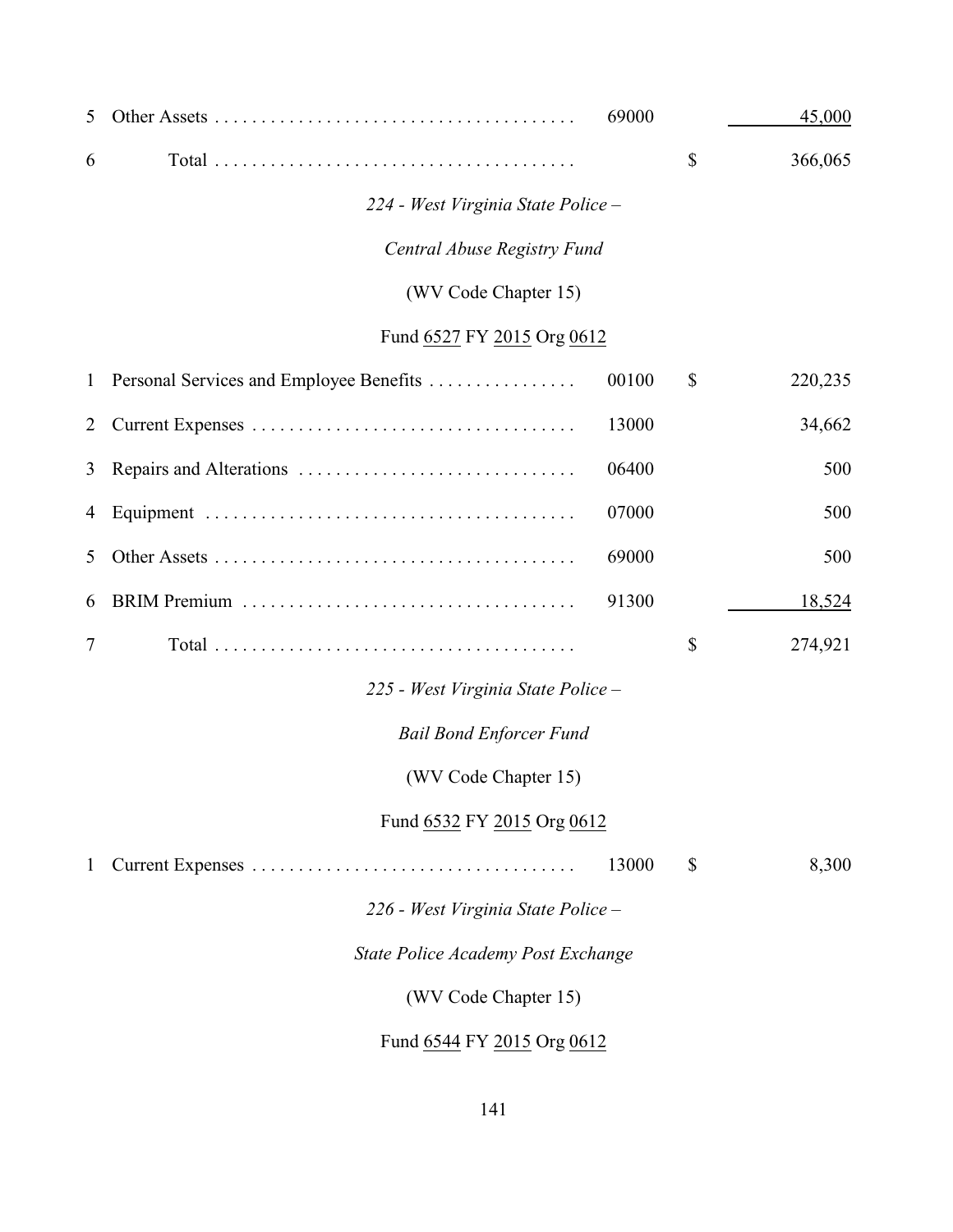|                                                                                         |  | 40,000         |
|-----------------------------------------------------------------------------------------|--|----------------|
| 3 $Total \dots \dots \dots \dots \dots \dots \dots \dots \dots \dots \dots \dots \dots$ |  | $\$\,$ 200,000 |

### *227 - Regional Jail and Correctional Facility Authority*

# (WV Code Chapter 31)

# Fund 6675 FY 2015 Org 0615

|   |       | $\mathbb{S}$ | 1,971,039  |
|---|-------|--------------|------------|
|   | 04000 |              | 9,000,000  |
|   | 13000 |              | 495,852    |
|   | 06400 |              | 4,000      |
|   | 07000 |              | 1,743      |
| 6 |       | S.           | 11,472,634 |

# *228 - Fire Commission –*

#### *Fire Marshal Fees*

### (WV Code Chapter 29)

### Fund 6152 FY 2015 Org 0619

|  |       | $\mathbb{S}$ | 2,848,036 |
|--|-------|--------------|-----------|
|  | 09900 |              | 3,800     |
|  | 13000 |              | 1,238,550 |
|  | 06400 |              | 54,500    |
|  | 07000 |              | 50,800    |
|  |       |              | 12,000    |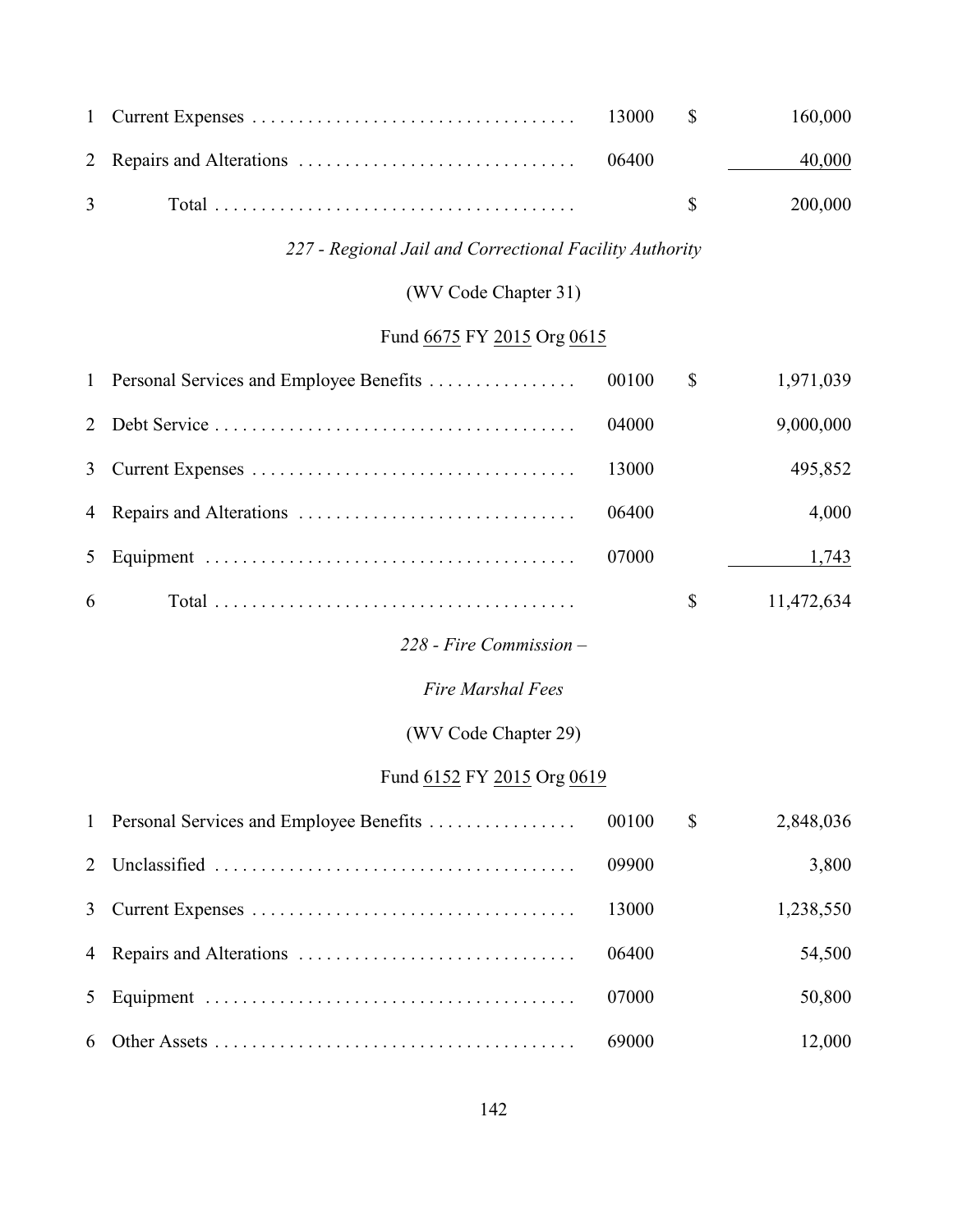| 7            |                                                    | 91300 | 50,000          |
|--------------|----------------------------------------------------|-------|-----------------|
| 8            |                                                    |       | \$<br>4,257,686 |
|              | 229 - Division of Justice and Community Services - |       |                 |
|              | <b>WV Community Corrections Fund</b>               |       |                 |
|              | (WV Code Chapter 62)                               |       |                 |
|              | Fund 6386 FY 2015 Org 0620                         |       |                 |
| $\mathbf{1}$ | Personal Services and Employee Benefits            | 00100 | \$<br>152,000   |
| 2            |                                                    | 09900 | 750             |
| 3            |                                                    | 13000 | 1,846,250       |
| 4            |                                                    | 06400 | 1,000           |
| 5            |                                                    |       | \$<br>2,000,000 |
|              | 230 - Division of Justice and Community Services – |       |                 |
|              | <b>Court Security Fund</b>                         |       |                 |
|              | (WV Code Chapter 51)                               |       |                 |
|              | Fund 6804 FY 2015 Org 0620                         |       |                 |
| $\mathbf{1}$ | Personal Services and Employee Benefits            | 00100 | \$<br>21,865    |
| 2            |                                                    | 13000 | 1,478,135       |
| 3            |                                                    |       | \$<br>1,500,000 |
|              | <b>DEPARTMENT OF REVENUE</b>                       |       |                 |
|              |                                                    |       |                 |

*231 - Division of Financial Institutions*

(WV Code Chapter 31A)

Fund 3041 FY 2015 Org 0303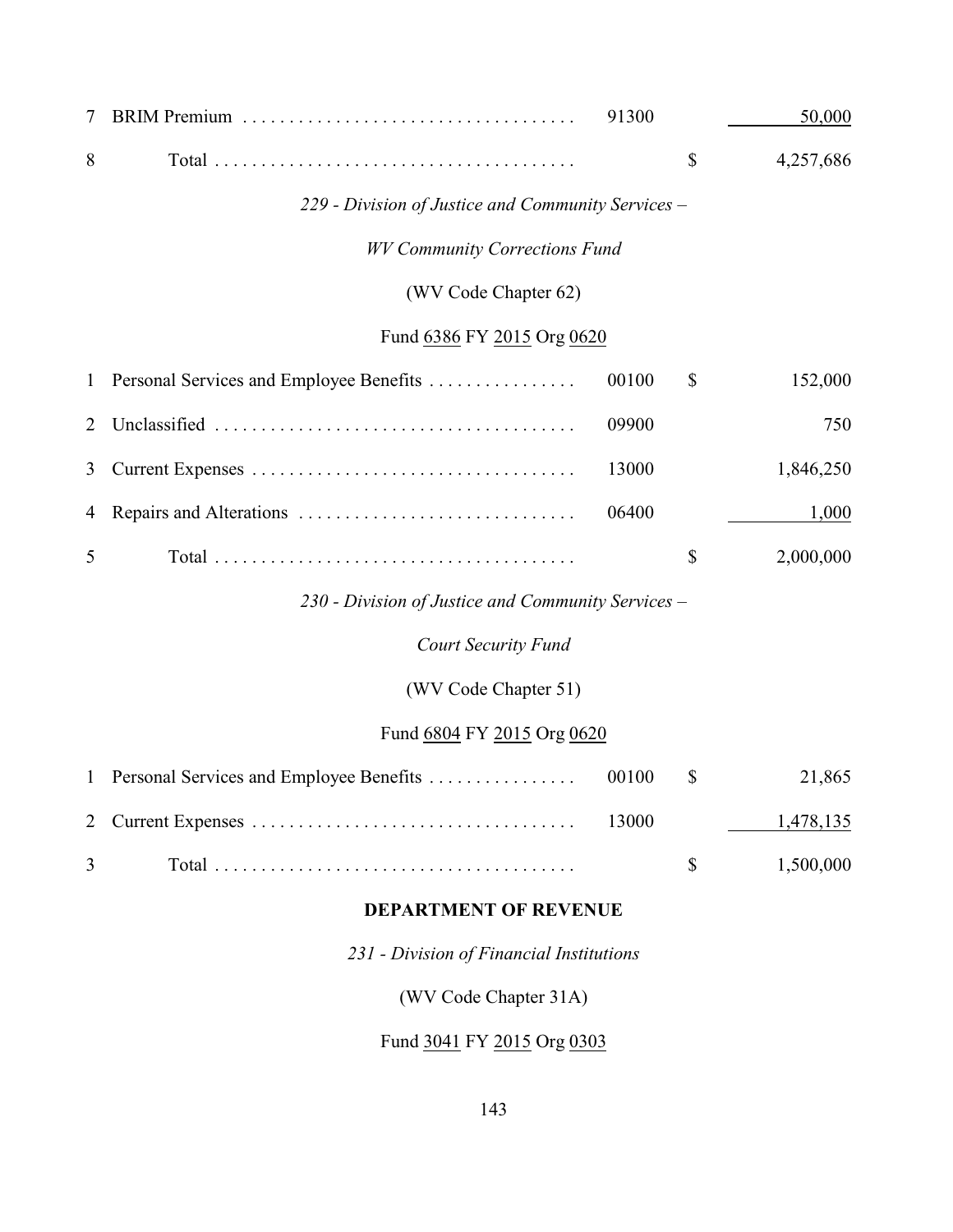| $\mathbf{1}$   | Personal Services and Employee Benefits                                                        | 00100 | \$                        | 2,409,034    |
|----------------|------------------------------------------------------------------------------------------------|-------|---------------------------|--------------|
| 2              |                                                                                                | 09900 |                           | 32,290       |
| 3              |                                                                                                | 13000 |                           | 719,042      |
| 4              |                                                                                                | 06400 |                           | 1,000        |
| 5              |                                                                                                | 07000 |                           | 20,000       |
| 6              |                                                                                                | 69000 |                           | 47,710       |
| 7              |                                                                                                |       | \$                        | 3,229,076    |
|                | 232 - Office of the Secretary -                                                                |       |                           |              |
|                | Revenue Shortfall Reserve Fund                                                                 |       |                           |              |
|                | (WV Code Chapter 11B)                                                                          |       |                           |              |
|                | Fund 7005 FY 2015 Org 0701                                                                     |       |                           |              |
| $\mathbf{1}$   | Medical Services Trust Fund – Transfer                                                         | 51200 | $\boldsymbol{\mathsf{S}}$ | 83, 835, 248 |
| $\overline{2}$ | The above appropriation for Medical Services Trust Fund – Transfer (appropriation 51200) shall |       |                           |              |
|                |                                                                                                |       |                           |              |
| 3              | be transferred to the Medical Services Trust Fund (fund 5185).                                 |       |                           |              |
| 4              | The above appropriation does not affect the provisions of W.Va. Code Chapter 11B-2-20(e).      |       |                           |              |
|                | 233 - Office of the Secretary –                                                                |       |                           |              |
|                | <b>State Debt Reduction Fund</b>                                                               |       |                           |              |
|                | (WV Code Chapter 29)                                                                           |       |                           |              |
|                | Fund 7007 FY 2015 Org 0701                                                                     |       |                           |              |
| 1              | Directed Transfer                                                                              | 70000 | \$                        | 20,000,000   |
| 2              | Retirement Systems - Unfunded Liability                                                        | 77500 |                           | 5,100,000    |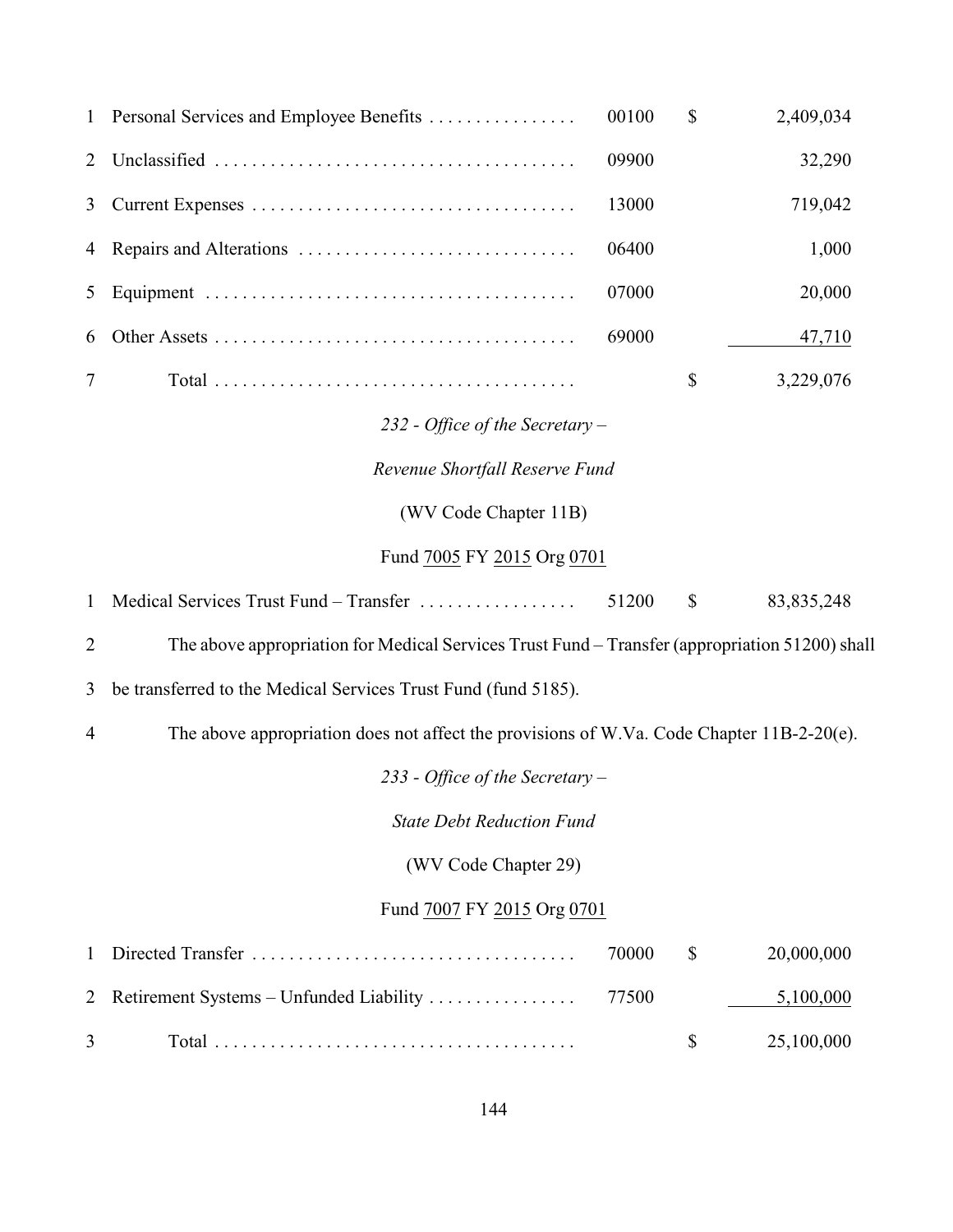The above appropriation for Directed Transfer shall be transferred to the Consolidated Public Retirement Board *–* West Virginia Public Employees Retirement System Employers Accumulation Fund (fund 2510).

 The above appropriation for Retirement Systems – Unfunded Liability (fund 7007, appropriation 77500) shall be transferred to the Consolidated Public Retirement Board – West Virginia Teachers' Retirement System School Aid Formula Funds Holding Account Fund (fund 2606).

*234 - Tax Division –*

*Cemetery Company Account*

(WV Code Chapter 35)

## Fund 7071 FY 2015 Org 0702

|               |  | 23.459              |
|---------------|--|---------------------|
|               |  | 7,717               |
| $\mathcal{R}$ |  | $\frac{\$}{31.176}$ |

*235 - Tax Division –*

#### *Special Audit and Investigative Unit*

#### (WV Code Chapter 11)

## Fund 7073 FY 2015 Org 0702

|  |       | 816,473 |
|--|-------|---------|
|  |       | 11,000  |
|  |       | 260,527 |
|  | 06400 | 7,000   |
|  |       | 5,000   |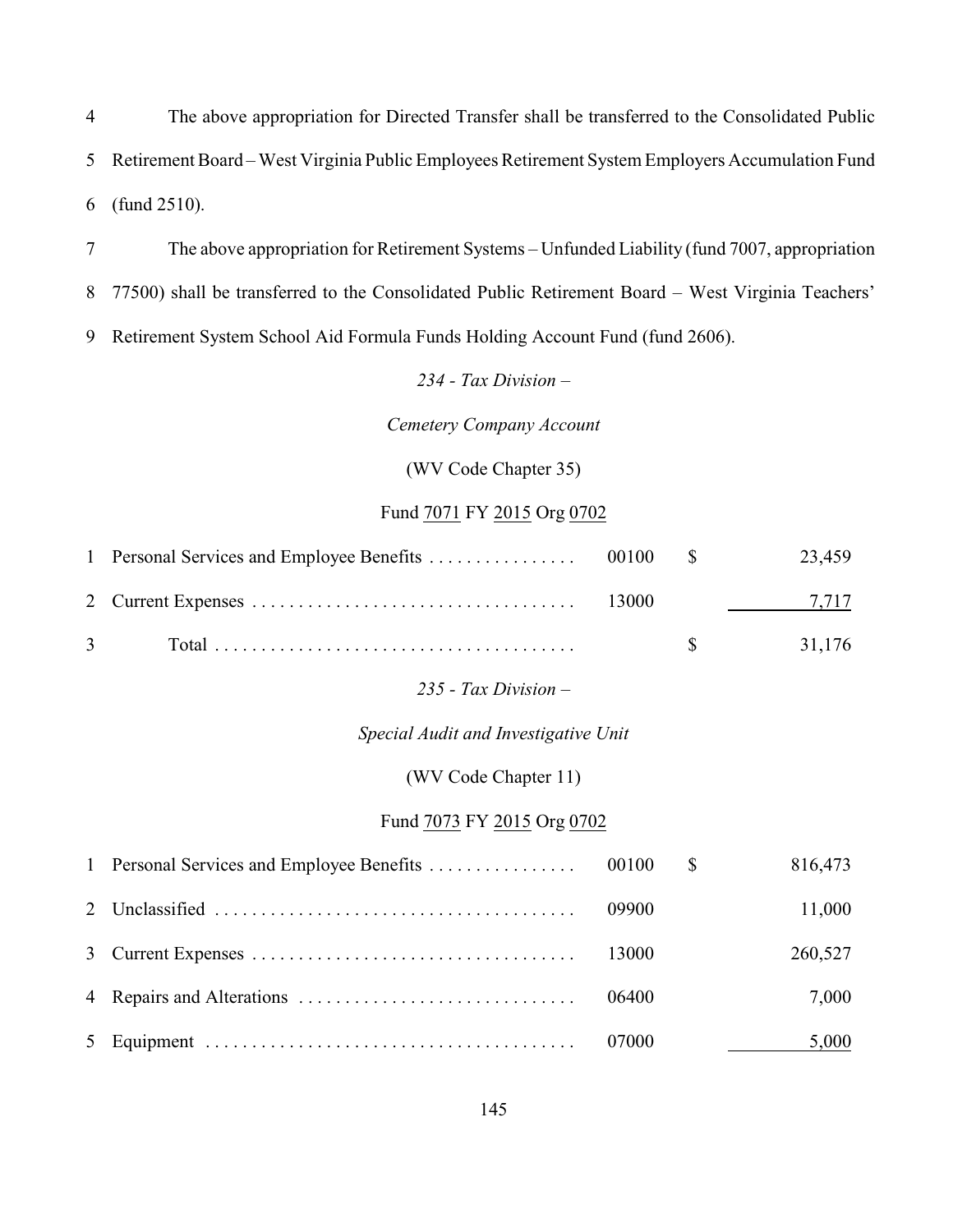| 6            |                                                  | \$                        | 1,100,000 |
|--------------|--------------------------------------------------|---------------------------|-----------|
|              | $236$ - Tax Division $-$                         |                           |           |
|              | Wine Tax Administration Fund                     |                           |           |
|              | (WV Code Chapter 60)                             |                           |           |
|              | Fund 7087 FY 2015 Org 0702                       |                           |           |
| $\mathbf{1}$ | Personal Services and Employee Benefits<br>00100 | $\mathcal{S}$             | 254,162   |
| 2            | 13000                                            |                           | 5,406     |
| 3            |                                                  | $\boldsymbol{\mathsf{S}}$ | 259,568   |
|              | $237$ - Tax Division $-$                         |                           |           |
|              | Reduced Cigarette Ignition Propensity            |                           |           |
|              | <b>Standard and Fire Prevention Act Fund</b>     |                           |           |
|              | (WV Code Chapter 47)                             |                           |           |
|              | Fund 7092 FY 2015 Org 0702                       |                           |           |
| $\mathbf{1}$ | 13000                                            | $\mathbb{S}$              | 35,000    |
| 2            | 07000                                            |                           | 15,000    |
| 3            |                                                  | \$                        | 50,000    |
|              | $238$ - Tax Division $-$                         |                           |           |
|              | <b>Local Sales Tax and Excise Tax</b>            |                           |           |
|              | <b>Administration Fund</b>                       |                           |           |
|              | (WV Code Chapter 11)                             |                           |           |
|              | Fund 7099 FY 2015 Org 0702                       |                           |           |
| 1            | 00100<br>Personal Services and Employee Benefits | \$                        | 908,968   |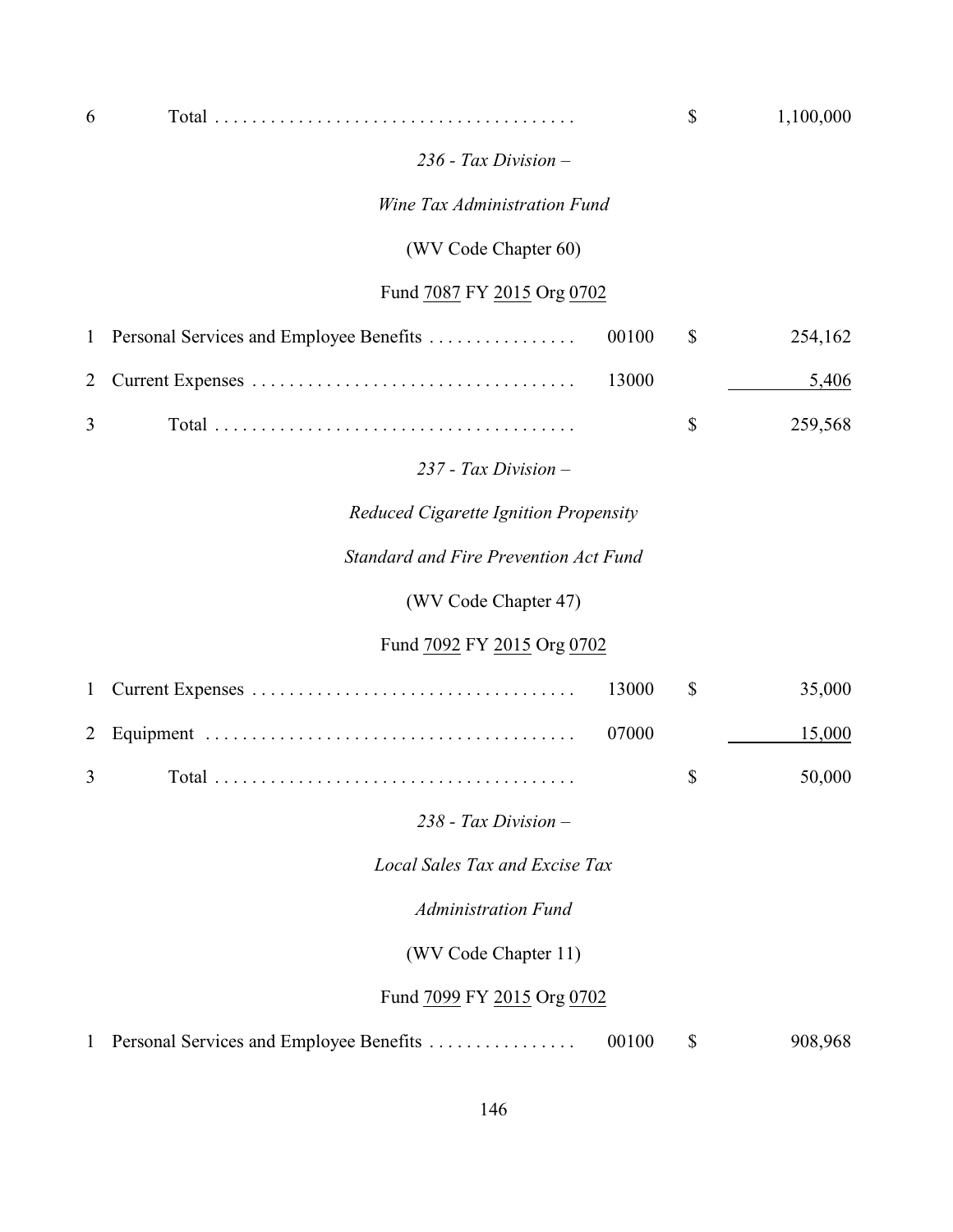|  |       | 10,000    |
|--|-------|-----------|
|  |       | 84,563    |
|  | 06400 | 1,000     |
|  | 07000 | 5,000     |
|  |       | 1,009,531 |

# *239 - State Budget Office –*

## *Public Employees Insurance Reserve Fund*

(WV Code Chapter 11B)

#### Fund 7400 FY 2015 Org 0703

Public Employees Insurance Reserve Fund *–* Transfer . . . . . . 90300 \$ 6,800,000

The above appropriation for Public Employees Insurance Reserve Fund *–* Transfer shall be

transferred to the Medical Services Trust Fund (fund 5185, org 0511) for expenditure.

*240 - Insurance Commissioner –*

*Examination Revolving Fund*

(WV Code Chapter 33)

## Fund 7150 FY 2015 Org 0704

|  |       | $\mathbb{S}$ | 718,045   |
|--|-------|--------------|-----------|
|  | 13000 |              | 1,359,783 |
|  | 06400 |              | 10,000    |
|  | 07000 |              | 50,000    |
|  | 25800 |              | 33,153    |
|  | 69000 |              | 11,426    |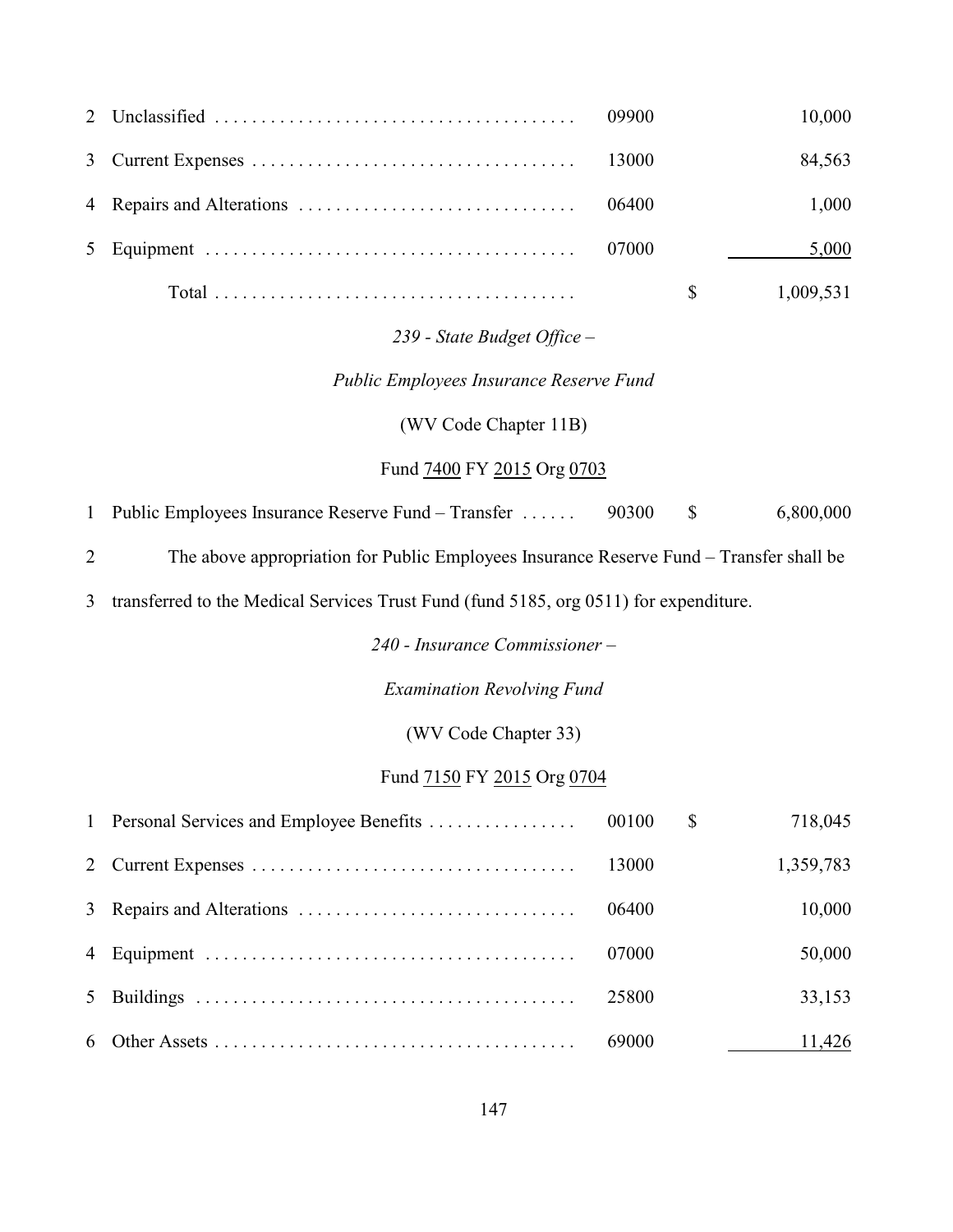| 7            |                                         |       | \$<br>2,182,407  |
|--------------|-----------------------------------------|-------|------------------|
|              | 241 - Insurance Commissioner -          |       |                  |
|              | Consumer Advocate                       |       |                  |
|              | (WV Code Chapter 33)                    |       |                  |
|              | Fund 7151 FY 2015 Org 0704              |       |                  |
| 1            | Personal Services and Employee Benefits | 00100 | \$<br>549,824    |
| 2            |                                         | 13000 | 204,186          |
| 3            |                                         | 06400 | 5,000            |
| 4            |                                         | 07000 | 20,000           |
| 5            |                                         | 25800 | 19,460           |
| 6            |                                         | 69000 | 19,460           |
| 7            |                                         |       | \$<br>817,930    |
|              | 242 - Insurance Commissioner            |       |                  |
|              | (WV Code Chapter 33)                    |       |                  |
|              | Fund 7152 FY 2015 Org 0704              |       |                  |
| $\mathbf{1}$ | Personal Services and Employee Benefits | 00100 | \$<br>24,929,987 |
| 2            |                                         | 13000 | 8,547,598        |
| 3            |                                         | 06400 | 68,614           |
| 4            |                                         | 07000 | 1,853,140        |
| 5            |                                         | 25800 | 100,000          |
| 6            |                                         | 69000 | 500,661          |
| 7            |                                         |       | \$<br>36,000,000 |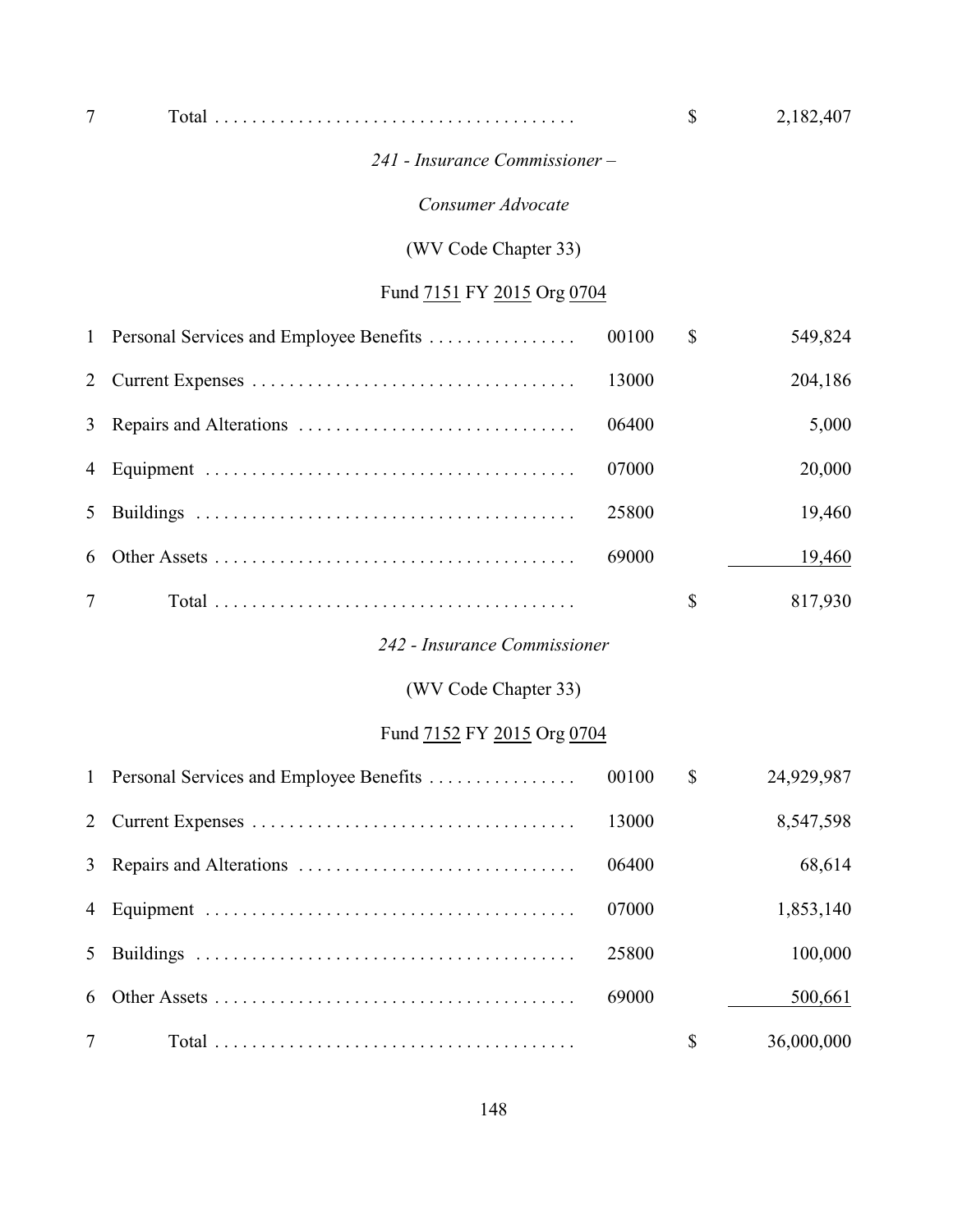8 The total amount of these appropriations shall be paid from a special revenue fund out of 9 collections of fees and charges as provided by law.

*243 - Insurance Commissioner –*

*Workers' Compensation Old Fund*

(WV Code Chapter 23)

# Fund 7162 FY 2015 Org 0704

| 1 |                                                        | 01000 | $\mathcal{S}$ | 100,000     |
|---|--------------------------------------------------------|-------|---------------|-------------|
| 2 |                                                        | 13000 |               | 549,900,000 |
| 3 |                                                        |       | \$            | 550,000,000 |
|   | 244 - Insurance Commissioner –                         |       |               |             |
|   | <b>Workers' Compensation Uninsured Employers' Fund</b> |       |               |             |
|   | (WV Code Chapter 23)                                   |       |               |             |
|   | Fund 7163 FY 2015 Org 0704                             |       |               |             |
|   |                                                        | 13000 | $\mathbb{S}$  | 27,000,000  |
|   | 245 - Insurance Commissioner –                         |       |               |             |
|   | Self-Insured Employer Guaranty Risk Pool               |       |               |             |
|   | (WV Code Chapter 23)                                   |       |               |             |
|   | Fund 7164 FY 2015 Org 0704                             |       |               |             |
|   |                                                        | 13000 | \$            | 5,000,000   |
|   | 246 - Insurance Commissioner -                         |       |               |             |
|   | Self-Insured Employer Security Risk Pool               |       |               |             |

(WV Code Chapter 23)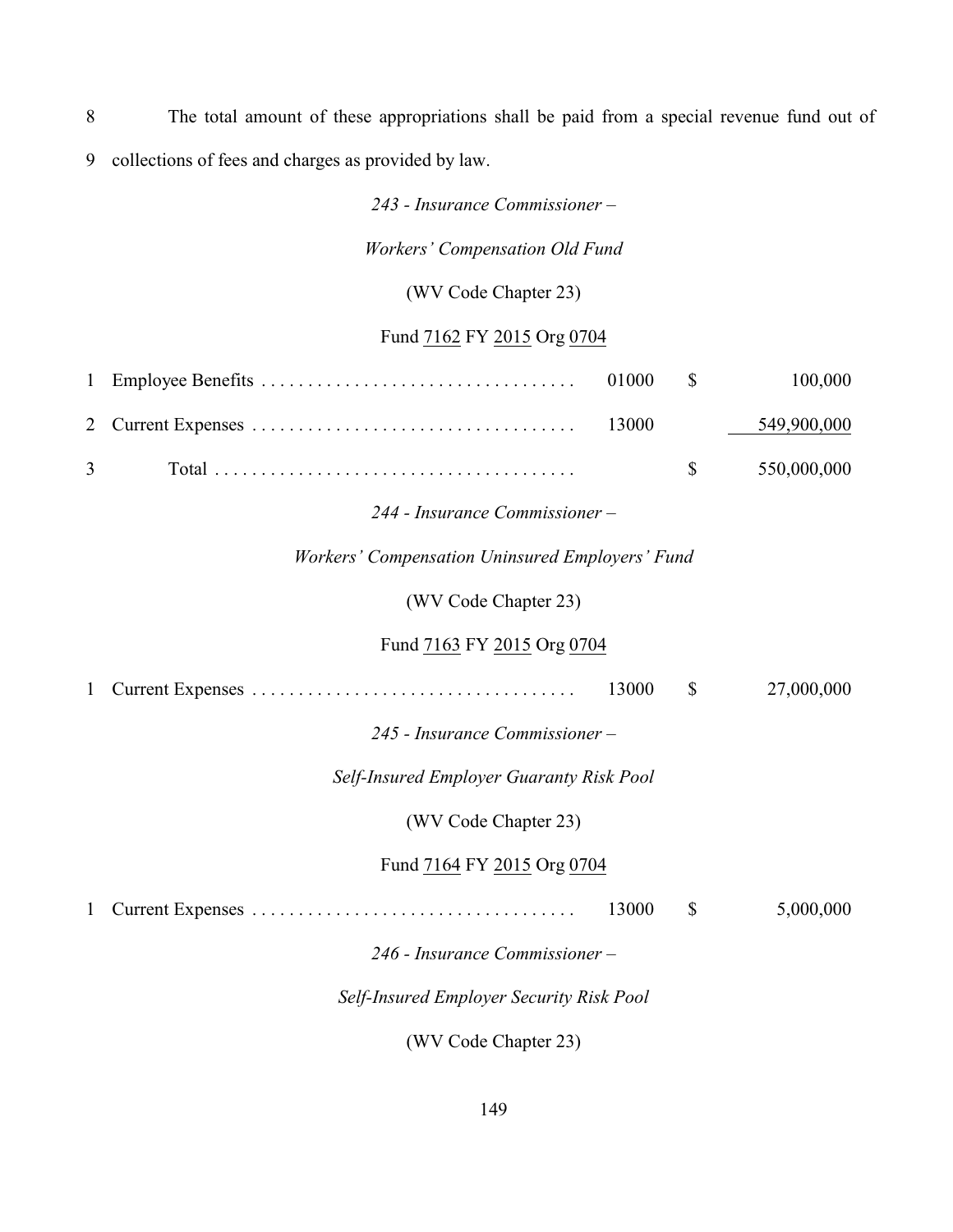# Fund **7165** FY 2015 Org 0704

| $\mathbf{1}$ |                                                                                              | 13000 | $\mathbb{S}$ | 10,000,000 |
|--------------|----------------------------------------------------------------------------------------------|-------|--------------|------------|
|              | 247 - Lottery Commission -                                                                   |       |              |            |
|              | <b>Revenue Center Construction Fund</b>                                                      |       |              |            |
|              | (WV Code Chapter 29)                                                                         |       |              |            |
|              | Fund 7209 FY 2015 Org 0705                                                                   |       |              |            |
| $\mathbf{1}$ |                                                                                              | 25800 | \$           | 1,639,577  |
|              | 248 - Municipal Bond Commission                                                              |       |              |            |
|              | (WV Code Chapter 13)                                                                         |       |              |            |
|              | Fund 7253 FY 2015 Org 0706                                                                   |       |              |            |
| $\mathbf{1}$ | Personal Services and Employee Benefits                                                      | 00100 | \$           | 246,489    |
| 2            |                                                                                              | 13000 |              | 105,878    |
| 3            |                                                                                              | 07000 |              | 100        |
| 4            |                                                                                              |       | \$           | 352,467    |
|              | 249 - Racing Commission -                                                                    |       |              |            |
|              | Relief Fund                                                                                  |       |              |            |
|              | (WV Code Chapter 19)                                                                         |       |              |            |
|              | Fund 7300 FY 2015 Org 0707                                                                   |       |              |            |
| $\mathbf{1}$ |                                                                                              | 24500 | \$           | 57,000     |
| 2            | The total amount of this appropriation shall be paid from the special revenue fund out of    |       |              |            |
| 3            | collections of license fees and fines as provided by law.                                    |       |              |            |
| 4            | No expenditures shall be made from this fund except for hospitalization, medical care and/or |       |              |            |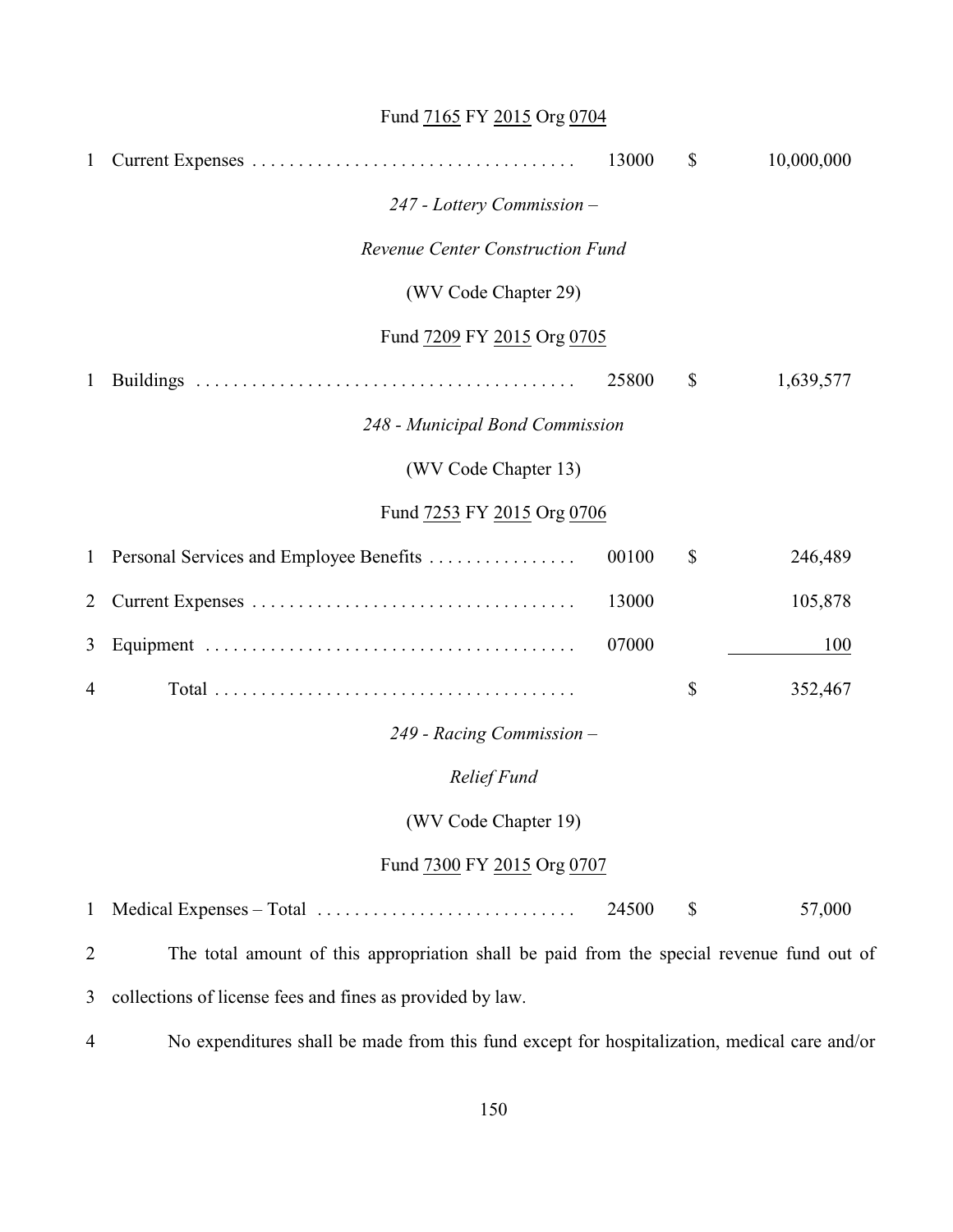5 funeral expenses for persons contributing to this fund.

## *250 - Racing Commission –*

*Administration and Promotion Account*

## (WV Code Chapter 19)

# Fund 7304 FY 2015 Org 0707

|                | 1 Personal Services and Employee Benefits | 00100 | $\mathbb{S}$ | 256,665   |
|----------------|-------------------------------------------|-------|--------------|-----------|
| 2              |                                           | 13000 |              | 88,335    |
| 3              |                                           | 69000 |              | 10,000    |
| $\overline{4}$ |                                           |       | $\mathbb{S}$ | 355,000   |
|                | $251$ - Racing Commission -               |       |              |           |
|                | <b>General Administration</b>             |       |              |           |
|                | (WV Code Chapter 19)                      |       |              |           |
|                | Fund 7305 FY 2015 Org 0707                |       |              |           |
|                | 1 Personal Services and Employee Benefits | 00100 | $\mathbb{S}$ | 2,271,339 |
| 2              |                                           | 13000 |              | 566,248   |
| 3              |                                           | 06400 |              | 7,000     |
| 4              |                                           | 69000 |              | 50,000    |
| 5              |                                           |       | \$           | 2,894,587 |

## *252 - Racing Commission –*

# *Administration, Promotion, Education, Capital Improvement*

## *and Greyhound Adoption Programs*

*to include Spaying and Neutering Account*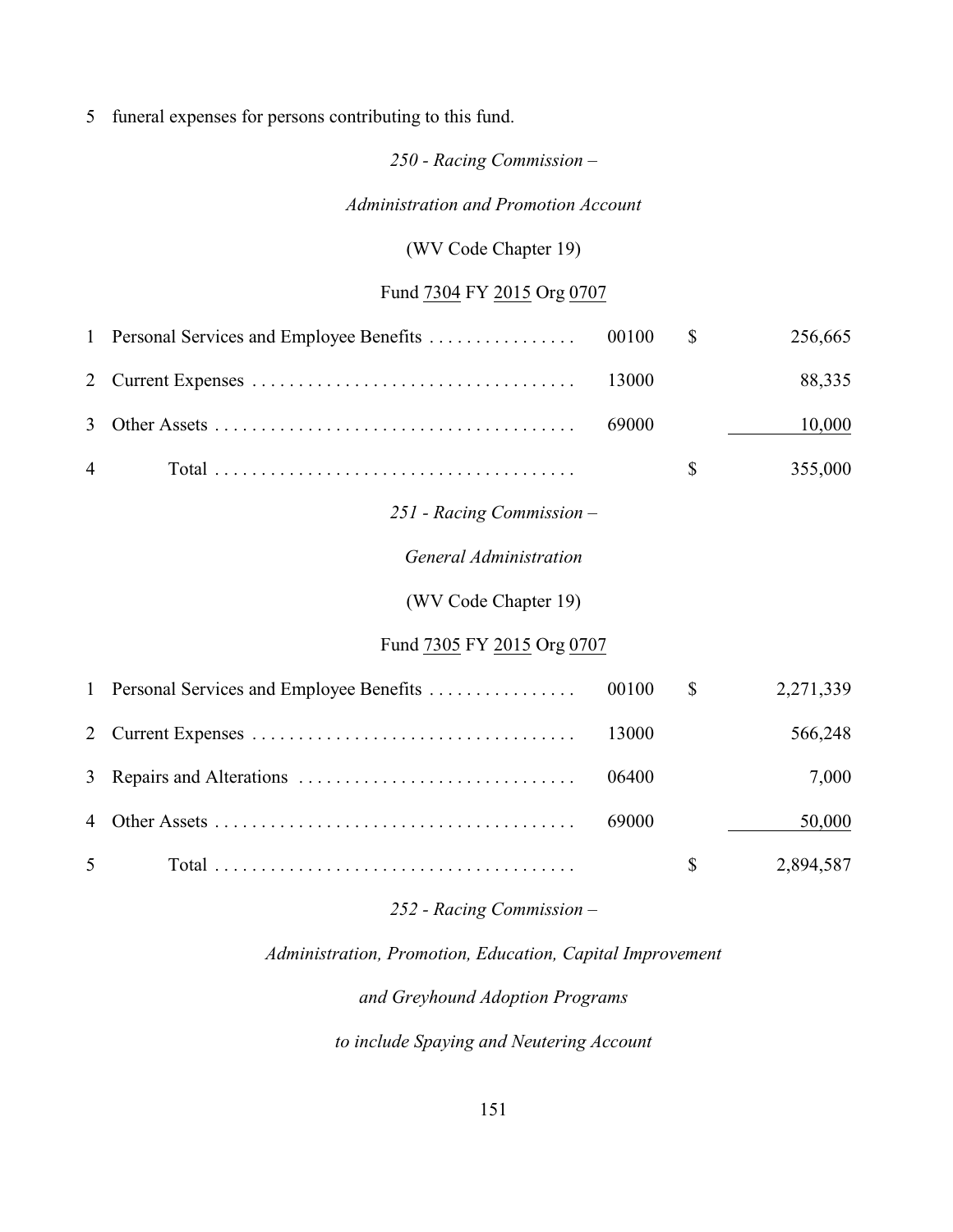# (WV Code Chapter 19)

## Fund 7307 FY 2015 Org 0707

| 1            | Personal Services and Employee Benefits         | 00100 | \$ | 864,474   |  |  |  |
|--------------|-------------------------------------------------|-------|----|-----------|--|--|--|
| 2            |                                                 | 13000 |    | 209,406   |  |  |  |
| 3            |                                                 | 06400 |    | 5,000     |  |  |  |
| 4            |                                                 | 69000 |    | 200,000   |  |  |  |
| 5            |                                                 |       | \$ | 1,278,880 |  |  |  |
|              | 253 - Alcohol Beverage Control Administration - |       |    |           |  |  |  |
|              | Wine License Special Fund                       |       |    |           |  |  |  |
|              | (WV Code Chapter 60)                            |       |    |           |  |  |  |
|              | Fund 7351 FY 2015 Org 0708                      |       |    |           |  |  |  |
| $\mathbf{1}$ | Personal Services and Employee Benefits         | 00100 | \$ | 122,339   |  |  |  |
| 2            |                                                 | 13000 |    | 69,186    |  |  |  |
| 3            | Repairs and Alterations                         | 06400 |    | 7,263     |  |  |  |
| 4            |                                                 | 07000 |    | 10,000    |  |  |  |
| 5            |                                                 | 25800 |    | 100,000   |  |  |  |
| 6            |                                                 | 69000 |    | 100       |  |  |  |
| 7            |                                                 |       | \$ | 308,888   |  |  |  |
|              |                                                 |       |    |           |  |  |  |

To the extent permitted by law, four classified exempt positions shall be provided from Personal

Services and Employee Benefits appropriation for field auditors.

*254 - Alcohol Beverage Control Administration*

(WV Code Chapter 60)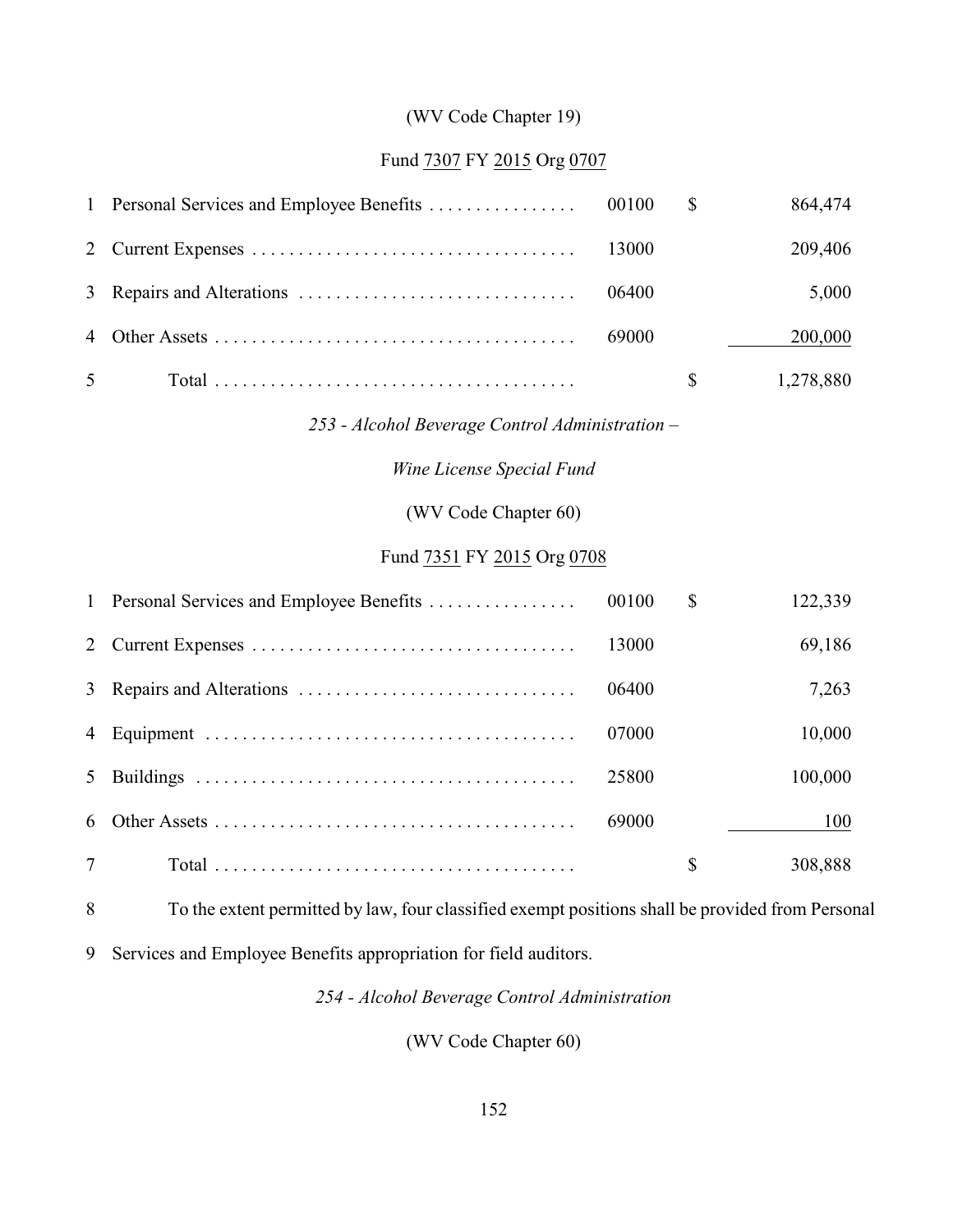### Fund 7352 FY 2015 Org 0708

|   | 1 Personal Services and Employee Benefits | 00100 | \$<br>5,413,237 |
|---|-------------------------------------------|-------|-----------------|
| 2 |                                           | 13000 | 2,897,577       |
| 3 |                                           | 06400 | 84,000          |
| 4 |                                           | 07000 | 108,000         |
|   |                                           | 25800 | 100             |
| 6 |                                           | 69000 | 100             |
|   | Land                                      | 73000 | 100             |
| 8 |                                           |       | \$<br>8,503,114 |



- revenues and any other revenues available.
- The above appropriations include the salary of the commissioner and the salaries, expenses and
- equipment of administrative offices, warehouses and inspectors.
- The above appropriations include funding for the Tobacco/Alcohol Education Program.
- There is hereby appropriated from liquor revenues, in addition to the above appropriations, the
- necessary amount for the purchase of liquor as provided by law.

#### **DEPARTMENT OF TRANSPORTATION**

*255 - Division of Motor Vehicles –*

*Dealer Recovery Fund*

(WV Code Chapter 17)

#### Fund 8220 FY 2015 Org 0802

|  | 13000 |  | 189,000 |
|--|-------|--|---------|
|--|-------|--|---------|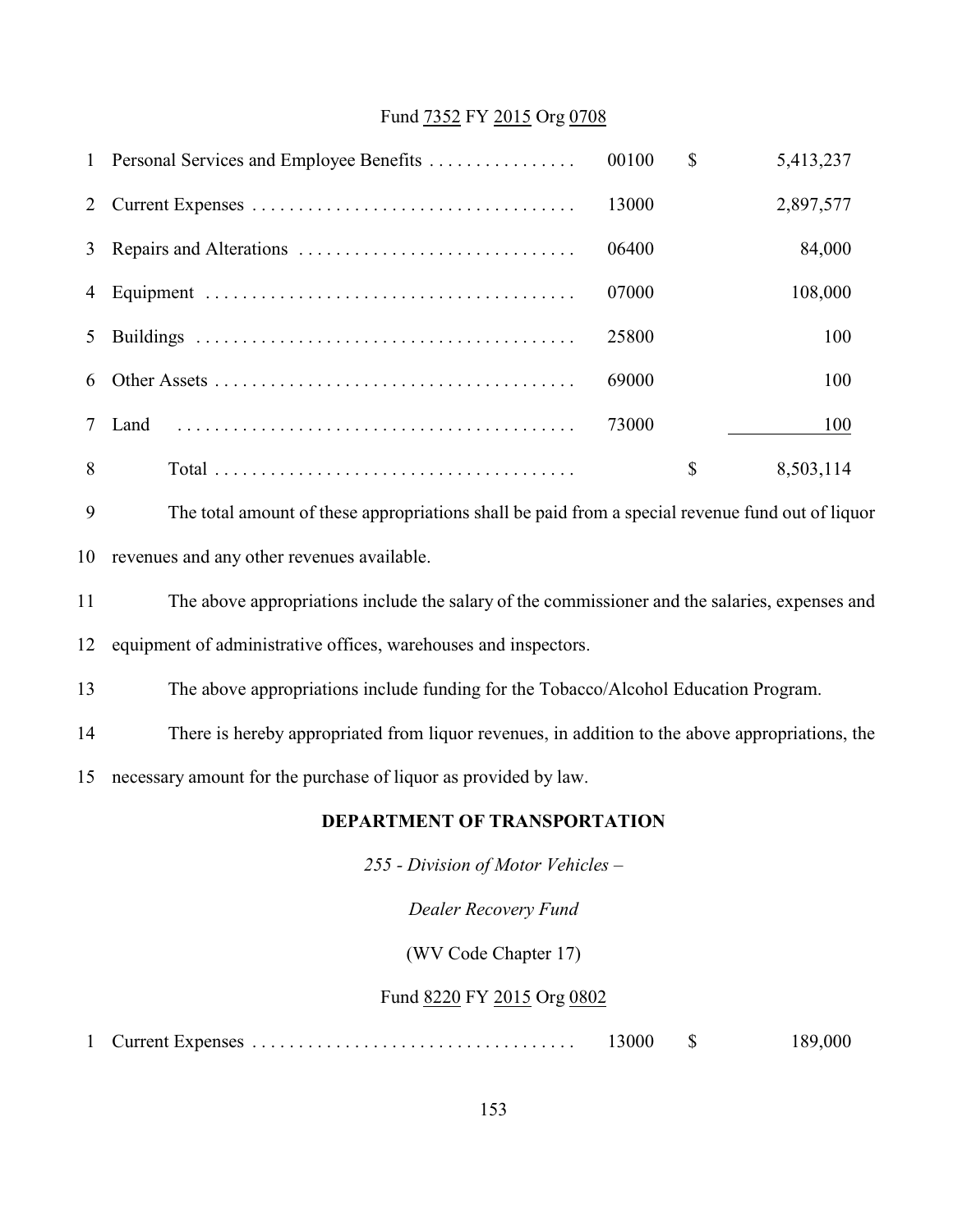# *256 - Division of Motor Vehicles –*

# *Motor Vehicle Fees Fund*

(WV Code Chapter 17B)

# Fund 8223 FY 2015 Org 0802

| $\mathbf{1}$   | Personal Services and Employee Benefits          | 00100 | $\mathbb{S}$ | 2,668,799  |
|----------------|--------------------------------------------------|-------|--------------|------------|
| $\overline{2}$ |                                                  | 13000 |              | 2,704,226  |
| 3              |                                                  | 06400 |              | 16,000     |
| 4              |                                                  | 69000 |              | 210,000    |
| 5              |                                                  | 91300 |              | 53,486     |
| 6              |                                                  |       | $\mathbb{S}$ | 5,652,511  |
|                | $257$ - Division of Highways -                   |       |              |            |
|                | A. James Manchin Fund                            |       |              |            |
|                | (WV Code Chapter 22)                             |       |              |            |
|                | Fund 8319 FY 2015 Org 0803                       |       |              |            |
| 1              |                                                  | 13000 | $\mathbb{S}$ | 1,650,000  |
|                | $258$ - Public Port Authority –                  |       |              |            |
|                | Special Railroad and Intermodal Enhancement Fund |       |              |            |
|                | (WV Code Chapter 17)                             |       |              |            |
|                | Fund 8254 FY 2015 Org 0806                       |       |              |            |
| $\mathbf{1}$   |                                                  | 13000 | \$           | 1,000,000  |
| $\overline{2}$ |                                                  | 69000 |              | 13,000,000 |
| 3              |                                                  |       | \$           | 14,000,000 |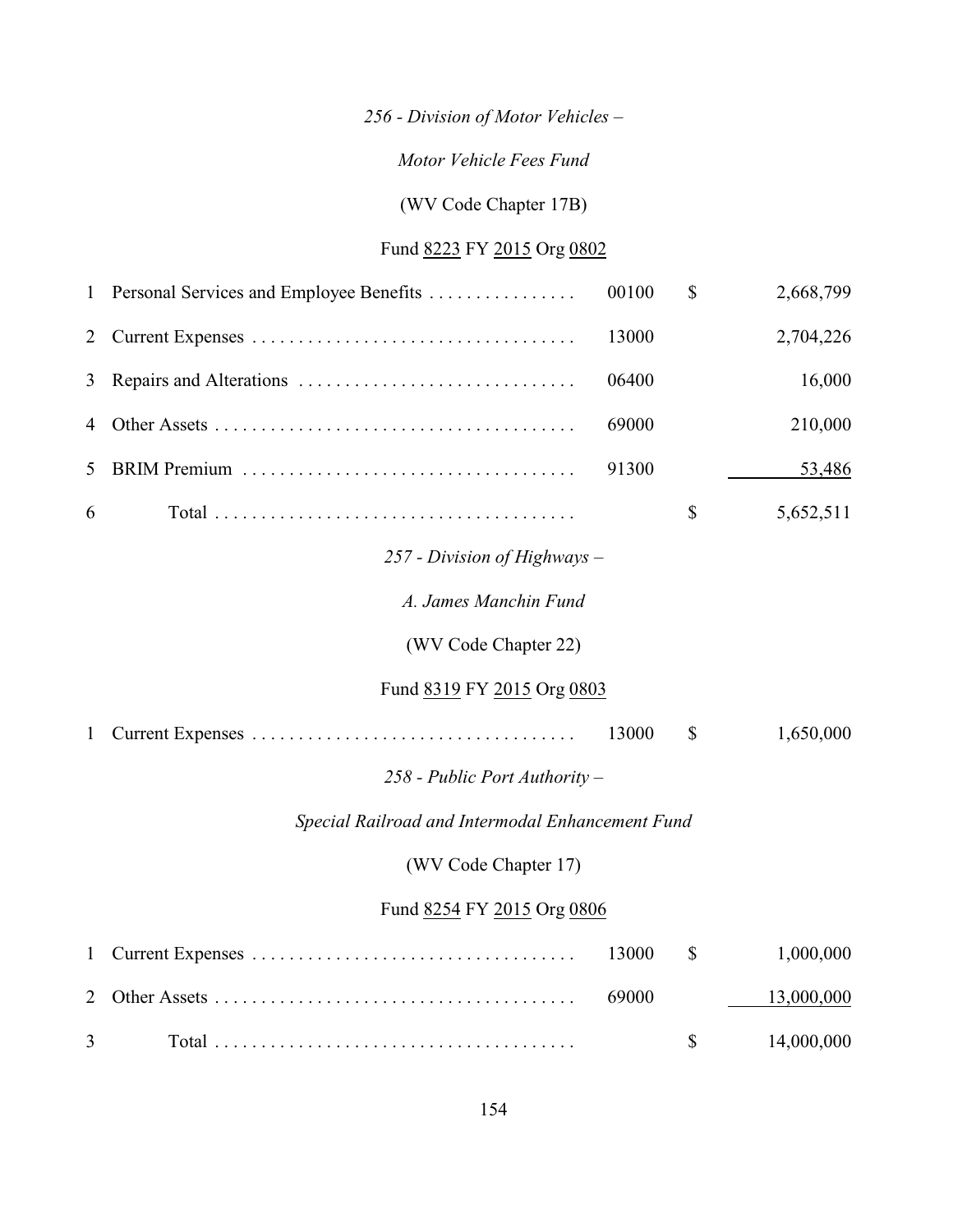#### **DEPARTMENT OF VETERANS' ASSISTANCE**

*259 - Veterans' Facilities Support Fund*

(WV Code Chapter 9A)

## Fund 6703 FY 2015 Org 0613

|   |       | $\mathbb{S}$ | 94,210    |
|---|-------|--------------|-----------|
|   | 13000 |              | 2,255,997 |
|   | 06400 |              | 10,000    |
|   | 07000 |              | 10,000    |
|   | 69000 |              | 10,000    |
| 6 |       |              | 2,380,207 |

## *260 - Department of Veterans' Assistance –*

*WV Veterans' Home –*

*Special Revenue Operating Fund*

(WV Code Chapter 9A)

## Fund 6754 FY 2015 Org 0618

|                                                                                                      |  | 50,000                 |
|------------------------------------------------------------------------------------------------------|--|------------------------|
| $3 \qquad \qquad \text{Total} \ldots \ldots \ldots \ldots \ldots \ldots \ldots \ldots \ldots \ldots$ |  | $\$\frac{\$}{750,000}$ |

#### **BUREAU OF SENIOR SERVICES**

*261 - Bureau of Senior Services –*

*Community Based Service Fund*

(WV Code Chapter 22)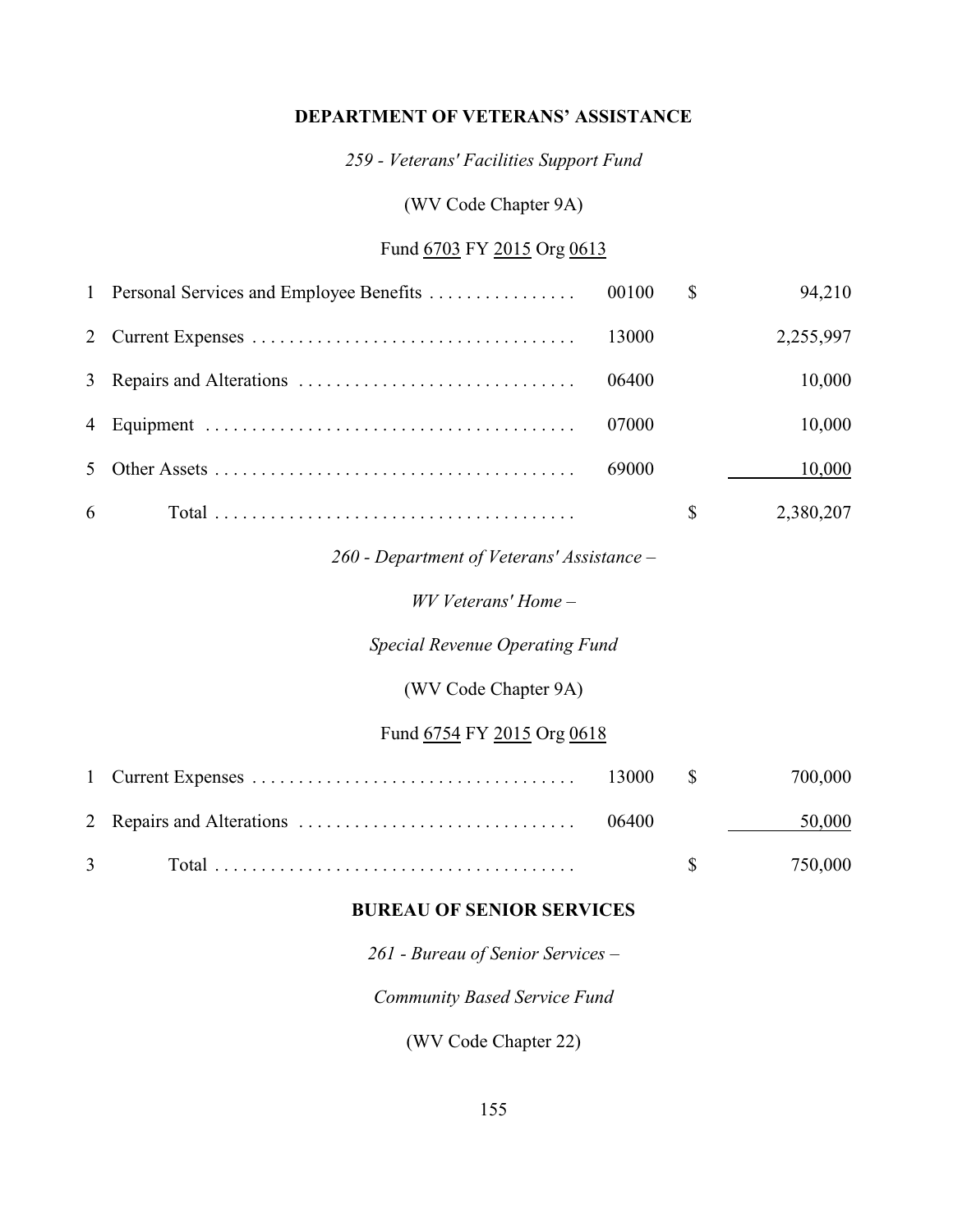### Fund 5409 FY 2015 Org 0508

|                                |             | 149,267    |
|--------------------------------|-------------|------------|
|                                |             | 10,350,733 |
| $3 \left( \frac{1}{2} \right)$ | $\mathbf S$ | 10,500,000 |

4 The total amount of these appropriations are funded from annual table game license fees to enable

5 the aged and disabled citizens of West Virginia to stay in their homes through the provision of home and

6 community-based services.

#### **HIGHER EDUCATION POLICY COMMISSION**

*262 - Higher Education Policy Commission –*

*System –*

*Registration Fee Capital Improvement Fund (Capital Improvement and Bond Retirement Fund)*

*Control Account*

(WV Code Chapters 18 and 18B)

Fund 4902 FY 2015 Org 0442

1 General Capital Expenditures . . . . . . . . . . . . . . . . . . . . . . . . . 30600 \$ 500,000

 The total amount of this appropriation shall be paid from the special capital improvements fund created in W.Va. Code §18B-10-8. Projects are to be paid on a cash basis and made available on July 1 of each year and may be transferred to special revenue funds for capital improvement projects at the institutions.

*263 - Higher Education Policy Commission –*

*System –*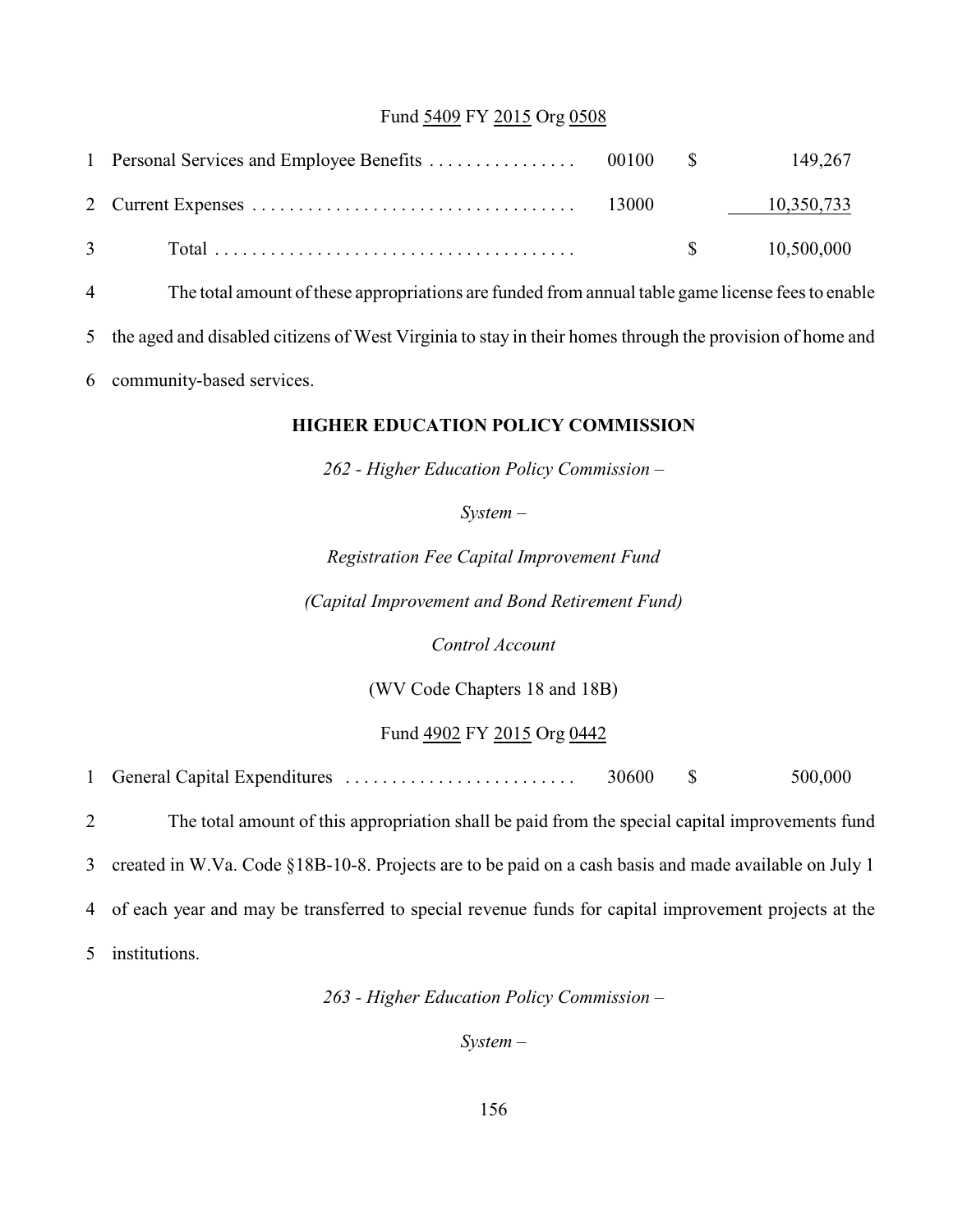#### *Tuition Fee Capital Improvement Fund*

#### *(Capital Improvement and Bond Retirement Fund)*

#### *Control Account*

#### (WV Code Chapters 18 and 18B)

#### Fund 4903 FY 2015 Org 0442

|                | 04000 \$ |              | 28,909,741 |
|----------------|----------|--------------|------------|
|                | 30600    |              | 3,000,000  |
|                |          |              | 421,082    |
| $\overline{4}$ |          | $\mathbb{S}$ | 32,330,823 |

The total amount of these appropriations shall be paid from the special capital improvement fund

created in W.Va. Code §18B-10-8. Projects are to be paid on a cash basis and made available on July 1.

The above appropriations, except for debt service, may be transferred to special revenue funds for

capital improvement projects at the institutions.

### *264 - Tuition Fee Revenue Bond Construction Fund*

*(WV Code Chapters 18 and 18B)*

#### Fund 4906 FY 2015 Org 0442

 Any unexpended balance remaining in the appropriation for Capital Outlay (fund 9061, appropriation 51100) at the close of the fiscal year 2014 is hereby reappropriated for expenditure during the fiscal year 2015.

 The appropriation shall be paid from available unexpended cash balances and interest earnings accruing to the fund. The appropriation shall be expended at the discretion of the Higher Education Policy Commission and the funds may be allocated to any institution within the system.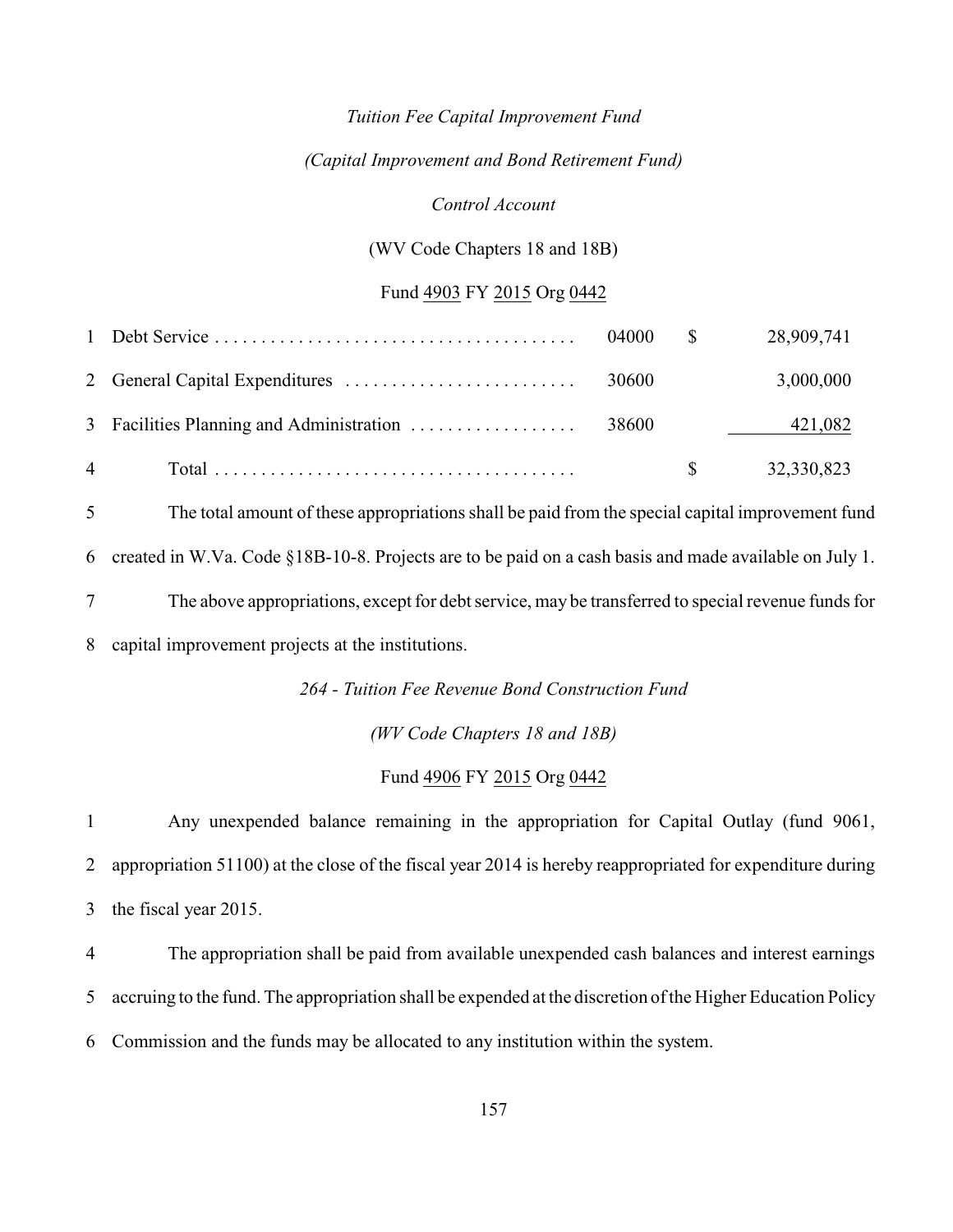The total amount of this appropriation shall be paid from the unexpended proceeds of revenue bonds previously issued pursuant to W.Va. Code §18-12B-8, which have since been refunded.

*265 - Community and Technical College*

*Capital Improvement Fund*

(WV Code Chapter 18B)

## Fund 4908 FY 2015 Org 0442

 Any unexpended balance remaining in the appropriation for Capital Improvements *–* Total (fund 4908, appropriation 95800) at the close of fiscal year 2014 is hereby reappropriated for expenditure during the fiscal year 2015.

The total amount of this appropriation shall be paid from the sale ofthe 2009 Series A Community

and Technical College Capital Improvement Revenue Bonds and anticipated interest earnings.

*266 - West Virginia University –*

*West Virginia University Health Sciences Center*

(WV Code Chapters 18 and 18B)

#### Fund 4179 FY 2015 Org 0463

| $\tau$ |       |              | 15,935,640 |
|--------|-------|--------------|------------|
| 6      | 69000 |              | 50,000     |
|        | 25800 |              | 150,000    |
|        | 07000 |              | 512,000    |
|        | 06400 |              | 425,000    |
|        | 13000 |              | 4,524,300  |
|        |       | $\mathbb{S}$ | 10,274,340 |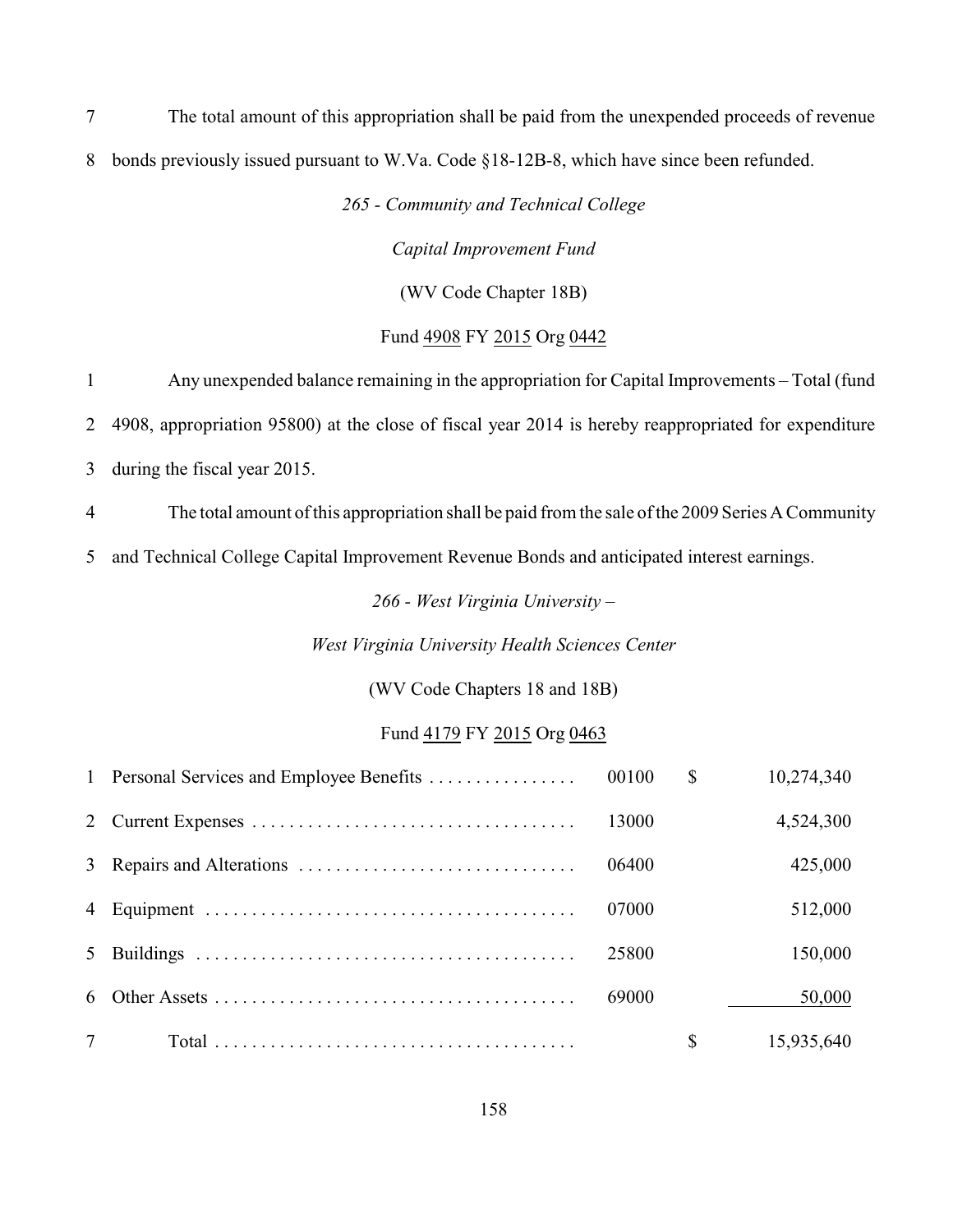#### **MISCELLANEOUS BOARDS AND COMMISSIONS**

*267 - Board of Barbers and Cosmetologists*

(WV Code Chapters 16 and 30)

## Fund 5425 FY 2015 Org 0505

|                |  | 504,497    |
|----------------|--|------------|
|                |  | 239,969    |
| $\overline{3}$ |  | \$ 744,466 |

4 The total amount of these appropriations shall be paid from a special revenue fund out of

5 collections made by the board of barbers and cosmetologists as provided by law.

*268 - Hospital Finance Authority*

(WV Code Chapter 16)

## Fund 5475 FY 2015 Org 0509

|  |       | 72,682                  |
|--|-------|-------------------------|
|  | 09900 | 1,450<br>71,039         |
|  |       | 145,171<br>$\mathbb{S}$ |
|  |       |                         |

5 The total amount of these appropriations shall be paid from the special revenue fund out of fees

6 and collections as provided by Article 29A, Chapter 16 of the Code.

*269 - WV State Board of Examiners for Licensed Practical Nurses*

(WV Code Chapter 30)

#### Fund 8517 FY 2015 Org 0906

|  | 1 Personal Services and Employee Benefits | 00100 |  | 428,521 |
|--|-------------------------------------------|-------|--|---------|
|--|-------------------------------------------|-------|--|---------|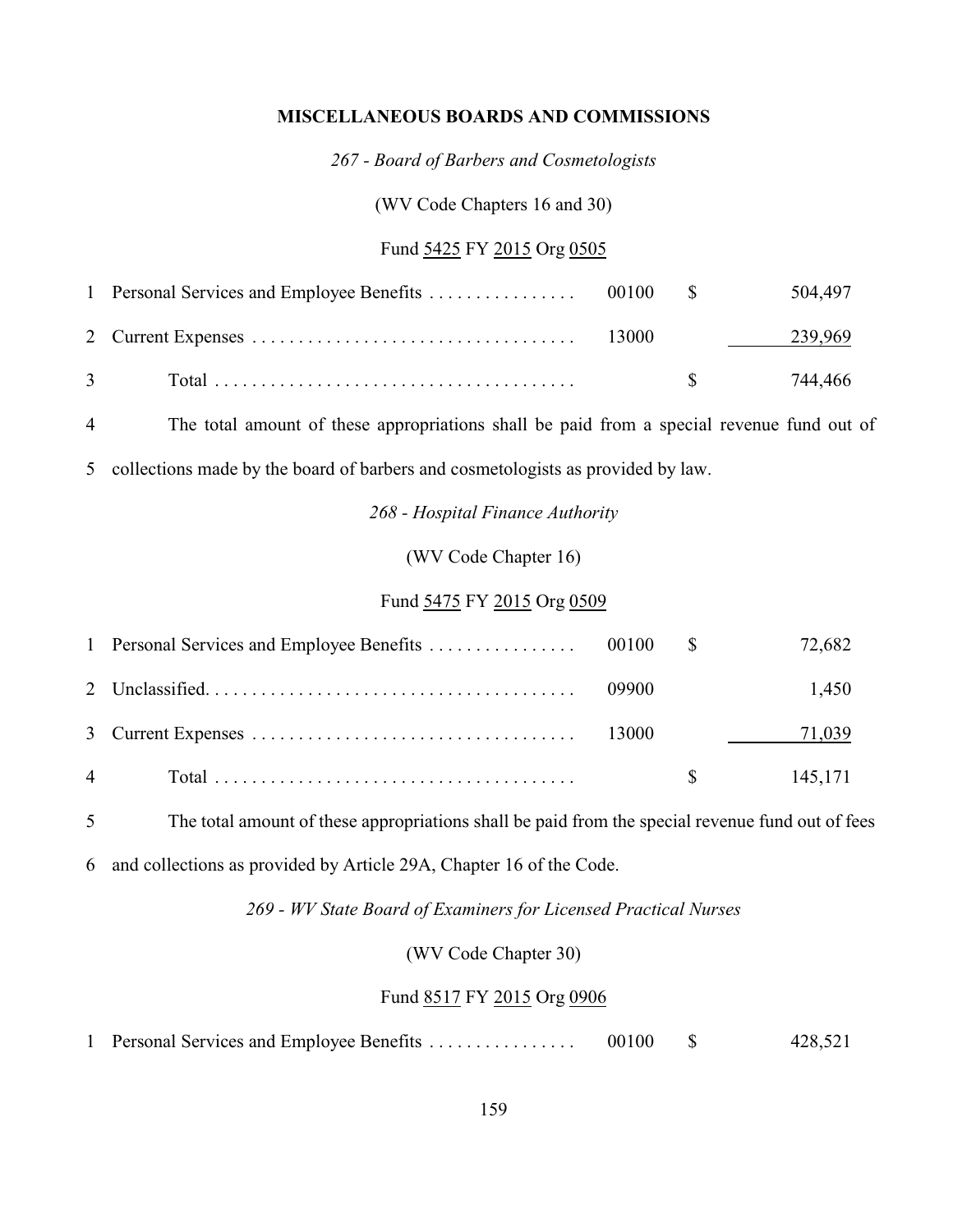| 2 |                                                                | 13000 |               | 54,936     |
|---|----------------------------------------------------------------|-------|---------------|------------|
| 3 |                                                                |       | \$            | 483,457    |
|   | 270 - WV Board of Examiners for Registered Professional Nurses |       |               |            |
|   | (WV Code Chapter 30)                                           |       |               |            |
|   | Fund 8520 FY 2015 Org 0907                                     |       |               |            |
| 1 | Personal Services and Employee Benefits                        | 00100 | $\mathcal{S}$ | 930,908    |
| 2 |                                                                | 13000 |               | 285,141    |
| 3 |                                                                | 06400 |               | 3,000      |
| 4 |                                                                | 07000 |               | 14,500     |
| 5 |                                                                | 69000 |               | 2,500      |
| 6 |                                                                |       | \$            | 1,236,049  |
|   | 271 - Public Service Commission                                |       |               |            |
|   | (WV Code Chapter 24)                                           |       |               |            |
|   | Fund 8623 FY 2015 Org 0926                                     |       |               |            |
| 1 | Personal Services and Employee Benefits                        | 00100 | $\mathbb{S}$  | 11,807,314 |
| 2 |                                                                | 09900 |               | 147,643    |
| 3 |                                                                | 13000 |               | 2,704,398  |
| 4 |                                                                | 06400 |               | 55,000     |
| 5 |                                                                | 07000 |               | 50,000     |
| 6 |                                                                | 25800 |               | 4,500,000  |
| 7 | PSC Weight Enforcement                                         | 34500 |               | 4,405,884  |
| 8 |                                                                | 52000 |               | 350,000    |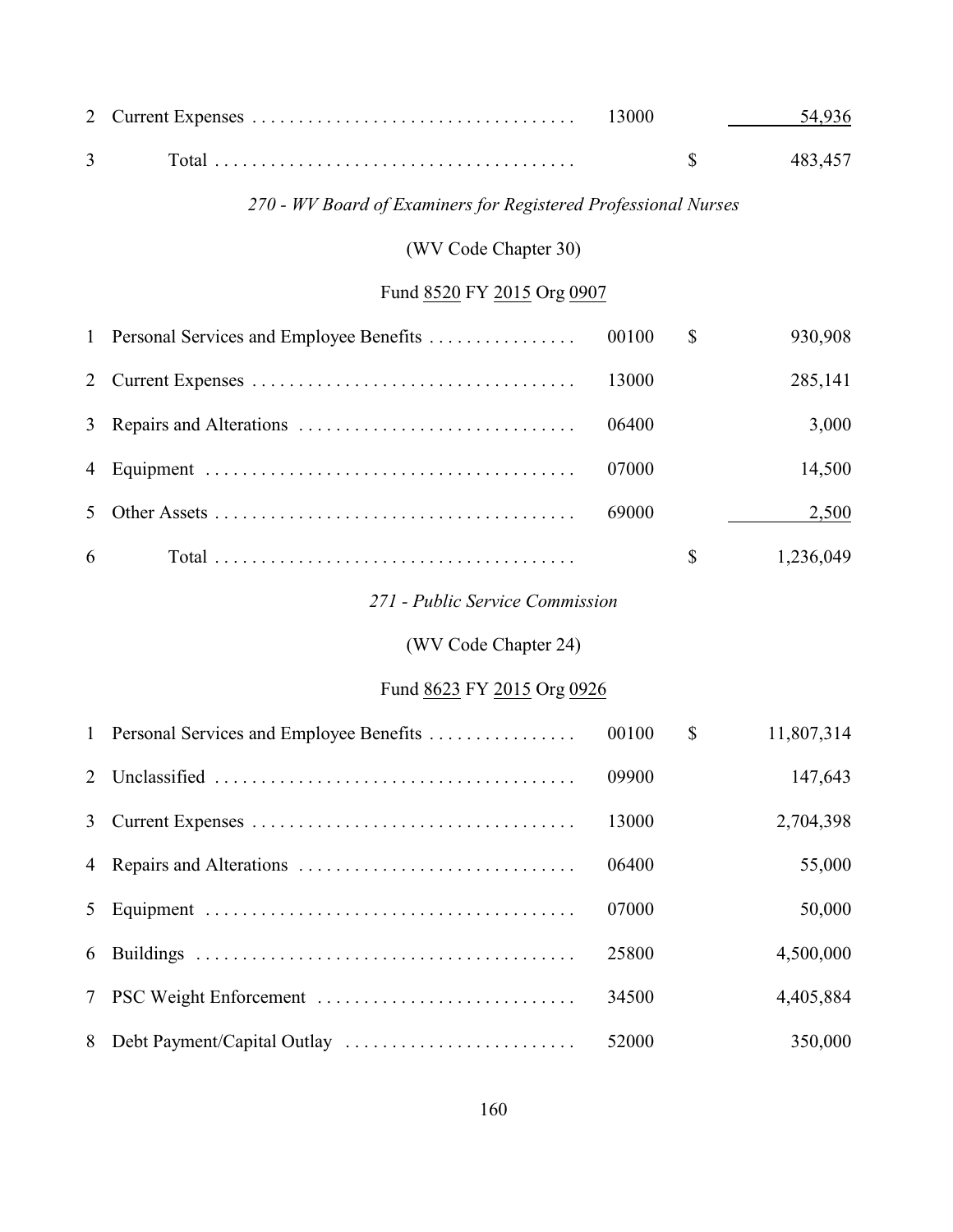|    | 9 BRIM Premium |  |            |
|----|----------------|--|------------|
| 10 | Total          |  | 24,134,848 |

 The total amount of these appropriations shall be paid from a special revenue fund out of collections for special license fees from public service corporations as provided by law.

The Public Service Commission is authorized to transfer up to \$500,000, from surplus cash in this

fund, to meet the expected deficiencies in the Motor Carrier Division (fund 8625, org 0926) due to the

amendment and reenactment of W.Va. Code §24A-3-1 by Enrolled House Bill Number 2715, Regular

Session, 1997.

*272 - Public Service Commission –*

*Gas Pipeline Division –*

#### *Public Service Commission Pipeline Safety Fund*

(WV Code Chapter 24B)

#### Fund 8624 FY 2015 Org 0926

|                |       | $^{\circ}$ | 284,198 |
|----------------|-------|------------|---------|
|                | 09900 |            | 3,851   |
|                | 13000 |            | 93,115  |
|                | 06400 |            | 4,000   |
| 5 <sup>5</sup> |       |            | 385,164 |

The total amount of these appropriations shall be paid from a special revenue fund out of receipts

collected for or by the public service commission pursuant to and in the exercise of regulatory authority

over pipeline companies as provided by law.

*273 - Public Service Commission –*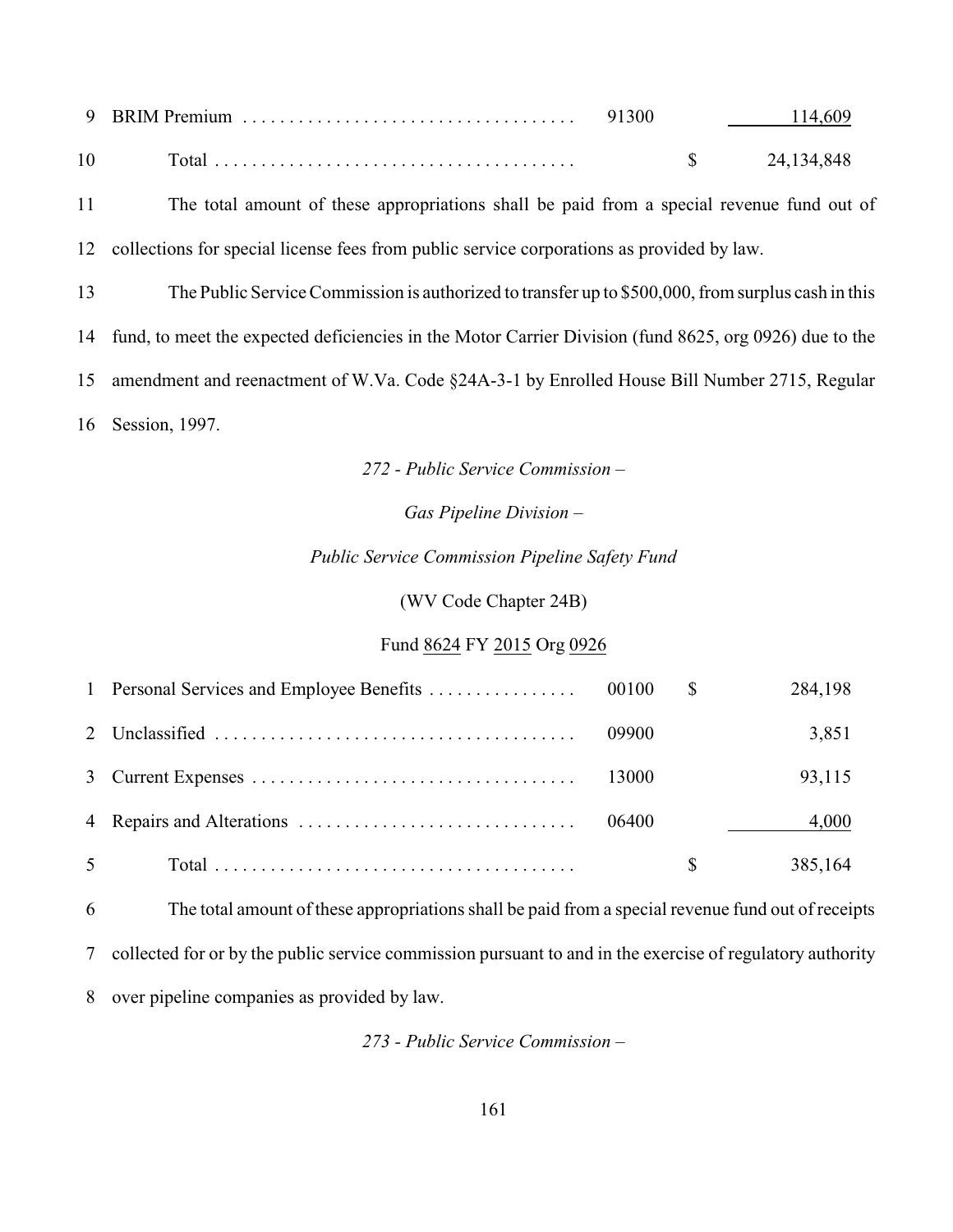#### *Motor Carrier Division*

#### (WV Code Chapter 24A)

## Fund 8625 FY 2015 Org 0926

|                | 1 Personal Services and Employee Benefits | 00100 | $\mathbb{S}$ | 2,243,526 |
|----------------|-------------------------------------------|-------|--------------|-----------|
|                |                                           | 09900 |              | 29,233    |
|                |                                           | 13000 |              | 577,557   |
|                |                                           | 06400 |              | 23,000    |
| 5 <sup>5</sup> |                                           | 07000 |              | 50,000    |
| 6              |                                           |       | S            | 2,923,316 |

The total amount of these appropriationsshall be paid from a special revenue fund out of receipts

collected for or by the public service commission pursuant to and in the exercise of regulatory authority

over motor carriers as provided by law.

*274 - Public Service Commission –*

*Consumer Advocate*

(WV Code Chapter 24)

## Fund 8627 FY 2015 Org 0926

|                |       |              | 743,372   |
|----------------|-------|--------------|-----------|
|                |       |              | 276,472   |
|                | 07000 |              | 10,000    |
|                | 91300 |              | 4,532     |
| 5 <sup>5</sup> |       | <sup>S</sup> | 1,034,376 |

The total amount of these appropriations shall be paid from a special revenue fund out of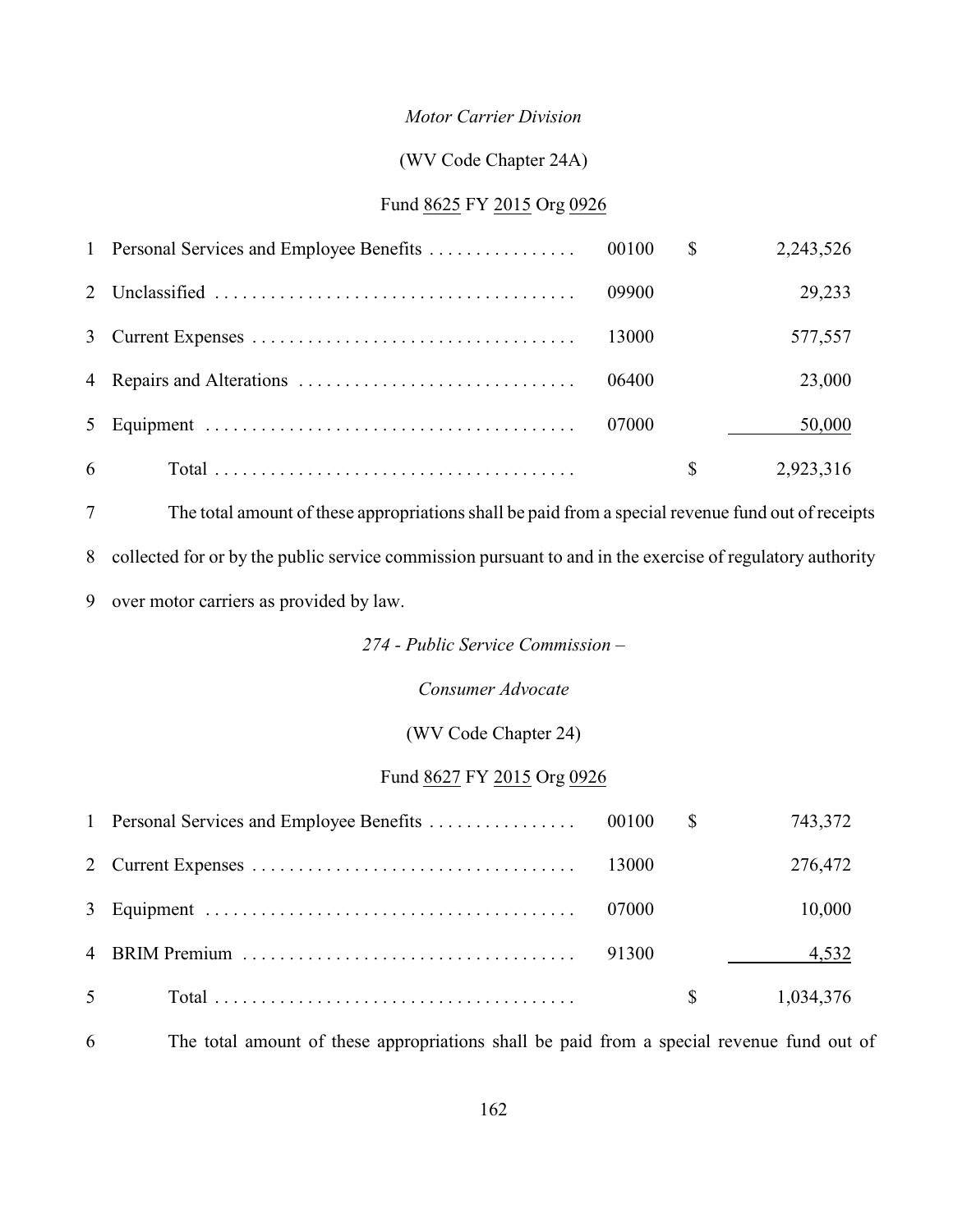## 7 collections made by the public service commission.

#### *275 - Real Estate Commission*

(WV Code Chapter 30)

## Fund 8635 FY 2015 Org 0927

|                |       |    | 582,413 |
|----------------|-------|----|---------|
|                |       |    | 285,622 |
|                |       |    | 5,000   |
|                | 07000 |    | 10,000  |
| 5 <sup>5</sup> |       | S. | 883,035 |

6 The total amount of these appropriations shall be paid out of collections of license fees as

7 provided by law.

## *276 - WV Board of Examiners for Speech-Language*

## *Pathology and Audiology*

# (WV Code Chapter 30)

# Fund 8646 FY 2015 Org 0930

|                                                                                                      |  | 65,057     |
|------------------------------------------------------------------------------------------------------|--|------------|
| $3 \qquad \qquad \text{Total} \ldots \ldots \ldots \ldots \ldots \ldots \ldots \ldots \ldots \ldots$ |  | \$ 138,813 |

# *277 - WV Board of Respiratory Care*

# (WV Code Chapter 30)

# Fund 8676 FY 2015 Org 0935

| 1 Personal Services and Employee Benefits | 00100 |  | 78,820 |
|-------------------------------------------|-------|--|--------|
|-------------------------------------------|-------|--|--------|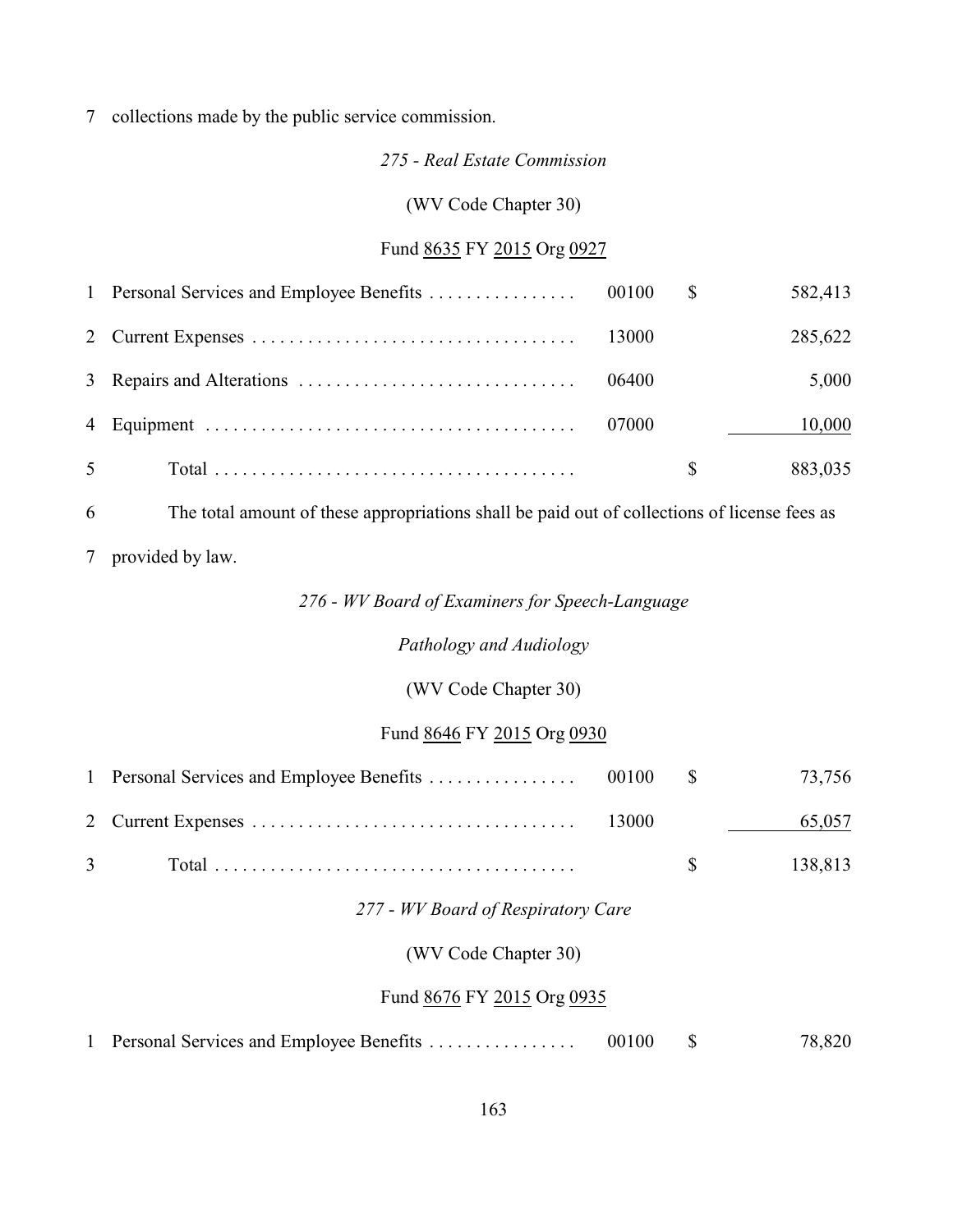| 2              |                                         | 13000 |              | 51,750    |
|----------------|-----------------------------------------|-------|--------------|-----------|
| 3              |                                         | 06400 |              | 400       |
| 4              |                                         |       | \$           | 130,970   |
|                | 278 - WV Board of Licensed Dietitians   |       |              |           |
|                | (WV Code Chapter 30)                    |       |              |           |
|                | Fund 8680 FY 2015 Org 0936              |       |              |           |
| $\mathbf{1}$   | Personal Services and Employee Benefits | 00100 | \$           | 8,648     |
| $\overline{2}$ |                                         | 13000 |              | 14,352    |
| 3              |                                         |       | $\mathbb{S}$ | 23,000    |
|                | 279 - Massage Therapy Licensure Board   |       |              |           |
|                | (WV Code Chapter 30)                    |       |              |           |
|                | Fund 8671 FY 2015 Org 0938              |       |              |           |
| $\mathbf{1}$   | Personal Services and Employee Benefits | 00100 | \$           | 102,338   |
| $\overline{2}$ |                                         | 13000 |              | 24,668    |
| 3              |                                         |       | \$           | 127,006   |
|                | 280 - Board of Medicine                 |       |              |           |
|                | (WV Code Chapter 30)                    |       |              |           |
|                | Fund 9070 FY 2015 Org 0945              |       |              |           |
| $\mathbf{1}$   | Personal Services and Employee Benefits | 00100 | \$           | 983,753   |
| $\overline{2}$ |                                         | 13000 |              | 832,788   |
| 3              |                                         | 06400 |              | 15,000    |
| $\overline{4}$ |                                         |       | \$           | 1,831,541 |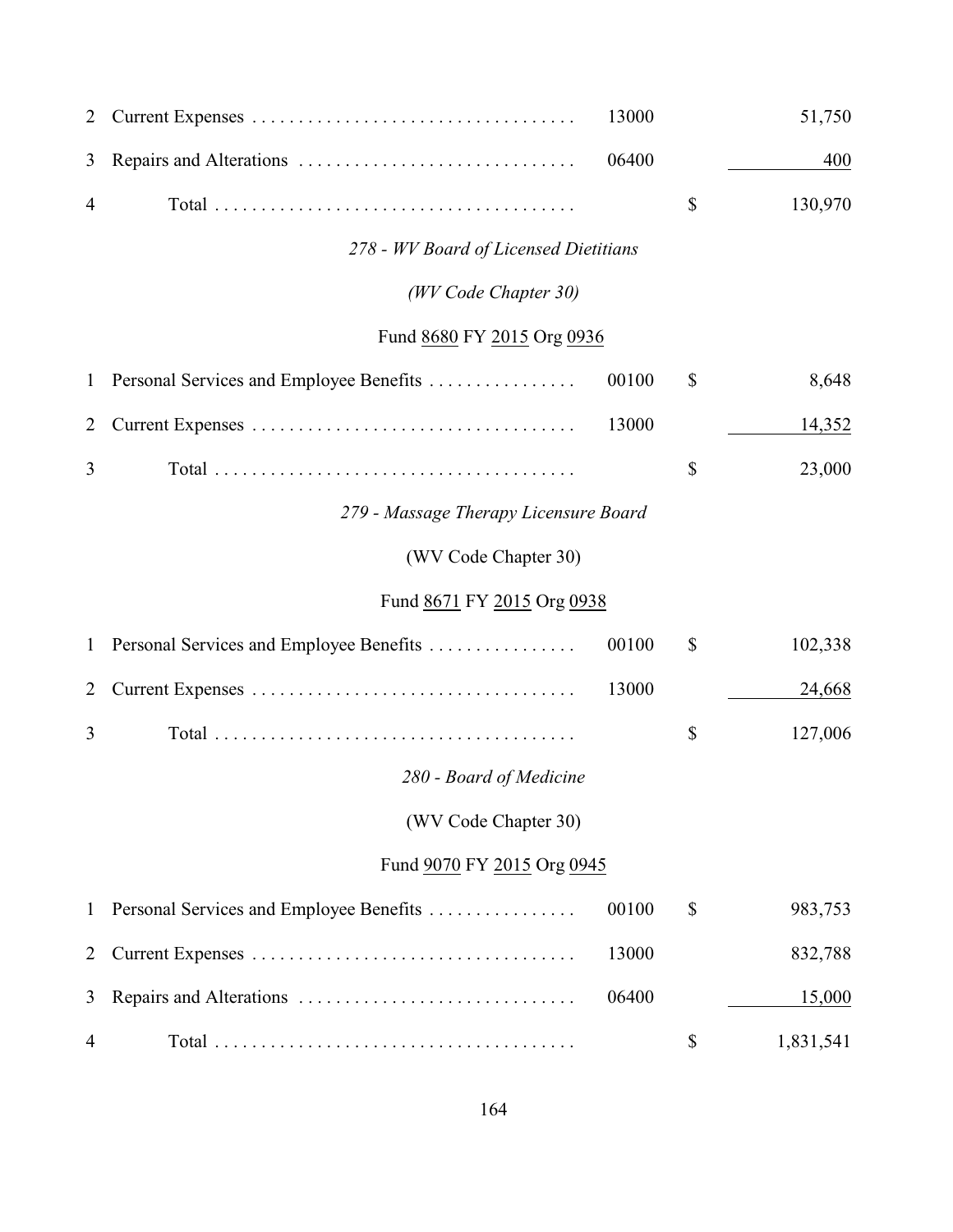# *281 - West Virginia Enterprise Resource Planning Board*

## *Enterprise Resource Planning System Fund*

(WV Code Chapter 12)

## Fund 9080 FY 2015 Org 0947

| $\mathbf{1}$   | Personal Services and Employee Benefits | 00100 | $\mathcal{S}$ | 6,713,066  |
|----------------|-----------------------------------------|-------|---------------|------------|
| 2              |                                         | 09900 |               | 430,000    |
| $\overline{3}$ |                                         | 13000 |               | 42,306,934 |
| 4              |                                         | 06400 |               | 100,000    |
| 5              |                                         | 07000 |               | 250,000    |
| 6              |                                         | 25800 |               | 100,000    |
| $\tau$         |                                         | 69000 |               | 100,000    |
| 8              |                                         |       | $\mathbb{S}$  | 50,000,000 |
|                | 282 - Board of Treasury Investments     |       |               |            |
|                | (WV Code Chapter 12)                    |       |               |            |
|                | Fund 9152 FY 2015 Org 0950              |       |               |            |
| $\mathbf{1}$   | Personal Services and Employee Benefits | 00100 | $\mathbb{S}$  | 716,150    |
| 2              |                                         | 09900 |               | 12,667     |
| 3              |                                         | 13000 |               | 478,390    |
| 4              |                                         | 91300 |               | 59,500     |
|                |                                         |       |               |            |

 There is hereby appropriated from this fund, in addition to the above appropriation, the amount of funds necessary for the Board of Treasury Investments to pay the fees and expenses of custodians, fund

Total ....................................... \$ 1,266,707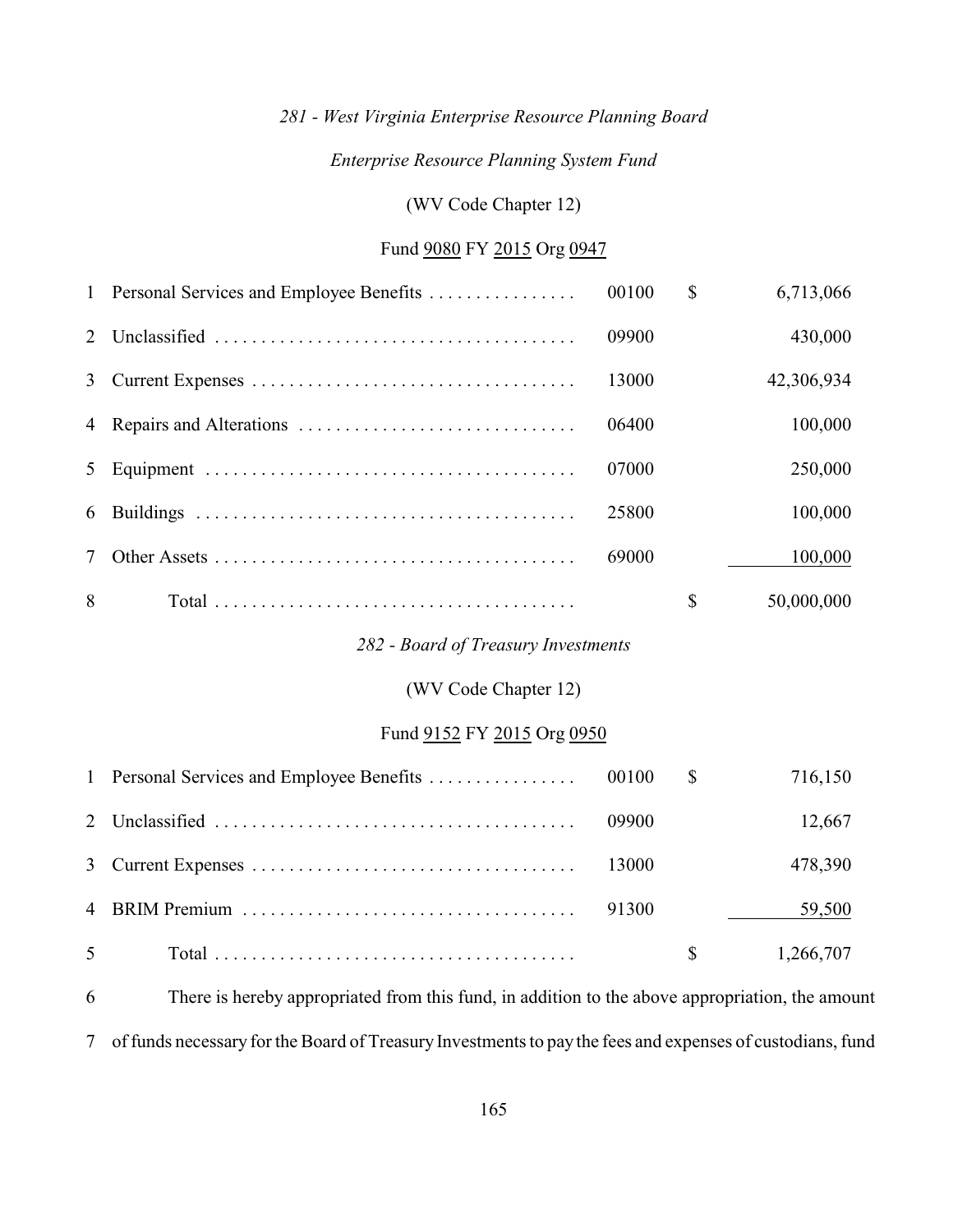advisors and fund managers for the Consolidated fund of the State as provided in Article 6C, Chapter 12 of the Code.

 The total amount of these appropriations shall be paid from the special revenue fund out of fees and collections as provided by law.

12 Total TITLE II, Section 3 — Other Funds

(Including claims against the state) . . . . . . . . . . . . . . . \$ 1,703,866,612

 **Sec. 4. Appropriations from lottery net profits.** — Net profits of the lottery are to be deposited by the director of the lottery to the following accounts in the amounts indicated. The director of the lottery shall prorate each deposit of net profits in the proportion the appropriation for each account bears to the total of the appropriations for all accounts.

 After first satisfying the requirements for Fund 2252, Fund 3963, and Fund 4908 pursuant to W.Va. Code §29-22-18, the director of the lottery shall make available from the remaining net profits of the lottery any amounts needed to pay debt service for which an appropriation is made for Fund 9065, Fund 4297, Fund 9067, and Fund 3514 and is authorized to transfer any such amounts to Fund 9065, Fund 4297, Fund 9067, and Fund 3514 for that purpose. Upon receipt of reimbursement of amounts so transferred, the director of the lottery shall deposit the reimbursement amounts to the following accounts as required by this section.

*283 - Education, Arts, Sciences and Tourism –*

*Debt Service Fund*

(WV Code Chapter 5)

Fund 2252 FY 2015 Org 0211

**Lottery Appropriation Funds**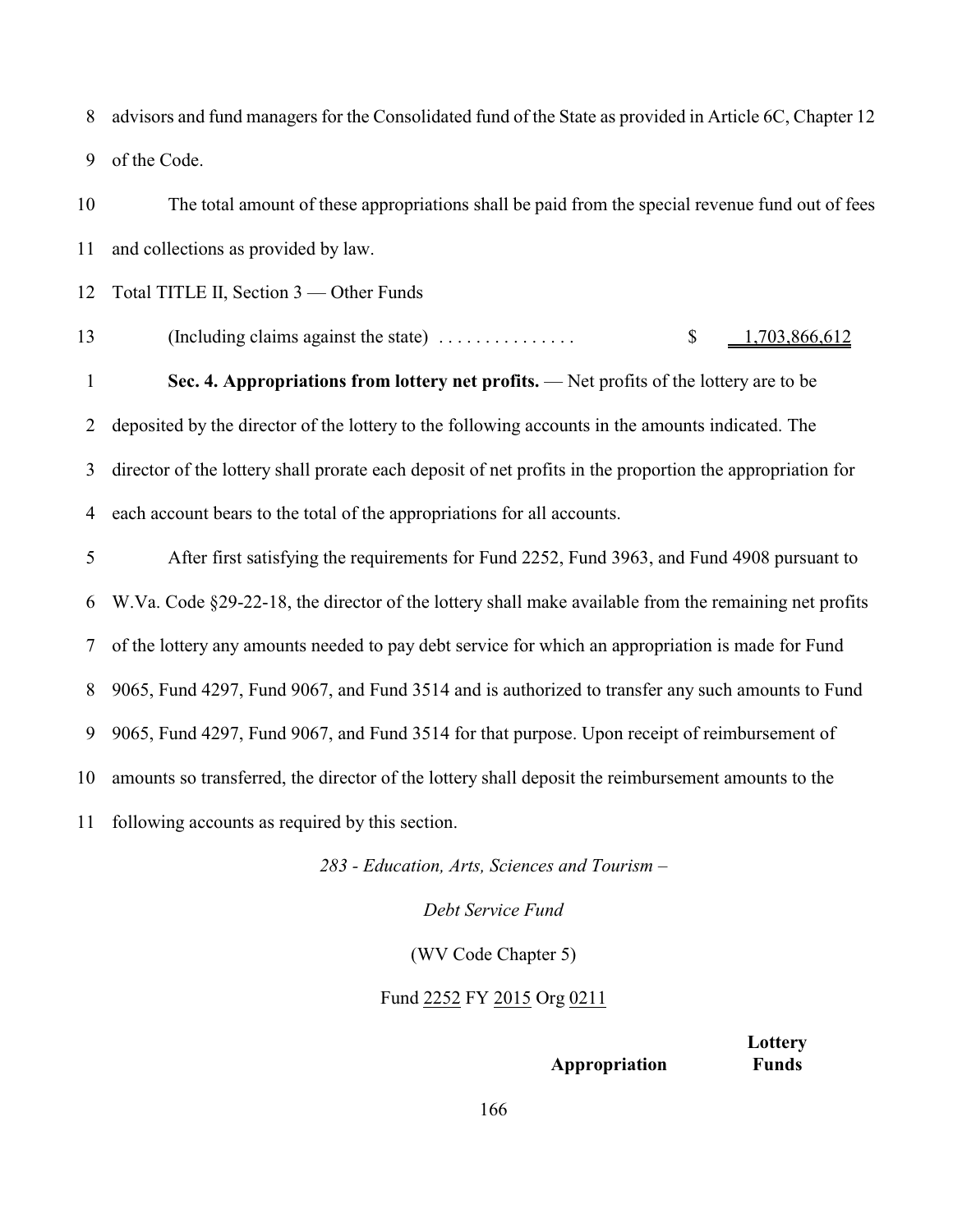## Debt Service *–* Total ................................ 31000 \$ 10,000,000

## *284 - West Virginia Development Office –*

## *Division of Tourism*

## (WV Code Chapter 5B)

#### Fund 3067 FY 2015 Org 0304

|                | 46300 | -S  | 82,080    |
|----------------|-------|-----|-----------|
|                | 49800 |     | 341,177   |
|                | 61800 |     | 3,071,419 |
|                |       |     | 4,065,166 |
| 5 <sup>5</sup> |       | S — | 7,559,842 |

Any unexpended balances remaining in the appropriations for Tourism *–* Advertising (fund 3067,

appropriation 61800), and Tourism *–* Operations (fund 3067, appropriation 66200) at the close of the

fiscal year 2014 are hereby reappropriated for expenditure during the fiscal year 2015.

#### *285 - Division of Natural Resources*

## (WV Code Chapter 20)

## Fund 3267 FY 2015 Org 0310

|   | 1 Personal Services and Employee Benefits    | 00100 | $\mathbb{S}$ | 2,140,793 |
|---|----------------------------------------------|-------|--------------|-----------|
|   |                                              | 13000 |              | 47,127    |
|   |                                              | 32400 |              | 111,000   |
|   |                                              | 52700 |              | 389,993   |
|   | 5 State Parks and Recreation Advertising (R) | 61900 |              | 507,578   |
| 6 |                                              |       | <sup>S</sup> | 3,196,491 |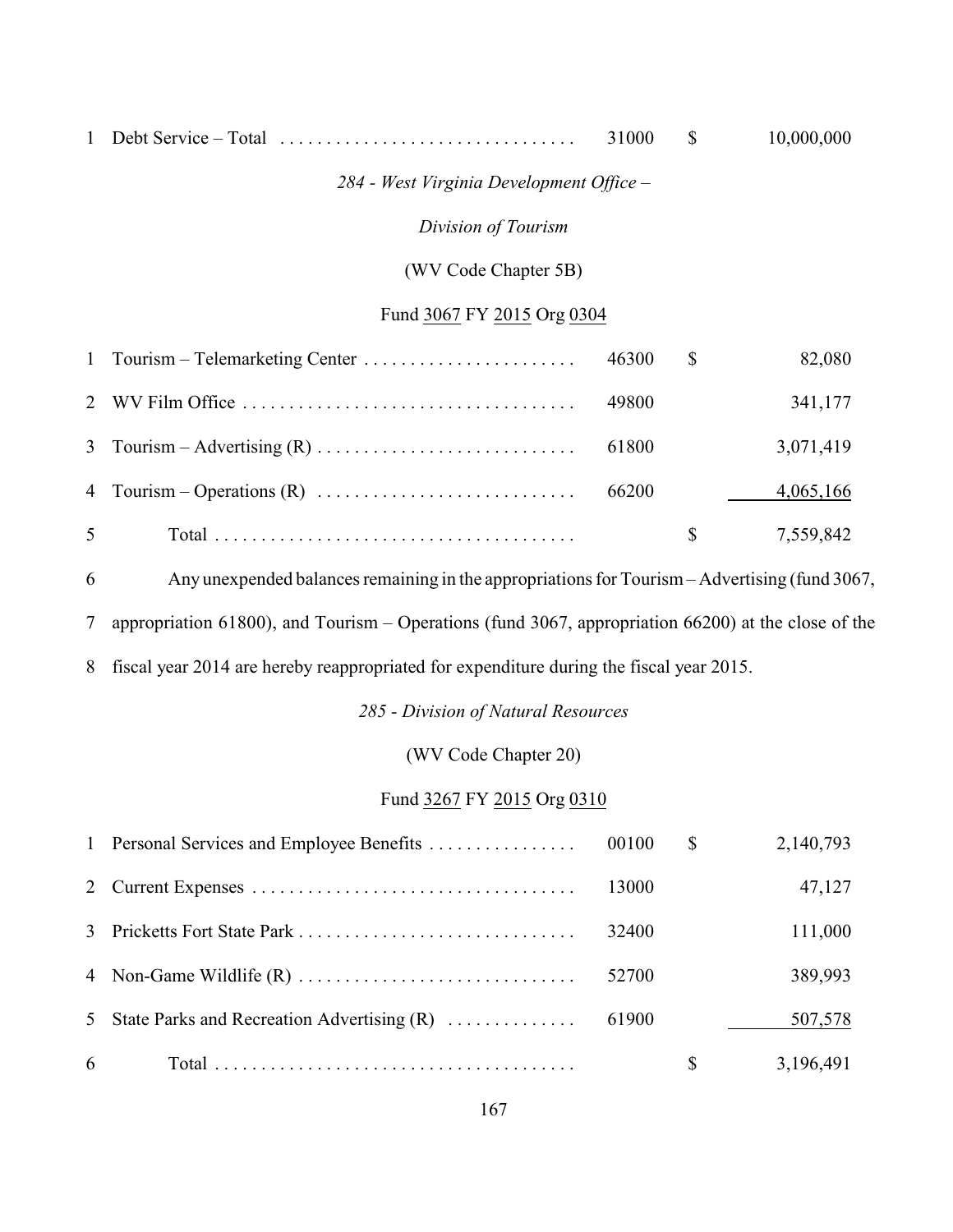Any unexpended balances remaining in the appropriations for Unclassified (fund 3267, appropriation 09900), Capital Outlay *–* Parks (fund 3267, appropriation 28800), Non-Game Wildlife (fund 3267, appropriation 52700), and State Parks and Recreation Advertising (fund 3267, appropriation 61900) at the close of the fiscal year 2014 are hereby reappropriated for expenditure during the fiscal year 2015.

### *286 - State Board of Education*

(WV Code Chapters 18 and 18A)

#### Fund 3951 FY 2015 Org 0402

| $\mathbf{1}$ |                                              | 37200 | \$<br>109,596    |
|--------------|----------------------------------------------|-------|------------------|
|              | 2 Vocational Education Equipment Replacement | 39300 | 800,000          |
| 3            |                                              | 39600 | 3,224,946        |
|              | 4 21st Century Technology Infrastructure     |       |                  |
| 5            |                                              | 93300 | 21,865,421       |
| 6            |                                              |       | \$<br>25,999,963 |
|              |                                              |       |                  |

 Any unexpended balances remaining in the appropriations for Unclassified (fund 3951, appropriation 09900), Assessment Program (fund 3951, appropriation 39600), and 21st Century Technology Infrastructure Network Tools and Support (fund 3951, appropriation 93300) at the close of the fiscal year 2014 are hereby reappropriated for expenditure during the fiscal year 2015.

*287 - State Department of Education –*

*School Building Authority –*

*Debt Service Fund*

(WV Code Chapter 18)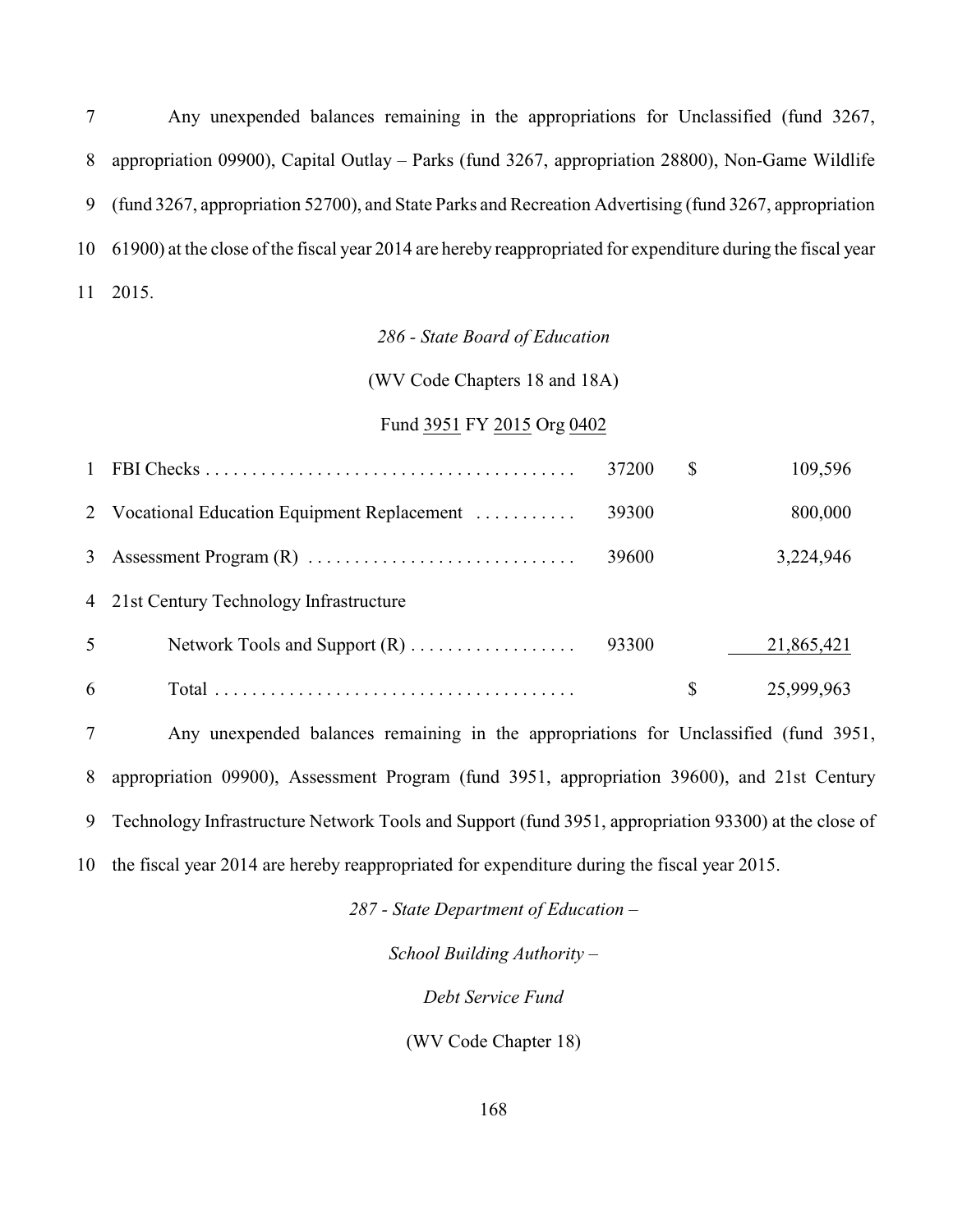# Fund 3963 FY 2015 Org 0402

| 1  |                                                                                                 | 31000 | $\mathbb{S}$              | 18,000,000 |
|----|-------------------------------------------------------------------------------------------------|-------|---------------------------|------------|
|    | $288$ - Department of Education and the Arts –                                                  |       |                           |            |
|    | Office of the Secretary $-$                                                                     |       |                           |            |
|    | Control Account-                                                                                |       |                           |            |
|    | <b>Lottery Education Fund</b>                                                                   |       |                           |            |
|    | (WV Code Chapter 5F)                                                                            |       |                           |            |
|    | Fund 3508 FY 2015 Org 0431                                                                      |       |                           |            |
| 1  |                                                                                                 | 09900 | $\mathbb{S}$              | 17,000     |
| 2  |                                                                                                 | 13000 |                           | 103,000    |
| 3  | Commission for National and Community Service                                                   | 19300 |                           | 406,625    |
| 4  | Governor's Honors Academy (R)                                                                   | 47800 |                           | 400,000    |
| 5  |                                                                                                 | 50000 |                           | 81,277     |
| 6  |                                                                                                 | 57900 |                           | 185,083    |
| 7  | Statewide STEM 21 <sup>st</sup> Century Academy                                                 | 89700 |                           | 130,000    |
| 8  |                                                                                                 | 89900 |                           | 350,000    |
| 9  |                                                                                                 |       | $\boldsymbol{\mathsf{S}}$ | 1,672,985  |
| 10 | Any unexpended balances remaining in the appropriations for Unclassified (fund 3508,            |       |                           |            |
| 11 | appropriation 09900), Governor's Honors Academy (fund 3508, appropriation 47800), Arts Programs |       |                           |            |
|    |                                                                                                 |       |                           |            |

(fund 3508, appropriation 50000), and Literacy Project (fund 3508, appropriation 89900) at the close of

fiscal year 2014 are hereby reappropriated for expenditure during the fiscal year 2015.

*289 - Division of Culture and History –*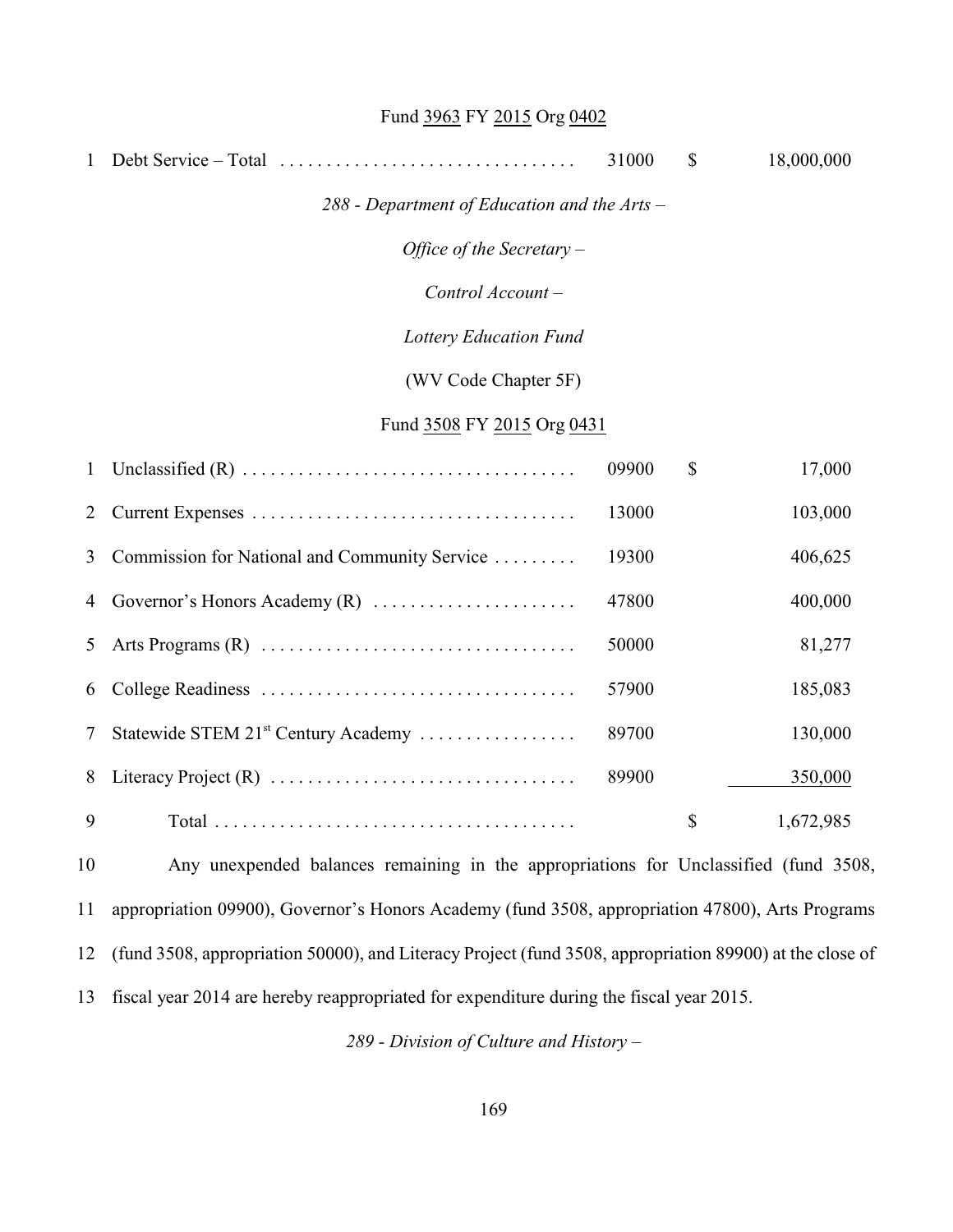# *Lottery Education Fund*

# (WV Code Chapter 29)

# Fund 3534 FY 2015 Org 0432

| 1  | Huntington Symphony                                      | 02700 | \$<br>85,000 |
|----|----------------------------------------------------------|-------|--------------|
| 2  |                                                          | 09200 | 674,766      |
| 3  |                                                          | 12200 | 1,893,335    |
| 4  | Archeological Curation/Capital Improvements (R)          | 24600 | 41,820       |
| 5  | Historic Preservation Grants (R)                         | 31100 | 369,581      |
| 6  |                                                          | 31200 | 172,739      |
| 7  | George Tyler Moore Center for the Study of the Civil War | 39700 | 53,816       |
| 8  | Greenbrier Valley Theater                                | 42300 | 138,254      |
| 9  | Theater Arts of West Virginia                            | 46400 | 230,550      |
| 10 |                                                          | 51800 | 51,822       |
| 11 | Grants for Competitive Arts Program (R)                  | 62400 | 499,688      |
| 12 |                                                          | 65700 | 43,391       |
| 13 |                                                          | 68000 | 21,611       |
| 14 | Contemporary American Theater Festival                   | 81100 | 82,444       |
| 15 |                                                          | 81200 | 39,259       |
| 16 | Mountain State Forest Festival                           | 86400 | 54,962       |
| 17 |                                                          | 90700 | 85,000       |
| 18 |                                                          | 90800 | 85,000       |
| 19 | Appalachian Children's Chorus                            | 91600 | 78,518       |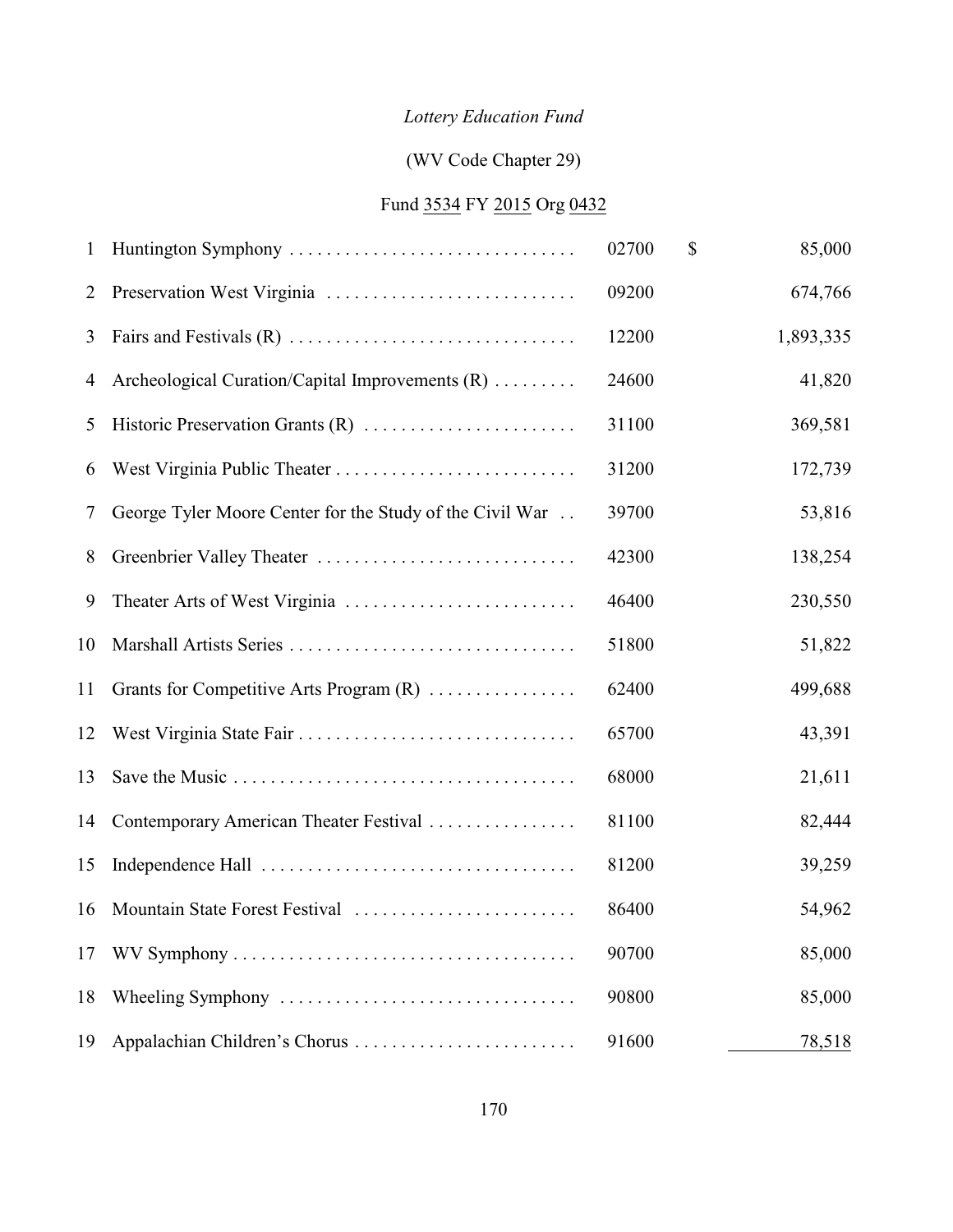| $\sim$<br>-viai<br>∠∪ |  |  |
|-----------------------|--|--|
|-----------------------|--|--|

| 21 | Any unexpended balances remaining in the appropriations for Fairs and Festivals (fund 3534,           |
|----|-------------------------------------------------------------------------------------------------------|
| 22 | appropriation 12200), Archeological Curation/Capital Improvements (fund 3534, appropriation 24600),   |
| 23 | Historic Preservation Grants (fund 3534, appropriation 31100), Grants for Competitive Arts Program    |
|    | 24 (fund 3534, appropriation 62400), and Project ACCESS (fund 3534, appropriation 86500) at the close |
| 25 | of the fiscal year 2014 are hereby reappropriated for expenditure during the fiscal year 2015.        |
| 26 | Any Fairs and Festivals awards shall be funded in addition to, and not in lieu of, individual grant   |
|    |                                                                                                       |

allocations derived from the Arts Council and the Cultural Grant Program allocations.

*290 - Library Commission –*

*Lottery Education Fund*

(WV Code Chapter 10)

## Fund 3559 FY 2015 Org 0433

|   |       | S | 360,784    |
|---|-------|---|------------|
|   | 18000 |   | 550,000    |
|   | 18200 |   | 8,579,514  |
|   | 30900 |   | 219,992    |
|   | 88400 |   | 886,517    |
| 6 |       | S | 10,596,807 |

 Any unexpended balance remaining in the appropriation for Libraries *–* Special Projects (fund 3559, appropriation 62500) at the close of fiscal year 2014 is hereby reappropriated for expenditure during the fiscal year 2015.

*291 - Bureau of Senior Services –*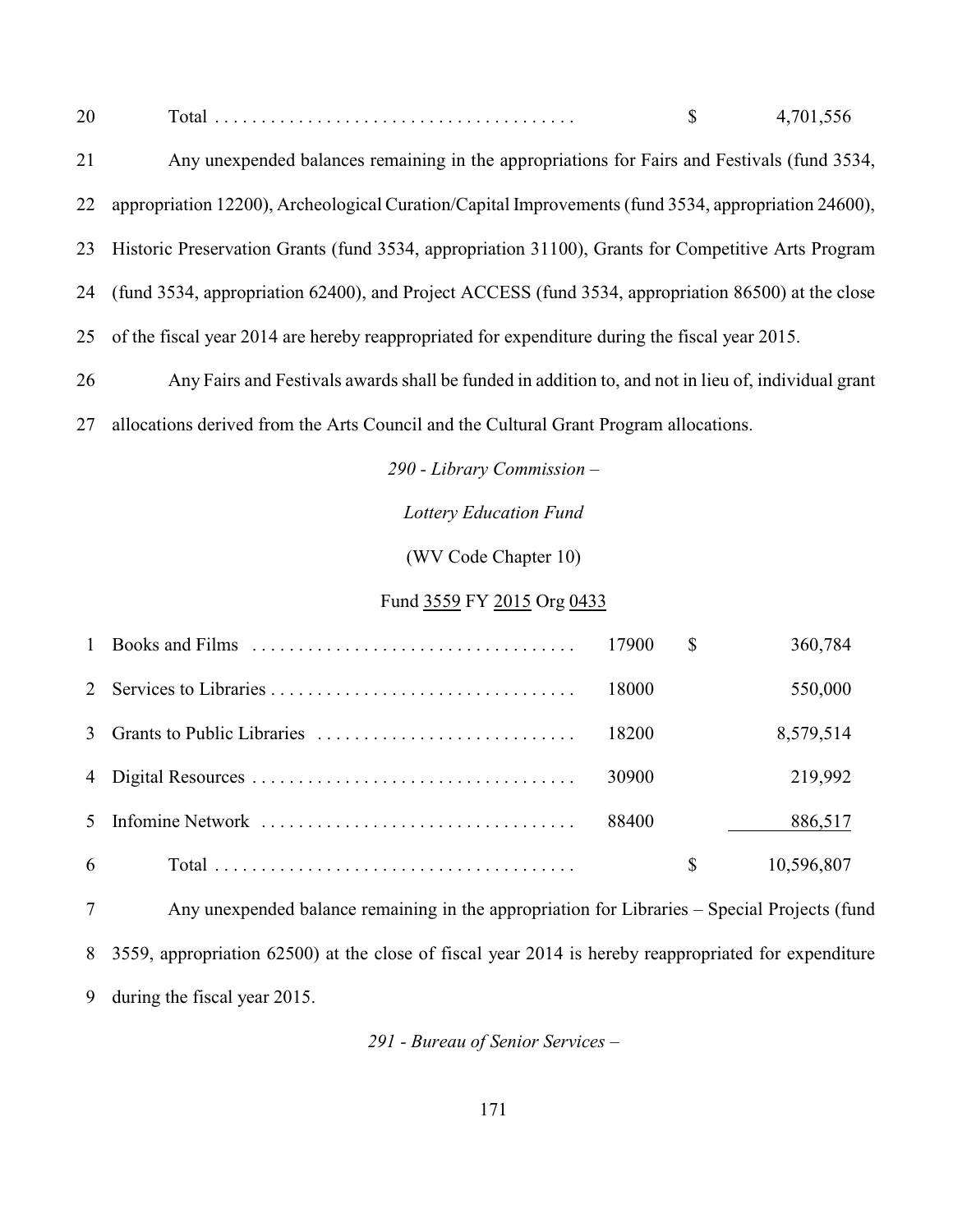# *Lottery Senior Citizens Fund*

## (WV Code Chapter 29)

## Fund 5405 FY 2015 Org 0508

| 1  | Personal Services and Employee Benefits                | 00100 | $\mathbb{S}$ | 185,315    |
|----|--------------------------------------------------------|-------|--------------|------------|
| 2  |                                                        | 13000 |              | 345,390    |
| 3  |                                                        | 06400 |              | 1,000      |
| 4  |                                                        | 20000 |              | 2,435,250  |
| 5  |                                                        | 20200 |              | 18,500     |
| 6  | Senior Citizen Centers and Programs (R)                | 46200 |              | 893,132    |
| 7  | Transfer to Division of Human Services for Health Care |       |              |            |
| 8  | and Title XIX Waiver for Senior Citizens               | 53900 |              | 17,608,768 |
| 9  | Roger Tompkins Alzheimer's Respite Care                | 64300 |              | 2,296,751  |
| 10 | WV Alzheimer's Hotline                                 | 72400 |              | 45,000     |
| 11 | Regional Aged and Disabled Resource Center             | 76700 |              | 425,000    |
| 12 | Senior Services Medicaid Transfer                      | 87100 |              | 8,670,000  |
| 13 | Legislative Initiatives for the Elderly                | 90400 |              | 9,671,239  |
| 14 | Long Term Care Ombudsman                               | 90500 |              | 297,226    |
| 15 |                                                        | 91300 |              | 6,500      |
| 16 | In-Home Services and Nutrition for Senior Citizens     | 91700 |              | 4,020,941  |
| 17 |                                                        |       | \$           | 46,920,012 |
|    |                                                        |       |              |            |

 Anyunexpended balance remaining in the appropriation for Senior Citizen Centers and Programs (fund 5405, appropriation 46200) at the close of the fiscal year 2014 is hereby reappropriated for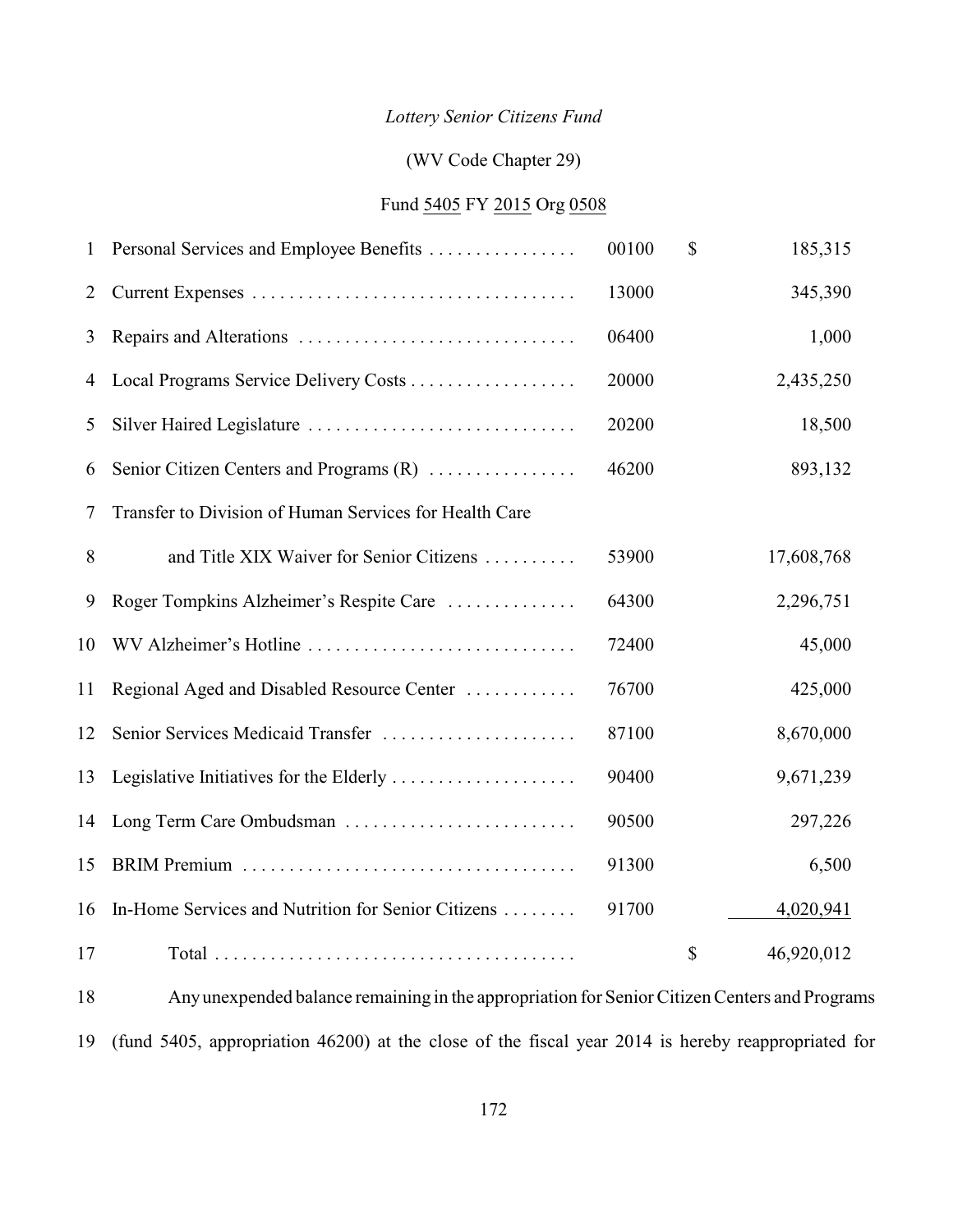expenditure during the fiscal year 2015.

Included in the above appropriation for Current Expenses (fund 5405, appropriation 13000), is

funding to support an in-home direct care workforce registry.

The above appropriation for Transfer to Division of Human Services for Health Care and Title

XIX Waiver for Senior Citizens (appropriation 53900) along with the federal moneys generated thereby

shall be used for reimbursement for services provided under the program.

*292 - Higher Education Policy Commission –*

*Lottery Education –*

*Higher Education Policy Commission –*

## *Control Account*

(WV Code Chapters 18B and 18C)

#### Fund 4925 FY 2015 Org 0441

|   | 1 RHI Program and Site Support (R)       | 03600 | $\mathbb{S}$ | 1,939,944 |
|---|------------------------------------------|-------|--------------|-----------|
| 2 | RHI Program and Site Support –           |       |              |           |
| 3 | RHEP Program Administration (R)          | 03700 |              | 148,758   |
| 4 | RHI Program and Site Support – Grad Med  |       |              |           |
| 5 |                                          | 03800 |              | 87,045    |
| 6 |                                          | 16600 |              | 131,464   |
| 7 | Underwood-Smith Scholarship              |       |              |           |
| 8 | Program-Student Awards                   | 16700 |              | 135,849   |
| 9 |                                          | 17600 |              | 220,598   |
|   | 10 Vice Chancellor for Health Sciences – |       |              |           |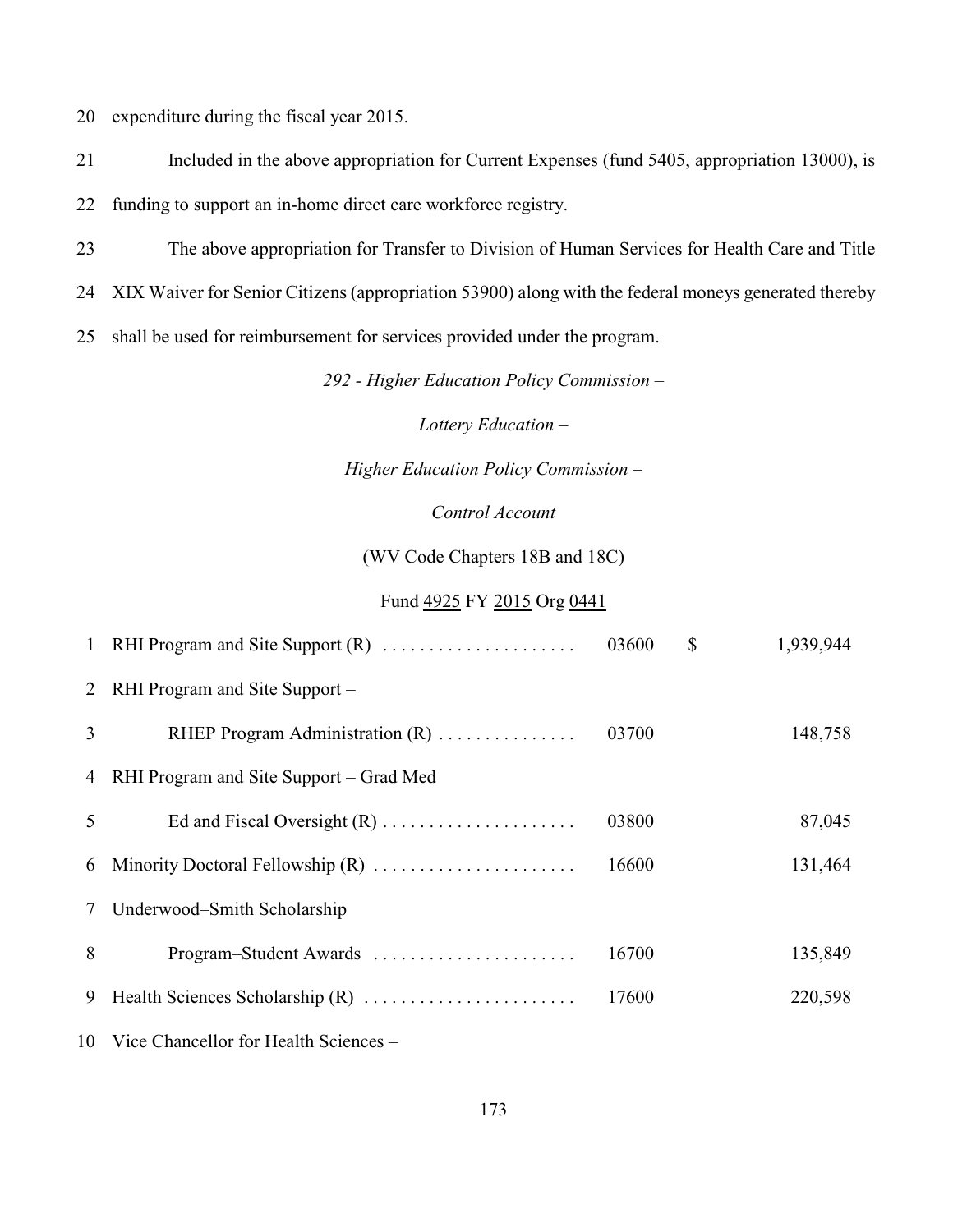| 11 | 60100<br>63,625<br>Rural Health Residency Program $(R)$                                                |  |  |  |  |
|----|--------------------------------------------------------------------------------------------------------|--|--|--|--|
| 12 | WV Engineering, Science, and                                                                           |  |  |  |  |
| 13 | Technology Scholarship Program<br>86800<br>452,831                                                     |  |  |  |  |
| 14 | $\mathbb{S}$<br>3,180,114                                                                              |  |  |  |  |
| 15 | Any unexpended balances remaining in the appropriations for RHI Program and Site Support               |  |  |  |  |
| 16 | (fund 4925, appropriation 03600), RHI Program and Site Support - RHEP Program Administration (fund     |  |  |  |  |
| 17 | 4925, appropriation 03700), RHI Program and Site Support – Grad Med Ed and Fiscal Oversight (fund      |  |  |  |  |
| 18 | 4925, appropriation 03800), Minority Doctoral Fellowship (fund 4925, appropriation 16600), Health      |  |  |  |  |
| 19 | Sciences Scholarship (fund 4925, appropriation 17600), and Vice Chancellor for Health Sciences – Rural |  |  |  |  |
| 20 | Health Residency Program (fund 4925, appropriation 60100) at the close of fiscal year 2014 are hereby  |  |  |  |  |
| 21 | reappropriated for expenditure during the fiscal year 2015.                                            |  |  |  |  |
| 22 | The above appropriation for Underwood–Smith Scholarship Program–Student Awards                         |  |  |  |  |
| 23 | (appropriation 16700) shall be transferred to the Underwood – Smith Teacher Scholarship and Loan       |  |  |  |  |
| 24 | Assistance Fund (fund 4922, org 0441) established by W.Va. Code §18C-4-1.                              |  |  |  |  |
| 25 | The above appropriation for WV Engineering, Science, and Technology Scholarship Program                |  |  |  |  |
| 26 | (appropriation 86800) shall be transferred to the West Virginia Engineering, Science and Technology    |  |  |  |  |
| 27 | Scholarship Fund (fund 4928, org 0441) established by W.Va. Code §18C-6-1.                             |  |  |  |  |
|    | 293 - Community and Technical College -                                                                |  |  |  |  |
|    | Capital Improvement Fund                                                                               |  |  |  |  |
|    | (WV Code Chapter 18B)                                                                                  |  |  |  |  |

# Fund  $\frac{4908}{11}$  FY 2015 Org 0442

Debt Service *–* Total ................................ 31000 \$ 5,000,000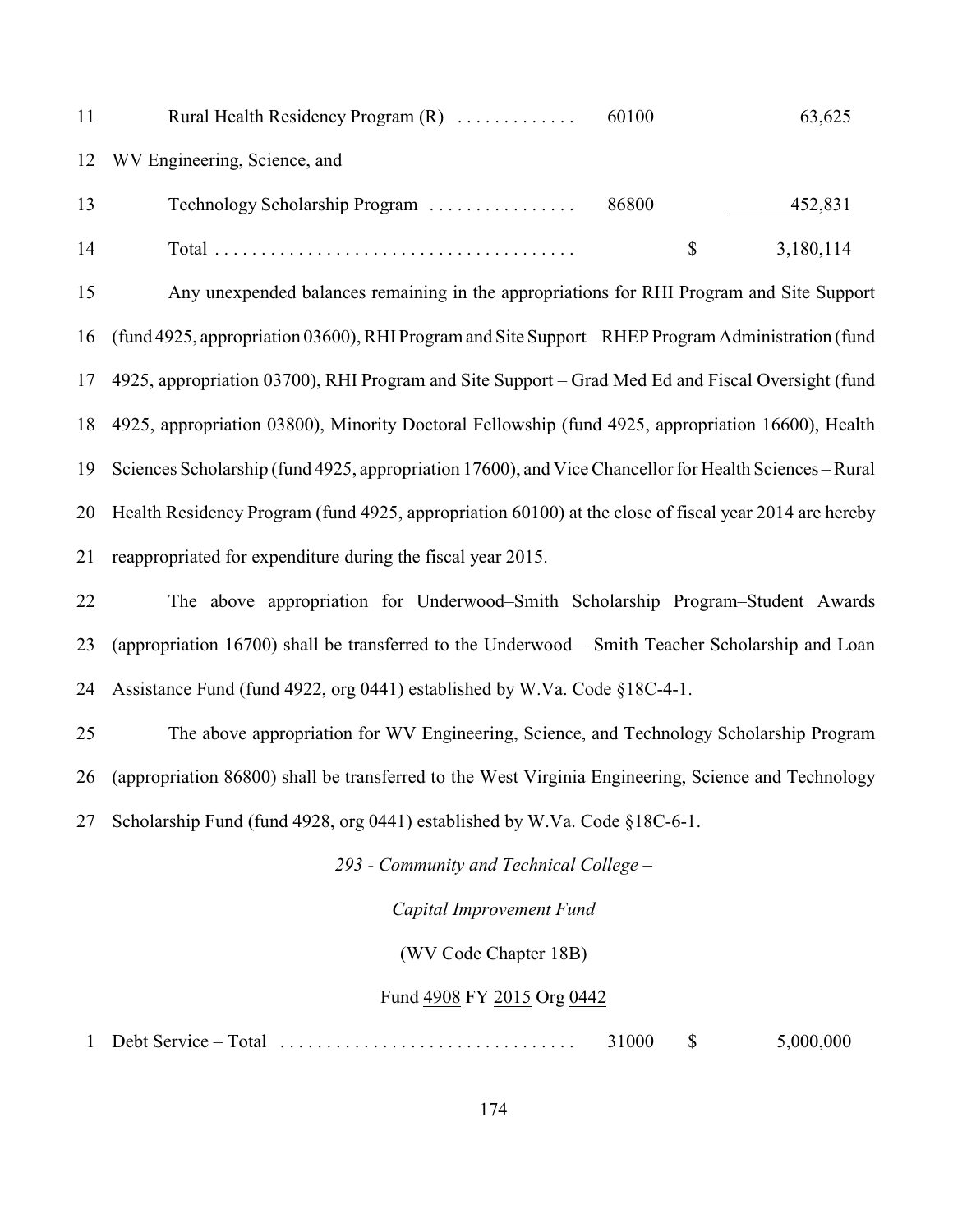Any unexpended balance remaining in the appropriation for Capital Outlay and Improvements *–* Total (fund 4908, appropriation 84700) at the close of fiscal year 2014 is hereby reappropriated for expenditure during the fiscal year 2015.

*294 - Higher Education Policy Commission –*

*Lottery Education –*

#### *West Virginia University – School of Medicine*

(WV Code Chapters 18B)

#### Fund 4185 FY 2015 Org 0463

#### WVU Health Sciences –

| 2              | RHI Program and Site Support $(R)$                 | 03500 | \$ | 1,141,355 |
|----------------|----------------------------------------------------|-------|----|-----------|
|                | 3 MA Public Health Program and                     |       |    |           |
| $\overline{4}$ | Health Science Technology $(R)$                    | 62300 |    | 55,213    |
|                | 5 Health Sciences Career Opportunities Program (R) | 86900 |    | 333,177   |
| 6              |                                                    | 87000 |    | 1,698,273 |
| 7              |                                                    | 96700 |    | 310,196   |
| 8              |                                                    |       | S  | 3,538,214 |

Any unexpended balances remaining in the appropriations for WVU Health Sciences – RHI

Program and Site Support (fund 4185, appropriation 03500), MA Public Health Program and Health

Science Technology (fund 4185, appropriation 62300), Health Sciences Career Opportunities

Program (fund 4185, appropriation 86900), HSTA Program (fund 4185, appropriation 87000), and

Center for Excellence in Disabilities (fund 4185, appropriation 96700) at the close of fiscal year 2014

are hereby reappropriated for expenditure during the fiscal year 2015.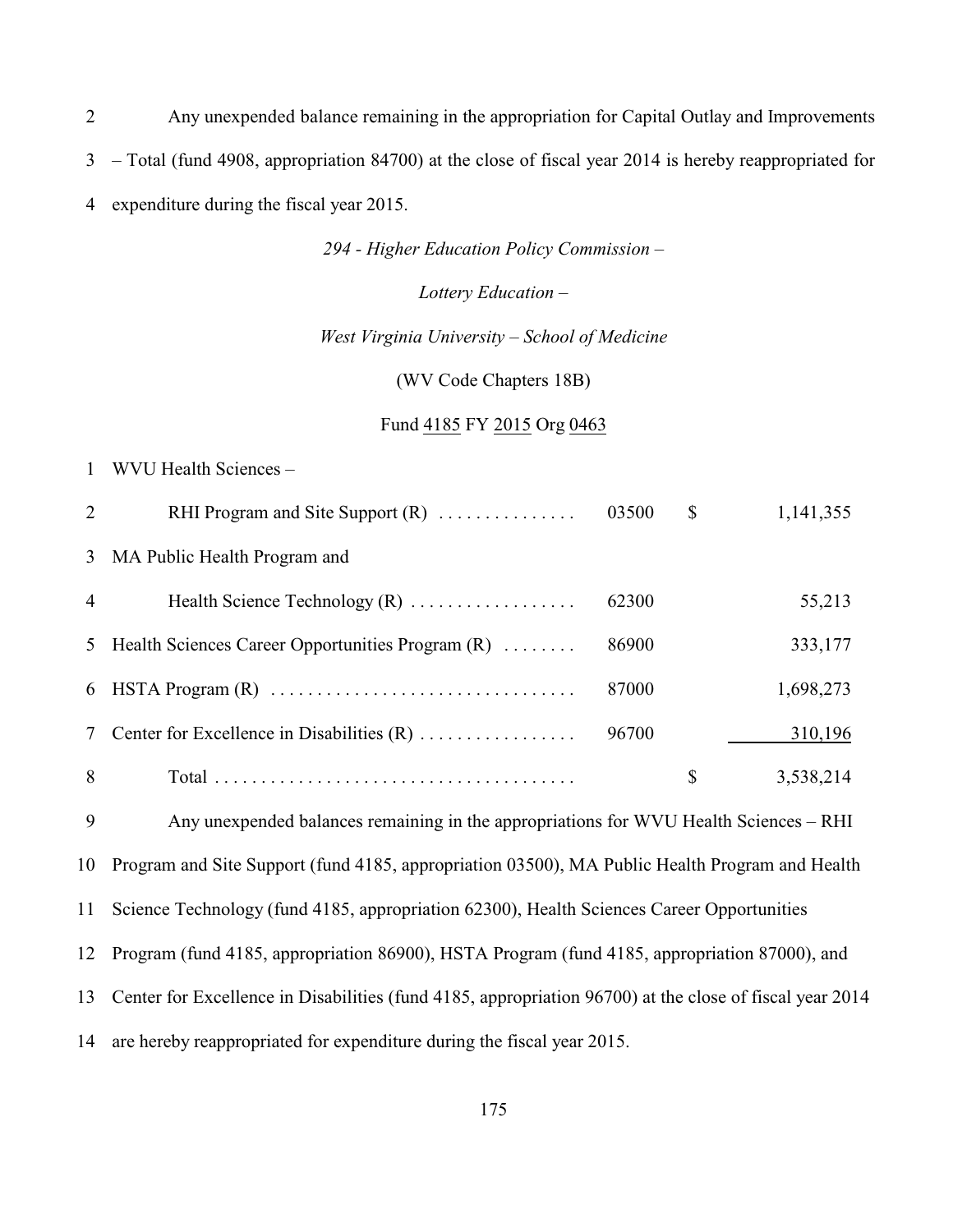*295 - Higher Education Policy Commission –*

*Lottery Education –*

*Marshall University*

(WV Code Chapters 18B)

# Fund 4267 FY 2015 Org 0471

|                | 1 Marshall University Graduate College                                                              |  |  |  |  |  |
|----------------|-----------------------------------------------------------------------------------------------------|--|--|--|--|--|
| $\overline{c}$ | 80700<br>21,911<br>$\boldsymbol{\mathsf{S}}$                                                        |  |  |  |  |  |
| 3              | Any unexpended balance remaining in the appropriation for Marshall University Graduate              |  |  |  |  |  |
| 4              | College Writing Project (fund 4267, appropriation 80700) at the close of fiscal year 2014 is hereby |  |  |  |  |  |
|                | 5 reappropriated for expenditure during the fiscal year 2015.                                       |  |  |  |  |  |
|                | 296 - Higher Education Policy Commission -                                                          |  |  |  |  |  |
|                | Lottery Education $-$                                                                               |  |  |  |  |  |
|                | Marshall University – School of Medicine                                                            |  |  |  |  |  |
|                | (WV Code Chapters 18B)                                                                              |  |  |  |  |  |
|                | Fund 4896 FY 2015 Org 0471                                                                          |  |  |  |  |  |
| $\mathbf{1}$   | Marshall Medical School-                                                                            |  |  |  |  |  |
| $\overline{2}$ | RHI Program and Site Support (R)<br>03300<br>\$<br>416,142                                          |  |  |  |  |  |
| $\overline{3}$ | Vice Chancellor for Health Sciences -                                                               |  |  |  |  |  |
| 4              | Rural Health Residency Program (R)<br>60100<br>171,963                                              |  |  |  |  |  |
| 5              | $\mathcal{S}$<br>588,105                                                                            |  |  |  |  |  |
| 6              | Any unexpended balances remaining in the appropriations for Marshall Medical School - RHI           |  |  |  |  |  |

7 Program and Site Support (fund 4896, appropriation 03300) and Vice Chancellor for Health Sciences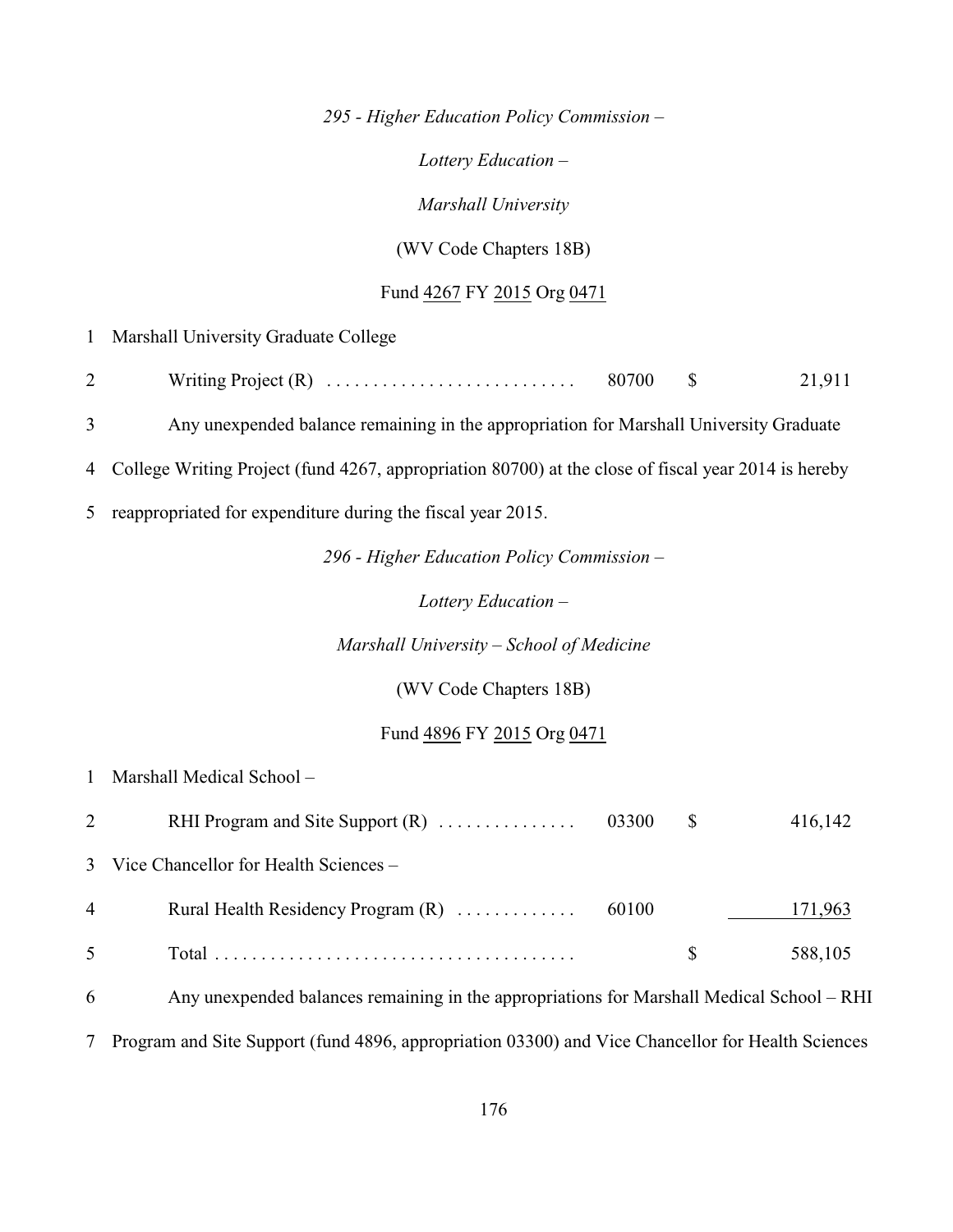– Rural Health Residency Program (fund 4896, appropriation 60100) at the close of fiscal year 2014 are hereby reappropriated for expenditure during the fiscal year 2015.

10 Total TITLE II, Section 4 — Lottery Revenue . . . . . . . . . . . . . . \$ 140,976,000

 **Sec. 5. Appropriations from state excess lottery revenue fund.** — In accordance with W.Va. Code §29-22-18a, the following appropriations shall be deposited and disbursed by the director of the lottery to the following accounts in this section in the amounts indicated. After first funding the appropriations required by W.Va. Code §29-22-18a, the director of the lottery shall provide funding from the state excess lottery revenue fund for the remaining appropriations in this section to the extent that funds are available. In the event that revenues to the state excess lottery revenue fund are not sufficient to meet all the appropriations made pursuant to this section, then the director of the lottery shall first provide the necessary funds to meet Fund 7208, appropriation 70000 of this section; next, to provide the funds necessary for Fund 3517, appropriation 77500 of this section; next, to provide the funds necessary for Fund 3517, appropriation 09500 of this section. Allocation of the funds for each appropriation shall be allocated in succession before any funds are provided for the next subsequent appropriation.

*297 - Lottery Commission –*

*Refundable Credit*

#### Fund 7207 FY 2015 Org 0705

|  | Appropriation |              | <b>Excess</b><br>Lottery<br><b>Funds</b> |
|--|---------------|--------------|------------------------------------------|
|  | 70000         | $\mathbb{S}$ | 10,000,000                               |

The above appropriation shall be transferred to the General Revenue Fund to provide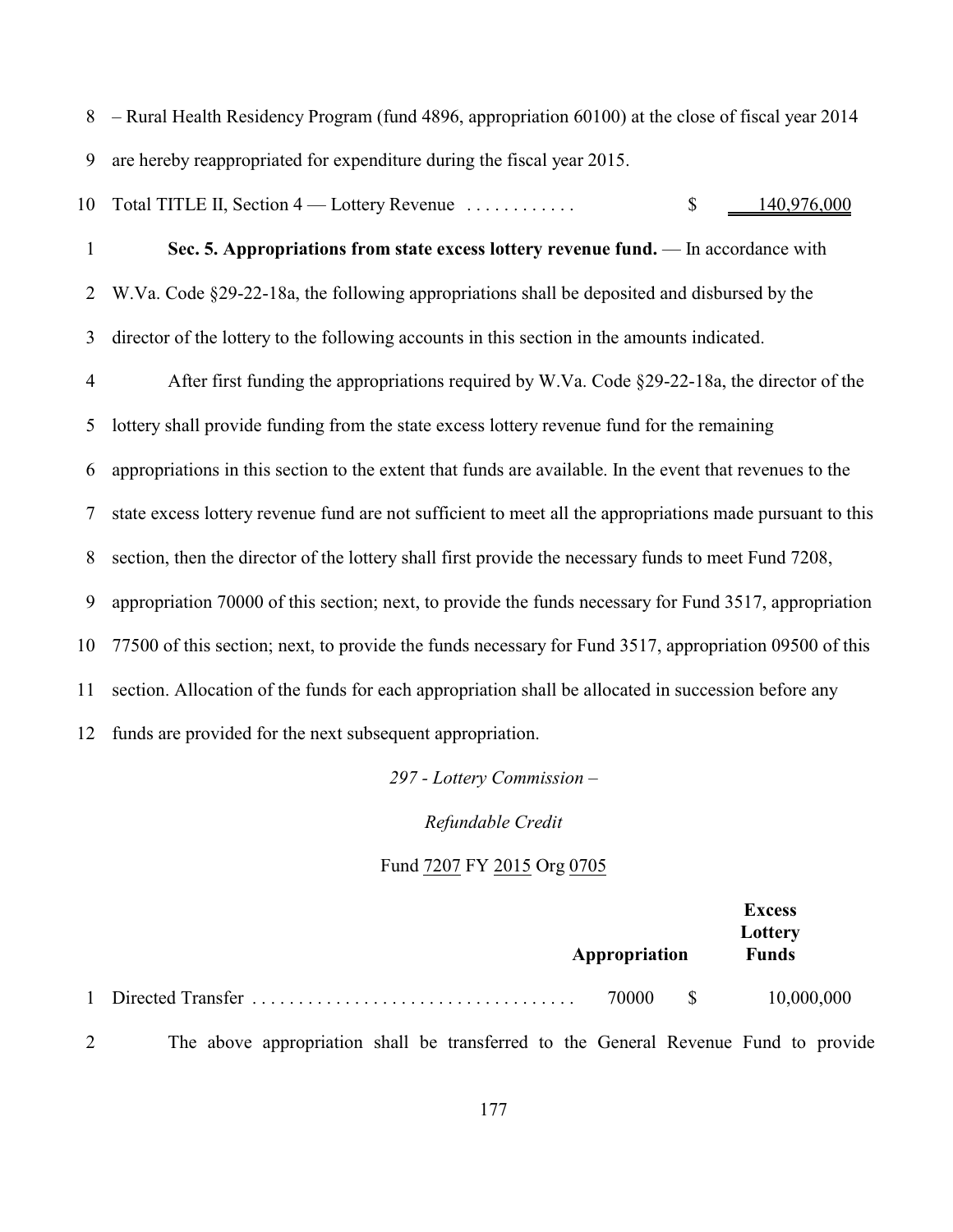reimbursement for the refundable credit allowable under W.Va. Code §11-21-21. The amount of the required transfer shall be determined solely by the state tax commissioner and shall be completed by the director of the lottery upon the commissioner's request.

*298 - Lottery Commission –*

*General Purpose Account*

#### Fund 7206 FY 2015 Org 0705

Directed Transfer ................................... 70000 \$ 65,000,000

The above appropriation shall be transferred to the General Revenue Fund as determined by the

director of the lottery in accordance with W.Va. Code §29-22-18a.

*299 - Higher Education Policy Commission – Education Improvement Fund*

Fund 4295 FY 2015 Org 0441

PROMISE Scholarship – Transfer . . . . . . . . . . . . . . . . . . . . . . 80000 \$ 29,000,000

The above appropriation shall be transferred to the PROMISE Scholarship Fund (fund 4296, org

0441) established by W.Va. Code §18C-7-7.

The Legislature has explicitly set a finite amount of available appropriations and directed the

administrators of the Program to provide for the award of scholarships within the limits of available

appropriations.

*300 - Economic Development Authority –*

*Economic Development Project Fund*

#### Fund 9065 FY 2015 Org 0944

Debt Service *–* Total ................................ 31000 \$ 19,000,000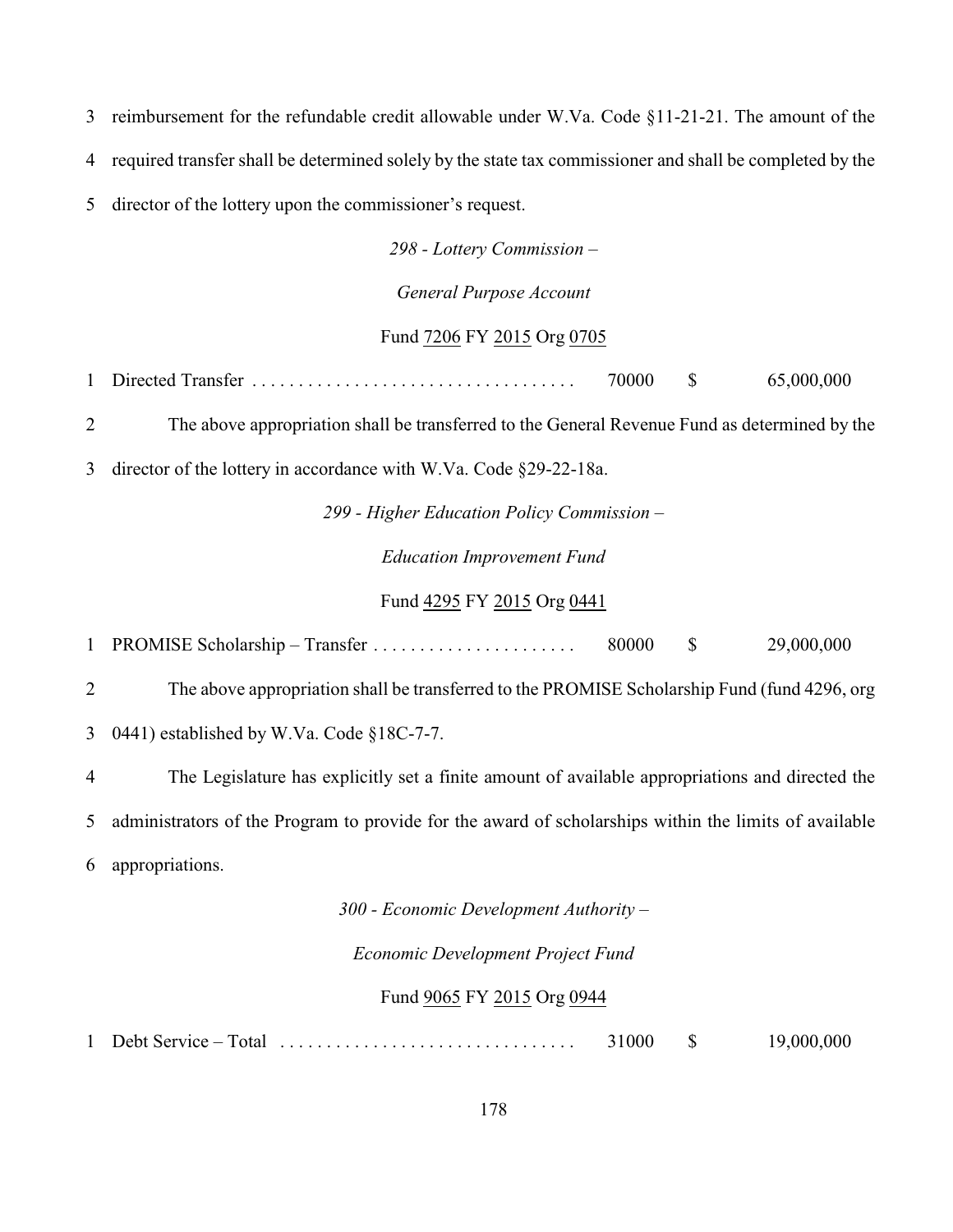| 2 | Pursuant to W.Va. Code §29-22-18a, subsection (f), excess lottery revenues are authorized to be     |  |  |  |
|---|-----------------------------------------------------------------------------------------------------|--|--|--|
| 3 | transferred to the lottery fund as reimbursement of amounts transferred to the economic development |  |  |  |
| 4 | project fund pursuant to section four of this title and W.Va. Code $\S29-22-18$ , subsection (f).   |  |  |  |
|   | $301$ - Economic Development Authority –                                                            |  |  |  |
|   | Cacapon and Beech Fork State Parks                                                                  |  |  |  |
|   | Lottery Revenue Debt Service Fund                                                                   |  |  |  |
|   |                                                                                                     |  |  |  |

#### Fund 9067 FY 2015 Org 0944

1 Debt Service ....................................... 04000 \$ 1,400,000

*302 - School Building Authority*

# Fund 3514 FY 2015 Org 0402

1 Debt Service *–* Total ................................ 31000 \$ 19,000,000

## *303 - West Virginia Infrastructure Council*

#### Fund 3390 FY 2015 Org 0316

1 Directed Transfer ................................... 70000 \$ 26,000,000

2 The above appropriation shall be allocated pursuant to W.Va. Code §29-22-18d and §31-15-9.

*304 - Higher Education Policy Commission –*

*Higher Education Improvement Fund*

#### Fund 4297 FY 2015 Org 0441

1 Directed Transfer ................................... 70000 \$ 15,000,000

2 The above appropriation shall be transferred to fund 4903, org 0442 as authorized by Senate

3 Concurrent Resolution No. 41.

*305 - Division of Natural Resources*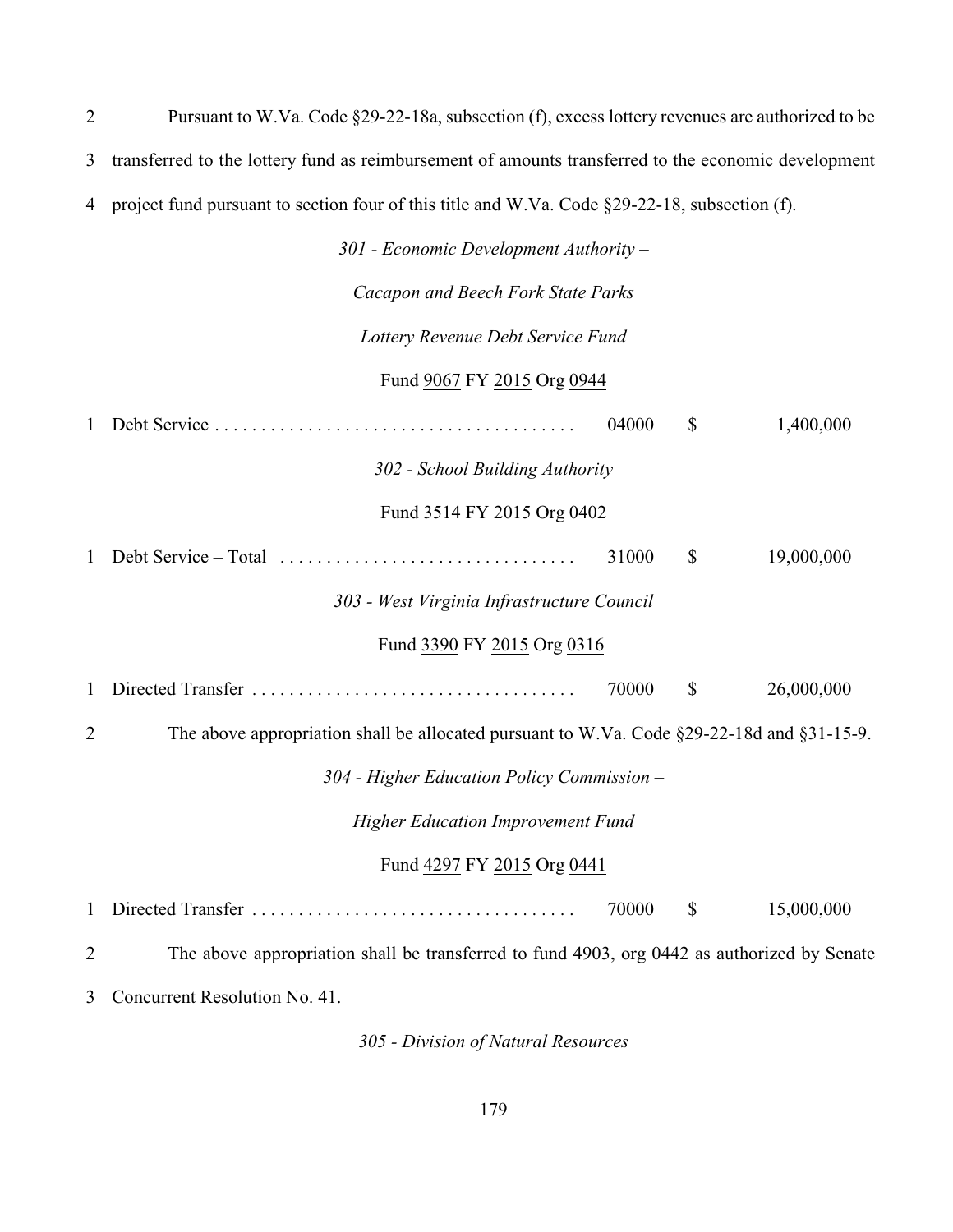#### *State Park Improvement Fund*

#### Fund 3277 FY 2015 Org 0310

|   |       | <sup>S</sup> | 2,438,300 |
|---|-------|--------------|-----------|
|   | 06400 |              | 2,161,200 |
|   | 07000 |              | 200,000   |
|   | 25800 |              | 100,000   |
|   | 69000 |              | 100,500   |
| 6 |       | $\mathbb{S}$ | 5,000,000 |

 Any unexpended balances remaining in the above appropriations for Repairs and Alterations (fund 3277, appropriation 064000), Equipment (fund 3277, appropriation 07000), Unclassified – Total (fund 3277, appropriation 09600), Unclassified (fund 3277, appropriation 09900), Current Expenses (fund 3277, appropriation 13000), Buildings (fund 3277, appropriation 25800), and Other Assets (fund 3277, appropriation 69000) at the close of the fiscal year 2014 are hereby reappropriated for expenditure during the fiscal year 2015.

*306 - Racing Commission –* 

Fund 7308 FY 2015 Org 0707

 Special Breeders Compensation 2 (WVC §29-22-18a, subsection (l)) . . . . . . . . . . . . . . . . 21800 \$ 2,000,000 *307 - Lottery Commission – Excess Lottery Revenue Fund Surplus* Fund 7208 FY 2015 Org 0705 Directed Transfer ................................... 70000 \$ 27,600,000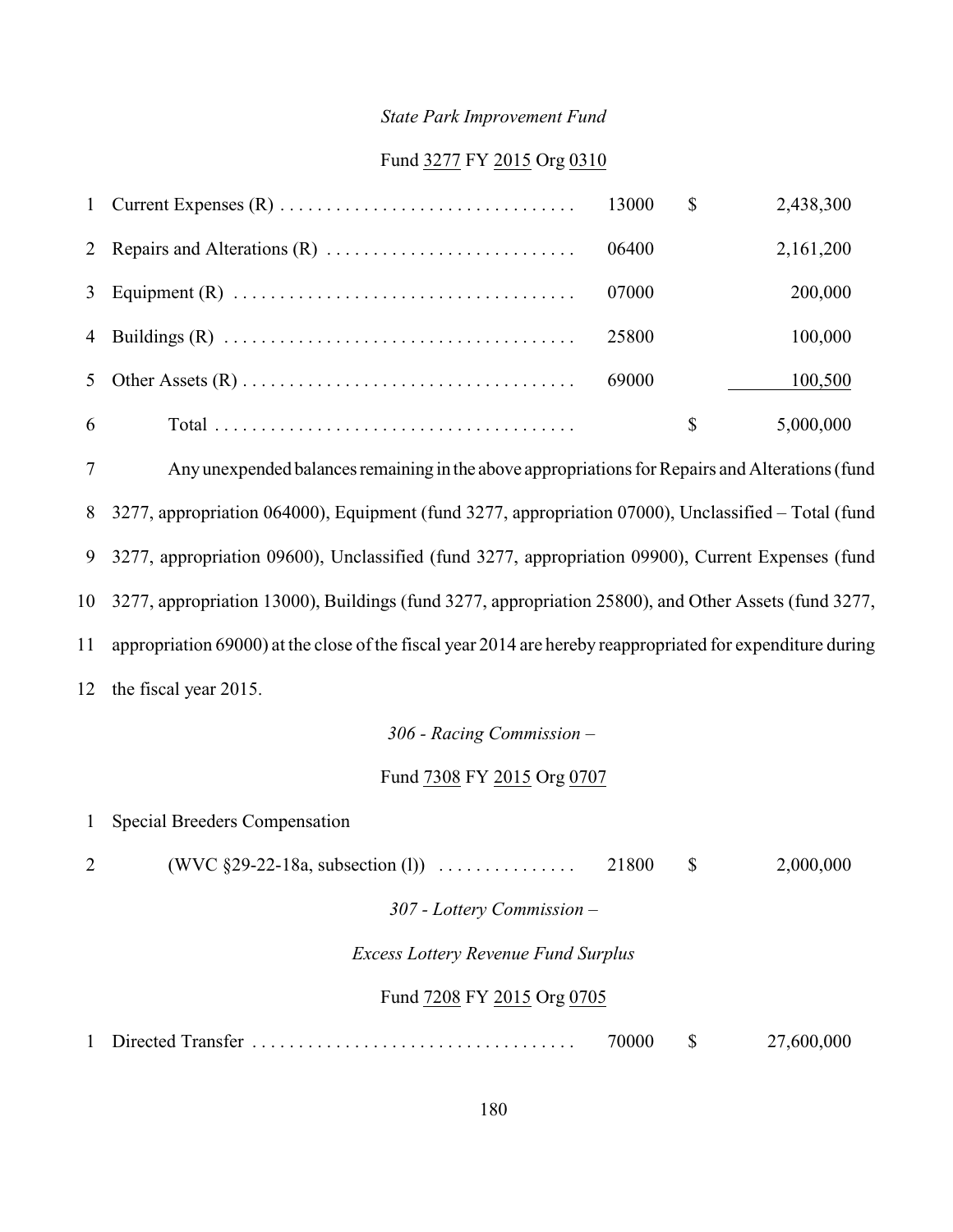The above appropriation for Directed Transfer (fund 7208, appropriation 70000) shall be transferred to the General Revenue Fund.

*308 - Governor's Office*

(WV Code Chapter 5)

Fund 1046 FY 2015 Org 0100

 Any unexpended balance remaining in the appropriation for Publication of Papers and Transition Expenses *–* Lottery Surplus (fund 1046, appropriation 06600) at the close of the fiscal year 2014 is hereby reappropriated for expenditure during the fiscal year 2015.

*309 - West Virginia Development Office*

(WV Code Chapter 5B)

#### Fund 3170 FY 2015 Org 0307

Any unexpended balances remaining in the appropriations for Unclassified *–* Total (fund 3170,

appropriation 09600), Recreational Grants or Economic Development Loans (fund 3170, appropriation

25300), and Connectivity Research and Development *–* Lottery Surplus (fund 3170, appropriation 92300)

at the close of the fiscal year 2014 are hereby reappropriated for expenditure during the fiscal year 2015.

*310 - State Department of Education*

(WV Code Chapters 18 and 18A)

#### Fund 3517 FY 2015 Org 0402

| $\overline{3}$ |  | $\$\,$ 41,776,000 |
|----------------|--|-------------------|

The above appropriation for Teachers' Retirement Savings Realized (fund 7208, appropriation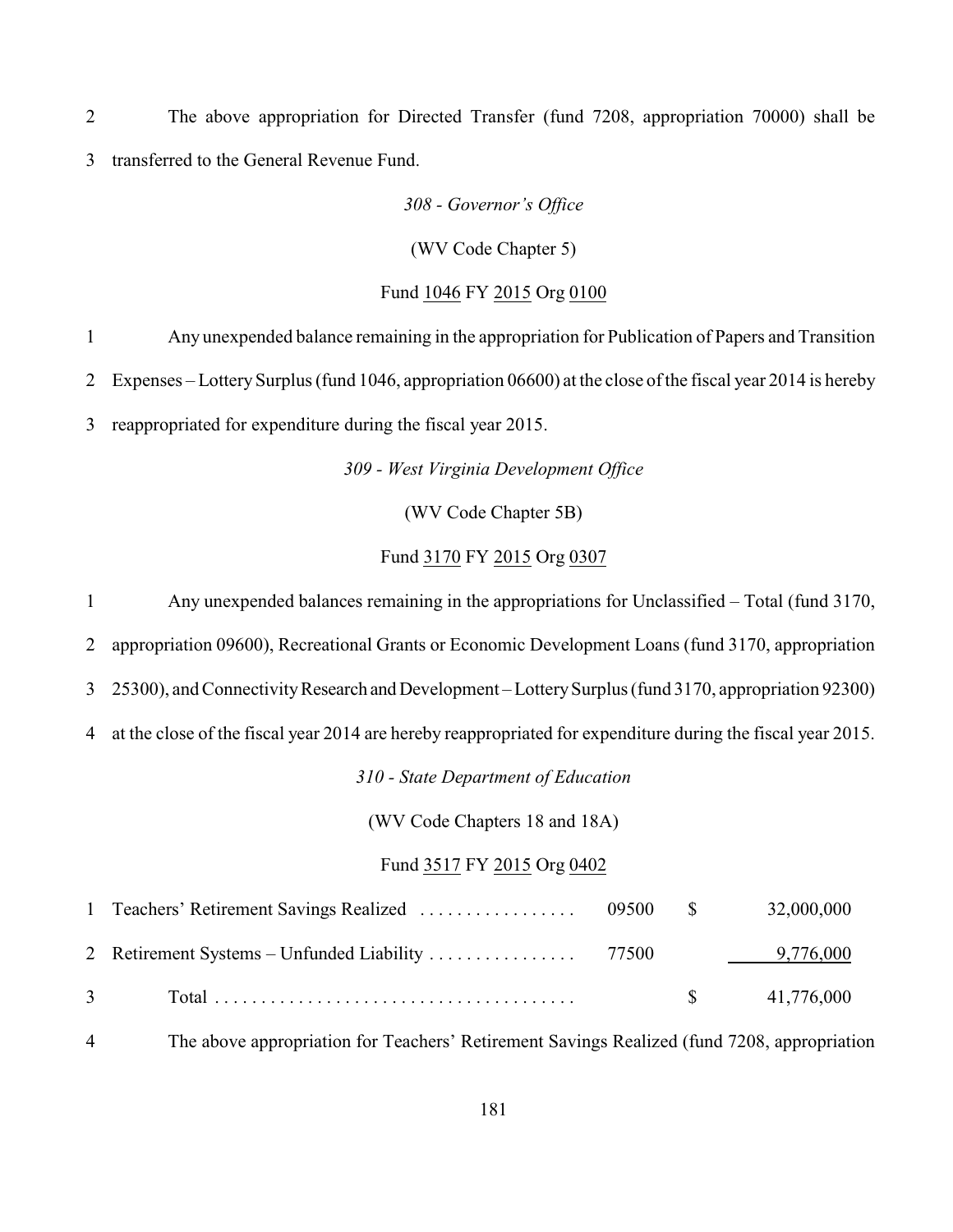5 09500) shall be transferred to the Employee Pension and Health Care Benefit Fund (fund 2044).

6 The above appropriation for Retirement Systems – Unfunded Liability (fund 3517, appropriation

7 77500) shall be transferred to the Consolidated Public Retirement Board – West Virginia Teachers'

8 Retirement System School Aid Formula Funds Holding Fund (fund 2606).

*311 - Higher Education Policy Commission –*

*Administration –*

*Control Account*

(WV Code Chapter 18B)

Fund 4932 FY 2015 Org 0441

1 Any unexpended balance remaining in the appropriation for Advanced Technology Centers (fund 2 4932, appropriation 02800) at the close of the fiscal year 2014 is hereby reappropriated for expenditure

3 during the fiscal year 2015.

*312 - Division of Health –*

*Central Office*

(WV Code Chapter 16)

#### Fund 5219 FY 2015 Org 0506

1 Any unexpended balance remaining in the appropriation for Capital Outlay and Maintenance (fund

2 5219, appropriation 75500) at the close of the fiscal year 2014 is hereby reappropriated for expenditure

3 during the fiscal year 2015.

*313 - Division of Corrections –*

*Correctional Units*

(WV Code Chapters 25, 28, 49 and 62)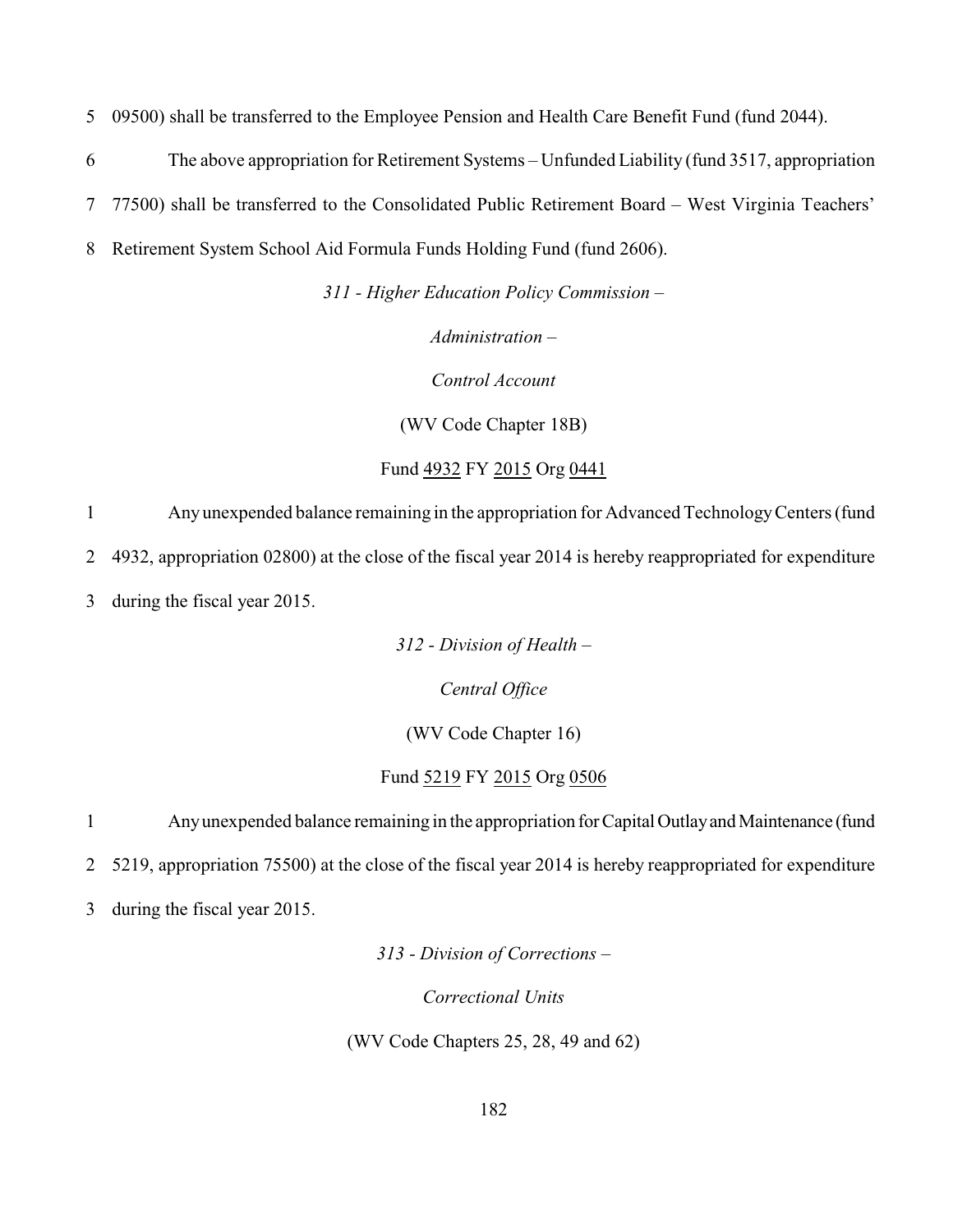# Fund 6283 FY 2015 Org 0608

| $\mathbf{1}$ | Any unexpended balance remaining in the appropriation for Capital Outlay and Maintenance (fund             |
|--------------|------------------------------------------------------------------------------------------------------------|
|              | 2 6283, appropriation 75500) at the close of the fiscal year 2014 is hereby reappropriated for expenditure |
|              | 3 during the fiscal year 2015.                                                                             |
|              | 4 Total TITLE II, Section 5 – Excess Lottery Funds<br>$\mathbb{S}$<br>260,776,000                          |
| $\mathbf{1}$ | Sec. 6. Appropriations of federal funds. — In accordance with Article 11, Chapter 4 of the                 |
|              | 2 Code from federal funds there are hereby appropriated conditionally upon the fulfillment of the          |
|              | 3 provisions set forth in Article 2, Chapter 11B of the Code the following amounts, as itemized, for       |
|              | 4 expenditure during the fiscal year 2015.                                                                 |
|              | <b>LEGISLATIVE</b>                                                                                         |

*314 - Crime Victims Compensation Fund*

(WV Code Chapter 14)

Fund 8738 FY 2015 Org 2300

|   |                                           | Appropriation | Federal<br><b>Funds</b> |
|---|-------------------------------------------|---------------|-------------------------|
| 1 | Economic Loss Claim Payment Fund          | 33400         | \$<br>3,000,000         |
|   | <b>JUDICIAL</b>                           |               |                         |
|   | 315 - Supreme Court                       |               |                         |
|   | Fund 8867 FY 2015 Org 2400                |               |                         |
|   | 1 Personal Services and Employee Benefits | 00100         | \$<br>250,000           |
| 2 |                                           | 13000         | 1,750,000               |
| 3 |                                           |               | \$<br>2,000,000         |

## **EXECUTIVE**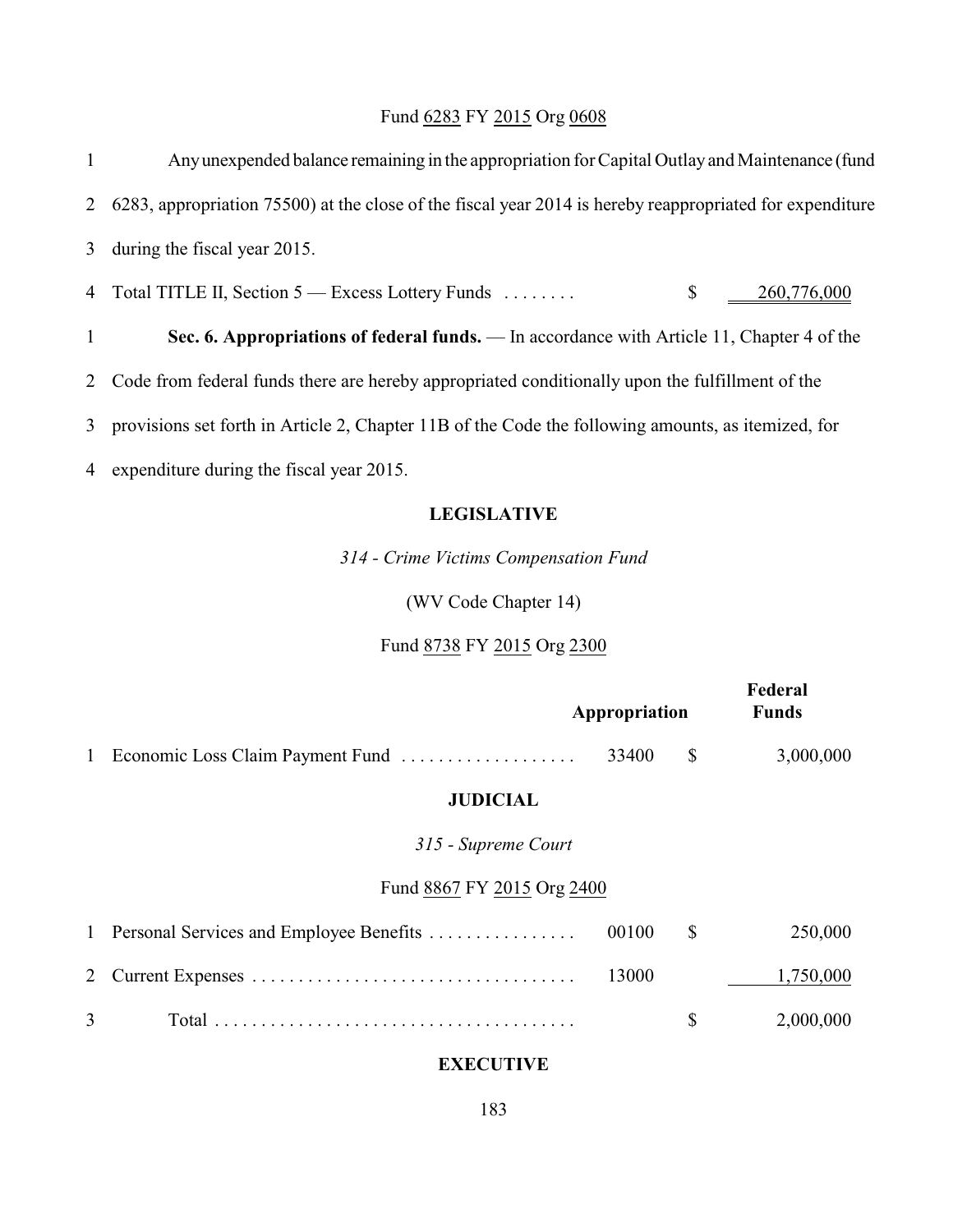# *316 - Governor's Office*

## (WV Code Chapter 5)

## Fund 8742 FY 2015 Org 0100

| $\mathbf{1}$   | Personal Services and Employee Benefits | 00100 | \$<br>86,677    |
|----------------|-----------------------------------------|-------|-----------------|
| 2              |                                         | 13000 | 138,323         |
| 3              |                                         |       | \$<br>225,000   |
|                | 317 - Department of Agriculture         |       |                 |
|                | (WV Code Chapter 19)                    |       |                 |
|                | Fund 8736 FY 2015 Org 1400              |       |                 |
| $\mathbf{1}$   | Personal Services and Employee Benefits | 00100 | \$<br>1,563,760 |
| 2              |                                         | 09900 | 50,534          |
| 3              |                                         | 13000 | 3,229,161       |
| 4              |                                         | 06400 | 50,000          |
| 5              |                                         | 07000 | 160,000         |
| 6              |                                         |       | \$<br>5,053,455 |
|                | $318$ - Department of Agriculture –     |       |                 |
|                | <b>Meat Inspection</b>                  |       |                 |
|                | (WV Code Chapter 19)                    |       |                 |
|                | Fund 8737 FY 2015 Org 1400              |       |                 |
| $\mathbf{1}$   | Personal Services and Employee Benefits | 00100 | \$<br>610,830   |
| $\overline{2}$ |                                         | 09900 | 8,755           |
| 3              |                                         | 13000 | 136,012         |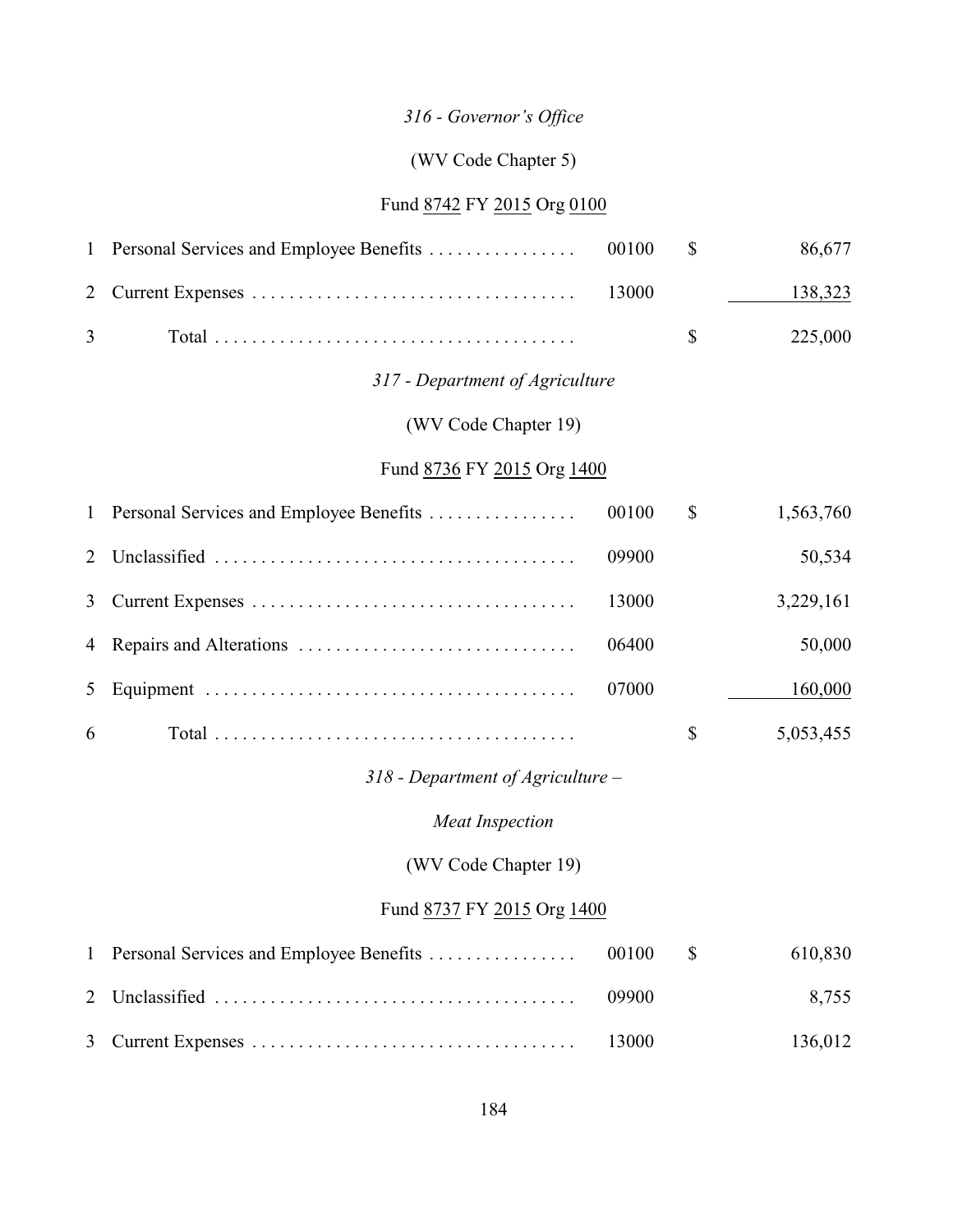| 4              |                                         | 06400 | 5,500           |
|----------------|-----------------------------------------|-------|-----------------|
| 5              |                                         | 07000 | 114,478         |
| 6              |                                         |       | \$<br>875,575   |
|                | $319$ - Department of Agriculture –     |       |                 |
|                | <b>State Conservation Committee</b>     |       |                 |
|                | (WV Code Chapter 19)                    |       |                 |
|                | Fund 8783 FY 2015 Org 1400              |       |                 |
| $\mathbf{1}$   | Personal Services and Employee Benefits | 00100 | \$<br>97,250    |
| $\overline{2}$ |                                         | 13000 | 1,717,064       |
| 3              |                                         |       | \$<br>1,814,314 |
|                | $320$ - Department of Agriculture –     |       |                 |
|                | <b>Land Protection Authority</b>        |       |                 |
|                | Fund 8896 FY 2015 Org 1400              |       |                 |
| $\mathbf{1}$   | Personal Services and Employee Benefits | 00100 | \$<br>46,526    |
| 2              |                                         | 09900 | 5,004           |
| 3              |                                         | 13000 | 448,920         |
| 4              |                                         |       | \$<br>500,450   |
|                | $321$ - Secretary of State -            |       |                 |
|                | <b>State Election Fund</b>              |       |                 |
|                | (WV Code Chapter 3)                     |       |                 |
|                | Fund 8854 FY 2015 Org 1600              |       |                 |
| 1              | Personal Services and Employee Benefits | 00100 | \$<br>210,240   |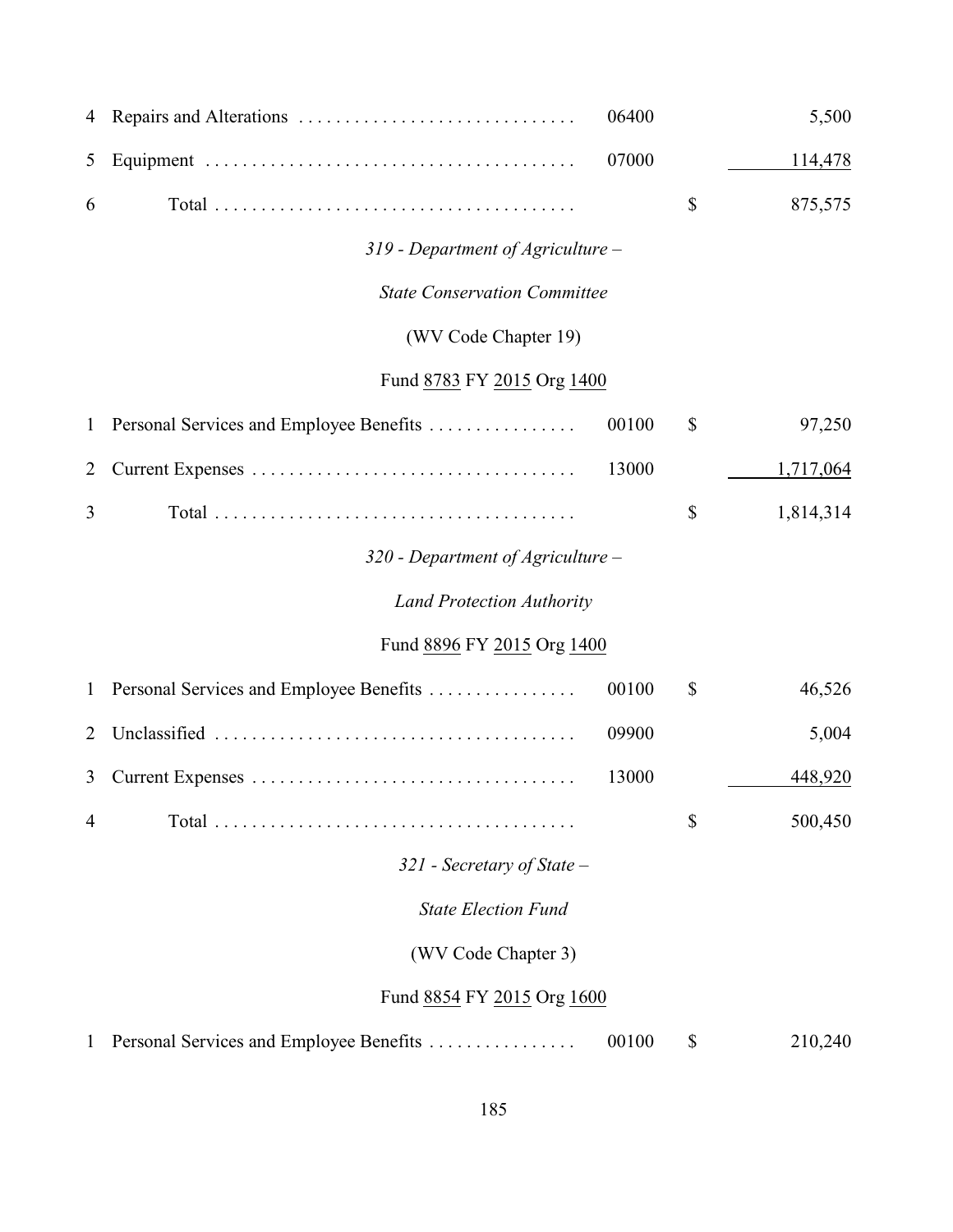|   |       | 12,374          |
|---|-------|-----------------|
|   |       | 749,837         |
|   |       | 15,000          |
|   | 07000 | 150,000         |
|   | 69000 | 100,000         |
| 7 |       | \$<br>1,237,451 |

#### **DEPARTMENT OF ADMINISTRATION**

*322 - Children's Health Insurance Agency*

(WV Code Chapter 5)

### Fund 8838 FY 2015 Org 0230

|  |  | $\frac{1}{2}$ 47,956,726 |
|--|--|--------------------------|

#### **DEPARTMENT OF COMMERCE**

*323 - Division of Forestry*

(WV Code Chapter 19)

#### Fund 8703 FY 2015 Org 0305

|  |       | 942,347   |
|--|-------|-----------|
|  | 09900 | 51,050    |
|  |       | 5,622,560 |
|  |       | 155,795   |
|  |       | 50,000    |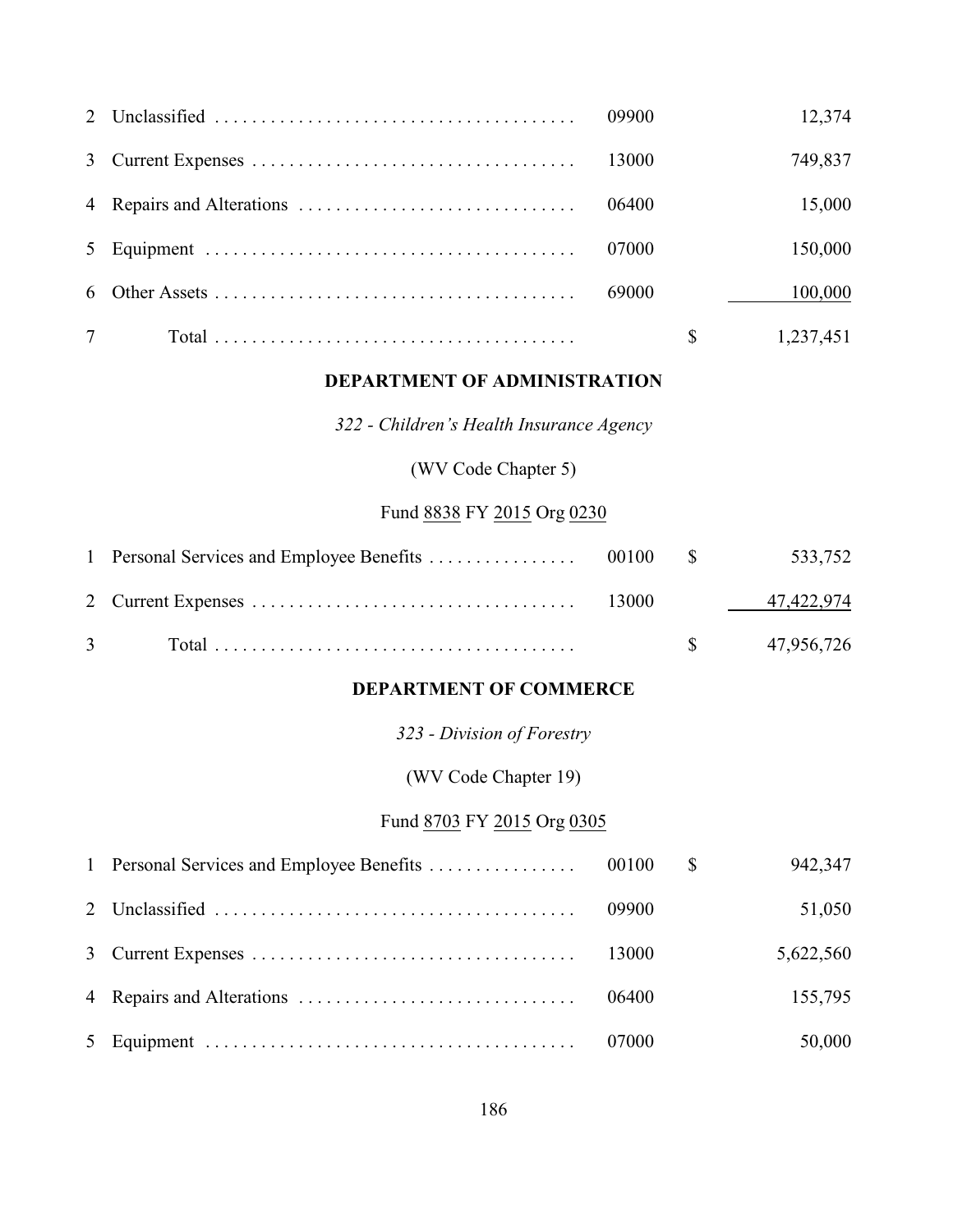| 6              |                                         | 69000 | 1,808,300       |
|----------------|-----------------------------------------|-------|-----------------|
| 7              |                                         |       | \$<br>8,630,052 |
|                | 324 - Geological and Economic Survey    |       |                 |
|                | (WV Code Chapter 29)                    |       |                 |
|                | Fund 8704 FY 2015 Org 0306              |       |                 |
| $\mathbf{1}$   | Personal Services and Employee Benefits | 00100 | \$<br>54,894    |
| 2              |                                         | 09900 | 3,803           |
| 3              |                                         | 13000 | 194,177         |
| 4              |                                         | 06400 | 5,000           |
| 5              |                                         | 07000 | 7,500           |
| 6              |                                         | 69000 | 15,000          |
| 7              | Federal Economic Stimulus               | 89100 | 1,162,076       |
| 8              |                                         |       | \$<br>1,442,450 |
|                | 325 - West Virginia Development Office  |       |                 |
|                | (WV Code Chapter 5B)                    |       |                 |
|                | Fund 8705 FY 2015 Org 0307              |       |                 |
| $\mathbf{1}$   | Personal Services and Employee Benefits | 00100 | \$<br>1,052,547 |
| $\overline{2}$ |                                         | 09900 | 96,900          |
| 3              |                                         | 13000 | 8,532,505       |
| 4              |                                         | 06400 | 2,000           |
| 5              |                                         | 07000 | 19,000          |
| 6              |                                         |       | \$<br>9,702,952 |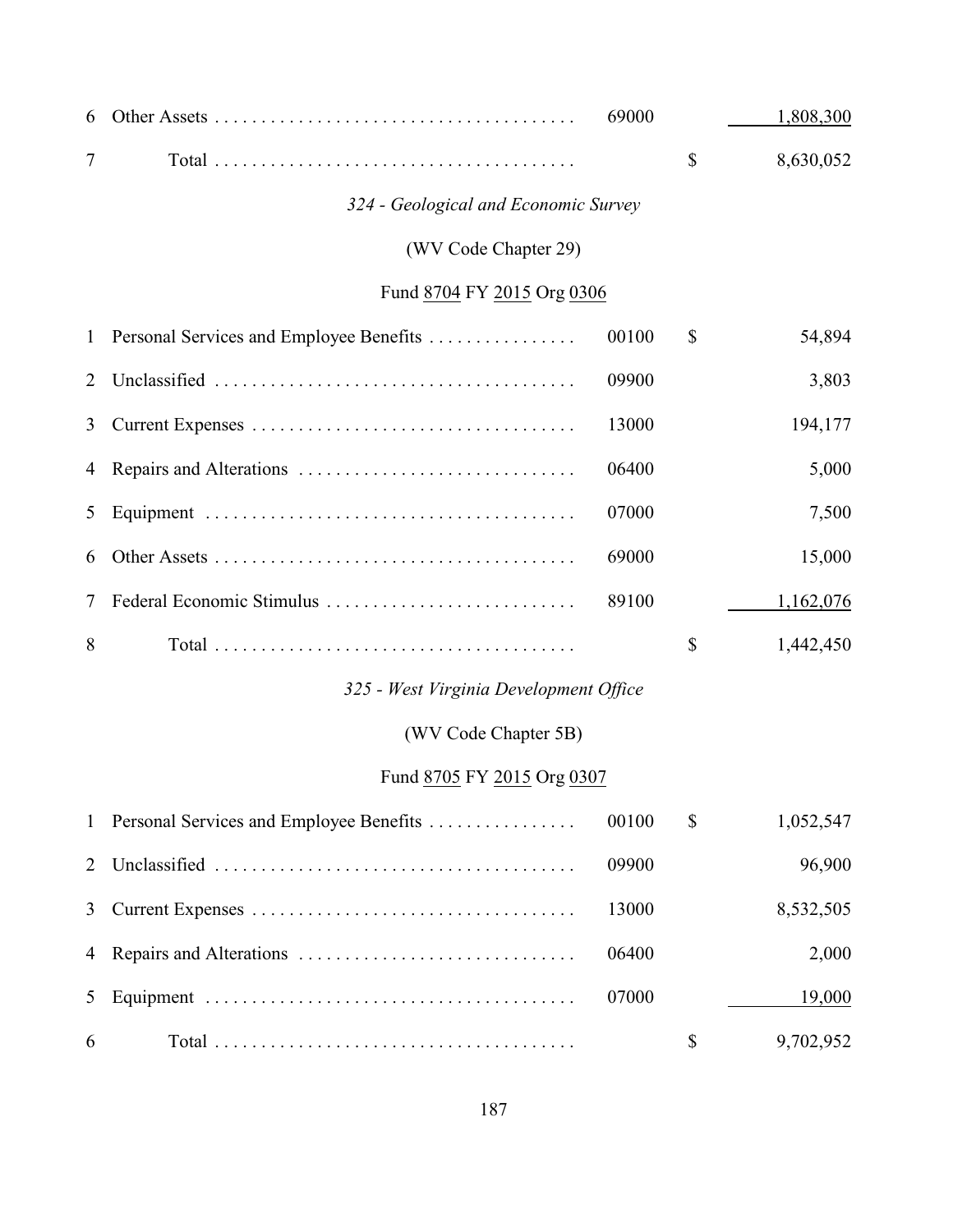# *326 - Division of Labor*

## (WV Code Chapters 21 and 47)

### Fund 8706 FY 2015 Org 0308

| $\mathbf{1}$   | Personal Services and Employee Benefits | 00100 | $\mathbb{S}$ | 384,072    |
|----------------|-----------------------------------------|-------|--------------|------------|
| $\overline{2}$ |                                         | 09900 |              | 5,572      |
| 3              |                                         | 13000 |              | 167,098    |
| 4              |                                         | 06400 |              | 500        |
| 5              |                                         |       | $\mathbb{S}$ | 557,242    |
|                | 327 - Division of Natural Resources     |       |              |            |
|                | (WV Code Chapter 20)                    |       |              |            |
|                | Fund 8707 FY 2015 Org 0310              |       |              |            |
| $\mathbf{1}$   | Personal Services and Employee Benefits | 00100 | $\mathbb{S}$ | 7,912,218  |
| $\overline{2}$ |                                         | 09900 |              | 107,693    |
| 3              |                                         | 13000 |              | 4,256,594  |
| $\overline{4}$ | Repairs and Alterations                 | 06400 |              | 89,400     |
| 5              |                                         | 07000 |              | 1,178,242  |
| 6              |                                         | 25800 |              | 1,000      |
| 7              |                                         | 69000 |              | 51,000     |
| 8              | Land                                    | 73000 |              | 1,000      |
| 9              |                                         |       | $\mathbb{S}$ | 13,597,147 |

## *328 - Division of Miners' Health,*

*Safety and Training*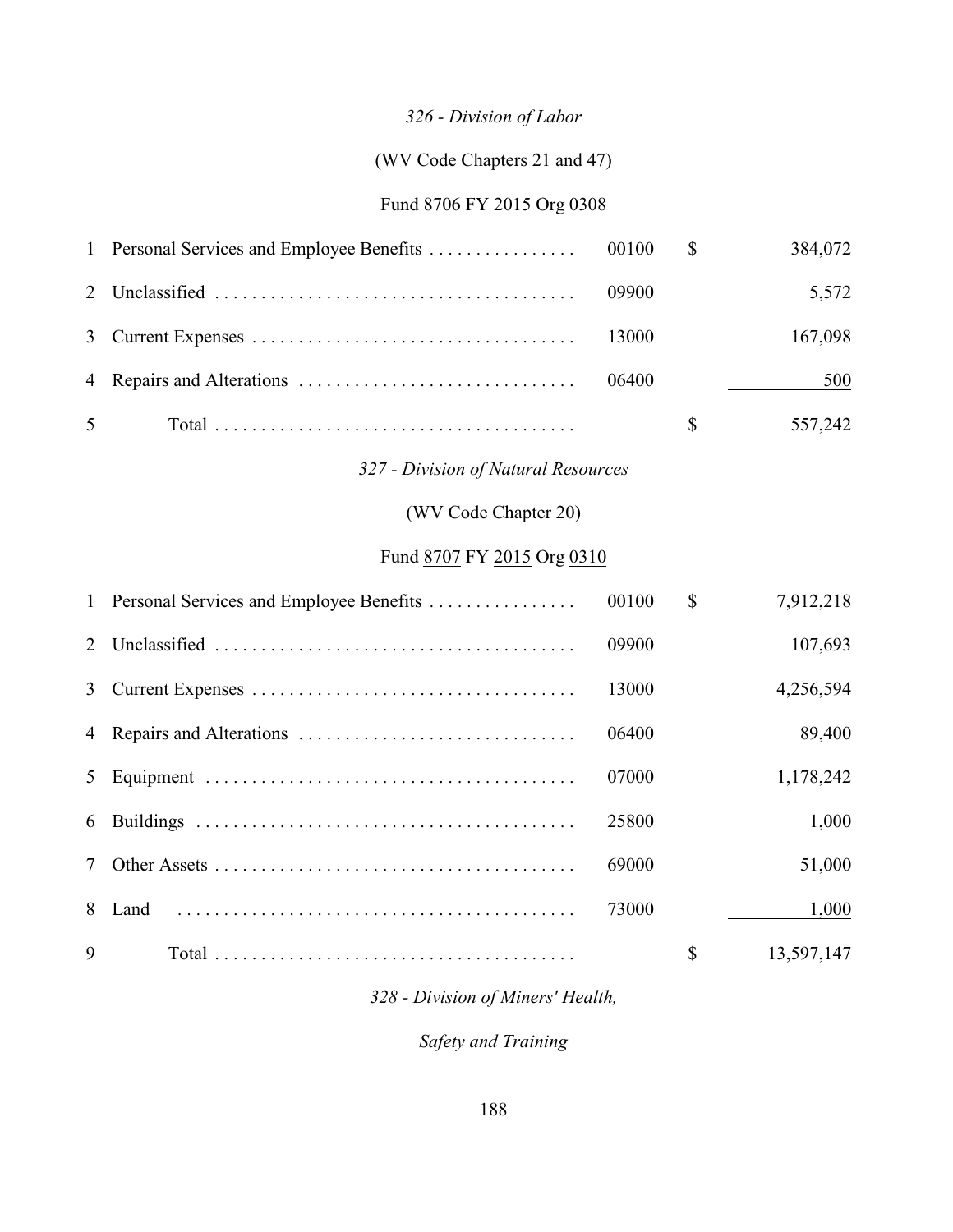#### (WV Code Chapter 22)

#### Fund 8709 FY 2015 Org 0314

|              | 1 Personal Services and Employee Benefits   | 00100 | $\mathbb{S}$ | 613,177   |
|--------------|---------------------------------------------|-------|--------------|-----------|
| 2            |                                             | 13000 |              | 150,000   |
| 3            |                                             |       | $\mathbb{S}$ | 763,177   |
|              | 329 - WorkForce West Virginia               |       |              |           |
|              | (WV Code Chapter 23)                        |       |              |           |
|              | Fund 8835 FY 2015 Org 0323                  |       |              |           |
| $\mathbf{1}$ |                                             | 09900 | $\mathbb{S}$ | 5,127     |
| 2            |                                             | 13000 |              | 507,530   |
| 3            | Reed Act $2002$ – Unemployment Compensation | 62200 |              | 2,850,000 |
| 4            | Reed Act $2002$ – Employment Services       | 63000 |              | 1,650,000 |
| 5            |                                             |       | \$           | 5,012,657 |
|              |                                             |       |              |           |

 Pursuant to the requirements of 42 U.S.C. 1103, Section 903 of the Social Security Act, as amended, and the provisions of W.Va. Code §21A-9-9, the above appropriation to Unclassified and Current Expenses shall be used by WorkForce West Virginia for the specific purpose of administration of the state's unemployment insurance program or job service activities, subject to each and every restriction, limitation or obligation imposed on the use of the funds by those federal and state statutes.

*330 - Office of the Secretary –* 

*Office of Economic Opportunity*

(WV Code Chapters 5)

Fund 8780 FY 2015 Org 0327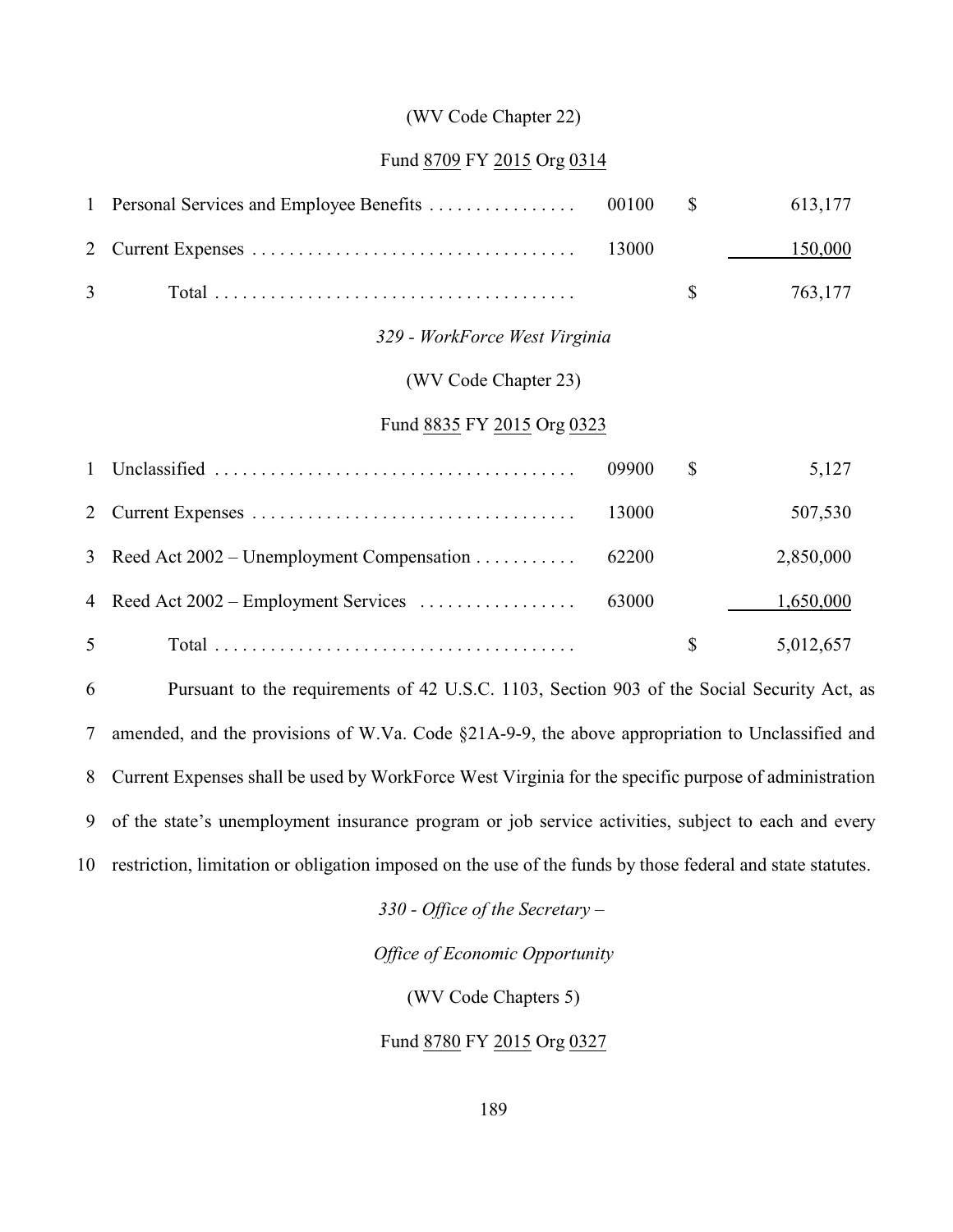| $\mathbf{1}$ | Personal Services and Employee Benefits | 00100 | \$            | 497,289    |
|--------------|-----------------------------------------|-------|---------------|------------|
| 2            |                                         | 09900 |               | 106,795    |
| 3            |                                         | 13000 |               | 10,068,916 |
| 4            |                                         | 06400 |               | 500        |
| 5            |                                         | 07000 |               | 6,000      |
| 6            |                                         |       | \$            | 10,679,500 |
|              | 331 - Division of Energy                |       |               |            |
|              | (WV Code Chapter 5B)                    |       |               |            |
|              | Fund 8892 FY 2015 Org 0328              |       |               |            |
| $\mathbf{1}$ | Personal Services and Employee Benefits | 00100 | $\mathcal{S}$ | 411,574    |
| 2            |                                         | 09900 |               | 15,000     |
| 3            |                                         | 13000 |               | 1,082,968  |
| 4            |                                         | 06400 |               | 200        |
| 5            |                                         | 07000 |               | 1,000      |
| 6            |                                         |       | $\mathcal{S}$ | 1,510,742  |
|              | <b>DEPARTMENT OF EDUCATION</b>          |       |               |            |
|              | 332 - State Board of Education -        |       |               |            |
|              | <b>State Department of Education</b>    |       |               |            |
|              | (WV Code Chapters 18 and 18A)           |       |               |            |
|              | Fund 8712 FY 2015 Org 0402              |       |               |            |
| 1            | Personal Services and Employee Benefits | 00100 | \$            | 7,078,855  |
| 2            |                                         | 09900 |               | 2,000,000  |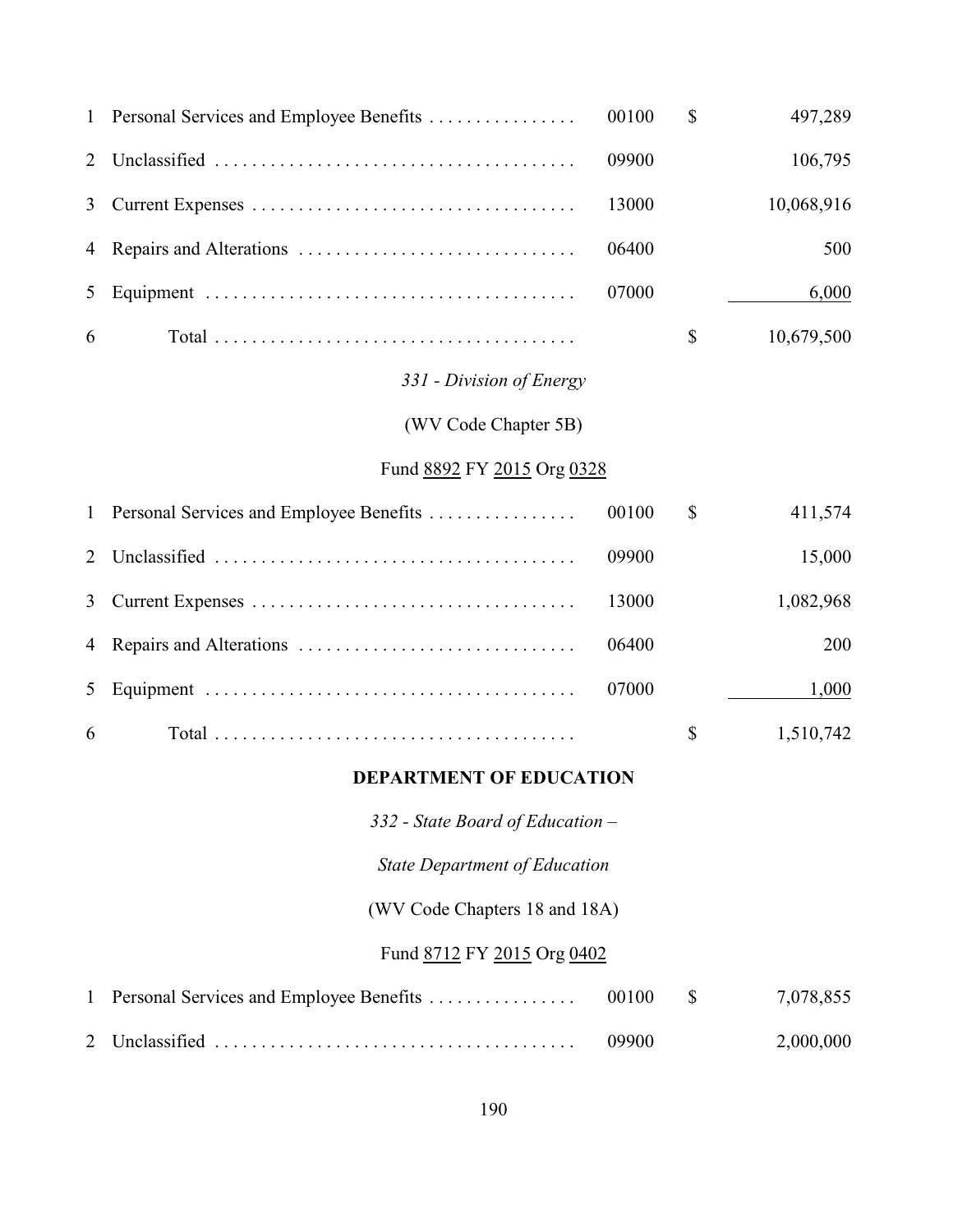| 3              |                                         | 13000 | 208,917,820       |
|----------------|-----------------------------------------|-------|-------------------|
| 4              |                                         | 06400 | 10,000            |
| 5              |                                         | 07000 | 10,000            |
| 6              |                                         | 69000 | 10,000            |
| 7              | Federal Economic Stimulus               | 89100 | 2,000,000         |
| 8              |                                         |       | \$<br>220,026,675 |
|                | 333 - State Board of Education -        |       |                   |
|                | School Lunch Program                    |       |                   |
|                | (WV Code Chapters 18 and 18A)           |       |                   |
|                | Fund 8713 FY 2015 Org 0402              |       |                   |
| $\mathbf{1}$   | Personal Services and Employee Benefits | 00100 | \$<br>1,757,174   |
| $\overline{2}$ |                                         | 09900 | 1,150,500         |
| 3              |                                         | 13000 | 113,321,265       |
| 4              |                                         | 06400 | 20,000            |
| 5              |                                         | 07000 | 100,000           |
| 6              |                                         | 69000 | 25,000            |
| 7              |                                         |       | \$<br>116,373,939 |
|                | 334 - State Board of Education -        |       |                   |
|                | <b>Vocational Division</b>              |       |                   |
|                | (WV Code Chapters 18 and 18A)           |       |                   |
|                | Fund 8714 FY 2015 Org 0402              |       |                   |
|                | Personal Services and Employee Benefits | 00100 | \$<br>1,506,396   |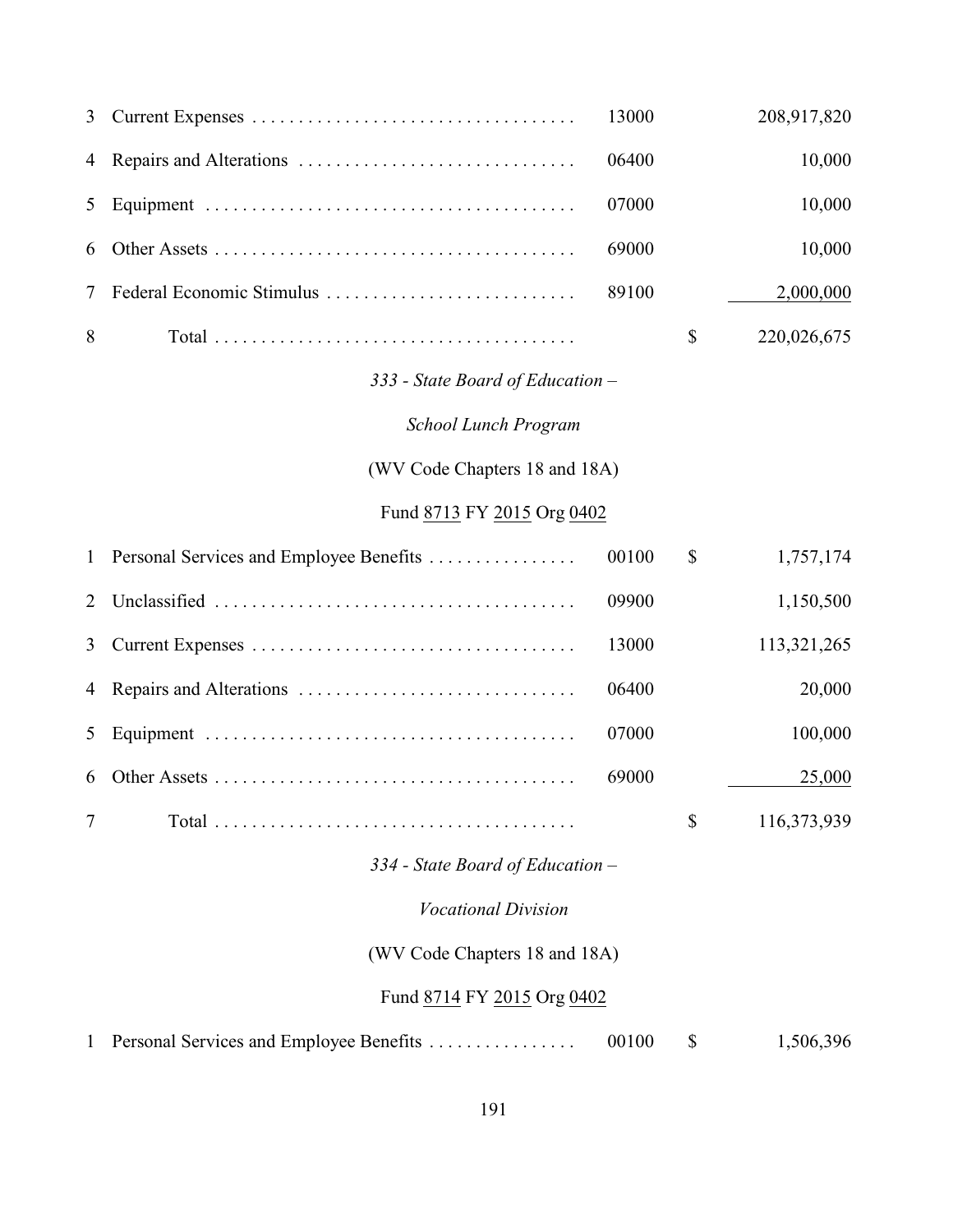| $\overline{2}$ |                                         | 09900 |               | 155,000     |  |
|----------------|-----------------------------------------|-------|---------------|-------------|--|
| 3              |                                         | 13000 |               | 13,820,081  |  |
| 4              |                                         | 06400 |               | 10,000      |  |
| 5              |                                         | 07000 |               | 10,000      |  |
| 6              |                                         | 69000 |               | 10,000      |  |
| 7              |                                         |       | $\mathbb{S}$  | 15,511,477  |  |
|                | 335 - State Board of Education -        |       |               |             |  |
|                | Aid for Exceptional Children            |       |               |             |  |
|                | (WV Code Chapters 18 and 18A)           |       |               |             |  |
|                | Fund 8715 FY 2015 Org 0402              |       |               |             |  |
| $\mathbf{1}$   | Personal Services and Employee Benefits | 00100 | $\mathcal{S}$ | 4,038,490   |  |
| $\overline{2}$ |                                         | 09900 |               | 1,000,000   |  |
| 3              |                                         | 13000 |               | 102,646,390 |  |
| 4              |                                         | 06400 |               | 10,000      |  |
| 5              |                                         | 07000 |               | 10,000      |  |
| 6              |                                         | 69000 |               | 10,000      |  |
| $\overline{7}$ |                                         |       | \$            | 107,714,880 |  |

## **DEPARTMENT OF EDUCATION AND THE ARTS**

*336 - Department of Education and the Arts –*

*Office of the Secretary*

(WV Code Chapter 5F)

## Fund 8841 FY 2015 Org 0431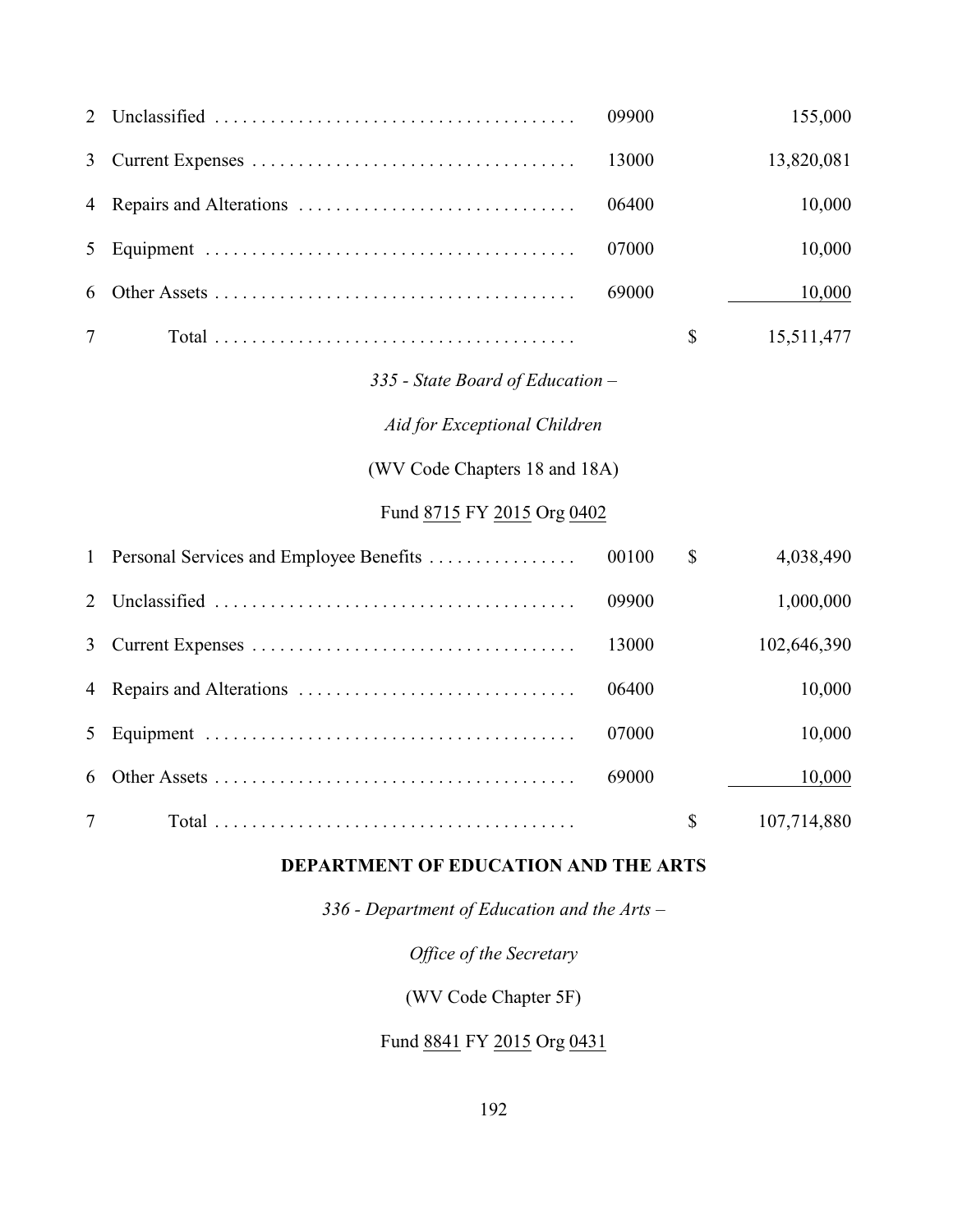|                |  | 414,424   |
|----------------|--|-----------|
|                |  | 5,589,576 |
|                |  | 1,000     |
| $\overline{4}$ |  | 6,005,000 |

### *337 - Division of Culture and History*

## (WV Code Chapter 29)

# Fund 8718 FY 2015 Org 0431

|   | 1 Personal Services and Employee Benefits | 00100 | $\mathbb{S}$ | 743,046   |
|---|-------------------------------------------|-------|--------------|-----------|
|   |                                           | 13000 |              | 1,947,372 |
|   |                                           | 06400 |              | 1,000     |
| 4 |                                           | 07000 |              | 1,000     |
| 5 |                                           | 25800 |              | 1,000     |
| 6 |                                           | 69000 |              | 1,000     |
| 7 | Land                                      | 73000 |              | 360       |
| 8 |                                           |       | \$           | 2,694,778 |

### *338 - Library Commission*

(WV Code Chapter 10)

### Fund 8720 FY 2015 Org 0433

|  |       | 328,059   |
|--|-------|-----------|
|  |       | 1,081,157 |
|  | 06400 | 2,000     |
|  |       | 542,000   |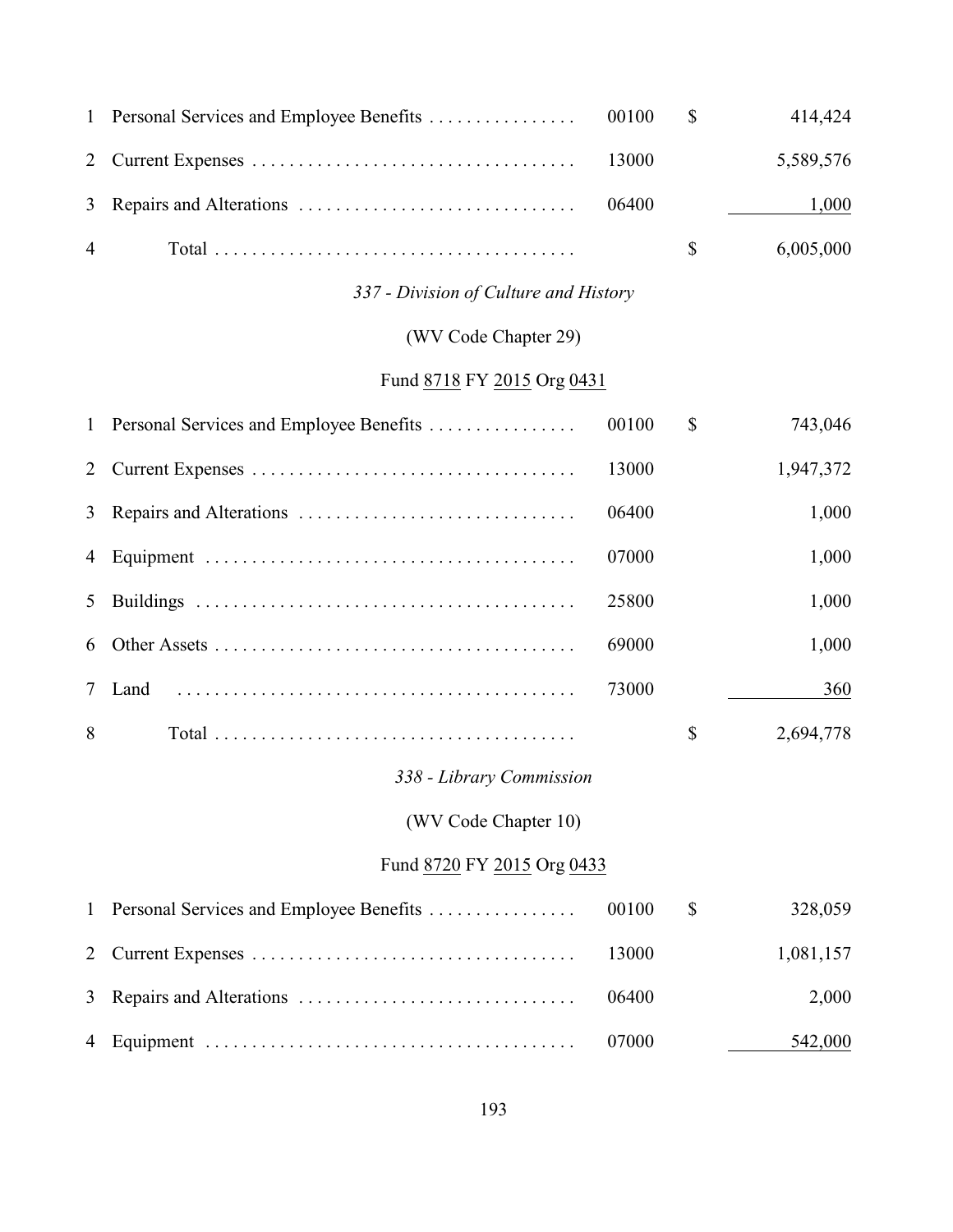| 5              |                                          |       | \$           | 1,953,216  |
|----------------|------------------------------------------|-------|--------------|------------|
|                | 339 - Educational Broadcasting Authority |       |              |            |
|                | (WV Code Chapter 10)                     |       |              |            |
|                | Fund 8721 FY 2015 Org 0439               |       |              |            |
| $\mathbf{1}$   |                                          | 07000 | \$           | 500,000    |
|                | $340$ - State Board of Rehabilitation –  |       |              |            |
|                | Division of Rehabilitation Services      |       |              |            |
|                | (WV Code Chapter 18)                     |       |              |            |
|                | Fund 8734 FY 2015 Org 0932               |       |              |            |
| $\mathbf{1}$   | Personal Services and Employee Benefits  | 00100 | $\mathbb{S}$ | 12,616,894 |
| $\overline{2}$ |                                          | 13000 |              | 53,118,076 |
| 3              |                                          | 06400 |              | 350,300    |
| 4              |                                          | 07000 |              | 1,275,870  |
| 5              |                                          |       | \$           | 67,361,140 |
|                | $341$ - State Board of Rehabilitation –  |       |              |            |
|                | Division of Rehabilitation Services -    |       |              |            |
|                | <b>Disability Determination Services</b> |       |              |            |
|                | (WV Code Chapter 18)                     |       |              |            |
|                | Fund 8890 FY 2015 Org 0932               |       |              |            |
| 1              | Personal Services and Employee Benefits  | 00100 | \$           | 15,906,125 |
| 2              |                                          | 13000 |              | 9,207,634  |
| 3              |                                          | 06400 |              | 1,100      |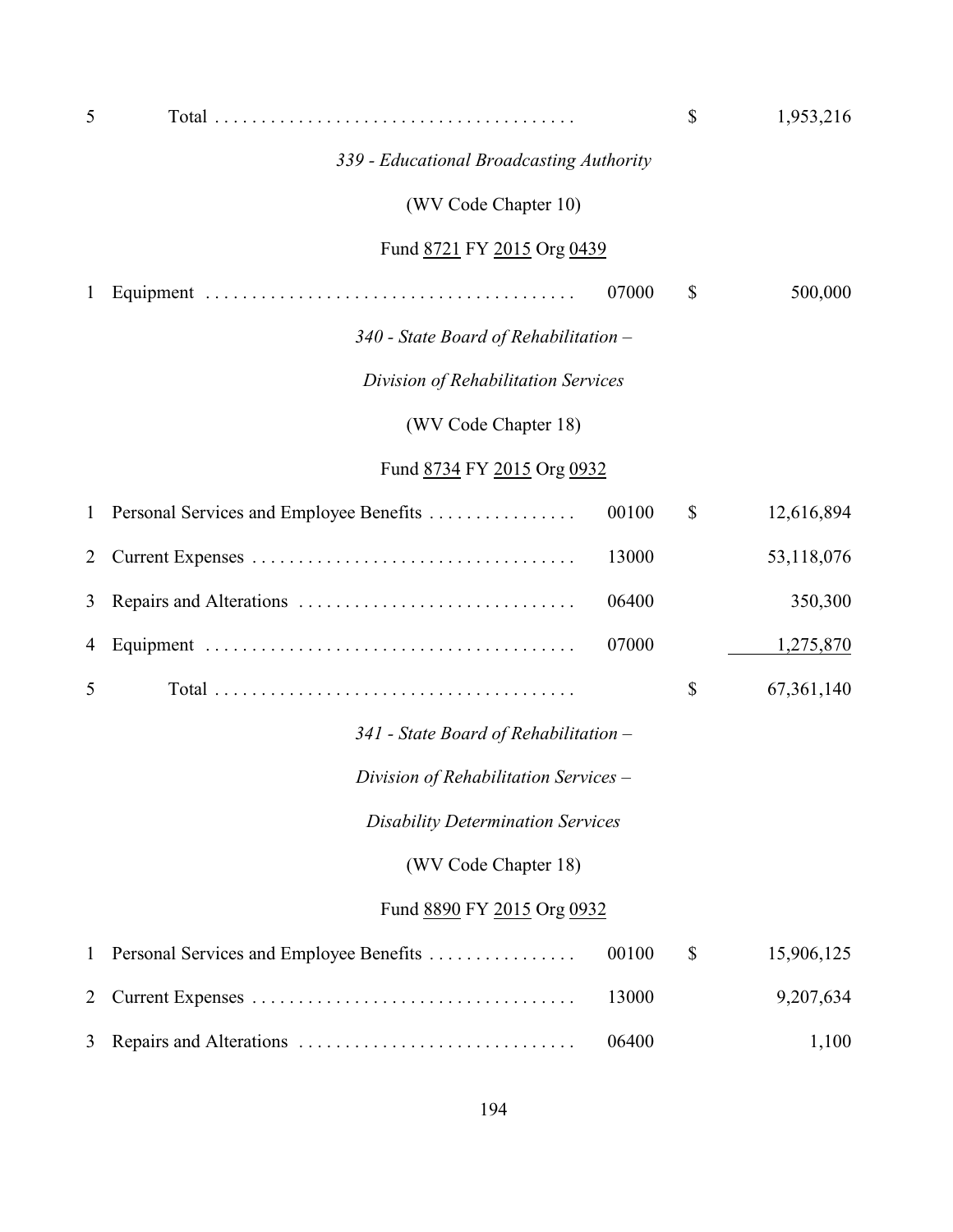#### **DEPARTMENT OF ENVIRONMENTAL PROTECTION**

*342 - Division of Environmental Protection*

(WV Code Chapter 22)

### Fund 8708 FY 2015 Org 0313

|                 | 00100 | $\mathbb{S}$ | 26,900,372  |
|-----------------|-------|--------------|-------------|
|                 | 13000 |              | 166,815,980 |
|                 | 06400 |              | 222,083     |
|                 | 07000 |              | 888,188     |
| 5 <sup>1</sup>  | 69000 |              | 146,216     |
|                 | 73000 |              | 100,000     |
| $7\overline{ }$ |       | \$           | 195,072,839 |

#### **DEPARTMENT OF HEALTH AND HUMAN RESOURCES**

*343 - Consolidated Medical Service Fund*

(WV Code Chapter 16)

#### Fund 8723 FY 2015 Org 0506

|  |       | 627,336                 |
|--|-------|-------------------------|
|  | 09900 | 73,307                  |
|  |       | 6,630,103               |
|  |       | $\frac{1}{2}$ 7,330,746 |

*344 - Division of Health –*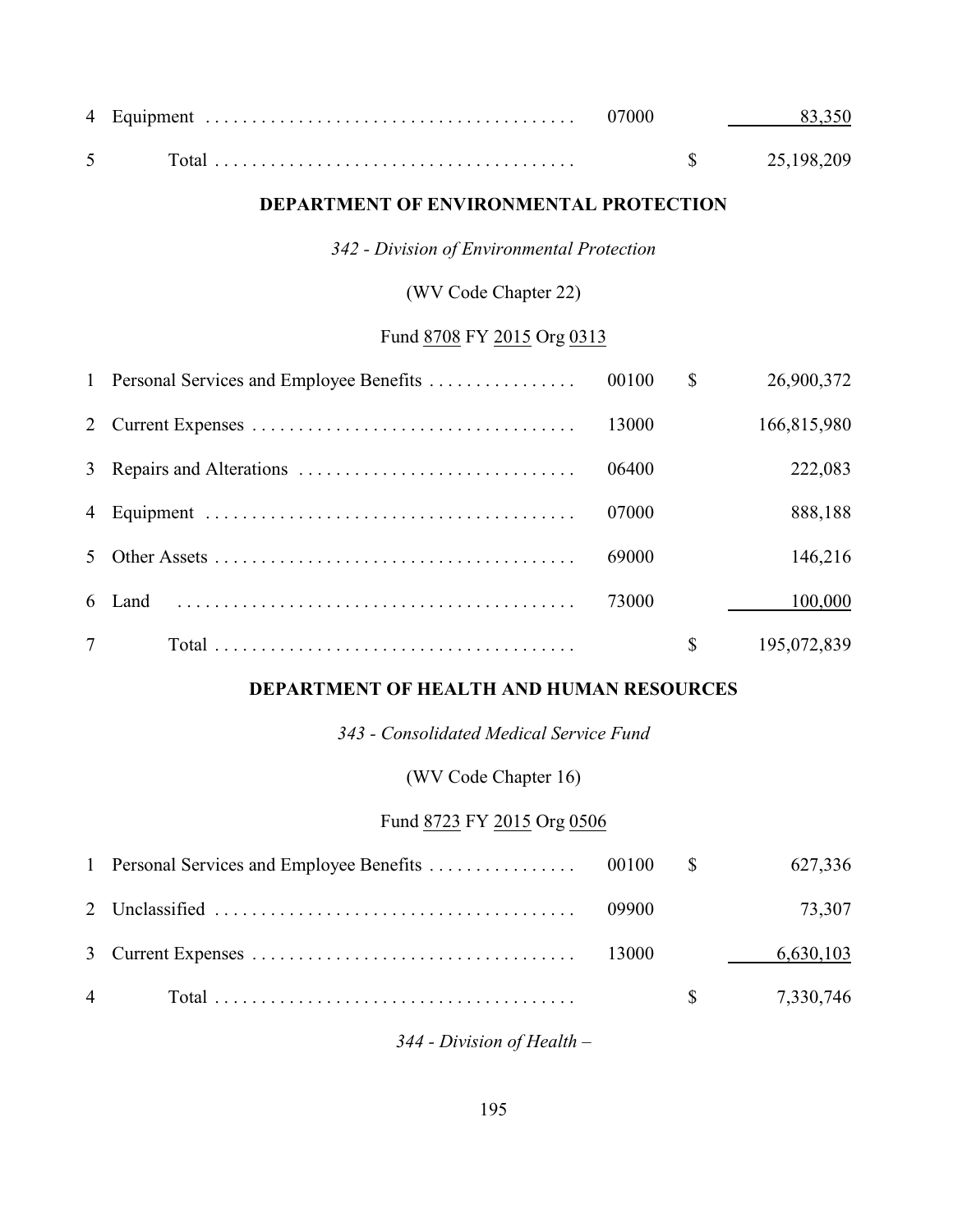## *Central Office*

### (WV Code Chapter 16)

### Fund 8802 FY 2015 Org 0506

|             | 1 Personal Services and Employee Benefits | 00100 | $\mathbb{S}$ | 13,744,404 |
|-------------|-------------------------------------------|-------|--------------|------------|
| $2^{\circ}$ |                                           | 09900 |              | 910,028    |
| 3           |                                           | 13000 |              | 79,148,201 |
| 4           |                                           | 07000 |              | 456,972    |
| 5           |                                           | 25800 |              | 155,000    |
| 6           |                                           | 69000 |              | 380,000    |
| 7           | Federal Economic Stimulus                 | 89100 |              | 150,000    |
| 8           |                                           |       | \$           | 94,944,605 |

### *345 - Division of Health –*

*West Virginia Safe Drinking Water Treatment*

(WV Code Chapter 16)

### Fund 8824 FY 2015 Org 0506

|                            | 1 West Virginia Drinking Water Treatment                        |       |              |            |
|----------------------------|-----------------------------------------------------------------|-------|--------------|------------|
| $\overline{2}$             | Revolving Fund – Transfer $\dots \dots \dots \dots \dots \dots$ | 68900 | $\mathbb{S}$ | 16,000,000 |
|                            | 346 - West Virginia Health Care Authority                       |       |              |            |
| (WV Code Chapter 16)       |                                                                 |       |              |            |
| Fund 8851 FY 2015 Org 0507 |                                                                 |       |              |            |
| $\mathbf{1}$               |                                                                 | 09900 | \$           | 9,966      |
|                            |                                                                 | 13000 |              | 986,649    |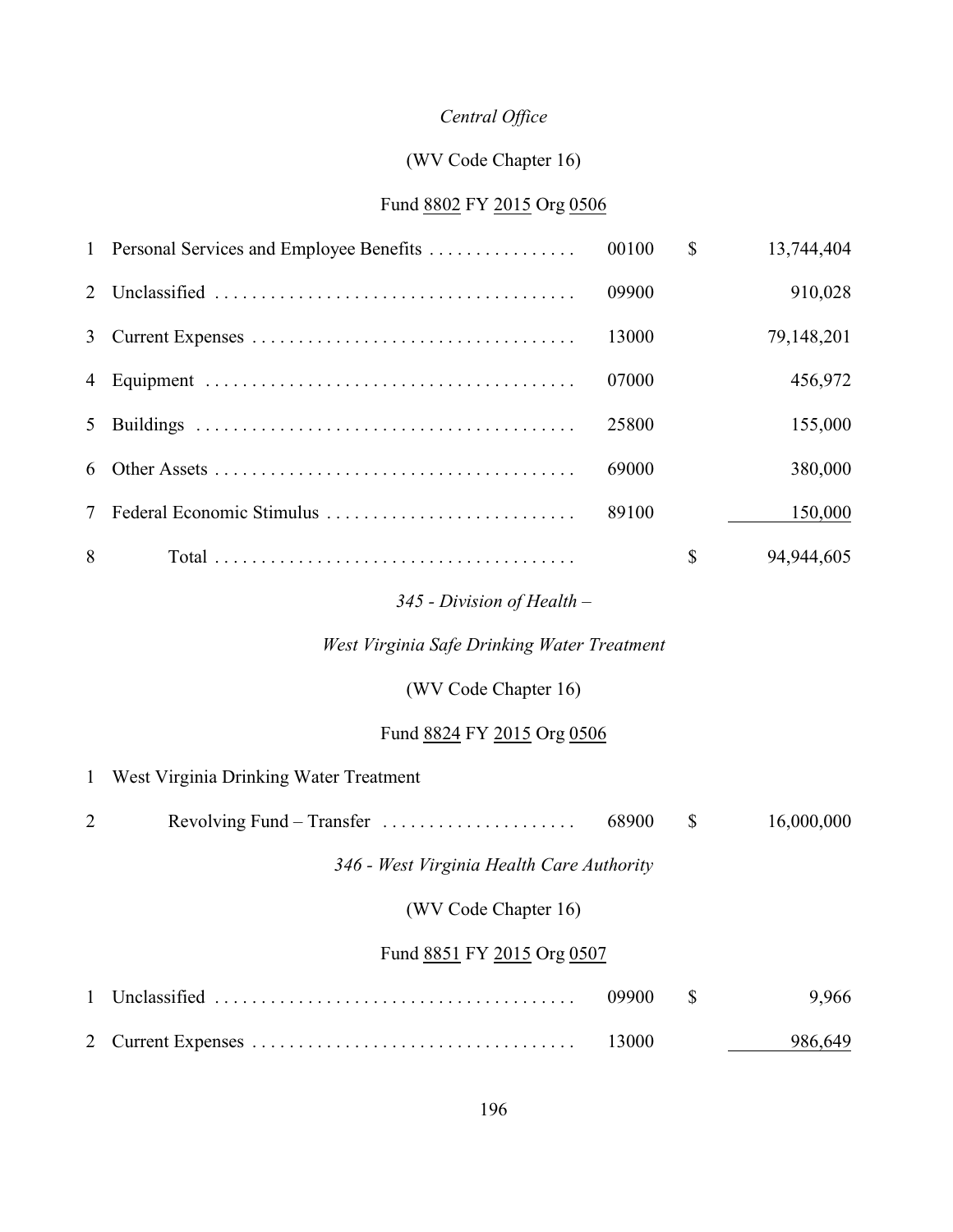| 3              |                                         |       | \$            | 996,615       |
|----------------|-----------------------------------------|-------|---------------|---------------|
|                | 347 - Human Rights Commission           |       |               |               |
|                | (WV Code Chapter 5)                     |       |               |               |
|                | Fund 8725 FY 2015 Org 0510              |       |               |               |
| $\mathbf{1}$   | Personal Services and Employee Benefits | 00100 | $\mathbb{S}$  | 549,827       |
| $\overline{2}$ |                                         | 09900 |               | 5,482         |
| 3              |                                         | 13000 |               | 90,389        |
| 4              |                                         |       | $\mathcal{S}$ | 645,698       |
|                | 348 - Division of Human Services        |       |               |               |
|                | (WV Code Chapters 9, 48 and 49)         |       |               |               |
|                | Fund 8722 FY 2015 Org 0511              |       |               |               |
| $\mathbf{1}$   | Personal Services and Employee Benefits | 00100 | $\mathcal{S}$ | 67,320,701    |
| $\overline{2}$ |                                         | 09900 |               | 22,855,833    |
| 3              |                                         | 13000 |               | 71,598,431    |
| 4              |                                         | 18900 |               | 2,658,202,632 |
| 5              | Medical Services Administrative Costs   | 78900 |               | 132,045,119   |
| 6              | Federal Economic Stimulus               | 89100 |               | 41,442,659    |
| 7              |                                         |       | \$            | 2,993,465,375 |

## **DEPARTMENT OF MILITARY AFFAIRS AND PUBLIC SAFETY**

*349 - Office of the Secretary*

(WV Code Chapter 5F)

Fund 8876 FY 2015 Org 0601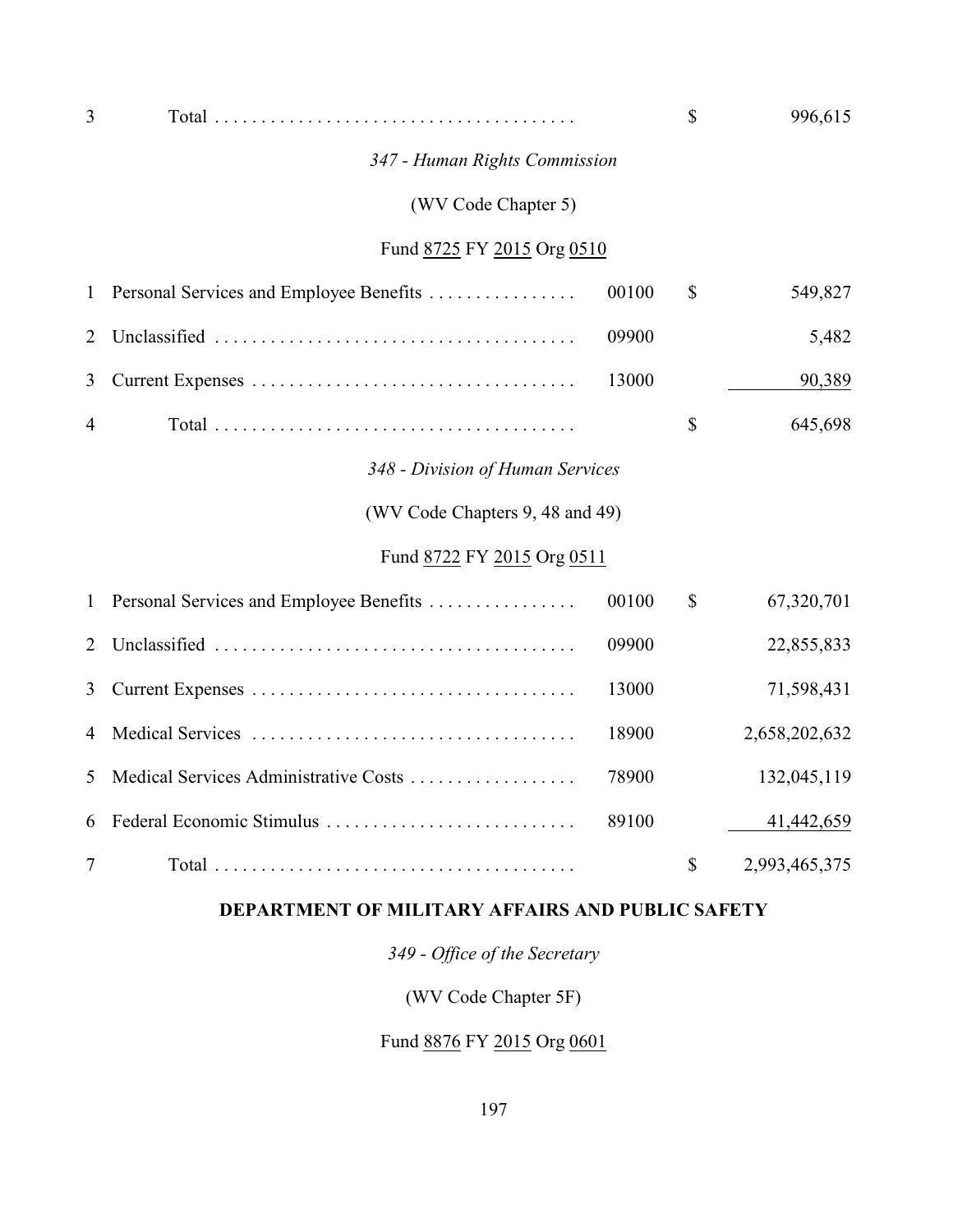|   |                                                                                                |       | <sup>\$</sup> | 437,996    |
|---|------------------------------------------------------------------------------------------------|-------|---------------|------------|
|   |                                                                                                | 09900 |               | 250,053    |
|   |                                                                                                | 13000 |               | 24,303,277 |
|   |                                                                                                | 06400 |               | 6,500      |
|   | 5 Other assets $\dots \dots \dots \dots \dots \dots \dots \dots \dots \dots \dots \dots \dots$ | 69000 |               | 7,500      |
| 6 |                                                                                                |       |               | 25,005,326 |

### *350 - Adjutant General –*

#### *State Militia*

(WV Code Chapter 15)

#### Fund 8726 FY 2015 Org 0603

|   |                                 | 09900 | \$           | 982,705    |
|---|---------------------------------|-------|--------------|------------|
|   |                                 | 74200 |              | 375,000    |
|   |                                 | 74300 |              | 265,000    |
|   | 4 Mountaineer ChalleNGe Academy | 70900 |              | 2,750,000  |
|   |                                 | 74800 |              | 93,897,900 |
| 6 |                                 |       | $\mathbb{S}$ | 98,270,605 |

The adjutant general shall have the authority to transfer between appropriations.

#### *351 - Adjutant General –*

 *West Virginia National Guard Counterdrug Forfeiture Fund*

(WV Code Chapter 15)

### Fund 8785 FY 2015 Org 0603

1 Personal Services and Employee Benefits . . . . . . . . . . . . . . . 00100 \$ 1,350,000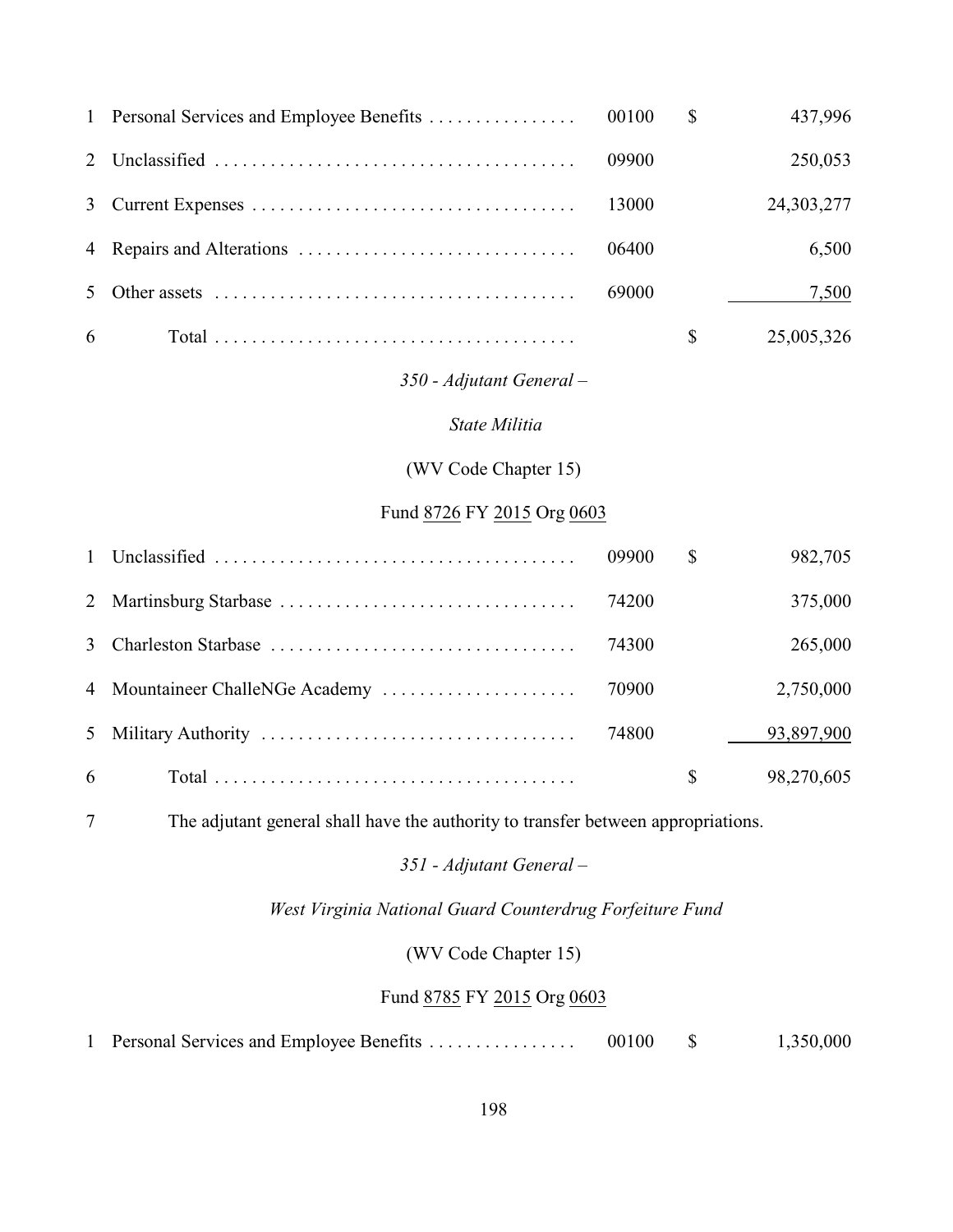| 2            |                                         | 13000 | 300,000          |
|--------------|-----------------------------------------|-------|------------------|
| 3            |                                         | 07000 | 350,000          |
| 4            |                                         |       | \$<br>2,000,000  |
|              | 352 - Division of Homeland Security and |       |                  |
|              | <b>Emergency Management</b>             |       |                  |
|              | (WV Code Chapter 15)                    |       |                  |
|              | Fund 8727 FY 2015 Org 0606              |       |                  |
| $\mathbf{1}$ | Personal Services and Employee Benefits | 00100 | \$<br>721,650    |
| 2            |                                         | 13000 | 20,429,281       |
| 3            |                                         | 06400 | 5,000            |
| 4            |                                         | 07000 | 100,000          |
| 5            |                                         |       | \$<br>21,255,931 |
|              | 353 - Division of Corrections           |       |                  |
|              | (WV Code Chapters 25, 28, 49 and 62)    |       |                  |
|              | Fund 8836 FY 2015 Org 0608              |       |                  |
| $\mathbf{1}$ |                                         | 09900 | \$<br>1,100      |
| 2            |                                         | 13000 | 108,900          |
| 3            |                                         |       | \$<br>110,000    |
|              | 354 - West Virginia State Police        |       |                  |
|              | (WV Code Chapter 15)                    |       |                  |
|              | Fund 8741 FY 2015 Org 0612              |       |                  |
| 1            | Personal Services and Employee Benefits | 00100 | \$<br>1,798,840  |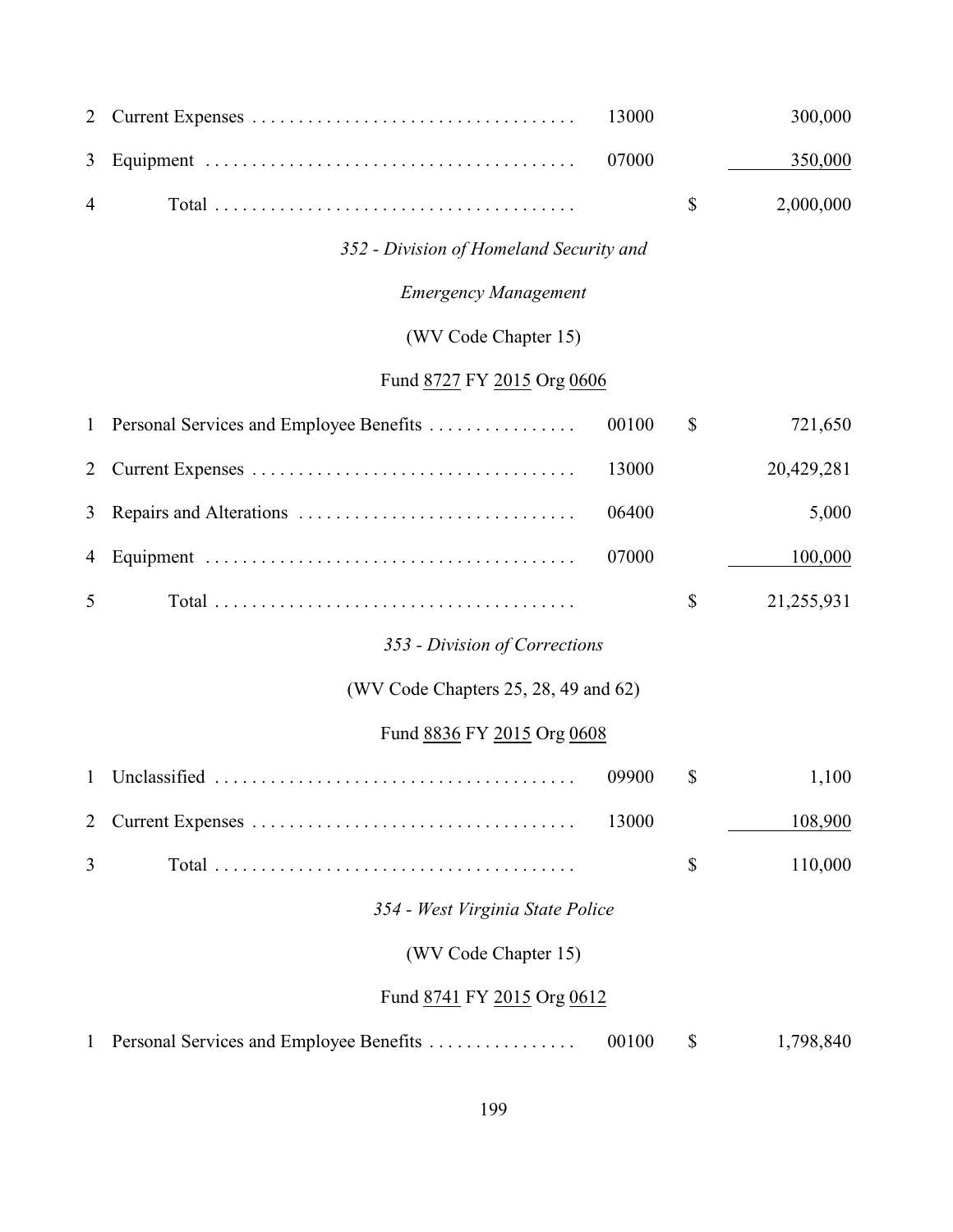| 2            |                                                  | 13000 |               | 1,510,696 |
|--------------|--------------------------------------------------|-------|---------------|-----------|
| 3            |                                                  | 06400 |               | 42,000    |
| 4            |                                                  | 07000 |               | 2,120,461 |
| 5            |                                                  | 25800 |               | 750,500   |
| 6            |                                                  | 69000 |               | 130,600   |
| 7            | Land                                             | 73000 |               | 500       |
| 8            |                                                  |       | \$            | 6,353,597 |
|              | 355 - Fire Commission                            |       |               |           |
|              | (WV Code Chapter 29)                             |       |               |           |
|              | Fund 8819 FY 2015 Org 0619                       |       |               |           |
| $\mathbf{1}$ |                                                  | 13000 | $\mathcal{S}$ | 80,000    |
|              | 356 - Division of Justice and Community Services |       |               |           |
|              | (WV Code Chapter 15)                             |       |               |           |
|              | Fund 8803 FY 2015 Org 0620                       |       |               |           |
| $\mathbf{1}$ | Personal Services and Employee Benefits          | 00100 | \$            | 724,370   |
| 2            |                                                  | 09900 |               | 25,185    |
| 3            |                                                  | 13000 |               | 7,371,559 |
| 4            |                                                  | 06400 |               | 1,750     |
| 5            |                                                  |       | \$            | 8,122,864 |

## **DEPARTMENT OF REVENUE**

*357 - Tax Division –*

*Consolidated Federal Fund*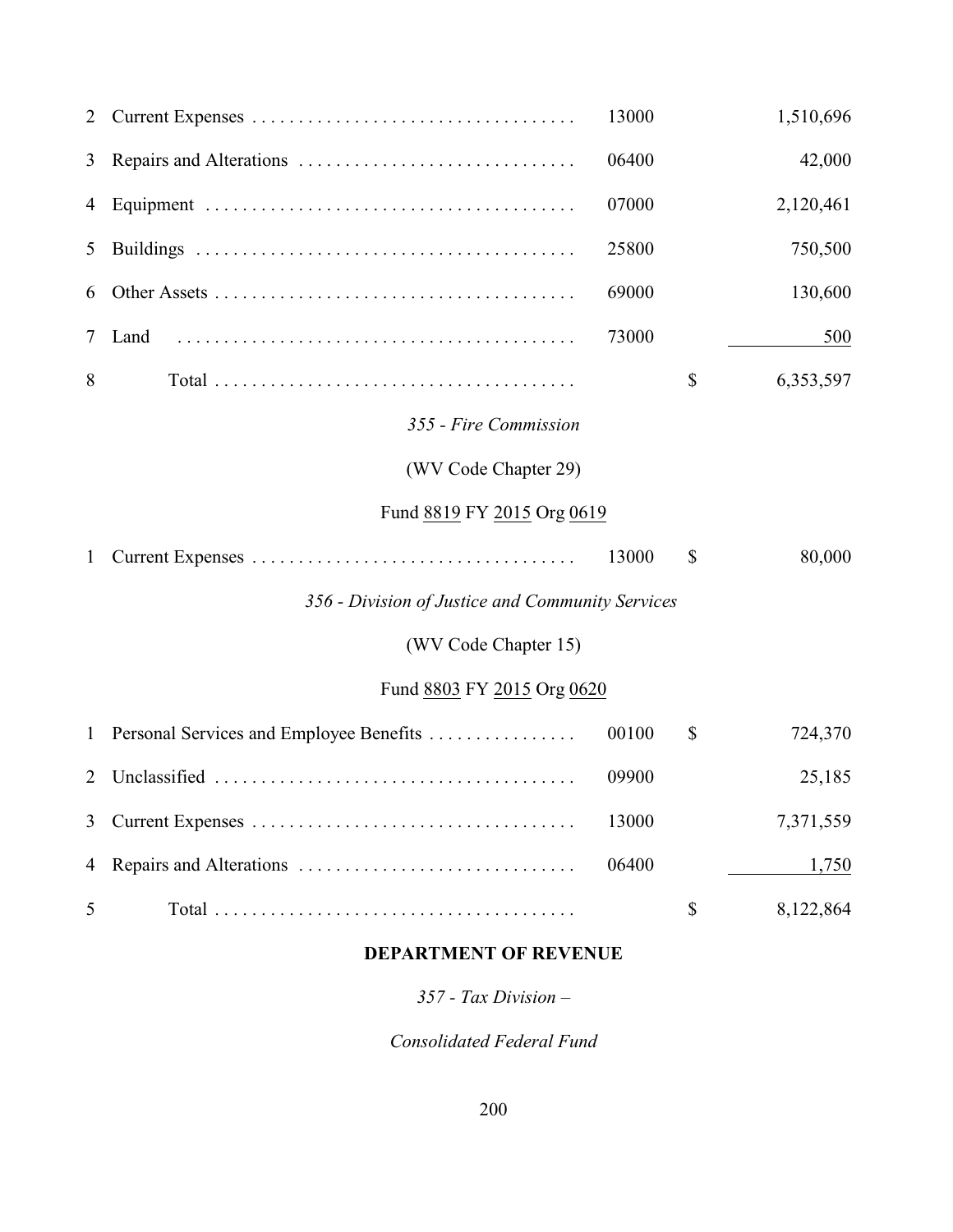## (WV Code Chapter 11)

#### Fund 8899 FY 2015 Org 0702

| 1              |                                           | 13000 | $\mathbb{S}$ | 10,000     |
|----------------|-------------------------------------------|-------|--------------|------------|
|                | 358 - Insurance Commissioner              |       |              |            |
|                | (WV Code Chapter 33)                      |       |              |            |
|                | Fund 8883 FY 2015 Org 0704                |       |              |            |
|                | 1 Personal Services and Employee Benefits | 00100 | $\mathbb{S}$ | 837,970    |
| 2              |                                           | 13000 |              | 12,962,957 |
| 3 <sup>1</sup> |                                           | 06400 |              | 25,000     |
| 4              |                                           | 07000 |              | 250,000    |
| 5              |                                           | 25800 |              | 25,000     |
| 6              |                                           | 69000 |              | 100,000    |
| $\tau$         |                                           |       | $\mathbb{S}$ | 14,200,927 |
|                | <b>BEBIREMENT OF TRANSPORTATION</b>       |       |              |            |

#### **DEPARTMENT OF TRANSPORTATION**

*359 - Division of Motor Vehicles*

(WV Code Chapter 17B)

### Fund 8787 FY 2015 Org 0802

|                |  | 501,394    |
|----------------|--|------------|
|                |  | 17,671,640 |
|                |  | 500        |
| $\overline{4}$ |  | 18,173,534 |

*360 - Division of Public Transit*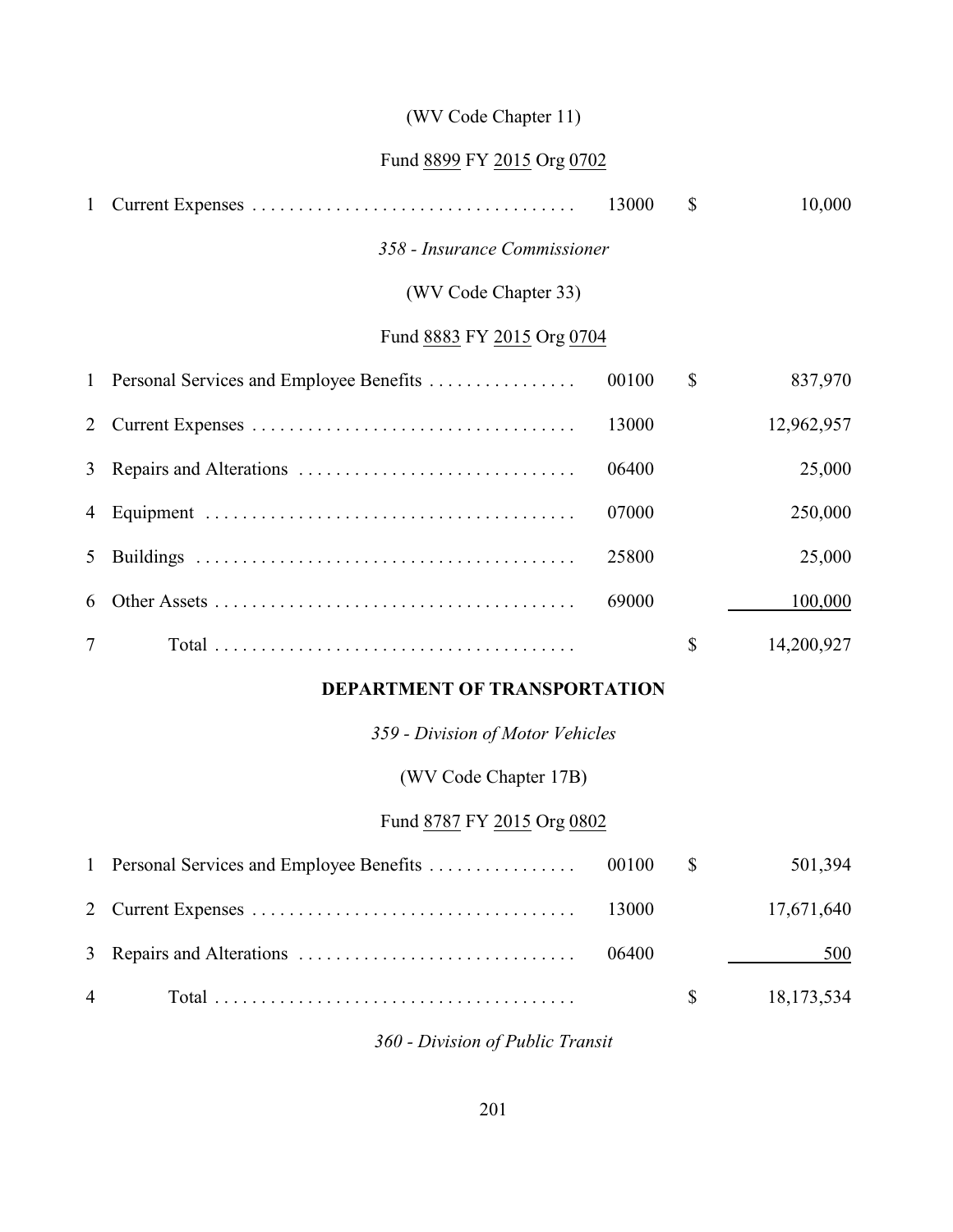# (WV Code Chapter 17)

# Fund 8745 FY 2015 Org 0805

| $\mathbf{1}$   | Personal Services and Employee Benefits   | 00100 | \$ | 656,256    |
|----------------|-------------------------------------------|-------|----|------------|
| 2              |                                           | 13000 |    | 7,712,187  |
| 3              |                                           | 06400 |    | 2,500      |
| 4              |                                           | 07000 |    | 4,896,731  |
| 5              |                                           | 25800 |    | 1,505,526  |
| 6              |                                           | 69000 |    | 575,000    |
| $\tau$         |                                           |       | \$ | 15,348,200 |
|                | 361 - Public Port Authority               |       |    |            |
|                | (WV Code Chapter 17)                      |       |    |            |
|                | Fund 8830 FY 2015 Org 0806                |       |    |            |
| $\mathbf{1}$   |                                           | 13000 | \$ | 100,000    |
|                | <b>DEPARTMENT OF VETERANS' ASSISTANCE</b> |       |    |            |
|                | 362 - Department of Veterans' Assistance  |       |    |            |
|                | (WV Code Chapter 9A)                      |       |    |            |
|                | Fund 8858 FY 2015 Org 0613                |       |    |            |
| $\mathbf{1}$   | Personal Services and Employee Benefits   | 00100 | \$ | 749,840    |
| $\overline{2}$ |                                           | 13000 |    | 3,927,160  |
| 3              |                                           | 06400 |    | 50,000     |
| 4              |                                           | 07000 |    | 200,000    |
| 5              |                                           | 25800 |    | 600,000    |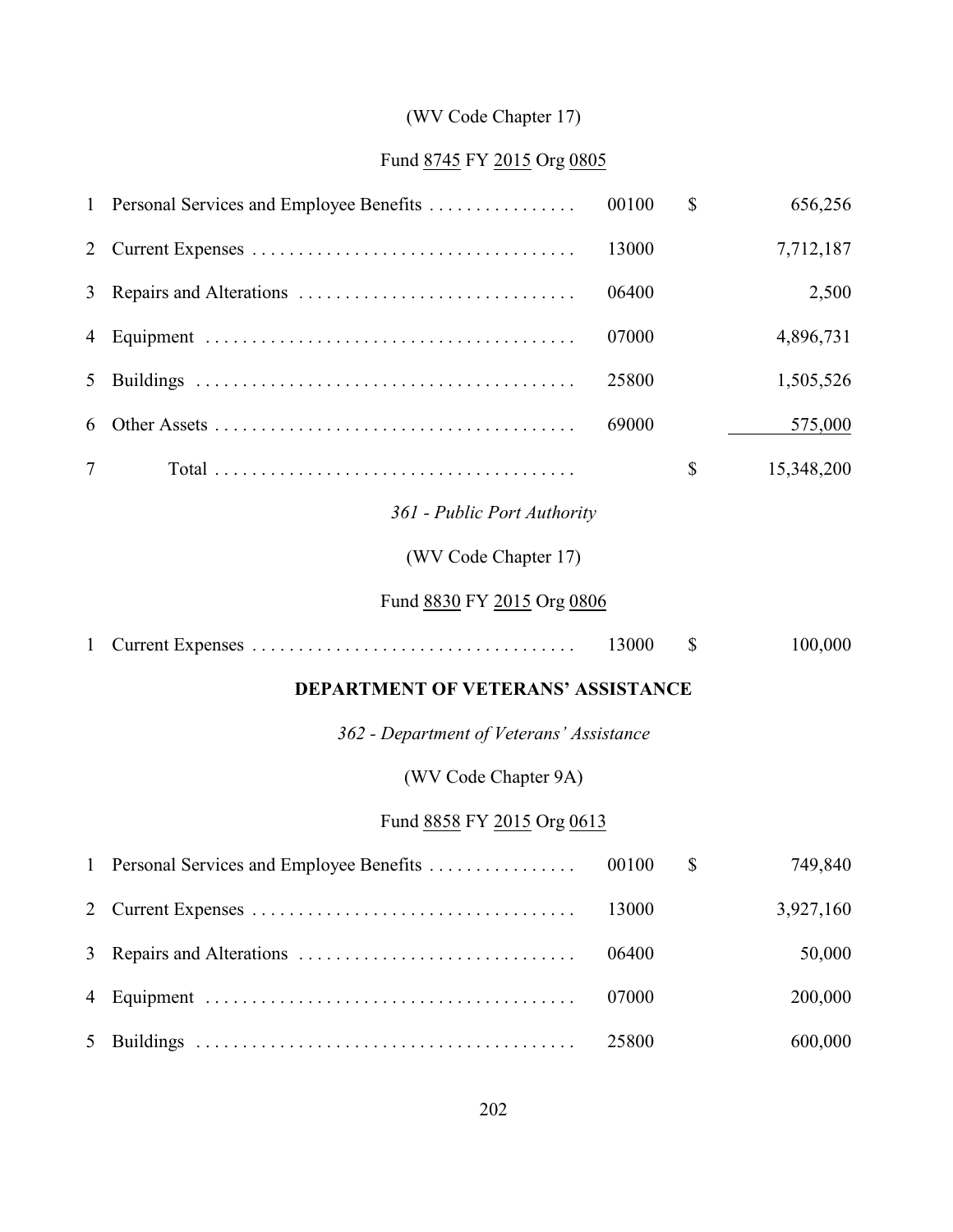|  |  | 100,000 |
|--|--|---------|
|  |  |         |
|  |  |         |

### *363 - Department of Veterans' Assistance –*

### *Veterans' Home*

## (WV Code Chapter 9A)

## Fund 8728 FY 2015 Org 0618

|   | 1 Personal Services and Employee Benefits | 00100 | \$<br>727,375 |
|---|-------------------------------------------|-------|---------------|
|   |                                           | 13000 | 816,632       |
|   |                                           | 06400 | 100,000       |
|   |                                           | 07000 | 100,000       |
| 5 |                                           | 25800 | 10,000        |
|   |                                           | 69000 | 20,000        |
| 7 | Land                                      | 73000 | 10,000        |
| 8 |                                           |       | 1,784,007     |

#### **BUREAU OF SENIOR SERVICES**

*364 - Bureau of Senior Services*

(WV Code Chapter 29)

## Fund 8724 FY 2015 Org 0508

|  |       | 713,590    |
|--|-------|------------|
|  | 13000 | 13,819,656 |
|  | 06400 | 3,000      |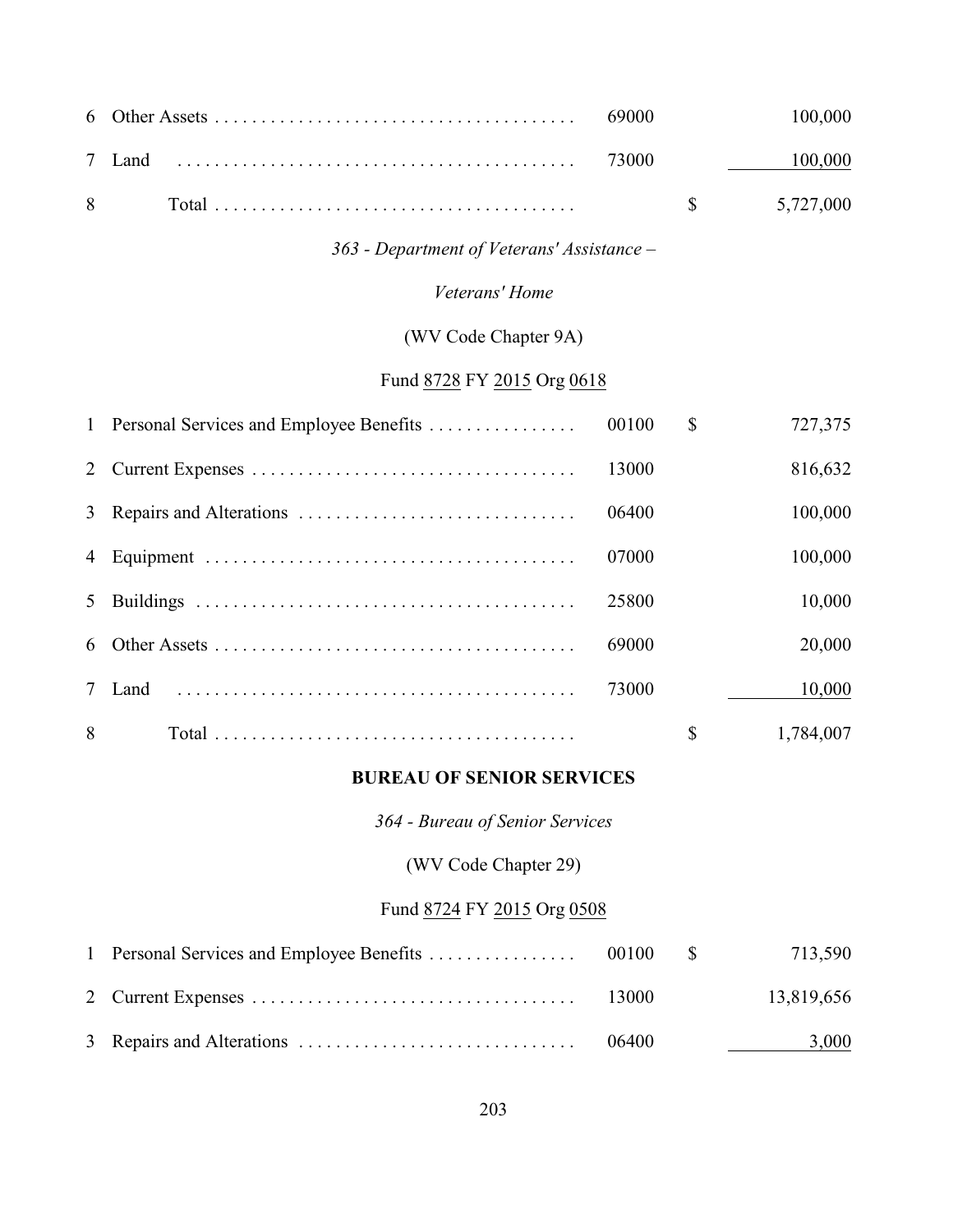#### **MISCELLANEOUS BOARDS AND COMMISSIONS**

*365 - Public Service Commission –*

*Motor Carrier Division*

(WV Code Chapter 24A)

# Fund 8743 FY 2015 Org 0926

|   | 1 Personal Services and Employee Benefits | 00100 | $\mathbb{S}$ | 1,286,913 |  |  |
|---|-------------------------------------------|-------|--------------|-----------|--|--|
|   |                                           | 13000 |              | 368,953   |  |  |
| 3 |                                           | 06400 |              | 40,000    |  |  |
|   |                                           | 89100 |              | 801,598   |  |  |
| 5 |                                           |       | \$           | 2,497,464 |  |  |
|   | 366 - Public Service Commission –         |       |              |           |  |  |
|   | <b>Gas Pipeline Division</b>              |       |              |           |  |  |
|   | (WV Code Chapter 24B)                     |       |              |           |  |  |
|   | Fund 8744 FY 2015 Org 0926                |       |              |           |  |  |

|                |       | 337,532 |
|----------------|-------|---------|
|                |       | 39,648  |
|                | 07000 | 7,695   |
|                | 09900 | 352     |
| 5 <sup>5</sup> |       | 385,227 |

*367 - National Coal Heritage Area Authority*

(WV Code Chapter 29)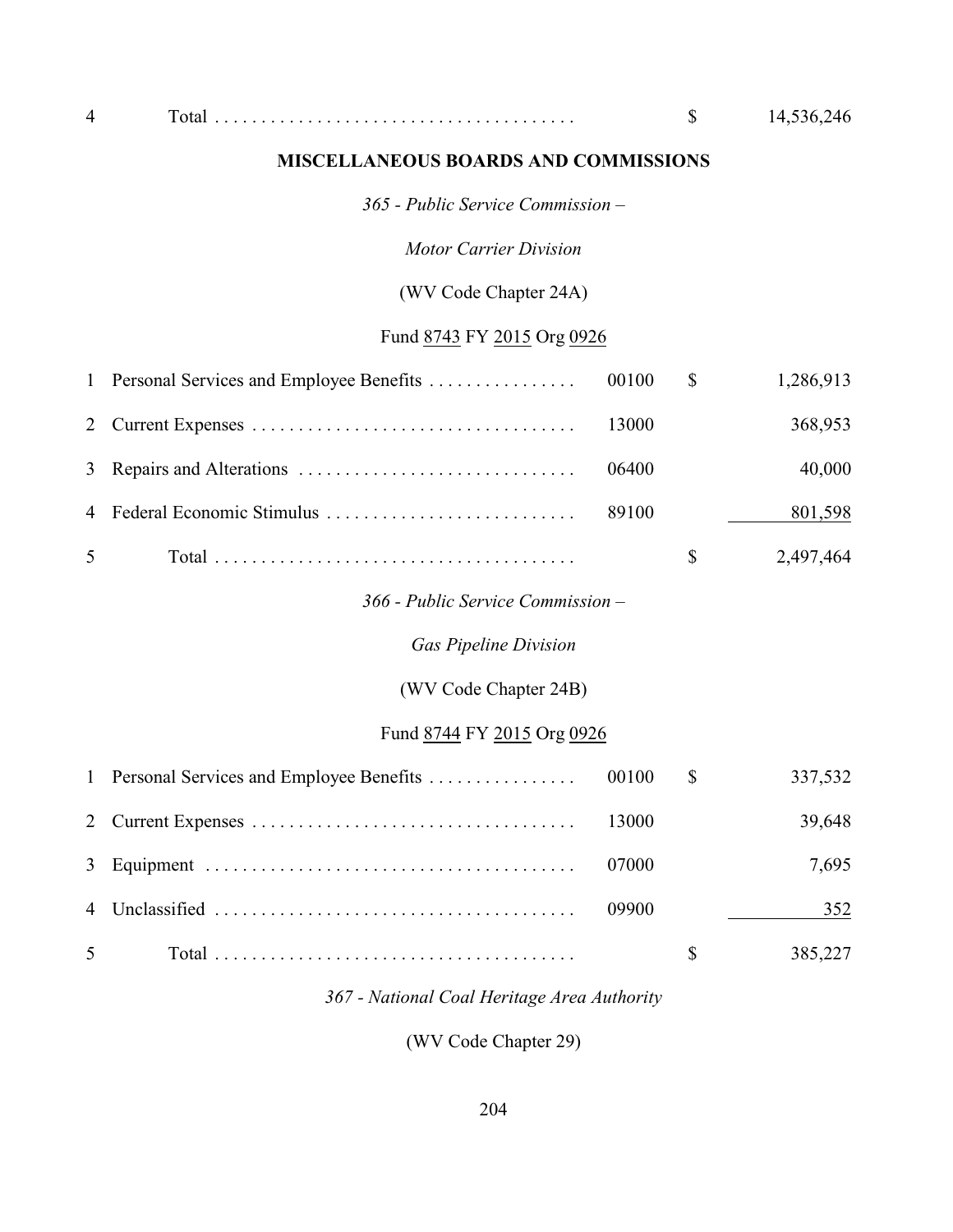# Fund 8869 FY 2015 Org 0941

| 1                          | Personal Services and Employee Benefits                                                             | 00100 | \$                        | 111,576       |
|----------------------------|-----------------------------------------------------------------------------------------------------|-------|---------------------------|---------------|
| 2                          |                                                                                                     | 13000 |                           | 478,424       |
| 3                          | Repairs and Alterations                                                                             | 06400 |                           | 5,000         |
| 4                          |                                                                                                     | 07000 |                           | 3,000         |
| 5                          |                                                                                                     | 69000 |                           | 2,000         |
| 6                          |                                                                                                     |       | \$                        | 600,000       |
|                            | 368 - Coal Heritage Highway Authority                                                               |       |                           |               |
|                            | (WV Code Chapter 29)                                                                                |       |                           |               |
|                            | Fund 8861 FY 2015 Org 0942                                                                          |       |                           |               |
| $\mathbf{1}$               | Personal Services and Employee Benefits                                                             | 00100 | \$                        | 47,059        |
| 2                          |                                                                                                     | 13000 |                           | 152,941       |
| 3                          |                                                                                                     |       | \$                        | 200,000       |
| 4                          | Total TITLE II, Section 6 – Federal Funds                                                           |       | $\boldsymbol{\mathsf{S}}$ | 4,221,115,010 |
| $\mathbf{1}$               | Sec. 7. Appropriations from federal block grants. - The following items are hereby                  |       |                           |               |
| 2                          | appropriated from federal block grants to be available for expenditure during the fiscal year 2015. |       |                           |               |
|                            | 369 - West Virginia Development Office -                                                            |       |                           |               |
|                            | <b>Community Development</b>                                                                        |       |                           |               |
| Fund 8746 FY 2015 Org 0307 |                                                                                                     |       |                           |               |
| 1                          | Personal Services and Employee Benefits                                                             | 00100 | \$                        | 648,117       |
| $\overline{2}$             |                                                                                                     | 09900 |                           | 483,500       |
| 3                          |                                                                                                     | 13000 |                           | 47,226,995    |
|                            |                                                                                                     |       |                           |               |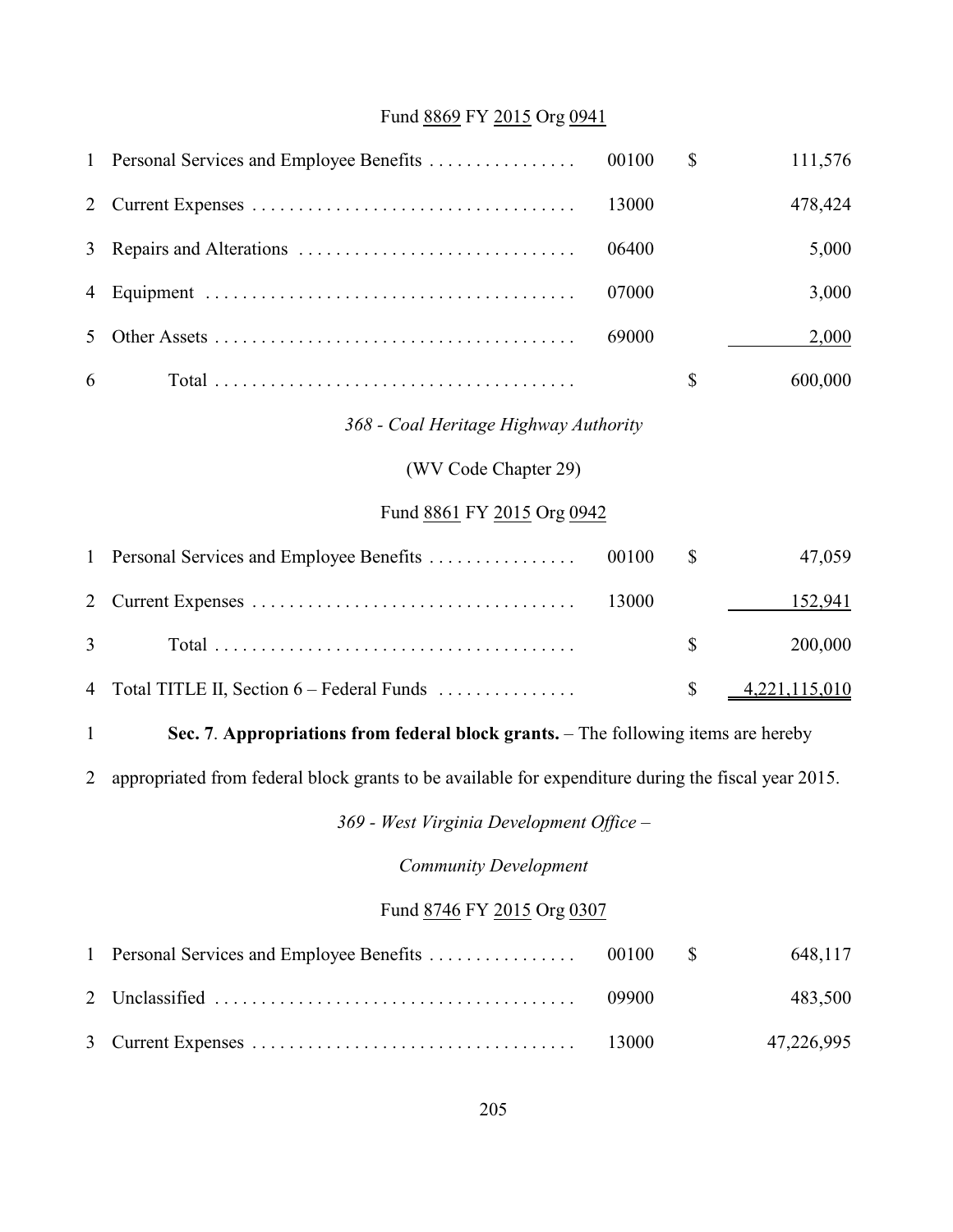| 4              |                                         | 06400 | 300              |
|----------------|-----------------------------------------|-------|------------------|
| 5              |                                         |       | \$<br>48,358,912 |
|                | 370 - WorkForce West Virginia -         |       |                  |
|                | Workforce Investment Act                |       |                  |
|                | Fund 8749 FY 2015 Org 0323              |       |                  |
| $\mathbf{1}$   | Personal Services and Employee Benefits | 00100 | \$<br>1,511,208  |
| 2              |                                         | 09900 | 23,023           |
| 3              |                                         | 13000 | 18,857,799       |
| 4              |                                         | 06400 | 1,600            |
| 5              |                                         | 07000 | 500              |
| 6              |                                         | 25800 | 1,100            |
| 7              | Federal Economic Stimulus               | 89100 | 1,007,110        |
| 8              |                                         |       | \$<br>21,402,340 |
|                | 371 - Department of Commerce            |       |                  |
|                | Office of the Secretary $-$             |       |                  |
|                | Office of Economic Opportunity -        |       |                  |
|                | <b>Community Services</b>               |       |                  |
|                | Fund 8781 FY 2015 Org 0327              |       |                  |
| 1              | Personal Services and Employee Benefits | 00100 | \$<br>362,389    |
| $\overline{2}$ |                                         | 09900 | 84,000           |
| 3              |                                         | 13000 | 7,948,611        |
| 4              |                                         | 06400 | 1,000            |
|                |                                         |       |                  |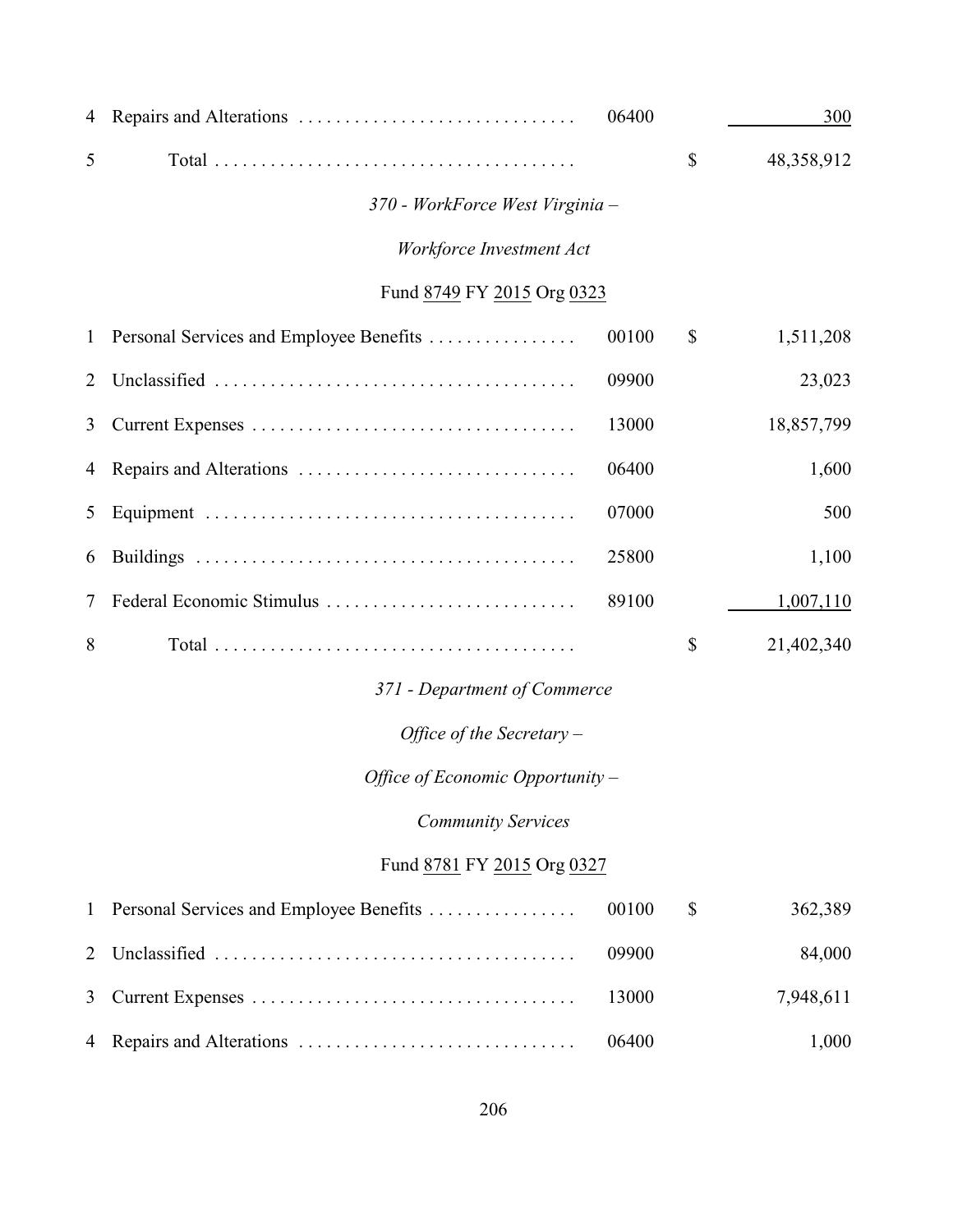| 5              |                                          | 07000 |              | 4,000      |
|----------------|------------------------------------------|-------|--------------|------------|
| 6              |                                          |       | \$           | 8,400,000  |
|                | 372 - Division of Health -               |       |              |            |
|                | Maternal and Child Health                |       |              |            |
|                | Fund 8750 FY 2015 Org 0506               |       |              |            |
| $\mathbf{1}$   | Personal Services and Employee Benefits  | 00100 | $\mathbb{S}$ | 2,124,294  |
| $\overline{2}$ |                                          | 09900 |              | 110,017    |
| 3              |                                          | 13000 |              | 8,767,420  |
| 4              |                                          |       | $\mathbb{S}$ | 11,001,731 |
|                | $373$ - Division of Health –             |       |              |            |
|                | Preventive Health                        |       |              |            |
|                | Fund 8753 FY 2015 Org 0506               |       |              |            |
| $\mathbf{1}$   | Personal Services and Employee Benefits  | 00100 | \$           | 162,320    |
| $\overline{2}$ |                                          | 09900 |              | 22,457     |
| 3              |                                          | 13000 |              | 1,895,366  |
| 4              |                                          | 07000 |              | 165,642    |
| 5              |                                          |       | \$           | 2,245,785  |
|                | $374$ - Division of Health –             |       |              |            |
|                | Substance Abuse Prevention and Treatment |       |              |            |
|                | Fund 8793 FY 2015 Org 0506               |       |              |            |
| 1              | Personal Services and Employee Benefits  | 00100 | \$           | 822,766    |
| 2              |                                          | 09900 |              | 115,924    |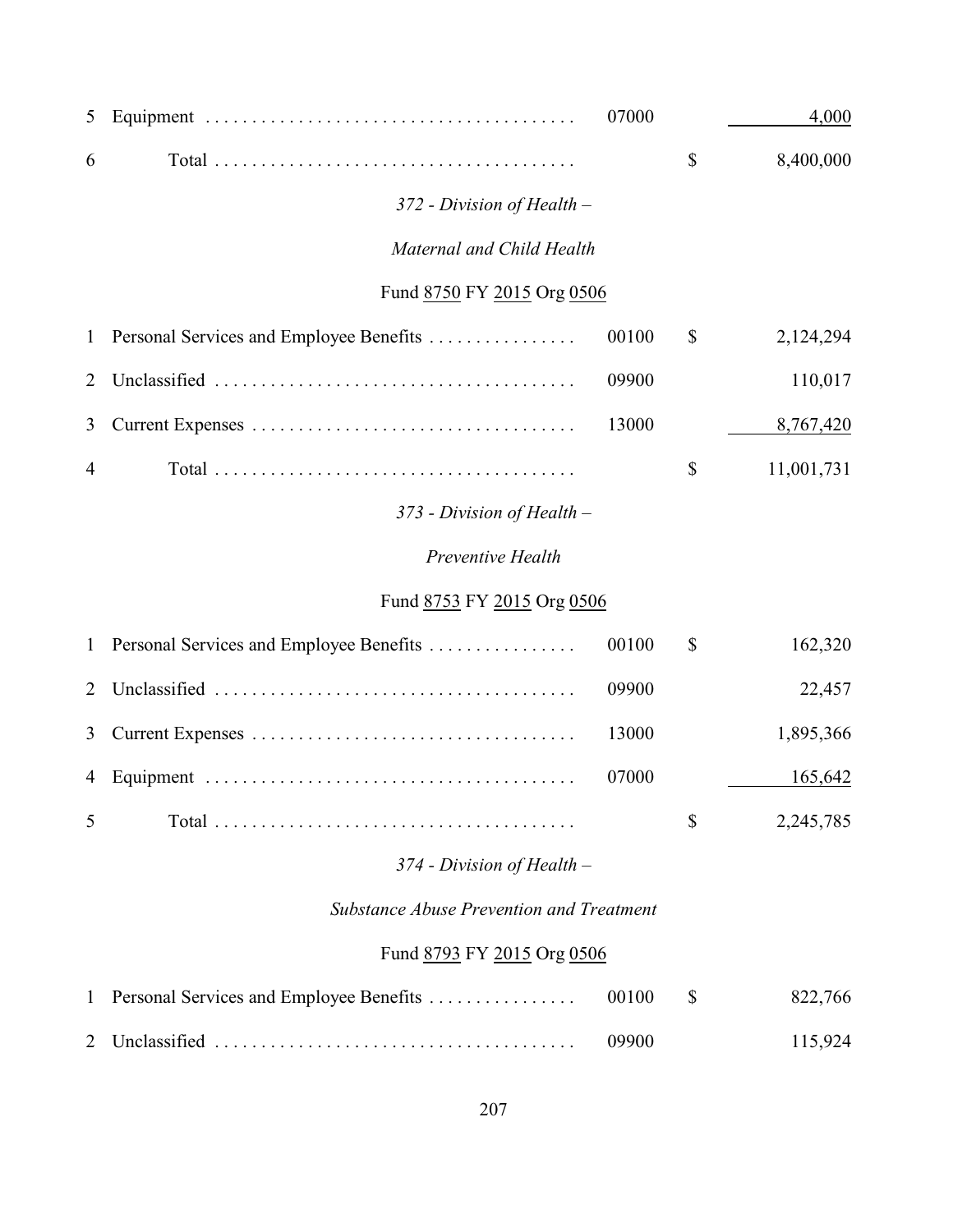| 3              |                                         | 13000 |               | 10,653,740 |  |
|----------------|-----------------------------------------|-------|---------------|------------|--|
| 4              |                                         |       | $\mathbb{S}$  | 11,592,430 |  |
|                | 375 - Division of Health -              |       |               |            |  |
|                | <b>Community Mental Health Services</b> |       |               |            |  |
|                | Fund 8794 FY 2015 Org 0506              |       |               |            |  |
| 1              | Personal Services and Employee Benefits | 00100 | $\mathcal{S}$ | 936,557    |  |
| 2              |                                         | 09900 |               | 33,533     |  |
| 3              |                                         | 13000 |               | 2,383,307  |  |
|                |                                         |       | \$            | 3,353,397  |  |
|                | 376 - Division of Human Services –      |       |               |            |  |
|                | <b>Energy Assistance</b>                |       |               |            |  |
|                | Fund 8755 FY 2015 Org 0511              |       |               |            |  |
| $\mathbf{1}$   | Personal Services and Employee Benefits | 00100 | $\mathcal{S}$ | 1,475,000  |  |
| 2              |                                         | 09900 |               | 350,000    |  |
| 3              |                                         | 13000 |               | 33,175,000 |  |
| 4              |                                         |       | \$            | 35,000,000 |  |
|                | 377 - Division of Human Services -      |       |               |            |  |
|                | <b>Social Services</b>                  |       |               |            |  |
|                | Fund 8757 FY 2015 Org 0511              |       |               |            |  |
| $\mathbf{1}$   | Personal Services and Employee Benefits | 00100 | $\mathcal{S}$ | 14,231,684 |  |
| $\overline{2}$ |                                         | 09900 |               | 171,982    |  |
| 3              |                                         | 13000 |               | 2,870,508  |  |
|                |                                         |       |               |            |  |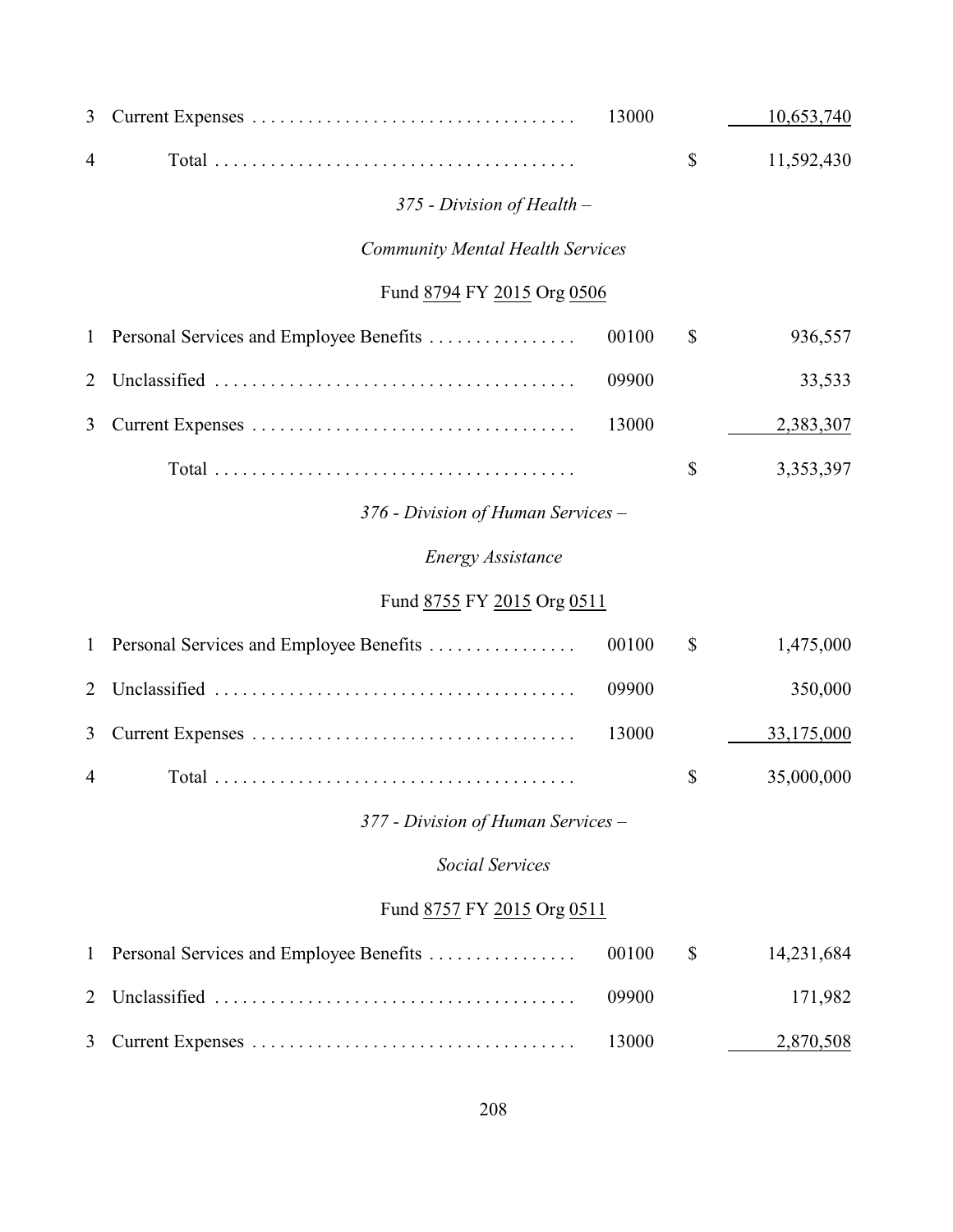| $\overline{4}$                          |                                                    |       | \$ | 17,274,174  |
|-----------------------------------------|----------------------------------------------------|-------|----|-------------|
|                                         | 378 - Division of Human Services -                 |       |    |             |
| Temporary Assistance for Needy Families |                                                    |       |    |             |
|                                         | Fund 8816 FY 2015 Org 0511                         |       |    |             |
| $\mathbf{1}$                            | Personal Services and Employee Benefits            | 00100 | \$ | 17,964,349  |
| 2                                       |                                                    | 09900 |    | 1,304,191   |
| 3                                       |                                                    | 13000 |    | 111,207,846 |
| 4                                       |                                                    |       | \$ | 130,476,386 |
|                                         | 379 - Division of Human Services -                 |       |    |             |
|                                         | Child Care and Development                         |       |    |             |
|                                         | Fund 8817 FY 2015 Org 0511                         |       |    |             |
| $\mathbf{1}$                            | Personal Services and Employee Benefits            | 00100 | \$ | 4,654,643   |
| 2                                       |                                                    | 09900 |    | 350,000     |
| 3                                       |                                                    | 13000 |    | 30,248,417  |
| 4                                       |                                                    |       | \$ | 35,253,060  |
|                                         | 380 - Division of Justice and Community Services – |       |    |             |
|                                         | Juvenile Accountability Incentive                  |       |    |             |
|                                         | Fund 8829 FY 2015 Org 0620                         |       |    |             |
| $\mathbf{1}$                            | Personal Services and Employee Benefits            | 00100 | \$ | 14,246      |
| $\overline{2}$                          |                                                    | 13000 |    | 235,729     |
| 3                                       |                                                    | 06400 |    | 25          |
| 4                                       |                                                    |       | \$ | 250,000     |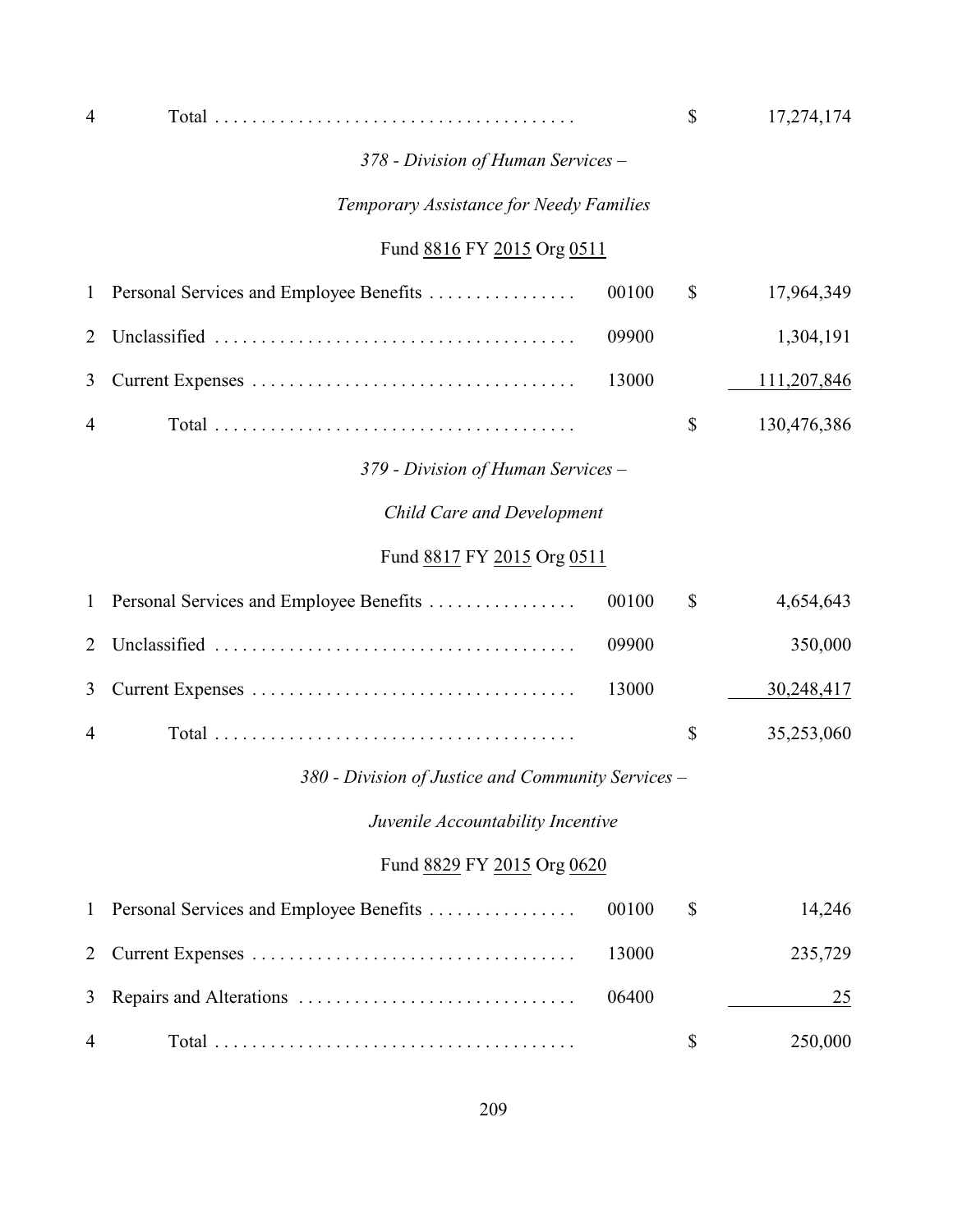5 Total TITLE II, Section 7 — Federal Block Grants . . . . . . . . . . \$ 324,608,215

**Sec. 8. Awards for claims against the state.** — There are hereby appropriated for fiscal year 2015, from the fund as designated, in the amounts as specified, general revenue funds in the amount of \$3,500,000, special revenue funds in the amount of \$200,000, and state road funds in the amount of \$1,000,000 for payment of claims against the state.

 **Sec. 9. Appropriations from general revenue surplus accrued.** — The following item is hereby appropriated from the state fund, general revenue, and are to be available for expenditure during the fiscal year 2015 out of surplus funds only, accrued from the fiscal year ending June 30, 2014, subject to the terms and conditions set forth in this section.

 It is the intent and mandate of the Legislature that the following appropriation be payable only from surplus accrued as of July 31, 2014 from the fiscal year ending June 30, 2014, only after first meeting requirements of W.Va. Code §11B-2-20(b).

 In the event that surplus revenues available on July 31, 2014, are not sufficient to meet the appropriation made pursuant to this section, then the appropriation shall be made to the extent that surplus funds are available as of the date mandated to meet the appropriation in this section.

*381 - Tax Division*

(WV Code Chapter 11)

#### Fund 0470 FY 2015 Org 0702

 Tax Technology Upgrade – Surplus . . . . . . . . . . . . . . . . . . . . 45000 \$ 2,300,000 **Sec. 10. Special revenue appropriations.** *—* There are hereby appropriated for expenditure during the fiscal year 2015 appropriations made by general law from special revenues which are not paid into the state fund as general revenue under the provisions of W.Va. Code §12-2-2: Provided, That none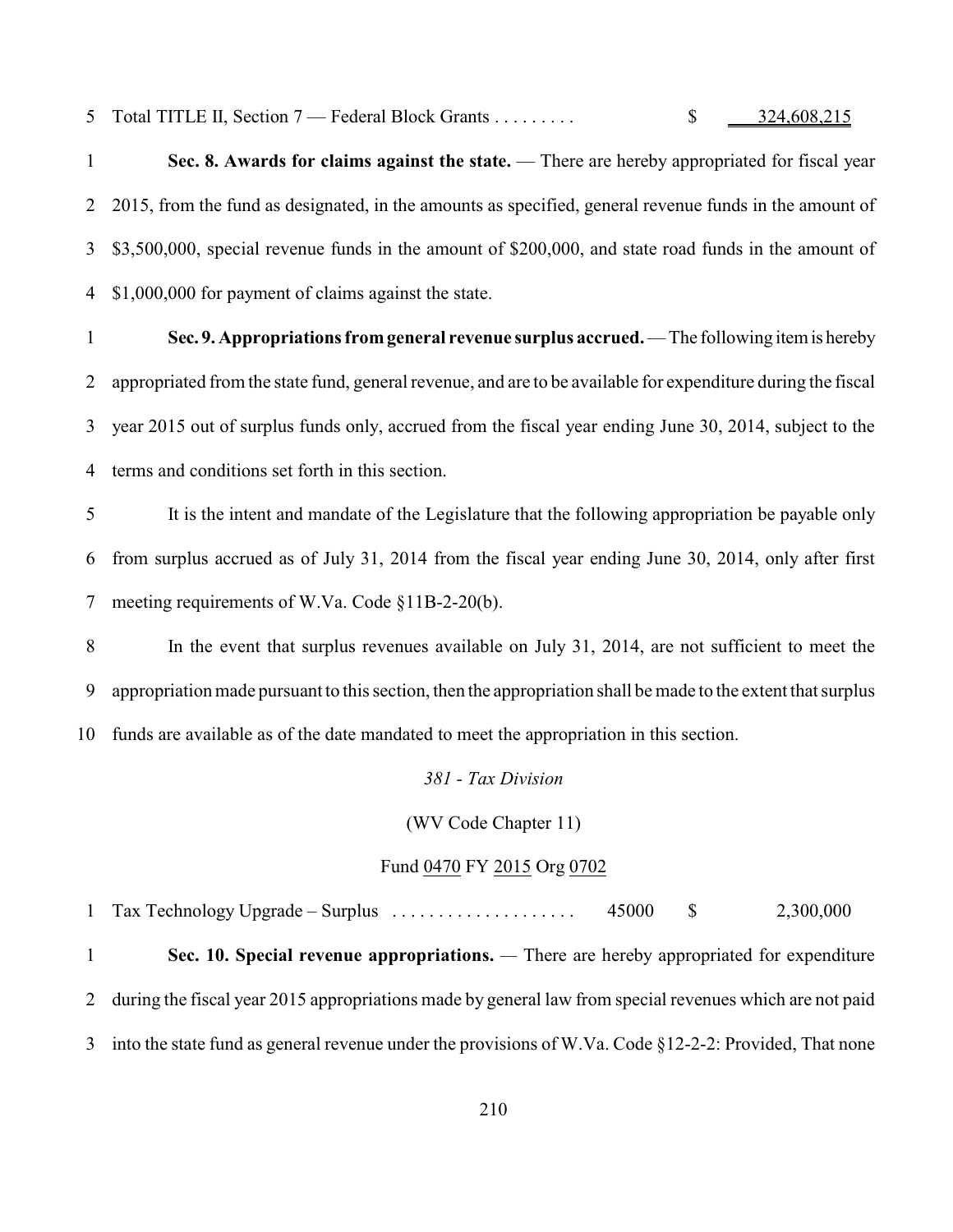of the money so appropriated by this section shall be available for expenditure except in compliance with the provisions of W.Va. Code §12-2 and 3, and W.Va. Code §11B-2, unless the spending unit has filed with the director of the budget and the legislative auditor prior to the beginning of each fiscal year:

- (a) An estimate of the amount and sources of all revenues accruing to such fund; and
- (b) A detailed expenditure schedule showing for what purposes the fund is to be expended.

 In addition to the preceding provisions, any unencumbered balance in the Courtesy Patrol Fund (fund 3078), established by W.Va. Code §5B-2-12, which exceeds \$500,000 at the close of the fiscal year 2014, shall be transferred to the Tourism Promotion Fund (fund 3072).

 **Sec. 11. State improvement fund appropriations.** — Bequests or donations of nonpublic funds, received by the governor on behalf of the state during the fiscal year 2015, for the purpose of making studies and recommendations relative to improvements of the administration and management of spending units in the executive branch of state government, shall be deposited in the state treasury in a separate account therein designated state improvement fund.

 There are hereby appropriated all moneys so deposited during the fiscal year 2015 to be expended as authorized by the governor, for such studies and recommendations which may encompass any problems of organization, procedures, systems, functions, powers or duties of a state spending unit in the executive branch, or the betterment of the economic, social, educational, health and general welfare of the state or its citizens.

 **Sec. 12. Specific funds and collection accounts.** — A fund or collection account which by law is dedicated to a specific use is hereby appropriated in sufficient amount to meet all lawful demands upon the fund or collection account and shall be expended according to the provisions of Article 3, Chapter 12 of the Code.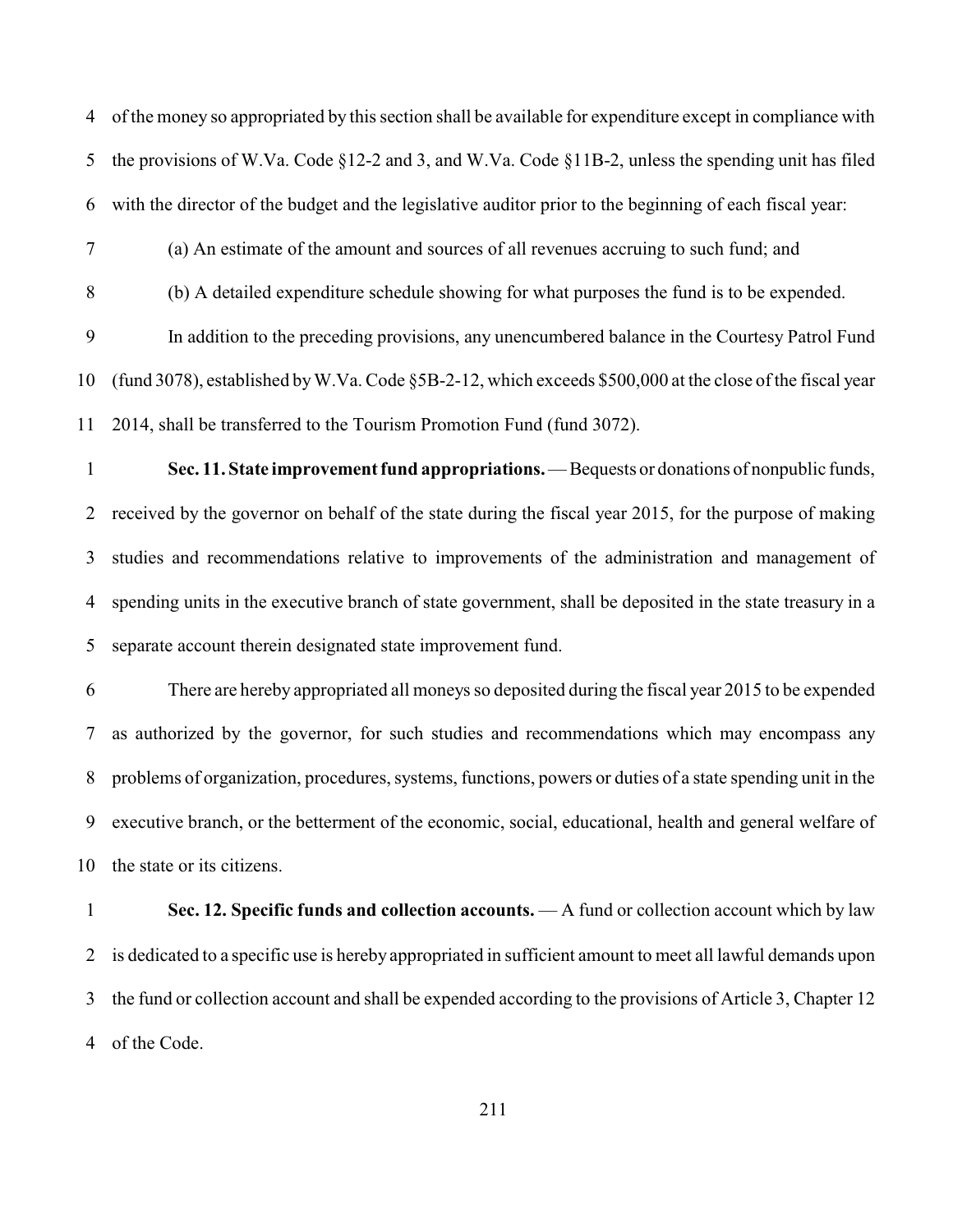**Sec. 13. Appropriations for refunding erroneous payment.** — Money that has been erroneously paid into the state treasury is hereby appropriated out of the fund into which it was paid, for refund to the proper person.

 When the officer authorized by law to collect money for the state finds that a sum has been erroneously paid, he or she shall issue his or her requisition upon the auditor for the refunding of the proper amount. The auditor shall issue his or her warrant to the treasurer and the treasurer shall pay the warrant out of the fund into which the amount was originally paid.

 **Sec. 14. Sinking fund deficiencies. —** There is hereby appropriated to the governor a sufficient amount to meet any deficiencies that may arise in the mortgage finance bond insurance fund of the West Virginia housing development fund which is under the supervision and control of the municipal bond commission as provided by W.Va. Code §31-18-20b, or in the funds of the municipal bond commission because of the failure of any state agency for either general obligation or revenue bonds or any local taxing district for general obligation bonds to remit funds necessary for the payment of interest and sinking fund requirements. The governor is authorized to transfer from time to time such amounts to the municipal bond commission as may be necessary for these purposes.

 The municipal bond commission shall reimburse the state of West Virginia through the governor from the first remittance collected from the West Virginia housing development fund or from any state agency or local taxing district for which the governor advanced funds, with interest at the rate carried by the bonds for security or payment of which the advance was made.

 **Sec. 15. Appropriations for local governments. —** There are hereby appropriated for payment to counties, districts and municipal corporations such amounts as will be necessary to pay taxes due counties, districts and municipal corporations and which have been paid into the treasury: